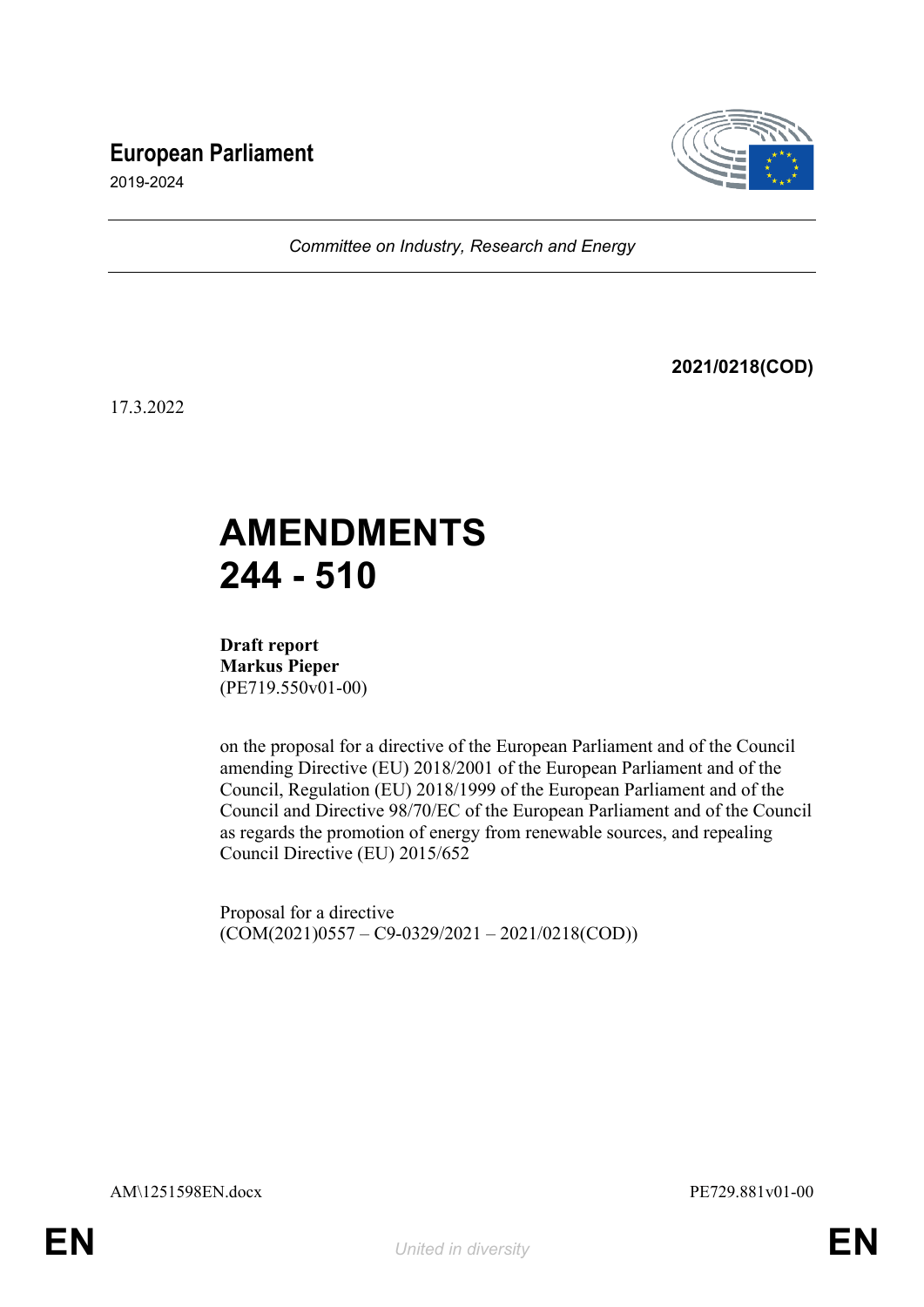AM\_Com\_LegReport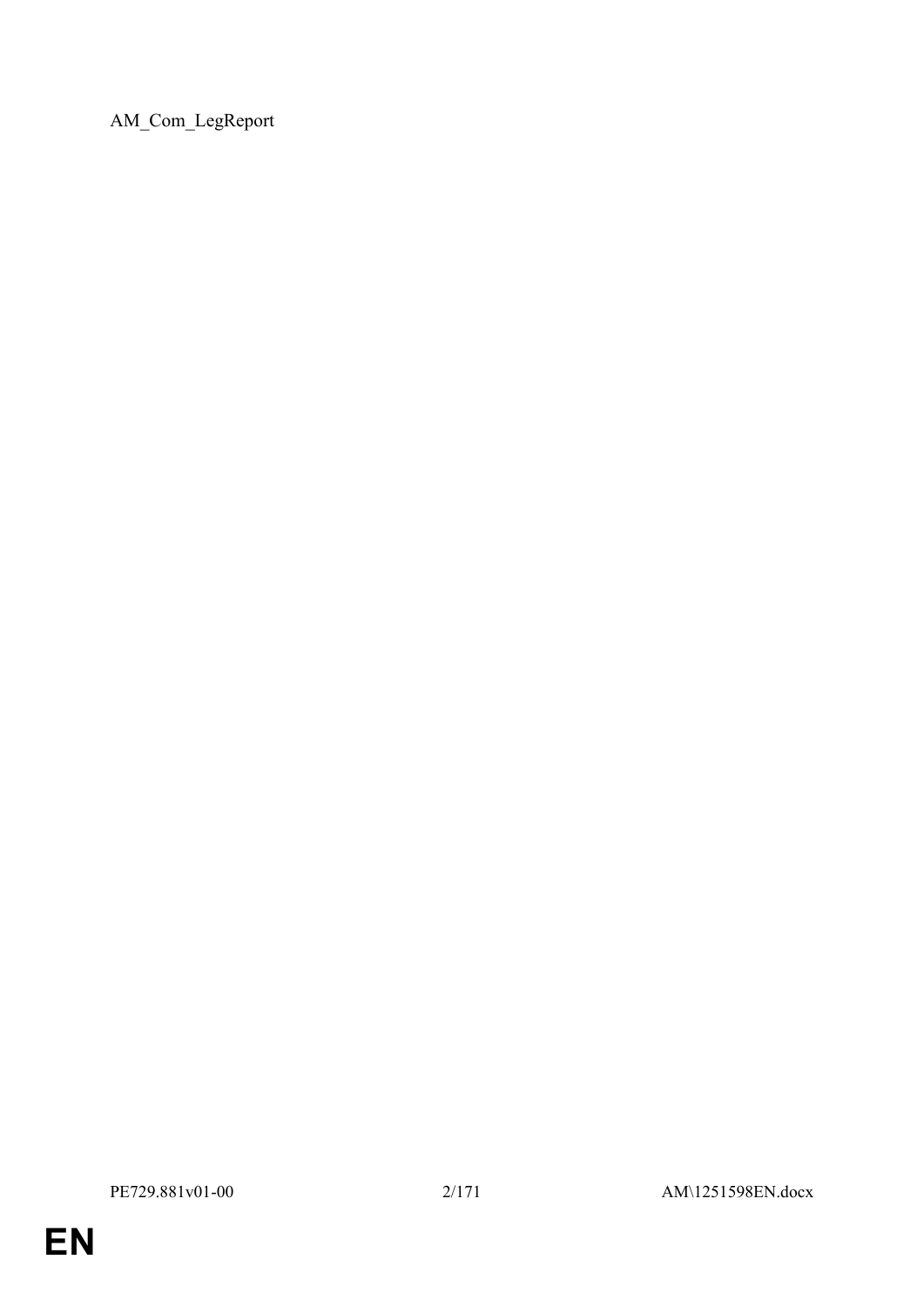**Amendment 244 Tomas Tobé, Henna Virkkunen**

**Proposal for a directive Recital 36**

*Text proposed by the Commission Amendment*

*deleted*

*(36) Directive (EU) 2018/2001 strengthened the bioenergy sustainability and greenhouse gas savings framework by setting criteria for all end-use sectors. It set out specific rules for biofuels, bioliquids and biomass fuels produced from forest biomass, requiring the sustainability of harvesting operations and the accounting of land-use change emissions. To achieve an enhanced protection of especially biodiverse and carbon-rich habitats, such as primary forests, highly biodiverse forests, grasslands and peat lands, exclusions and limitations to source forest biomass from those areas should be introduced, in line with the approach for biofuels, bioliquids and biomass fuels produced from agricultural biomass. In addition, the greenhouse gas emission saving criteria should also apply to existing biomassbased installations to ensure that bioenergy production in all such installations leads to greenhouse gas emission reductions compared to energy produced from fossil fuels.*

Or. en

**Amendment 245 Ivan David**

# **Proposal for a directive Recital 36**

*Text proposed by the Commission Amendment*

(36) Directive (EU) 2018/2001 strengthened the bioenergy sustainability

AM\1251598EN.docx 3/171 PE729.881v01-00

(36) Directive (EU) 2018/2001 strengthened the bioenergy sustainability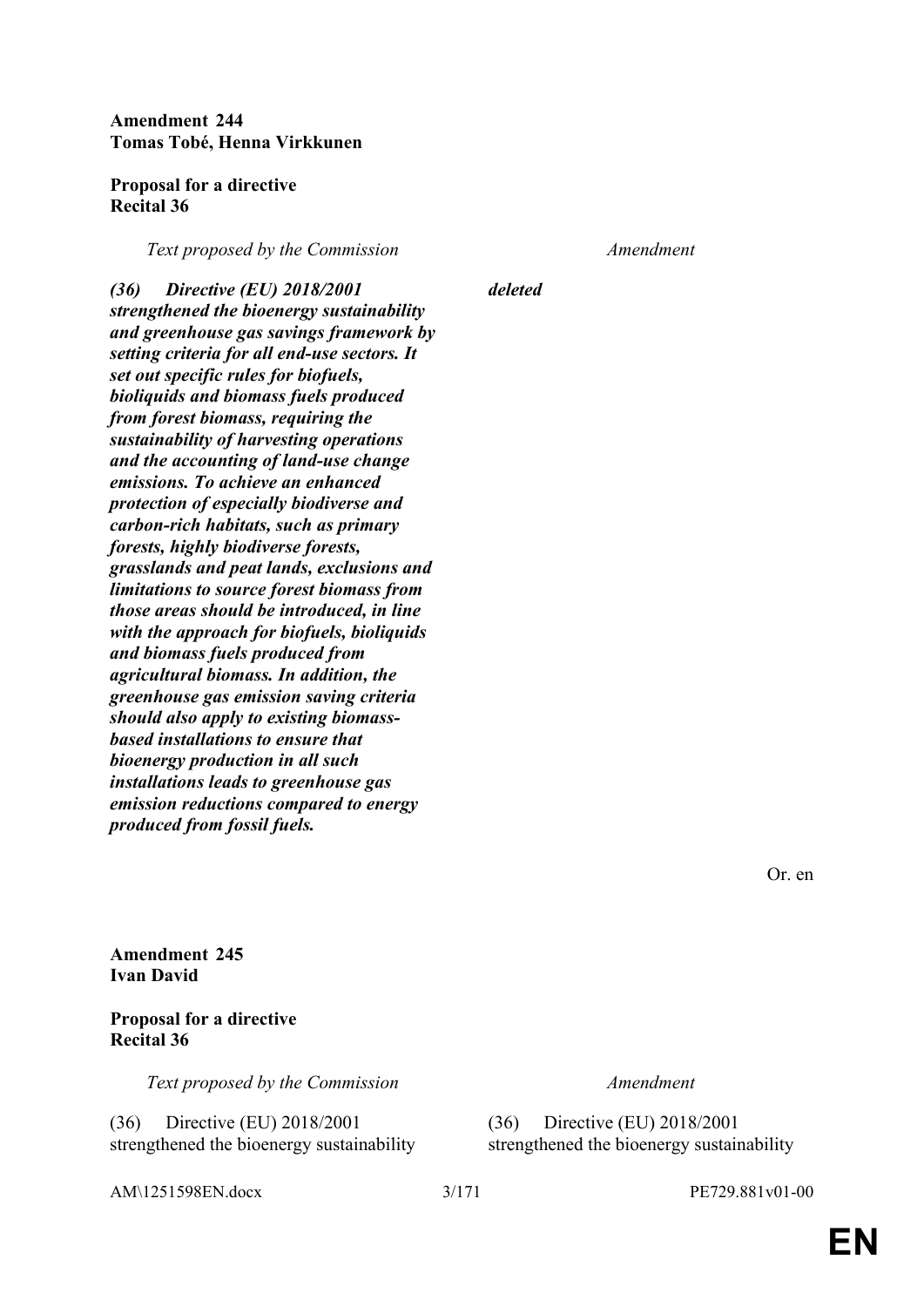and greenhouse gas savings framework by setting criteria for all end-use sectors. It set out specific rules for biofuels, bioliquids and biomass fuels produced from forest biomass, requiring the sustainability of harvesting operations and the accounting of land-use change emissions. To achieve an enhanced protection of especially biodiverse and carbon-rich habitats, such as primary forests, highly biodiverse forests, grasslands and peat lands, exclusions and limitations to source forest biomass from those areas should be introduced, in line with the approach for biofuels, bioliquids and biomass fuels produced from agricultural biomass. *In addition, the greenhouse gas emission saving criteria should also apply to existing biomass-based installations to ensure that bioenergy production in all such installations leads to greenhouse gas emission reductions compared to energy produced from fossil fuels.*

and greenhouse gas savings framework by setting criteria for all end-use sectors. It set out specific rules for biofuels, bioliquids and biomass fuels produced from forest biomass, requiring the sustainability of harvesting operations and the accounting of land-use change emissions. To achieve an enhanced protection of especially biodiverse and carbon-rich habitats, such as primary forests, highly biodiverse forests, grasslands and peat lands, exclusions and limitations to source forest biomass from those areas should be introduced, in line with the approach for biofuels, bioliquids and biomass fuels produced from agricultural biomass.

Or. en

# *Justification*

*The introduction of mandatory blending of biofuels has helped to stabilize the market situation for many field crops. Revenues from the sale of crops for the production of biofuels represent an income for many farmers, which allows them to survive economically and continue to employ workers all year round. However, the import of biofuels and commodities for their production from third countries is a major economic and environmental problem. Transporting them in large quantities seriously damages the environment. Burning forests in third countries to grow crops and produce biofuels for export to the EU is the most dangerous for the environment and the EU agricultural economy.*

### **Amendment 246 Maria Spyraki**

# **Proposal for a directive Recital 36**

*Text proposed by the Commission Amendment*

(36) Directive (EU) 2018/2001 strengthened the bioenergy sustainability

(36) Directive (EU) 2018/2001 strengthened the bioenergy sustainability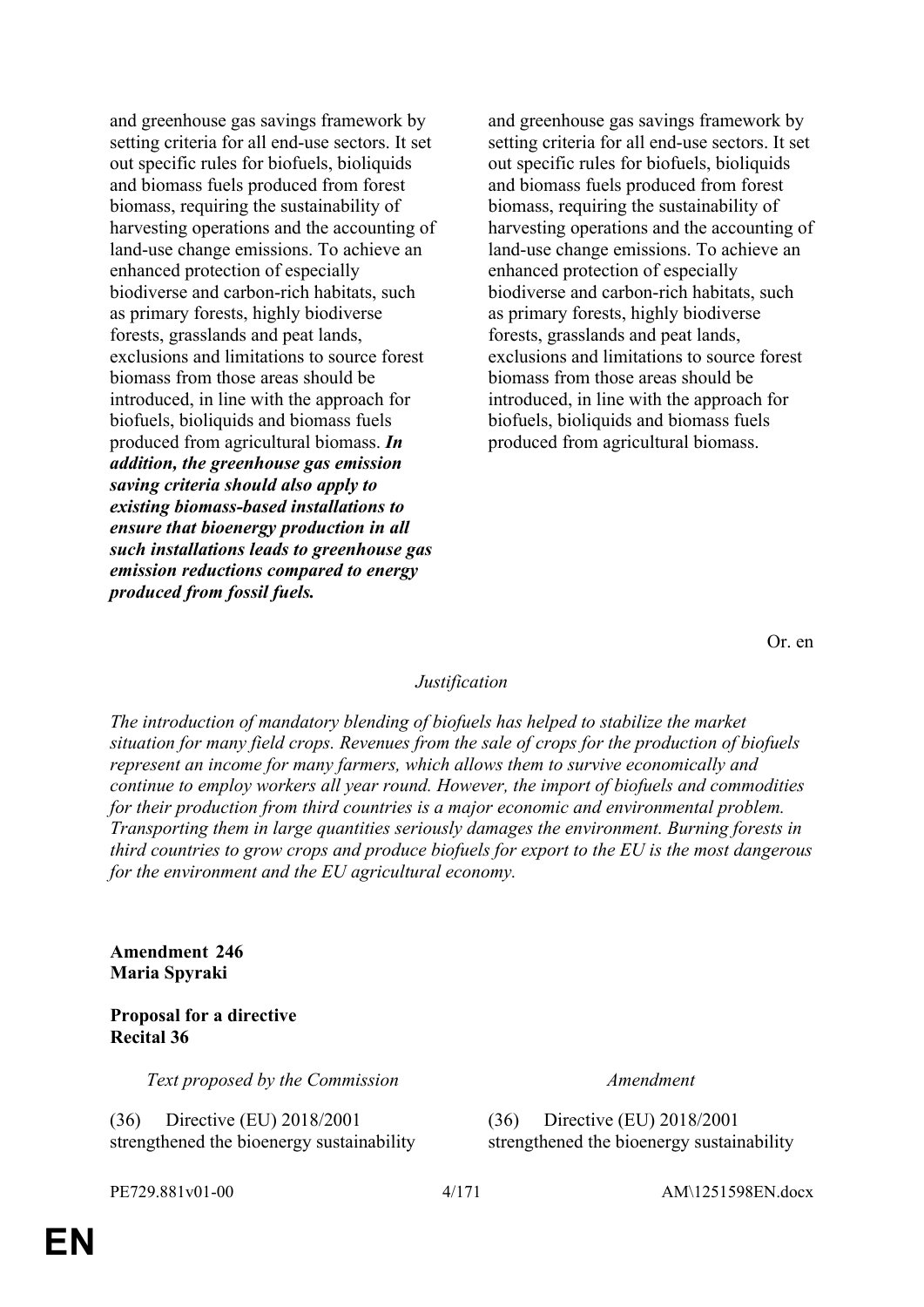and greenhouse gas savings framework by setting criteria for all end-use sectors. It set out specific rules for biofuels, bioliquids and biomass fuels produced from forest biomass, requiring the sustainability of harvesting operations and the accounting of land-use change emissions. To achieve an enhanced protection of especially biodiverse and carbon-rich habitats, such as primary forests, highly biodiverse forests, grasslands and peat lands, exclusions and limitations to source forest biomass from those areas should be introduced, *in line with the approach for biofuels, bioliquids and* biomass *fuels produced from agricultural biomass. In addition, the greenhouse gas emission saving* criteria *should also apply to existing biomass-based installations to ensure that bioenergy production in all such installations leads to greenhouse gas emission reductions compared to energy produced from fossil fuels*.

and greenhouse gas savings framework by setting criteria for all end-use sectors. It set out specific rules for biofuels, bioliquids and biomass fuels produced from forest biomass, requiring the sustainability of harvesting operations and the accounting of land-use change emissions. To achieve an enhanced protection of especially biodiverse and carbon-rich habitats, such as primary forests, highly biodiverse forests, grasslands and peat lands, exclusions and limitations to source forest biomass from those areas should be introduced, *when harvesting* biomass *from countries that do not meet the harvesting* criteria *at national or subnational level or without management*.

Or. en

### **Amendment 247 Mauri Pekkarinen, Emma Wiesner, Klemen Grošelj**

# **Proposal for a directive Recital 36**

# *Text proposed by the Commission Amendment*

(36) Directive (EU) 2018/2001 strengthened the bioenergy sustainability and greenhouse gas savings framework by setting criteria for all end-use sectors. It set out specific rules for biofuels, bioliquids and biomass fuels produced from forest biomass, requiring the sustainability of harvesting operations and the accounting of land-use change emissions. To achieve an enhanced protection of especially biodiverse and carbon-rich habitats, such as primary forests, highly biodiverse forests, grasslands and peat lands,

(36) Directive (EU) 2018/2001 strengthened the bioenergy sustainability and greenhouse gas savings framework by setting criteria for all end-use sectors. It set out specific rules for biofuels, bioliquids and biomass fuels produced from forest biomass, requiring the sustainability of harvesting operations and the accounting of land-use change emissions. To achieve an enhanced protection of especially biodiverse and carbon-rich habitats, such as primary forests, highly biodiverse forests, grasslands and peat lands,

AM\1251598EN.docx 5/171 PE729.881v01-00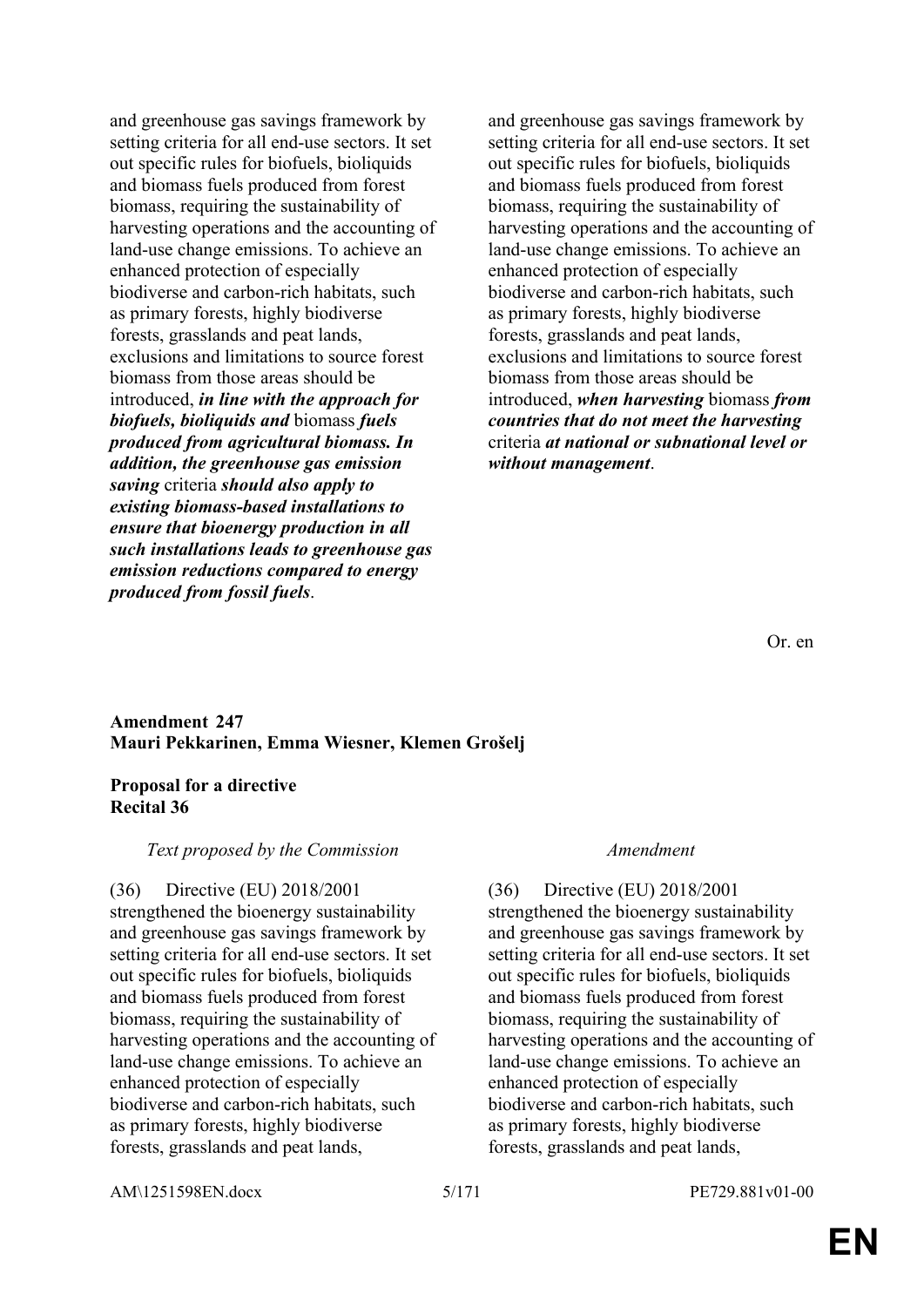exclusions and limitations to source forest biomass from those areas should be introduced, in line with the approach for biofuels, bioliquids and biomass fuels produced from agricultural biomass. *In addition, the greenhouse gas emission saving criteria should also apply to existing biomass-based installations to ensure that bioenergy production in all such installations leads to greenhouse gas emission reductions compared to energy produced from fossil fuels.*

exclusions and limitations to source forest biomass from those areas should be introduced, *when harvesting biomass from countries that do not meet the harvesting criteria at national level* in line with the approach for biofuels, bioliquids and biomass fuels produced from agricultural biomass.

Or. en

### **Amendment 248 Henna Virkkunen, Tomas Tobé**

# **Proposal for a directive Recital 36**

# *Text proposed by the Commission Amendment*

(36) Directive (EU) 2018/2001 strengthened the bioenergy sustainability and greenhouse gas savings framework by setting criteria for all end-use sectors. It set out specific rules for biofuels, bioliquids and biomass fuels produced from forest biomass, requiring the sustainability of harvesting operations and the accounting of land-use change emissions. To achieve an enhanced protection of especially biodiverse and carbon-rich habitats, such as primary forests, *highly biodiverse forests,* grasslands and peat lands, exclusions and limitations to source forest biomass from those areas should be introduced*, in line with the approach for biofuels, bioliquids and* biomass *fuels produced from agricultural biomass. In addition, the greenhouse gas emission saving* criteria *should also apply to existing biomass-based installations to ensure that bioenergy production in all such installations leads to greenhouse gas emission reductions compared to energy* 

(36) Directive (EU) 2018/2001 strengthened the bioenergy sustainability and greenhouse gas savings framework by setting criteria for all end-use sectors. It set out specific rules for biofuels, bioliquids and biomass fuels produced from forest biomass, requiring the sustainability of harvesting operations and the accounting of land-use change emissions. To achieve an enhanced protection of especially biodiverse and carbon-rich habitats, such as primary forests, grasslands and peat lands, exclusions and limitations to source forest biomass from those areas should be introduced *when harvesting* biomass *specifically for energy purposes from countries that do not meet their national harvesting* criteria *unless they are met at the subnational level or with management systems in place at the forest sourcing area*.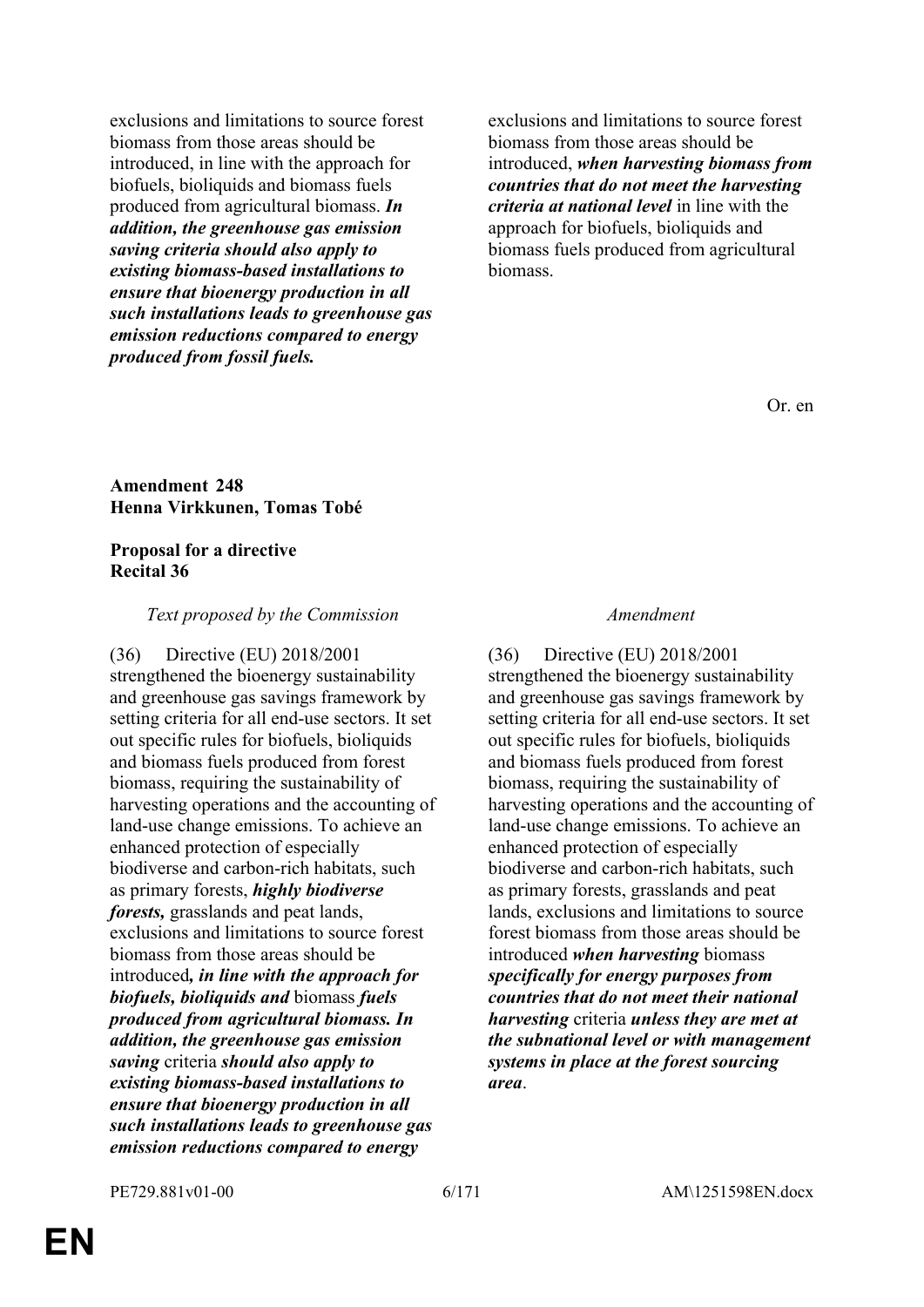*The term 'highly biodiverse forests' for forest biomass is based on undefined terms, leaves room for interpretation, does not provide scientifically based criteria and is too broad to be used in practice in a way that would be relevant for all European forest types. It should be clarified that "no-go" areas only apply to biomass specifically harvested for energy purposes and not to residues from harvesting for other purposes. The text should consider that several Member States treat forestry as a regional competence. Protection of carbon-rich and highly biodiverse environment would be more effective in the context of the risk based approach application.*

**Amendment 249 Sira Rego**

# **Proposal for a directive Recital 36**

# *Text proposed by the Commission Amendment*

(36) Directive (EU) 2018/2001 strengthened the bioenergy sustainability and greenhouse gas savings framework by setting criteria for all end-use sectors. It set out specific rules for biofuels, bioliquids and biomass fuels produced from forest biomass, requiring the sustainability of harvesting operations and the accounting of land-use change emissions. To achieve an enhanced protection of especially biodiverse and carbon-rich habitats, such as primary forests, highly biodiverse forests, grasslands and peat lands, *exclusions and limitations to* source forest biomass from those areas should be *introduced, in line with the approach for biofuels, bioliquids and biomass fuels produced from agricultural biomass*. In addition, the greenhouse gas emission saving criteria should also apply to existing biomass-based installations to ensure that bioenergy production in all such installations leads to greenhouse gas emission reductions compared to energy

(36) Directive (EU) 2018/2001 strengthened the bioenergy sustainability and greenhouse gas savings framework by setting criteria for all end-use sectors. It set out specific rules for biofuels, bioliquids and biomass fuels produced from forest biomass, requiring the sustainability of harvesting operations and the accounting of land-use change emissions. To achieve an enhanced protection of especially biodiverse and carbon-rich habitats, such as primary forests, highly biodiverse forests, grasslands and peat lands, source forest biomass from those areas should be *forbidden*. In addition, the greenhouse gas emission saving criteria should also apply to existing biomass-based installations to ensure that bioenergy production in all such installations leads to greenhouse gas emission reductions compared to energy produced from fossil fuels.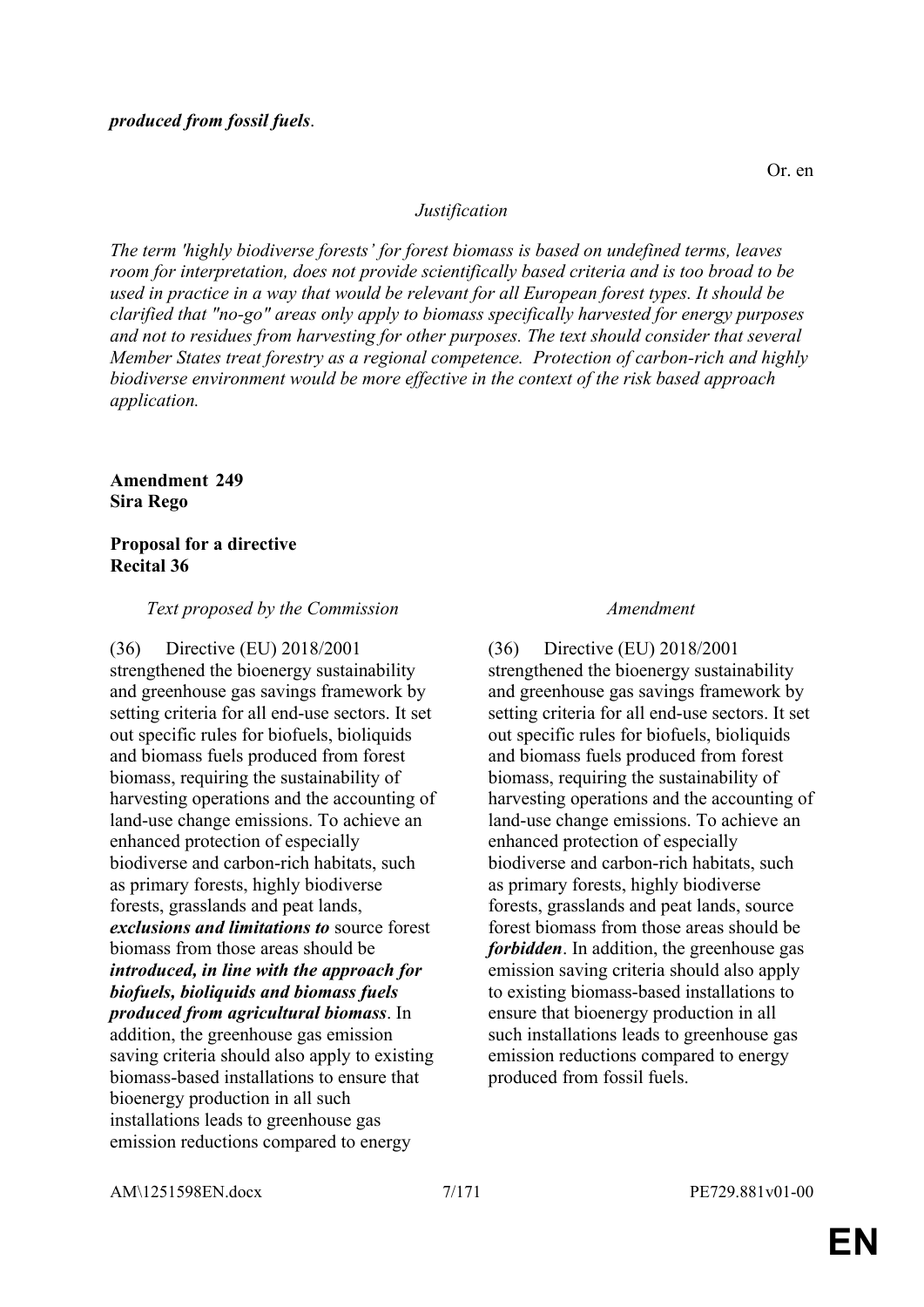# **Amendment 250 Sara Skyttedal**

# **Proposal for a directive Recital 36**

### *Text proposed by the Commission Amendment*

(36) Directive (EU) 2018/2001 strengthened the bioenergy sustainability and greenhouse gas savings framework by setting criteria for all end-use sectors. It set out specific rules for biofuels, bioliquids and biomass fuels produced from forest biomass, requiring the sustainability of harvesting operations and the accounting of land-use change emissions. To achieve an enhanced protection of especially biodiverse and carbon-rich habitats, such as primary forests, *highly biodiverse forests,* grasslands and peat lands, exclusions and limitations to source forest biomass from those areas should be introduced, in line with the approach for biofuels, bioliquids and biomass fuels produced from agricultural biomass*. In addition, the greenhouse gas emission saving* criteria *should also apply to existing biomass-based installations to ensure that bioenergy production in all such installations leads to greenhouse gas emission reductions compared to energy* produced from *fossil fuels*.

(36) Directive (EU) 2018/2001 strengthened the bioenergy sustainability and greenhouse gas savings framework by setting criteria for all end-use sectors. It set out specific rules for biofuels, bioliquids and biomass fuels produced from forest biomass, requiring the sustainability of harvesting operations and the accounting of land-use change emissions. To achieve an enhanced protection of especially biodiverse and carbon-rich habitats, such as primary forests, grasslands and peat lands, exclusions and limitations to source forest biomass from those areas should be introduced, in line with the approach for biofuels, bioliquids and biomass fuels produced from agricultural biomass*, when harvesting biomass from countries or areas that do not meet the harvesting* criteria *at national level or subnational level or that do not have management systems in place at the forest sourcing area, inline with the approach for biofuels, bioliquids and biomass fuels* produced from *agricultural biomass and the forest biomass sustainability criteria as laid out in Article 29, paragraph 6*.

Or. en

**Amendment 251 Salvatore De Meo**

**EN**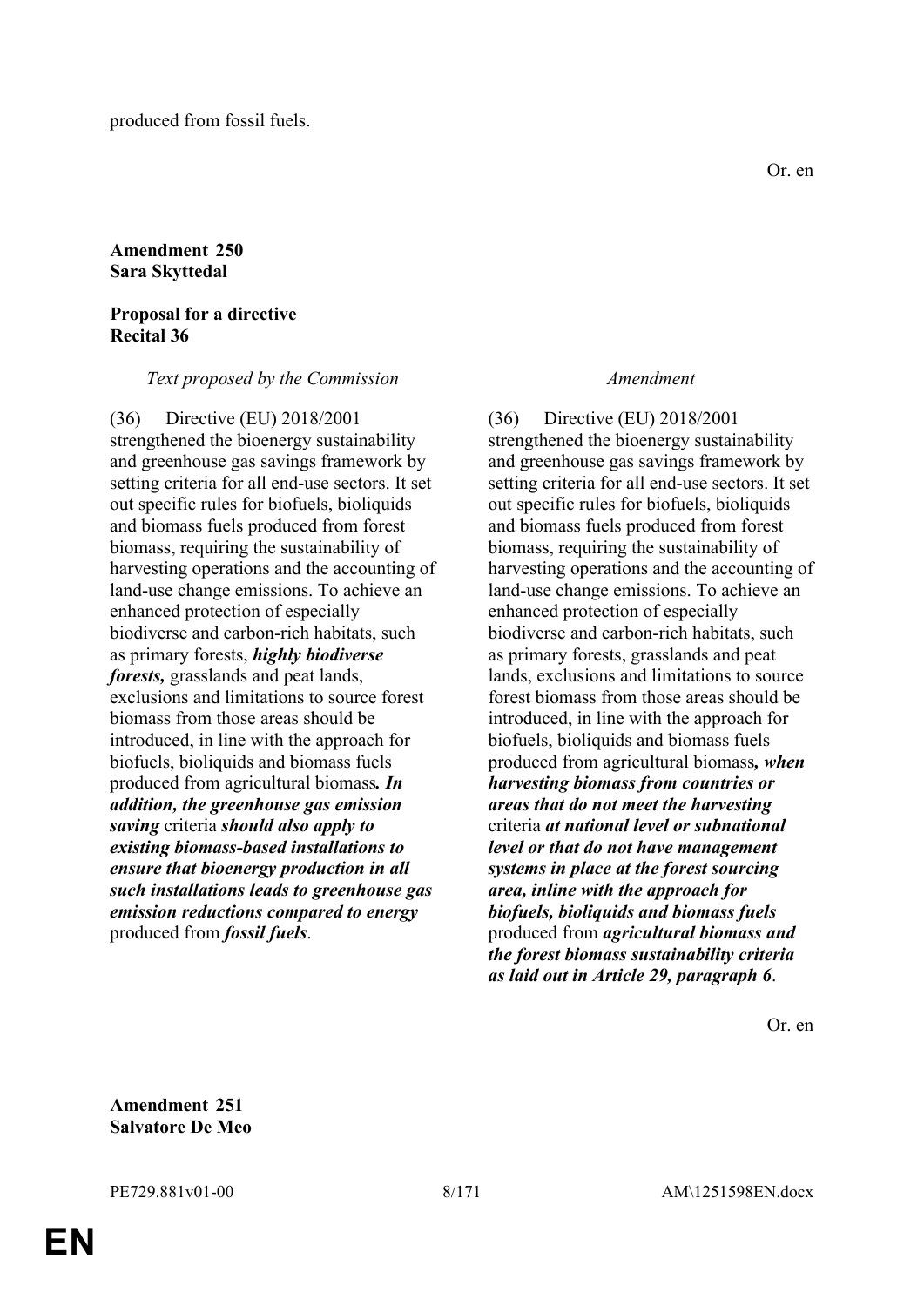# **Proposal for a directive Recital 36**

### *Text proposed by the Commission Amendment*

(36) Directive (EU) 2018/2001 strengthened the bioenergy sustainability and greenhouse gas savings framework by setting criteria for all end-use sectors. It set out specific rules for biofuels, bioliquids and biomass fuels produced from forest biomass, requiring the sustainability of harvesting operations and the accounting of land-use change emissions. To achieve an enhanced protection of especially biodiverse and carbon-rich habitats, such as primary forests, highly biodiverse forests, grasslands and peat lands, exclusions and limitations to source forest biomass from those areas should be introduced*, in line with the approach for biofuels, bioliquids and* biomass *fuels produced from agricultural biomass. In addition, the greenhouse gas emission saving* criteria *should also apply to existing biomass-based installations to ensure that bioenergy production in all such installations leads to greenhouse gas emission reductions compared to energy produced from fossil fuels*.

(36) Directive (EU) 2018/2001 strengthened the bioenergy sustainability and greenhouse gas savings framework by setting criteria for all end-use sectors. It set out specific rules for biofuels, bioliquids and biomass fuels produced from forest biomass, requiring the sustainability of harvesting operations and the accounting of land-use change emissions. To achieve an enhanced protection of especially biodiverse and carbon-rich habitats, such as primary forests, highly biodiverse forests, grasslands and peat lands, exclusions and limitations to source forest biomass from those areas should be introduced *when harvesting* biomass *specifically for energy purposes from countries that do not meet their national harvesting* criteria*, unless these are met at subnational or regional level or with management systems in place at the forest sourcing area*.

Or. en

# **Amendment 252 Miapetra Kumpula-Natri, Erik Bergkvist**

# **Proposal for a directive Recital 36**

# *Text proposed by the Commission Amendment*

(36) Directive (EU) 2018/2001 strengthened the bioenergy sustainability and greenhouse gas savings framework by setting criteria for all end-use sectors. It set out specific rules for biofuels, bioliquids and biomass fuels produced from forest

(36) Directive (EU) 2018/2001 strengthened the bioenergy sustainability and greenhouse gas savings framework by setting criteria for all end-use sectors. It set out specific rules for biofuels, bioliquids and biomass fuels produced from forest

AM\1251598EN.docx 9/171 PE729.881v01-00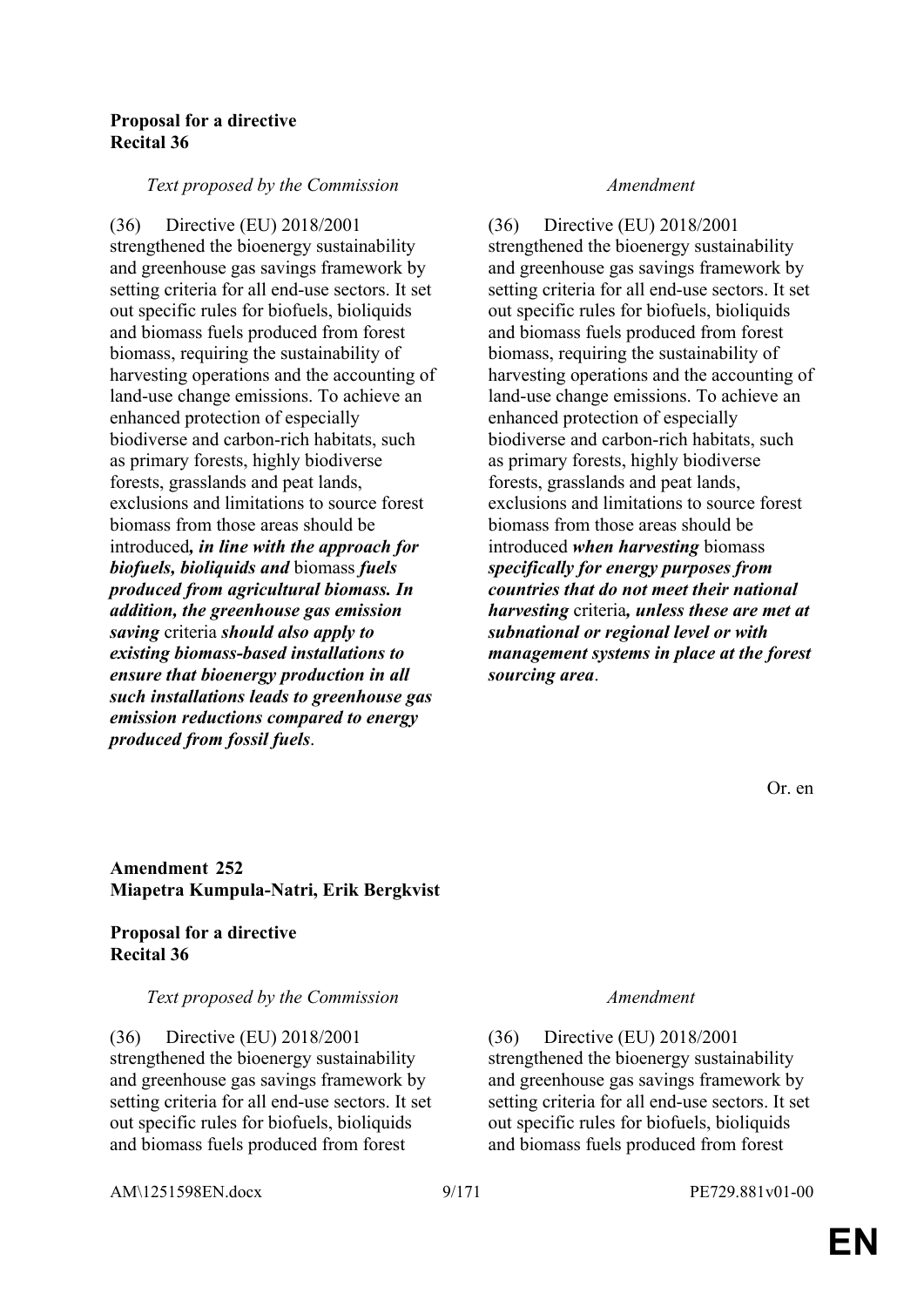biomass, requiring the sustainability of harvesting operations and the accounting of land-use change emissions. To achieve an enhanced protection of especially biodiverse and carbon-rich habitats, such as primary forests, highly biodiverse forests, grasslands and peat lands, exclusions and limitations to source forest biomass from those areas should be introduced, in line with the approach for biofuels, bioliquids and biomass fuels produced from agricultural biomass. In addition, the greenhouse gas emission saving criteria should also apply to existing biomass-based installations to ensure that bioenergy production in all such installations leads to greenhouse gas emission reductions compared to energy produced from fossil fuels.

biomass, requiring the sustainability of harvesting operations and the accounting of land-use change emissions. To achieve an enhanced protection of especially biodiverse and carbon-rich habitats, such as primary forests, highly biodiverse forests, grasslands and peat lands, exclusions and limitations to source forest biomass from those areas should be introduced, *when harvesting biomass from country which does not meet harvesting criteria in country level,* in line with the approach for biofuels, bioliquids and biomass fuels produced from agricultural biomass. In addition, the greenhouse gas emission saving criteria should also apply to existing biomass-based installations to ensure that bioenergy production in all such installations leads to greenhouse gas emission reductions compared to energy produced from fossil fuels.

Or. en

### *Justification*

*Expanding the no-go areas from agricultural biomass to forest biomass is additional criteria for forest biomass risk assessment agreed in the REDII. If interpreted to include also MSs besides combating the global deforestation, it would be important to respects the risk-based assessment of the Member States.*

# **Amendment 253 Pietro Fiocchi**

### **Proposal for a directive Recital 36**

### *Text proposed by the Commission Amendment*

(36) Directive (EU) 2018/2001 strengthened the bioenergy sustainability and greenhouse gas savings framework by setting criteria for all end-use sectors. It set out specific rules for biofuels, bioliquids and biomass fuels produced from forest biomass, requiring the sustainability of harvesting operations and the accounting of

(36) Directive (EU) 2018/2001 strengthened the bioenergy sustainability and greenhouse gas savings framework by setting criteria for all end-use sectors. It set out specific rules for biofuels, bioliquids and biomass fuels produced from forest biomass, requiring the sustainability of harvesting operations and the accounting of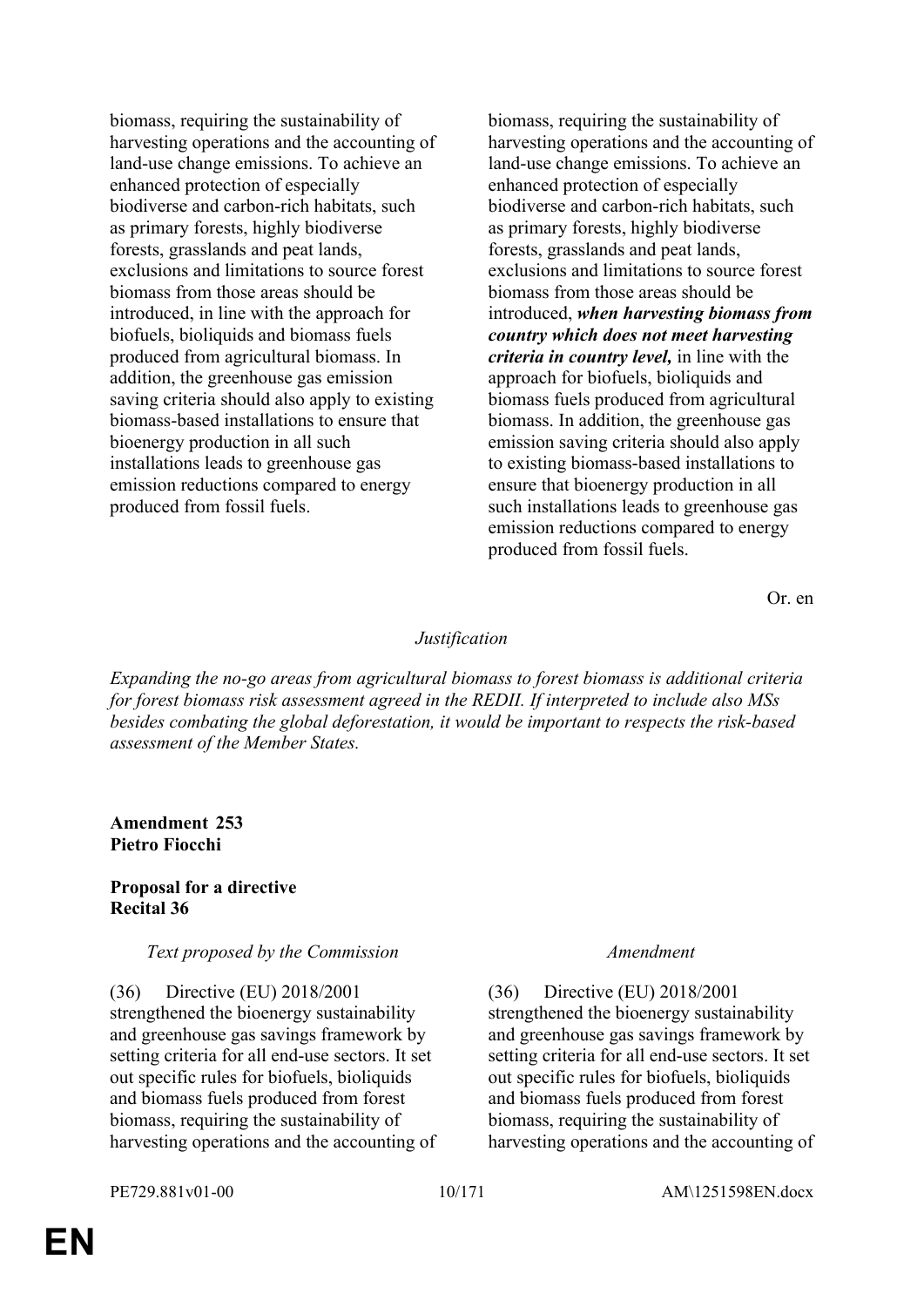land-use change emissions. To achieve an enhanced protection of especially biodiverse and carbon-rich habitats, such as primary forests, highly biodiverse forests, grasslands and peat lands, exclusions and limitations to source forest biomass from those areas should be introduced, in line with the approach for biofuels, bioliquids and biomass fuels produced from agricultural biomass. In addition, the greenhouse gas emission saving criteria should also apply to existing biomass-based installations to ensure that bioenergy production in all such installations leads to greenhouse gas emission reductions compared to energy produced from fossil fuels.

land-use change emissions. To achieve an enhanced protection of especially biodiverse and carbon-rich habitats, such as primary forests, highly biodiverse forests, grasslands and peat lands, *in the Member States where specific measures have not already been taken,* exclusions and limitations to source forest biomass from those areas should be introduced, in line with the approach for biofuels, bioliquids and biomass fuels produced from agricultural biomass. In addition, the greenhouse gas emission saving criteria should also apply to existing biomassbased installations to ensure that bioenergy production in all such installations leads to greenhouse gas emission reductions compared to energy produced from fossil fuels.

Or. it

# **Amendment 254 Paolo Borchia, Marco Dreosto, Isabella Tovaglieri, Angelo Ciocca, Elena Lizzi, Matteo Adinolfi**

# **Proposal for a directive Recital 36**

# *Text proposed by the Commission Amendment*

(36) Directive (EU) 2018/2001 strengthened the bioenergy sustainability and greenhouse gas savings framework by setting criteria for all end-use sectors. It set out specific rules for biofuels, bioliquids and biomass fuels produced from forest biomass, requiring the sustainability of harvesting operations and the accounting of land-use change emissions. To achieve an enhanced protection of especially biodiverse and carbon-rich habitats, such as primary forests, highly biodiverse forests, grasslands and peat lands, exclusions and limitations to source forest biomass from those areas should be introduced, in line with the approach for

(36) Directive (EU) 2018/2001 strengthened the bioenergy sustainability and greenhouse gas savings framework by setting criteria for all end-use sectors. It set out specific rules for biofuels, bioliquids and biomass fuels produced from forest biomass, requiring the sustainability of harvesting operations and the accounting of land-use change emissions. To achieve an enhanced protection of especially biodiverse and carbon-rich habitats, such as primary forests, highly biodiverse forests, grasslands and peat lands, *in the Member States where specific measures have not already been taken,* exclusions and limitations to source forest biomass

AM\1251598EN.docx 11/171 PE729.881v01-00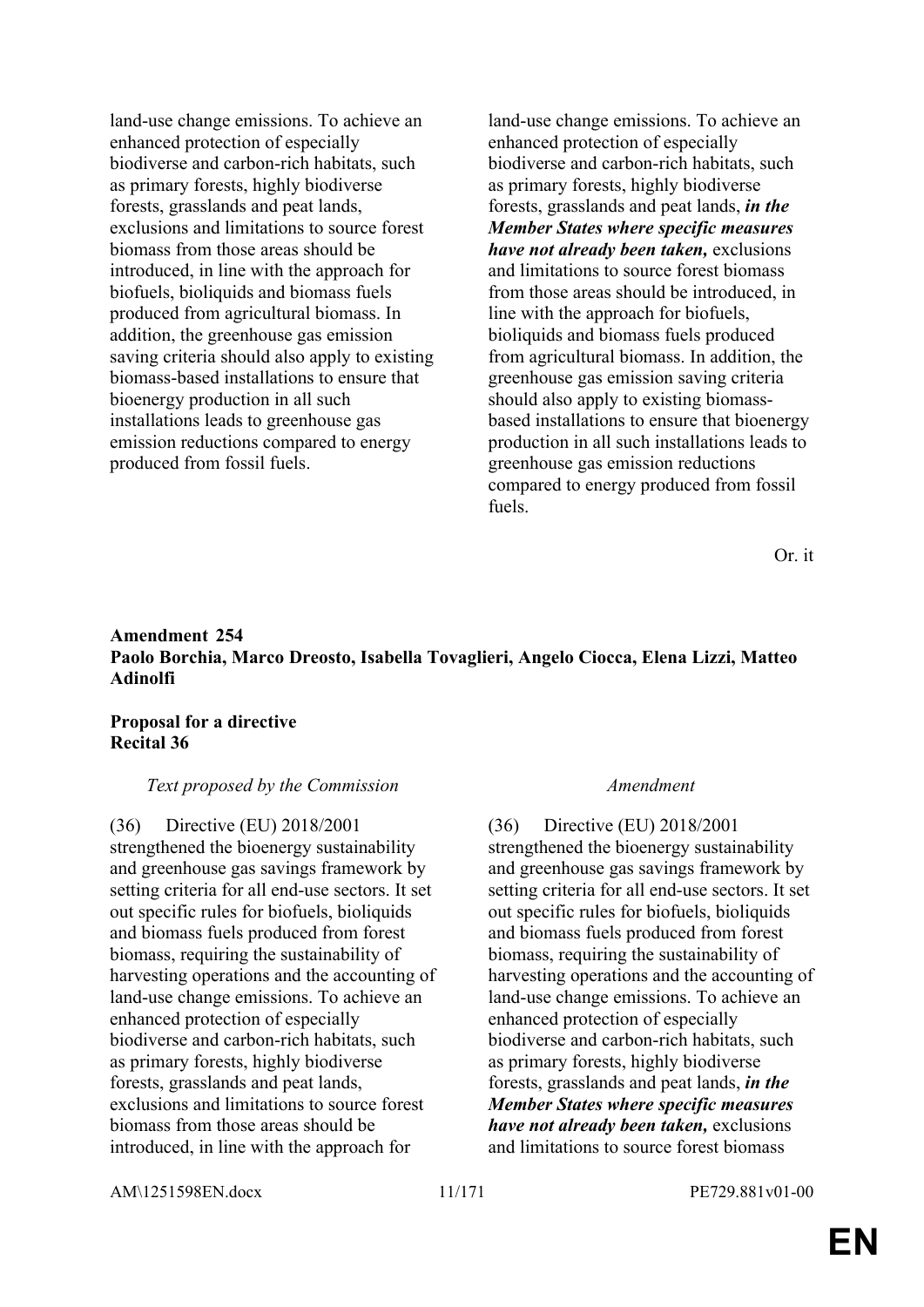biofuels, bioliquids and biomass fuels produced from agricultural biomass. In addition, the greenhouse gas emission saving criteria should also apply to existing biomass-based installations to ensure that bioenergy production in all such installations leads to greenhouse gas emission reductions compared to energy produced from fossil fuels.

from those areas should be introduced, in line with the approach for biofuels, bioliquids and biomass fuels produced from agricultural biomass. In addition, the greenhouse gas emission saving criteria should also apply to existing biomassbased installations to ensure that bioenergy production in all such installations leads to greenhouse gas emission reductions compared to energy produced from fossil fuels.

Or. it

### *Justification*

*In setting out exclusions and limitations to the supply of forest biomass from areas in need of greater protection, it is important that the legislator takes into account that in some Member States measures of that kind have already been widely introduced.*

# **Amendment 255 Paolo Borchia, Marco Dreosto, Isabella Tovaglieri, Angelo Ciocca, Elena Lizzi, Matteo Adinolfi, Gianna Gancia**

# **Proposal for a directive Recital 36**

# *Text proposed by the Commission Amendment*

(36) Directive (EU) 2018/2001 strengthened the bioenergy sustainability and greenhouse gas savings framework by setting criteria for all end-use sectors. It set out specific rules for biofuels, bioliquids and biomass fuels produced from forest biomass, requiring the sustainability of harvesting operations and the accounting of land-use change emissions. To achieve an enhanced protection of especially biodiverse and carbon-rich habitats, such as primary forests, highly biodiverse forests, grasslands and peat lands, exclusions and limitations to source forest biomass from those areas should be introduced, in line with the approach for biofuels, bioliquids and biomass fuels produced from agricultural biomass. *In* 

(36) Directive (EU) 2018/2001 strengthened the bioenergy sustainability and greenhouse gas savings framework by setting criteria for all end-use sectors. It set out specific rules for biofuels, bioliquids and biomass fuels produced from forest biomass, requiring the sustainability of harvesting operations and the accounting of land-use change emissions. To achieve an enhanced protection of especially biodiverse and carbon-rich habitats, such as primary forests, highly biodiverse forests, grasslands and peat lands, exclusions and limitations to source forest biomass from those areas should be introduced, *when harvesting biomass from countries that do not meet the harvesting criteria at national or subnational level or*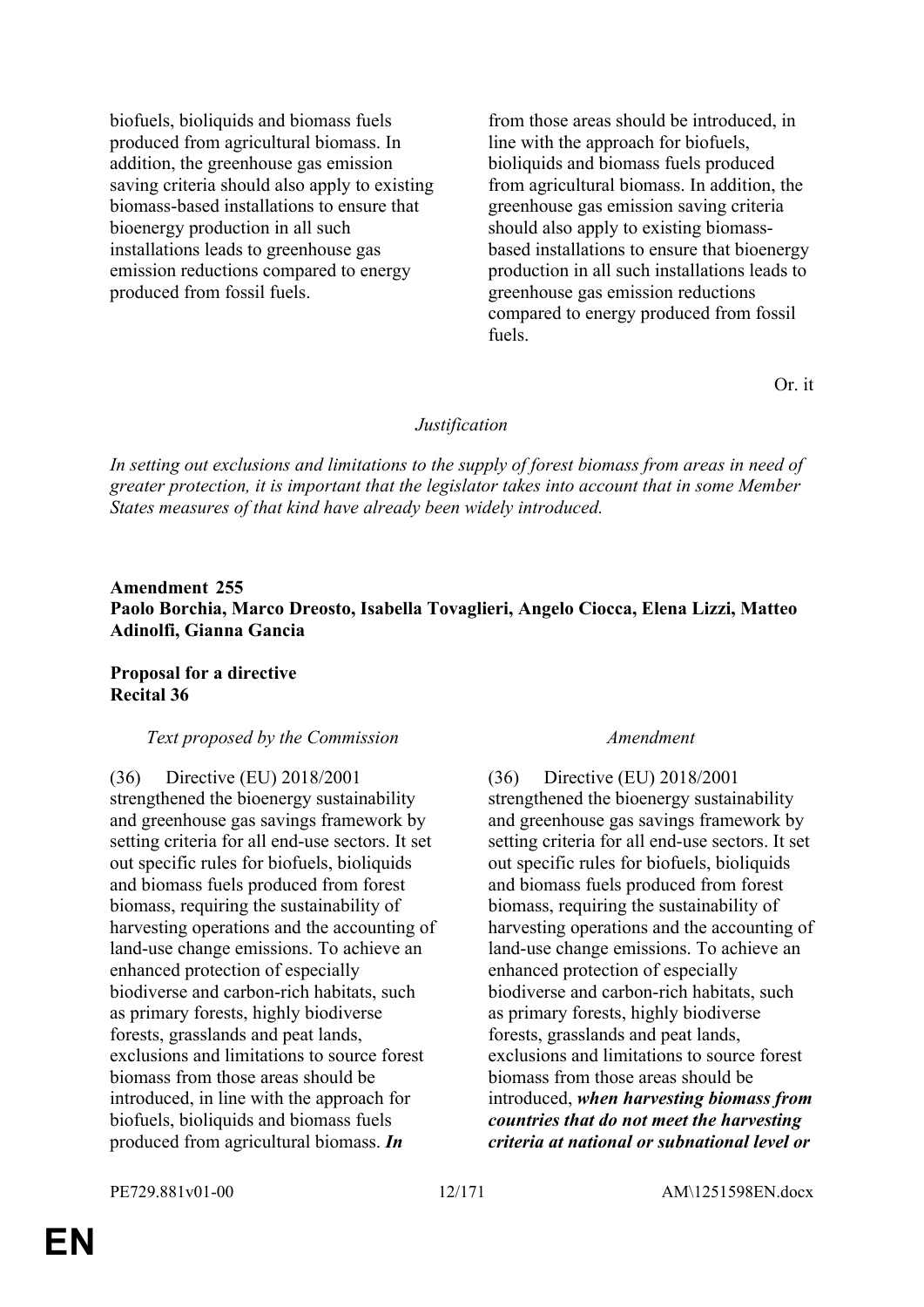*addition, the greenhouse gas emission saving criteria should also apply to existing biomass-based installations to ensure that bioenergy production in all such installations leads to greenhouse gas emission reductions compared to energy produced from fossil fuels.*

*without management systems in place at the forest sourcing area* in line with the approach for biofuels, bioliquids and biomass fuels produced from agricultural biomass.

Or. en

### *Justification*

*Protection of carbon-rich and highly biodiverse environment would be more effective in the context of the Risk based approach application. The bioenergy sector is a cornerstone of any decarbonisation scenario, in Europe and internationally. The sustainable growth of the sector will be therefore pivotal to the achievement of climate neutrality by 2050. However, retroactive requirements and frequent reviews will compromise investors' confidence and impact the ability of projects to deliver on these climate goals. Since sourcing policy is not the only element to consider when calculating GHG emissions savings but the plant design is factoring in too, the retroactive application of this requirement will push out of the market existing installations. To prevent undercutting environmental investments that have already been made, the requirements the 80% GHG emissions savings threshold should solely applied to plants starting operations in 2026.*

# **Amendment 256 Paolo Borchia, Marco Dreosto, Isabella Tovaglieri, Angelo Ciocca, Elena Lizzi, Matteo Adinolfi, Gianna Gancia**

# **Proposal for a directive Recital 37**

### *Text proposed by the Commission Amendment*

(37) In order to reduce the administrative burden for producers of renewable fuels and recycled carbon fuels and for Member States, where voluntary or national schemes have been recognised by the Commission through an implementing act as giving evidence or providing accurate data regarding the compliance with sustainability and greenhouse gas emissions saving criteria as well as other requirements set in this Directive, Member States should accept the results of the certification issued by such schemes within the scope of the Commission's recognition.

(37) In order to reduce the administrative burden for producers of renewable fuels and recycled carbon fuels and for Member States, where voluntary or national schemes have been recognised by the Commission through an implementing act as giving evidence or providing accurate data regarding the compliance with sustainability and greenhouse gas emissions saving criteria as well as other requirements set in this Directive, Member States should accept the results of the certification issued by such schemes within the scope of the Commission's recognition.

AM\1251598EN.docx 13/171 PE729.881v01-00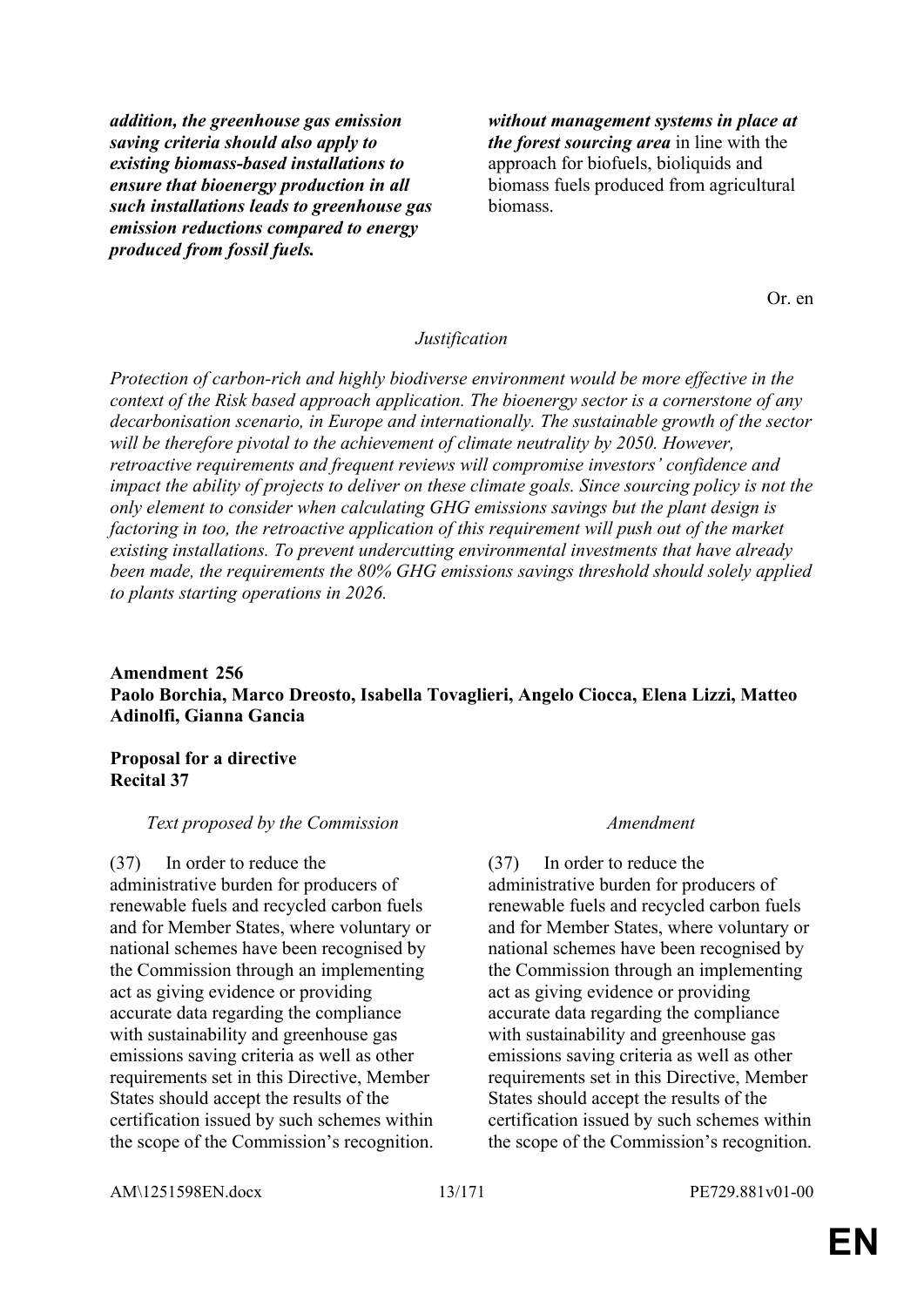In order to reduce the burden on small installations, Member States should establish a simplified verification mechanism for installations of between *5 and 10MW*.

In order to reduce the burden on small installations, Member States should establish a simplified verification mechanism *starting 1. January 2027* for installations of between *10 and 20MW*.

Or. en

### *Justification*

*Lowering the threshold from 20 MW to 10 MW would certify the sustainability of a larger portion of biomass but avoids placing regulatory burdens and disproportionate cost compliance on the smallest actors with scarce administrative capacity. However, as time and digitalisation will be key to bringing down cost compliance, the exemption threshold should only be lowered to 10 MW starting in 2027. Recognizing the limited resources of actors between 10 and 15 MW, eased compliance for those actors that have a limited administrative capacity would help operationalise the criteria.*

# **Amendment 257 Mauri Pekkarinen, Emma Wiesner, Nils Torvalds, Andreas Glück, Nicola Beer, Klemen Grošelj, Christophe Grudler, Bart Groothuis**

### **Proposal for a directive Recital 37**

### *Text proposed by the Commission Amendment*

### (37) In order to reduce the

administrative burden for producers of renewable fuels and recycled carbon fuels and for Member States, where voluntary or national schemes have been recognised by the Commission through an implementing act as giving evidence or providing accurate data regarding the compliance with sustainability and greenhouse gas emissions saving criteria as well as other requirements set in this Directive, Member States should accept the results of the certification issued by such schemes within the scope of the Commission's recognition. In order to reduce the burden on small installations, Member States should establish a simplified verification mechanism for installations of between 5 and *10MW*.

(37) In order to reduce the administrative burden for producers of renewable fuels and recycled carbon fuels and for Member States, where voluntary or national schemes have been recognised by the Commission through an implementing act as giving evidence or providing accurate data regarding the compliance with sustainability and greenhouse gas emissions saving criteria as well as other requirements set in this Directive, Member States should accept the results of the certification issued by such schemes within the scope of the Commission's recognition. In order to reduce the burden on small installations, Member States should establish a simplified verification mechanism for installations of between 5 and *20MW*.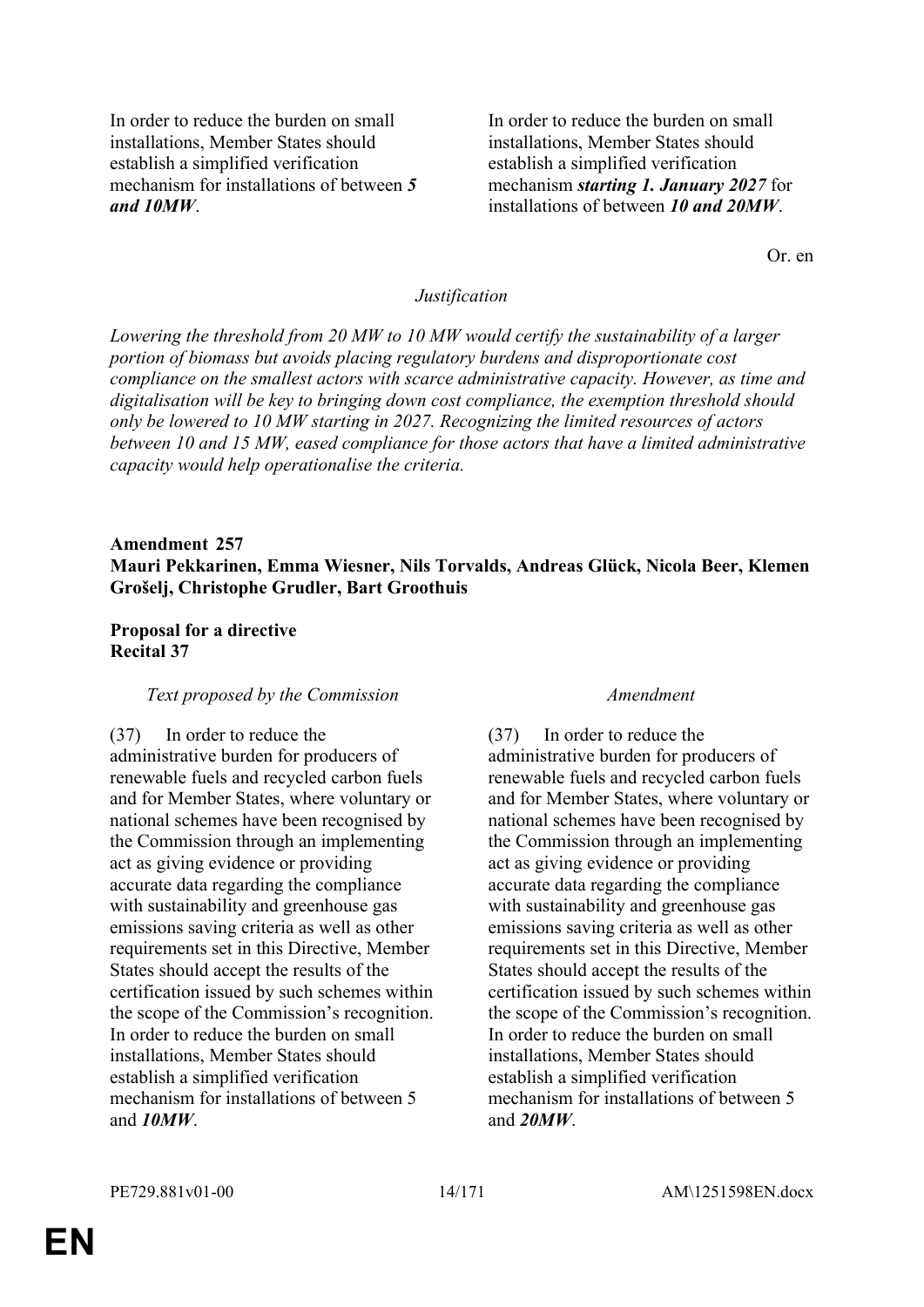### *Justification*

*All new installations between 5 to 20 MW (i.e. in the scope of application of the criteria) should be verified under a simplified national verification. Most of the forest biomass use takes place in large installations that already have to comply with the sustainaibility criteria. Higher environmental effectiveness can also be achieved through a simplified verification while ensuring a lower administrative burden for small energy producing installations. COM should specify what these simplified national verification schemes could possibly be, i.e. in which way could the verification be simplified.*

# **Amendment 258 Nicolás González Casares, Lina Gálvez Muñoz, Adriana Maldonado López, Carlos Zorrinho, Robert Hajšel, Niels Fuglsang, Romana Jerković, Marcos Ros Sempere**

# **Proposal for a directive Recital 37**

### *Text proposed by the Commission Amendment*

(37) In order to reduce the administrative burden for producers of renewable *fuels and recycled carbon* fuels and for Member States, where voluntary or national schemes have been recognised by the Commission through an implementing act as giving evidence or providing accurate data regarding the compliance with sustainability and greenhouse gas emissions saving criteria as well as other requirements set in this Directive, Member States should accept the results of the certification issued by such schemes within the scope of the Commission's recognition. In order to reduce the burden on small installations, Member States should establish a simplified verification mechanism for installations of between 5 and 10MW.

(37) In order to reduce the administrative burden for producers of renewable fuels and for Member States, where voluntary or national schemes have been recognised by the Commission through an implementing act as giving evidence or providing accurate data regarding the compliance with sustainability and greenhouse gas emissions saving criteria as well as other requirements set in this Directive, Member States should accept the results of the certification issued by such schemes within the scope of the Commission's recognition. In order to reduce the burden on small installations, Member States should establish a simplified verification mechanism for installations of between 5 and 10MW.

Or. en

### **Amendment 259 Ville Niinistö**

AM\1251598EN.docx 15/171 PE729.881v01-00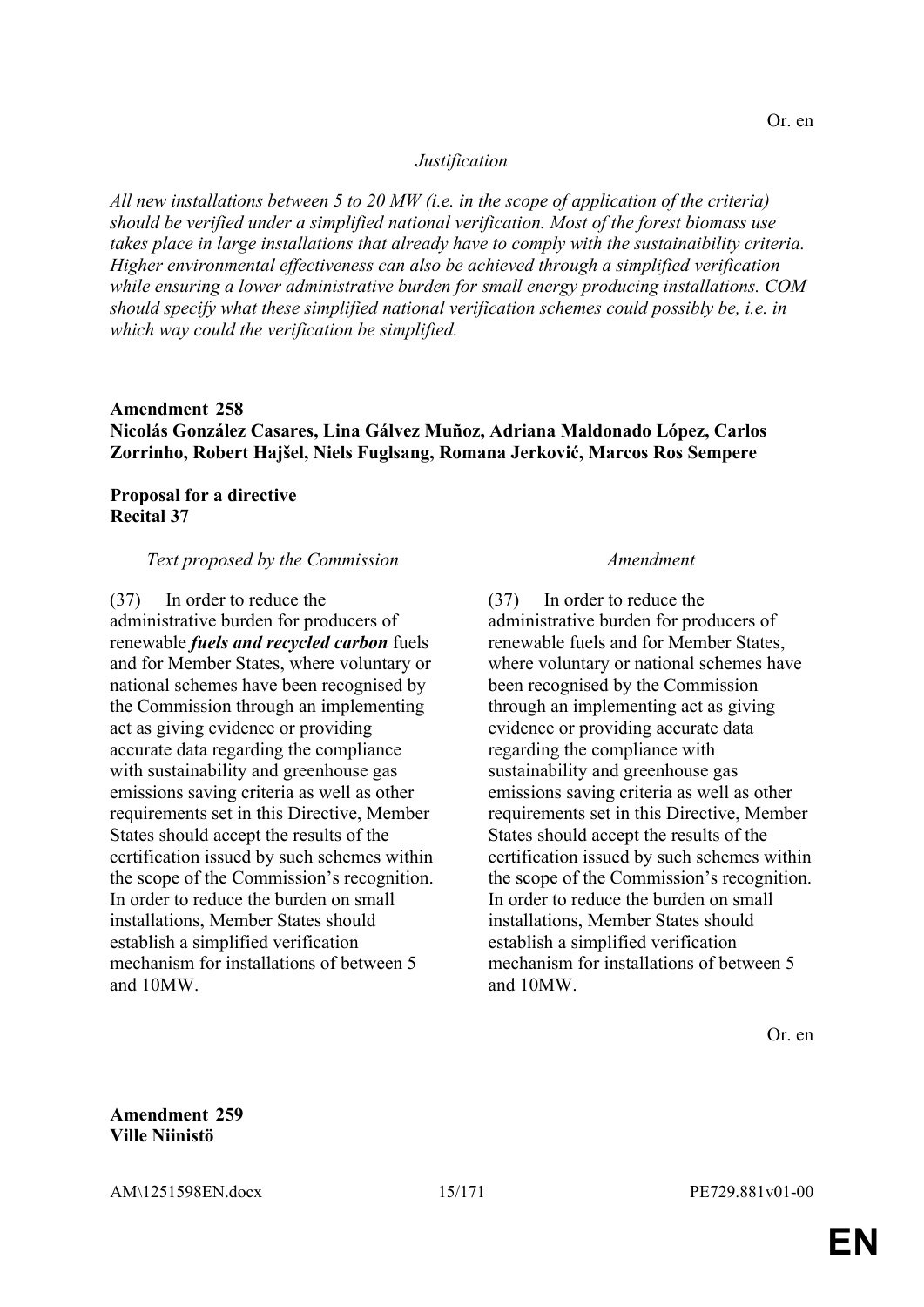on behalf of the Greens/EFA Group

### **Proposal for a directive Recital 37**

# *Text proposed by the Commission Amendment*

(37) In order to reduce the administrative burden for producers of renewable *fuels and recycled carbon* fuels and for Member States, where voluntary or national schemes have been recognised by the Commission through an implementing act as giving evidence or providing accurate data regarding the compliance with sustainability and greenhouse gas emissions saving criteria as well as other requirements set in this Directive, Member States should accept the results of the certification issued by such schemes within the scope of the Commission's recognition. In order to reduce the burden on small installations, Member States should establish a simplified verification mechanism for installations of between 5 and 10MW.

(37) In order to reduce the administrative burden for producers of renewable fuels and for Member States, where voluntary or national schemes have been recognised by the Commission through an implementing act as giving evidence or providing accurate data regarding the compliance with sustainability and greenhouse gas emissions saving criteria as well as other requirements set in this Directive, Member States should accept the results of the certification issued by such schemes within the scope of the Commission's recognition. In order to reduce the burden on small installations, Member States should establish a simplified verification mechanism for installations of between 5 and 10MW.

Or. en

# **Amendment 260 Ivan David**

# **Proposal for a directive Recital 38**

# *Text proposed by the Commission Amendment*

(38) The Union database to be set up by the Commission aims at enabling the tracing of liquid and gaseous renewable fuels and recycled carbon fuels. Its scope should be extended from transport to all other end-use sectors in which such fuels are consumed. This should make a vital contribution to the comprehensive monitoring of the production and consumption of those fuels, mitigating

(38) The Union database to be set up by the Commission aims at enabling the tracing of liquid and gaseous renewable fuels and recycled carbon fuels. Its scope should be extended from transport to all other end-use sectors in which such fuels are consumed*. For gaseous renewable fuels, the Union database should trace them up to their injection into the gas system where use system of guarantees of*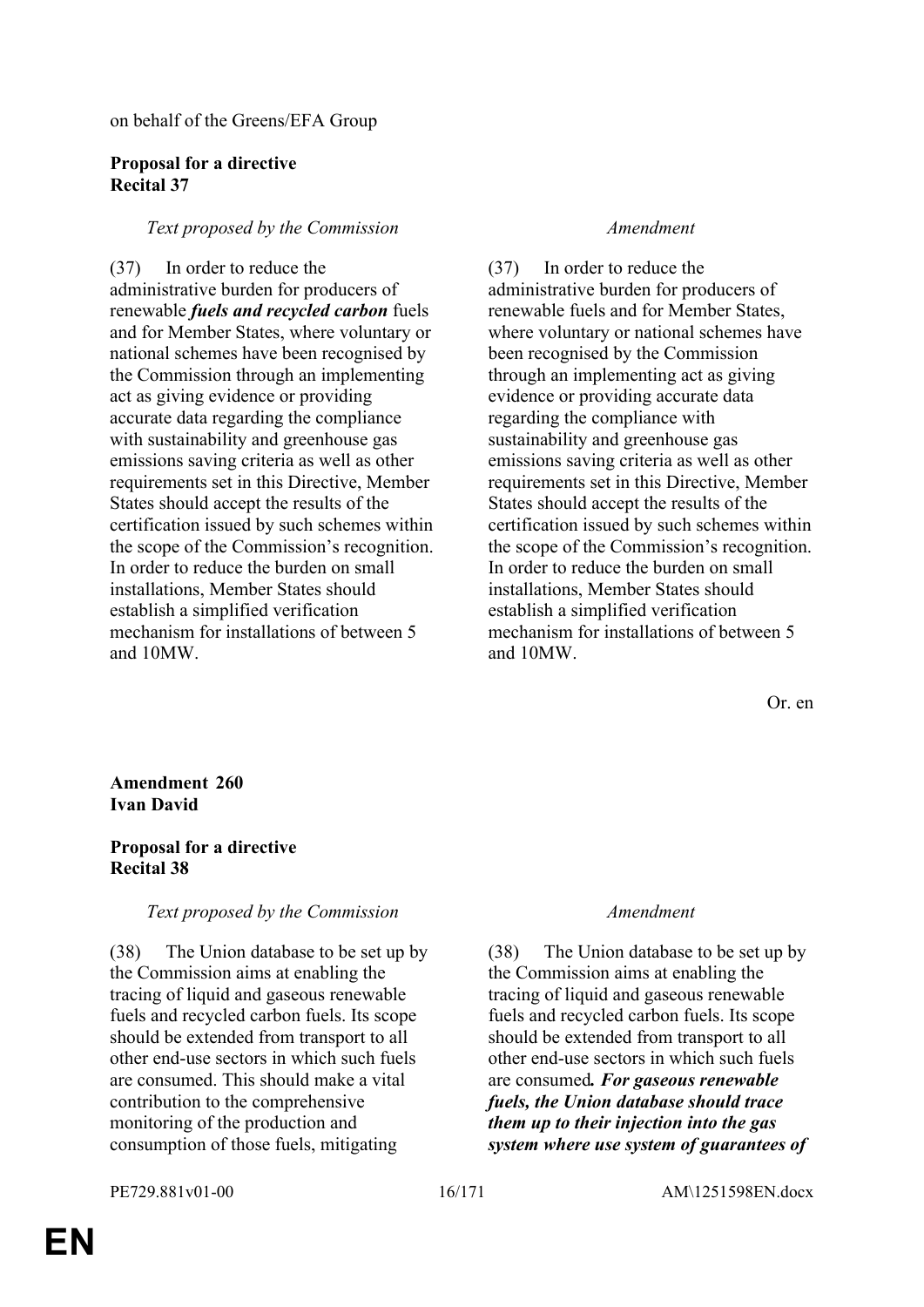risks of double-counting or irregularities along the supply chains covered by the Union database. In addition, to avoid any risk of double claims on the same renewable gas, a guarantee of origin issued for any consignment of renewable gas registered in the database should be cancelled.

*origin should be applicable until the final point of consumption*. This should make a vital contribution to the comprehensive monitoring of the production and consumption of those fuels, mitigating risks of double-counting or irregularities along the supply chains covered by the Union database. In addition, to avoid any risk of double claims on the same renewable gas, a guarantee of origin issued for any consignment of renewable gas registered in the database should be cancelled. *When renewable gases are injected into the grid, the guarantees of origin issued should be transferred together with the certificates referred.*

Or. en

### *Justification*

*Physical traceability is not possible for the gas system. The Union Database may trace from gas production until its injection into the gas system, where a certificate and a book and claim system should continue. At the injection point, guarantees of origin should be paired with the book and claim certificate system.*

# **Amendment 261 Evžen Tošenovský, Pietro Fiocchi, Ladislav Ilčić**

### **Proposal for a directive Recital 38**

### *Text proposed by the Commission Amendment*

(38) The Union database to be set up by the Commission aims at enabling the tracing of liquid and gaseous renewable fuels and recycled carbon fuels. Its scope should be extended from transport to all other end-use sectors in which such fuels are consumed. This should make a vital contribution to the comprehensive monitoring of the production and consumption of those fuels, mitigating risks of double-counting or irregularities along the supply chains covered by the Union database. In addition, to avoid any

(38) The Union database to be set up by the Commission aims at enabling the tracing of liquid and gaseous renewable fuels and recycled carbon fuels. Its scope should be extended from transport to all other end-use sectors in which such fuels are consumed*. For gaseous renewable fuels, the Union database should trace them up to their injection into the gas system where a book and claim certificate system should be applicable until the final point of consumption*. This should make a vital contribution to the comprehensive

AM\1251598EN.docx 17/171 PE729.881v01-00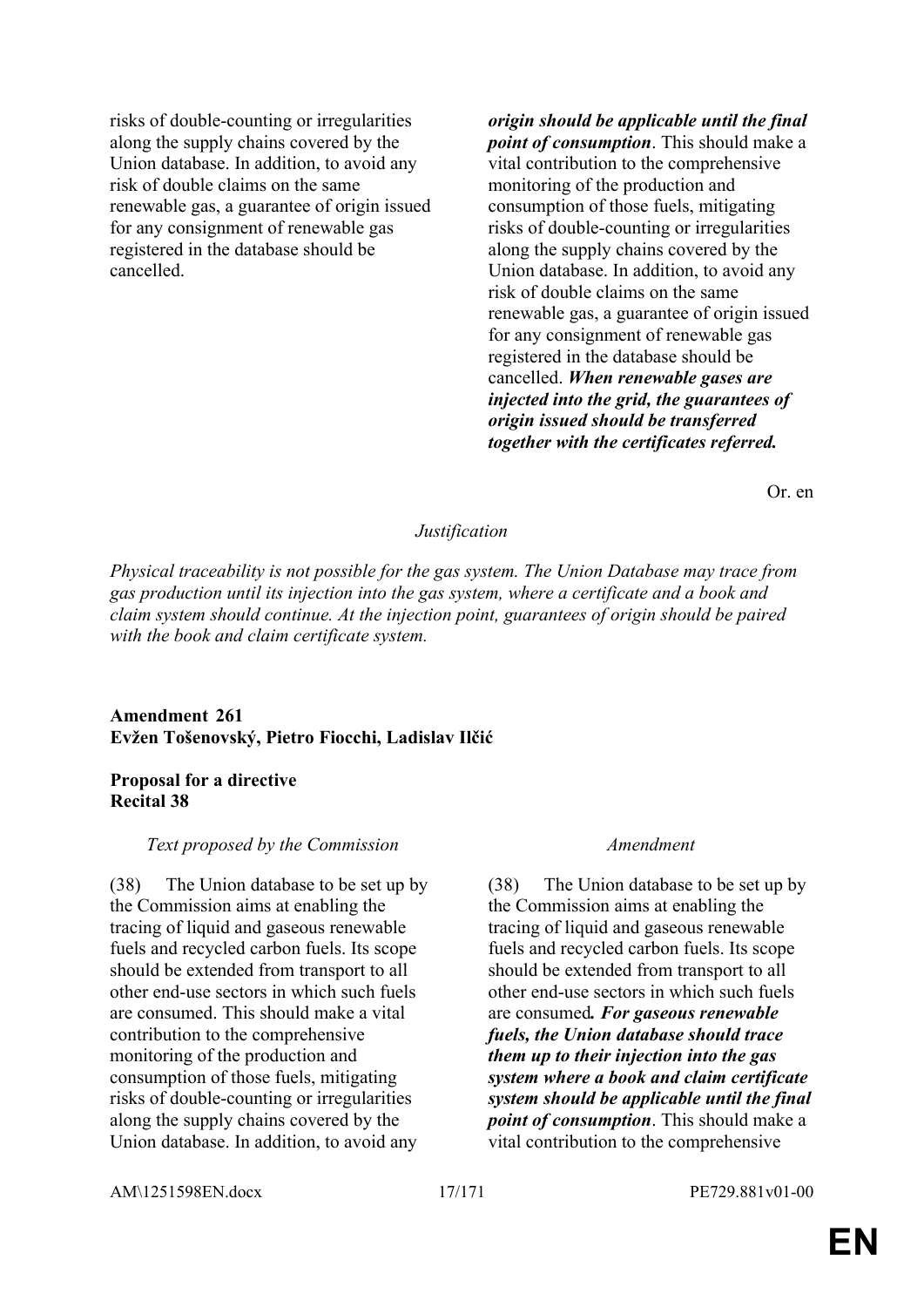risk of double claims on the same renewable gas, a guarantee of origin issued for any consignment of renewable gas registered in the database should be cancelled.

monitoring of the production and consumption of those fuels, mitigating risks of double-counting or irregularities along the supply chains covered by the Union database. In addition, to avoid any risk of double claims on the same renewable gas, a guarantee of origin issued for any consignment of renewable gas registered in the database should be cancelled. *When renewable gases are injected into the grid, the guarantees of origin issued should transferred together with the certificates referred.*

Or. en

**Amendment 262 Ville Niinistö** on behalf of the Greens/EFA Group

# **Proposal for a directive Recital 38**

# *Text proposed by the Commission Amendment*

(38) The Union database to be set up by the Commission aims at enabling the tracing of liquid and gaseous renewable fuels *and recycled carbon fuels*. Its scope should be extended from transport to all other end-use sectors in which such fuels are consumed. This should make a vital contribution to the comprehensive monitoring of the production and consumption of those fuels, mitigating risks of double-counting or irregularities along the supply chains covered by the Union database. In addition, to avoid any risk of double claims on the same renewable gas, a guarantee of origin issued for any consignment of renewable gas registered in the database should be cancelled.

(38) The Union database to be set up by the Commission aims at enabling the tracing of *solid,* liquid and gaseous renewable fuels . Its scope should be extended from transport to all other enduse sectors in which such fuels are consumed. This should make a vital contribution to the comprehensive monitoring of the production and consumption of those fuels, mitigating risks of double-counting or irregularities along the supply chains covered by the Union database. In addition, to avoid any risk of double claims on the same renewable gas, a guarantee of origin issued for any consignment of renewable gas registered in the database should be cancelled. *This database shall be made publicly available in an open, transparent and user friendly manner. The Commission shall publish annual reports for the general public about the*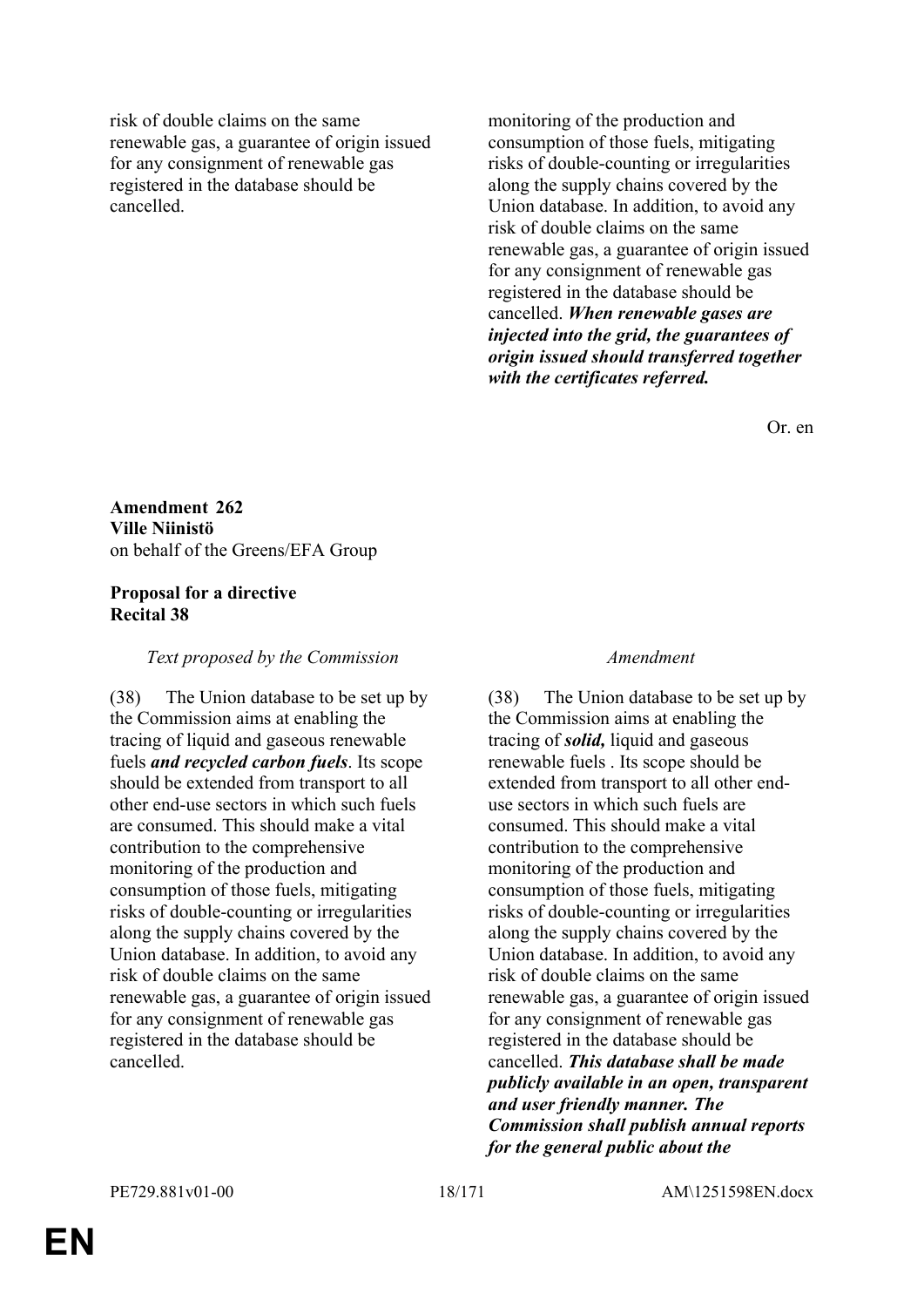*information reported in the Union database including the quantities, the geographic origin and feedstock type of biofuels, bioliquids and biomass fuels per fuel supplier and per member state.*

Or. en

# **Amendment 263 Nicolás González Casares, Lina Gálvez Muñoz, Adriana Maldonado López, Carlos Zorrinho, Robert Hajšel, Niels Fuglsang, Romana Jerković, Marcos Ros Sempere**

# **Proposal for a directive Recital 38**

# *Text proposed by the Commission Amendment*

(38) The Union database to be set up by the Commission aims at enabling the tracing of liquid and gaseous renewable fuels *and recycled carbon fuels*. Its scope should be extended from transport to all other end-use sectors in which such fuels are consumed. This should make a vital contribution to the comprehensive monitoring of the production and consumption of those fuels, mitigating risks of double-counting or irregularities along the supply chains covered by the Union database. In addition, to avoid any risk of double claims on the same renewable gas, a guarantee of origin issued for any consignment of renewable gas registered in the database should be cancelled.

(38) The Union database to be set up by the Commission aims at enabling the tracing of liquid and gaseous renewable fuels . Its scope should be extended from transport to all other end-use sectors in which such fuels are consumed. This should make a vital contribution to the comprehensive monitoring of the production and consumption of those fuels, mitigating risks of double-counting or irregularities along the supply chains covered by the Union database. In addition, to avoid any risk of double claims on the same renewable gas, a guarantee of origin issued for any consignment of renewable gas registered in the database should be cancelled.

Or. en

**Amendment 264 András Gyürk, Ernő Schaller-Baross**

**Proposal for a directive Recital 38 a (new)**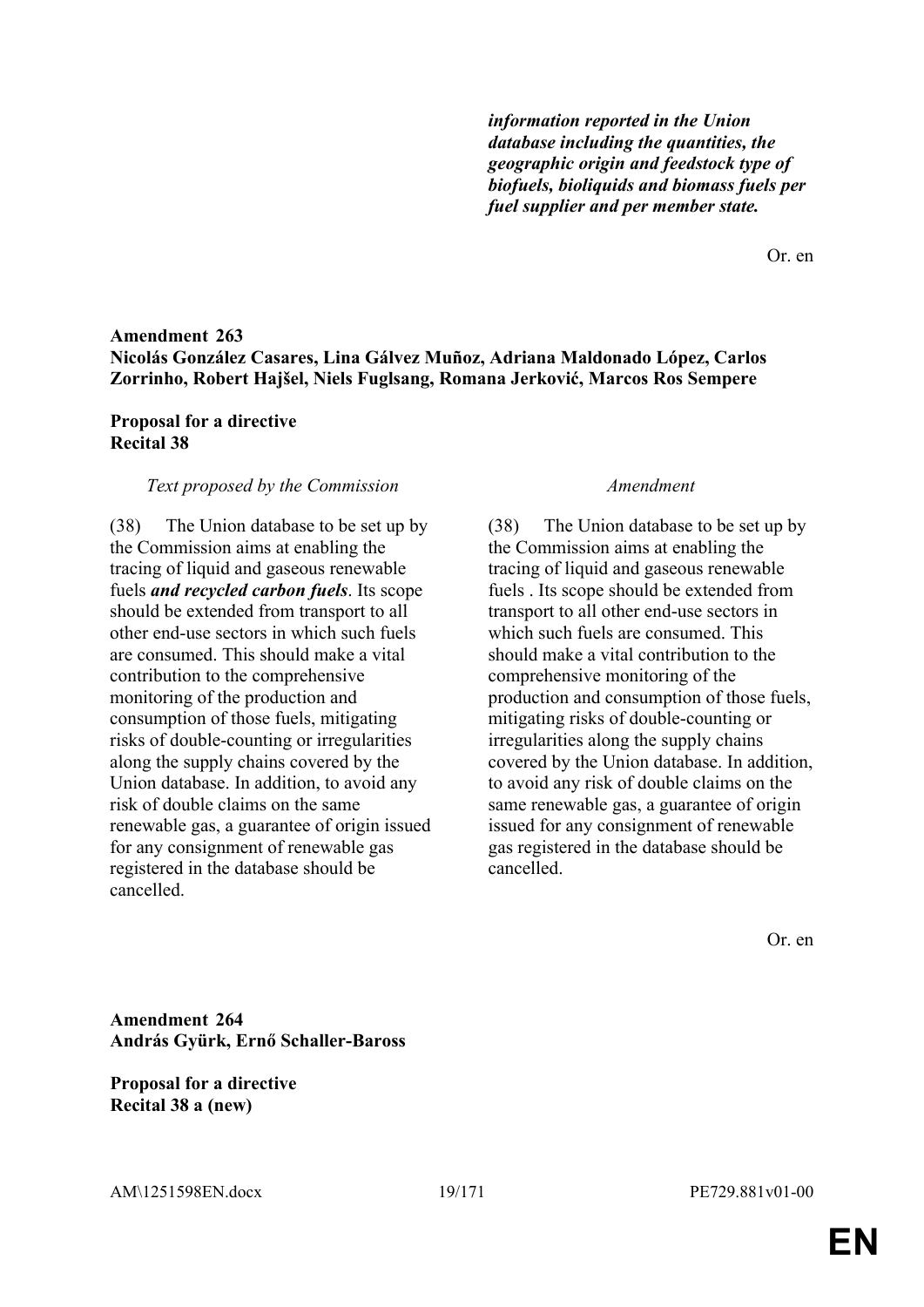*Text proposed by the Commission Amendment*

*(38a) Since this Directive will generate additional compliance costs for affected sectors, compensatory measures should prevent the total level of regulatory burden from increasing. The Commission should therefore present, before the entry into force of this amending Directive, legislative proposals offsetting the regulatory burden introduced by this Directive, through the revision or repeal of provisions in other Union legislative acts that generate compliance costs in the affected sectors, where appropriate.*

Or. en

# *Justification*

*We support this amendment tabled by the Rapporteur in his draft report.*

# **Amendment 265 Christophe Grudler, Morten Petersen, Nicola Danti, Claudia Gamon, Klemen Grošelj, Emma Wiesner, Atidzhe Alieva-Veli, Ilhan Kyuchyuk, Iskra Mihaylova**

# **Proposal for a directive Recital 39**

# *Text proposed by the Commission Amendment*

(39) The Governance Regulation (EU) 2018/1999 makes several references in a number of places to the Union-level binding target of at least 32 % for the share of renewable energy consumed in the Union in 2030. As that target needs to be increased in order to contribute effectively to the ambition to decrease greenhouse gas emissions by 55 % by 2030, those references should be amended. Any additional planning and reporting requirements set will not create a new planning and reporting system, but should be subject to the existing planning and reporting framework under Regulation

(39) The Governance Regulation (EU) 2018/1999 makes several references in a number of places to the Union-level binding target of at least 32 % for the share of renewable energy consumed in the Union in 2030. As that target needs to be increased in order to contribute effectively to the ambition to decrease greenhouse gas emissions by *at least* 55 % by 2030, those references should be amended. Any additional planning and reporting requirements set will not create a new planning and reporting system, but should be subject to the existing planning and reporting framework under Regulation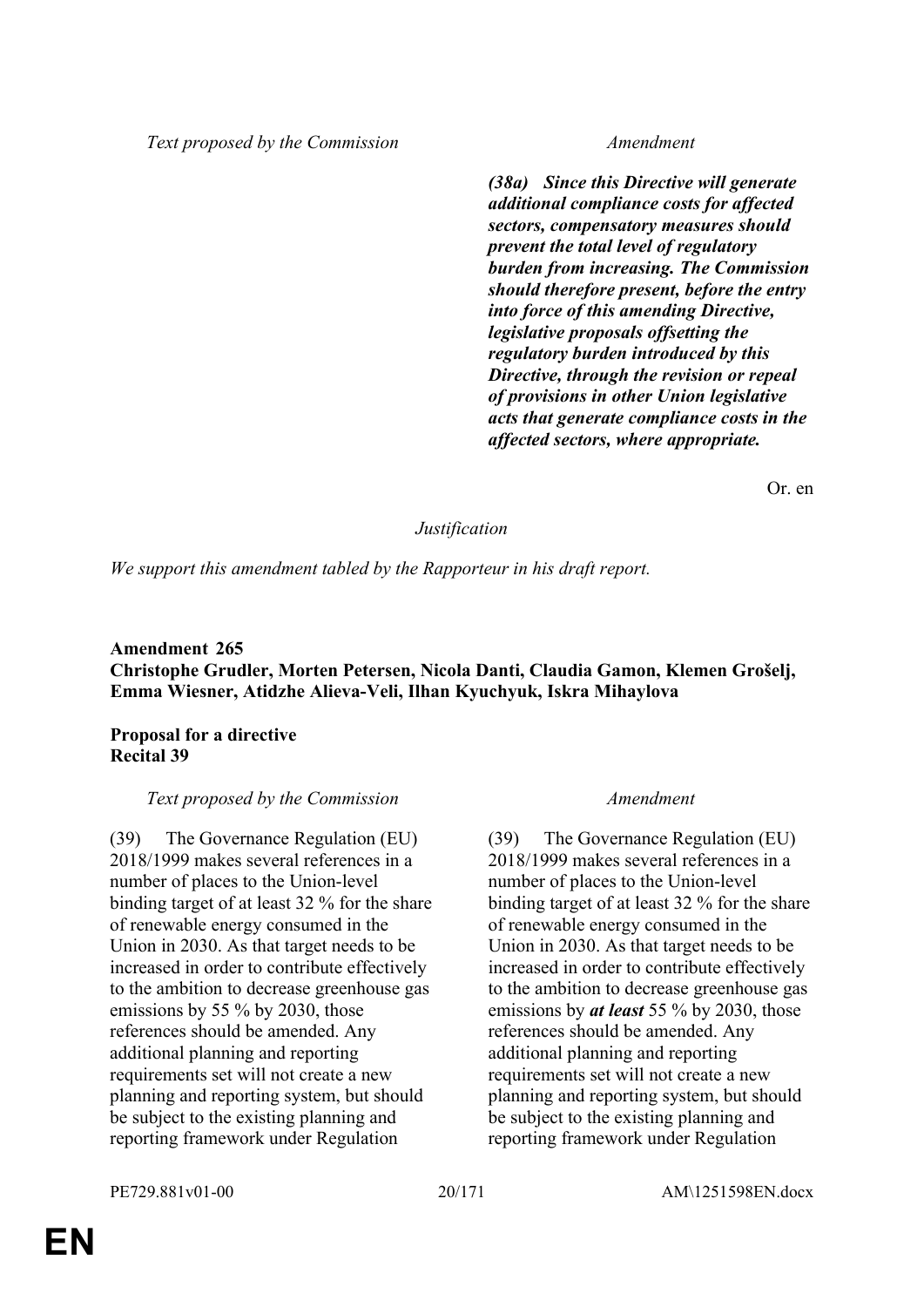# **Amendment 266 Maria Spyraki**

### **Proposal for a directive Recital 45**

### *Text proposed by the Commission Amendment*

(45) As regards bio-based components in diesel fuel, the reference in Directive 98/70/EC to diesel fuel B7, that is diesel fuel containing up to 7 % fatty acid methyl esters (FAME), limits available options to attain higher biofuel incorporation targets as set out in Directive (EU) 2018/2001. That is due to the fact that almost the entire Union supply of diesel fuel is already B7. For that reason the maximum share of biobased components should be increased from 7% to 10%. Sustaining the market uptake of B10, that is diesel fuel containing up to 10 % fatty acid methyl esters (FAME), requires a Union-wide B7 protection grade for 7% FAME in diesel fuel due to the sizeable proportion of vehicles not compatible with B10 expected to be present in the fleet by *2030*. This should be reflected in Article 4, paragraph 1, second subparagraph of Directive 98/70/EC as amended by this act.

(45) As regards bio-based components in diesel fuel, the reference in Directive 98/70/EC to diesel fuel B7, that is diesel fuel containing up to 7 % fatty acid methyl esters (FAME), limits available options to attain higher biofuel incorporation targets as set out in Directive (EU) 2018/2001. That is due to the fact that almost the entire Union supply of diesel fuel is already B7. For that reason the maximum share of biobased components should be increased from 7% to 10%. Sustaining the market uptake of B10, that is diesel fuel containing up to 10 % fatty acid methyl esters (FAME), requires a *temporary* Union-wide B7 protection grade for 7% FAME in diesel fuel due to the sizeable proportion of vehicles not compatible with B10 expected to be present in the fleet by *2025*. This should be reflected in Article 4, paragraph 1, second subparagraph of Directive 98/70/EC as amended by this act.

Or. en

**Amendment 267 Nicolás González Casares, Lina Gálvez Muñoz, Adriana Maldonado López, Carlos Zorrinho, Miapetra Kumpula-Natri, Niels Fuglsang, Romana Jerković, Erik Bergkvist, Marcos Ros Sempere**

**Proposal for a directive Recital 47 a (new)**

AM\1251598EN.docx 21/171 PE729.881v01-00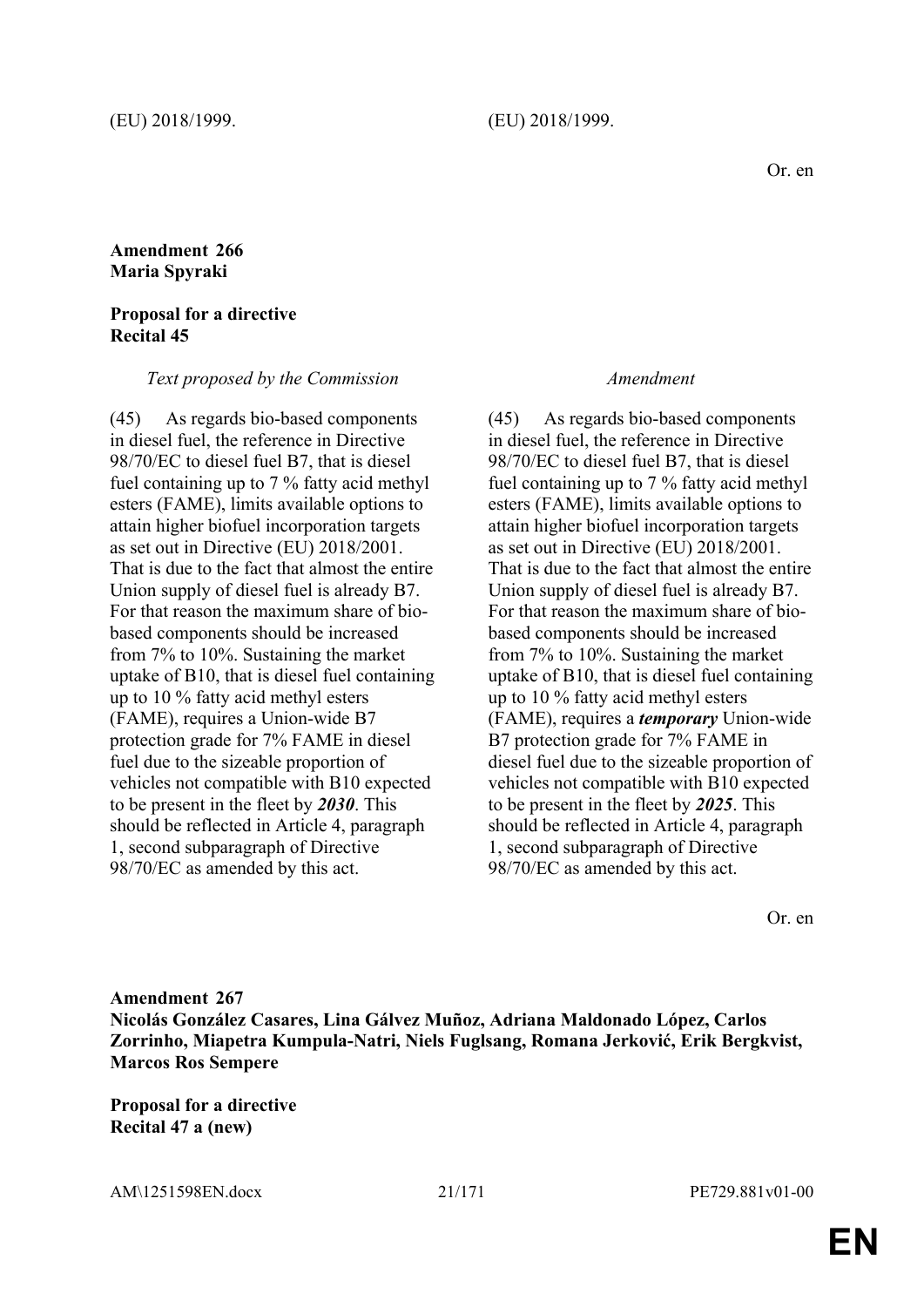# *(47a) Recital (81) is replaced by the following:*

*While the level of greenhouse gas emissions caused by indirect land-use change cannot be unequivocally determined with the level of precision required to be included in the greenhouse gas emission calculation methodology, the highest risks of indirect land-use change have been identified for biofuels, bioliquids and biomass fuels produced from feedstock for which a significant expansion of the production area into land with high-carbon stock is observed. It is therefore appropriate, in general, to limit food and feed crops-based biofuels, bioliquids and biomass fuels promoted under this Directive and, in addition, to require Member States to set a specific and gradually decreasing limit for biofuels, bioliquids and biomass fuels produced from food and feed crops for which a significant expansion of the production area into land with highcarbon stock is observed. Low indirect land-use change-risk biofuels, bioliquids and biomass fuels should be exempted from the specific and gradually decreasing limit. The indirect land-use change-risk of biofuels, bioliquids and biomass fuels within the scope of this Directive should be assessed with the most recent data in relation to deforestation, and should address other high risk commodities and their by-products in the category of high indirect land use change risk .*

Or. en

**Amendment 268 Paolo Borchia, Marco Dreosto, Isabella Tovaglieri, Angelo Ciocca, Elena Lizzi, Matteo Adinolfi, Gianna Gancia**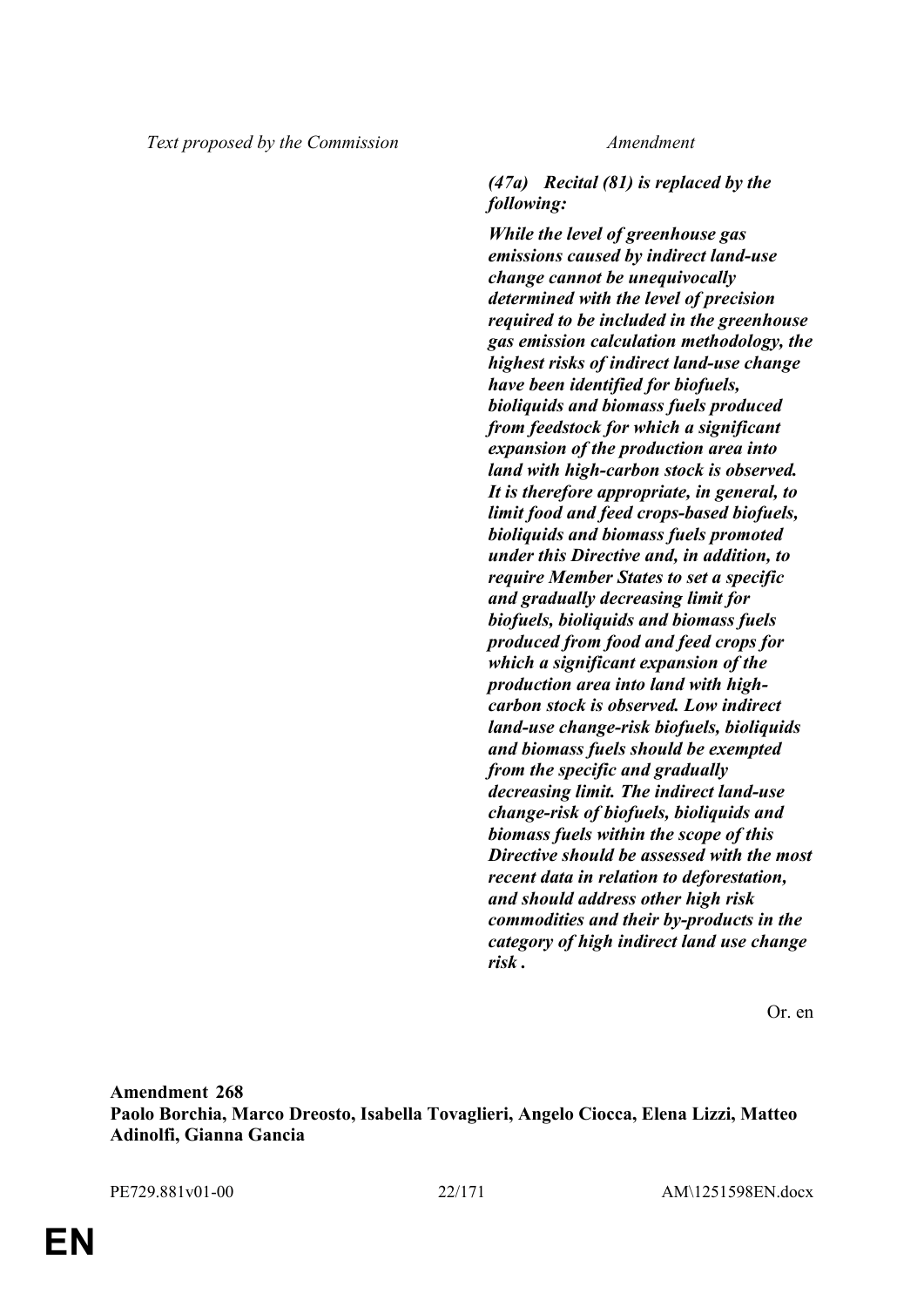# **Proposal for a directive Recital 47 a (new)**

*Text proposed by the Commission Amendment*

*(4a) The development of energy communities is emerging as a model for developing the economy on a local basis in favour of the sustainable development of the energy transition. In this context, the reference to the action of small and medium-sized companies refers, in particular, to the safeguarding of the intervention of local companies and the economic spin-offs for the same that engage, in principle, local resources.*

*(63-ter) Without prejudice to the previous point, in order to be effective, the development of energy communities needs to be able to make use of all the natural resources present the area; this should not prevent the participation in the energy community of consumption centres distributed at the local level, even though they belong to large companies such as commercial, tertiary or, for example, private healthcare entities that, being mainly open to the local public, can play a positive role in the spread of the local sustainable economy.*

Or. en

**Amendment 269 Sira Rego**

**Proposal for a directive Recital 47 a (new)**

*Text proposed by the Commission Amendment*

*(47a) While the level of greenhouse gas emissions caused by indirect land-use change cannot be unequivocally determined with the level of precision* 

AM\1251598EN.docx 23/171 PE729.881v01-00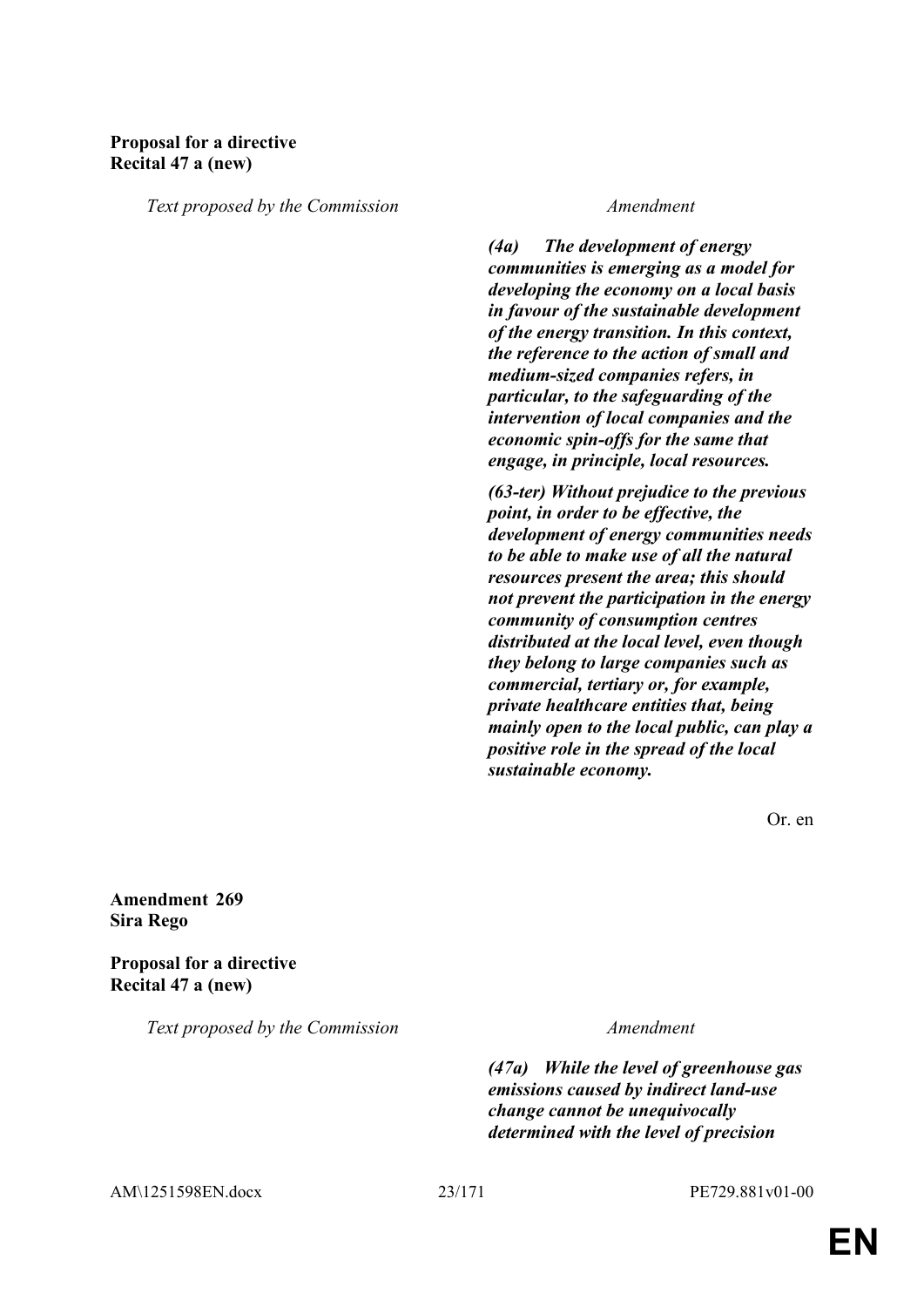*required to be included in the greenhouse gas emission calculation methodology, the highest risks of indirect land-use change have been identified for biofuels, bioliquids and biomass fuels produced from feedstock for which a significant expansion of the production area into land with high-carbon stock is observed. It is therefore appropriate, in general, to limit food and feed crops-based biofuels, bioliquids and biomass fuels promoted under this Directive and, in addition, to require Member States to set a specific and gradually decreasing limit for biofuels, bioliquids and biomass fuels produced from food and feed crops for which a significant expansion of the production area into land with highcarbon stock is observed.*

Or. en

# **Amendment 270 Massimiliano Salini, Salvatore De Meo, Andrea Caroppo, Aldo Patriciello**

**Proposal for a directive Recital 47 a (new)**

*Text proposed by the Commission Amendment*

*(47a) Guarantees of origin which are currently in place for renewable electricity should be extended to cover renewable and low carbon gas. Further extending the guarantees of origin system to energy from other non-renewable sources should be an option for Member States. This would provide a consistent means of proving to final customers the origin of renewable gas, such as biomethane, and would facilitate greater cross-border trade in such gas. It would also enable the creation of guarantees of origin for other renewable and low-carbon gas, such as hydrogen.*

*(Recital 59 - Directive (EU) 2018/2001)*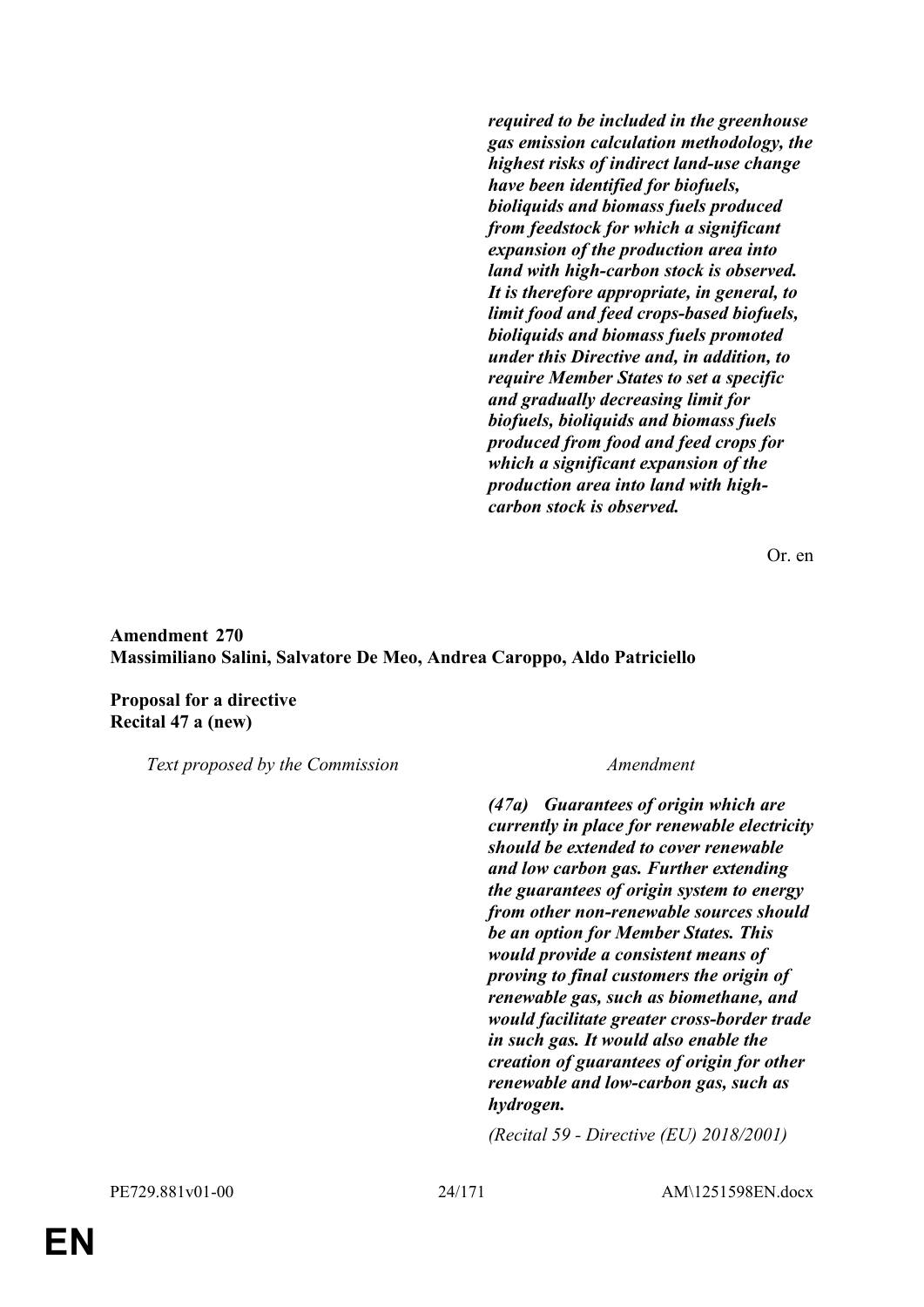**Amendment 271 Nicolás González Casares, Lina Gálvez Muñoz, Adriana Maldonado López, Carlos Zorrinho, Robert Hajšel, Marek Paweł Balt, Niels Fuglsang, Romana Jerković, Marcos Ros Sempere**

**Proposal for a directive Recital 47 b (new)**

*Text proposed by the Commission Amendment*

*(47b) Recital (21) is replaced by the following:*

*When developing support schemes for renewable sources of energy, Member States should consider the available sustainable supply of biomass and take due account of the principles of the circular economy, the waste hierarchy established in Directive 2008/98/EC of the European Parliament and of the Council and the cascading principle in order to avoid unnecessary distortions of raw materials markets. Waste prevention and recycling of waste should be the priority option. Member States should avoid creating support schemes which would be counter to targets on treatment of waste and which would lead to the inefficient use of recyclable waste.*

Or. en

Or. en

**Amendment 272 Sira Rego**

**Proposal for a directive Recital 47 b (new)**

*Text proposed by the Commission Amendment*

*(47b) Biofuels, bioliquids and biomass fuels should always be produced in a sustainable manner. Biofuels, bioliquids* 

AM\1251598EN.docx 25/171 PE729.881v01-00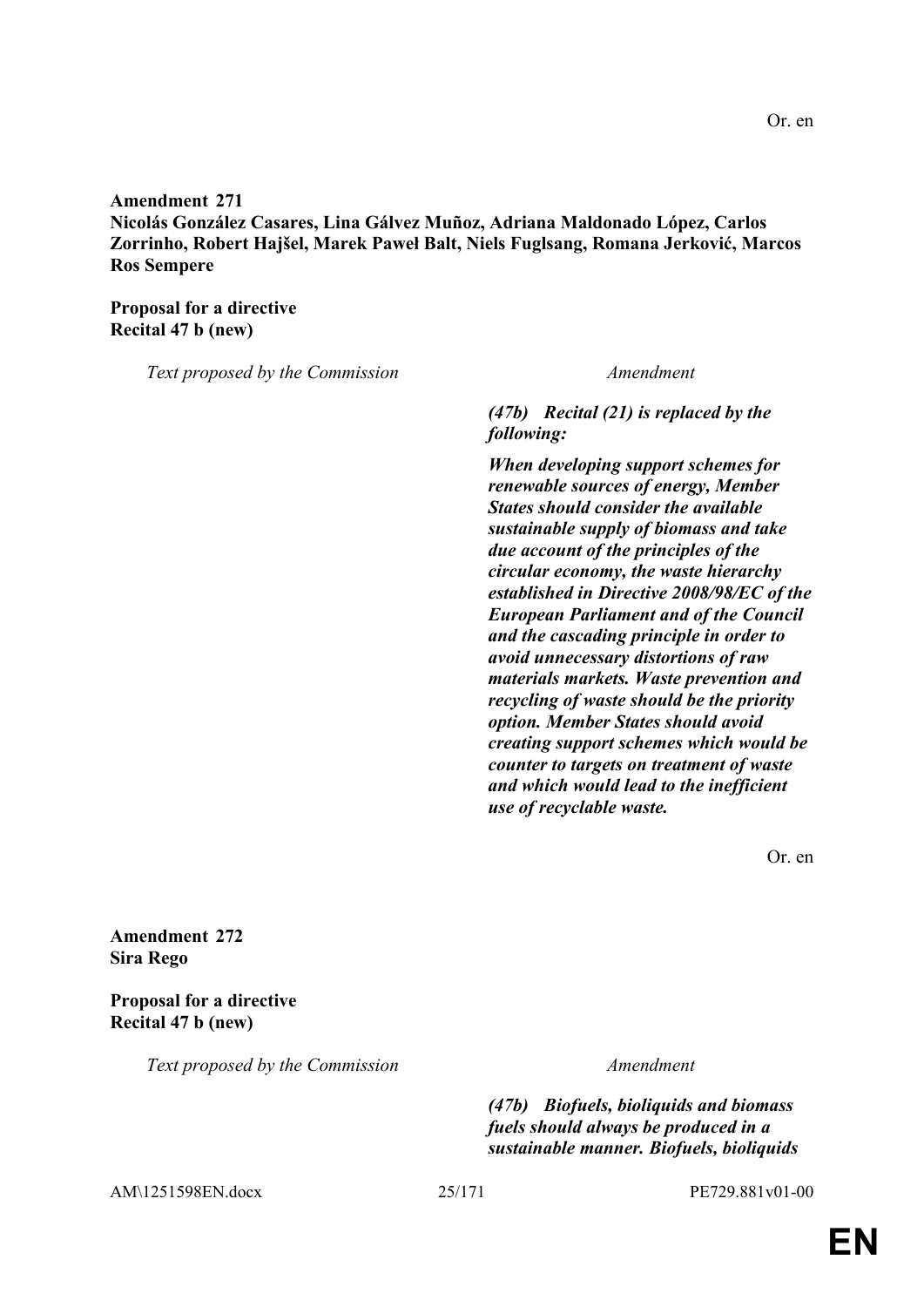*and biomass fuels used for compliance with the Union target laid down in this Directive, and those which benefit from support schemes, should therefore be required to fulfil sustainability and greenhouse gas emissions saving criteria. For biofuels, bioliquids and biomass fuels, Member States should be allowed to establish additional sustainability and greenhouse gas emissions saving criteria.*

Or. en

**Amendment 273 Patrizia Toia**

**Proposal for a directive Article 1 – paragraph 1 – point 1 – point -a (new)** Directive (EU) 2018/2001 Article  $2$  – point 16 (b)

*Text proposed by the Commission Amendment*

*(-a) point (16) b is replaced by the following:*

*(b) the shareholders or members of which are natural persons, SMEs, social economy enterprises or local authorities, including municipalities;*

Or. en

**Amendment 274 Angelika Winzig, Alexander Bernhuber**

**Proposal for a directive Article 1 – paragraph 1 – point 1 – point -a (new)** Directive (EU) 2018/2001/EC Article 2– paragraph 2– point 33

*Text proposed by the Commission Amendment*

*(-a) point (33) is replaced by the following:*

PE729.881v01-00 26/171 AM\1251598EN.docx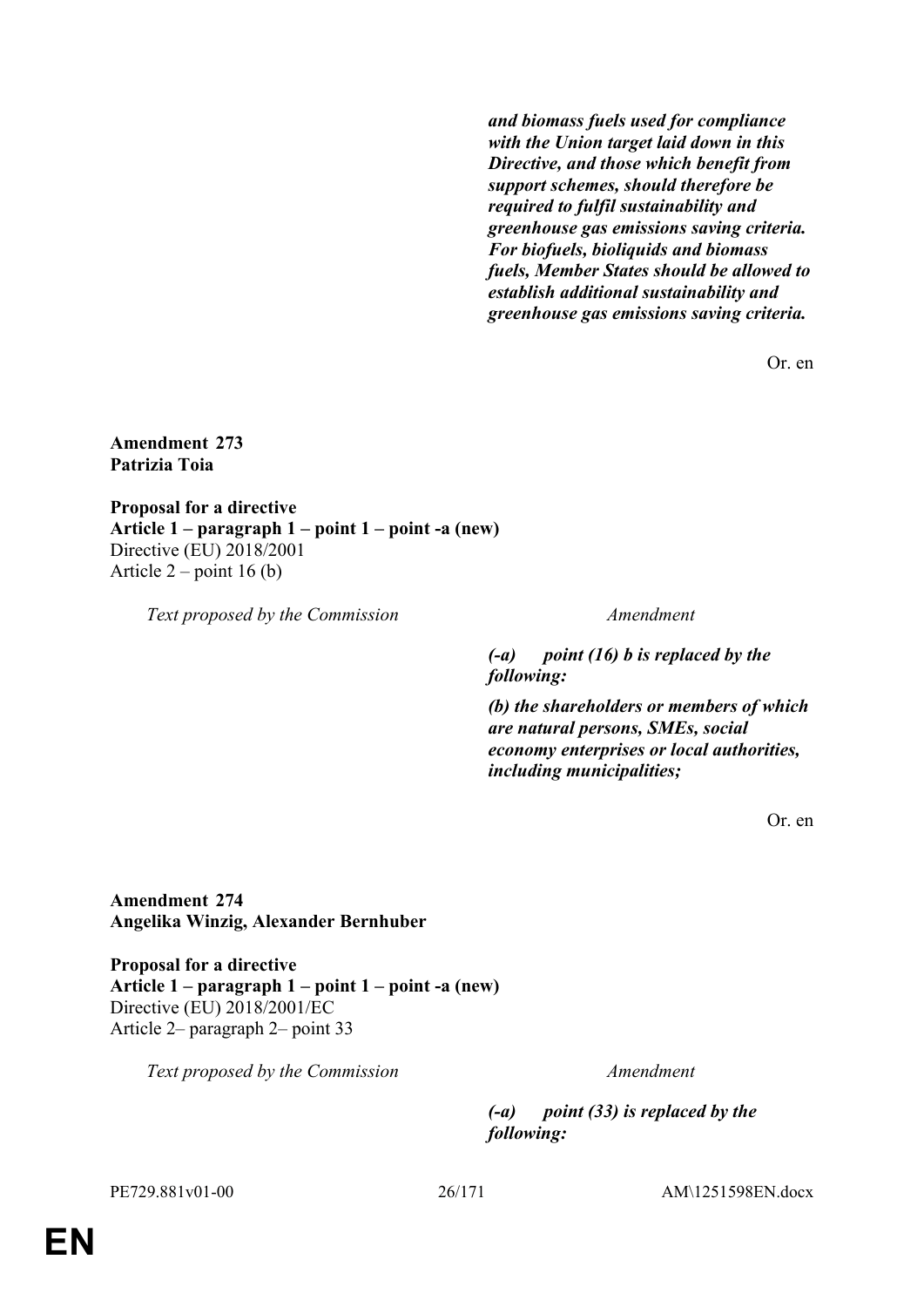# *(33)'biofuels' means liquid or gaseous fuel for transport produced from biomass;*

Or. en

# *Justification*

*Biofuels definition should cover both liquid and gaseous biofuels.*

**Amendment 275 Christophe Grudler, Maria da Graça Carvalho, Claudia Gamon, Klemen Grošelj, Andreas Glück, Emma Wiesner, Pierre Karleskind, Nicola Beer, Susana Solís Pérez, Atidzhe Alieva-Veli, Ilhan Kyuchyuk, Iskra Mihaylova**

**Proposal for a directive Article 1 – paragraph 1 – point 1 – point -a (new)** DIRECTIVE (EU) 2018/2001 Article 2 – paragraph 2 – point 1

*Present text Amendment*

ambient energy, tide, wave and other ocean energy, hydropower, biomass, landfill gas, sewage treatment plant gas, and biogas;

*"*

'energy from renewable sources' or 'renewable energy' means energy from renewable non-fossil sources, namely wind, solar (solar thermal and solar photovoltaic) and geothermal energy,

# *(-a) point (1) is replaced by the following:*

"*(1)* 'energy from renewable sources' or 'renewable energy' means energy from renewable non-fossil sources, namely wind, solar (solar thermal and solar photovoltaic) and geothermal energy, *osmotic energy,* ambient energy, tide, wave and other ocean energy, hydropower, biomass, landfill gas, sewage treatment plant gas, and biogas;

Or. en

*(https://eur-lex.europa.eu/legalcontent/EN/TXT/HTML/?uri=CELEX:32018L2001&from=FR#d1e1159-82-1)*

# *Justification*

*It is paramount to regularly revise the definition of energy from renewable sources to keep it up to date on the energy market progress.*

*'*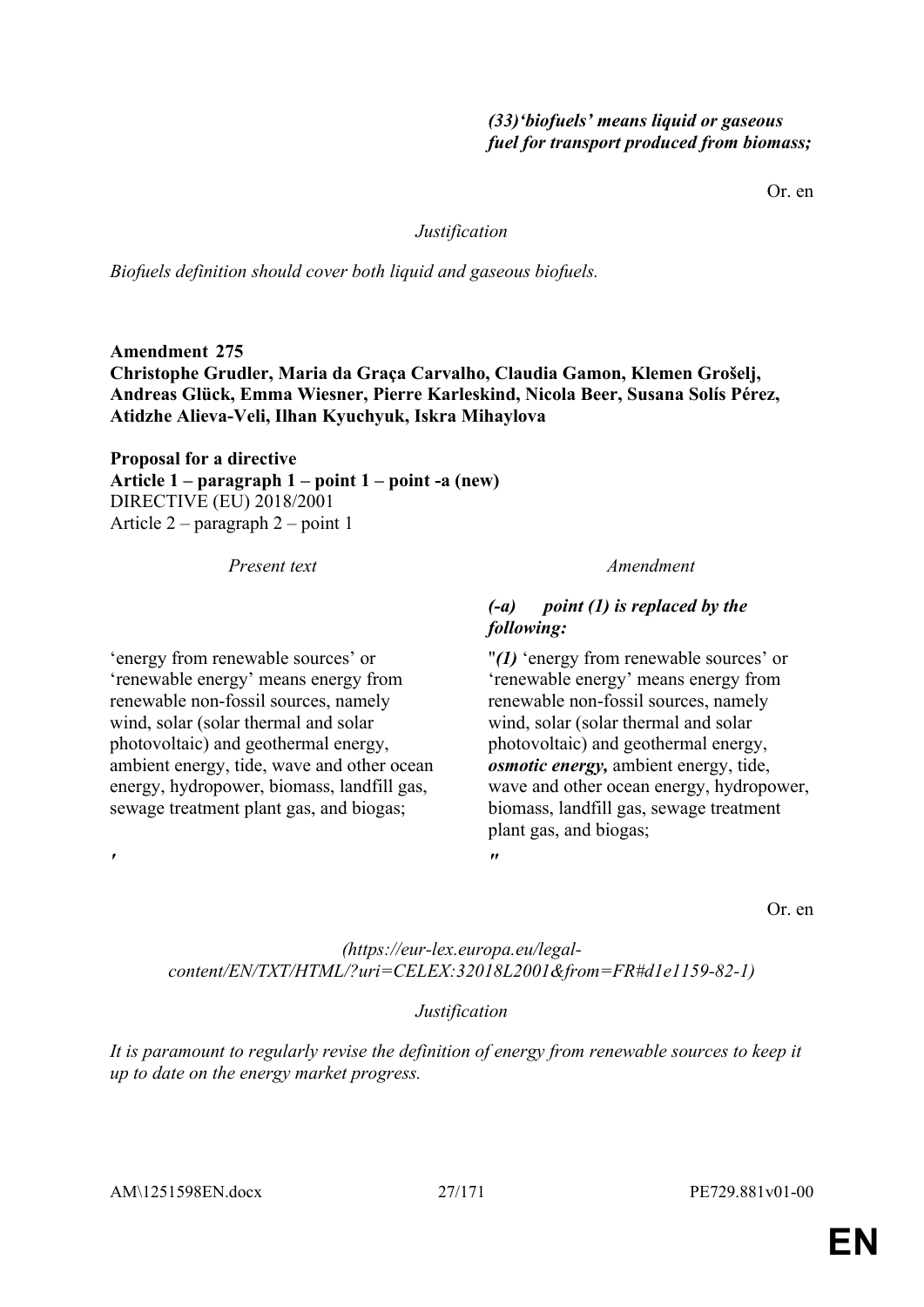# **Amendment 276 Christophe Grudler, Morten Petersen, Nicola Danti, Claudia Gamon, Klemen Grošelj, Emma Wiesner, Atidzhe Alieva-Veli, Ilhan Kyuchyuk, Iskra Mihaylova**

**Proposal for a directive Article 1 – paragraph 1 – point 1 – point -a a (new)** DIRECTIVE (EU) 2018/2001 Article 2 – paragraph 2 – point 16

'renewable energy community' means a legal entity:

(a) which, in accordance with the applicable national law, is based on open and voluntary participation, is autonomous, and is effectively controlled by shareholders or members that are located in the proximity of the renewable energy projects that are owned and developed by that legal entity;

(b) the shareholders or members of which are natural persons, SMEs or local authorities, including municipalities;

(c) the primary purpose of which is to provide environmental, economic or social community benefits for its shareholders or members or for the local areas where it operates, rather than financial profits;

*Present text Amendment*

# *(-aa) point (16) is replaced by the following:*

"*(16)* 'renewable energy community' means a legal entity:

(a) which, in accordance with the applicable national law, is based on open and voluntary participation, is autonomous, and is effectively controlled by shareholders or members that are located in the proximity of the renewable energy projects that are owned and developed by that legal entity;

(b) the shareholders or members of which are natural persons, SMEs or local authorities, including municipalities;

(c) the primary purpose of which is to provide environmental, economic or social community benefits*, in conformity with the Energy Efficiency First principle,* for its shareholders or members or for the local areas where it operates, rather than financial profits;

*"*

Or. en

*(https://eur-lex.europa.eu/legalcontent/EN/TXT/HTML/?uri=CELEX:32018L2001&from=FR#d1e1159-82-1)*

# *Justification*

*The revision of renewable energy directive should be aligned with the EU policy framework, including implementation of the Energy Efficiency First principle where necessary.*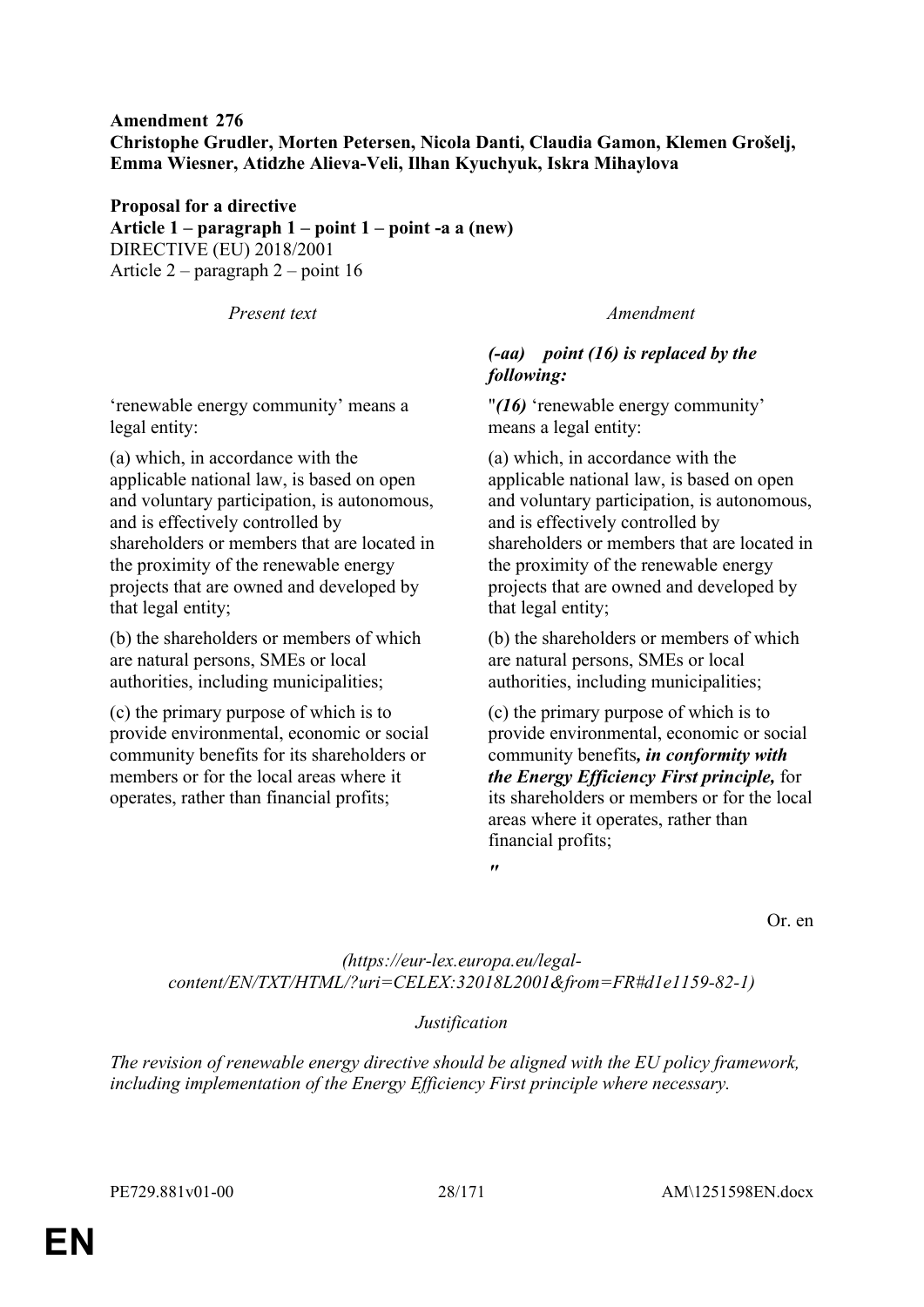**Amendment 277 Ville Niinistö** on behalf of the Greens/EFA Group

**Proposal for a directive Article 1 – paragraph 1 – point 1 – point a** Directive 2018/2001 Article 2 – paragraph 2 – point (36)

### *Text proposed by the Commission Amendment*

(36) 'renewable fuels of non-biological origin' means liquid and gaseous fuels the energy content of which is derived from renewable sources other than biomass*;*;

(36) 'renewable fuels of non-biological origin' means liquid and gaseous fuels the energy content of which is derived from renewable sources other than biomass *and is produced from additional renewable electricity and where any CO<sup>2</sup> feedstock is captured from the ambient air using direct air capture*;

Or. en

# **Amendment 278 Sira Rego**

**Proposal for a directive Article 1 – paragraph 1 – point 1 – point a** Directive (UE) 2018/2021 Article 2, paragraph 2

# *Text proposed by the Commission Amendment*

(36) 'renewable fuels of non-biological origin' means liquid and gaseous fuels the energy content of which is derived from renewable sources other than biomass*;*;

(36) 'renewable fuels of non-biological origin' means liquid and gaseous fuels the energy content of which is derived from renewable sources other than biomass *and produced from additional renewable electricity*;

Or. en

# **Amendment 279 Evžen Tošenovský, Jacek Saryusz-Wolski, Grzegorz Tobiszowski, Pietro Fiocchi, Ladislav Ilčić, Robert Roos**

AM\1251598EN.docx 29/171 PE729.881v01-00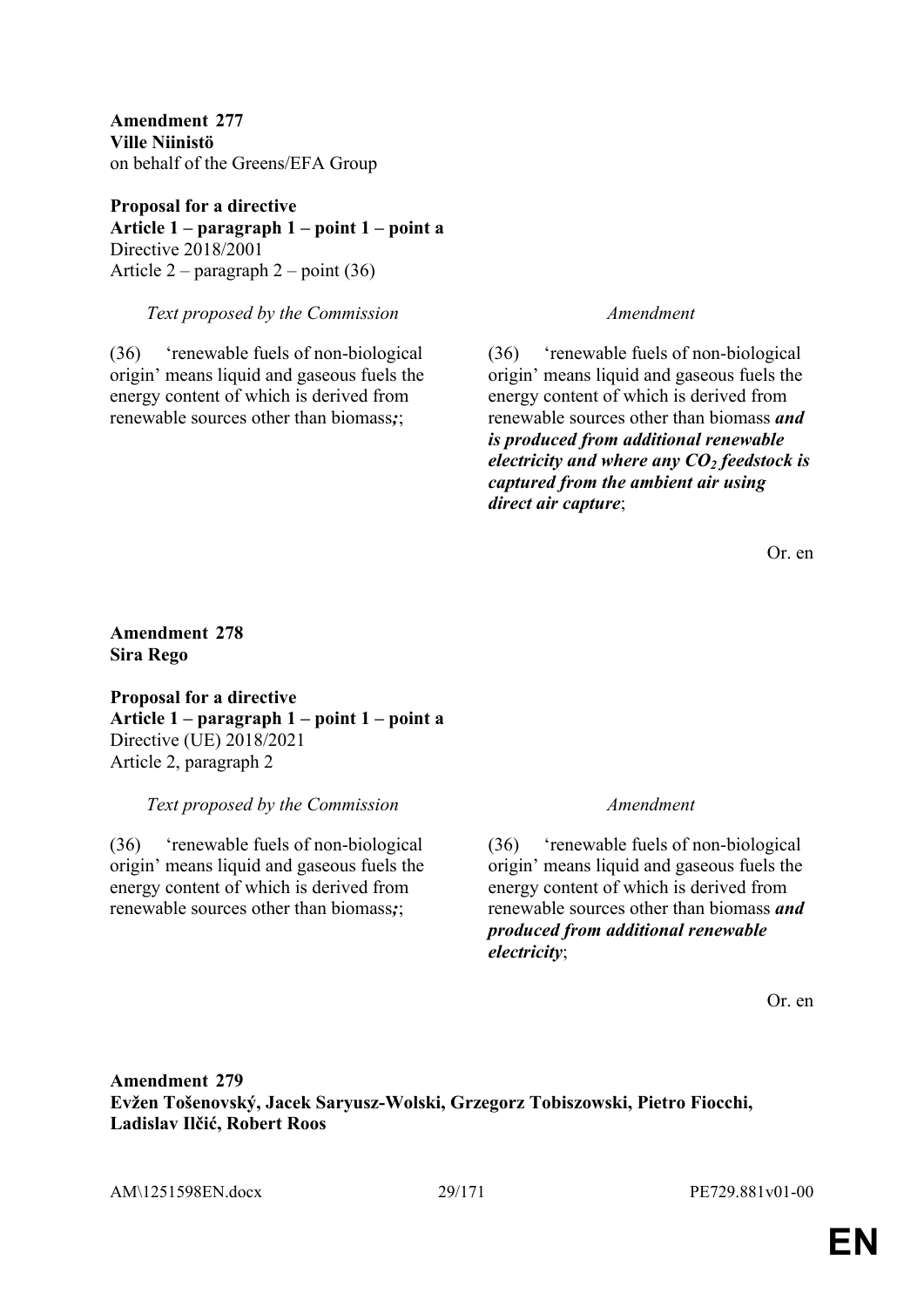# **Proposal for a directive Article 1 – paragraph 1 – point 1 – point a** Directive (EU) 2018/2001 Article 2

### *Text proposed by the Commission Amendment*

(36) 'renewable fuels of non-biological origin' means liquid and gaseous fuels the energy content of which is derived from renewable sources other than biomass;;

(36) 'renewable fuels of non-biological origin' means liquid and gaseous fuels the energy content of which is derived from renewable *or low carbon* sources other than biomass;;

Or. en

# **Amendment 280 Pietro Fiocchi**

**Proposal for a directive Article 1 – paragraph 1 – point 1 – point a** Proposal for a directive Article 1 (1) (a) – Amending Article 2

*Text proposed by the Commission Amendment*

(36) 'renewable fuels of non-biological origin' means liquid and gaseous fuels the energy content of which is derived from renewable sources *other than biomass*;*;*

(36) 'renewable fuels of non-biological origin' means liquid and gaseous fuels the energy content of which is derived from renewable sources;

Or. en

# **Amendment 281 Andreas Glück, Mauri Pekkarinen, Klemen Grošelj, Nicola Beer, Bart Groothuis**

**Proposal for a directive Article 1 – paragraph 1 – point 1 – point a** Directive (EU) 2018/2001 Article 2 – subparagraph 2 – point 36

*Text proposed by the Commission Amendment*

(36) 'renewable fuels of non-biological origin' means liquid and gaseous fuels the energy content of which is derived from

(36) 'renewable fuels of non-biological origin' means liquid and gaseous fuels the energy content of which is derived from

PE729.881v01-00 30/171 AM\1251598EN.docx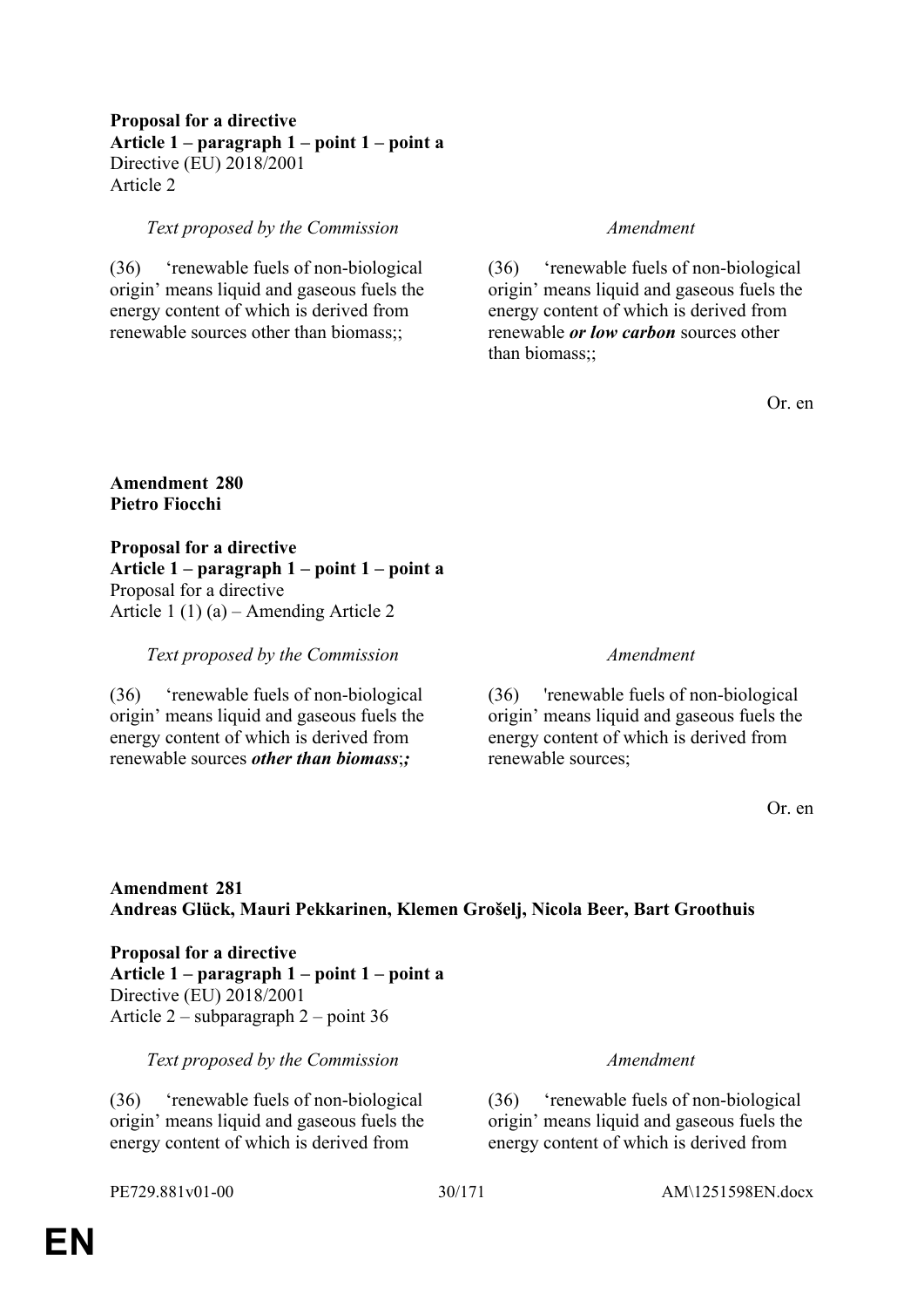renewable sources *other than biomass*;*;* renewable sources;

Or. en

# *Justification*

*Given that this Directive does not distinguish between renewable electricity sources, electricity from biomass or biogas, generated respecting the sustainability requirements, should not be restricted for the production of renewable fuels of non-biological origin.*

**Amendment 282 Paolo Borchia, Marco Dreosto, Isabella Tovaglieri, Angelo Ciocca, Elena Lizzi, Matteo Adinolfi, Gianna Gancia**

**Proposal for a directive Article 1 – paragraph 1 – point 1 – point a** Directive (EU) 2018/2001 Article 2

*Text proposed by the Commission Amendment*

(36) 'renewable fuels of non-biological origin' means liquid and gaseous fuels the energy content of which is derived from renewable sources *other than biomass*;*;*

(36) 'renewable fuels of non-biological origin' means liquid and gaseous fuels the energy content of which is derived from renewable sources;

Or. en

# *Justification*

*Considering the Renewable Energy Directive does not promote a distinction between renewable electricity sources, provided that electricity from biomass or biogas is generated respecting the sustainability requirement, its use for the production of RFNBOs should not be restricted.*

**Amendment 283 Ville Niinistö** on behalf of the Greens/EFA Group

**Proposal for a directive Article 1 – paragraph 1 – point 1 – point a** Directive 2018/2001 Article 2 – paragraph 2 – point (36) (a new)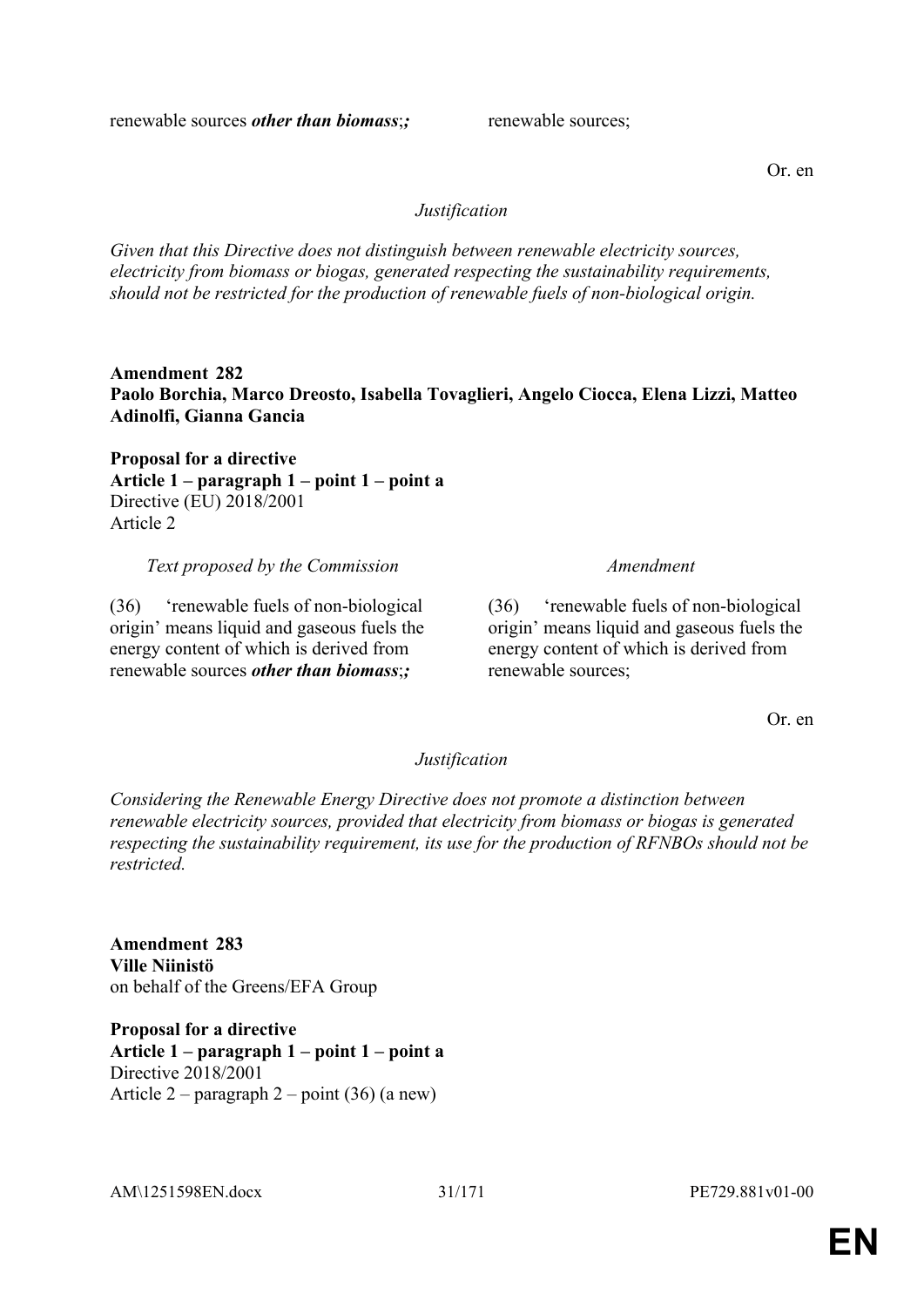*Text proposed by the Commission Amendment*

*(36a) 'direct air capture' means the process by which CO<sup>2</sup> is captured from the ambient air for the production of renewable fuels of on-biological origin or other non-biogenic materials.*

Or. en

*Justification*

*As decarbonisation progresses and point sources of concentrated CO2 emissions in the power and industry sector are progressively reduced, it becomes important for the RFNBO producers with an interest in supplying synthetic hydrocarbons to have access to circular sources of carbon. Without such a circular source of carbon, RFNBOs cannot be considered as fully zero-emission fuels, as they will continue to rely on fossil fuel combustion.*

**Amendment 284 Ville Niinistö** on behalf of the Greens/EFA Group

**Proposal for a directive Article 1 – paragraph 1 – point 1 – point a a (new)** Directive 2018/2001 Article 2 Paragraph 2– point 26 b (new)

*Text proposed by the Commission Amendment*

*(aa) 'primary woody biomass' means all Roundwood felled or otherwise harvested and removed. It comprises wood obtained from removals, i.e. the quantities removed from forests and tress outside the forests, including wood recovered due to natural mortality and from felling and logging. It includes all wood removed with or without bark, including wood removed in its round form, or split, roughly squared or in other form, e.g. branches, roots, stumps and burls (where these are harvested) and wood that is roughly shaped or pointed or processed into chips, briquets or pellets;*

Or. en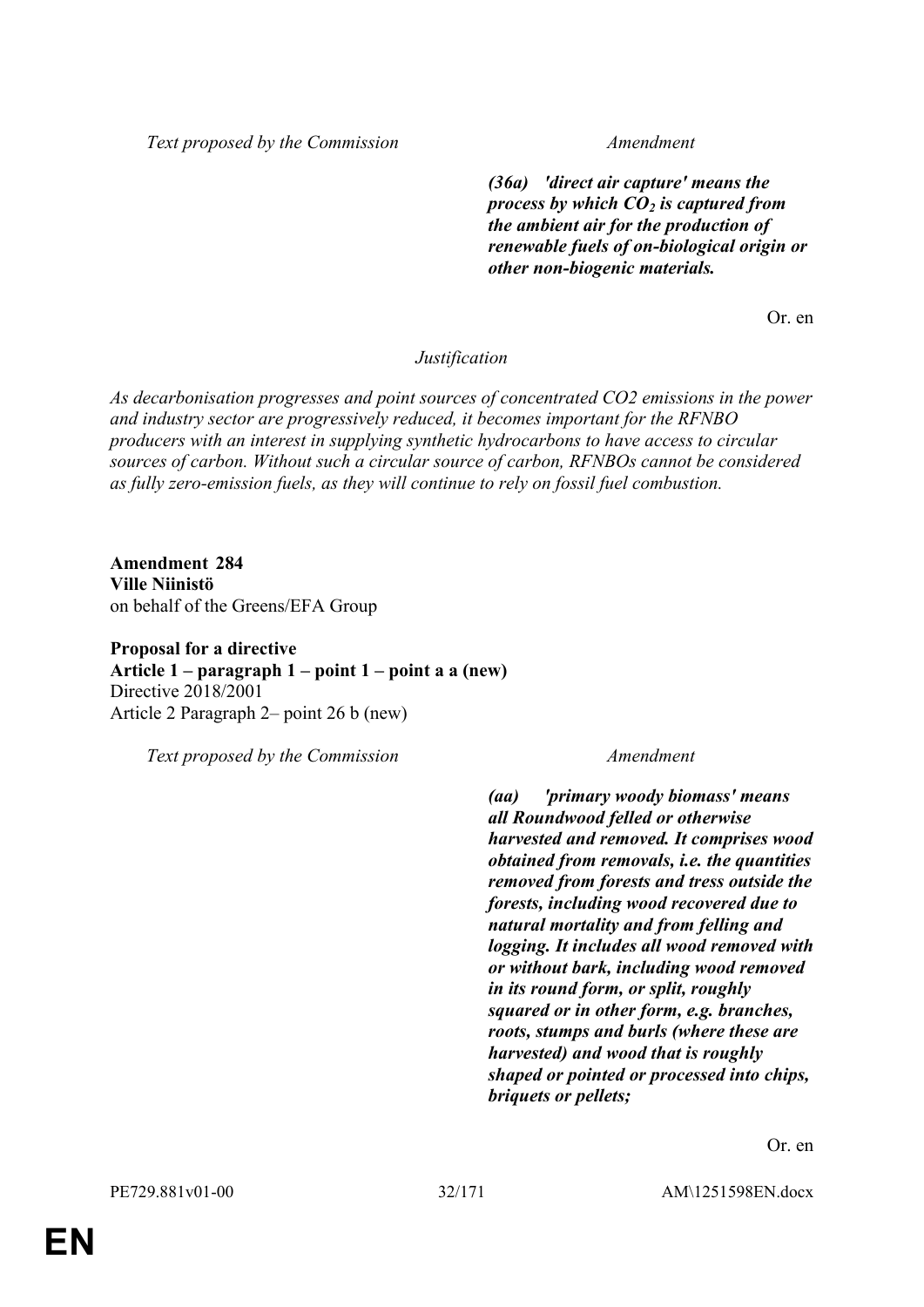*Justification*

*The introduced definition is intrinsically linked to another changes made throughout the text*

**Amendment 285 Angelika Winzig, Alexander Bernhuber**

**Proposal for a directive Article 1 – paragraph 1 – point 1 – point a a (new)** Directive (EU) 2018/2001/EC Article 2– paragraph 2–point 40

*Text proposed by the Commission Amendment*

*(aa) point (40) is replaced by the following:*

*(40)'food and feed crops' means starchrich crops, sugar crops or oil crops produced on agricultural land as a main crop excluding residues, waste or lignocellulosic material and intermediate crops, such as catch crops and cover crops;*

Or. en

# *Justification*

*The definition of "food and feed crops" in Article 2 point 40 of Directive (EU) No 2018/2001 includes intermediate crops, such as catch crops and cover crops. However, the condition "provided that the use of such intermediate crops does not trigger demand for additional*  land" needs to be deleted, as the new, more resilient rotation systems meet a wider range of *objectives expected by society.*

**Amendment 286 Ivan David**

**Proposal for a directive Article 1 – paragraph 1 – point 1 – point a a (new)**

*Text proposed by the Commission Amendment*

*(aa) point 12 is replaced by the following:*

AM\1251598EN.docx 33/171 PE729.881v01-00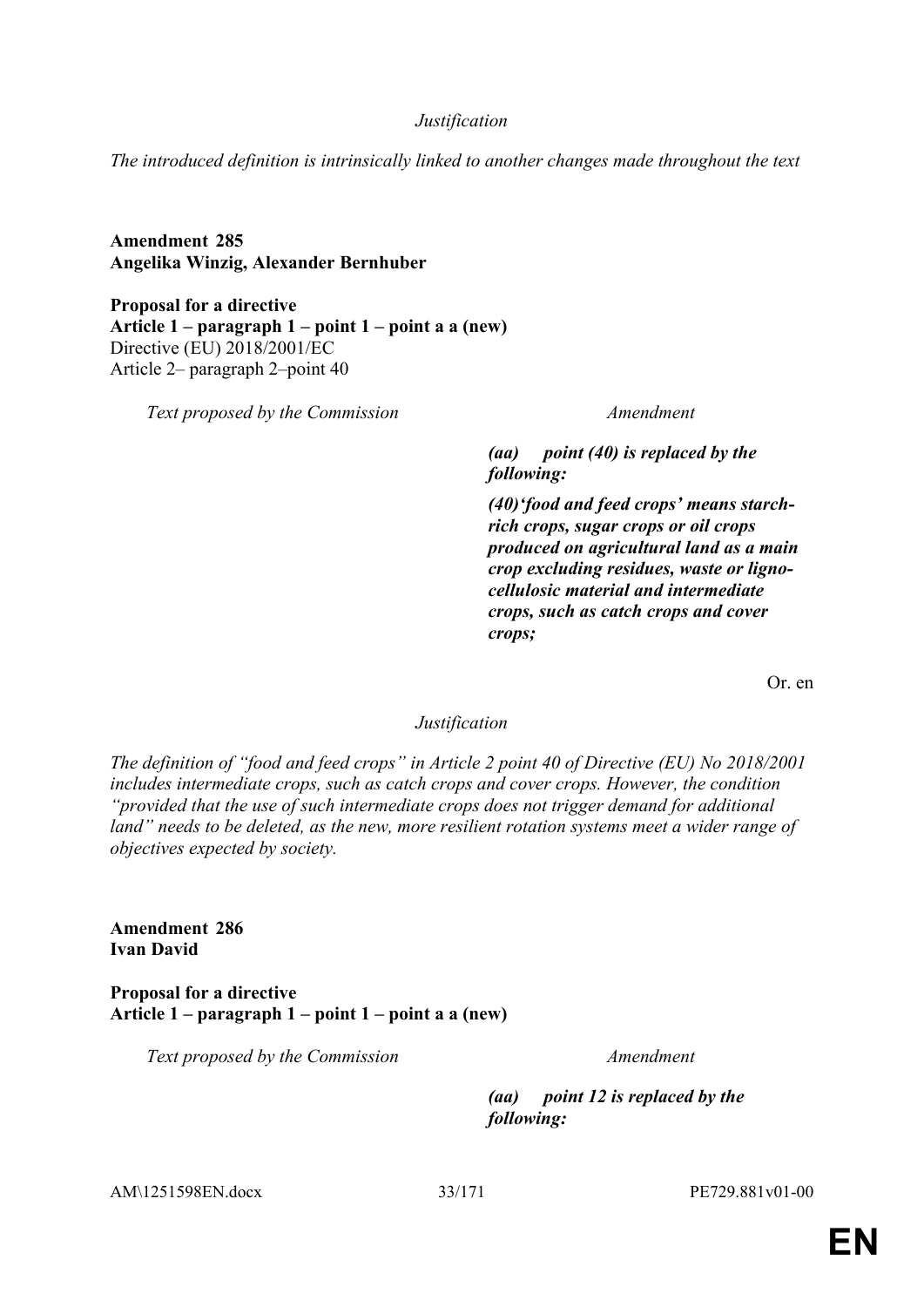*'guarantee of origin' means an electronic document which has the sole function of providing evidence to a final customer that a given share or quantity of energy was produced from renewable sources and/or low-carbon sources;*

Or. en

# *Justification*

*As recognised by the EC, non-renewable decarbonised gases such as hydrogen made from natural gas by using carbon capture or made from electricity (based on a mix of technologies) will be necessary to kickstart the hydrogen market. Member States should use the option of issuing GO for such gas. To avoid a fragmented GO market and foster its development, this option should become an obligation.*

**Amendment 287 Sira Rego**

**Proposal for a directive Article 1 – paragraph 1 – point 1 – point a a (new)** Directive 2018/2001 Article 2 – point 34

*Present text Amendment*

*(aa) point (34) is deleted*;

*(34) 'advanced biofuels' means biofuels that are produced from the feedstock listed in Part A of Annex IX*;

Or. en

*(02018L2001)*

 $^{\prime\prime}$ 

*"*

**Amendment 288 Angelika Winzig, Alexander Bernhuber**

**Proposal for a directive Article 1 – paragraph 1 – point 1 – point a b (new)** Directive (EU) 2018/2001/EC Article 2– paragraph 2–point 42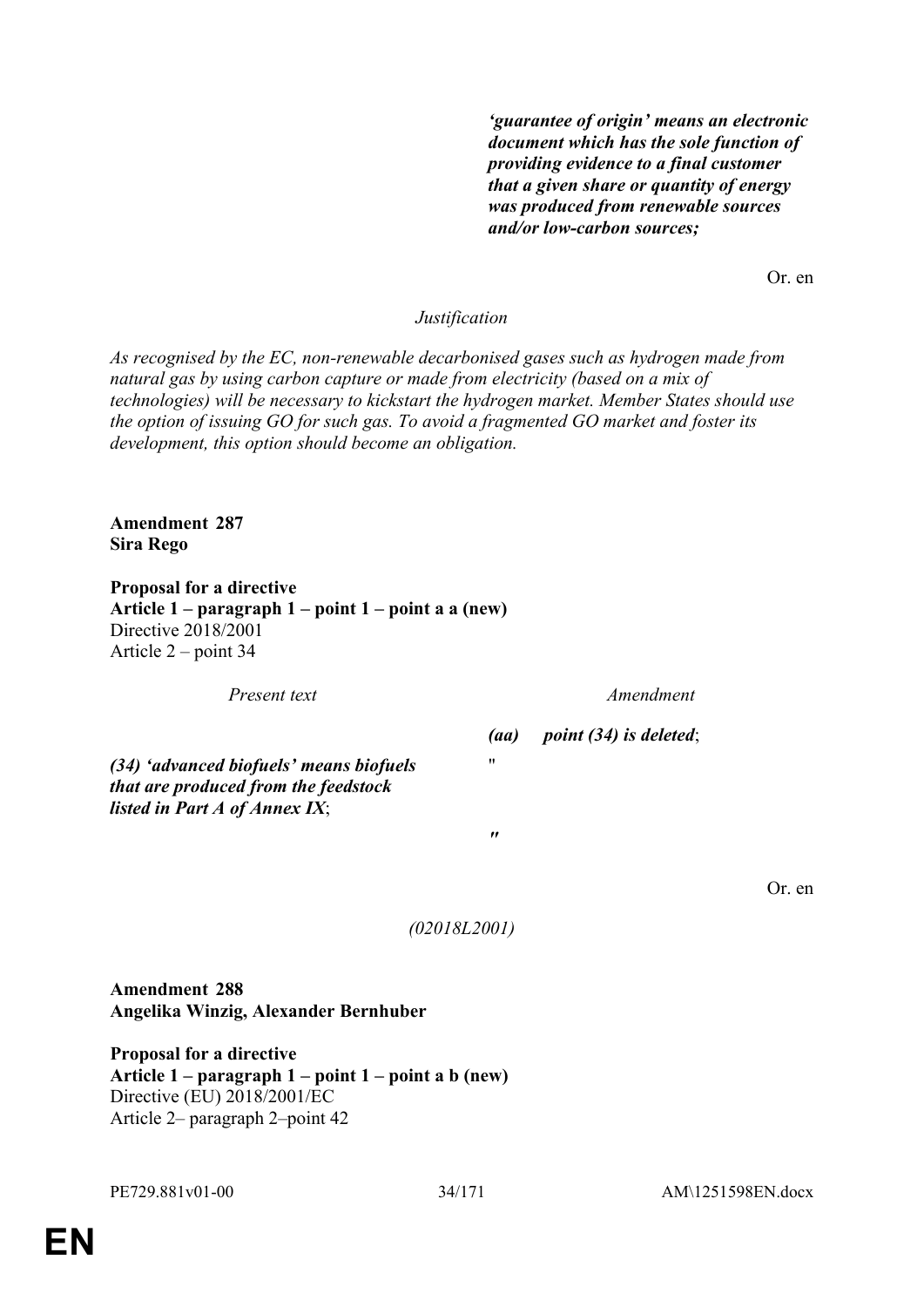*Text proposed by the Commission Amendment*

*(ab) point (42) is replaced by the following:*

*(42)'non-food cellulosic material' means feedstock mainly composed of cellulose and hemicellulose, and having a lower lignin content than ligno-cellulosic material, including food and feed crop residues, such as straw, stover, husks and shells; grassy energy crops, such as ryegrass, switchgrass, miscanthus, giant cane; cover crops before and after main crops; ley crops; industrial residues, including from food and feed crops after vegetal oils, sugars, starches and protein have been extracted; and material from bio waste, where ley are understood to be temporary, short-term sown pastures comprising grass-legume mixture with a low starch content to obtain fodder for livestock and improve soil fertility for obtaining higher yields of arable main crops;*

Or. en

# *Justification*

*For the development of bio methane, it is important to eliminate the reference to "with a low starch content" and to "and cover crops" after "ley"; these limits would not have an environmental benefit.*

**Amendment 289 Sira Rego**

**Proposal for a directive Article 1 – paragraph 1 – point 1 – point a b (new)** Directive 2018/2001 Article 2 – point 37

*Present text Amendment*

*(ab) point (37) is deleted*;

*(37) 'low indirect land-use change-risk* "

AM\1251598EN.docx 35/171 PE729.881v01-00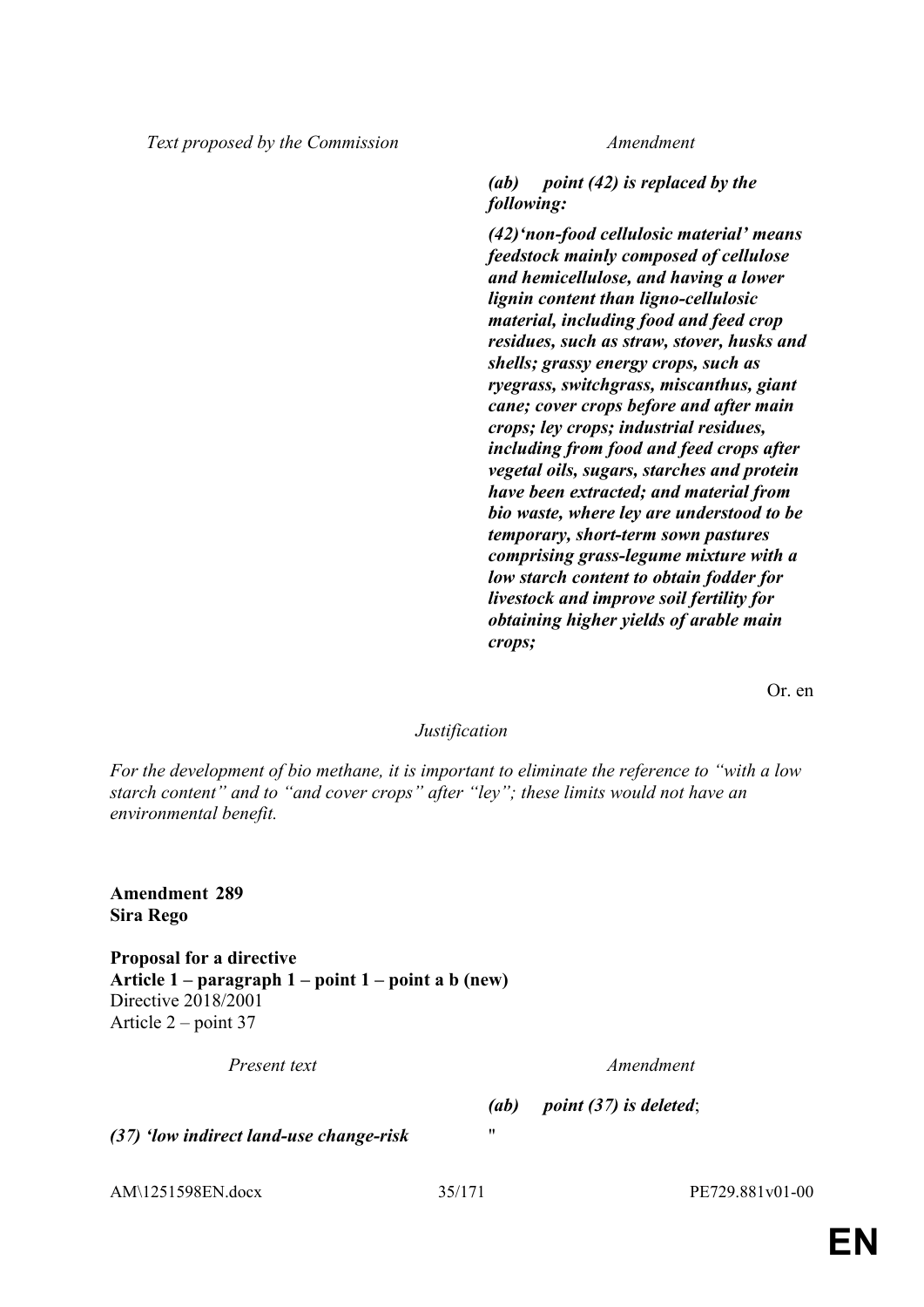*biofuels, bioliquids and biomass fuels' means biofuels, bioliquids and biomass fuels, the feedstock of which was produced within schemes which avoid displacement effects of food and feed-crop based biofuels, bioliquids and biomass fuels through improved agricultural practices as well as through the cultivation of crops on areas which were previously not used for cultivation of crops, and which were produced in accordance with the sustainability criteria for biofuels, bioliquids and biomass fuels laid down in Article 29*;

Or. en

### *(02018L2001)*

*"*

**Amendment 290 Paolo Borchia, Marco Dreosto, Isabella Tovaglieri, Angelo Ciocca, Elena Lizzi, Matteo Adinolfi, Gianna Gancia**

# **Proposal for a directive Article 1 – paragraph 1 – point 1 – point c – introductory part**

|     | <i>real proposed by the commission</i> |      |
|-----|----------------------------------------|------|
| (c) | the following points are added:        | (c)  |
|     |                                        | (1b) |
|     |                                        | med  |
|     |                                        | sou  |
|     |                                        |      |

### *Text proposed by the Commission Amendment*

the following points are added:

*(1b) 'energy from low-carbon sources' means energy from non-renewable sources including low-carbon gases, which contribute to the climate mitigation and adaption.*

*(1c) 'energy from low-carbon gases' means energy from non-renewable gases with a greenhouse gas footprint of less than 36.4 gCO2eq/MJ calculated by the moment of placing the energy on the market / or value provided in the delegated act supplementing Regulation (EU) 2020/852 by establishing the technical screening criteria for determining the conditions under which an economic activity qualifies as*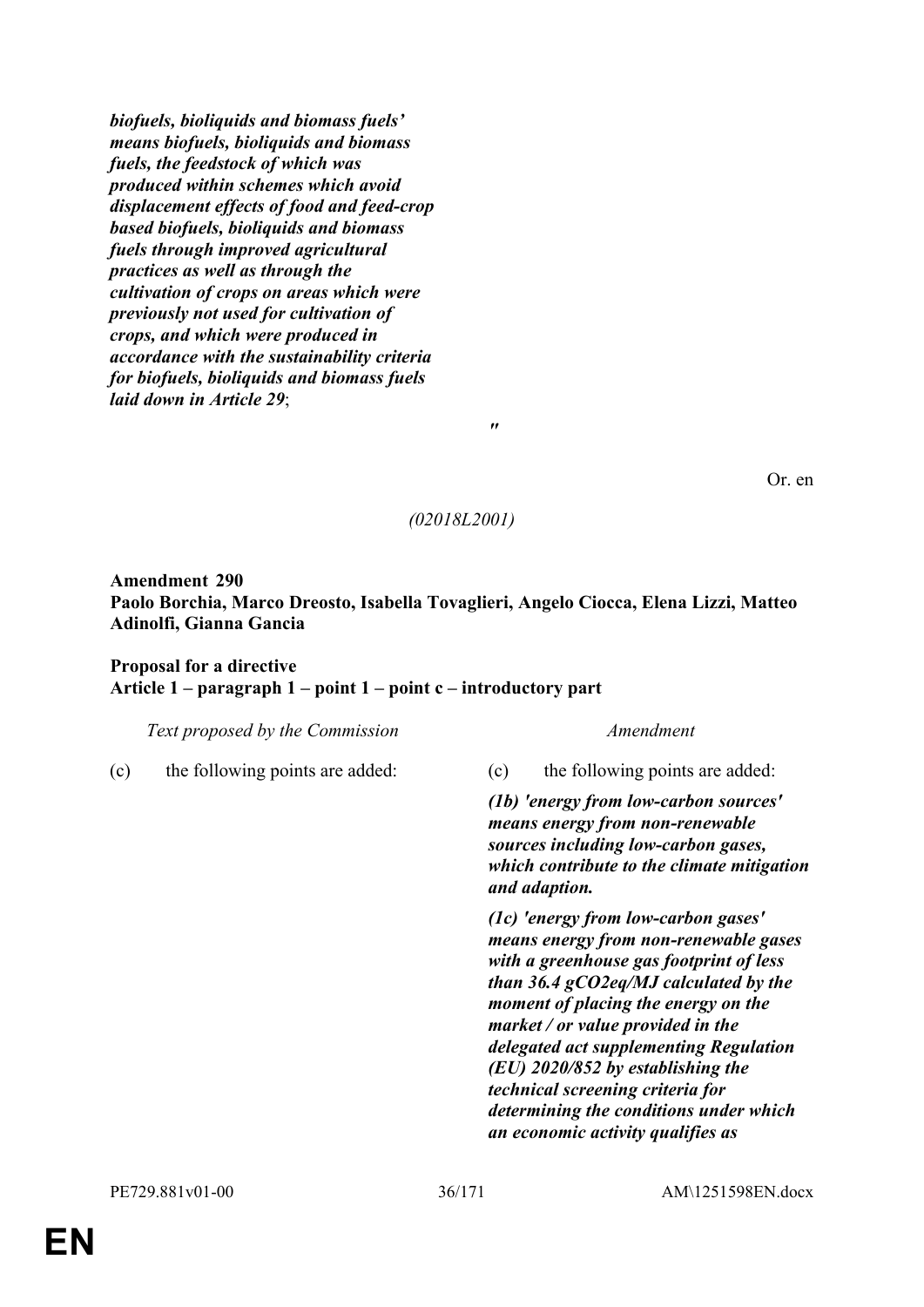Or. en

#### *Justification*

*To enable GO issuance to energy from low-carbon sources proposed above, specific definitions are needed. In general, this type of energy could be identified by its positive climate effect. For low-carbon gases such climate effect could be measured through the maximum threshold of greenhouse gas footprint, meaning the maximum amount of emissions that could be generated during the production cycle. The proposed threshold of 36.4 gCO2eq for low-carbon gases, in particular hydrogen, was calculated by the CertifHy project team using a partial lifecycle analysis (same as in ISO 14044 and 14067 - emissions from extraction and processing of raw materials up to production of a marketable product). It has been already translated into the legislation of some Member States (e.g. Portugal) and therefore could represent a good starting point for the energy markets. However, this value could be further discussed and reviewed, e.g. following the progress on the adoption of the Commission's delegated act establishing the technical screening criteria for determining the conditions under which an economic activity qualifies as contributing substantially to climate change mitigation according to the Taxonomy Regulation (EU) 2020/852.*

## **Amendment 291 Paolo Borchia, Marco Dreosto, Isabella Tovaglieri, Angelo Ciocca, Elena Lizzi, Matteo Adinolfi, Gianna Gancia**

# **Proposal for a directive Article 1 – paragraph 1 – point 1 – point c – introductory part**

*Text proposed by the Commission Amendment*

(c) *the following points are added:* (c) *Recital (19) is amended as follows:*

*'guarantee of origin' means an electronic document which has the function of providing evidence to a final customer that a given share or quantity of energy was produced from renewable sources and/or low-carbon sources;*

Or. en

*Justification*

*This change is needed to accommodate the proposal above.*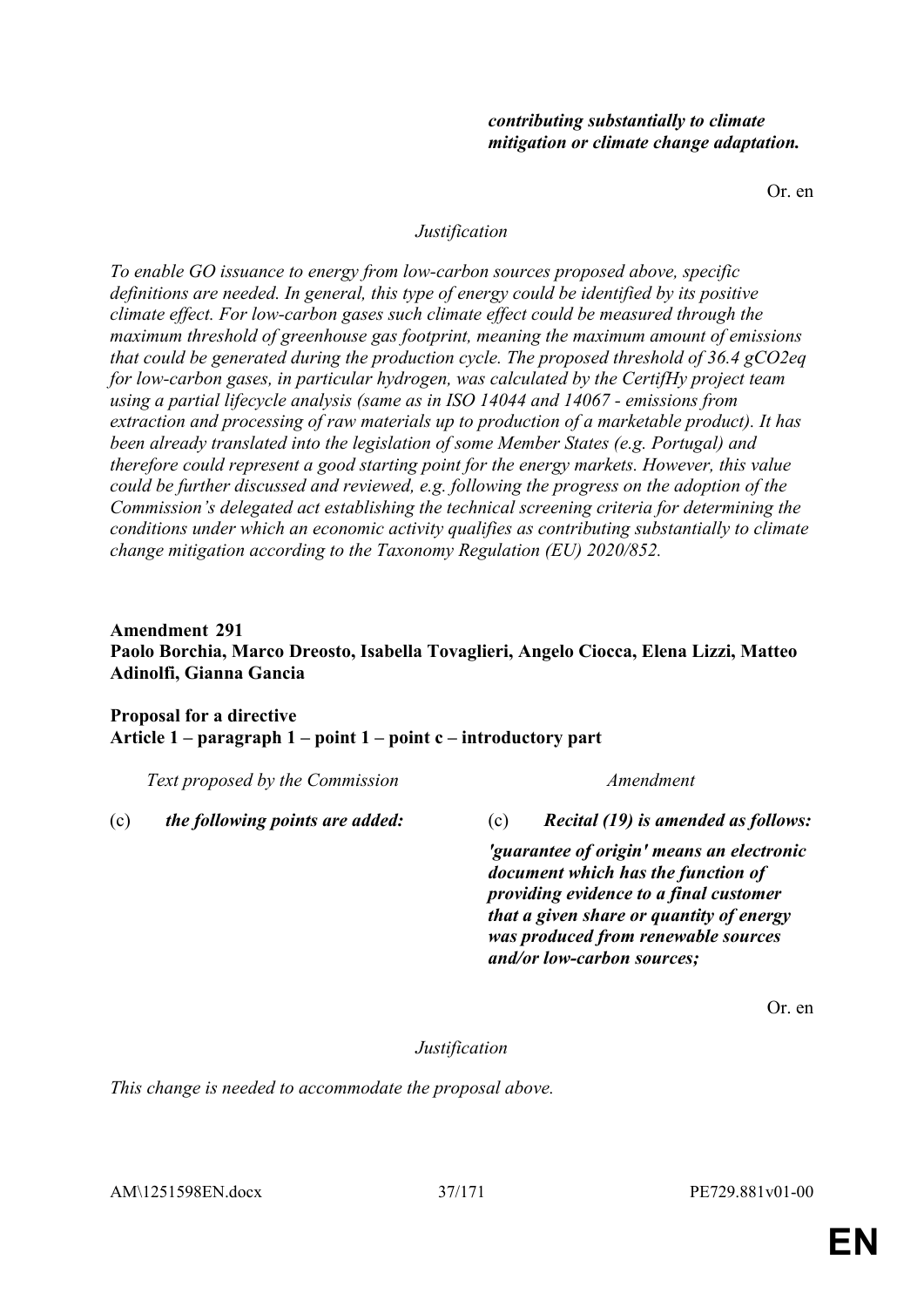**Amendment 292 Evžen Tošenovský**

**Proposal for a directive Article 1 – paragraph 1 – point 1 – point c** Directive (EU) 2018/2001 Article 2

*Text proposed by the Commission Amendment*

*(1a) 'quality roundwood' means roundwood felled or otherwise harvested and removed, whose characteristics, such as species, dimensions, rectitude, and node density, make it suitable for industrial use, as defined and duly justified by Member States according to the relevant forest conditions. This does not include pre-commercial thinning operations or trees extracted from forests affected by fires, pests, diseases or damage due to abiotic factors ;*

Or. en

**Amendment 293 Paolo Borchia, Marco Dreosto, Isabella Tovaglieri, Angelo Ciocca, Elena Lizzi, Matteo Adinolfi, Gianna Gancia**

**Proposal for a directive Article 1 – paragraph 1 – point 1 – point c** Directive (EU) 2018/2001 Article 2

*Text proposed by the Commission Amendment*

*deleted*

*deleted*

*(1a) 'quality roundwood' means roundwood felled or otherwise harvested and removed, whose characteristics, such as species, dimensions, rectitude, and node density, make it suitable for industrial use, as defined and duly justified by Member States according to the relevant forest conditions. This does not include pre-commercial thinning operations or trees extracted from forests affected by fires, pests, diseases or*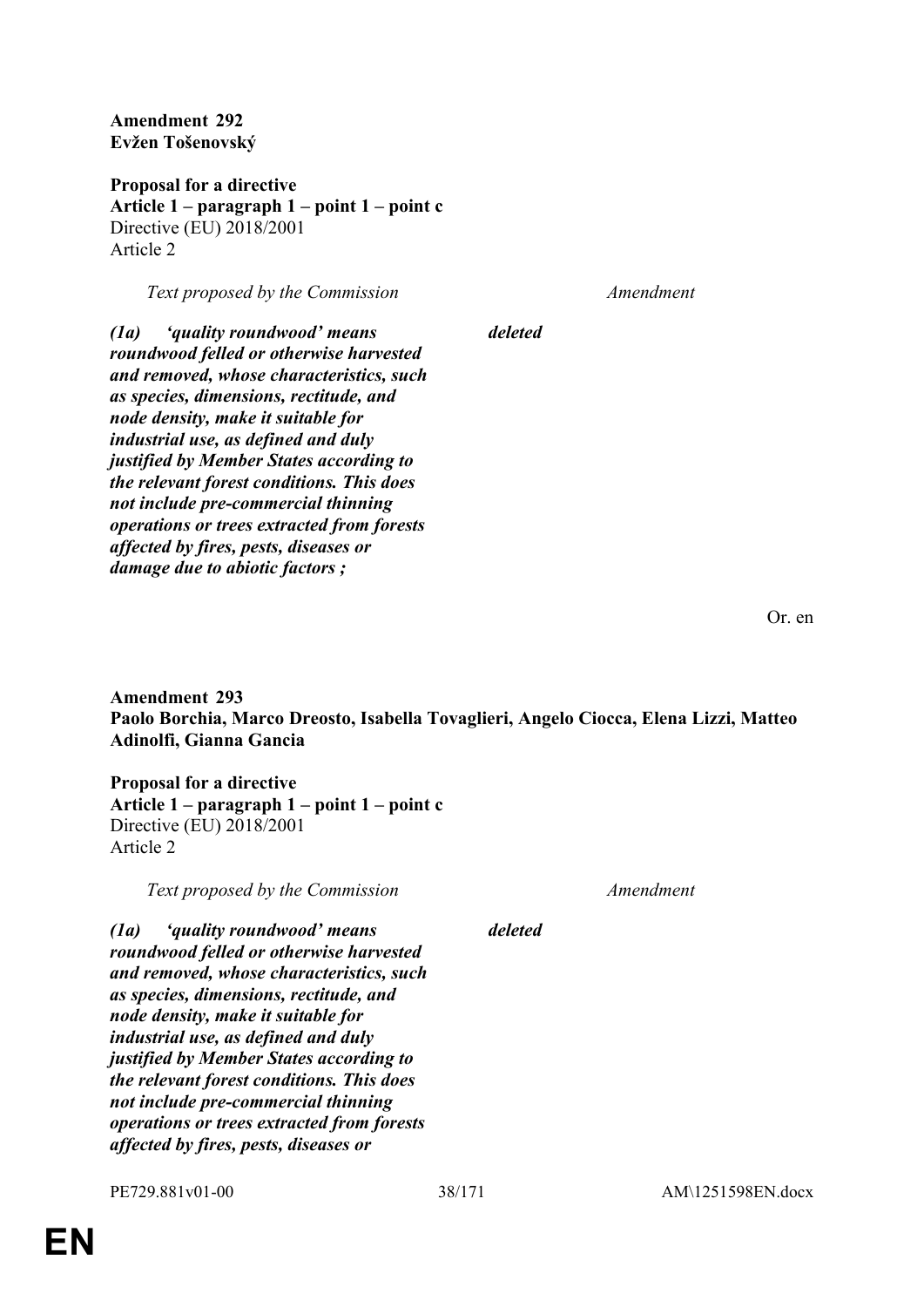#### *Justification*

*Introducing new definitions like "quality roundwood", "planted forest" and "plantation forest" is not recommended as it risks creating additional administrative complexity, overlapping with existing national and local regulations as well as creating interpretative misunderstandings.*

**Amendment 294 Tomas Tobé, Henna Virkkunen**

**Proposal for a directive Article 1 – paragraph 1 – point 1 – point c** Directive Article 2 – paragraph 2

*Text proposed by the Commission Amendment*

*(1a) 'quality roundwood' means roundwood felled or otherwise harvested and removed, whose characteristics, such as species, dimensions, rectitude, and node density, make it suitable for industrial use, as defined and duly justified by Member States according to the relevant forest conditions. This does not include pre-commercial thinning operations or trees extracted from forests affected by fires, pests, diseases or damage due to abiotic factors ;*

*deleted*

Or. en

**Amendment 295 Martin Hojsík, Klemen Grošelj, Claudia Gamon**

**Proposal for a directive Article 1 – paragraph 1 – point 1 – point c** Directive (EU) 2018/2001 Article 2 – paragraph 2 – point 1a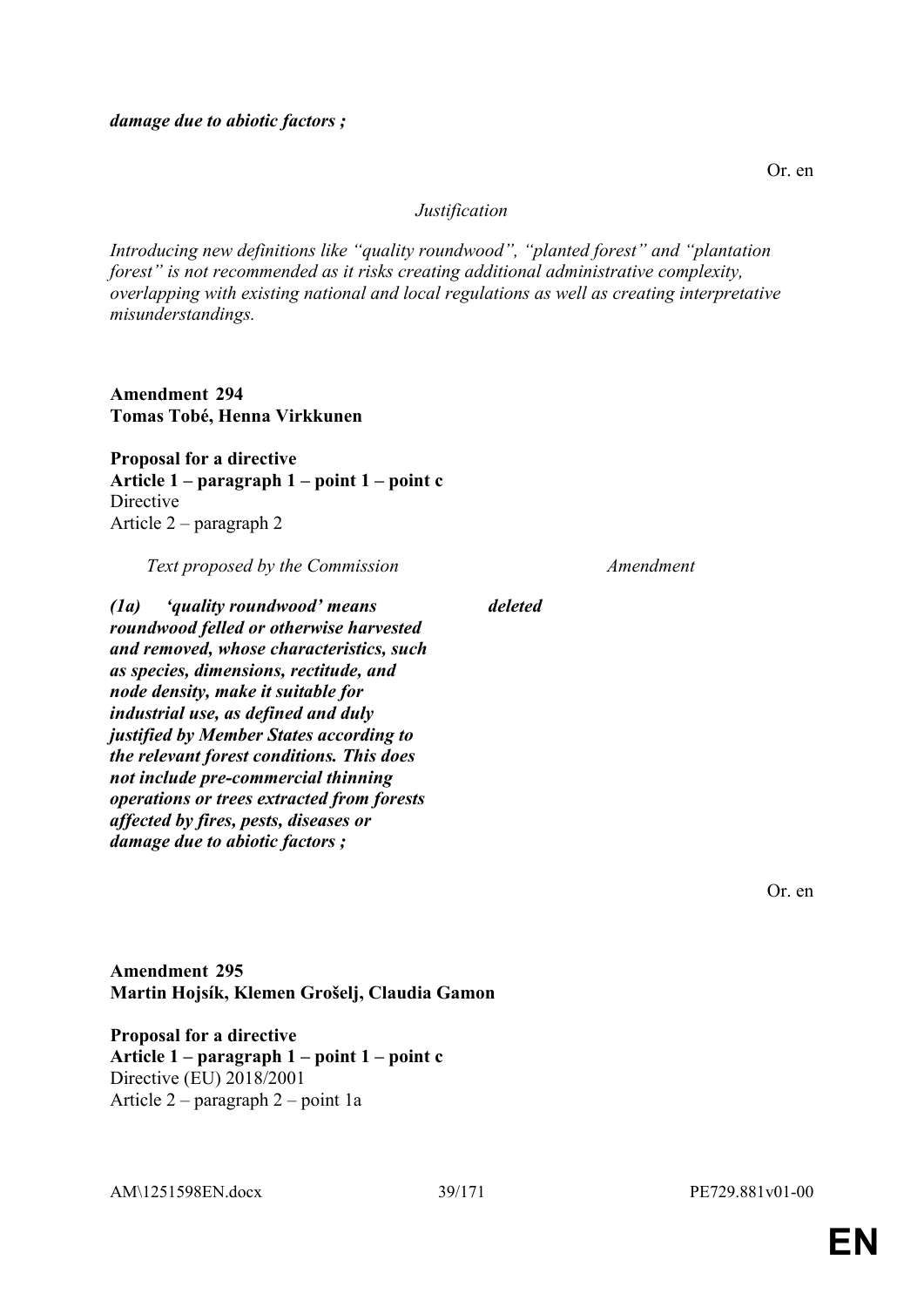PE729.881v01-00 40/171 AM\1251598EN.docx

# *Text proposed by the Commission Amendment*

(1a) '*quality roundwood*' means *roundwood* felled or otherwise harvested and removed*, whose characteristics, such as species, dimensions, rectitude, and node density, make it suitable for industrial use, as defined and duly justified by Member States according to the relevant forest conditions. This does not include pre-commercial thinning operations or trees extracted* from forests *affected by fires, pests, diseases or damage due to abiotic factors* ;

(1a) `*primary woody biomass*' means *all woody biomass* felled or otherwise harvested and removed from forests *and other treed areas, including when this is processed into chips, briquettes or pellets, and use of which for bioenergy is excluded for the purpose of the Directive*;

Or. en

# *Justification*

*Adaptation of the definitions of wood to primary and woody biomass relevant from the perspective of the support for energy biomass as well as for the application of cascading use principle.*

**Amendment 296 Ville Niinistö** on behalf of the Greens/EFA Group

**Proposal for a directive Article 1 – paragraph 1 – point 1 – point c** Directive 2018/2001 Article  $2$  – point  $14$  –a (new)

*Text proposed by the Commission Amendment*

*(1aa) 'renewables heating and cooling purchase agreement' means a contract under which a natural or legal person agrees to purchase renewable heating and/or cooling directly from an heating and/or cooling producer*

Or. en

*Justification*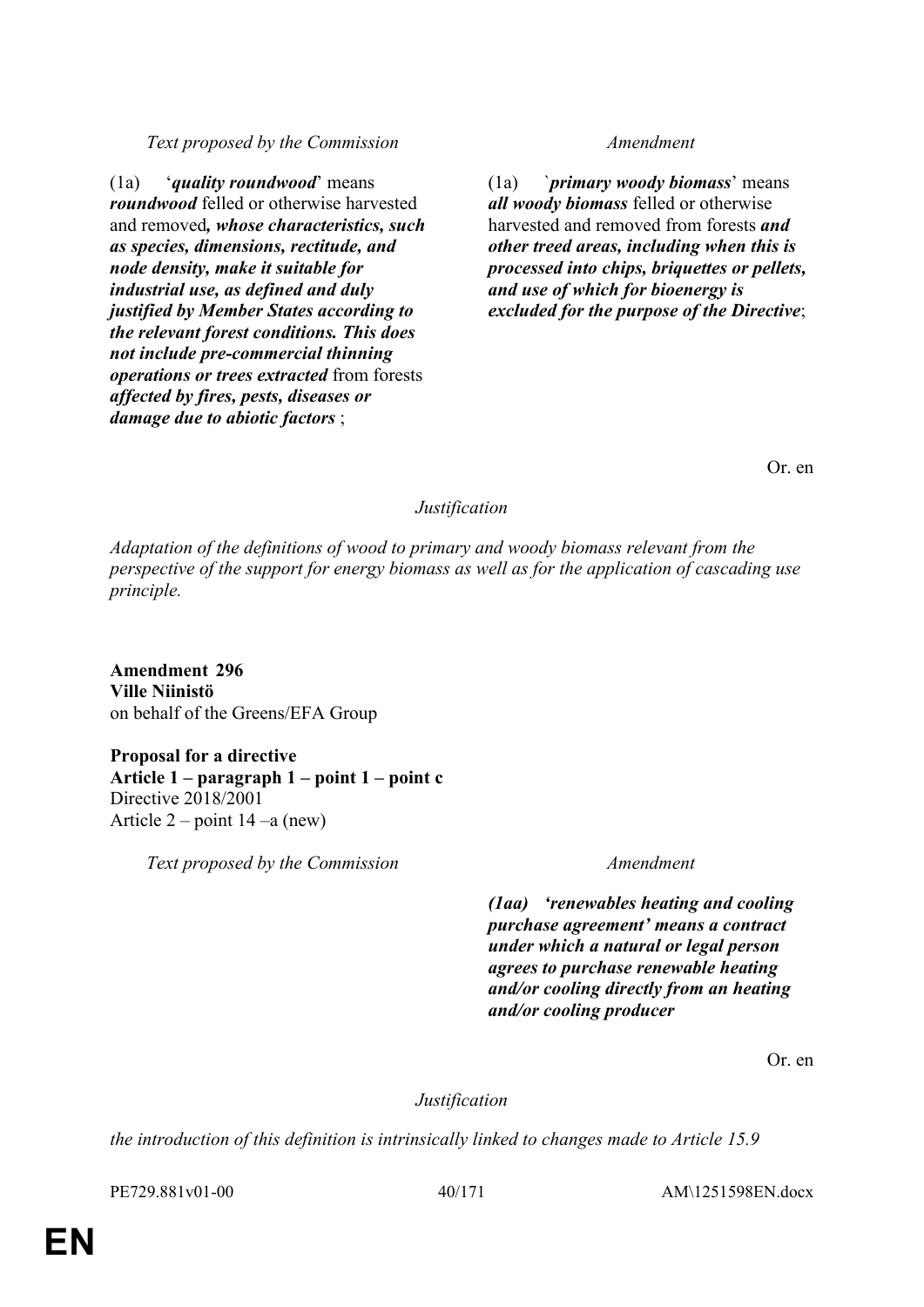**Amendment 297 Susana Solís Pérez, Klemen Grošelj**

**Proposal for a directive Article 1 – paragraph 1 – point 1 – point c** Directive (EU) 2018/2001 Article 2

*Text proposed by the Commission Amendment*

*(1aa) 11a) Energy Transition Strategic Facilities: all energy transmission facilities that are necessary for the connection and integration of renewable energy sources.*

Or. en

**Amendment 298 Evžen Tošenovský, Jacek Saryusz-Wolski, Grzegorz Tobiszowski, Pietro Fiocchi, Ladislav Ilčić**

**Proposal for a directive Article 1 – paragraph 1 – point 1 – point c** Directive (EU) 2018/2001 Article 2

*Text proposed by the Commission Amendment*

*(1aa) 'final customer' means final costumer as defined in point (23) of Article 2 of Directive 2012/27/EU;*

Or. en

**Amendment 299 Ivan David**

**Proposal for a directive Article 1 – paragraph 1 – point 1 – point c** Directive (EU) 2018/2001 Article 2, new point 4a

AM\1251598EN.docx 41/171 PE729.881v01-00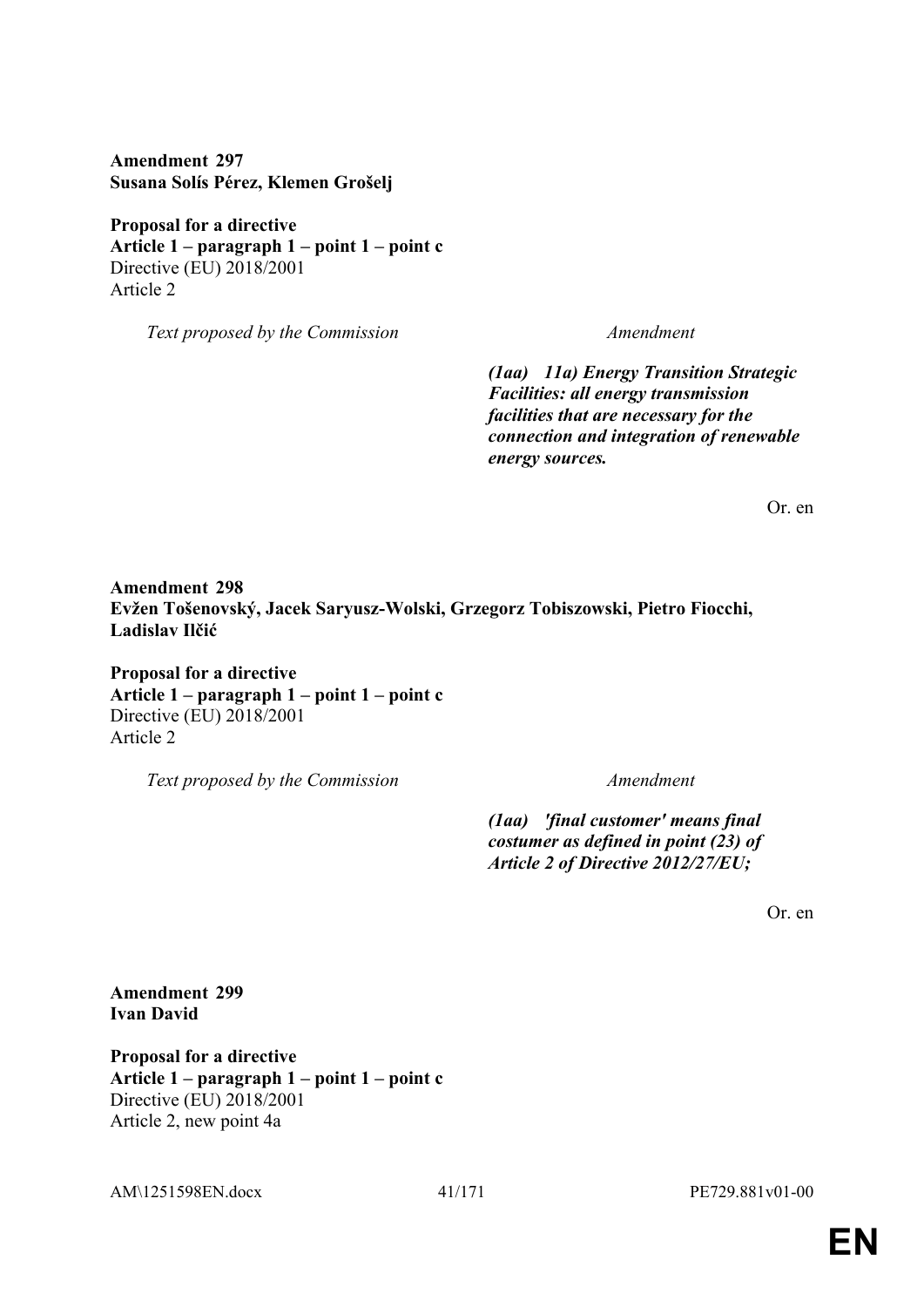*Text proposed by the Commission Amendment*

*(1aa) (4a) ´final customer´ means final customer as defined in point (23) of Article 2 of Directive 2012/27/EU*

Or. en

### *Justification*

*Regarding the promotion of renewable energy in the heating and cooling sector where the existing obligations of Member States relates to the share of renewable energy supplied to the end-users/final consumers, the use of ´final customers 'would be more suitable because this definition has already been precisely defined in the Energy Efficiency Directive (2012/27/EU).*

**Amendment 300 Ville Niinistö** on behalf of the Greens/EFA Group

**Proposal for a directive Article 1 – paragraph 1 – point 1 – point c** Directive 2018/2001 Article  $2$  – point 1 a (b new)

*Text proposed by the Commission Amendment*

*(1ab) 'System efficiency' means an energy system which integrates renewable energy cost-effectively and maximises the value of demand-side flexibility to optimise the transition towards a highly energy efficient and fully renewable based energy system;*

Or. en

*Justification*

*The introduced definition is intrinsically linked to changes made to other articles, such as 20a(new)*

**Amendment 301 Ivan David**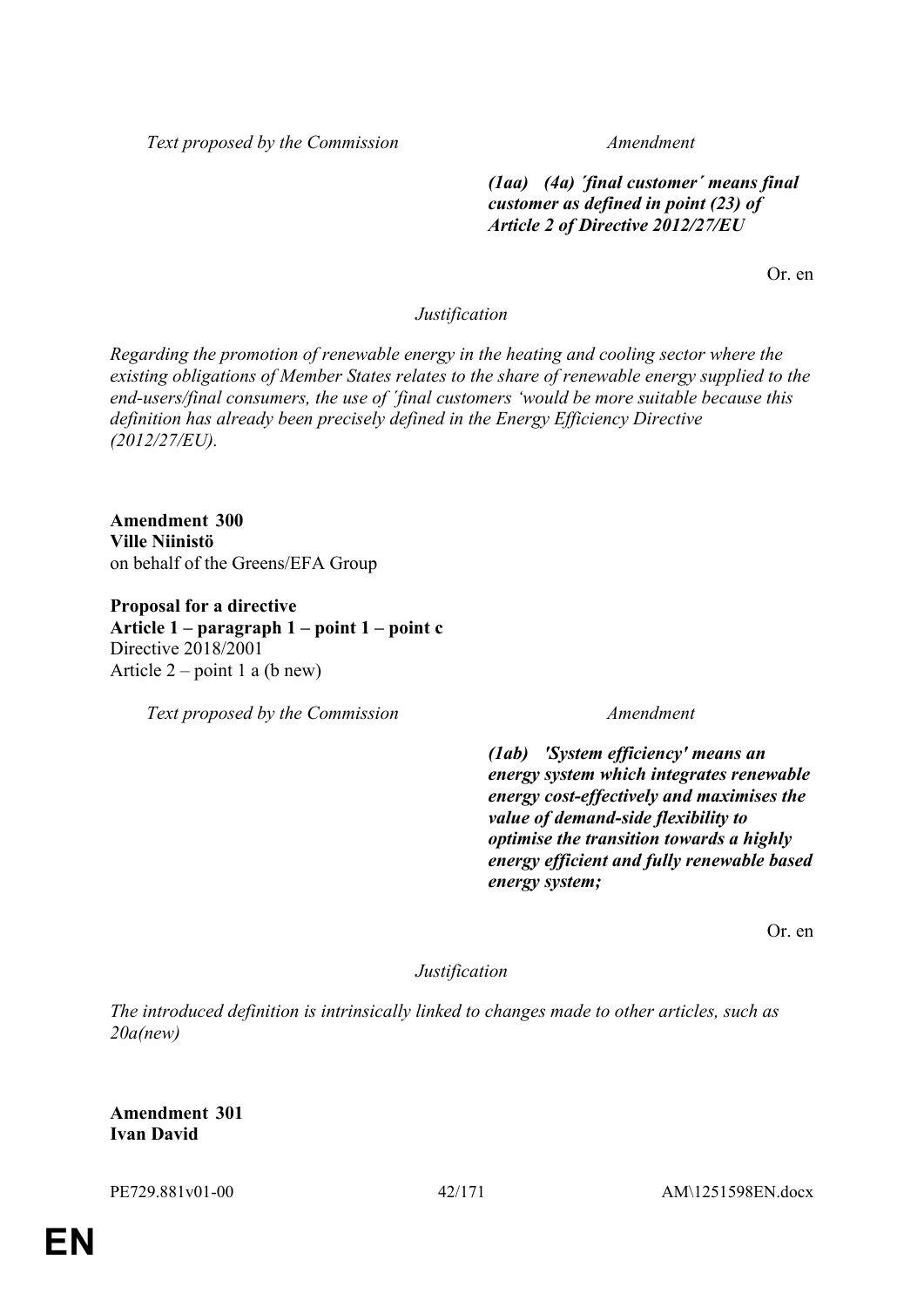## **Proposal for a directive Article 1 – paragraph 1 – point 1 – point c** Directive (EU) 2018/2001 Article 2, new point 48

*Text proposed by the Commission Amendment*

*(1ab) 48) 'low carbon fuels' means liquid and gaseous fuels that are produced from feedstock of nonrenewable origin, complying with the minimum greenhouse gases emissions savings thresholds of Article 29b.".*

Or. en

#### *Justification*

*As per the ETD proposal, it is critical to introduce a definition for low carbon fuels, ensuring consistent and minimum GHG emissions saving performance. It is proposed to add a definition of low carbon fuels.*

**Amendment 302 Ville Niinistö** on behalf of the Greens/EFA Group

**Proposal for a directive Article 1 – paragraph 1 – point 1 – point c** Directive 2018/2001 Article  $2$  – point 1 a (c new)

*Text proposed by the Commission Amendment*

*(1ac) "Demand-side flexibility" means the capability of any active customer to react to external signals and adjust their energy generation and consumption in a dynamic time-dependent way, whether alone or through aggregation. Demandside flexibility can be provided among others by demand response, small-scale energy storage, distributed renewable generation and other smart devices facilitating consumer's flexible consumption;*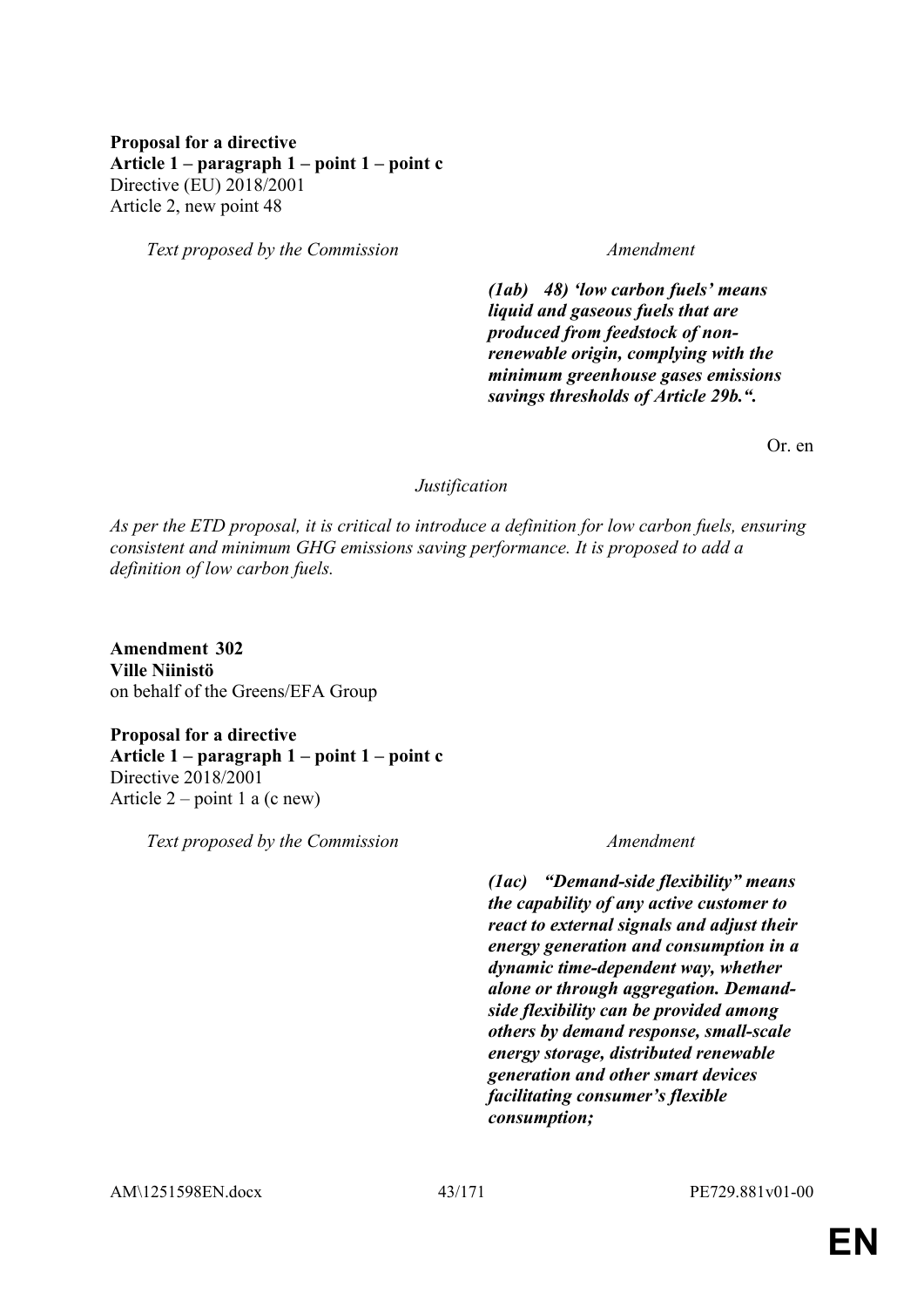### *Justification*

*The introduced definition is intrinsically linked to changes made to other articles, such as 20a(new)*

**Amendment 303 Ville Niinistö** on behalf of the Greens/EFA Group

**Proposal for a directive Article 1 – paragraph 1 – point 1 – point c** Directive 2018/2001 Article 2 – point 14 l (new)

### *Text proposed by the Commission Amendment*

(14l) 'smart *charging*' means a recharging operation in which the intensity of electricity delivered to the battery is adjusted in real-time, based on information received through electronic communication;

(14l) 'smart *recharging*' means a recharging operation in which the intensity of electricity delivered to the battery is adjusted in real-time, based on information received through electronic communication; *smart recharging can be realised at normal charging speeds as well as during fast charging through response to dynamic price signals or optimisation of power flow;*

Or. en

*Justification*

*alignment with Greens/EFA AMs tabled to AFIR Regulation*

**Amendment 304 András Gyürk, Ernő Schaller-Baross**

**Proposal for a directive Article 1 – paragraph 1 – point 1 – point c** Proposal for a directive Article 1 – paragraph 1

*Text proposed by the Commission Amendment*

(14l) 'smart charging' means a (14l) 'smart charging' means a

PE729.881v01-00 44/171 AM\1251598EN.docx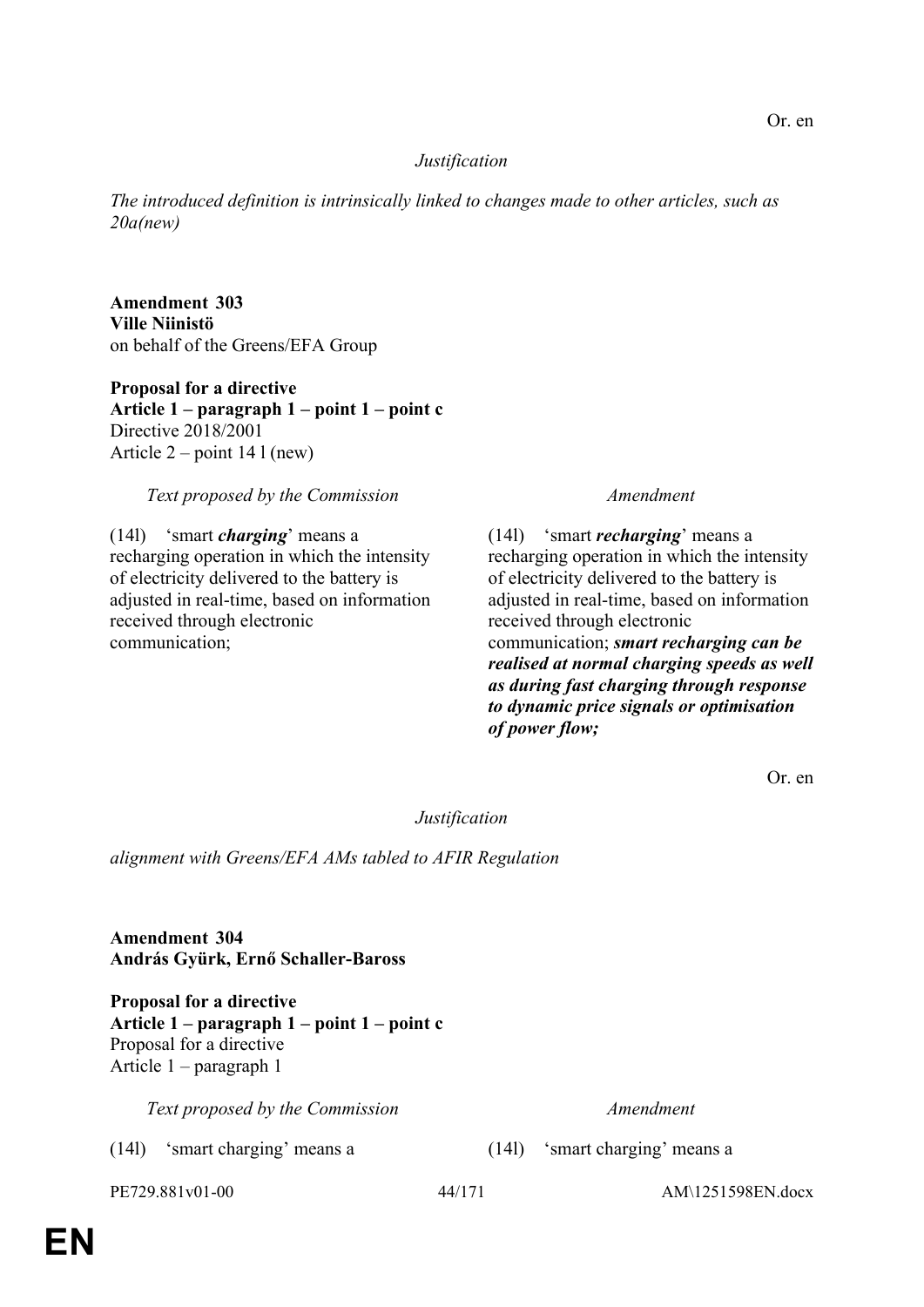recharging operation in which the intensity of electricity delivered to the battery is adjusted in real-time, based on information received through electronic communication;

recharging operation in which the intensity of electricity delivered to the battery is adjusted in real-time, based on information received through electronic communication *by means of devices such as smart metering systems*;

Or. en

#### *Justification*

*To encourage flexibility services and communication between the grid and EV chargers, the indication of smart meters should be added to the definition of "smart charging".*

**Amendment 305 Ville Niinistö** on behalf of the Greens/EFA Group

**Proposal for a directive Article 1 – paragraph 1 – point 1 – point c** Directive 2018/2001 Article 2 – point 14 l (a new)

*Text proposed by the Commission Amendment*

*(14la) 'publicly accessible recharging infrastructure/point' means a recharging pool, station or point which is located at a site or premise that is open to the general public at least 8 hours per day and 6 days a week with an uptime of at least 98%, irrespective of whether the charging infrastructure is located on public or on private property;*

Or. en

*Justification*

*Introduces a definition used in AMs to Art 20a (new)*

**Amendment 306 Ville Niinistö** on behalf of the Greens/EFA Group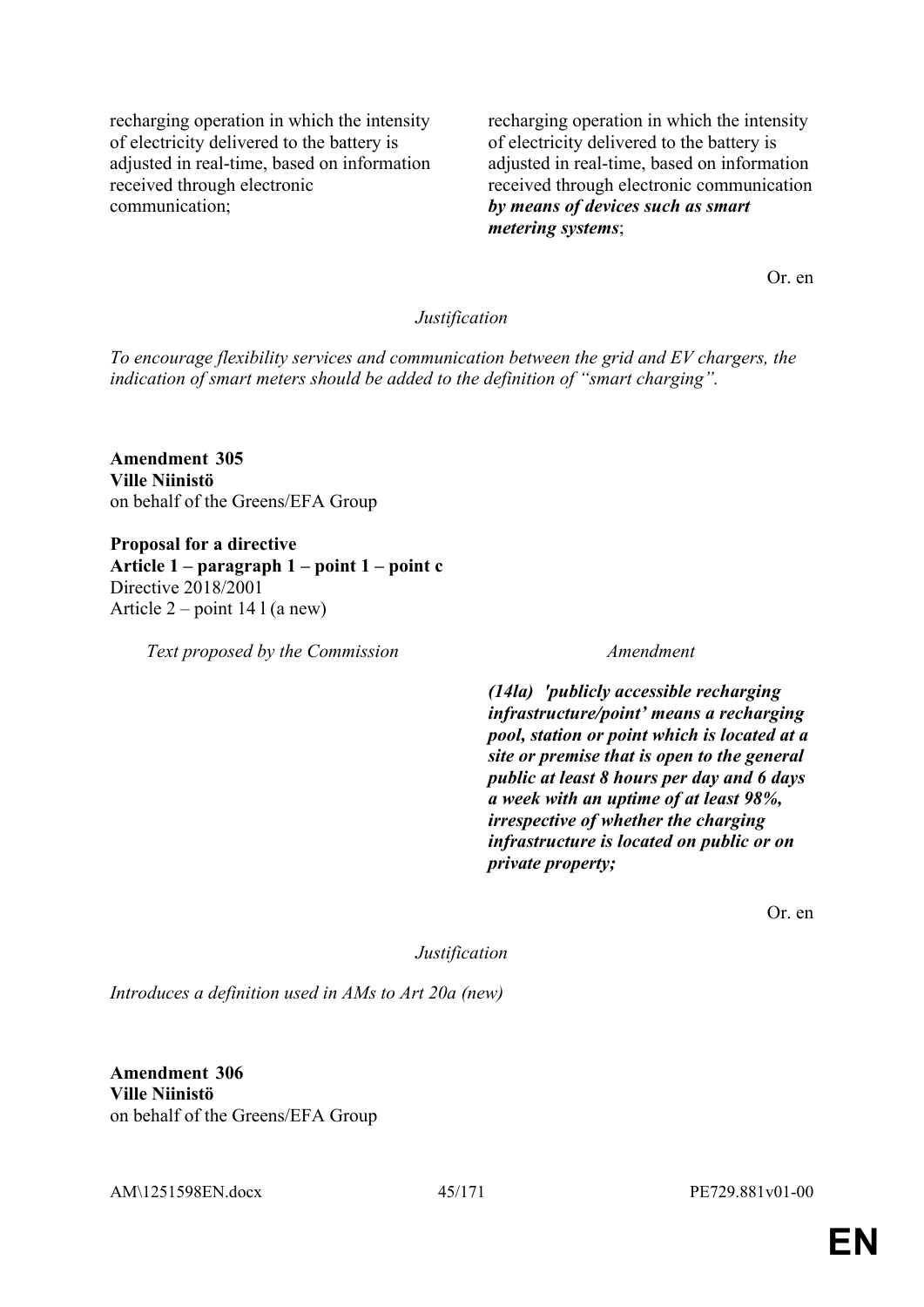### **Proposal for a directive Article 1 – paragraph 1 – point 1 – point c** Directive 2018/2001 Article 2 – point 14 n

*Text proposed by the Commission Amendment*

(14n) *'*bidirectional *charging*' means smart *charging* where the direction of *electric charge may be* reversed, *so that electric charge flows* from the battery to the recharging point it is connected to;

(14n) bidirectional *recharging*' means *a* smart *recharging operation* where the direction of *the flow maybe* reversed, *allowing that electricity flow* from the battery to the recharging point it is connected to;

Or. en

# *Justification*

*Aligned with COM's AFIR proposal*

**Amendment 307 Ville Niinistö** on behalf of the Greens/EFA Group

**Proposal for a directive Article 1 – paragraph 1 – point 1 – point c** Directive 2018/2001 Article 2 – point (14o)

*Text proposed by the Commission Amendment*

(14o) '*normal power* recharging point' means '*normal power* recharging point' as defined in Article 2 point *31* of [the proposal for a Regulation concerning the deployment of alternative fuel infrastructure, repealing Directive 2014/94/EU];

(14o) 'recharging point' means 'recharging point' as defined in Article 2 point *41* of [the proposal for a Regulation concerning the deployment of alternative fuel infrastructure, repealing Directive 2014/94/EU];

Or. en

*Justification*

*Aligned with changes made in article 20a new.*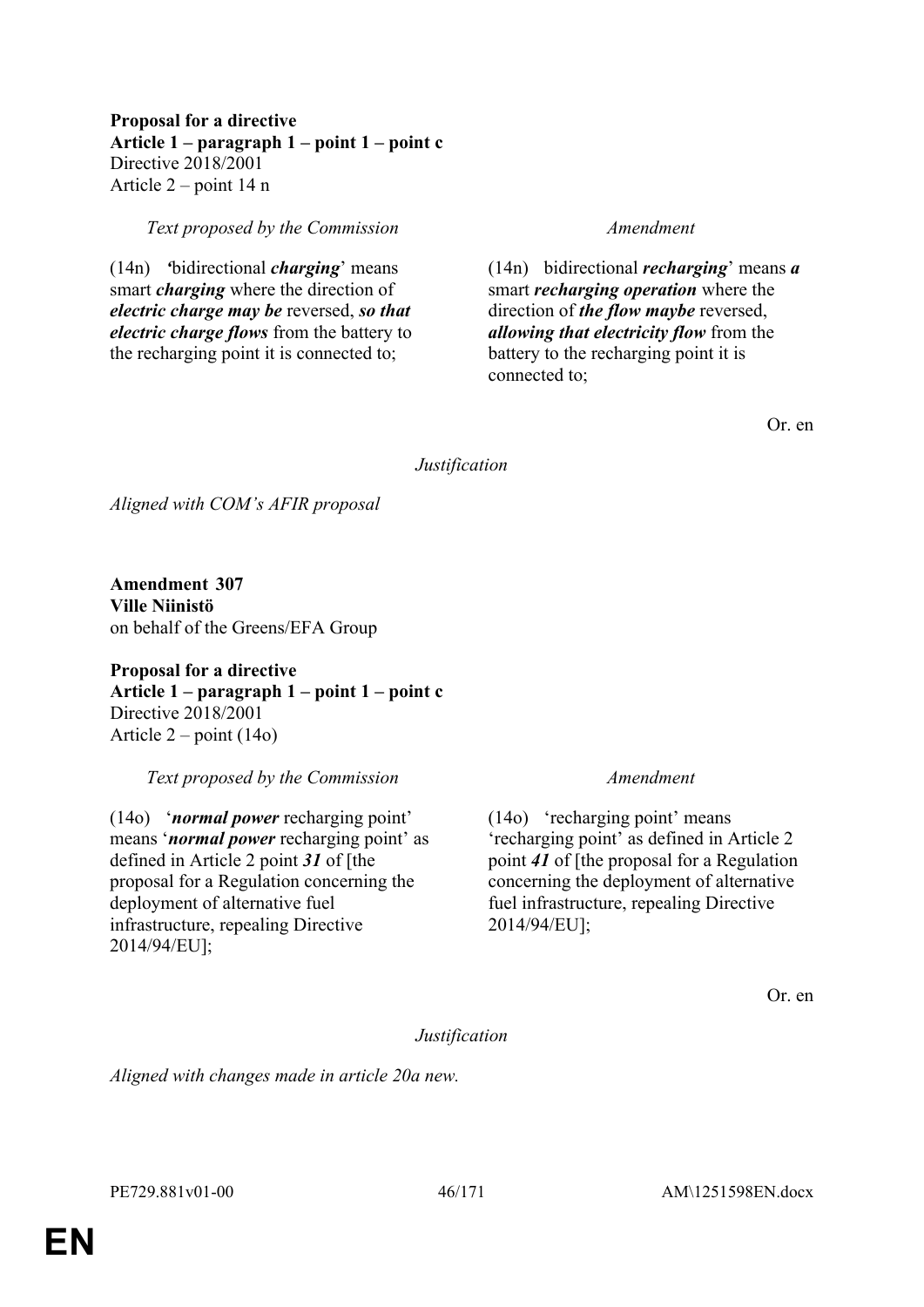**Amendment 308 Bart Groothuis, Tom Berendsen**

**Proposal for a directive Article 1 – paragraph 1 – point 1 – point c** Directive 2018/2001 Article 2

*Text proposed by the Commission Amendment*

*(14oa) 'Solar factor' is calculated by dividing the STC generative capacity of a solar panel times its yield (Watt \* Wh) and in total divided by the vehicles WLTP consumption in Wh/km. The factor is used to determine the effect a vehicleintegrated photovoltaic panel has on the energy usage of a vehicle.*

Or. en

*Justification*

*Adding a definition of the solar factor ensures that the consumption of the vehicle and solar yield of the Vehicle-Integrated Photovoltaics (VIPV) have a healthy relationship to another. This means that a highly-efficient electric vehicle (EV) with a large integrated photovoltaic panel (PV) has a higher score than an inefficient EV with a very small integrated PV.*

**Amendment 309 Paolo Borchia, Marco Dreosto, Isabella Tovaglieri, Angelo Ciocca, Elena Lizzi, Matteo Adinolfi, Gianna Gancia**

**Proposal for a directive Article 1 – paragraph 1 – point 1 – point c** Directive 2018/2001 Article 2

*Text proposed by the Commission Amendment*

*(14oa) 16) "renewable energy community" means a legal entity:*

*a)…*

*b) the shareholders of members of which are natural persons, SMEs or other enterprises locally distributed with public access or local authorities, including*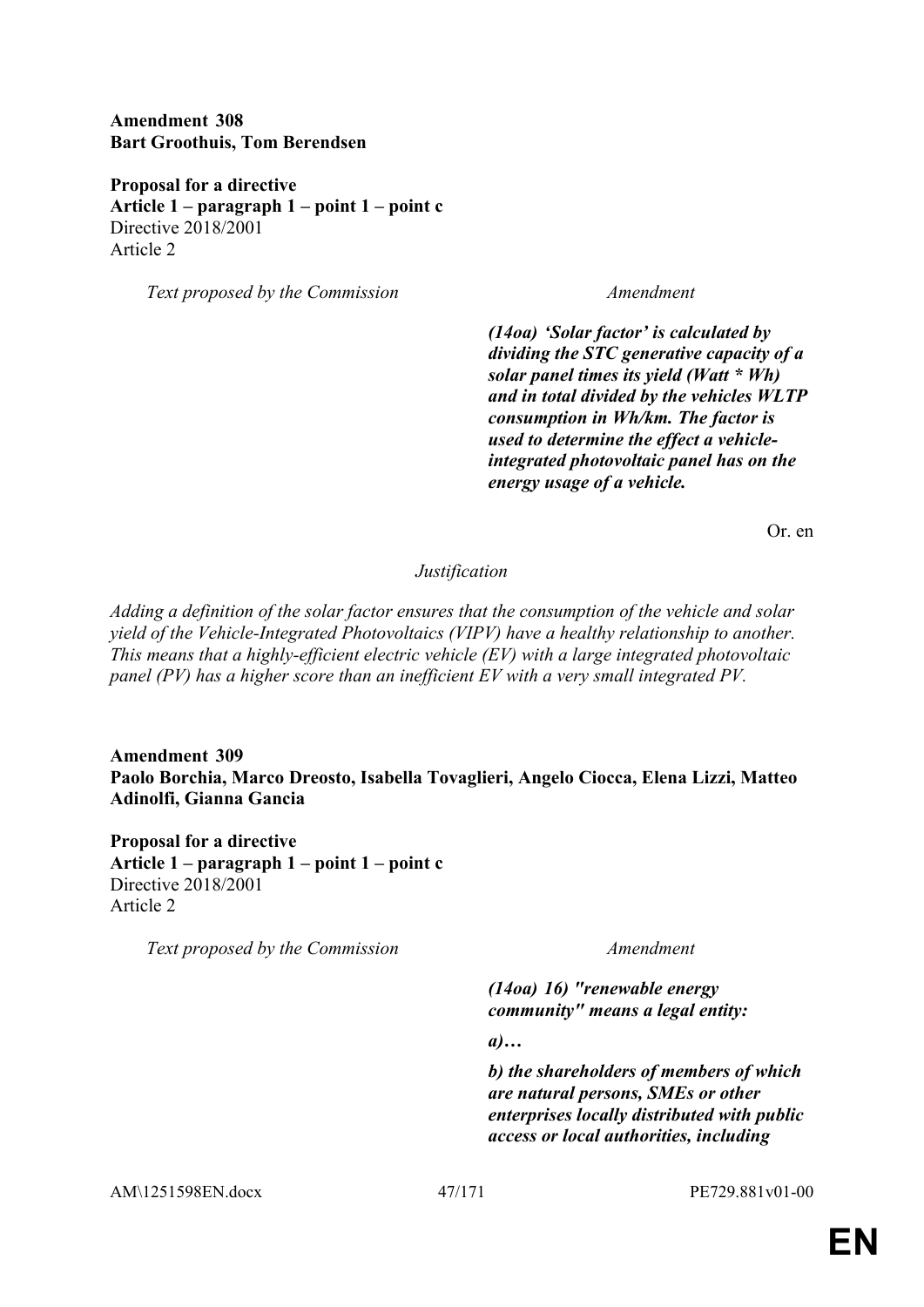### *municipalities;*

*c)...*

Or. en

**Amendment 310 Bart Groothuis, Tom Berendsen**

**Proposal for a directive Article 1 – paragraph 1 – point 1 – point c** Directive 2018/2001 Article 2

*Text proposed by the Commission Amendment*

*(14ob) 'Solar-electric vehicle' means a motor vehicle equipped with a powertrain containing only non-peripheral electric machines as energy converter with an electric rechargeable energy storage system, which can be recharged externally, also equipped with vehicleintegrated photovoltaic (VIPV) panels and have a Solar Factor greater than 7 Wkm.*

Or. en

*Justification*

*Adding a definition of a solar vehicle supported by the SEV Factor.*

**Amendment 311 Paolo Borchia, Marco Dreosto, Isabella Tovaglieri, Angelo Ciocca, Elena Lizzi, Matteo Adinolfi, Gianna Gancia**

**Proposal for a directive Article 1 – paragraph 1 – point 1 – point c** Directive (EU) 2018/2001 Article 2

*Text proposed by the Commission Amendment*

*(14ob) 17) "renewables power purchase agreement" means a contract under which a natural or legal person agrees to*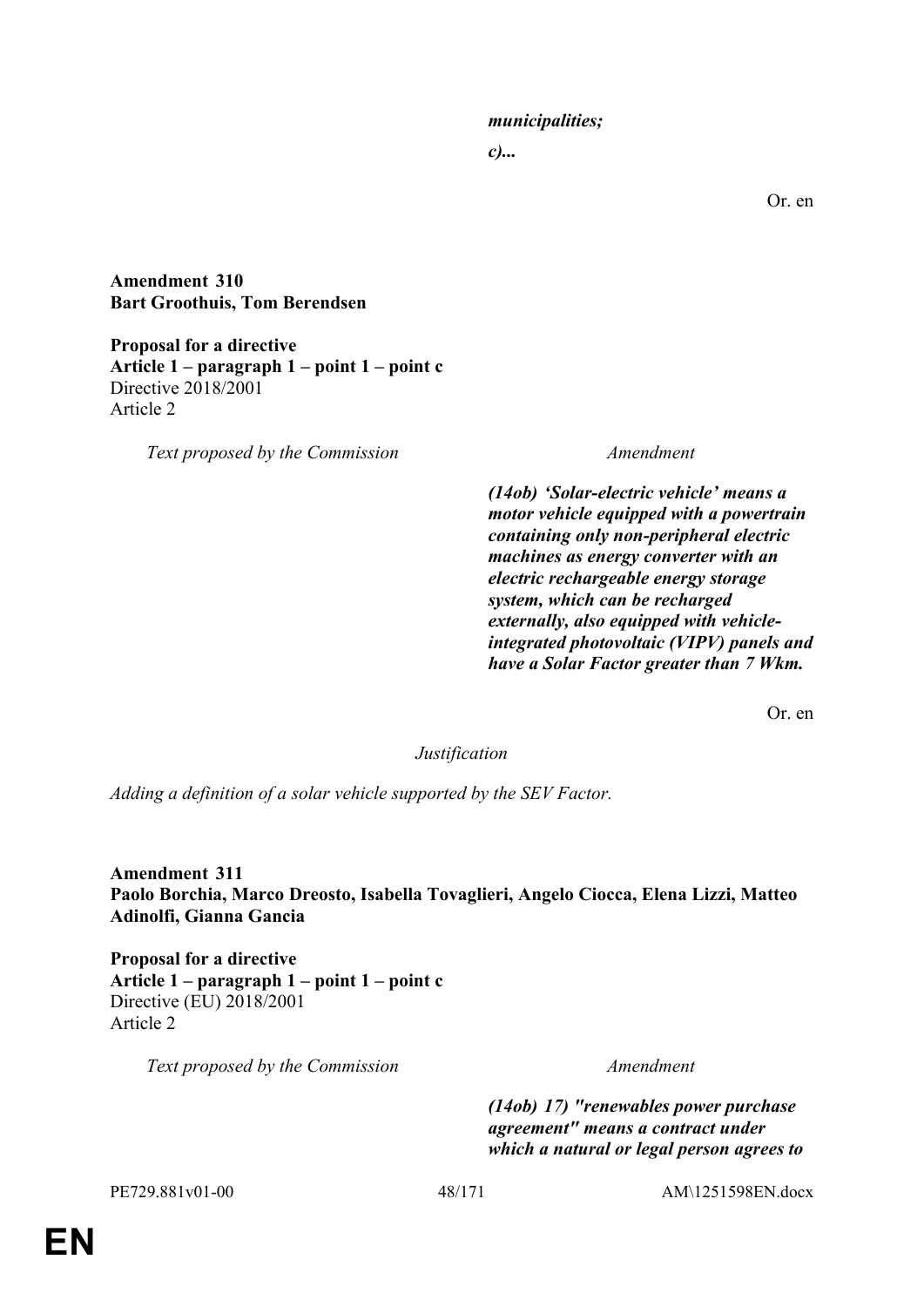*purchase renewable energy directly from a producer;*

Or. en

**Amendment 312 Sira Rego**

**Proposal for a directive Article 1 – paragraph 1 – point 1 – point c** Directive (UE) 2018/2021 Article 2 – paragraph 2 – point 18ba (new)

*Text proposed by the Commission Amendment*

*(18ba) 'Renewable district heating and cooling' means efficient district heating and cooling systems operating using only renewable energy supplies;*

Or. en

# **Amendment 313 Martin Hojsík, Christophe Grudler, Klemen Grošelj, Claudia Gamon**

**Proposal for a directive Article 1 – paragraph 1 – point 1 – point c** Directive (EU) 2018/2001 Article 2 – paragraph 2 – point 19 a (new)

*Text proposed by the Commission Amendment*

*(18ba) `renewable district heating and cooling´ means efficient district heating and cooling systems operating using only renewable energy supplies*

Or. en

*Justification*

*There is currently no definition of a renewable district heating and cooling system in the EU legislation, which is needed, among others, to attract private investments and to differentiate between renewable systems and systems using fossil fuels.*

AM\1251598EN.docx 49/171 PE729.881v01-00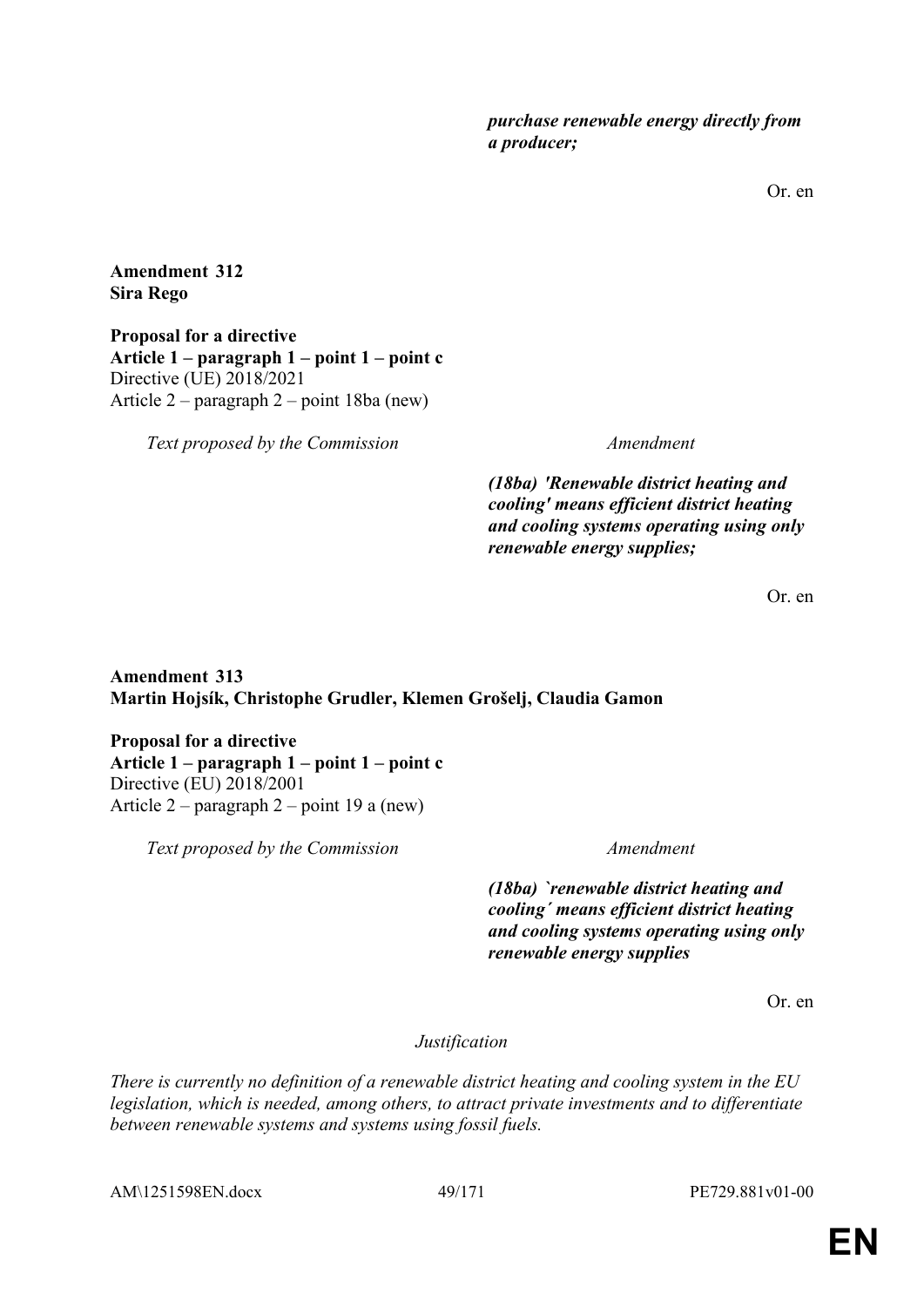**Amendment 314 Sira Rego**

**Proposal for a directive Article 1 – paragraph 1 – point 1 – point c** Directive (UE) 2018/2021 Article 2 – paragraph 2 – point 18bb (new)

*Text proposed by the Commission Amendment*

*(18bb) 'Renewable cogeneration' means renewable energy installations producing renewable power and heating using only renewable energy supplies;*

Or. en

### **Amendment 315 Paolo Borchia, Marco Dreosto, Isabella Tovaglieri, Angelo Ciocca, Elena Lizzi, Matteo Adinolfi, Gianna Gancia**

**Proposal for a directive Article 1 – paragraph 1 – point 1 – point c** Directive (EU) 2018/2001 Article 2 – paragraph 2

*Text proposed by the Commission Amendment*

(22a) 'renewable fuels' means biofuels, bioliquids, biomass fuels and renewable fuels of non-biological origin;

(22a) 'renewable fuels' means biofuels, bioliquids, biomass fuels and renewable fuels of *biological and* non-biological origin;

Or. en

#### *Justification*

*The proposal is to replace 'biomass fuels' with 'renewable fuels of biological origin' (produced from biomass) to be logically in line with 'renewable fuels of non-biological origin' (not from biomass). By doing so also the general definition of 'renewable fuels' (22a) becomes more logical and coherent. The term 'biomass fuels' should be adapted in order to reflect also new forms of renewable hydrogen production from biomass (electrolysis or pyrolysis/gasification). Examples would be hydrogen from waste-to-energy and from wastewater. Waste-to-energy plants allow to produce renewable hydrogen continuously and therefore at least costs, making the process more profitable already in the short term as the* 

PE729.881v01-00 50/171 AM\1251598EN.docx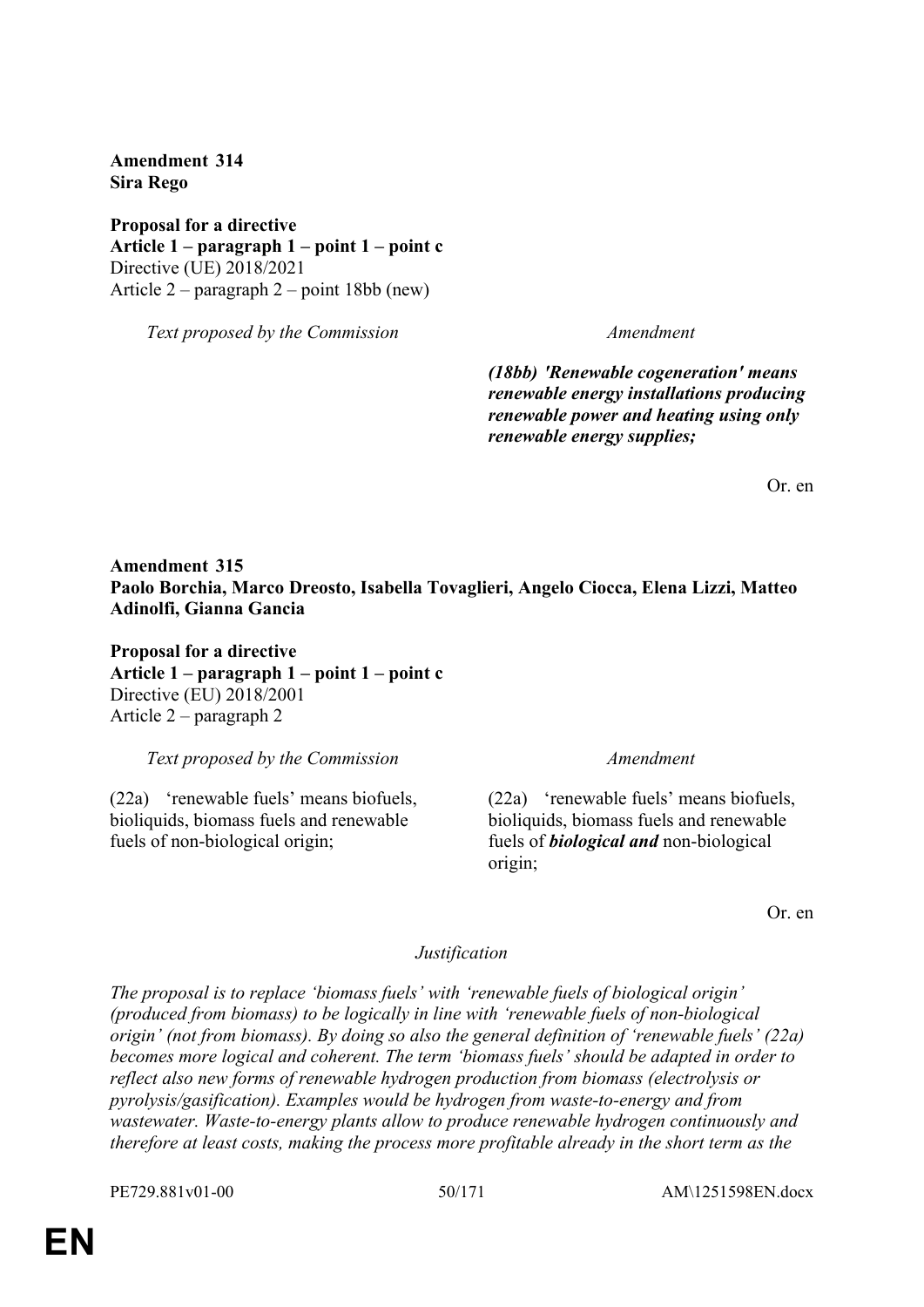*use of the electrolyser capacity is not limited by the intermittent character of renewable sources like solar and wind. This would allow to accelerate decarbonisation through a faster scale up of renewable hydrogen production already in the short term. This local hydrogen production is typically connected to the distribution system, providing an immediate opportunity to reduce the use of natural gas and the carbon intensity of the gas volumes injected in the distribution system. For consistency, the use of this adapted terminology in article 26, 29, 30 (and related recitals) has to be modified accordingly.*

**Amendment 316 Massimiliano Salini, Salvatore De Meo, Andrea Caroppo, Aldo Patriciello, Maria da Graça Carvalho**

**Proposal for a directive Article 1 – paragraph 1 – point 1 – point c** Directive (EU) 2018/2001 Article 2

*Text proposed by the Commission Amendment*

(22a) 'renewable fuels' means biofuels, bioliquids, biomass fuels and renewable fuels of non-biological origin;

(22a) 'renewable fuels' means biofuels, bioliquids*, biogas*, biomass fuels and renewable fuels of non-biological origin;

Or. en

#### **Amendment 317 Patrizia Toia**

**Proposal for a directive Article 1 – paragraph 1 – point 1 – point c** Directive (EU) 2018/2001 Article 2 – paragraph 2 – point (22a)

*Text proposed by the Commission Amendment*

(22a) 'renewable fuels' means biofuels, bioliquids, *biomass fuels* and renewable fuels of non-biological origin;

(22a) 'renewable fuels' means biofuels, bioliquids, and renewable fuels of *biological and* non-biological origin;

Or. en

*Justification*

*The proposal is to replace 'biomass fuels' with 'renewable fuels of biological origin' (produced from biomass) to be logically in line with 'renewable fuels of non-biological* 

AM\1251598EN.docx 51/171 PE729.881v01-00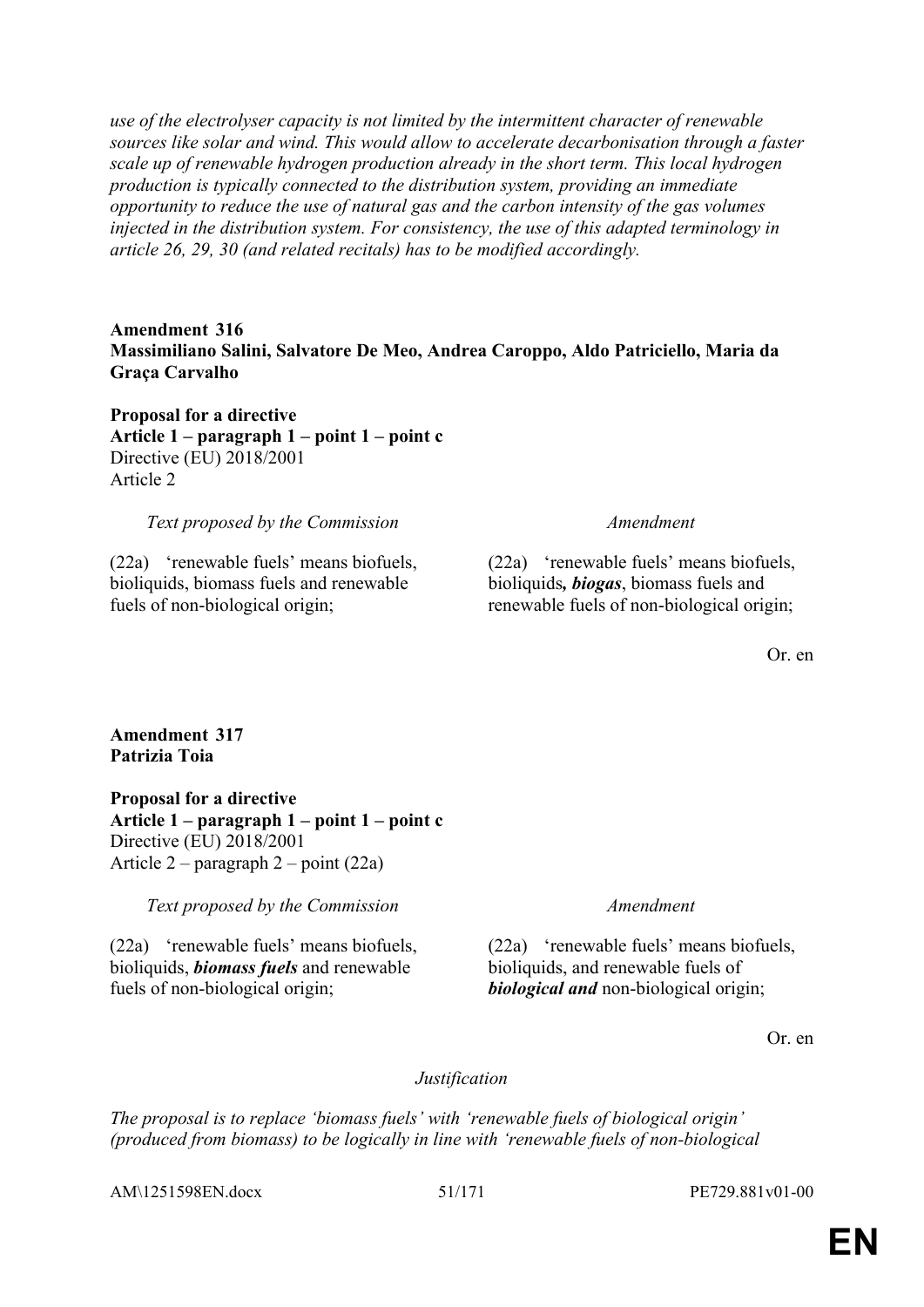*origin' (not from biomass).*

**Amendment 318 Sira Rego**

**Proposal for a directive Article 1 – paragraph 1 – point 1 – point c** Directive (UE) 2018/2021 Article 2 – paragraph 2 – point 22aa new

*Text proposed by the Commission Amendment*

*(22aa) 'Waste' means any substance or object which the holder discards or intends or is required to discard, as defined in point (1) of Article 3 of Directive 2008/98/EC13 and subject to independent verification and certification of compliance with Article 4 of Directive 2008/98/EC or comparable programme on waste prevention and management. , excluding substances that have been intentionally modified or contaminated to meet that definition are not covered by this category.*

Or. en

**Amendment 319 Ville Niinistö** on behalf of the Greens/EFA Group

**Proposal for a directive Article 1 – paragraph 1 – point 1 – point c** Directive 2001/2018 Article 2 – paragraph 2 – point 22a (new)

*Text proposed by the Commission Amendment*

*(22aa) 'renewable hybrid power plant' means a combination of two or more renewable generation technologies which share the same grid connection, and can also integrate storage capacity;*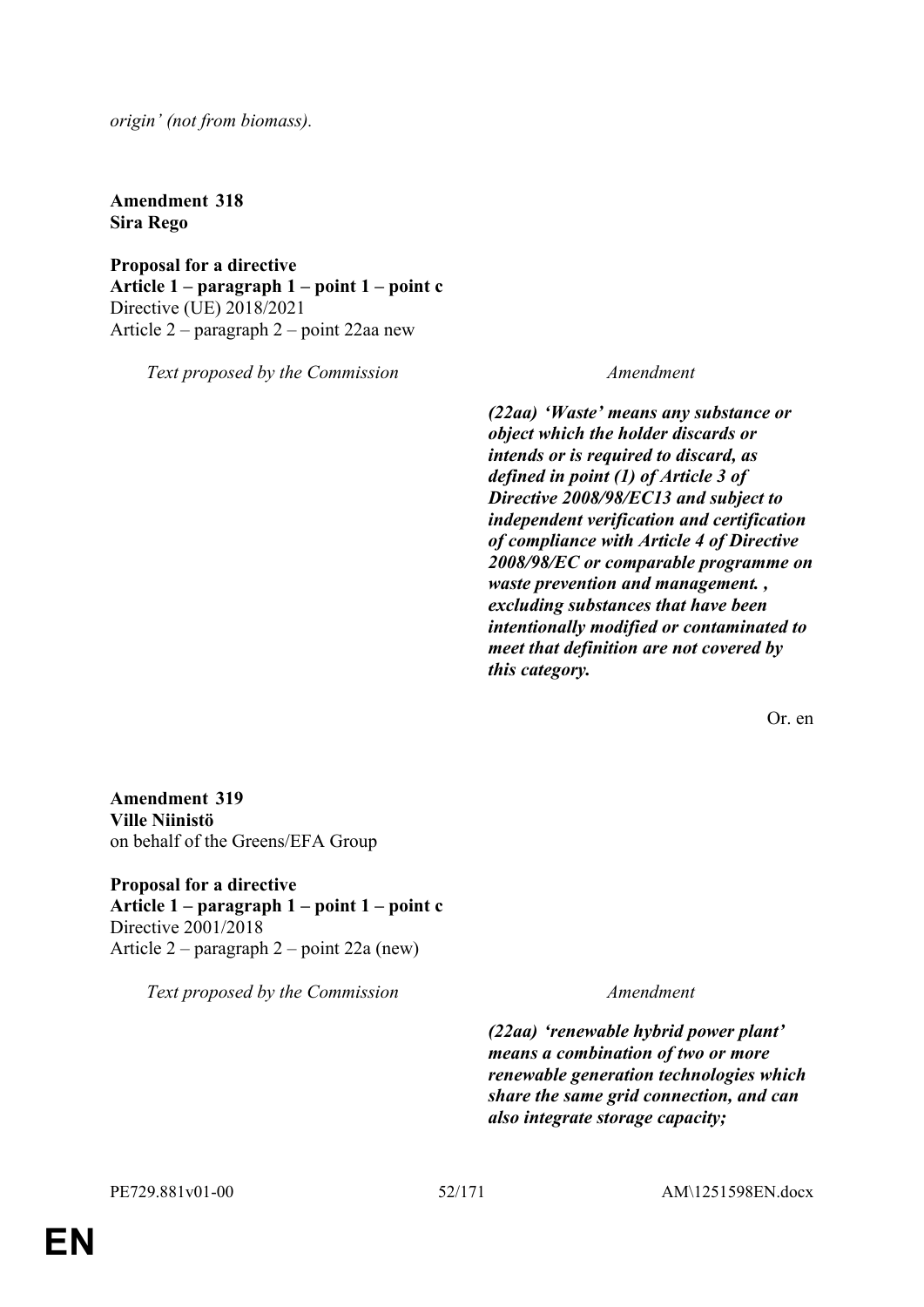#### *Justification*

*The introduction of this definition is intrinsically linked to changes made to Article 9*

**Amendment 320 András Gyürk, Ernő Schaller-Baross**

**Proposal for a directive Article 1 – paragraph 1 – point 1 – point c** Proposal for a directive Article 1– paragraph 1 – point c

*Text proposed by the Commission Amendment*

*(22aa) 'Low-carbon hydrogen' is hydrogen, the energy content of which is derived from non-renewable sources, which meets a greenhouse gas emission reduction threshold of 70%;*

Or. en

#### *Justification*

*In addition to RFNBO, all low-carbon hydrogen production modes that can meet the 70% GHG savings obligation for RFNBOs, including yellow hydrogen (with nuclear energy), blue hydrogen (with CCS technology) and innovative hydrogen production methods should be accepted. Consequently energy carriers produced by fully or partly low-emission technologies should be managed in the same manner like renewable fuels.*

**Amendment 321 Paolo Borchia, Marco Dreosto, Isabella Tovaglieri, Angelo Ciocca, Elena Lizzi, Matteo Adinolfi, Gianna Gancia**

**Proposal for a directive Article 1 – paragraph 1 – point 1 – point c** Directive (EU) 2018/2001 Article 2 – paragraph 2

*Text proposed by the Commission Amendment*

*(22aa) (ca) point (27) is replaced by the following:*

AM\1251598EN.docx 53/171 PE729.881v01-00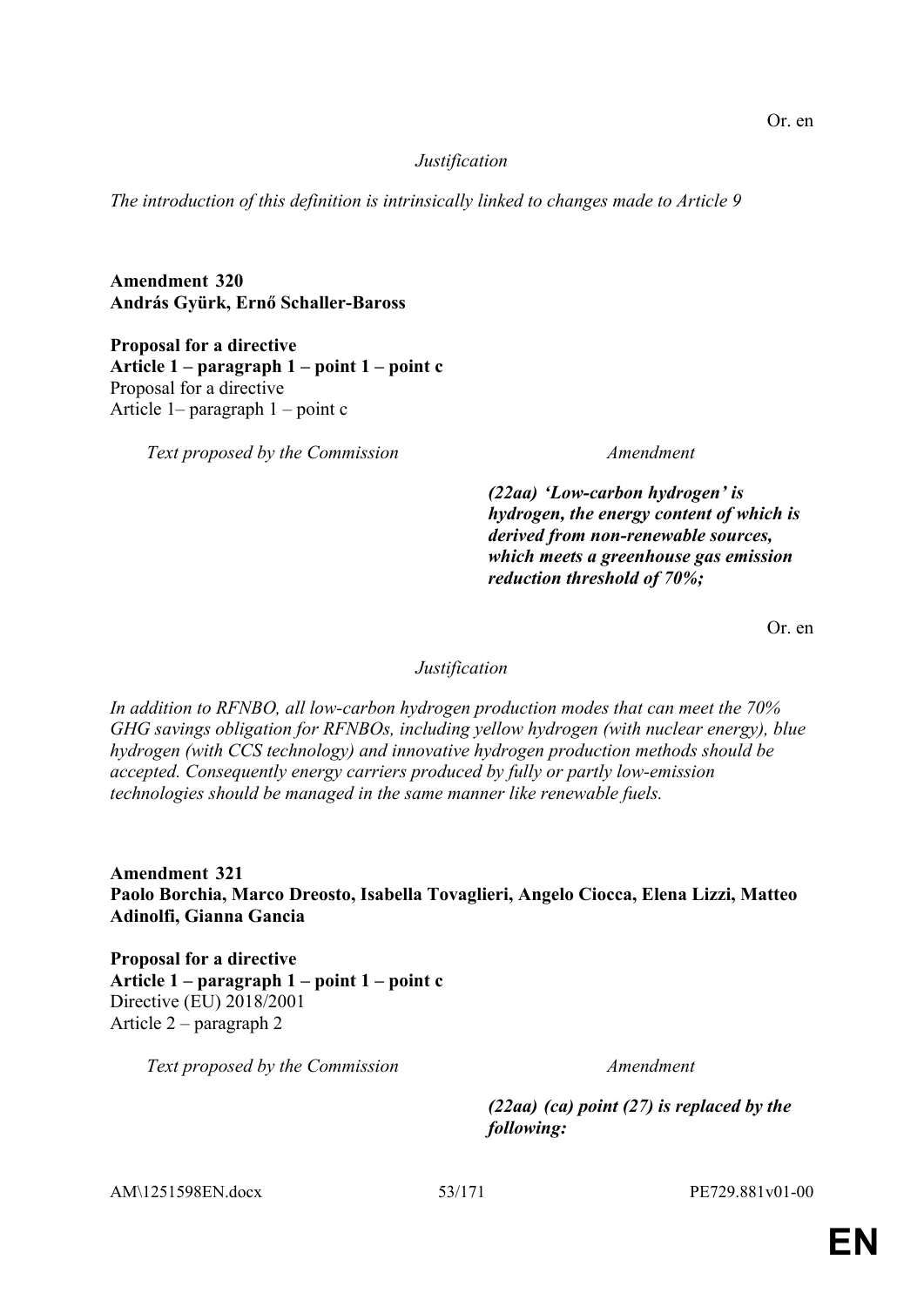### *"(27) 'renewable fuels of biological origin' means gaseous, liquid and solid fuels produced from biomass;"*

Or. en

#### *Justification*

*The proposal is to replace 'biomass fuels' with 'renewable fuels of biological origin' (produced from biomass) to be logically in line with 'renewable fuels of non-biological origin' (not from biomass). By doing so also the general definition of 'renewable fuels' (22a) becomes more logical and coherent. The term 'biomass fuels' should be adapted in order to reflect also new forms of renewable hydrogen production from biomass (electrolysis or pyrolysis/gasification). Examples would be hydrogen from waste-to-energy and from wastewater. Waste-to-energy plants allow to produce renewable hydrogen continuously and therefore at least costs, making the process more profitable already in the short term as the use of the electrolyser capacity is not limited by the intermittent character of renewable sources like solar and wind. This would allow to accelerate decarbonisation through a faster scale up of renewable hydrogen production already in the short term. This local hydrogen production is typically connected to the distribution system, providing an immediate opportunity to reduce the use of natural gas and the carbon intensity of the gas volumes injected in the distribution system. For consistency, the use of this adapted terminology in article 26, 29, 30 (and related recitals) has to be modified accordingly.*

# **Amendment 322 Martin Hojsík, Christophe Grudler, Klemen Grošelj, Claudia Gamon**

**Proposal for a directive Article 1 – paragraph 1 – point 1 – point c** Directive (EU) 2018/2001 Article 2 – paragraph 2 – point 22 b (new)

*Text proposed by the Commission Amendment*

*(22aa) ´renewable cogeneration´ means energy production combining heat and power using only renewable energy supplies;*

Or. en

*Justification*

*There is currently no definition of renewable cogeneration, which would apply to simultaneous generation of renewable power and heating and which would distinguish them from systems using fossil fuels. This category would among other include deep geothermal that produces power and heat from the same system at the same time.*

PE729.881v01-00 54/171 AM\1251598EN.docx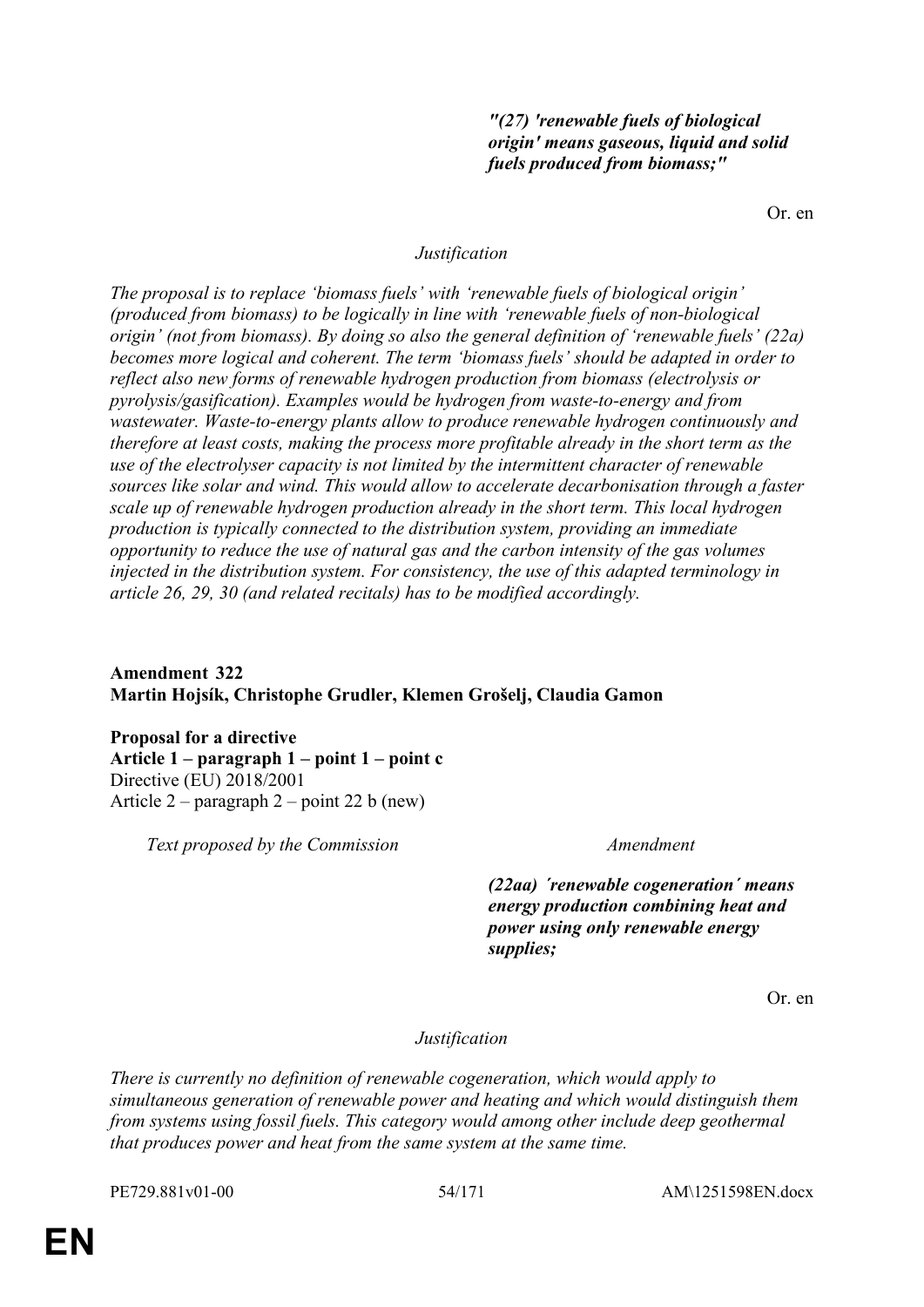**Amendment 323 Patrizia Toia**

**Proposal for a directive Article 1 – paragraph 1 – point 1 – point c** Directive (EU) 2018/2001 Article  $2$  – paragraph  $2$  – point (27)

*Text proposed by the Commission Amendment*

*(22aa) "(27) 'renewable fuels of biological origin' means gaseous, liquid and solid fuels produced from biomass;"*

Or. en

**Amendment 324 Ville Niinistö** on behalf of the Greens/EFA Group

**Proposal for a directive Article 1 – paragraph 1 – point 1 – point c** Directive 2001/2018 Article 2 – paragraph 2 – point 22b (new)

*Text proposed by the Commission Amendment*

*(22ab) 'Offshore renewable hybrid asset' means a transmission asset serving the dual purpose of connecting offshore renewable energy generation and connecting two or more bidding zones;*

Or. en

*Justification*

*The introduction of this definition is intrinsically linked to changes made to Article 9*

**Amendment 325 Sira Rego**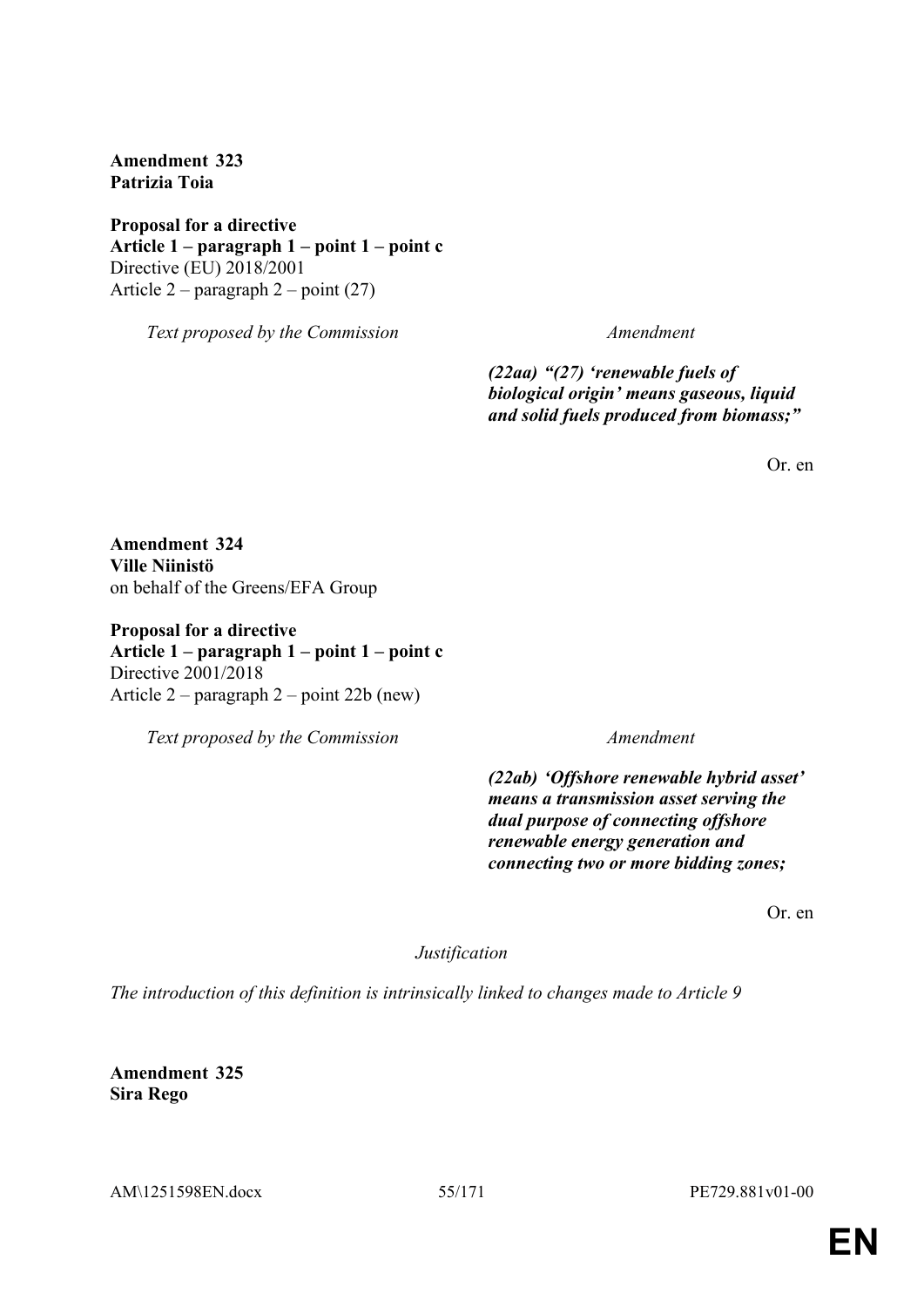### **Proposal for a directive Article 1 – paragraph 1 – point 1 – point c** Directive 2018/2001 Article 2 – paragraph 2 – point 22ab (new)

*Text proposed by the Commission Amendment*

*(22ab) 'direct air carbon capture' means the process by which carbon is captured from the ambient air for the production of renewable fuels of non-biological origin;*

Or. en

**Amendment 326 Paolo Borchia, Marco Dreosto, Isabella Tovaglieri, Angelo Ciocca, Elena Lizzi, Matteo Adinolfi, Gianna Gancia**

**Proposal for a directive Article 1 – paragraph 1 – point 1 – point c** Directive (EU) 2018/2001 Article 2

*Text proposed by the Commission Amendment*

*(22ab) 27-bis) "renewable gases" mean biogas and renewable fuels of nonbiological origin which have been injected into the gas network within Europe;*

Or. en

**Amendment 327 Sira Rego**

**Proposal for a directive Article 1 – paragraph 1 – point 1 – point c** Directive 2018/2001 Article 2 – paragraph 2 – point 22 ac (new)

*Text proposed by the Commission Amendment*

*(22ac) 'food and feed crops' means starch-rich crops, sugar crops or oil crops produced on agricultural land and other* 

PE729.881v01-00 56/171 AM\1251598EN.docx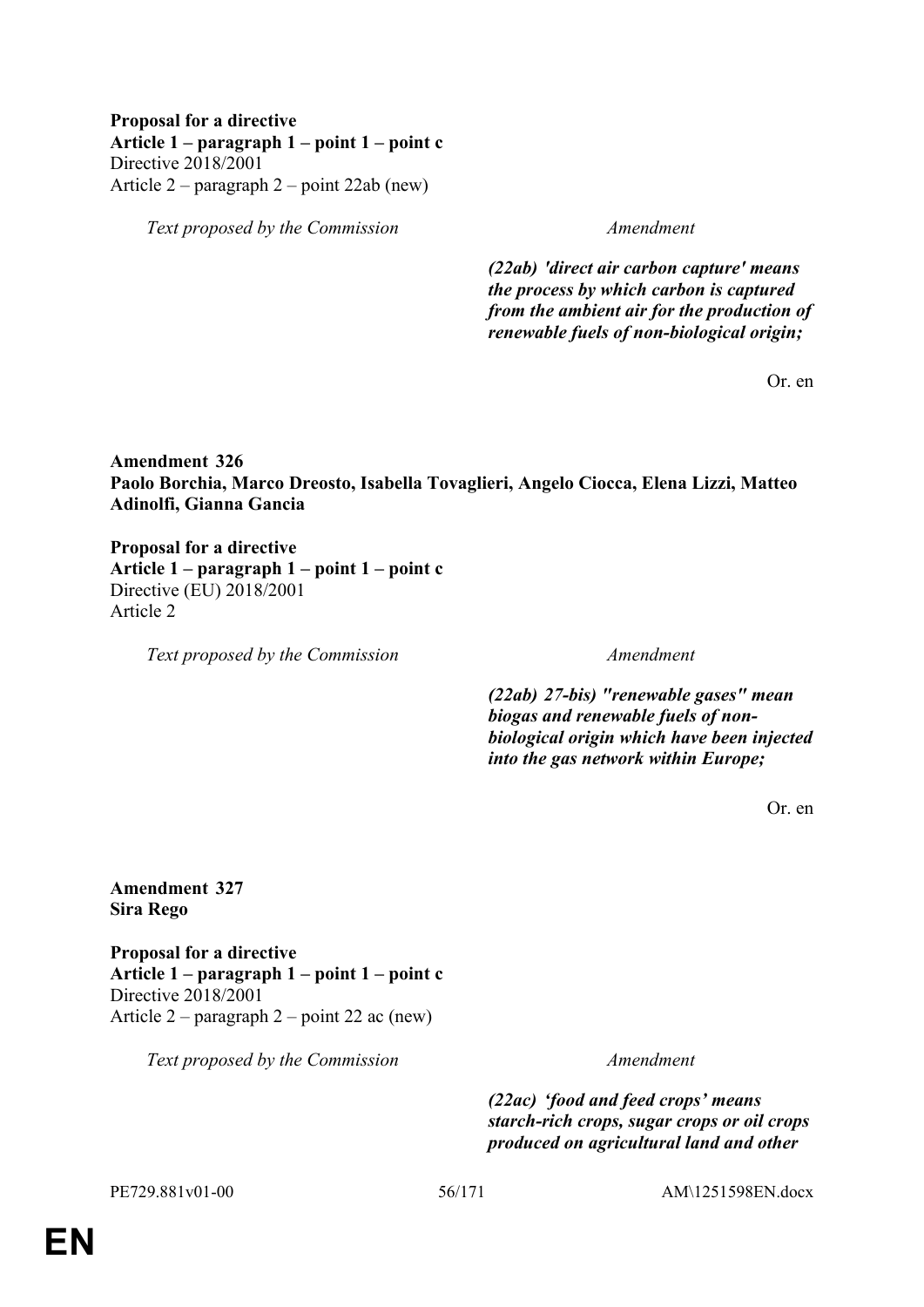*crops grown primarily for energy purposes excluding residues, and waste;*

Or. en

**Amendment 328 Ville Niinistö** on behalf of the Greens/EFA Group

**Proposal for a directive Article 1 – paragraph 1 – point 1 – point c** Directive 2018/2001 Article  $2 - point (22a c)$  (new)

*Text proposed by the Commission Amendment*

*(22ac) 'renewable based district heating and cooling' refers to highly energy efficient district heating and cooling systems operating exclusively by renewable energy sources;*

Or. en

*Justification*

*A legal definition of fully renewables run district heating and cooling systems is required to distinguish from systems utilising fossil fuels.*

**Amendment 329 Tomas Tobé, Henna Virkkunen**

**Proposal for a directive Article 1 – paragraph 1 – point 1 – point c Directive** Article 2 – paragraph 2

*Text proposed by the Commission Amendment*

*(44a) 'plantation forest' means a planted forest that is intensively managed and meets, at planting and stand maturity, all the following criteria: one or two species, even age class, and regular spacing. It includes short rotation plantations for* 

AM\1251598EN.docx 57/171 PE729.881v01-00

*deleted*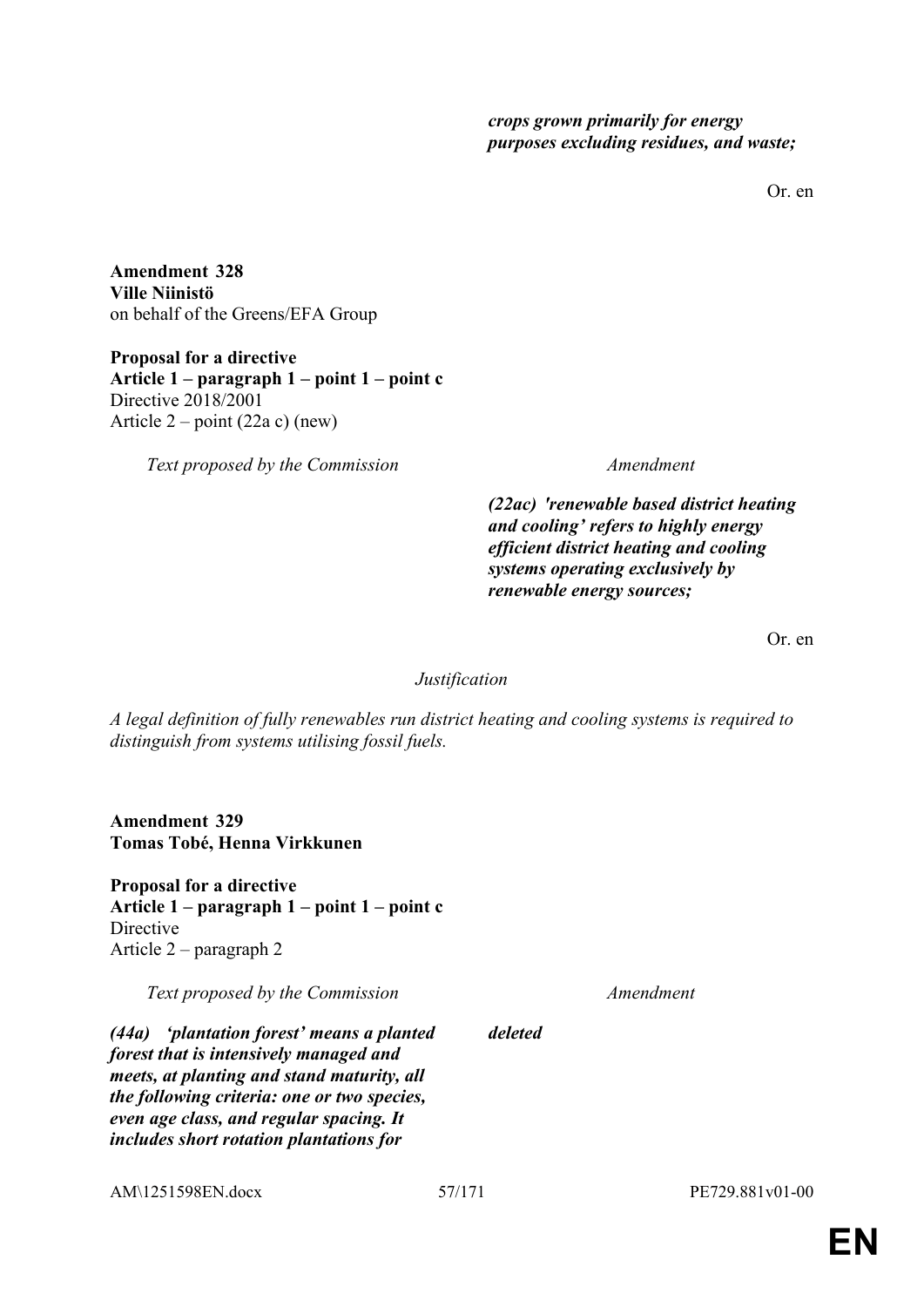*wood, fibre and energy, and excludes forests planted for protection or ecosystem restoration, as well as forests established through planting or seeding which at stand maturity resemble or will resemble naturally regenerating forests;*

Or. en

**Amendment 330 Paolo Borchia, Marco Dreosto, Isabella Tovaglieri, Angelo Ciocca, Elena Lizzi, Matteo Adinolfi, Gianna Gancia**

*deleted*

**Proposal for a directive Article 1 – paragraph 1 – point 1 – point c** Directive (EU) 2018/2001 Article 2

*Text proposed by the Commission Amendment*

*(44a) 'plantation forest' means a planted forest that is intensively managed and meets, at planting and stand maturity, all the following criteria: one or two species, even age class, and regular spacing. It includes short rotation plantations for wood, fibre and energy, and excludes forests planted for protection or ecosystem restoration, as well as forests established through planting or seeding which at stand maturity resemble or will resemble naturally regenerating forests;*

Or. en

*Justification*

*Introducing new definitions like "quality roundwood", "planted forest" and "plantation forest" is not recommended as it risks creating additional administrative complexity, overlapping with existing national and local regulations as well as creating interpretative misunderstandings.*

**Amendment 331 Martin Hojsík, Klemen Grošelj, Claudia Gamon**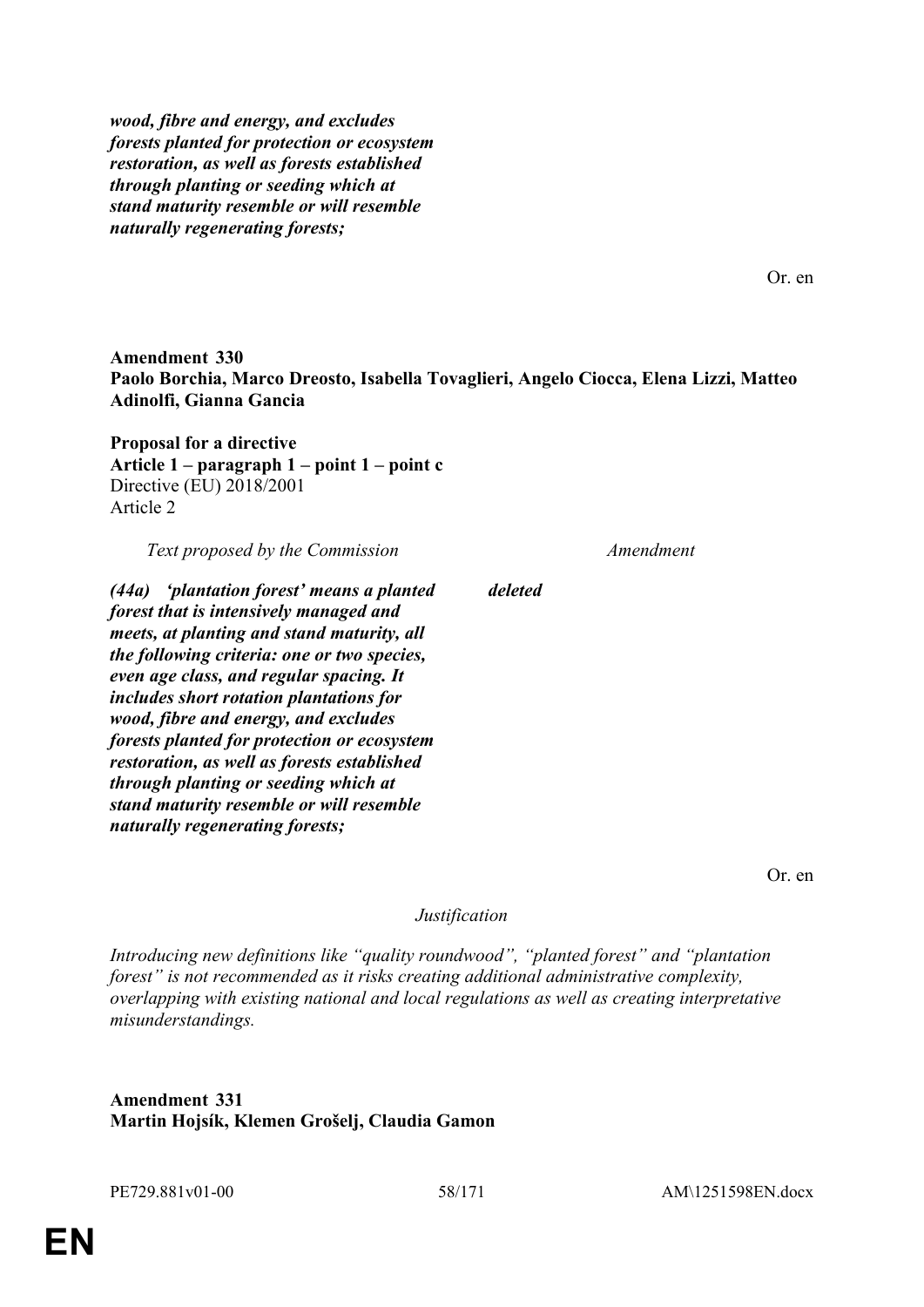**Proposal for a directive Article 1 – paragraph 1 – point 1 – point c** Directive (EU) 2018/2001 Article 2 – paragraph 2 – point 44 a

*Text proposed by the Commission Amendment*

(44a) '*plantation* forest' means *a planted forest that is intensively managed and meets, at planting and stand maturity, all the following criteria: one or two species, even age class, and regular spacing. It includes short rotation* plantations *for wood, fibre and energy, and excludes forests planted for protection or ecosystem restoration*, as well as *forests established through planting or seeding which at stand maturity resemble or will resemble naturally regenerating forests;*

(44a) 'forest *conversion*' means *removal of primary, old-growth forests or natural secondary forests to meet other land needs, such as* plantations*, agriculture, pasture for cattle settlements and mining*, as well as *its removal with the intention to be reforested*

Or. en

# **Amendment 332 Evžen Tošenovský, Jacek Saryusz-Wolski, Grzegorz Tobiszowski, Pietro Fiocchi, Ladislav Ilčić**

**Proposal for a directive Article 1 – paragraph 1 – point 1 – point c** Directive (EU) 2018/2001 Article 2

# *Text proposed by the Commission Amendment*

(44a) 'plantation forest' means a planted forest that is intensively managed and meets, at planting and stand maturity, all the following criteria: one or two species*,* even age class*, and regular spacing*. It includes short rotation plantations for wood, fibre and energy, and excludes forests planted for protection or ecosystem restoration, as well as forests established through planting or seeding which at stand maturity resemble or will resemble naturally regenerating forests;

(44a) 'plantation forest' means a planted forest that is intensively managed and meets, at planting and stand maturity, all the following criteria: one or two species *and* even age class. It includes short rotation plantations for wood, fibre and energy, and excludes forests planted for protection or ecosystem restoration, as well as forests established through planting or seeding which at stand maturity resemble or will resemble naturally regenerating forests;

Or. en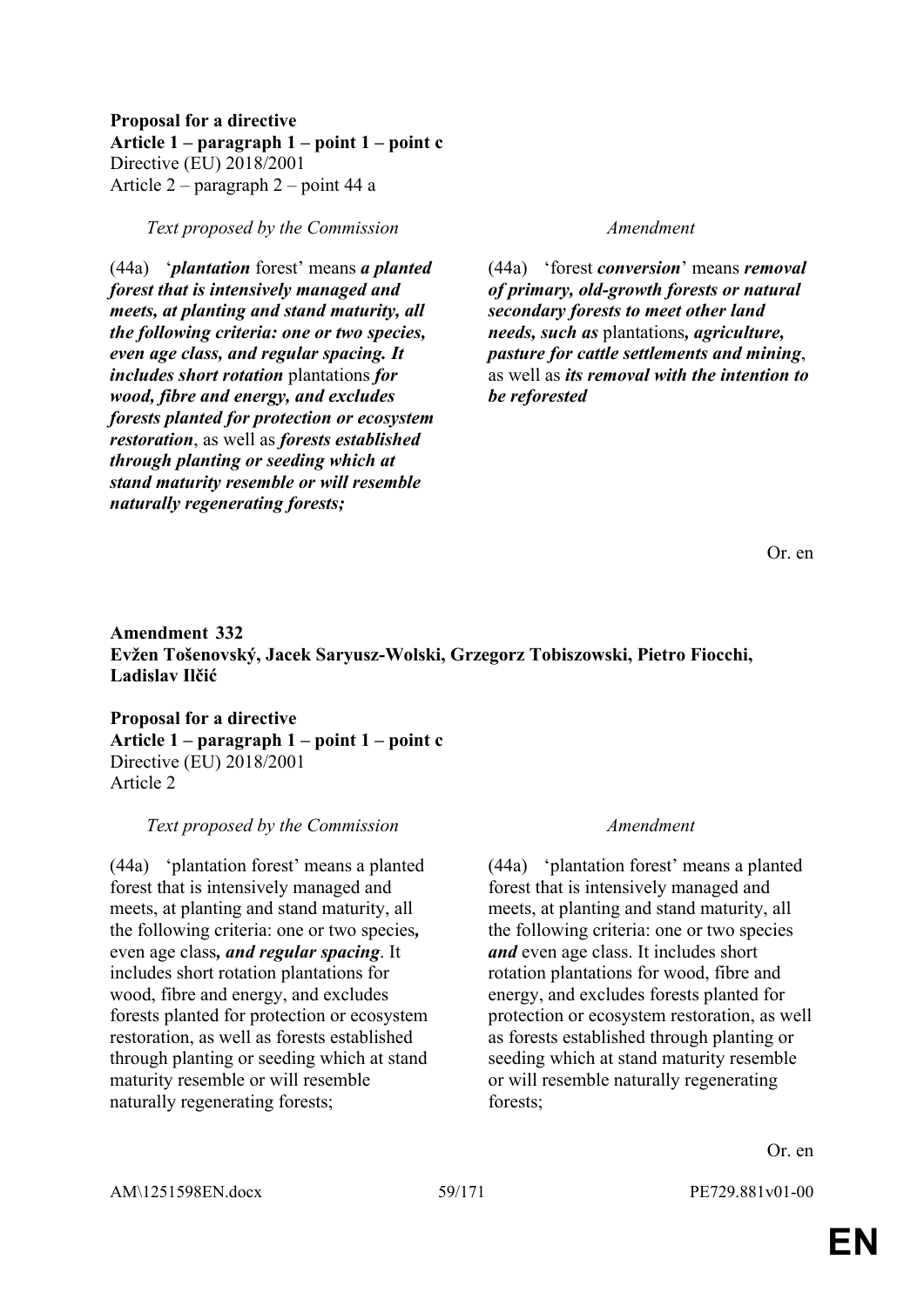**Amendment 333 Paolo Borchia, Marco Dreosto, Isabella Tovaglieri, Angelo Ciocca, Elena Lizzi, Matteo Adinolfi, Gianna Gancia**

*deleted*

**Proposal for a directive Article 1 – paragraph 1 – point 1 – point c** Directive (EU) 2018/2001 Article 2

*Text proposed by the Commission Amendment*

*(44b) 'planted forest' means forest predominantly composed of trees established through planting and/or deliberate seeding provided that the planted or seeded trees are expected to constitute more than fifty percent of the growing stock at maturity; it includes coppice from trees that were originally planted or seeded;;*

Or. en

*Justification*

*Introducing new definitions like "quality roundwood", "planted forest" and "plantation forest" is not recommended as it risks creating additional administrative complexity, overlapping with existing national and local regulations as well as creating interpretative misunderstandings.*

**Amendment 334 Tomas Tobé, Henna Virkkunen**

**Proposal for a directive Article 1 – paragraph 1 – point 1 – point c Directive** Article 2 – paragraph 2

*Text proposed by the Commission Amendment*

*deleted*

*(44b) 'planted forest' means forest predominantly composed of trees established through planting and/or deliberate seeding provided that the planted or seeded trees are expected to* 

PE729.881v01-00 60/171 AM\1251598EN.docx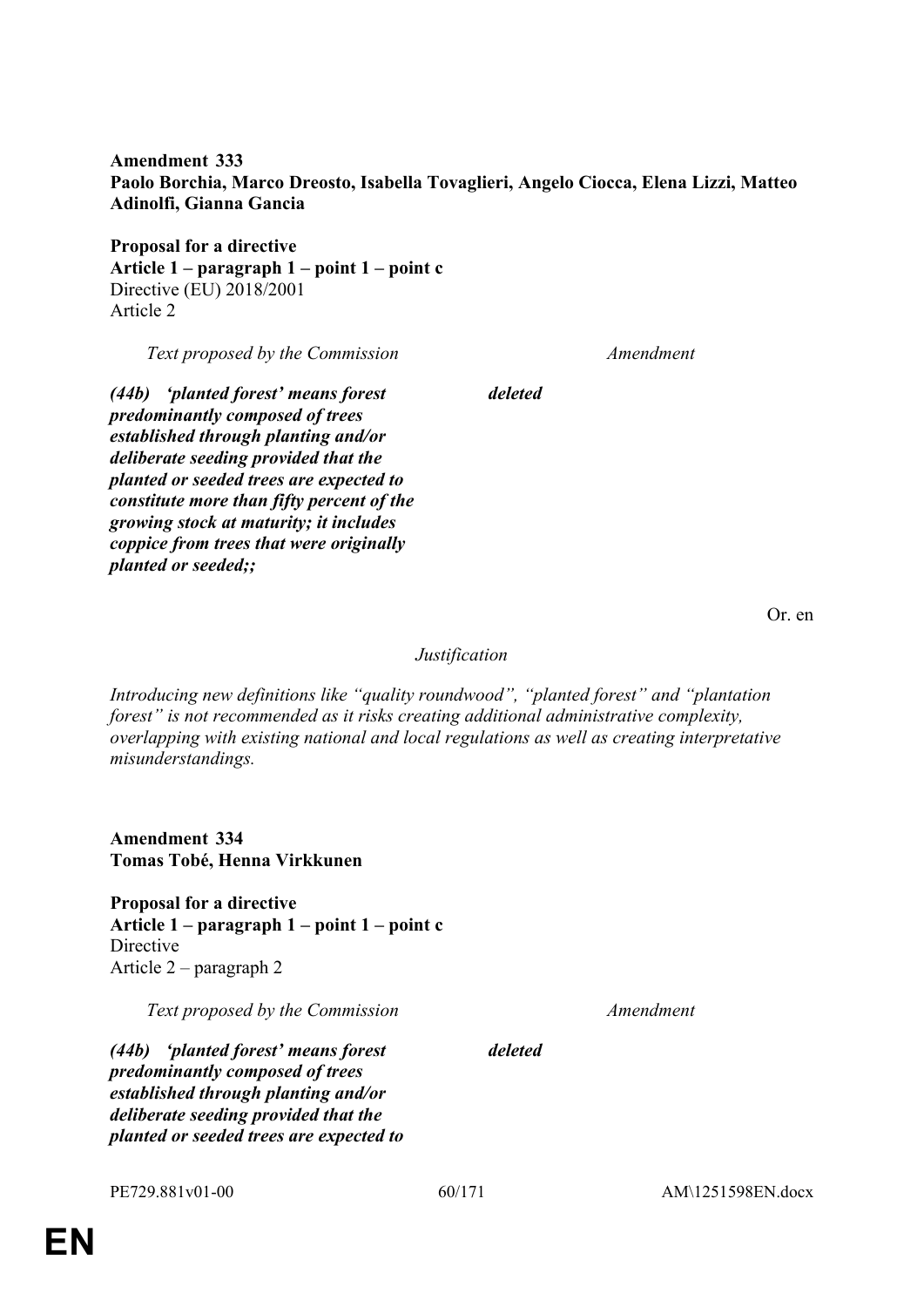*constitute more than fifty percent of the growing stock at maturity; it includes coppice from trees that were originally planted or seeded;;*

Or. en

**Amendment 335 Massimiliano Salini, Salvatore De Meo, Andrea Caroppo, Aldo Patriciello, Maria da Graça Carvalho**

**Proposal for a directive Article 1 – paragraph 1 – point 1 – point c** Directive (EU) 2018/2001 Article 2

*Text proposed by the Commission Amendment*

*(44ba) "low carbon fuels" means liquid and gaseous fuels that are produced from feedstock of non-renewable origin, complying with the minimum greenhouse gases emissions savings thresholds of Article 29b.*

Or. en

#### **Amendment 336 Seán Kelly**

**Proposal for a directive Article 1 – paragraph 1 – point 1 – point c** Article 2(40) Article – paragraph  $1$  – point  $1$  – point c

*Text proposed by the Commission Amendment*

*(44ba) 'food and feed crops' means starch-rich crops, sugar crops or oil crops produced on agricultural land and other crops grown primarily for energy purposes excluding residues and waste.*

Or. en

AM\1251598EN.docx 61/171 PE729.881v01-00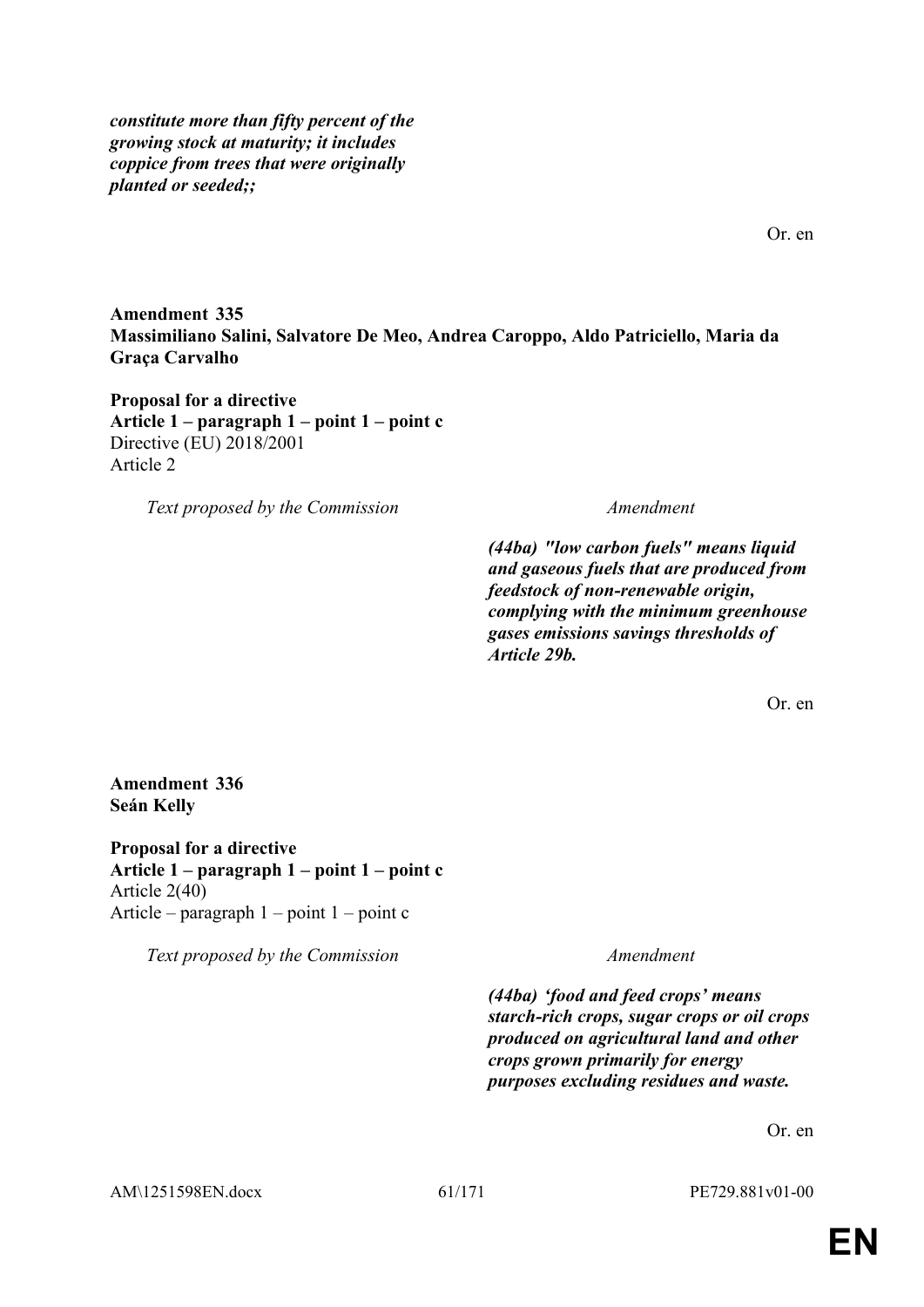**Amendment 337 Christophe Grudler, Maria da Graça Carvalho, Claudia Gamon, Klemen Grošelj, Emma Wiesner, Susana Solís Pérez, Pierre Karleskind, Atidzhe Alieva-Veli, Ilhan Kyuchyuk, Iskra Mihaylova**

**Proposal for a directive Article 1 – paragraph 1 – point 1 – point c** DIRECTIVE (EU) 2018/2001 Article 2 – paragraph 2

*Text proposed by the Commission Amendment*

*(44ba) 'osmotic energy' means energy naturally created from the difference in salt concentration between two fluids, commonly fresh and salt water;*

Or. en

*Justification*

*It is paramount to regularly revise the definition of energy from renewable sources to keep it up to date on the energy market progress, including innovative energy technologies.*

**Amendment 338 Tom Berendsen, Esther de Lange**

**Proposal for a directive Article 1 – paragraph 1 – point 1 – point c** Directive (EU) 2018/2001/EU Article 2 – paragraph 2 – point 44 c (new)

*Text proposed by the Commission Amendment*

*(44ba) "'Hybrid heat pump' means a building heating system that uses a heat pump alongside another heat source;"*

Or. en

**Amendment 339 Christophe Grudler, Nicola Danti, Claudia Gamon, Klemen Grošelj, Emma Wiesner, Pierre Karleskind, Atidzhe Alieva-Veli, Ilhan Kyuchyuk, Iskra Mihaylova**

PE729.881v01-00 62/171 AM\1251598EN.docx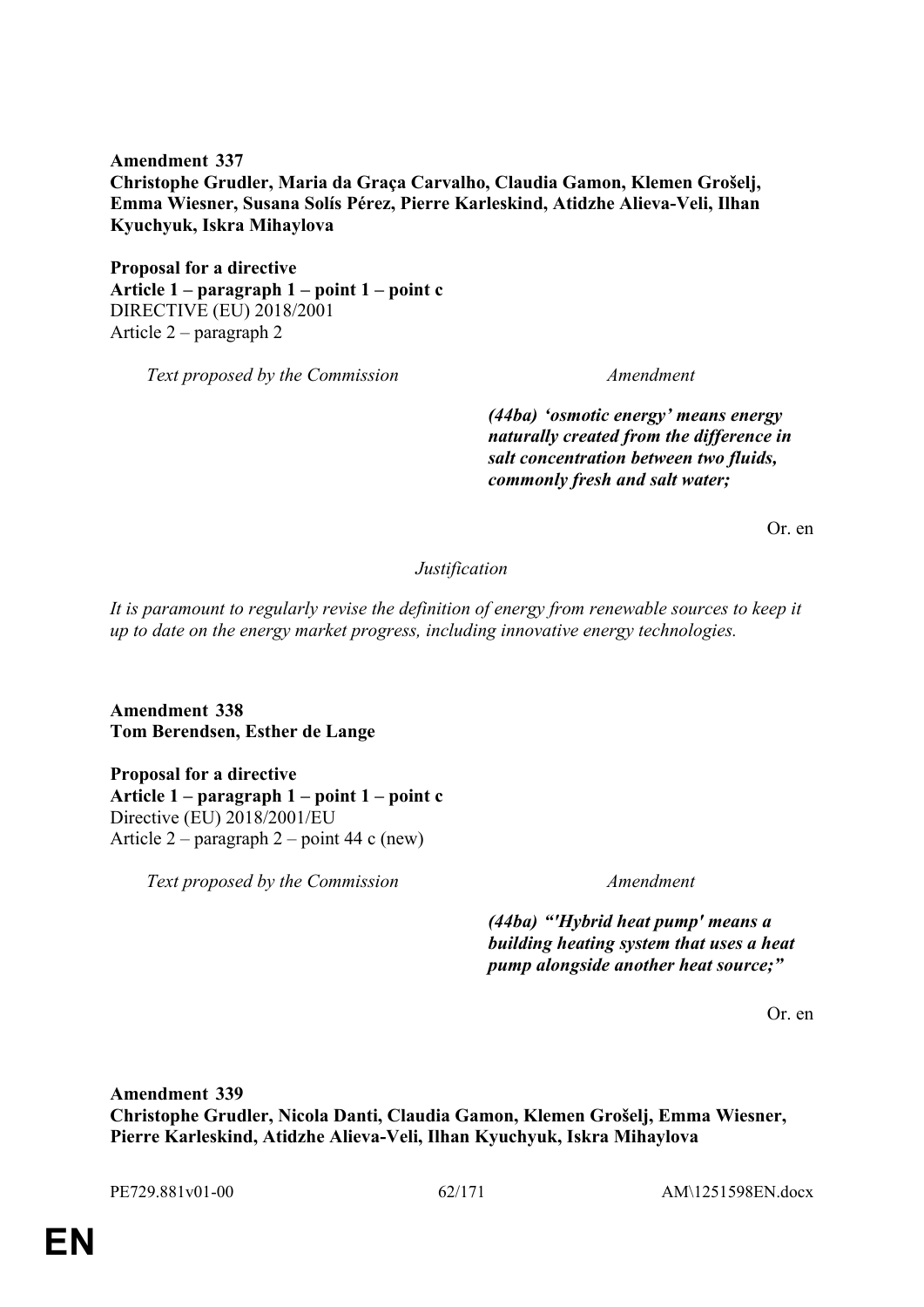# **Proposal for a directive Article 1 – paragraph 1 – point 1 – point c** DIRECTIVE (EU) 2018/2001 Article 2 – paragraph 2

*Text proposed by the Commission Amendment*

*(44bb) 'innovative renewable energy technology' means technology that improves in at least one way a comparable state-of-the-art renewable technology or technologies, or makes exploitable a largely untapped renewable energy resource;*

Or. en

#### *Justification*

*The EU needs to further support the innovative energy technologies, which will be essential for achieving the Union climate targets and expand the EU's global innovation leadership in environmental technologies.*

**Amendment 340 Seán Kelly**

**Proposal for a directive Article 1 – paragraph 1 – point 1 – point c** Article 2 Article 1 – paragraph 1 – point 1– point c

*Text proposed by the Commission Amendment*

*(44bb) 'direct air carbon capture' means the process by which carbon is captured from the ambient air for the production of renewable fuels of non-biological origin.*

Or. en

**Amendment 341 Christophe Grudler, Nicola Danti, Claudia Gamon, Klemen Grošelj, Emma Wiesner, Susana Solís Pérez, Pierre Karleskind, Ilhan Kyuchyuk, Iskra Mihaylova, Atidzhe Alieva-Veli**

AM\1251598EN.docx 63/171 PE729.881v01-00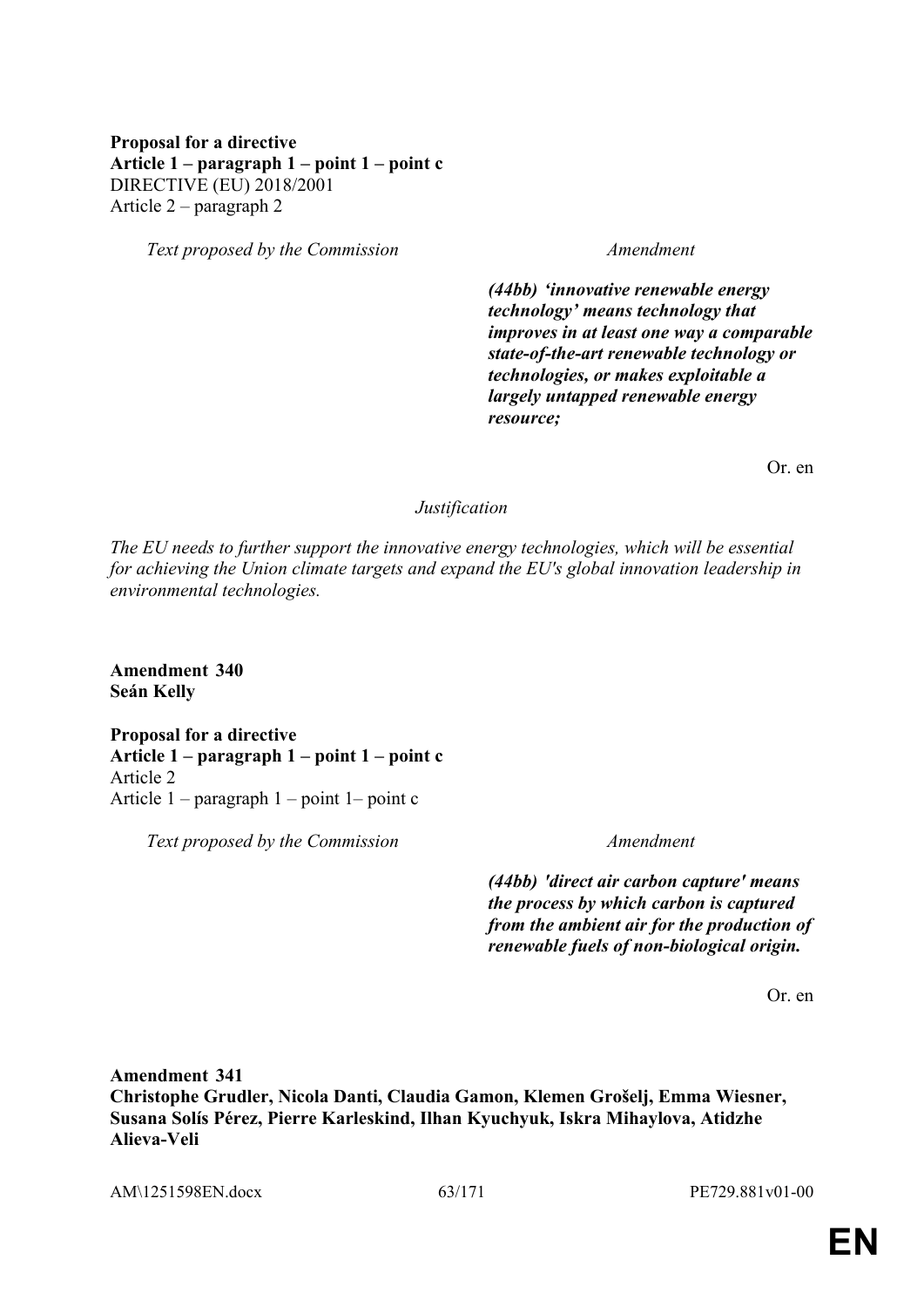# **Proposal for a directive Article 1 – paragraph 1 – point 1 – point c** DIRECTIVE (EU) 2018/2001 Article 2 – paragraph 2

*Text proposed by the Commission Amendment*

*(44bc) 'smart metering systems' means smart metering systems as defined in Article 2 point (23) of Directive (EU) 2019/944;*

Or. en

*Justification*

*For comprehensive matters and to align with the following amendments.*

**Amendment 342 Christophe Grudler, Nicola Danti, Claudia Gamon, Klemen Grošelj, Emma Wiesner, Susana Solís Pérez, Atidzhe Alieva-Veli, Ilhan Kyuchyuk, Iskra Mihaylova**

**Proposal for a directive Article 1 – paragraph 1 – point 1 – point c** DIRECTIVE (EU) 2018/2001 Article 2 – paragraph 2

*Text proposed by the Commission Amendment*

*(44bd) 'system efficiency' means an energy system which integrates variable renewables cost-effectively and maximises the value of demand-side flexibility to optimise its transition to carbon neutrality, measured in reductions of system investment and operational costs, carbon emissions and fossil fuels in each national energy mix;*

Or. en

*Justification*

*A new definition for system efficiency should be introduced to reflect the contribution of flexible, time-dependent, dynamic and data-driven consumption, storage and trade of renewable energy by all energy end-use sectors.*

PE729.881v01-00 64/171 AM\1251598EN.docx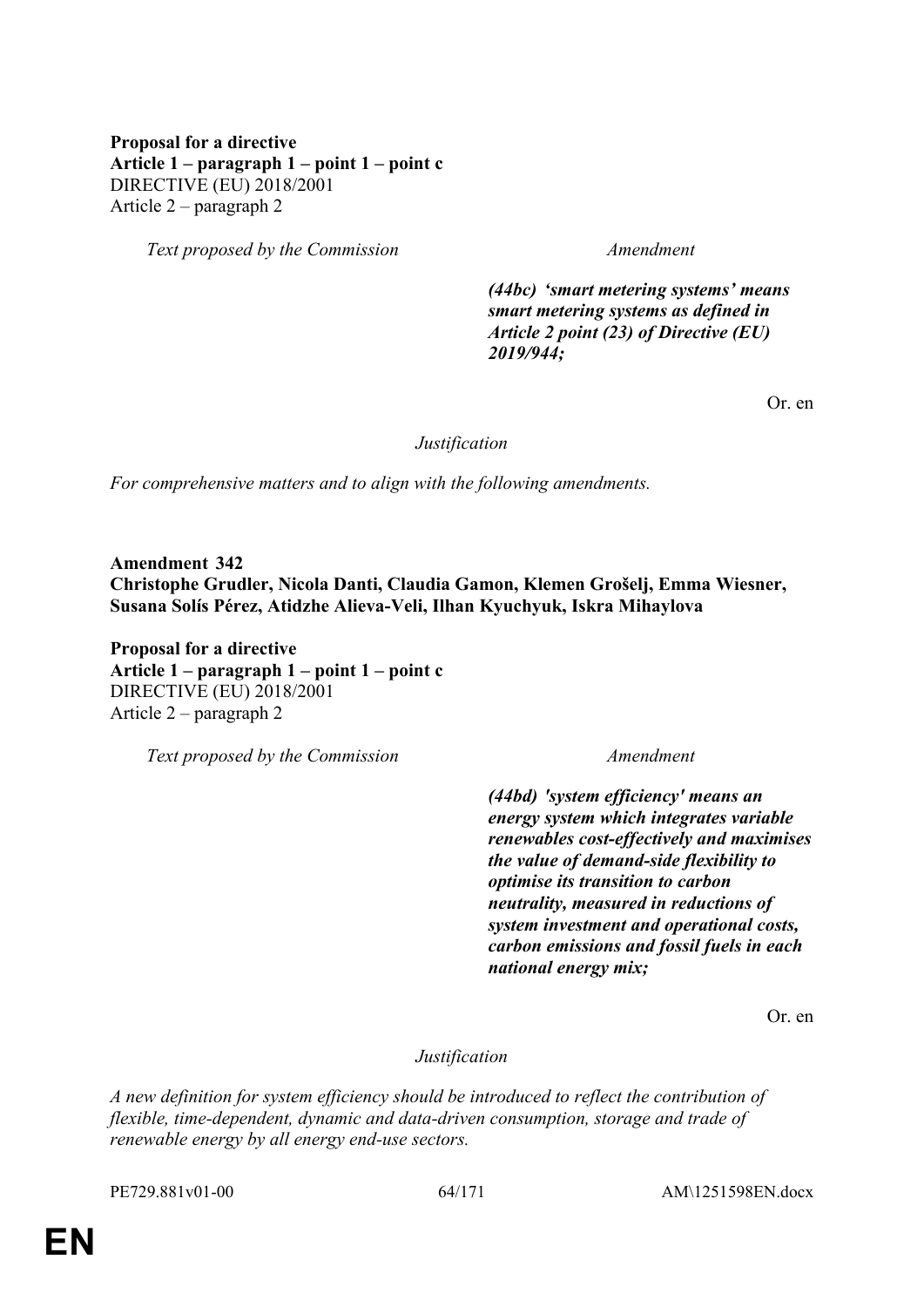**Amendment 343 Christophe Grudler, Nicola Danti, Claudia Gamon, Klemen Grošelj, Emma Wiesner, Martin Hojsík, Susana Solís Pérez, Atidzhe Alieva-Veli, Ilhan Kyuchyuk, Iskra Mihaylova**

**Proposal for a directive Article 1 – paragraph 1 – point 1 – point c** DIRECTIVE (EU) 2018/2001 Article 2 – paragraph 2

*Text proposed by the Commission Amendment*

*(44be) 'demand-side flexibility' means the ability of any active customer to respond to external signals and adjust its energy generation and consumption in a dynamic time-dependent way, which helps to support a more reliable, sustainable and efficient energy system and which can be provided by decentralised energy resources, such as demand response, small-scale energy storage and distributed renewable generation;*

Or. en

#### *Justification*

*A new definition of demand-side flexibility is needed to ensure that flexibility can be provided by different sources.*

**Amendment 344 Christophe Grudler, Nicola Danti, Klemen Grošelj, Emma Wiesner, Susana Solís Pérez, Atidzhe Alieva-Veli, Ilhan Kyuchyuk, Iskra Mihaylova**

**Proposal for a directive Article 1 – paragraph 1 – point 1 – point c** DIRECTIVE (EU) 2018/2001 Article 2 – paragraph 2

*Text proposed by the Commission Amendment*

*(44bf) 'renewable hybrid power plant' means a power plant that uses a combination of two or more renewable* 

AM\1251598EN.docx 65/171 PE729.881v01-00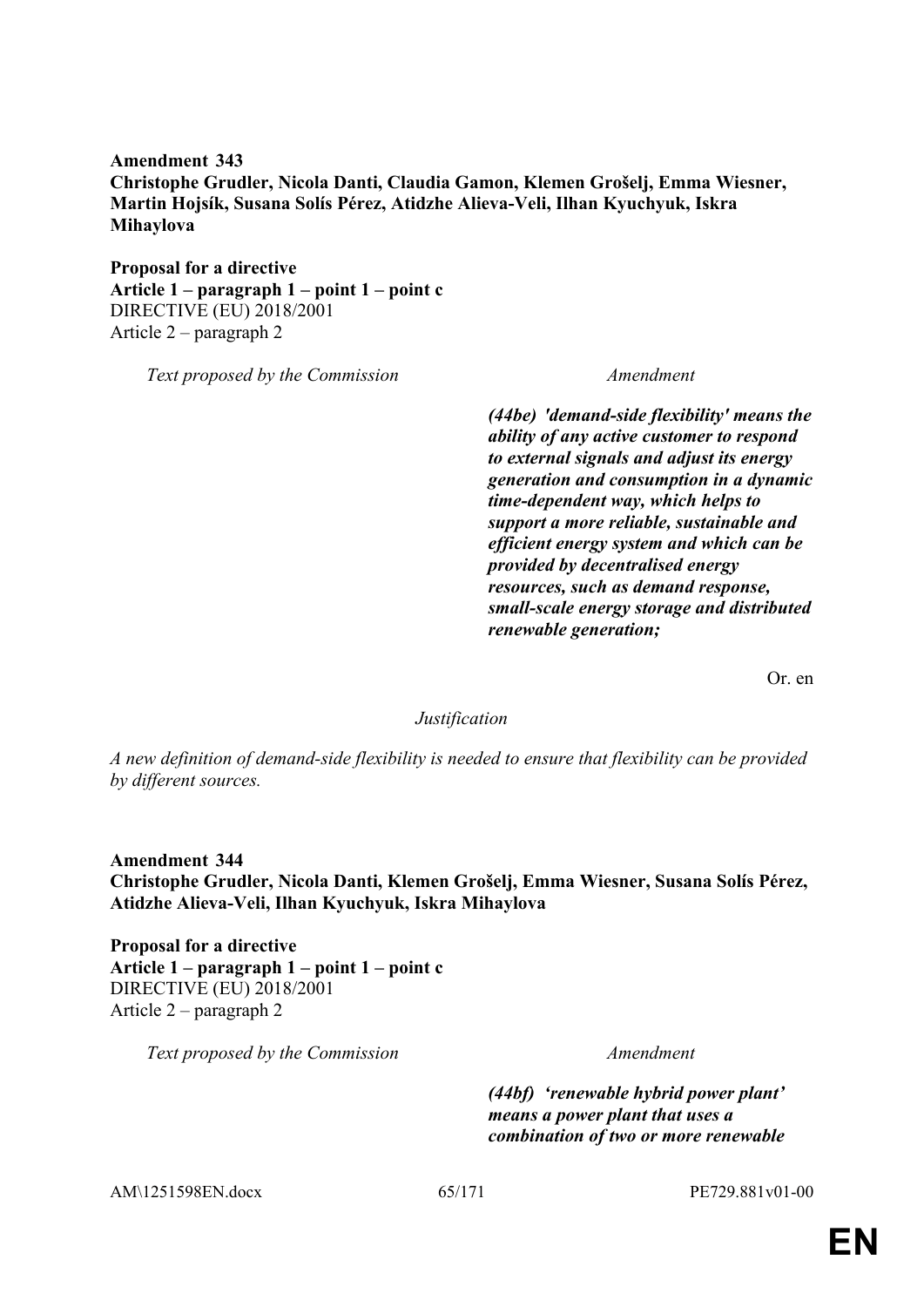Or. en

### *Justification*

*Renewable hybrid power plants are becoming an increasingly important reality for the production and storage of renewable electricity, with benefits for the acceleration of renewable-based electrification and system integration. It is therefore necessary that the directive sets a legal basis for renewable hybrid power plants.*

**Amendment 345 Christophe Grudler, Nicola Danti, Claudia Gamon, Klemen Grošelj, Emma Wiesner, Atidzhe Alieva-Veli, Ilhan Kyuchyuk, Iskra Mihaylova**

**Proposal for a directive Article 1 – paragraph 1 – point 1 – point c** DIRECTIVE (EU) 2018/2001 Article 2 – paragraph 2

*Text proposed by the Commission Amendment*

*(44bg) 'offshore renewable hybrid asset' means an electricity infrastructure asset with dual functionality combining offshore renewable energy and transmission to shore;*

Or. en

*Justification*

*The development of offshore hybrids requires adjustments to the EU's regulatory framework. It is therefore paramount that the directive sets a legal basis for these assets.*

**Amendment 346 Nicolás González Casares, Lina Gálvez Muñoz, Adriana Maldonado López, Carlos Zorrinho, Robert Hajšel, Niels Fuglsang, Romana Jerković, Marcos Ros Sempere**

**Proposal for a directive Article 1 – paragraph 1 – point 1 – point c – point 1 (new)** Directive (EU) 2018/2001 Article 2 – paragraph 2 – point 16 a (new)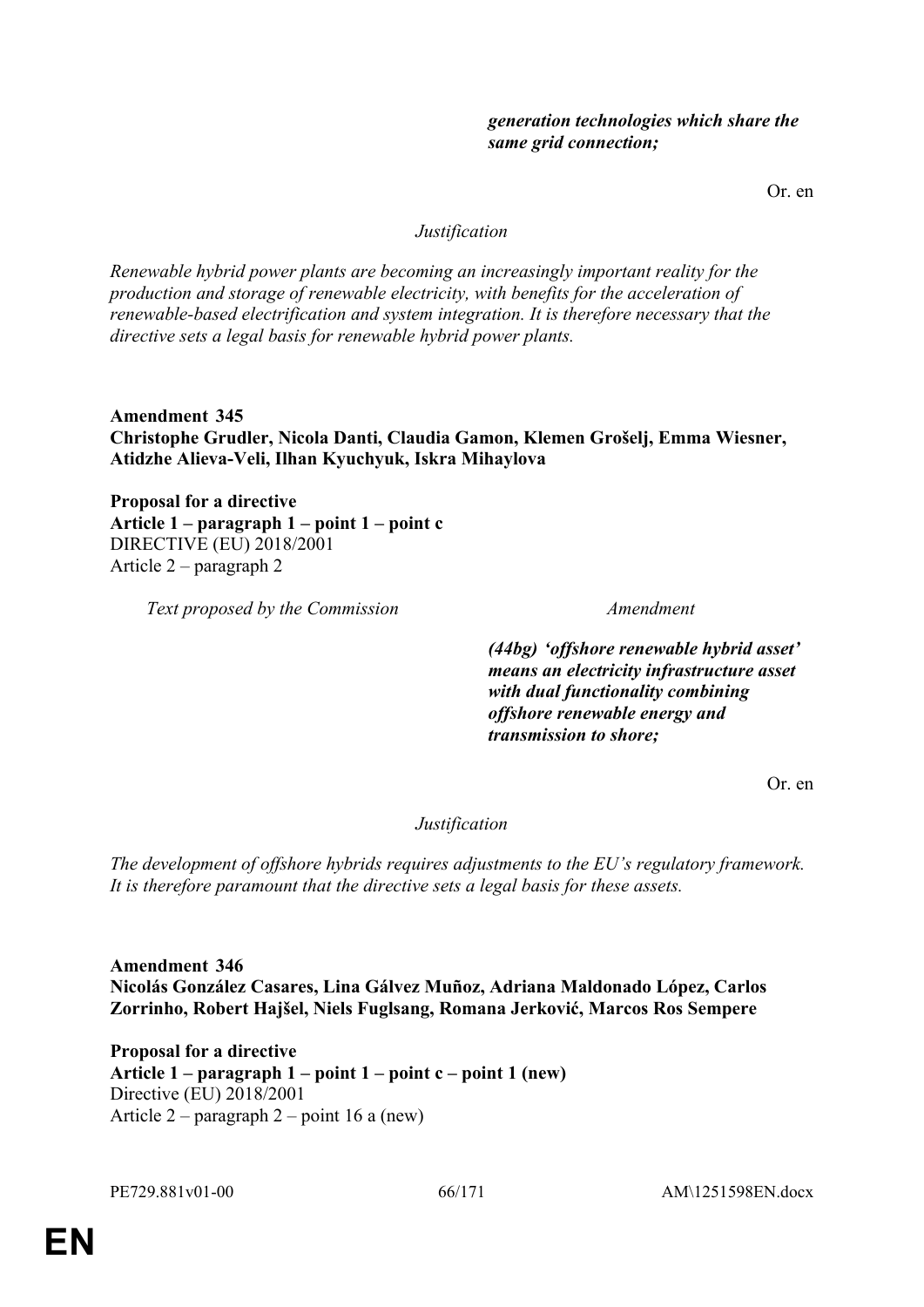*Text proposed by the Commission Amendment*

*1) 'renewable hybrid power plant' means a combination of two or more renewable generation technologies which share the same grid connection, and can also integrate energy storage capacity;*

Or. en

#### **Amendment 347 Andreas Glück, Christophe Grudler, Mauri Pekkarinen, Klemen Grošelj, Nicola Beer, Bart Groothuis**

### **Proposal for a directive Article 1 – paragraph 1 – point 1 – point c – point 1 (new)**

*Text proposed by the Commission Amendment*

*1) "co-located energy storage project" means a project encompassing an energy storage facility and a facility producing renewable energy connected behind the same grid access point;*

Or. en

*Justification*

*It is important to introduce the definition of a "co-located energy storage project" in order to achieve harmonisation in the EU and to promote its uptake.*

**Amendment 348 Nicolás González Casares, Lina Gálvez Muñoz, Adriana Maldonado López, Carlos Zorrinho, Robert Hajšel, Niels Fuglsang, Romana Jerković, Marcos Ros Sempere**

**Proposal for a directive Article 1 – paragraph 1 – point 1 – point c – point 2 (new)** Directive (EU) 2018/2001 Article 2 – paragraph 2 – point 16 b (new)

*Text proposed by the Commission Amendment*

*2) 'co-located energy storage facility'* 

AM\1251598EN.docx 67/171 PE729.881v01-00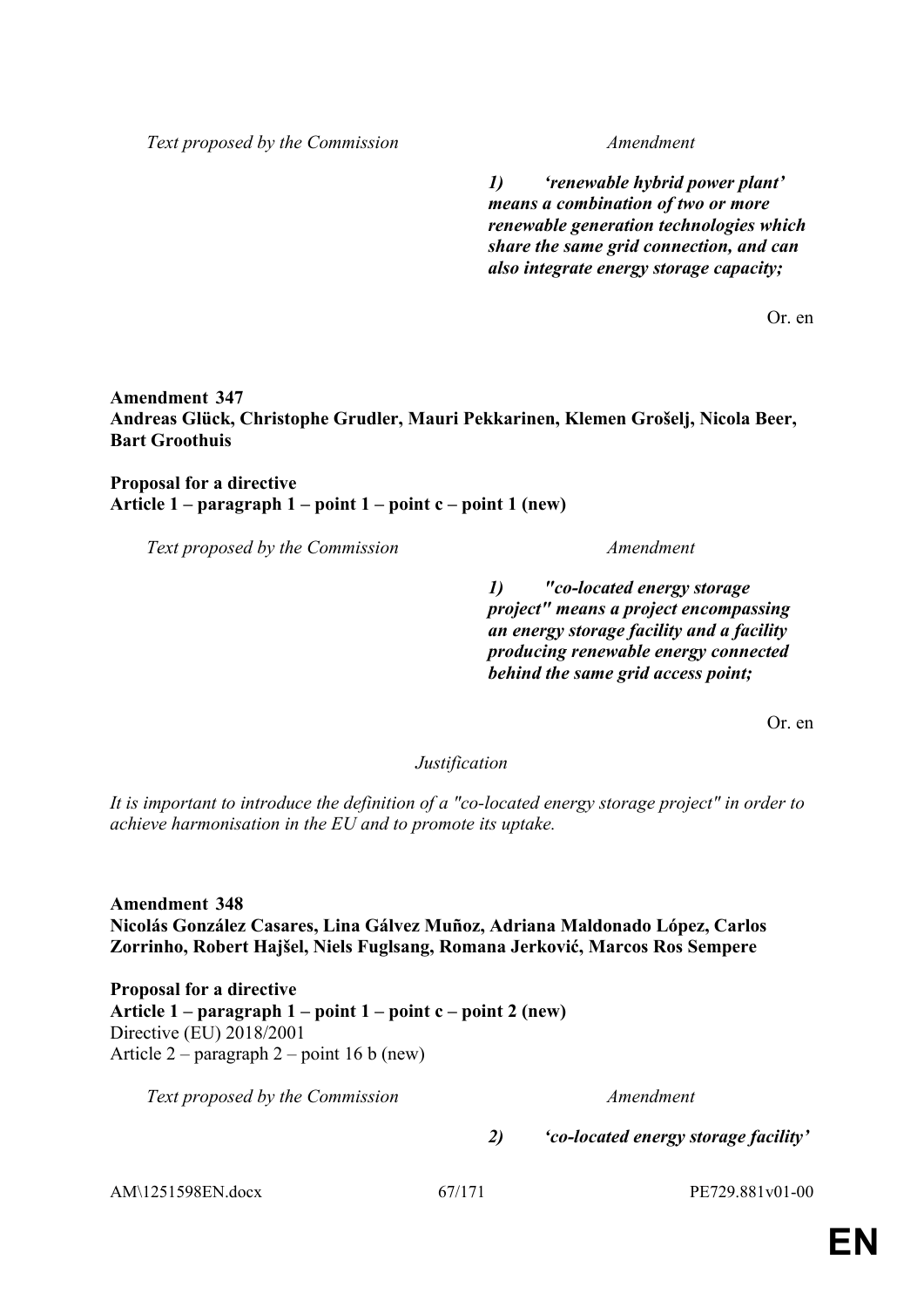*means a project encompassing an energy storage facility and a facility producing renewable energy connected behind the same grid;*

Or. en

# **Amendment 349 Andreas Glück, Mauri Pekkarinen, Klemen Grošelj, Nicola Beer, Bart Groothuis**

**Proposal for a directive Article 1 – paragraph 1 – point 1 – point c – point 2 (new)** Directive (EU) 2018/2001 Article 2 – paragraph 2 – point 36a (new)

*Text proposed by the Commission Amendment*

*2) (36a) 'low-carbon fuels' means liquid and gaseous fuels which save at least 70% greenhouse gas emissions in comparison to conventional liquid or gaseous fossil fuels;*

Or. en

*Justification*

*The use of low-carbon fuels, in particular low-carbon hydrogen, is necessary for reaching the EU´s ambitious climate targets while maintaining the competitiveness of the European industry as well as for the quick ramping-up of a European hydrogen market.*

**Amendment 350 Nicolás González Casares, Lina Gálvez Muñoz, Adriana Maldonado López, Carlos Zorrinho, Robert Hajšel, Niels Fuglsang, Romana Jerković, Marcos Ros Sempere**

**Proposal for a directive Article 1 – paragraph 1 – point 1 – point c – point 3 (new)** Directive (EU) 2018/2001 Article 2 – paragraph 2 – point 22 b (new)

*Text proposed by the Commission Amendment*

*3) 'innovative storage technologies' means renewable energy storage technology based on a demonstration*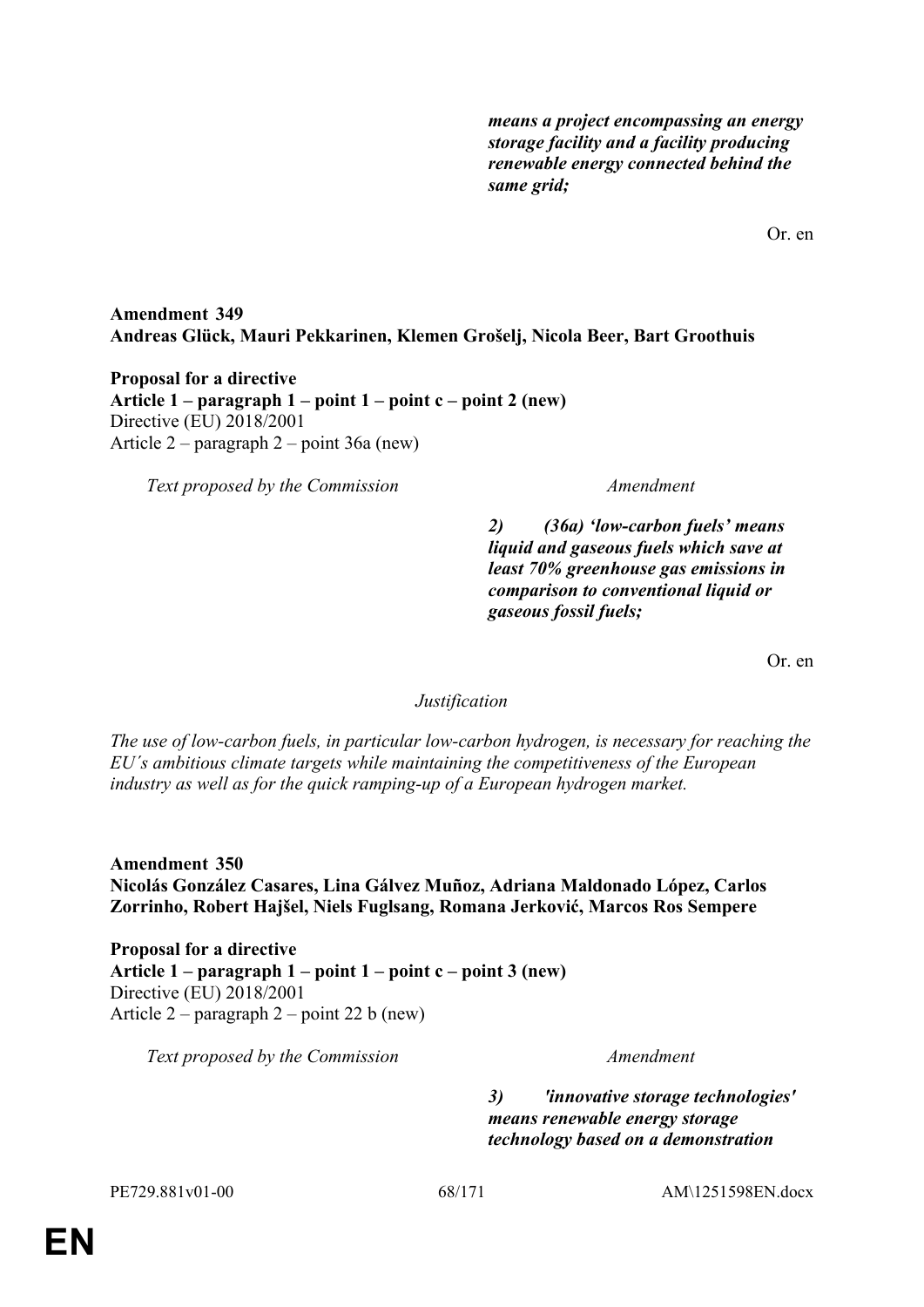*project as defined in Article 2, point (24) of Regulation (EU) 2019/943, or renewable energy storage technology, which can be part of co-located energy storage facility or a renewable hybrid power plant, with expected environmental benefit significantly higher than the improvement resulting from the general evolution of the state of the art in comparable technologies and when the innovative nature of the technology involves a clear degree of risk, in technological, market or financial terms, which is higher than the risk generally associated with comparable noninnovative technologies or activities;*

Or. en

**Amendment 351 Markus Pieper, Pilar del Castillo Vera, Eva Maydell, Massimiliano Salini, Maria Spyraki, Hildegard Bentele, Christian Ehler, Cristian-Silviu Buşoi, Ioan-Rareş Bogdan, Pernille Weiss, Henna Virkkunen, Sara Skyttedal, Angelika Niebler, Angelika Winzig, Vasile Blaga**

**Proposal for a directive Article 1 – paragraph 1 – point 1 – point c a (new)**

*Text proposed by the Commission Amendment*

*(ca) 'new (36b)'renewable hydrogen' means hydrogen: (i) the energy content of which is derived from renewable sources, (ii) the greenhouse gas emissions savings from the use of which are at least 70%, and (iii) any biomass feedstock utilised in the production of which complies with the sustainability criterial set out in Article 29 is listed in Part A of Annex IX.'*

Or. en

*Justification*

*All types of renewable hydrogen are necessary for the ramping-up of a European clean hydrogen market and the competitiveness of the European industry.*

AM\1251598EN.docx 69/171 PE729.881v01-00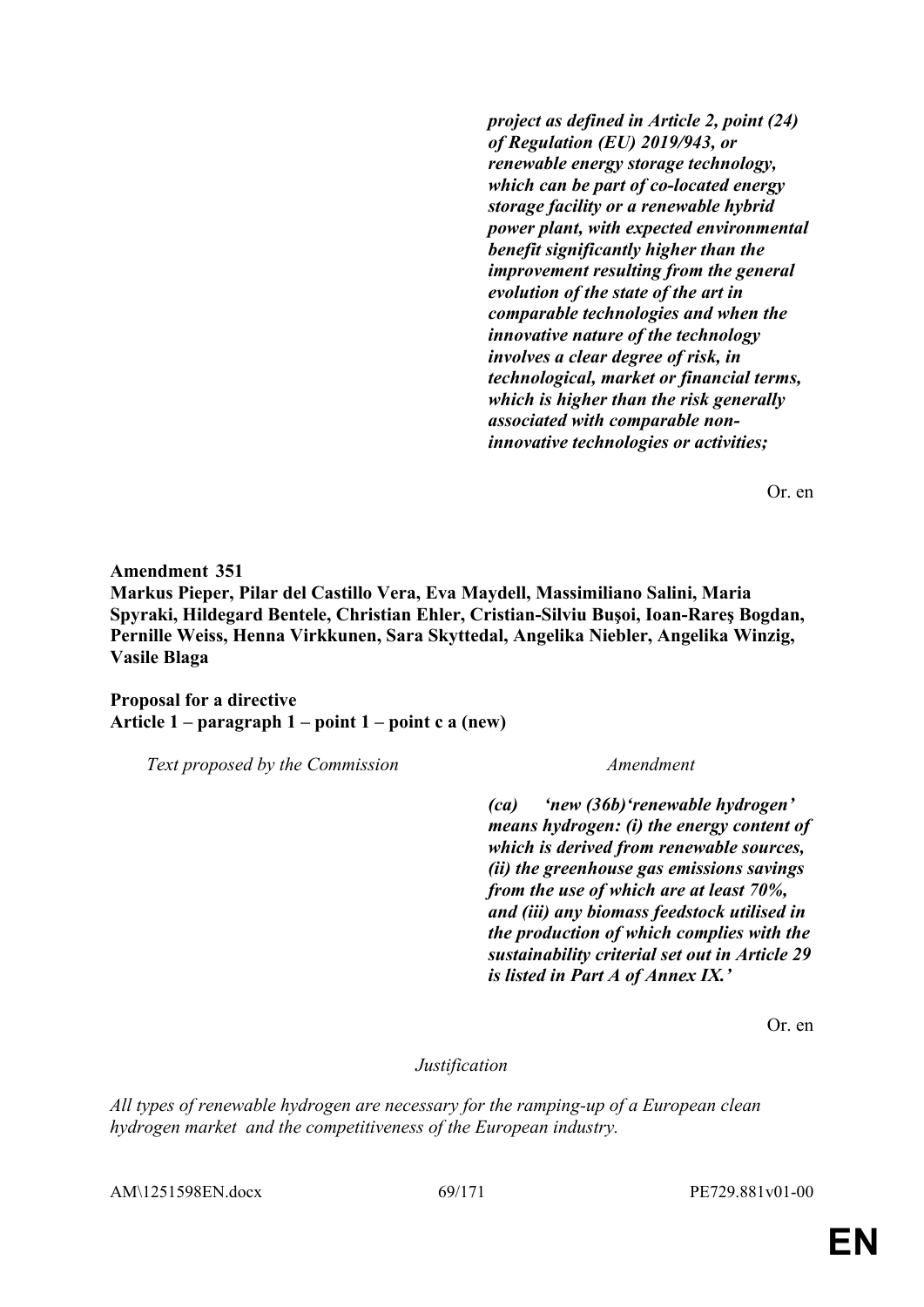# **Amendment 352 Morten Petersen, Christophe Grudler, Claudia Gamon**

### **Proposal for a directive Article 1 – paragraph 1 – point 1 – point c a (new)**

*Text proposed by the Commission Amendment*

*(ca) 'RES go-to areas' are geographical areas of at least 100 KM<sup>2</sup> offshore and at least 25 KM<sup>2</sup> onshore allocated by national authorities for the deployment of renewable energy, where energy related and non-related activities can co-exist, without prejudice to Union and national laws on environmental protection.*

Or. en

**Amendment 353 François-Xavier Bellamy, Franc Bogovič, Pilar del Castillo Vera, Seán Kelly**

**Proposal for a directive Article 1 – paragraph 1 – point 1 – point c a (new)** (EU) 2018/2001

*Text proposed by the Commission Amendment*

*(ca) point 40 a is inserted :*

*"zero-emission, zero-deforestation biofuels" means biofuels that result in at least a 100% reduction in greenhouse gas emissions and are not produced from feedstocks derived from deforestation*

Or. en

**Amendment 354 Maria Spyraki**

**Proposal for a directive Article 1 – paragraph 1 – point 1 – point c a (new)**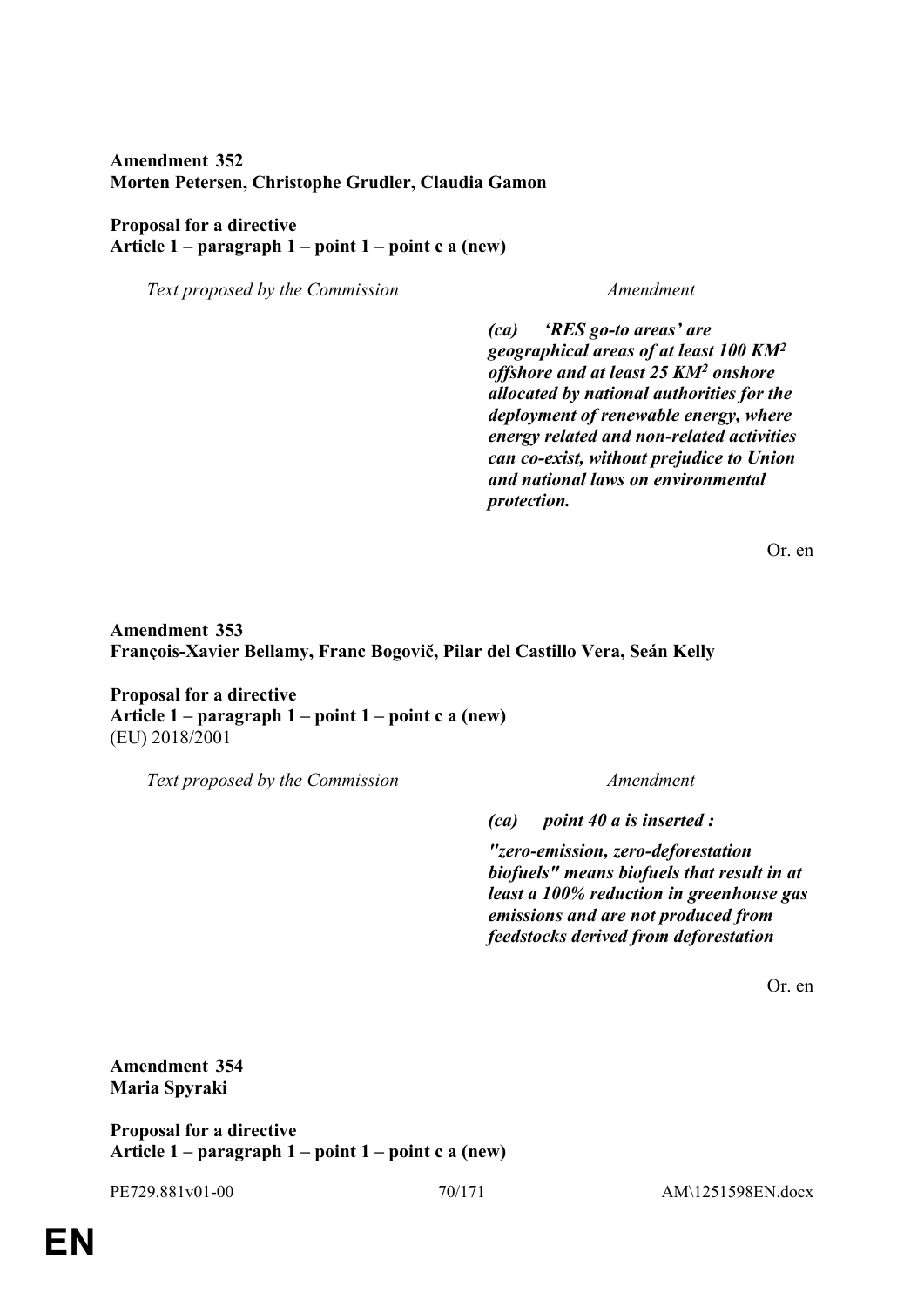*Text proposed by the Commission Amendment*

*(ca) "Osmotic energy" means energy naturally created from the difference in salt concentration between two fluids, commonly fresh and salt water, e.g. when a river flows into the sea.*

Or. en

*Justification*

*The proposed definition of osmotic energy is the one used by the International Renewable Energy Agency (IRENA).*

**Amendment 355 Nicolás González Casares, Lina Gálvez Muñoz, Adriana Maldonado López, Carlos Zorrinho, Patrizia Toia, Robert Hajšel, Niels Fuglsang, Romana Jerković, Marcos Ros Sempere**

**Proposal for a directive Article 1 – paragraph 1 – point 1 – point c a (new)** Directive (EU) 2018/2001 Article 2 – paragraph 2 – point 22 c (new)

*Text proposed by the Commission Amendment*

*(ca) 'energy efficiency first' means 'energy efficiency first' as defined in point (18) of Article 2 of Regulation(EU) 2018/1999.*

Or. en

*Justification*

*Same definition as in Energy efficiency Directive recast [COM(2021) 558 final]*

**Amendment 356 Nicolás González Casares, Lina Gálvez Muñoz, Adriana Maldonado López, Carlos Zorrinho, Robert Hajšel, Niels Fuglsang, Romana Jerković, Marcos Ros Sempere**

**Proposal for a directive Article 1 – paragraph 1 – point 1 – point c b (new)**

AM\1251598EN.docx 71/171 PE729.881v01-00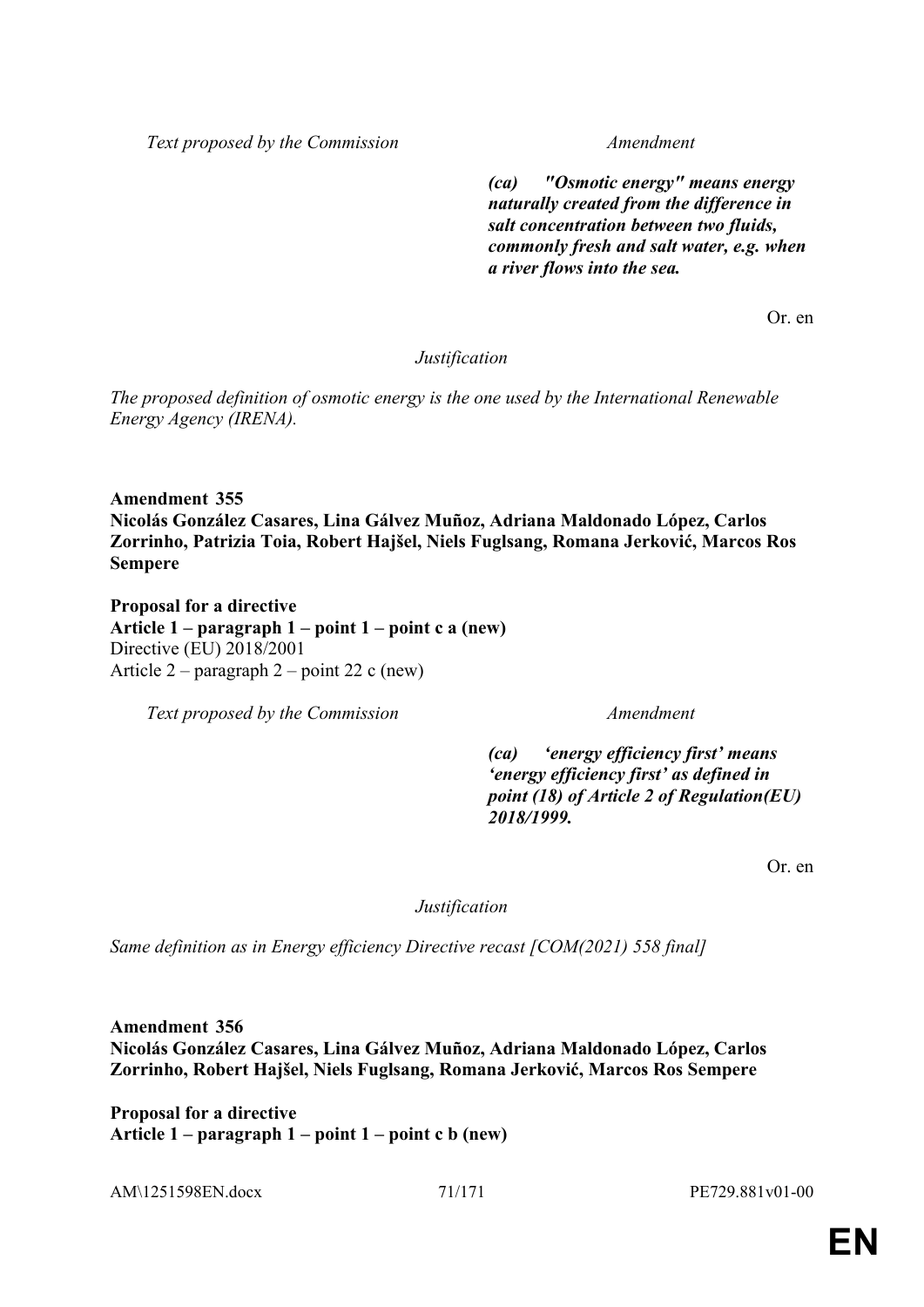### Directive (EU) 2018/2001 Article 2 – paragraph 2 – point 22 d (new)

*Text proposed by the Commission Amendment*

*(cb) 'innovative renewable energy technologies: means renewable energy generation technologies based on demonstration projects as defined in Article 2, point (24) of Regulation (EU) 2019/943, or a renewable energy generation technology with expected environmental benefit significantly higher than the improvement resulting from the general evolution of the state of the art in comparable technologies and when the innovative nature of the technology involves a clear degree of risk, in technological, market or financial terms, which is higher than the risk generally associated with comparable noninnovative technologies or activities;*

Or. en

**Amendment 357 Markus Pieper**

**Proposal for a directive Article 1 – paragraph 1 – point 1 – point c b (new)**

*Text proposed by the Commission Amendment*

*(cb) new (14p) 'community battery' means a stand-alone rechargeable battery with a rated capacity greater than 50 kWh, which is suitable for installation and use in a residential, commercial or industrial environment and is owned by jointly acting renewable self-consumers or a renewable energy community;*

Or. en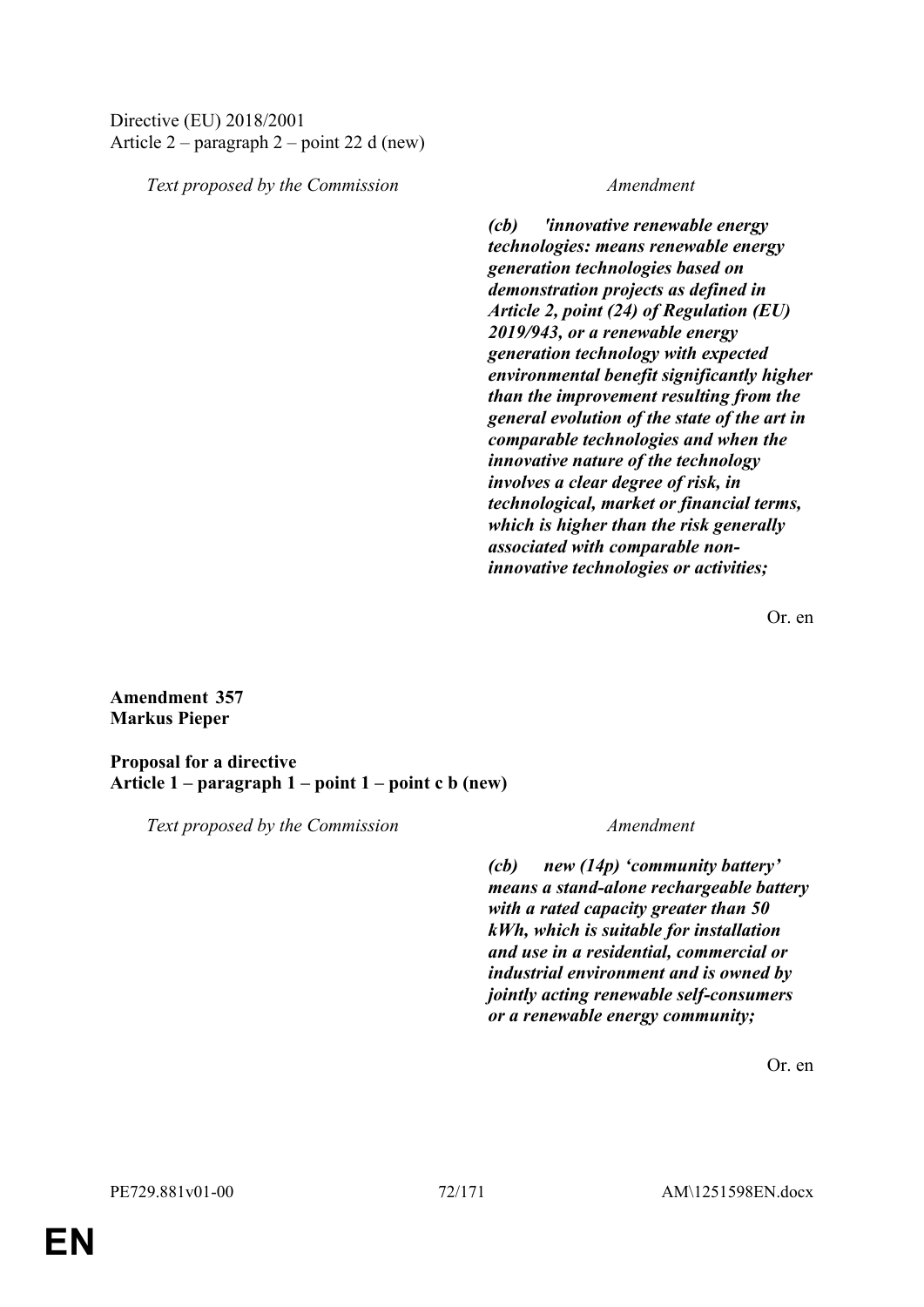# **Amendment 358 Nicolás González Casares, Lina Gálvez Muñoz, Adriana Maldonado López, Carlos Zorrinho, Patrizia Toia, Niels Fuglsang, Romana Jerković, Marcos Ros Sempere**

**Proposal for a directive Article 1 – paragraph 1 – point 1 a (new)** Directive (EU) 2018/2001 Article 1

*Text proposed by the Commission Amendment*

*(1a) Article 1 is replaced by the following:*

*This Directive establishes a common framework for the promotion of energy from renewable sources. It sets mandatory national and Union targets for the overall share of energy from renewable sources in gross final consumption of energy in 2030. It also lays down rules on financial support for electricity from renewable sources, on self- consumption of such electricity, on the use of energy from renewable sources in the heating and cooling sector and in the transport sector, on regional cooperation between Member States, and between Member States and third countries, on guarantees of origin, on administrative procedures and on information and training. It also establishes sustainability and greenhouse gas emissions saving criteria for biofuels, bioliquid and biomass fuels.*

Or. en

*Justification*

*To reintroduce the binding national targets.*

**Amendment 359 Christophe Grudler, Nicola Danti, Claudia Gamon, Klemen Grošelj, Pascal Canfin, Pierre Karleskind, Martin Hojsík**

**Proposal for a directive Article 1 – paragraph 1 – point 1 a (new)**

AM\1251598EN.docx  $73/171$  PE729.881v01-00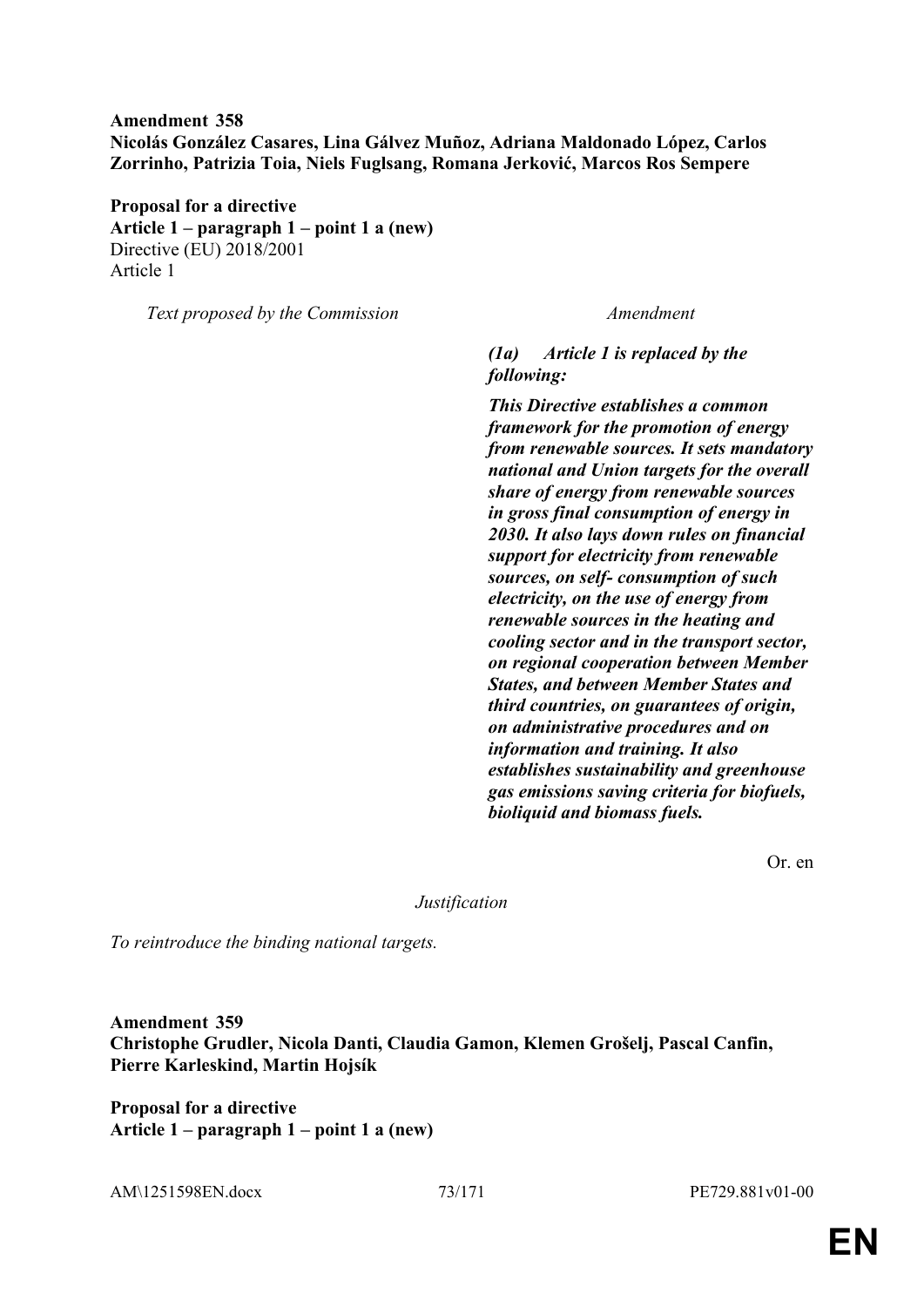Directive (EU) 2018/2001 Article 2 – paragraph 2– point 37

*Present text Amendment*

*(1a) point 37 is deleted*

 $"$ 

*(37) 'low indirect land-use change-risk biofuels, bioliquids and biomass fuels' means biofuels, bioliquids and biomass fuels, the feedstock of which was produced within schemes which avoid displacement effects of food and feed-crop based biofuels, bioliquids and biomass fuels through improved agricultural practices as well as through the cultivation of crops on areas which were previously not used for cultivation of crops, and which were produced in accordance with the sustainability criteria for biofuels, bioliquids and biomass fuels laid down in Article 29;*

Or. en

*(https://eur-lex.europa.eu/legalcontent/EN/TXT/?uri=uriserv:OJ.L\_.2018.328.01.0082.01.ENG)*

*"*

## *Justification*

*The Delegated Regulation 2019/807 on High ILUC risk feedstock introduces an exemption for biofuels that can be certified as presenting a low ILUC risk. It opens a loophole that will enable some palm oil (and any other feedstocks considered high ILUC risk) to continue being used in EU biofuels.*

**Amendment 360 Marek Paweł Balt**

**Proposal for a directive Article 1 – paragraph 1 – point 1 a (new)**

*Text proposed by the Commission Amendment*

*(1a) Point (9) is amended as follows:*

*'waste heat and cold' means unavoidable heat or cold generated as by-product in*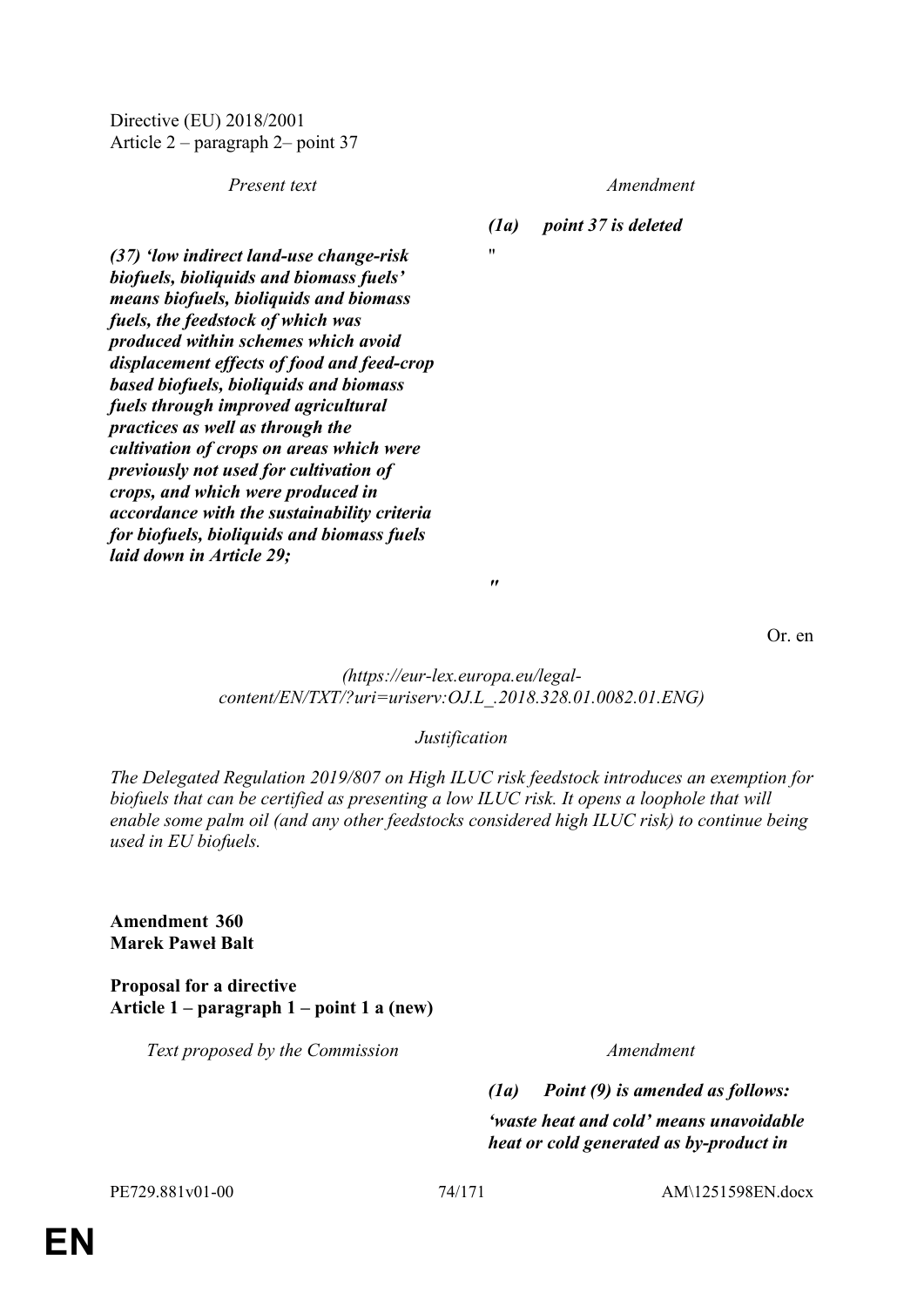*industrial or power generation installations, or in the tertiary sector, which would be dissipated unused in air or water without access to a district heating or cooling system, where a cogeneration process has been used or will be used or where cogeneration is not feasible, including energy from incineration plants of municipal waste;*

Or. en

*Justification*

*In line with the idea of circular economy, thermal processing with energy recovery should apply only to the high-calorific waste fraction. Waste of this fraction is the part of the municipal waste stream not suitable for recycling, characterised by a high calorific value above 6 MJ/kg. This means that, in line with the waste hierarchy, thermal conversion would have to be considered necessary, and therefore the resulting heat can be described as unavoidable and generated as a by-product of the tertiary sector.*

# **Amendment 361 Paolo Borchia, Marco Dreosto, Isabella Tovaglieri, Angelo Ciocca, Elena Lizzi, Matteo Adinolfi, Gianna Gancia**

**Proposal for a directive Article 1 – paragraph 1 – point 1 a (new)**

*Text proposed by the Commission Amendment*

*(1a) point (1) is amended as follows:*

*(1) 'energy from renewable sources' or 'renewable energy' means energy from renewable non-fossil sources, namely wind, solar (solar thermal and solar photovoltaic) and geothermal energy, waste heat, ambient energy, tide, wave and other ocean energy, hydropower, biomass, landfill gas, sewage treatment plant gas, and biogas;*

Or. en

## *Justification*

*In order to valorise all renewable non-fossil sources, waste heat should be counted as part of renewables. Waste heat recovery is an unavoidable by-product of the industrial process1, it* 

AM\1251598EN.docx 75/171 PE729.881v01-00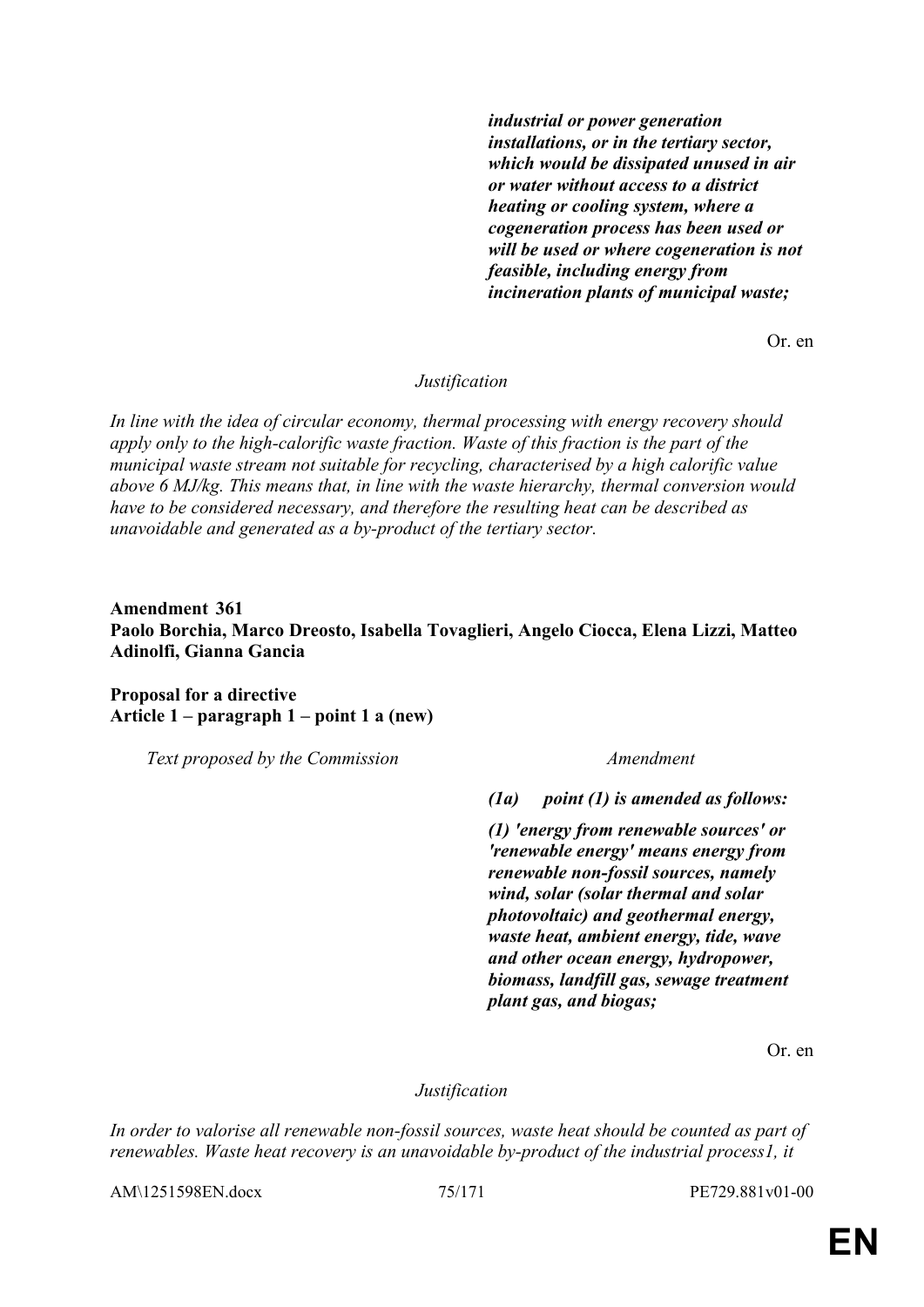*can be recovered and re-used, with neither combustion nor emissions, in compliance with the circular economy principle, such as other renewable sources. It represents a cost-effective, clean and reliable source of thermal and electric power generation such as other renewables. Waste heat recovery systems are proven technologies that produce electricity from existing sources (of waste heat) with zero incremental carbon emissions. There is an important potential in Europe of thermal energy harvesting that the association KCORC evaluated based on available data per industrial sector (iron and steel, non-metallic minerals, aluminium, cement, glass, nonferrous metals, chemical and petrochemical, oil and gas, stationary power, paper, food and beverages, etc..). Here below the map of industrial sites with significant waste heat recovery potential in Europe.*

### **Amendment 362**

**Markus Pieper, Pilar del Castillo Vera, Eva Maydell, Massimiliano Salini, Maria Spyraki, Hildegard Bentele, Christian Ehler, Cristian-Silviu Buşoi, Ioan-Rareş Bogdan, Pernille Weiss, Henna Virkkunen, Sara Skyttedal, Angelika Niebler, Angelika Winzig, Vasile Blaga, François-Xavier Bellamy**

**Proposal for a directive Article 1 – paragraph 1 – point 1 a (new)** Directive (EU) 2018/2001 Article 2

(12) 'guarantee of origin' means an electronic document which has the sole function of providing evidence to a final customer that a given share or quantity of energy was produced from renewable sources;

*Present text Amendment*

# *(1a) Article 2, (12) is replaced by the following:*

"(12) 'guarantee of origin' means an electronic document which has the sole function of providing evidence to a final customer that a given share or quantity of energy was produced from renewable sources*. The same applies to low-carbon sources that are clearly labelled as such.*; *"*

Or. en

*(Directive (EU) 2018/2001)*

## *Justification*

*One uniform European system for guarantees of origin needs to englobe renewable and lowcarbon sources*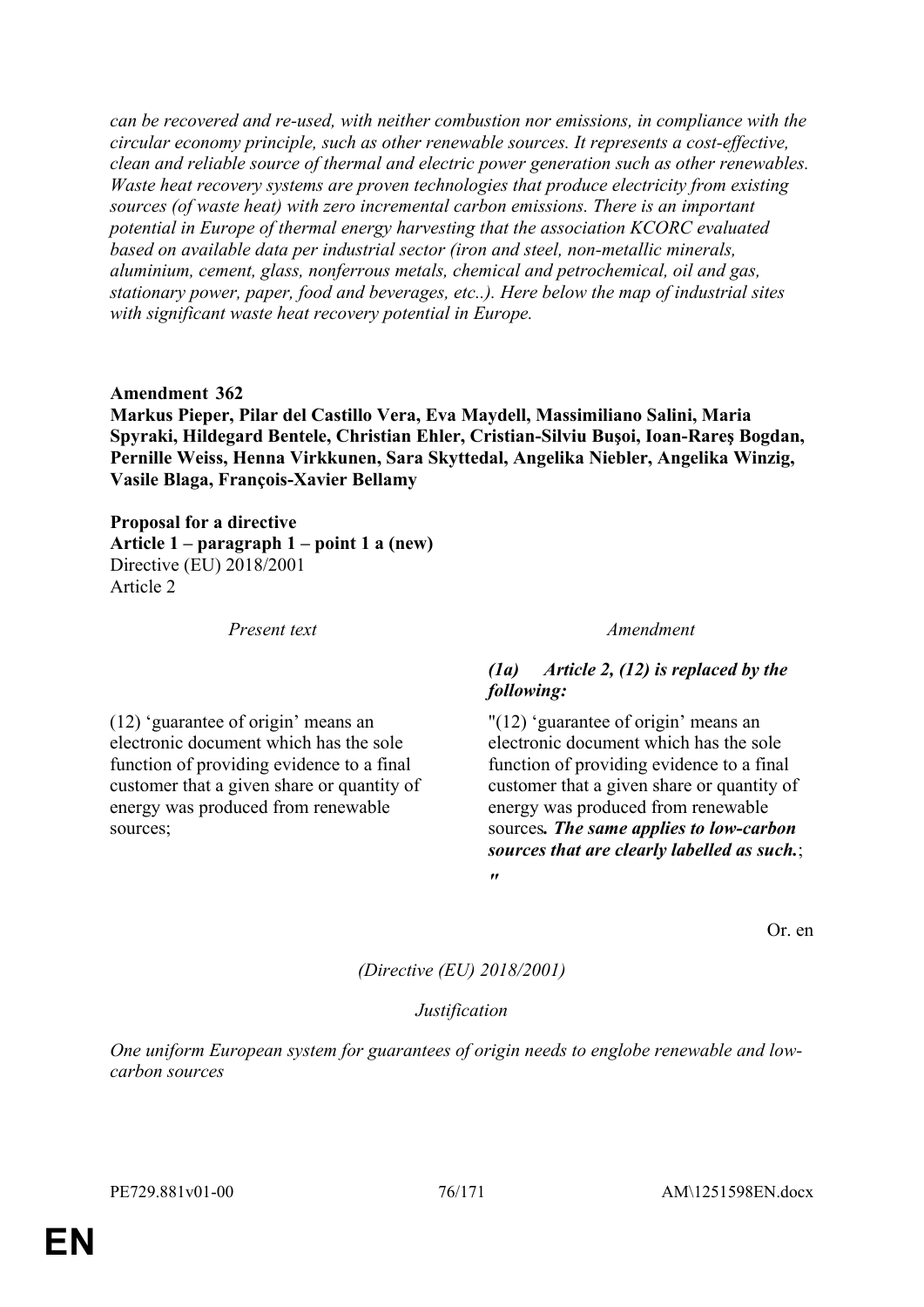# **Amendment 363 Mauri Pekkarinen, Emma Wiesner**

**Proposal for a directive Article 1 – paragraph 1 – point 1 a (new)** DIRECTIVE (EU) 2018/2001 Article 2 – paragraph 2 – point 42

*Present text Amendment*

*(1a) Article 2 – paragraph 2 – point 42*

 $"$ 

*(42)* 'non-food cellulosic material' means feedstock mainly composed *of cellulose* and hemicellulose, and having a lower lignin content *than ligno-cellulosic* material, including food and feed crop residues, such *as straw*, stover, husks and shells; grassy energy crops with a low starch content*,* such as *ryegrass, switchgrass*, miscanthus, giant cane; cover crops before *and after main crops*; ley crops; industrial residues, including from food and *feedcrops* after vegetal oils, sugars, starches and protein have been extracted; *and material* from biowaste*, where ley and covercrops are understood to be temporary, short-term sown pastures comprising grass-legume mixture with a low starch content to obtain fodder for livestock and improve soil fertility for obtaining higher yields of arable main crops;*

> *'non-food cellulosic material' means feedstock mainly composed of cellulose* and hemicellulose, and having a lower lignin content *than ligno-cellulosic* material, including food and feed crop residues, such *as straw*, stover, husks and shells; grassy energy crops with a low starch content such as *rye grass, switch grass*, miscanthus*, silphium*, giant cane; cover crops before *and after main crops*; ley crops; industrial residues, including from food and *feed crops* after vegetal oils, sugars, starches and protein have been extracted; *wild flowering plants; and material* from biowaste*.*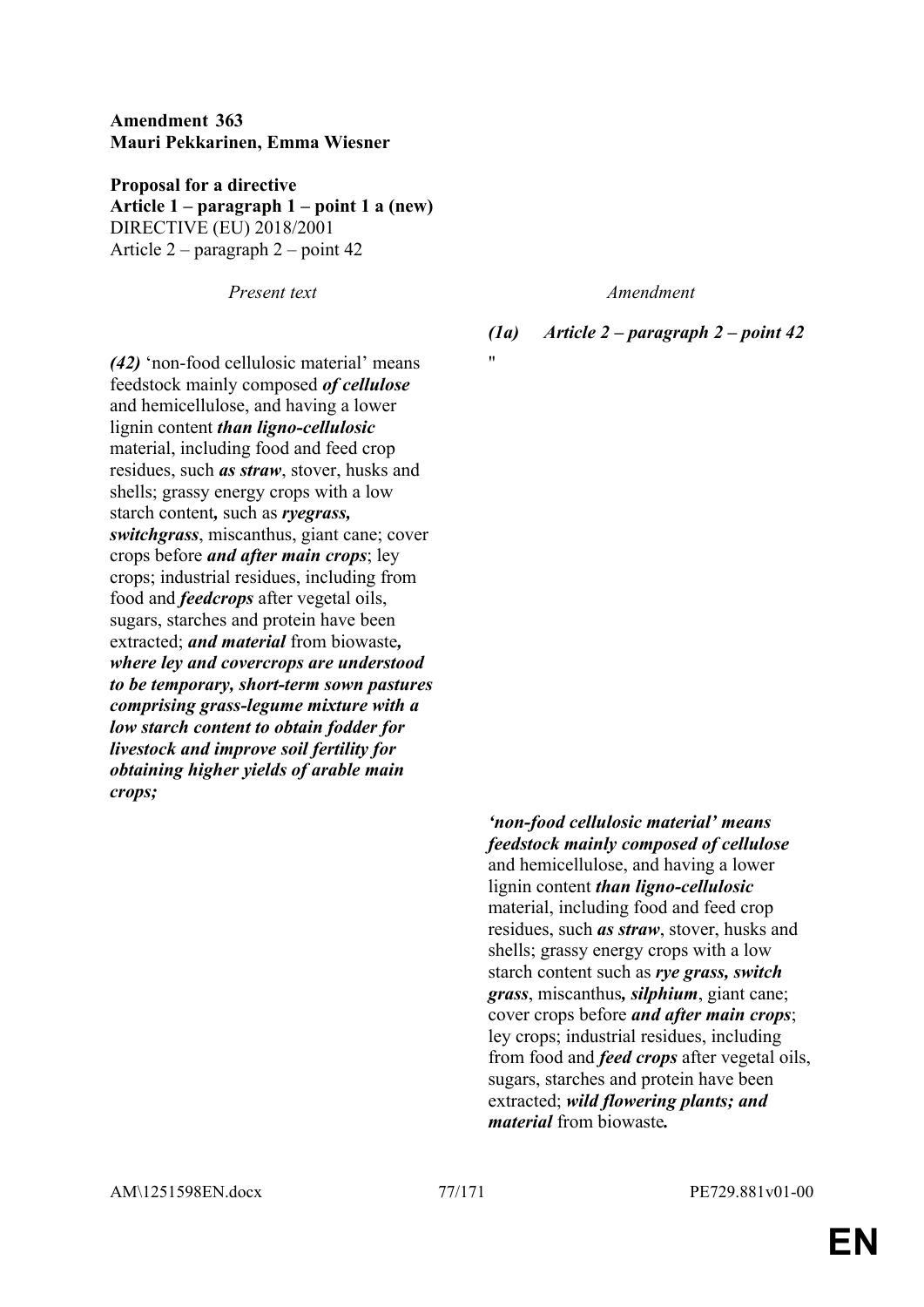# *(Article 2 – paragraph 2 – point 42)*

*"*

### *Justification*

*The current definition of non-food cellulosic material is too narrow, as it only fits specific climatic conditions of Continental and Mediterranean Europe. The use of cover crops increases soil health, fertility and carbon sequestration. The definition should be widened to increase flexibility and incentivise the planting of cover crops, including flowering covercrops that are beneficial to pollinators.*

**Amendment 364 Ville Niinistö** on behalf of the Greens/EFA Group

**Proposal for a directive Article 1 – paragraph 1 – point 1 a (new)** Directive 2018/2001 Article  $2$  – point 1 a (new)

*Text proposed by the Commission Amendment*

*(1a) 'energy efficiency first' means 'energy efficiency first' as defined in point (18) of Article 2 of Regulation (EU) 2018/1999;*

Or. en

## *Justification*

*The energy efficiency first principle as an overall principle of EU energy policy is also of high relevance for the practical application of the Renewables Directive*

**Amendment 365 Evžen Tošenovský** on behalf of the ECR Group **Zdzisław Krasnodębski**

**Proposal for a directive Article 1 – paragraph 1 – point 1 a (new)**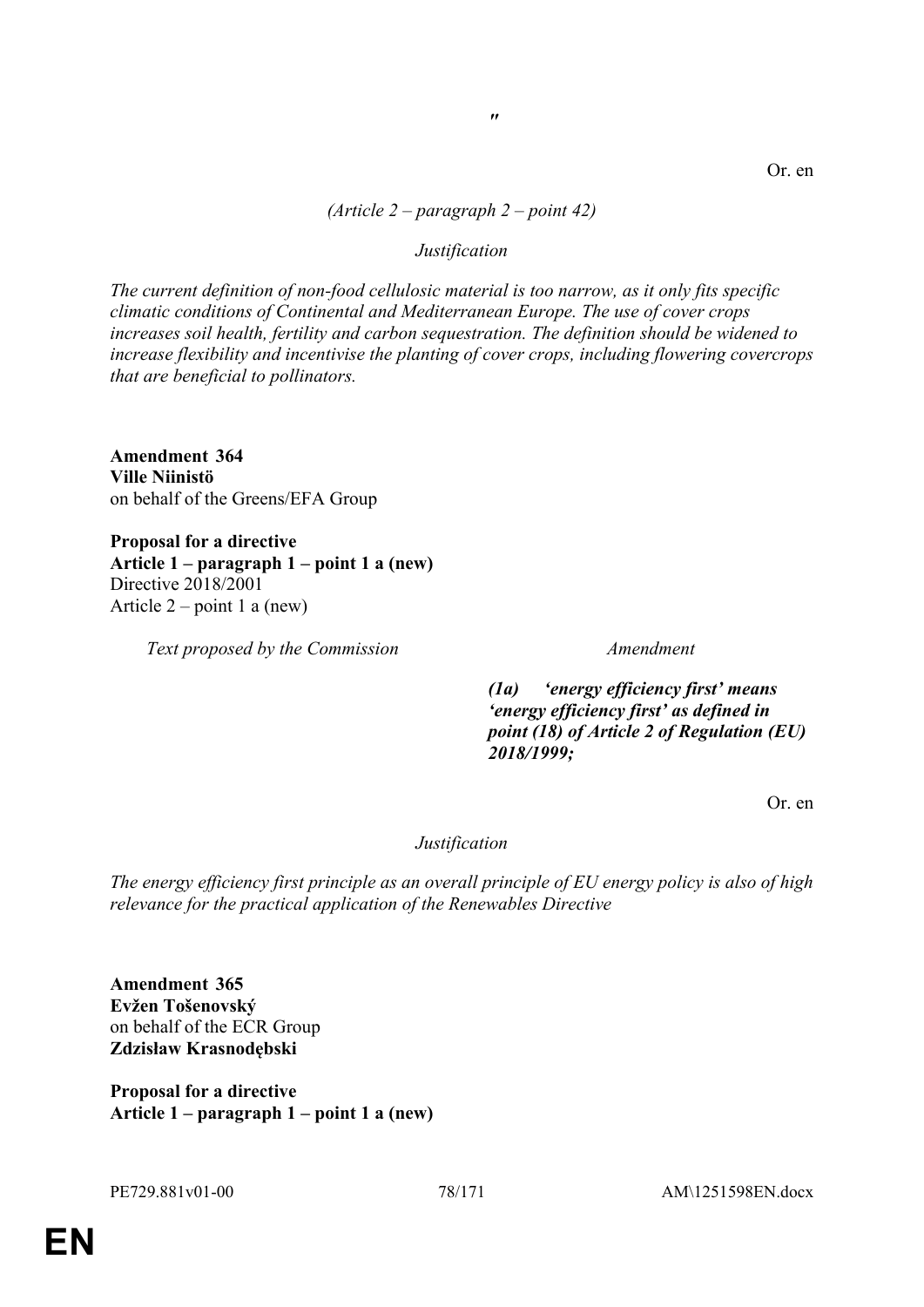Directive 2018/2001 Article 2 – paragraph 2 – point 9

*Present text Amendment*

Article 2, the second paragraph, point (9) *(1a)* "Article 2, the second paragraph,

(9) 'waste heat and cold' means unavoidable heat or cold generated as byproduct in industrial or power generation installations, or in the tertiary sector, which would be dissipated unused in air or water without access to a district heating or cooling system, where a cogeneration process has been used or will be used or where cogeneration is not feasible;

point (9)

(9) 'waste heat and cold' means unavoidable heat or cold generated as byproduct in industrial or power generation installations, or in the tertiary sector, which would be dissipated unused in air or water without access to a district heating or cooling system, where a cogeneration process has been used or will be used or where cogeneration is not feasible*, including energy from incineration plants of municipal waste*;

*"*

Or. en

## *(Directive 2018/2001)*

## *Justification*

*In line with the idea of circular economy, thermal processing with energy recovery should apply only to the high-calorific waste fraction. Waste of this fraction is the part of the municipal waste stream not suitable for recycling, characterised by a high calorific value above 6 MJ/kg. This means that, in line with the waste hierarchy, thermal conversion would have to be considered necessary, and therefore the resulting heat can be described as unavoidable and generated as a by-product of the tertiary sector.*

**Amendment 366 Martin Hojsík, Klemen Grošelj, Claudia Gamon**

**Proposal for a directive Article 1 – paragraph 1 – point 1 a (new)** Directive (EU) 2018/2001 Article 2 – paragraph 2 – point 24

*Present text Amendment*

(24) 'biomass' means *the biodegradable fraction of products, waste and residues from biological origin from agriculture,* 

*(1a)* "*point (24) is replaced by the following:*

AM\1251598EN.docx  $79/171$  PE729.881v01-00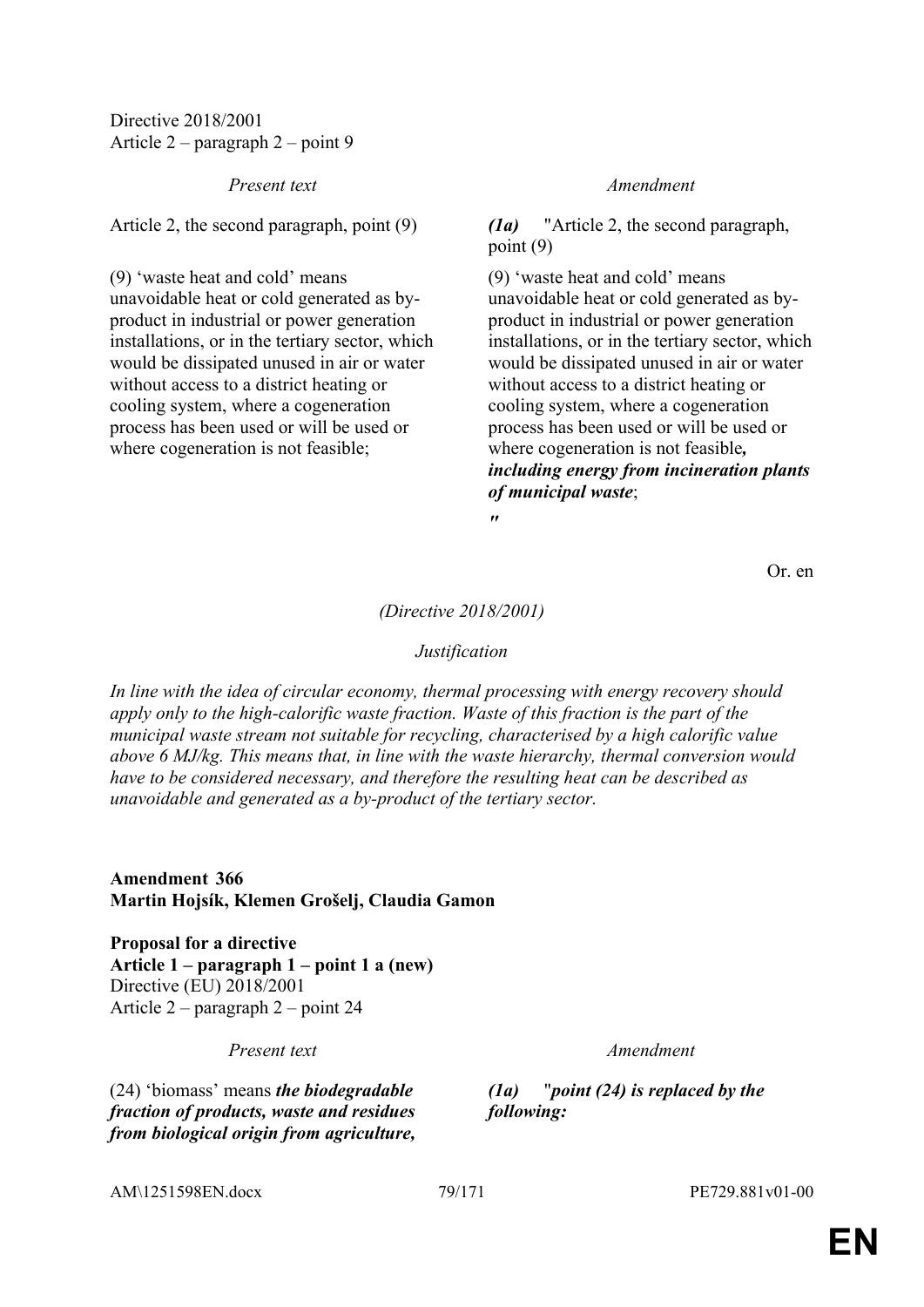*including vegetal and animal substances, from forestry and related industries, including fisheries and aquaculture, as well as the biodegradable fraction of waste, including industrial and municipal waste of biological origin*;

> *(24) ´biomass´ means biomass residue the use of which does not involve a decrease of carbon pools, in particular dead wood, litter or soil organic carbon, on the land areas where the biomass originates from*; *"*

> > Or. en

### *(Directive (EU) 2018/2001, CELEX:32018L2001)*

**Amendment 367 Paolo Borchia, Marco Dreosto, Isabella Tovaglieri, Angelo Ciocca, Elena Lizzi, Matteo Adinolfi, Gianna Gancia**

**Proposal for a directive Article 1 – paragraph 1 – point 1 b (new)**

*Text proposed by the Commission Amendment*

*(1b) 36 b [new] "Renewable Hydrogen": is hydrogen produced through the electrolysis of water (in an electrolyser, powered by electricity), and with the electricity produced from renewables and waste heat. The full lifecycle greenhouse gas emissions of the production of renewable hydrogen are close to zero. Renewable hydrogen may also be produced through the reforming of biogas (instead of natural gas) or biochemical conversion of biomass, if in compliance with sustainability requirements.*

Or. en

**Amendment 368 Ville Niinistö**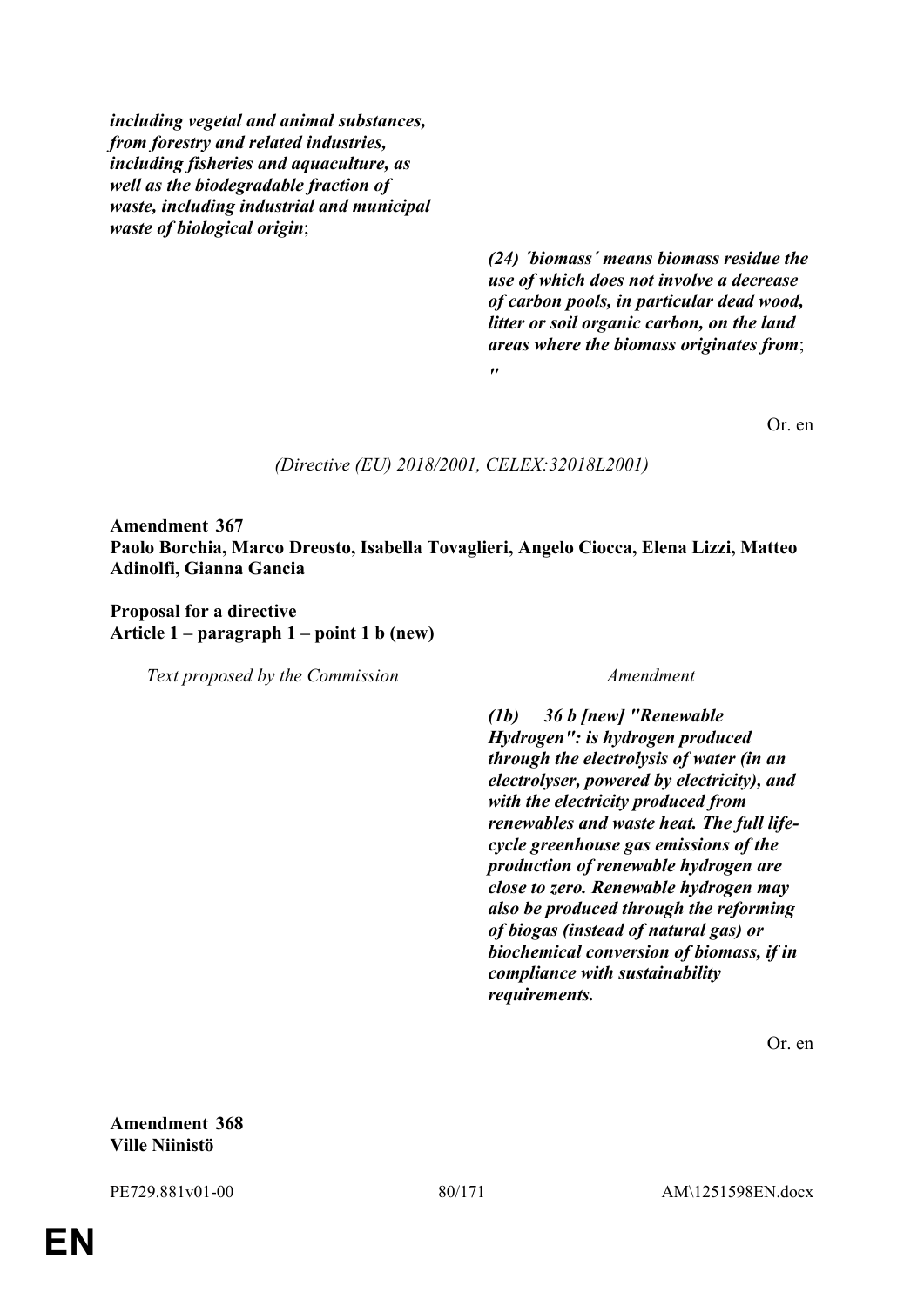on behalf of the Greens/EFA Group

**Proposal for a directive Article 1 – paragraph 1 – point 1 b (new)** Directive 2018/2001 Article  $2$  – paragraph  $2$  – point (23)

*Present text Amendment*

(23) 'waste' means *waste* as defined in point (1) of Article 3 of Directive *2008/98/EC, excluding* substances that have been intentionally modified or contaminated *in order* to meet *this* definition*;*

# *(1b) Point (23) is replaced by the following:*

"(23) 'waste' means *any substance or object which the holder discards or intends or is required to discard,* as defined in point (1) of Article 3 of Directive *2008/98/EC13 and subject to independent verification and certification of compliance with Article 4 of Directive2008/98/EC or comparable programme on waste prevention and management.* Substances that have been intentionally modified or contaminated to meet *that* definition *are not covered by this category*

Or. en

*(https://eur-lex.europa.eu/legal-content/EN/TXT/HTML/?uri=CELEX:02018L2001- 20181221&from=EN#tocId4)*

*"*

# *Justification*

*In addition to defining waste in accordance with Article 3 of the Waste Framework Directive (WFD), waste should also be subject to the waste hierarchy in Article 4 of WFD, which requires prevention, preparation for re-use and recycling before a waste can be recovered for energy purposes (i.e. biofuels and bioliquids). In addition, independent verification and certification of compliance is needed within the EU and abroad, especially in light of concerns that used cooking oil, which requires no technological developments for exploitation and is subject to ever-increasing imports from abroad, is being diverted toward biofuel production before it reaches the end of its useful lifetime.*

**Amendment 369 Martin Hojsík, Klemen Grošelj, Claudia Gamon**

AM\1251598EN.docx 81/171 PE729.881v01-00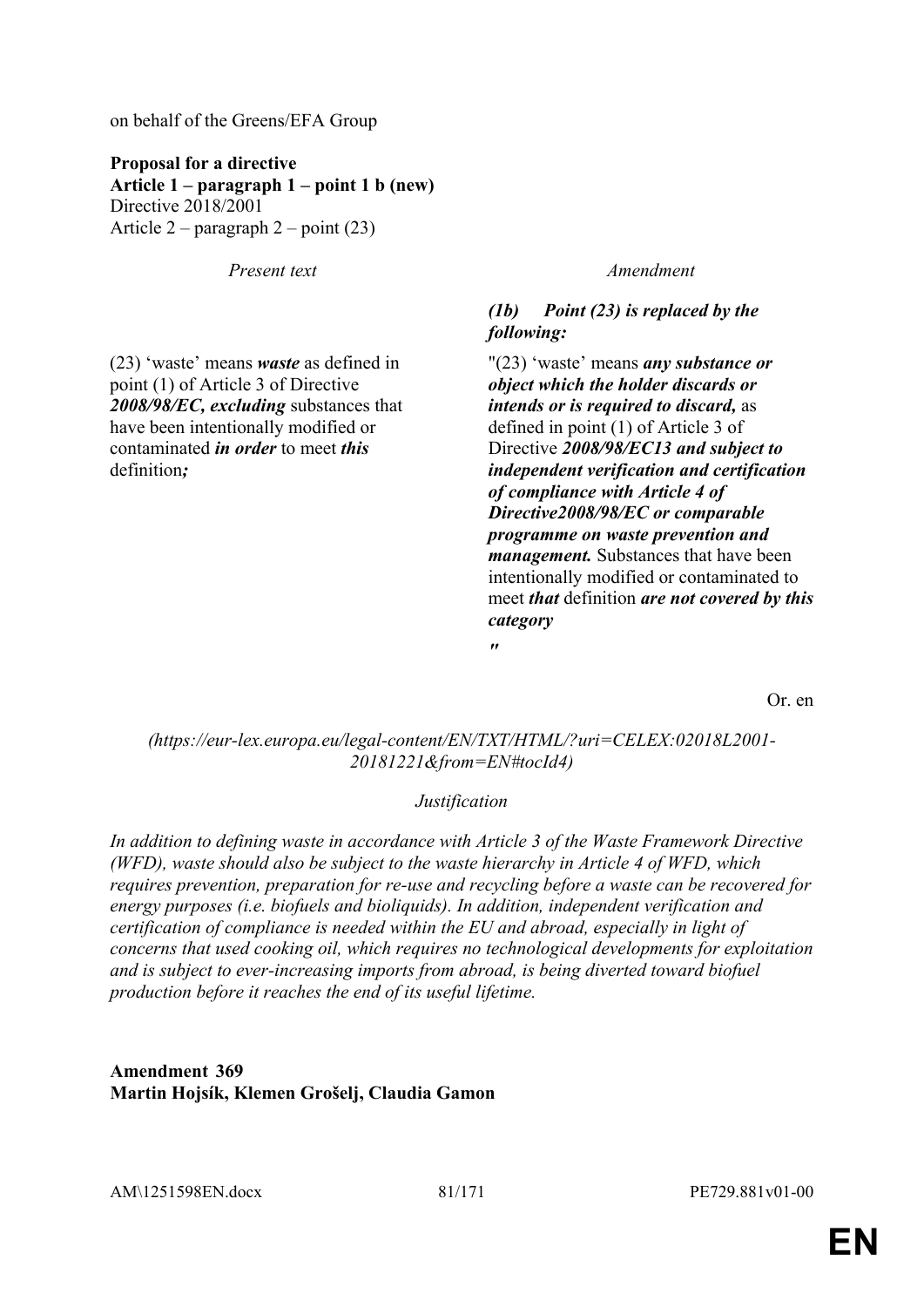# **Proposal for a directive Article 1 – paragraph 1 – point 1 b (new)** Directive (EU) 2018/2001 Article 2 – paragraph 2 – point 26

### *Present text Amendment*

*(26) forest* biomass' means biomass *produced from forestry*;

*(1b)* "*point (26) is replaced by the following:*

*(26) 'secondary woody* biomass' means *the woody* biomass *resulting from a previous processing in at least one industry, use of which for energy purposes is conditional on compliance with waste hierarchy and cascading use principle'*;

*"*

Or. en

*(Directive (EU) 2018/2001, CELEX:32018L2001)*

*Justification*

*Adaptation of definitions to primary and secondary woody biomass to reflect changes in support for energy biomass under this Directive and for the application of cascading use principle.*

**Amendment 370 Paolo Borchia, Marco Dreosto, Isabella Tovaglieri, Angelo Ciocca, Elena Lizzi, Matteo Adinolfi, Gianna Gancia**

**Proposal for a directive Article 1 – paragraph 1 – point 1 c (new)**

*Text proposed by the Commission Amendment*

*(1c) A new definition is added:*

*"co-located energy storage project" means a project encompassing an energy storage facility and a facility producing renewable energy connected behind the same grid access point.*

Or. en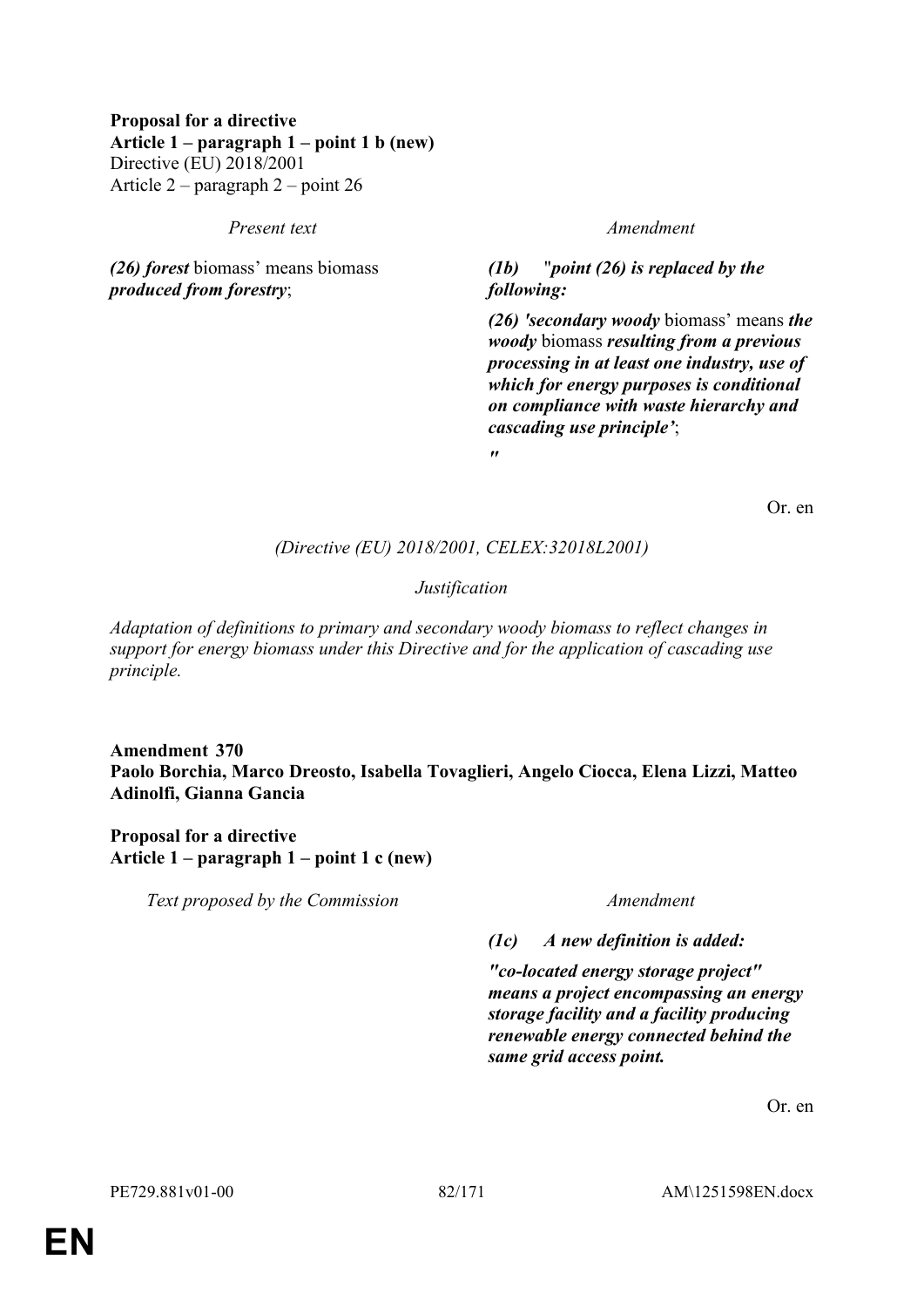## *Justification*

*In order to prevent administrative burdens on renewable energy projects coupled with energy storage facilities due to differing frameworks at Member State level, a definition needs to be enshrined at EU-level to achieve harmonisation.*

**Amendment 371 Ville Niinistö** on behalf of the Greens/EFA Group

**Proposal for a directive Article 1 – paragraph 1 – point 1 c (new)** Directive 2018/2001 Article 2 – paragraph 2 – point (24)

*Present text Amendment*

(24) 'biomass' means the biodegradable fraction of products, waste and residues from biological origin from agriculture, including vegetal and animal substances, from forestry and related industries, including fisheries and aquaculture, as well as *the* biodegradable *fraction of* waste, including industrial and municipal waste of biological origin;

# *(1c) Point (24) is replaced by following:*

"(24) 'biomass' means the biodegradable fraction of products, waste and residues from biological origin from agriculture, including vegetal and animal substances, from forestry and related industries, including fisheries and aquaculture, as well as biodegradable waste, including industrial and municipal waste of biological origin;

*"*

Or. en

# *(https://eur-lex.europa.eu/legal-content/EN/TXT/HTML/?uri=CELEX:02018L2001- 20181221&from=EN#tocId4)*

## *Justification*

*This reference to 'biodegradable fraction of waste' is counterproductive since it is never combusted without fossil-derived materials. The definition of biomass should therefore be amended to ensure that only truly biodegradable waste is used for renewable energy generation.*

**Amendment 372 Paolo Borchia, Marco Dreosto, Isabella Tovaglieri, Angelo Ciocca, Elena Lizzi, Matteo Adinolfi, Gianna Gancia**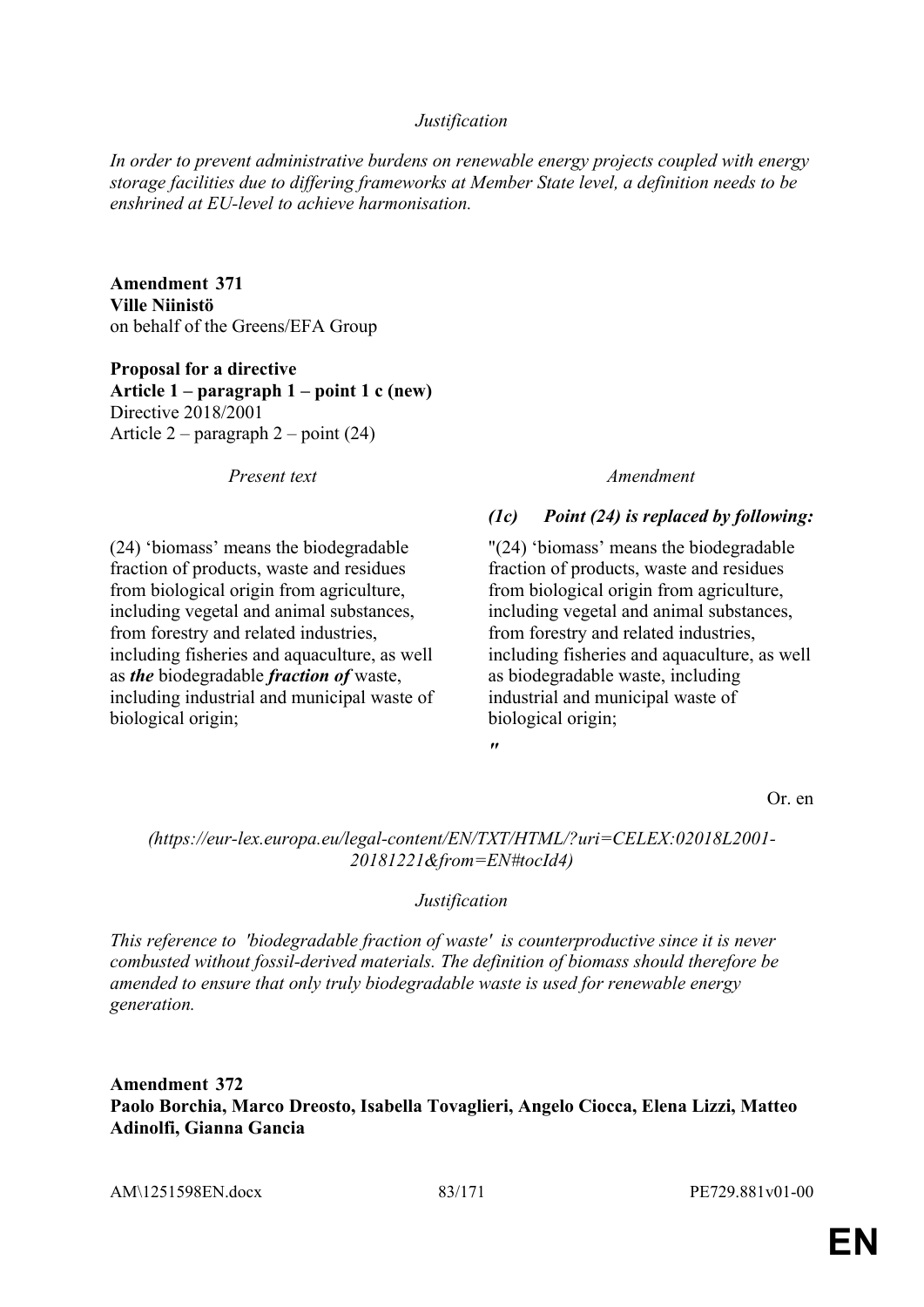# **Proposal for a directive Article 1 – paragraph 1 – point 1 d (new)**

*Text proposed by the Commission Amendment*

*(1d) 2 new definitions are added:*

*a) 'low-carbon fuels' means low-carbon hydrogen and synthetic gaseous and liquid fuels the energy content of which is derived from low-carbon hydrogen, which meet the greenhouse gas emission reduction threshold of 70%.*

*b) 'low-carbon hydrogen' means hydrogen the energy content of which is derived from non-renewable sources, which meets a greenhouse gas emission reduction threshold of 70%;*

Or. en

**Amendment 373 Ville Niinistö** on behalf of the Greens/EFA Group

**Proposal for a directive Article 1 – paragraph 1 – point 1 d (new)** Directive 2018/2001 Article 2 – paragraph 2 – point (34)

(34) 'advanced biofuels' means biofuels that are produced from the *feedstock* listed in Part A of Annex IX

*Present text Amendment*

# *(1d) Point (34) is replaced by the following:*

"(34) 'advanced biofuels' means biofuels that are produced from the *waste and residues feedstocks* listed in part A of Annex IX *that do not have significant displacement effects based on a regional displacement analysis.*

Or. en

*(https://eur-lex.europa.eu/legal-content/EN/TXT/HTML/?uri=CELEX:02018L2001- 20181221&from=EN#tocId4)*

*"*

PE729.881v01-00 84/171 AM\1251598EN.docx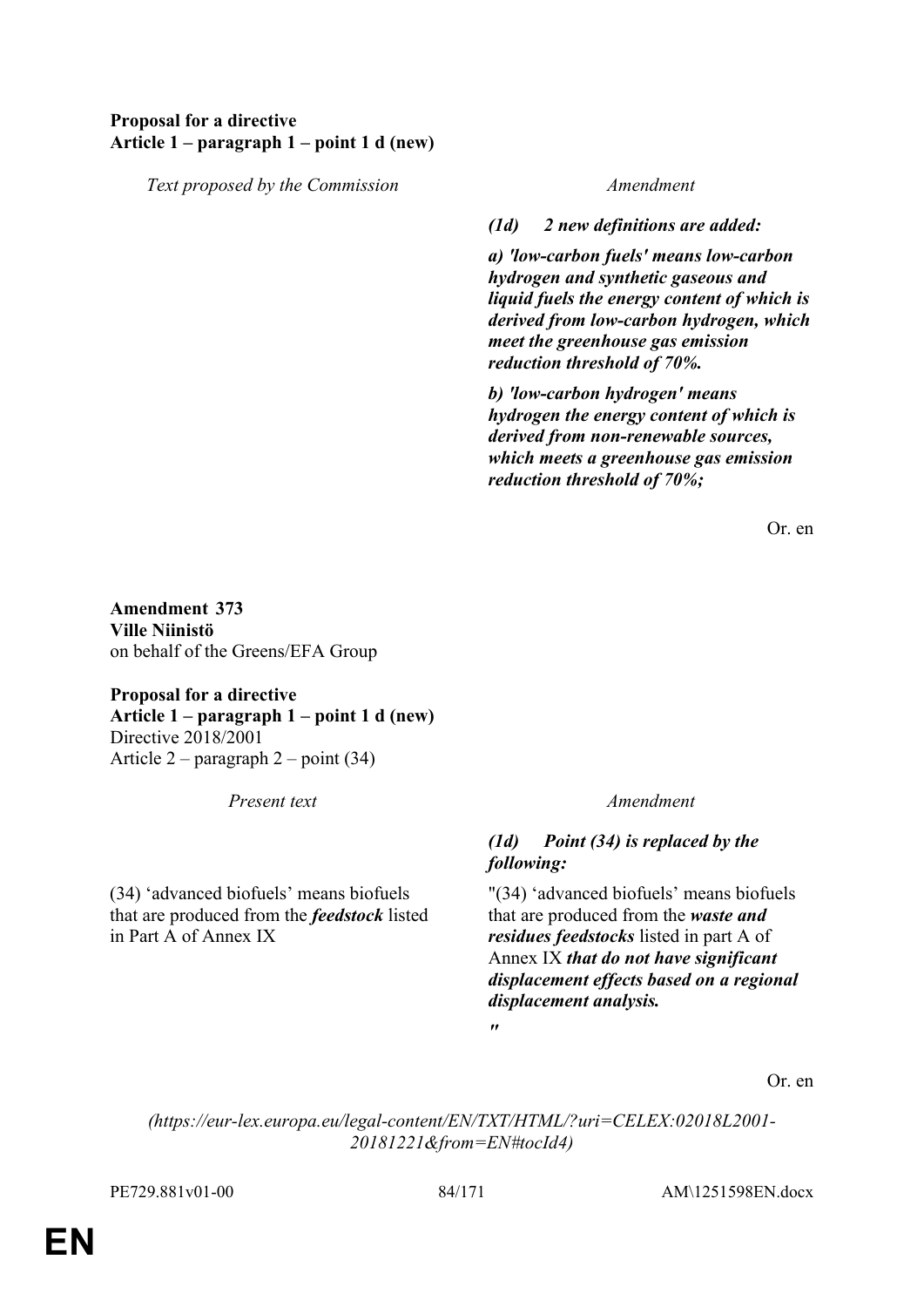## *Justification*

*The definition for advanced biofuels based on the list does not take into the consideration the potentially significant competing uses for some of the raw materials listed in the feedstock*  list. Some raw materials may have significant competing uses in some EU countries, but in *others they might be a true waste.*

**Amendment 374 Ville Niinistö** on behalf of the Greens/EFA Group

**Proposal for a directive Article 1 – paragraph 1 – point 1 e (new)** Directive 2018/2001 Article  $2$  – paragraph  $2$  – point (35)

*Present text Amendment*

*(1e) Point (35) is deleted*

*'recycled carbon fuels' means liquid and gaseous fuels that are produced from liquid or solid waste streams of nonrenewable origin which are not suitable for material recovery in accordance with Article 4 of Directive 2008/98/EC, or from waste processing gas and exhaust gas of non-renewable origin which are produced as an unavoidable and unintentional consequence of the production process in industrial installations;*

Or. en

*(https://eur-lex.europa.eu/legal-content/EN/TXT/HTML/?uri=CELEX:02018L2001- 20181221&from=EN#tocId4)*

"

*"*

## *Justification*

*'Recycled carbon fuels' are fossil-based fuels and do therefore not contribute to the goal of the RED to promote renewable energy sources. Also, the definition of recycled carbon fuels refers to industrial emissions as 'unavoidable' and 'unintentional' – given that there are many decarbonisation options for industrial emissions this wording goes against all climate action strategies in industries such as steel, cement and chemicals. The production of recycled carbon fuels also removes an incentive for waste to be prevented or to be recirculated back into the economy, undermining the circular economy. Consistent with this deletion, references* 

AM\1251598EN.docx 85/171 PE729.881v01-00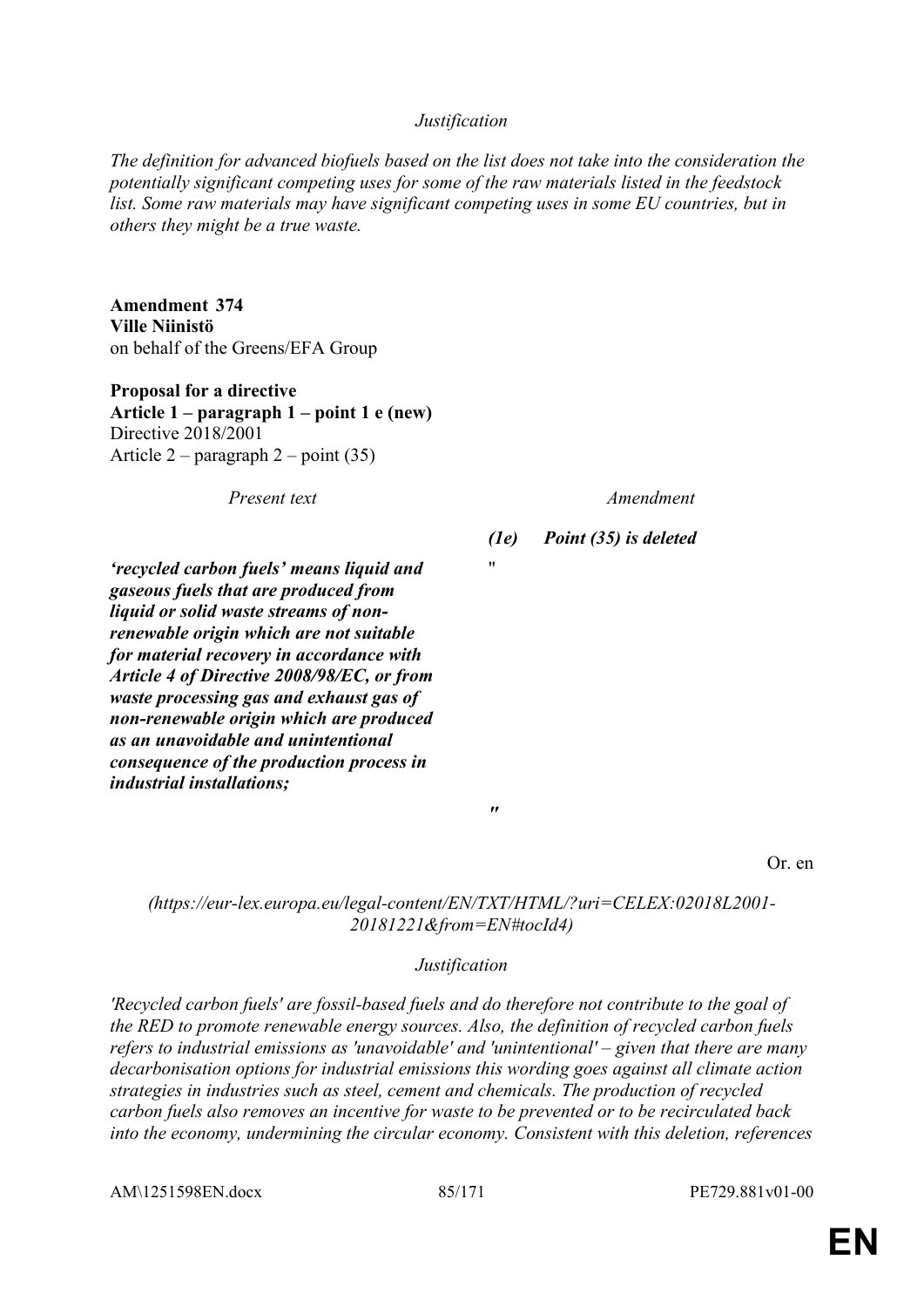*to 'recycled carbon fuels' should be deleted throughout the text.*

**Amendment 375 Ville Niinistö** on behalf of the Greens/EFA Group

**Proposal for a directive Article 1 – paragraph 1 – point 1 f (new)** Directive 2018/2001 Article 2 – paragraph 2 – point (37)

*Present text Amendment*

*(1f) Point (37) is deleted*

"

*'low indirect land-use change-risk biofuels, bioliquids and biomass fuels' means biofuels, bioliquids and biomass fuels, the feedstock of which was produced within schemes which avoid displacement effects of food and feed-crop based biofuels, bioliquids and biomass fuels through improved agricultural practices as well as through the cultivation of crops on areas which were previously not used for cultivation of crops, and which were produced in accordance with the sustainability criteria for biofuels, bioliquids and biomass fuels laid down in Article 29.*

Or. en

*(https://eur-lex.europa.eu/legal-content/EN/TXT/HTML/?uri=CELEX:02018L2001- 20181221&from=EN#tocId4)*

*"*

## *Justification*

*This definition overly simplifies the problem of indirect land-use change. In the context of the approach advanced in the Delegated Regulation 2019/807 on High ILUC risk feedstock, it opens a loophole that will enable some palm oil (and any other feedstocks considered high ILUC risk) to continue being used in EU biofuels. It should therefore be deleted.*

**Amendment 376 Ville Niinistö**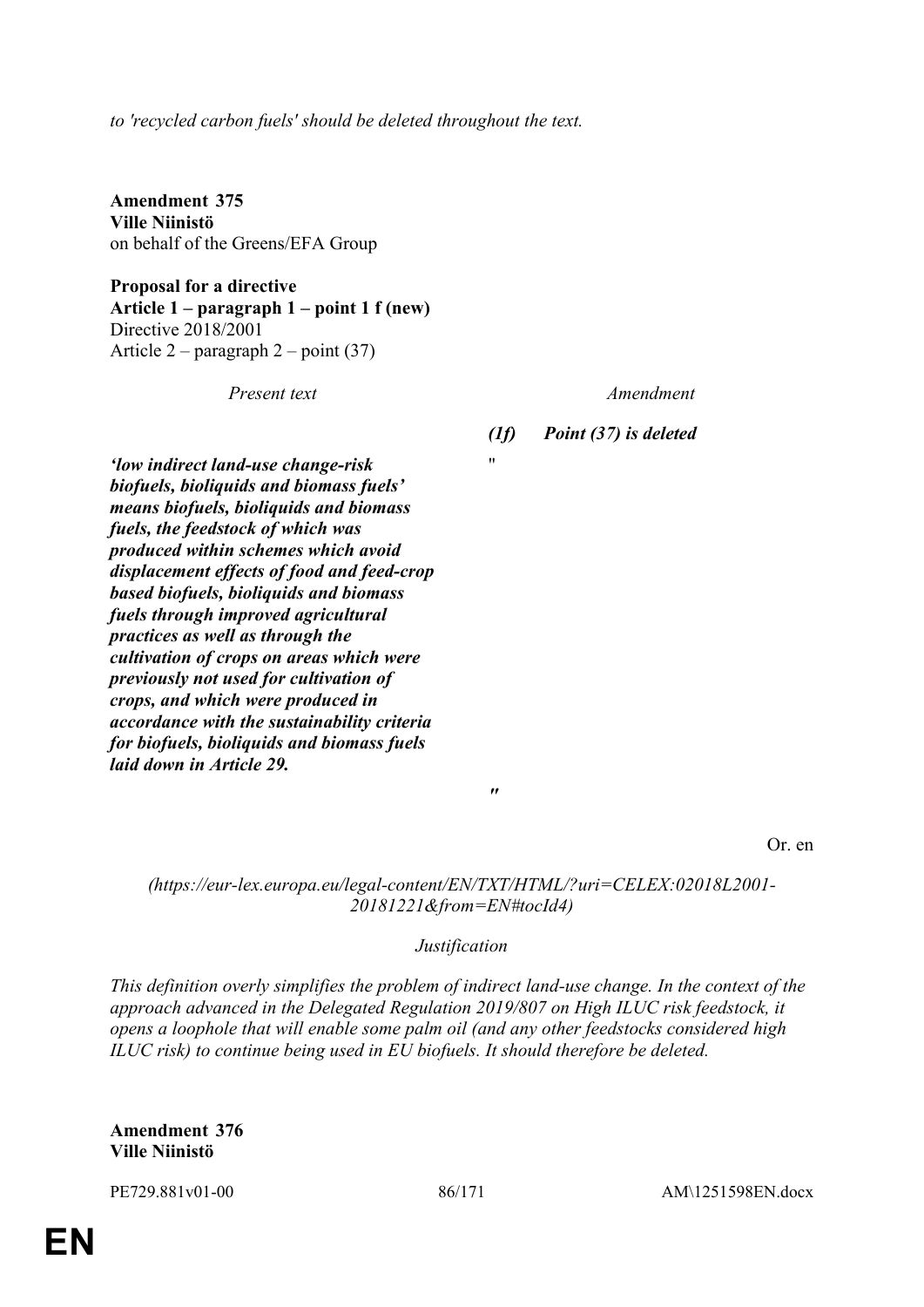on behalf of the Greens/EFA Group

**Proposal for a directive Article 1 – paragraph 1 – point 1 g (new)** Directive 2018/2001 Article 2 – paragraph 2 – point (40)

*Present text Amendment*

'food and feed crops' means starch-rich crops, sugar crops or oil crops produced on agricultural land *as a main crop* excluding residues*,* waste *or ligno-cellulosic material and intermediate crops, such as catch crops and cover crops, provided that the use of such intermediate crops does not trigger demand for additional land*;

# *(1g) Point (40) is replaced by the following:*

"'food and feed crops' means starch-rich crops, sugar crops or oil crops produced on agricultural land *and other crops grown primarily for energy purposes* excluding residues *and* waste*.*;

*"*

Or. en

*(https://eur-lex.europa.eu/legal-content/EN/TXT/HTML/?uri=CELEX:02018L2001- 20181221&from=EN#tocId4)*

## *Justification*

*This amendment is necessary for pressing reasons relating to the internal logic of the text and it is inextricably linked to other admissible amendments.*

**Amendment 377 Ville Niinistö** on behalf of the Greens/EFA Group

**Proposal for a directive Article 1 – paragraph 1 – point 1 h (new)** Directive 2018/2001 Article 2 – Paragraph 2– point 26 a (new)

*Text proposed by the Commission Amendment*

*(1h) 'woody biomass' comprises both primary and secondary woody biomass;*

Or. en

AM\1251598EN.docx 87/171 PE729.881v01-00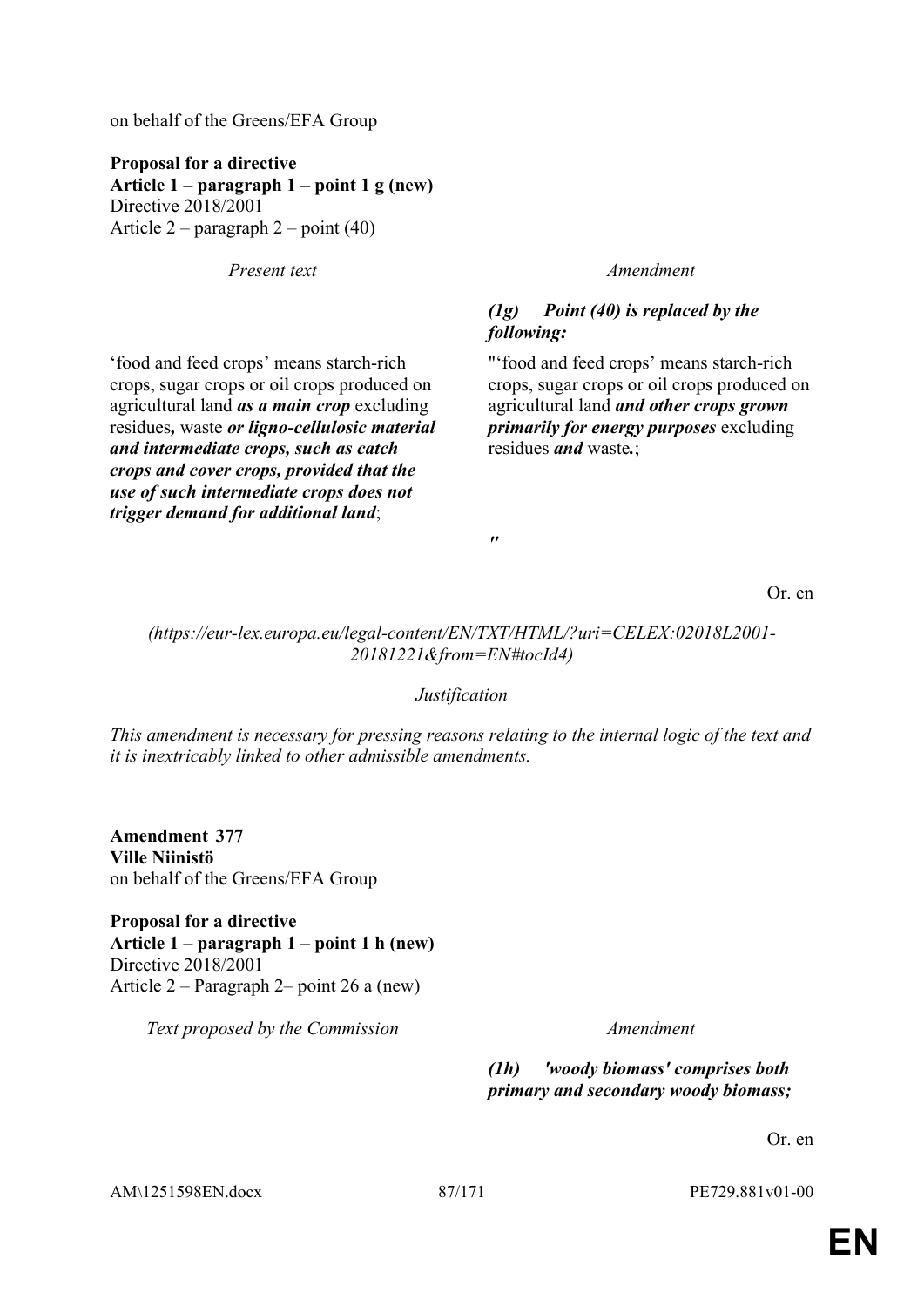## *Justification*

*The introduced definition is intrinsically linked to another changes made throughout the text*

**Amendment 378 Paolo Borchia, Marco Dreosto, Isabella Tovaglieri, Angelo Ciocca, Elena Lizzi, Matteo Adinolfi, Gianna Gancia**

**Proposal for a directive Article 1 – paragraph 1 – point 2 – point a** Directive (EU) 2018/2001 Article 3 – paragraph 1

*Text proposed by the Commission Amendment*

1. Member States shall collectively ensure that the share of energy from renewable sources in the Union's gross final consumption of energy in 2030 is at least 40%.;

1. Member States shall collectively ensure that the share of energy from renewable sources *and from recycled carbon fuels* in the Union's gross final consumption of energy in 2030 is at least 40%.; *In order to safeguard the Union's industrial competitiveness, each Member State may introduce measures to support the development of innovative renewable energy technologies.*

Or. en

### *Justification*

*While sharing the objective set by the amendment to protect the competitiveness of the Union's industries, the setting of an indicative target on the installation of innovative renewable energy technology appears at least premature. At present, it is not possible to clearly predict the development of these technologies, whose diffusion on the market could also take place over a very long period. For this reason, at least in a first phase, it is preferable to leave the Member States the option of introducing support measures for the development of innovative technologies. This is to limit the possible waste of resources in the installation of non-consolidated technologies, while still supporting industrial research and development.*

**Amendment 379 András Gyürk, Ernő Schaller-Baross**

**Proposal for a directive Article 1 – paragraph 1 – point 2 – point a**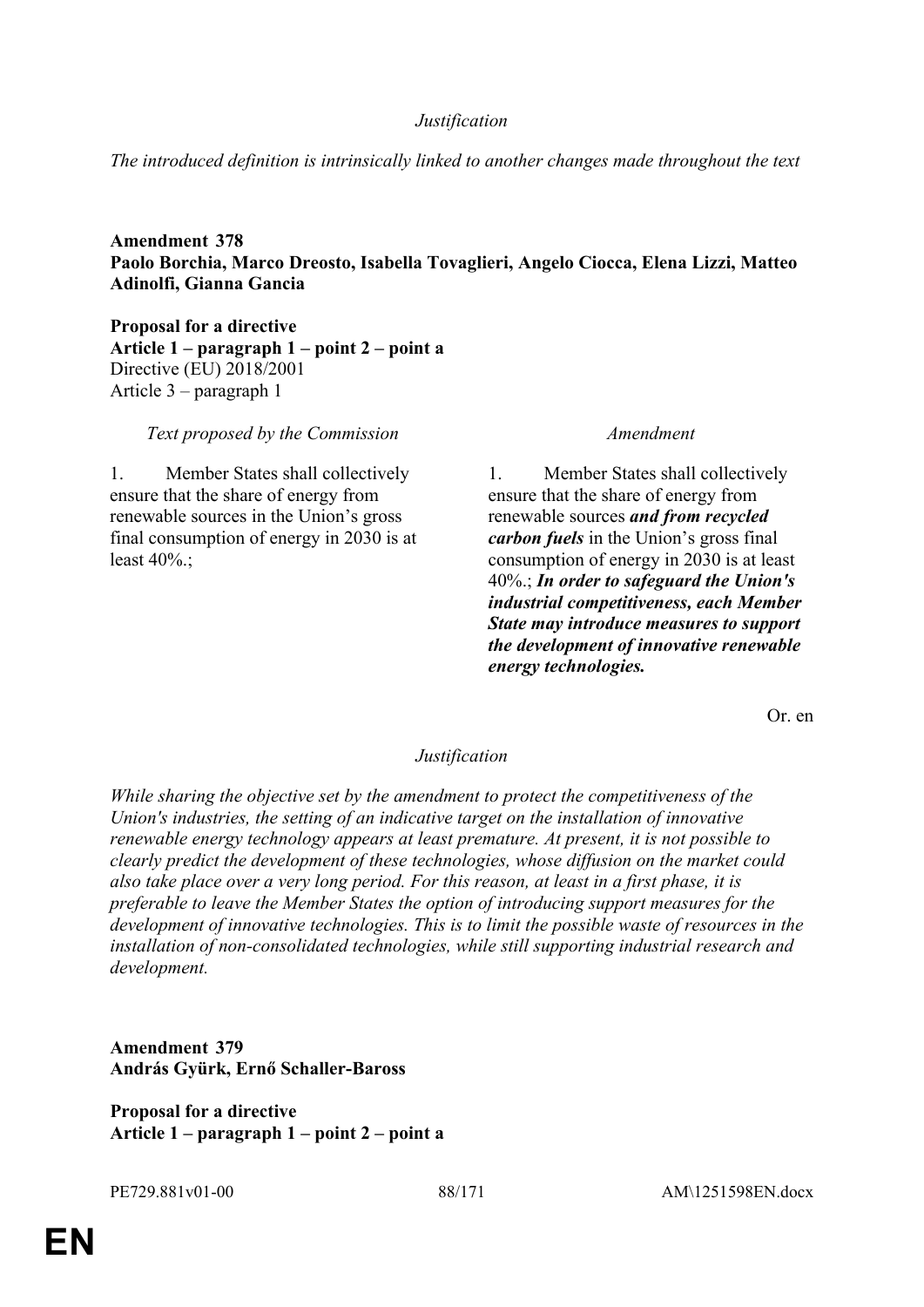Proposal for a directive Article 1 – paragraph 1 – point 2

# *Text proposed by the Commission Amendment*

1. Member States shall collectively ensure that the share of energy from renewable sources in the Union's gross final consumption of energy in 2030 is at least  $40\%$ .;

1. Member States shall collectively ensure that the share of energy from renewable sources in the Union's gross final consumption of energy in 2030 is at least 40%. *This target should be supported by an in-depth impact assessment in order to reflect the current energy market situation*;

Or. en

# **Amendment 380 Markus Pieper, Eva Maydell, Massimiliano Salini, Maria Spyraki, Hildegard Bentele, Maria da Graça Carvalho, Pernille Weiss, Henna Virkkunen, Angelika Niebler**

**Proposal for a directive Article 1 – paragraph 1 – point 2 – point a** Directive (EU) 2018/2001 Article 3 – paragraph 1

*Text proposed by the Commission Amendment*

1. Member States shall collectively ensure that the share of energy from renewable sources in the Union's gross final consumption of energy in 2030 is at least *40%*.;

1. Member States shall collectively ensure that the share of energy from renewable sources in the Union's gross final consumption of energy in 2030 is at least *45%, subject to confirmation by impact assessments by the European Parliament and the Commission*.;

Or. en

# *Justification*

*The Russian invasion on Ukraine requires a recalibration of our European energy policy. Europe needs an accelerated expansion of its renewable sources of energy to bring about energy autonomy and security.*

**Amendment 381 Maria Spyraki**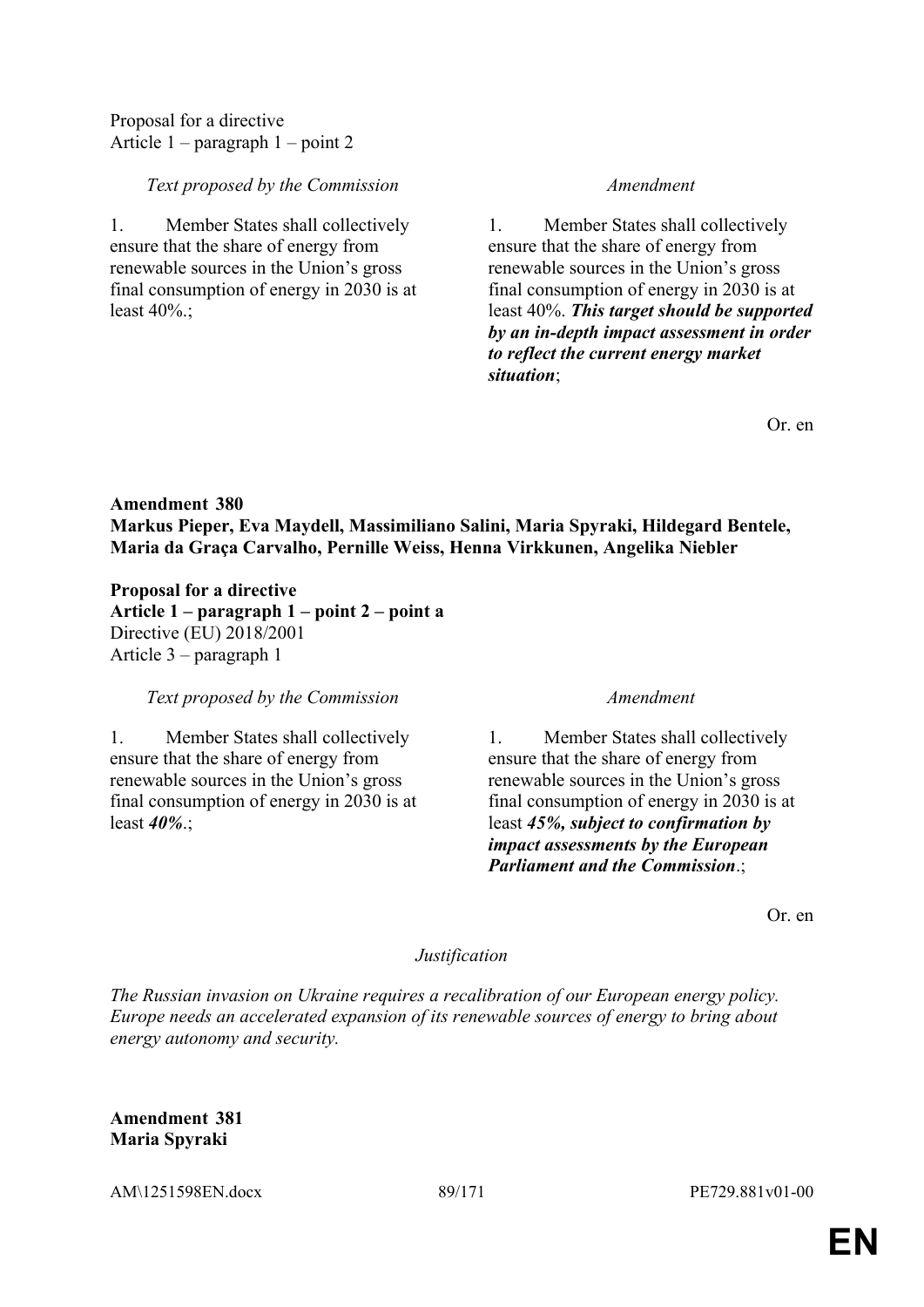# **Proposal for a directive Article 1 – paragraph 1 – point 2 – point a** Article3 para 1 Article3 para 1

# *Text proposed by the Commission Amendment*

1. Member States shall collectively ensure that the share of energy from renewable sources in the Union's gross final consumption of energy in 2030 is at least *40%*.;

1. Member States shall collectively ensure that the share of energy from renewable sources in the Union's gross final consumption of energy in 2030 is at least *45%, subject to confirmation by impact assessment by the European Parliament and the Commission*.;

Or. en

# **Amendment 382 Sira Rego**

**Proposal for a directive Article 1 – paragraph 1 – point 2 – point a** Directive (EU) 2018/2021 1

## *Text proposed by the Commission Amendment*

1. Member States shall collectively ensure that the share of energy from renewable sources in the Union's gross final consumption of energy in 2030 is at least *40%*.*;*

1. Member States shall collectively ensure that the share of energy from renewable sources in the Union's gross final consumption of energy in 2030 is at least *50%, supported by a long-term 100% renewables target and nationally binding targets*.

Or. en

**Amendment 383 Robert Roos, Jessica Stegrud, Pietro Fiocchi**

**Proposal for a directive Article 1 – paragraph 1 – point 2 – point a** Directive (EU) 2018/2001 Article 3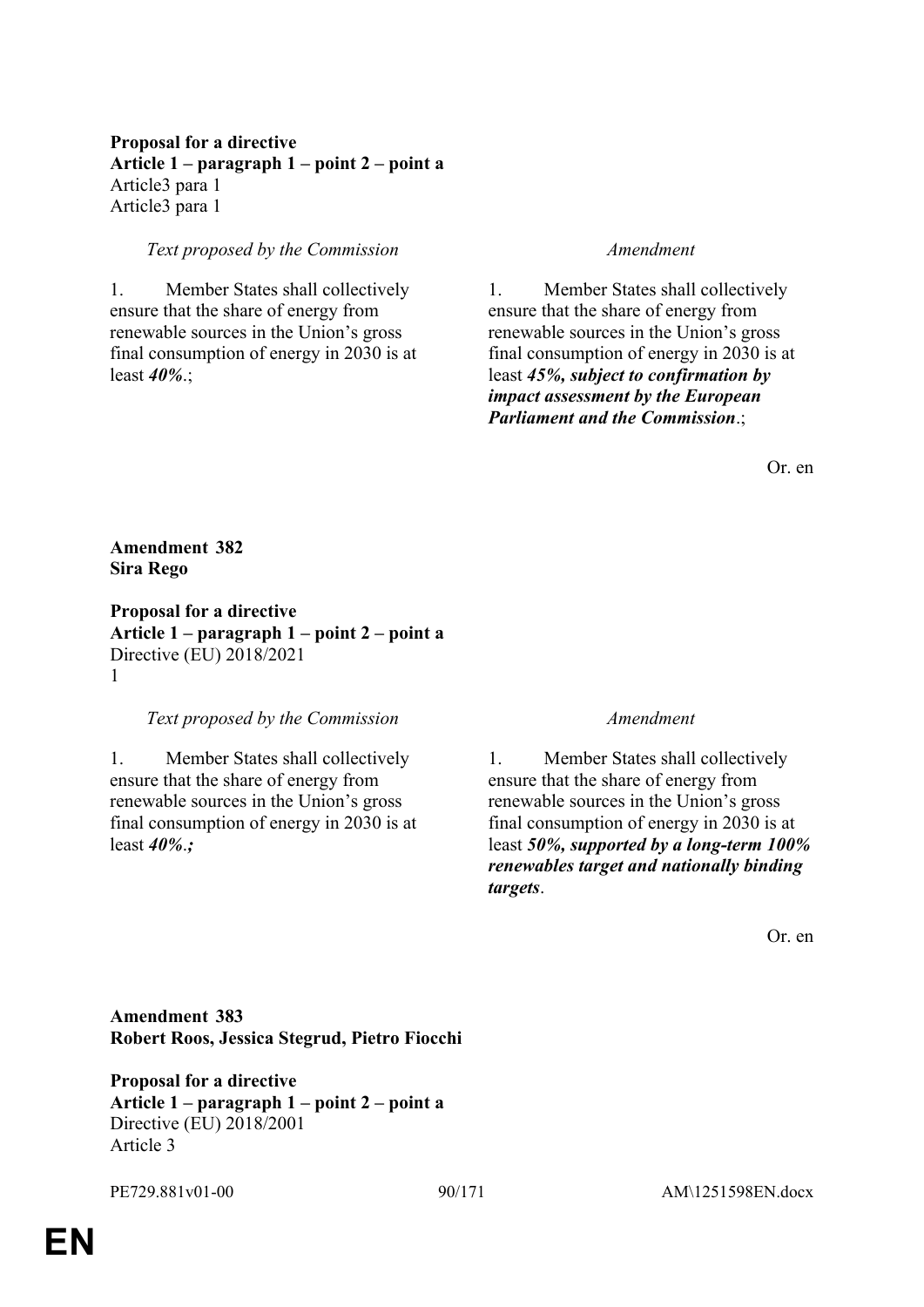## *Text proposed by the Commission Amendment*

1. Member States shall collectively ensure that the share of energy from *renewable* sources in the Union's gross final consumption of energy in 2030 is at least 40%.;

1. Member States shall collectively ensure that the share of energy from *lowcarbon* sources in the Union's gross final consumption of energy in 2030 is at least  $40\%$ .:

Or. en

# *Justification*

*All low-carbon power generation technologies (wind, solar, nuclear,...) should receive equal treatment by the EU and member state governments.*

# **Amendment 384 Susana Solís Pérez, Christophe Grudler, Klemen Grošelj, Mauri Pekkarinen**

**Proposal for a directive Article 1 – paragraph 1 – point 2 – point a** Directive 2018/2001 Article 3 – paragraph 1

*Text proposed by the Commission Amendment*

1. Member States shall collectively ensure that the share of energy from renewable sources in the Union's gross final consumption of energy in 2030 is at least *40%*.;

1. Member States shall collectively ensure that the share of energy from renewable sources in the Union's gross final consumption of energy in 2030 is at least *45%*.;

Or. en

# **Amendment 385 Sara Skyttedal, Christian Ehler, François-Xavier Bellamy**

**Proposal for a directive Article 1 – paragraph 1 – point 2 – point a** Directive (EU) 2018/2001 Article 3 – paragraph 1

*Text proposed by the Commission Amendment*

1. Member States shall collectively 1. Member States shall collectively

AM\1251598EN.docx 91/171 PE729.881v01-00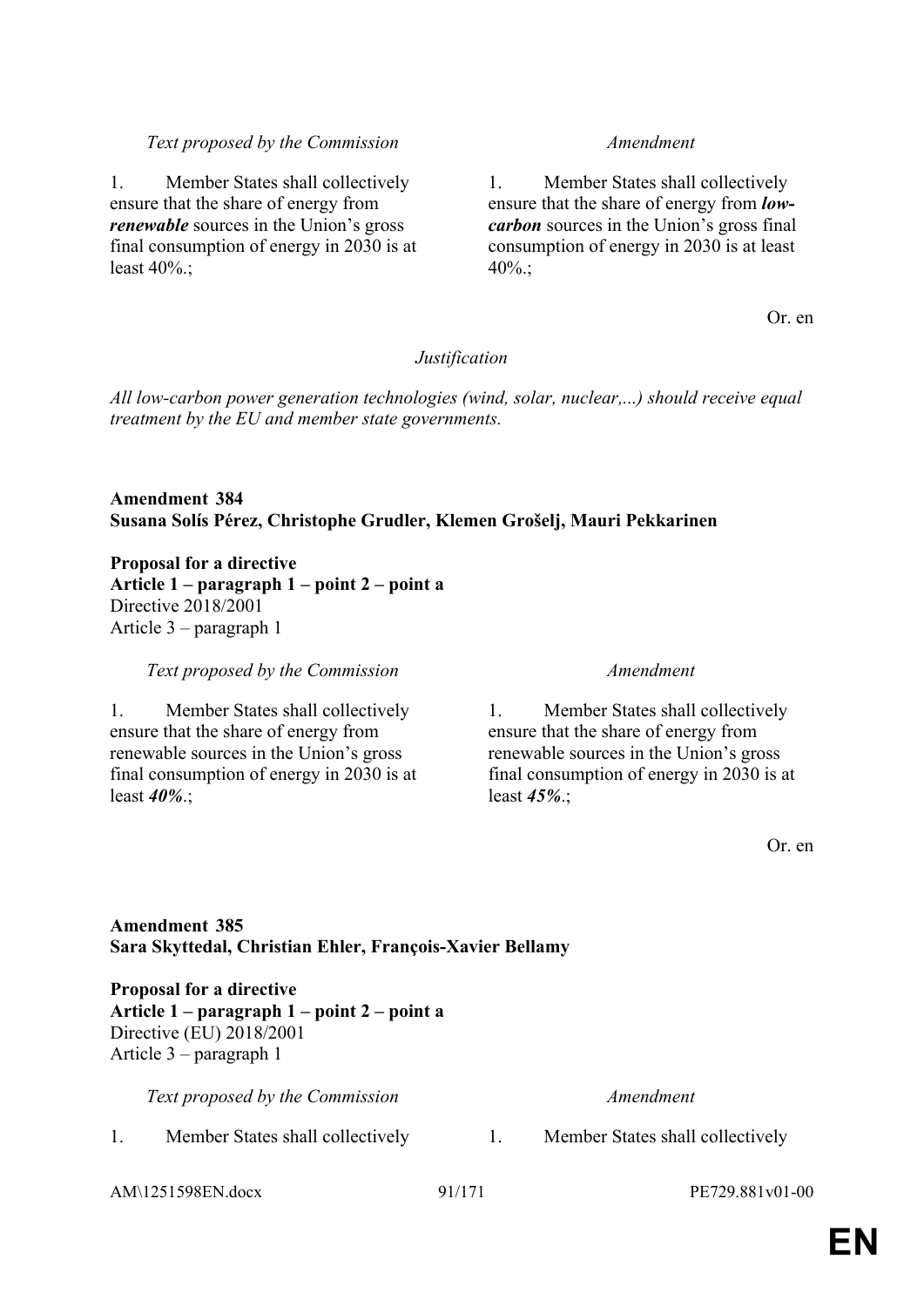ensure that the share of energy from renewable sources in the Union's gross final consumption of energy in 2030 is at least *40%*.;

ensure that the share of energy from renewable sources in the Union's gross final consumption of energy in 2030 is at least *35%*.;

Or. en

**Amendment 386 Emma Wiesner, Klemen Grošelj**

**Proposal for a directive Article 1 – paragraph 1 – point 2 – point a** Directive (EU) 2018/2001 Article 3 – paragraph 1 – point 1

## *Text proposed by the Commission Amendment*

1. Member States shall collectively ensure that the share of energy from renewable sources in the Union's gross final consumption of energy in 2030 is at least *40%*.;

1. Member States shall collectively ensure that the share of energy from renewable sources in the Union's gross final consumption of energy in 2030 is at least *50%*.;

Or. en

**Amendment 387 Nicolás González Casares, Lina Gálvez Muñoz, Adriana Maldonado López, Carlos Zorrinho, Miapetra Kumpula-Natri, Patrizia Toia, Marek Paweł Balt, Niels Fuglsang, Romana Jerković, Erik Bergkvist, Marcos Ros Sempere**

**Proposal for a directive Article 1 – paragraph 1 – point 2 – point a** Directive (EU) 2018/2001 Article 3 – paragraph 1

# *Text proposed by the Commission Amendment*

1. Member States shall collectively ensure that the share of energy from renewable sources in the Union's gross final consumption of energy in 2030 is at least *40%*.;

1. Member States shall collectively ensure that the share of energy from renewable sources in the Union's gross final consumption of energy in 2030 is at least *45%*.;

Or. en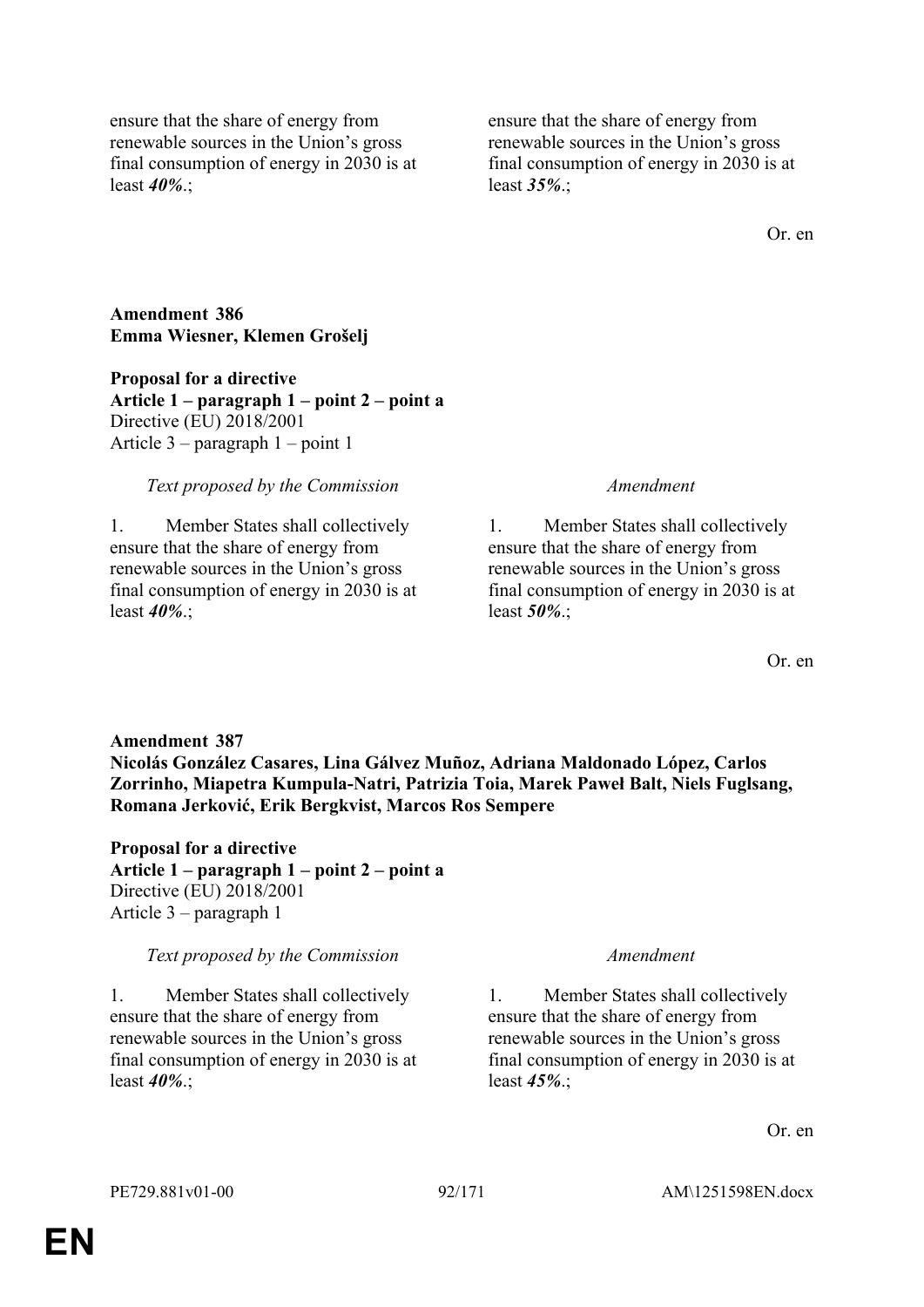**Amendment 388 Ville Niinistö** on behalf of the Greens/EFA Group

**Proposal for a directive Article 1 – paragraph 1 – point 2 – point a** Directive 2021/2018 Article 3 – paragraph 1

### *Text proposed by the Commission Amendment*

1. Member States shall collectively ensure that the share of energy from renewable sources in the Union's gross final consumption of energy in 2030 is at least *40%.*;

1. Member States shall collectively ensure that the share of energy from renewable sources in the Union's gross final consumption of energy in 2030 is at least *56%*;

Or. en

## *Justification*

*Greens/EFA is calling for a fully renewable based energy system in 2040 at the latest, and 56% renewables in 2030 is on the trajectory towards that goal according the study from of the Lappeenranta-Lahti University of Technology (LUT, Finland) modelling a highly energy efficient and fully renewable European economy, commissioned by the Greens/EFA. The full study is to be published in Spring 2022*

# **Amendment 389 Christophe Grudler, Morten Petersen, Nicola Danti, Claudia Gamon, Klemen Grošelj, Atidzhe Alieva-Veli, Ilhan Kyuchyuk, Iskra Mihaylova**

**Proposal for a directive Article 1 – paragraph 1 – point 2 – point a** DIRECTIVE (EU) 2018/2001 Article 2 – paragraph 1

### *Text proposed by the Commission Amendment*

1. Member States shall collectively ensure that the share of energy from renewable sources in the Union's gross final consumption of energy in 2030 is at least *40%*.*;*

1. Member States shall collectively ensure that the share of energy from renewable sources in the Union's gross final consumption of energy in 2030 is at least *45%*.

Or. en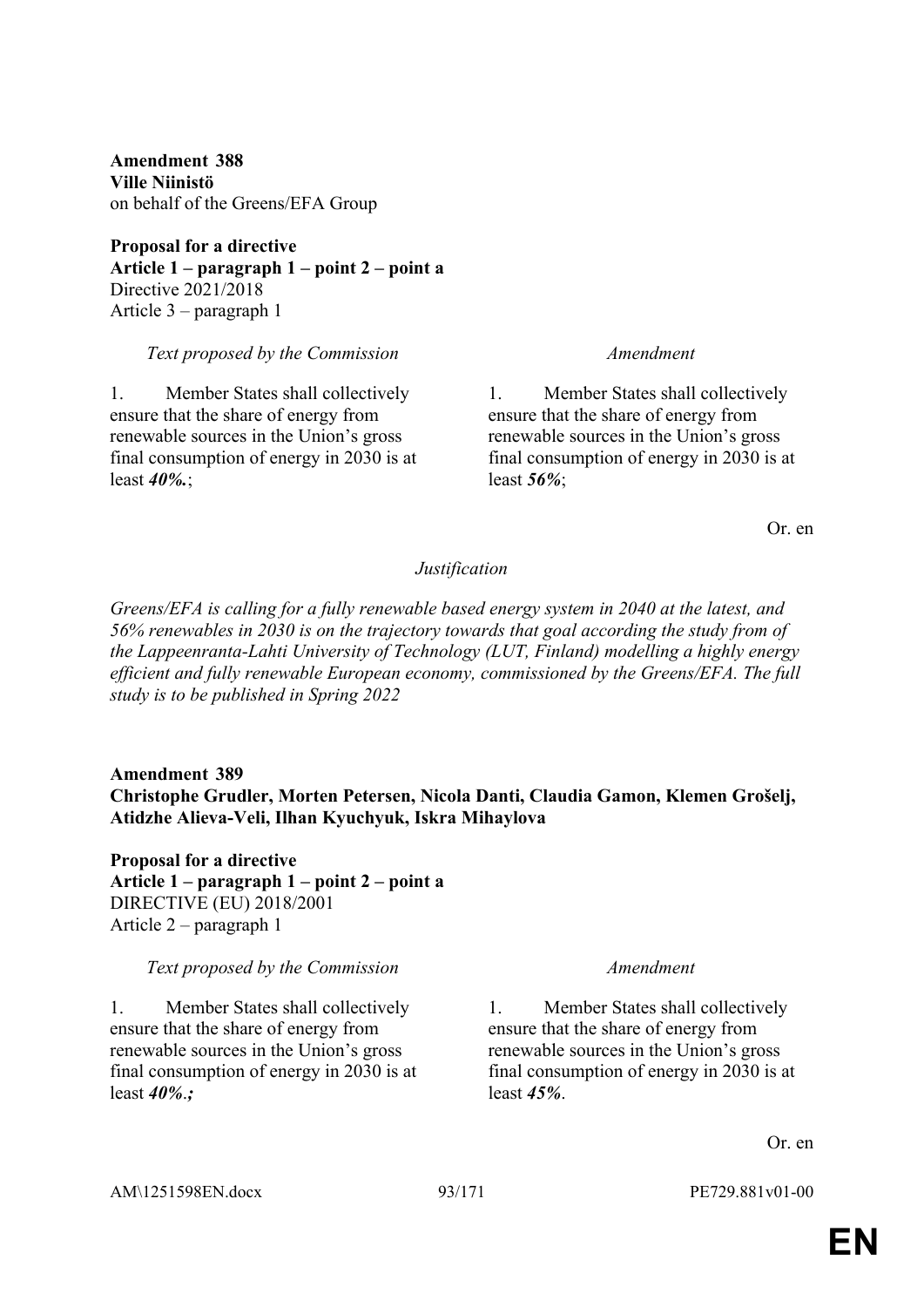**Amendment 390 Sira Rego**

**Proposal for a directive Article 1 – paragraph 1 – point 2 – point a** Directive (UE) 2018/2021 Article 3 – paragraph 1a (new)

*Text proposed by the Commission Amendment*

*1 a. Each Member State shall ensure that the share of energy from renewable sources in gross final consumption of energy in 2030, calculated in accordance with Articles 7 to 13 of this Directive, is equal to at least its national overall target for the share of energy from renewable sources in 2030, as defined on the basis of the formula set out in Annex II of the Regulation (EU) 2018/1999. Such mandatory national overall targets shall be consistent with a target of at least a 50 % share of energy from renewable sources in the Community's gross final consumption of energy in 2030. In order to achieve the targets laid down in this Article more easily, each Member State shall promote and encourage energy efficiency and energy savings*

Or. en

**Amendment 391 Mauri Pekkarinen, Nils Torvalds, Klemen Grošelj, Christophe Grudler**

**Proposal for a directive Article 1 – paragraph 1 – point 2 – point a** DIRECTIVE (EU) 2018/2001 Article 3 – paragraph 1 – subparagraph 1 a (new)

*Text proposed by the Commission Amendment*

*1 a. Member States shall collectively ensure that yearly biomethane production by 2030 is at least 35 billion cubic meters.*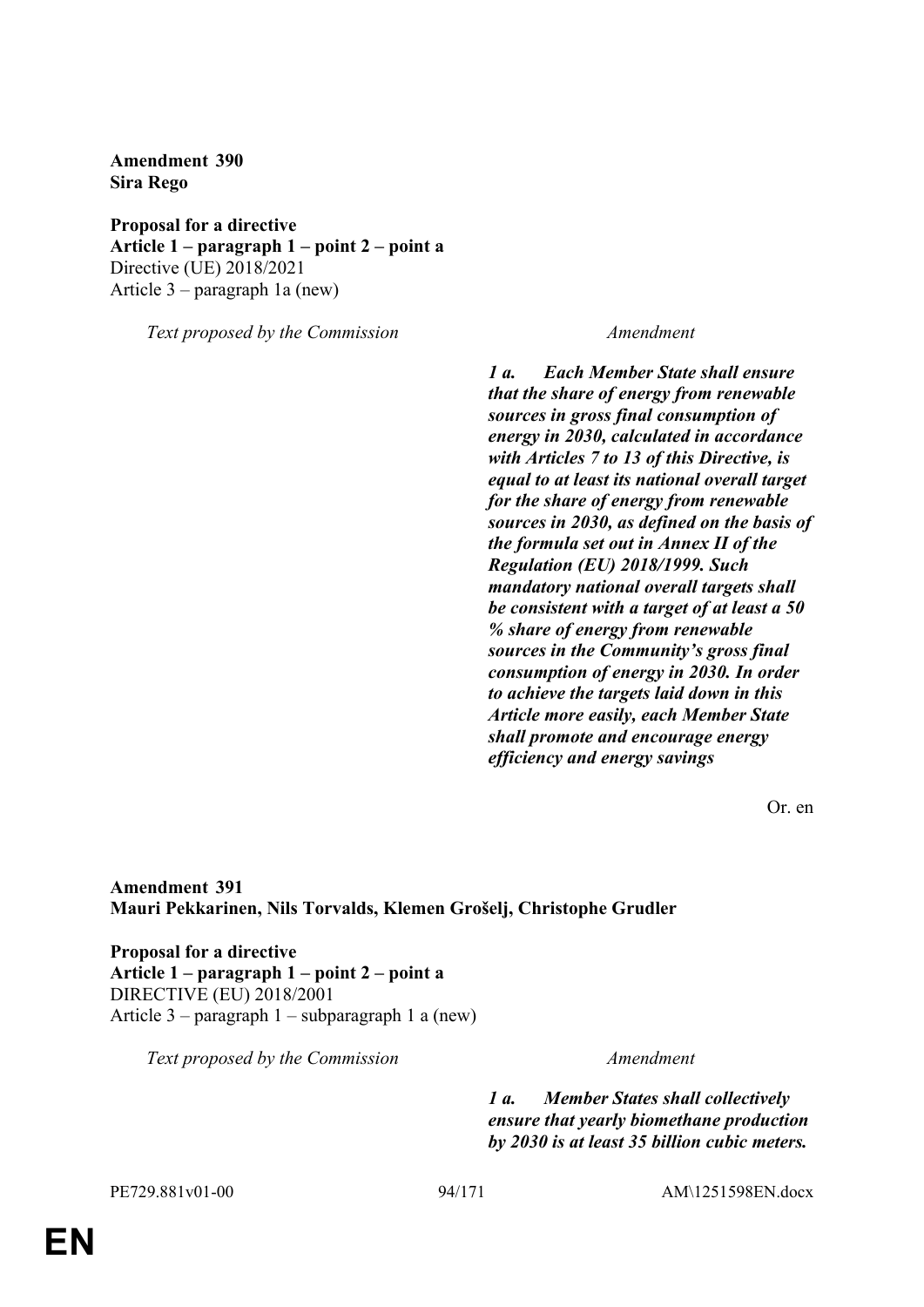## *Justification*

*To increase the resilience of the EU-wide energy system, in accordance with the Commission communication COM (2022) 108 final, the proposed target for biomethane should be anchored to this Directive.*

**Amendment 392 Nicolás González Casares, Lina Gálvez Muñoz, Adriana Maldonado López, Carlos Zorrinho, Patrizia Toia, Robert Hajšel, Niels Fuglsang, Romana Jerković, Marcos Ros Sempere**

**Proposal for a directive Article 1 – paragraph 1 – point 2 – point a a (new)** Directive (EU) 2018/2001 Article 3 – paragraph 2

*Text proposed by the Commission Amendment*

*(aa) paragraph 2 is replaced by the following:*

*Member States shall set binding national contributions to meet, collectively, the binding overall Union target set in paragraph 1 of this Article as part of their integrated national energy and climate plan sin accordance with Articles 3 to 5 and 9 to 14 of Regulation (EU) 2018/1999. In preparing their draft integrated national energy and climate plans, Member States shall consider the formula referred to in Annex II to that Regulation as a minimum target. Member States shall introduce measures effectively designed to ensure that the share of energy from renewable sources equals or exceeds this minimum binding contribution.*

Or. en

*Justification*

*To reintroduce the binding national targets.*

AM\1251598EN.docx 95/171 PE729.881v01-00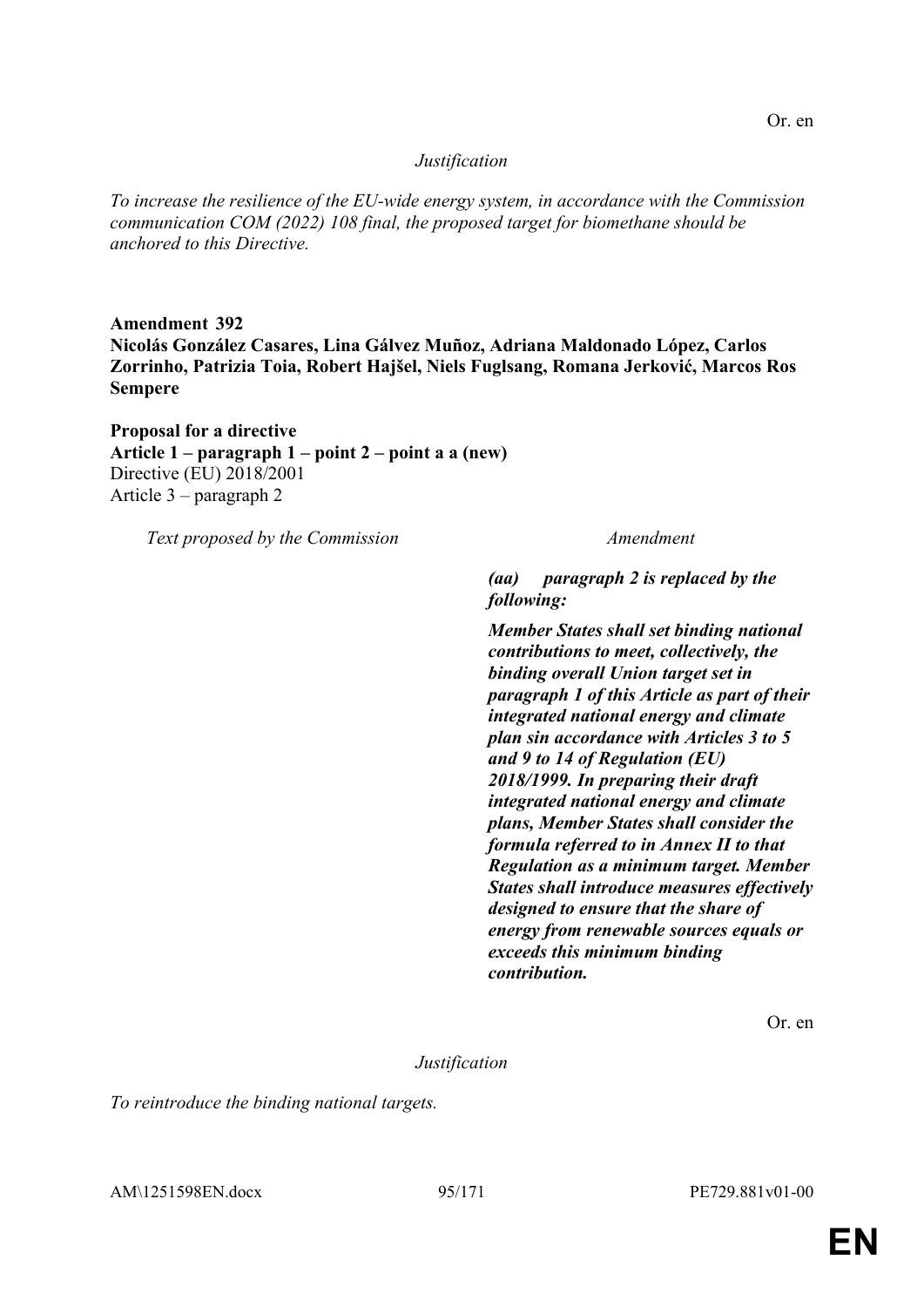# **Amendment 393 Christophe Grudler, Nicola Danti, Klemen Grošelj, Pierre Karleskind, Susana Solís Pérez, Atidzhe Alieva-Veli, Ilhan Kyuchyuk, Iskra Mihaylova**

# **Proposal for a directive Article 1 – paragraph 1 – point 2 – point a a (new)**

*Text proposed by the Commission Amendment*

*(aa) the following paragraph is inserted:*

*1.a Each Member State shall set a national indicative target of at least 6 % of the total capacity it will install between 2020 and 2030 to be of innovative renewable energy technology.*

*Those national indicative targets shall be specified in the national objectives set out by Member States in their integrated energy and climate plans, in accordance with Article 4, point (d), point (3), of Regulation (EU) 2018/1999.*

Or. en

## *Justification*

*National governments should collectively ensure that innovative renewable technologies have an opportunity to reach the market and prove their potential at scale. The EU should provide more support for innovative energy technologies, which will enable to achieve the climate target and expand the EU's global innovation leadership in environmental technologies.*

**Amendment 394 François-Xavier Bellamy, Franc Bogovič, Cristian-Silviu Buşoi, Vasile Blaga**

**Proposal for a directive Article 1 – paragraph 1 – point 2 – point a a (new)** Article 3– paragraph 1bis (new)

*Text proposed by the Commission Amendment*

*(aa) Member States shall collectively ensure that the share of gaseous renewable energy– including renewable fuels of non-biological origin, biofuels, bioliquids and biogas - in the Union's*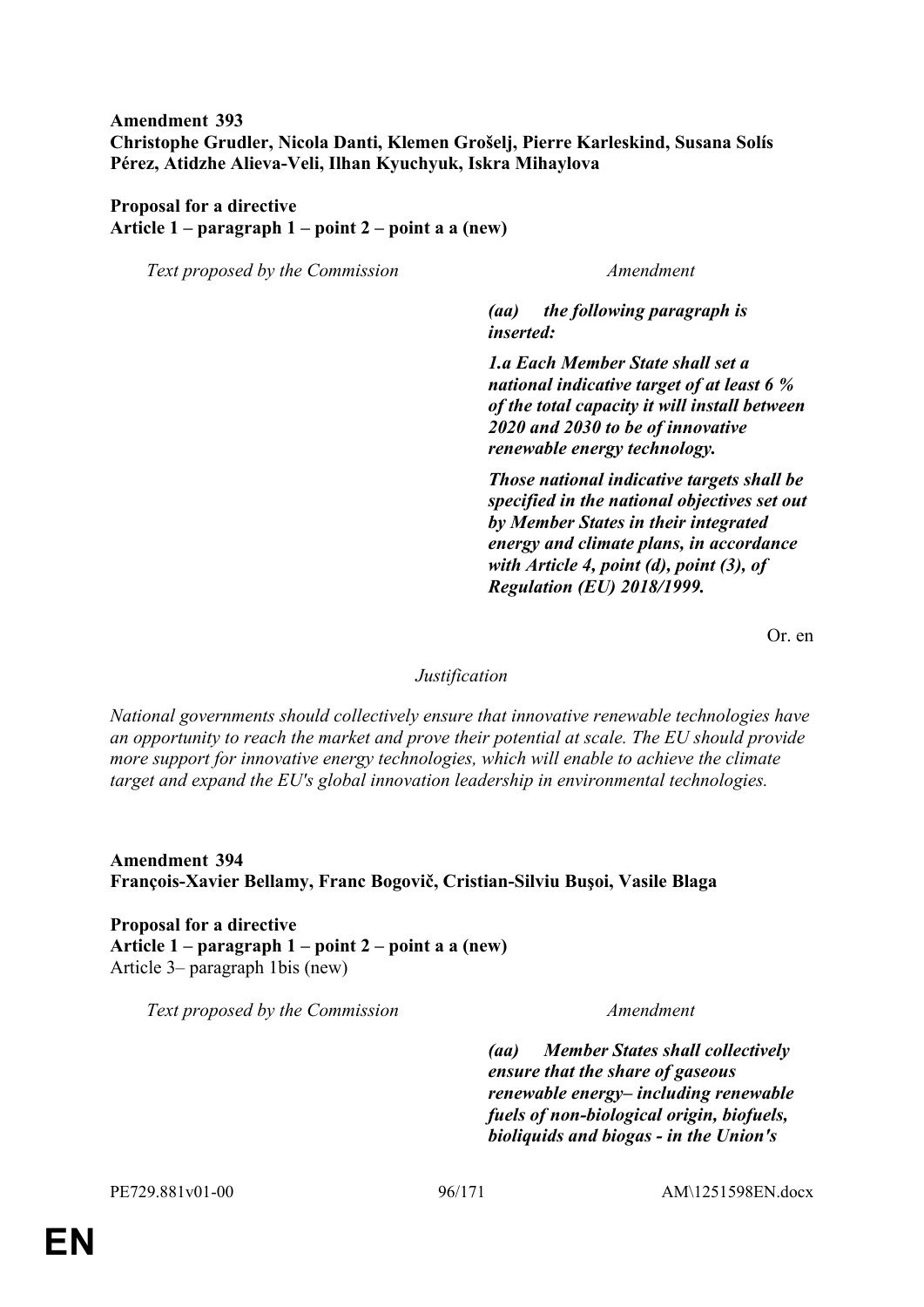*gross final consumption of gas in 2030 is at least 13 %. Member States shall set national contributions to meet, collectively, this binding overall Union target no later than June 2024.*

Or. en

### *Justification*

*Gas - progressively renewable and low-carbon - is a key element in the decarbonisation efforts of every sectors. To deliver this potential, Member States should asset a policy framework that promotes the production, market uptake and system integration of renewable and low-carbon gases, including a binding target to fulfil the line of the Commission.*

## **Amendment 395 Christophe Grudler, Morten Petersen, Nicola Danti, Klemen Grošelj, Emma Wiesner, Atidzhe Alieva-Veli, Ilhan Kyuchyuk, Iskra Mihaylova**

**Proposal for a directive Article 1 – paragraph 1 – point 2 – point a b (new)**

*Text proposed by the Commission Amendment*

*(ab) the following paragraphs are inserted:*

*2.a To support the cost-effective achievement of this target and the achievement of system efficiency, each Member States shall set a minimum binding national target for the reduction of 10% of peak demand by 2030. This target should be achieved through the activation of demand-side flexibility in all end-use sectors, including through buildings renovation and energy efficiency respectively in accordance with [revised directive (EU) 2018/844] and [revised directive (EU) 2018/2002].*

*2.b The national demand-side flexibility target, including intermediate milestones, shall be specified in the national objectives set out by Member States in their integrated energy and climate plans to increase system flexibility, in accordance with article 4(d)(3) of the*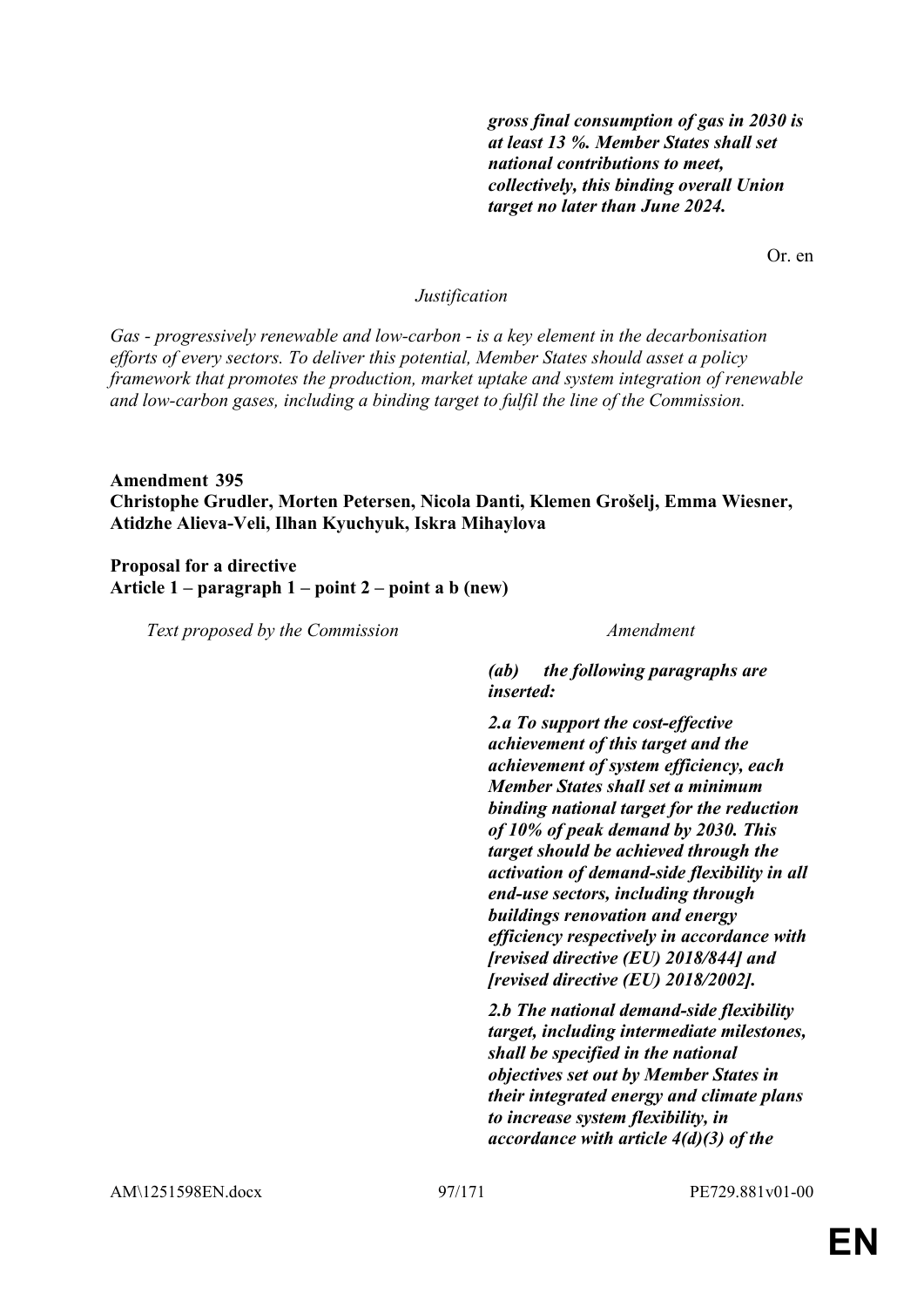*regulation (EU) 2018/1999. When needed, the European Commission could take complementary measures to support the Members States to fulfil their target.*

Or. en

# *Justification*

*The EU law should enshrine a target for demand-side flexibility as it would enable the contribution of demand-side flexibility to the cost-effective penetration of more variable renewables in the system supporting the achievement of the EU RES target. As the power system is designed and sized to meet the peak demand, setting a reduction target on the peak demand will ensure a optimal sizing and avoid excessive investments.*

**Amendment 396**

**Nicolás González Casares, Lina Gálvez Muñoz, Adriana Maldonado López, Carlos Zorrinho, Miapetra Kumpula-Natri, Robert Hajšel, Niels Fuglsang, Eva Kaili, Romana Jerković, Erik Bergkvist, Marcos Ros Sempere**

**Proposal for a directive Article 1 – paragraph 1 – point 2 – point a b (new)** Directive (EU) 2018/2001 Article 3 – paragraph 2a (new)

*Text proposed by the Commission Amendment*

*(ab) In order to promote the production and use of renewable energy from innovative renewable energy technologies, Member States shall set an indicative target for the share of innovative renewables in total added energy capacity in 2030.*

Or. en

**Amendment 397 Sira Rego**

**Proposal for a directive Article 1 – paragraph 1 – point 2 – point b** Directive (EU)2018/2021 Article 3 – paragraph 3 – subparagraph 1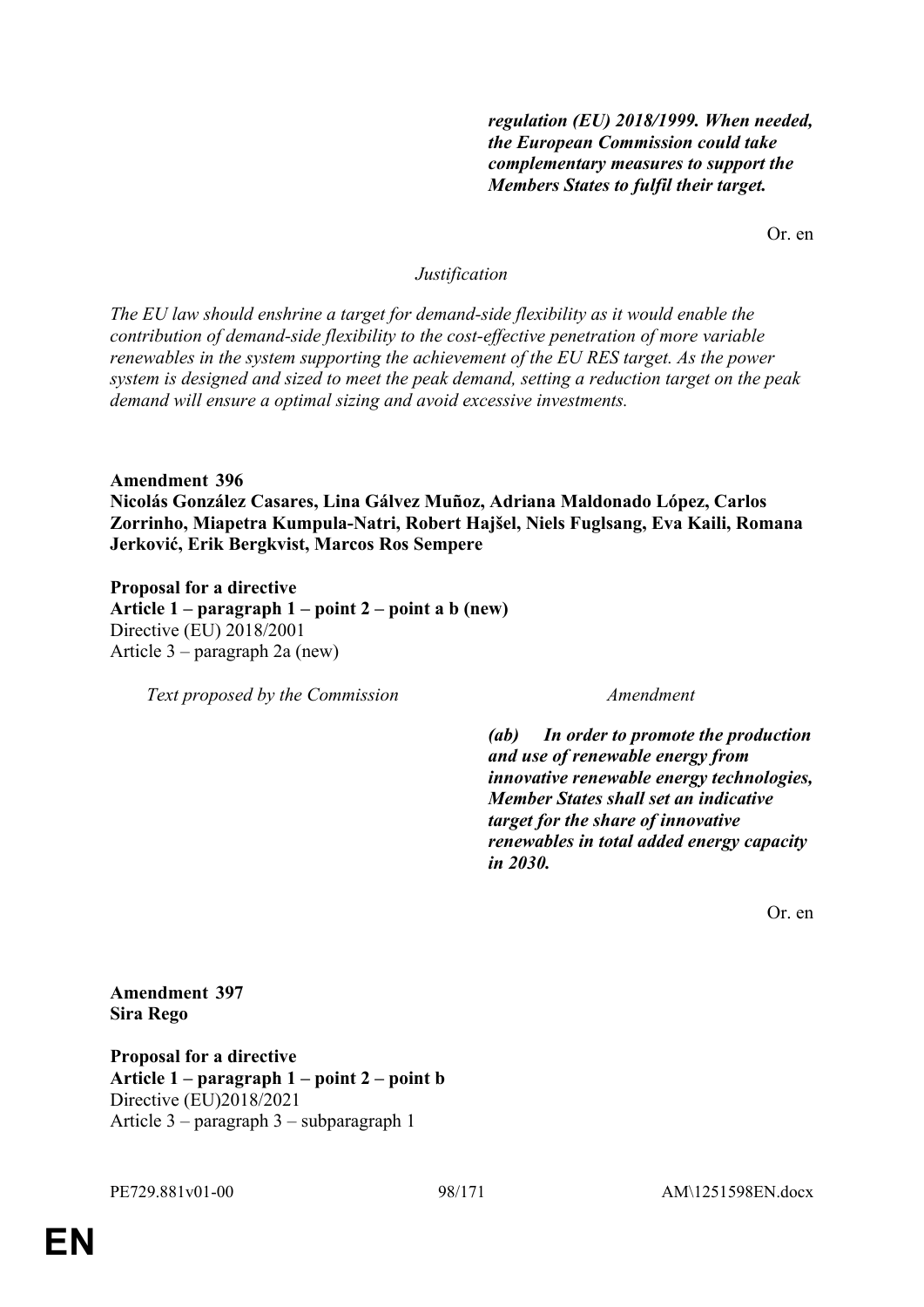# *Text proposed by the Commission Amendment*

3. Member States shall take measures to ensure that energy from biomass is produced in a way that minimises undue distortive effects on the biomass raw material market and harmful impacts on biodiversity. To that end , they shall *take into account* the waste hierarchy as set out in Article 4 of Directive 2008/98/EC and the cascading principle referred to in the third subparagraph.

3. Member States shall take measures to ensure that energy from biomass is produced in a way that minimises undue distortive effects on the biomass raw material market and *prevents* harmful impacts on biodiversity. To that end , they shall *implement* the waste hierarchy as set out in Article 4 of Directive 2008/98/EC and the cascading principle referred to in the third subparagraph*, the conservation status of species and habitats as set out in Directive 2009/147/EC and Directive 92/43/EEC good environmental status of oceans as set out in 2008/56/EC as well as the good ecological status of rivers as set out in Directive 2000/60/EC*.

Or. en

# **Amendment 398 Evžen Tošenovský, Jacek Saryusz-Wolski, Grzegorz Tobiszowski, Pietro Fiocchi, Ladislav Ilčić**

**Proposal for a directive Article 1 – paragraph 1 – point 2 – point b** Directive (EU) 2018/2001 Article 3 – paragraph 3

# *Text proposed by the Commission Amendment*

3. Member States shall take measures to ensure that energy from biomass is produced in a way that minimises undue distortive effects on the biomass raw material market and harmful impacts on *biodiversity. To that end , they shall take into account the waste hierarchy as set out in Article 4 of Directive 2008/98/EC and the cascading principle referred to in the third subparagraph*.

3. Member States shall take measures to ensure that energy from biomass is produced in a way that minimises undue distortive effects on the biomass raw material market and harmful impacts on *forest soils and erosion*.

Or. en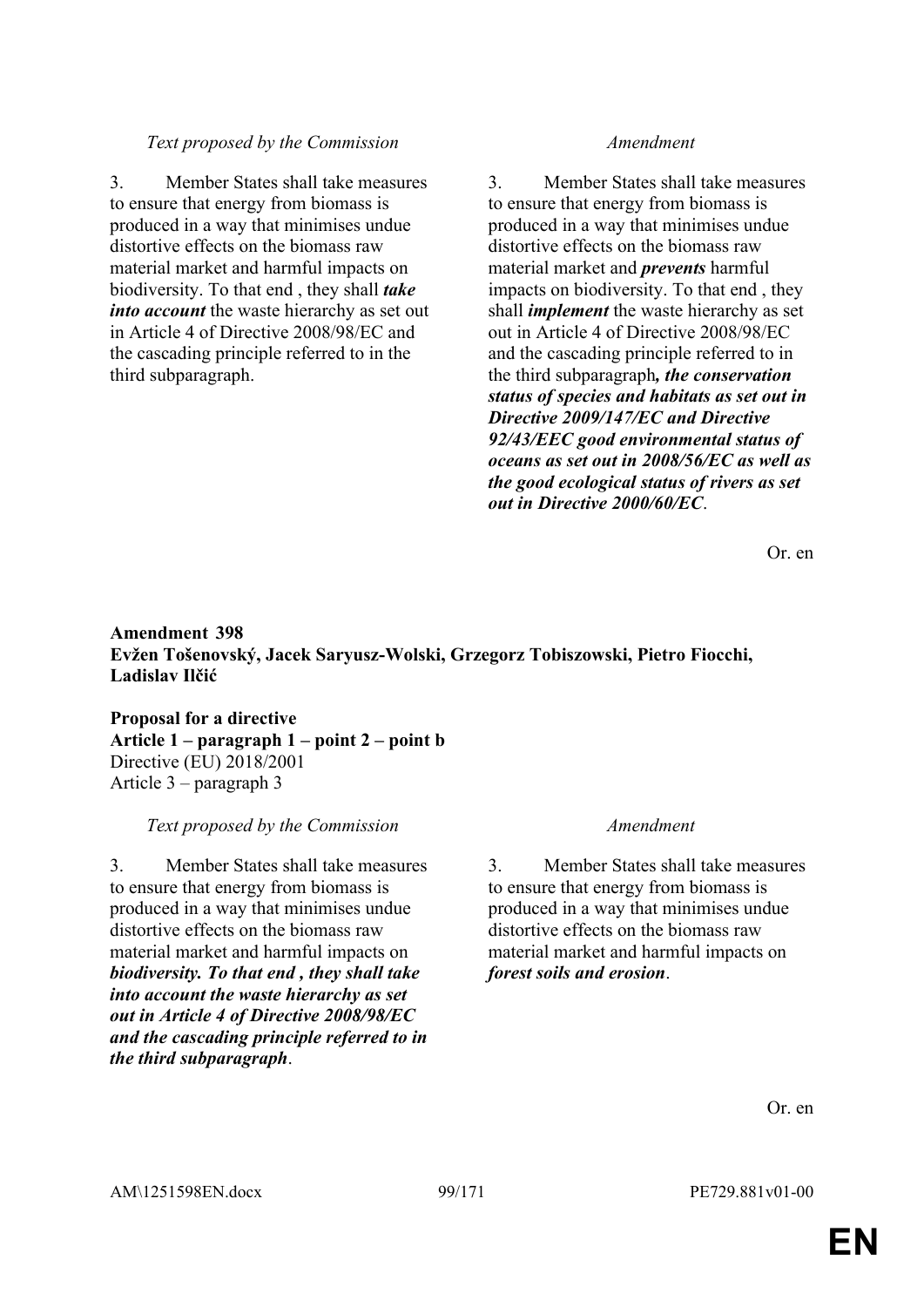# **Amendment 399 Angelika Winzig, Alexander Bernhuber**

**Proposal for a directive Article 1 – paragraph 1 – point 2 – point b** Directive (EU) 2018/2001/EC Article 3– paragraph 3

# *Text proposed by the Commission Amendment*

3. Member States shall take measures to ensure that energy from biomass is produced in a way that minimises undue distortive effects on the biomass raw material market and harmful impacts on biodiversity. To that end , they shall take into account the waste hierarchy as set out in Article 4 of Directive 2008/98/EC *and the cascading principle referred to in the third subparagraph*.

3. Member States shall take measures to ensure that energy from biomass is produced in a way that minimises undue distortive effects on the biomass raw material market and harmful impacts on biodiversity. To that end , they shall take into account the waste hierarchy as set out in Article 4 of Directive 2008/98/EC.

Or. en

# *Justification*

*The Commission would like to introduce obligations regarding the cascading principle for climate-friendly renewable raw materials and not for climate-damaging fossil raw materials. The objective of the "Fit for 55" package is the rapid phasing-out of the climate-damaging fossil fuels coal, crude oil and natural gas, and not the phasing-out of biomass.*

**Amendment 400 Tomas Tobé, Henna Virkkunen**

**Proposal for a directive Article 1 – paragraph 1 – point 2 – point b** Directive Article 3 – paragraph 3

# *Text proposed by the Commission Amendment*

3. Member States shall take measures to ensure that energy from biomass is produced in a way that minimises undue distortive effects on the biomass raw material market and harmful impacts on biodiversity. To that end , they shall take into account the waste hierarchy as set out

3. Member States shall take measures to ensure that energy from biomass is produced in a way that minimises undue distortive effects on the biomass raw material market and harmful impacts on biodiversity. To that end , they shall take into account the waste hierarchy as set out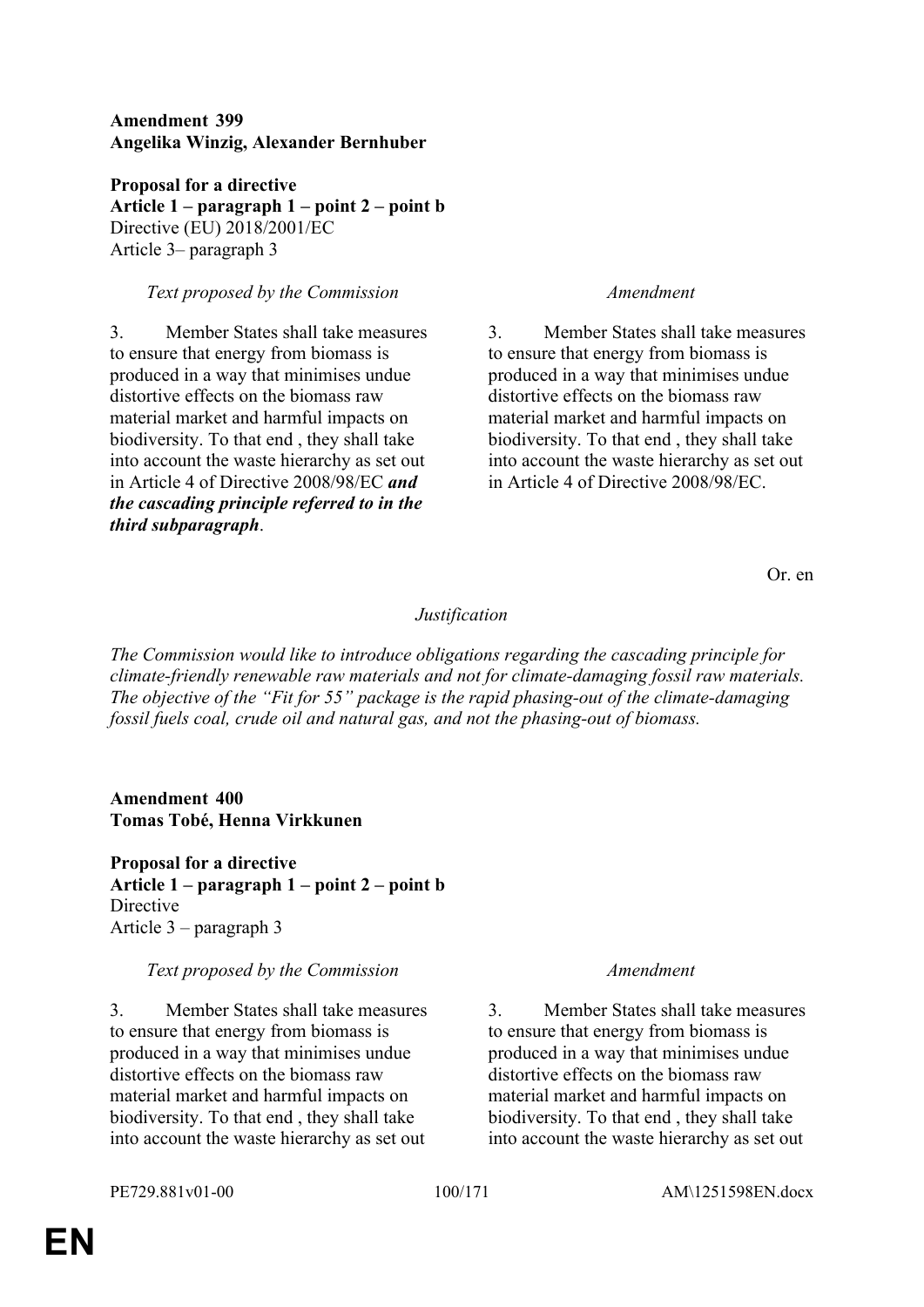in Article 4 of Directive 2008/98/EC *and the cascading principle referred to in the third subparagraph*.

in Article 4 of Directive 2008/98/EC.

Or. en

## **Amendment 401 Henna Virkkunen, Tomas Tobé**

**Proposal for a directive Article 1 – paragraph 1 – point 2 – point b** Directive (EU) 2018/2001 Article 3 – paragraph 3 – subparagraph 1

## *Text proposed by the Commission Amendment*

3. Member States shall take measures to ensure that energy from biomass is produced in a way that minimises undue distortive effects on the biomass raw material market and harmful impacts on biodiversity. To that end , they shall take into account the waste hierarchy as set out in Article 4 of Directive 2008/98/EC and the cascading principle referred to in the third subparagraph.

3. Member States shall take measures to ensure that energy from biomass is produced in a way that minimises undue distortive effects on the biomass raw material market and harmful impacts on biodiversity *in their support schemes*. To that end , they shall take into account the waste hierarchy as set out in Article 4 of Directive 2008/98/EC and the cascading principle referred to in the third subparagraph.

Or. en

# *Justification*

*The listed measures to demonstrate compliance with paragraph 1 should be exhaustive and solely related to support schemes.*

**Amendment 402 Miapetra Kumpula-Natri, Erik Bergkvist**

**Proposal for a directive Article 1 – paragraph 1 – point 2 – point b** EU 2018/2001 Art 3

AM\1251598EN.docx 101/171 PE729.881v01-00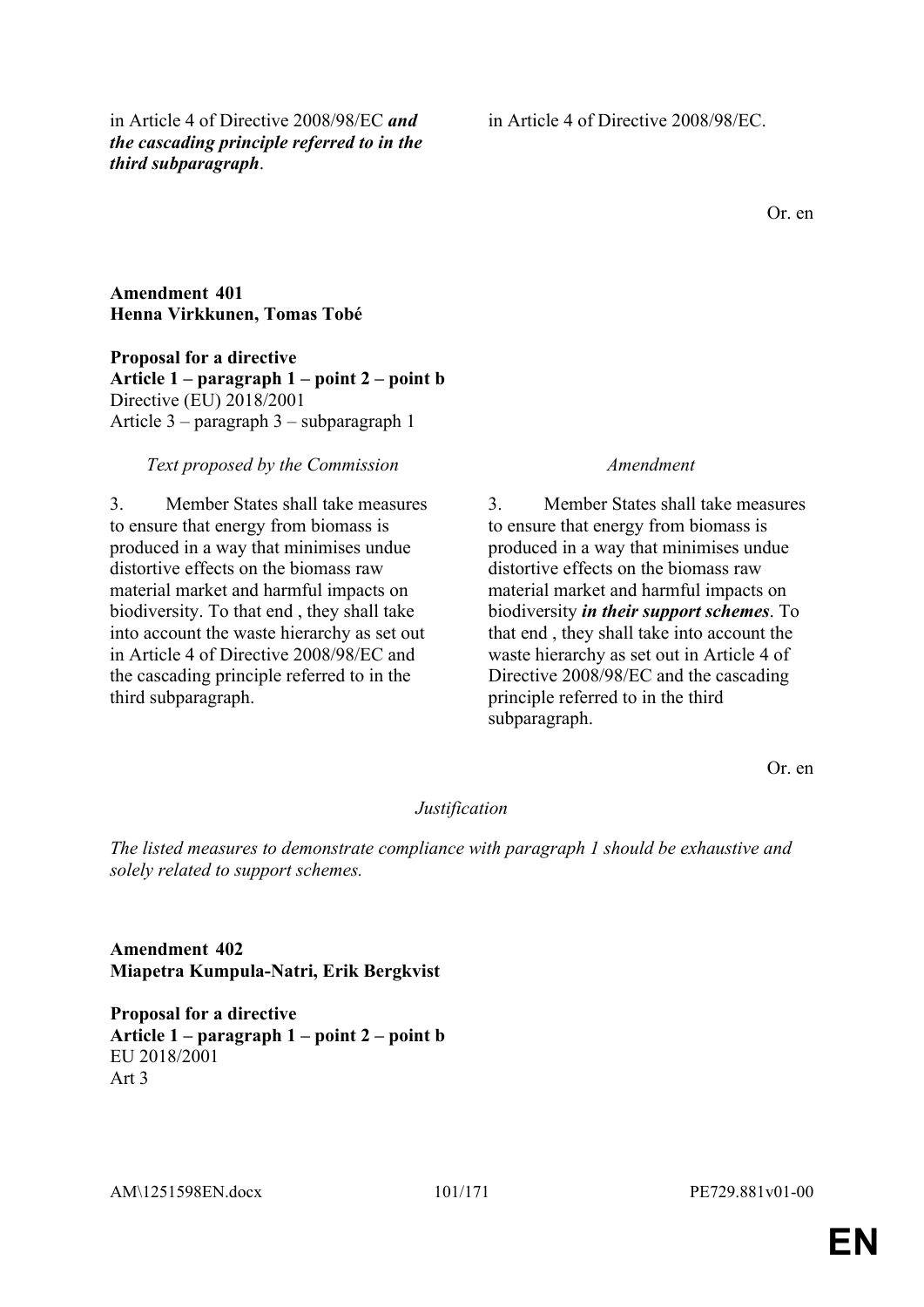# *Text proposed by the Commission Amendment*

3. Member States shall take measures to ensure that energy from biomass is produced in a way that minimises undue distortive effects on the biomass raw material market and harmful impacts on biodiversity. To that end , they shall take into account the waste hierarchy as set out in Article 4 of Directive 2008/98/EC and the cascading principle referred to in the third subparagraph.

3. Member States shall take measures to ensure that energy from biomass is produced in a way that minimises undue distortive effects on the biomass raw material market and harmful impacts on biodiversity *in their support schemes*. To that end , they shall take into account the waste hierarchy as set out in Article 4 of Directive 2008/98/EC and the cascading principle referred to in the third subparagraph.

Or. en

# *Justification*

*Cascade principle under article 3 is to be implemented when including support schemes so the delegated act could take into account national specificities better. When an open-ended list it is harder for MSs to evaluate its impacts.*

# **Amendment 403**

**Nicolás González Casares, Lina Gálvez Muñoz, Adriana Maldonado López, Carlos Zorrinho, Patrizia Toia, Robert Hajšel, Marek Paweł Balt, Niels Fuglsang, Romana Jerković, Marcos Ros Sempere**

## **Proposal for a directive Article 1 – paragraph 1 – point 2 – point b** Directive (EU) 2018/2001 Article 3 – paragraph 3 – subparagraph 1

## *Text proposed by the Commission Amendment*

3. Member States shall take measures to ensure that energy from biomass is produced in a way that *minimises* undue distortive effects on the biomass raw material market and harmful impacts on biodiversity. To that end , they shall take into account the waste hierarchy as set out in Article 4 of Directive 2008/98/EC and the cascading principle referred to in the third subparagraph.

3. Member States shall take measures to ensure that energy from biomass is produced in a way that *prevents* undue distortive effects on the biomass raw material market and harmful impacts on biodiversity*, climate and environment*. To that end, they shall take into account the waste hierarchy as set out in Article 4 of Directive 2008/98/EC and the cascading principle referred to in the third subparagraph.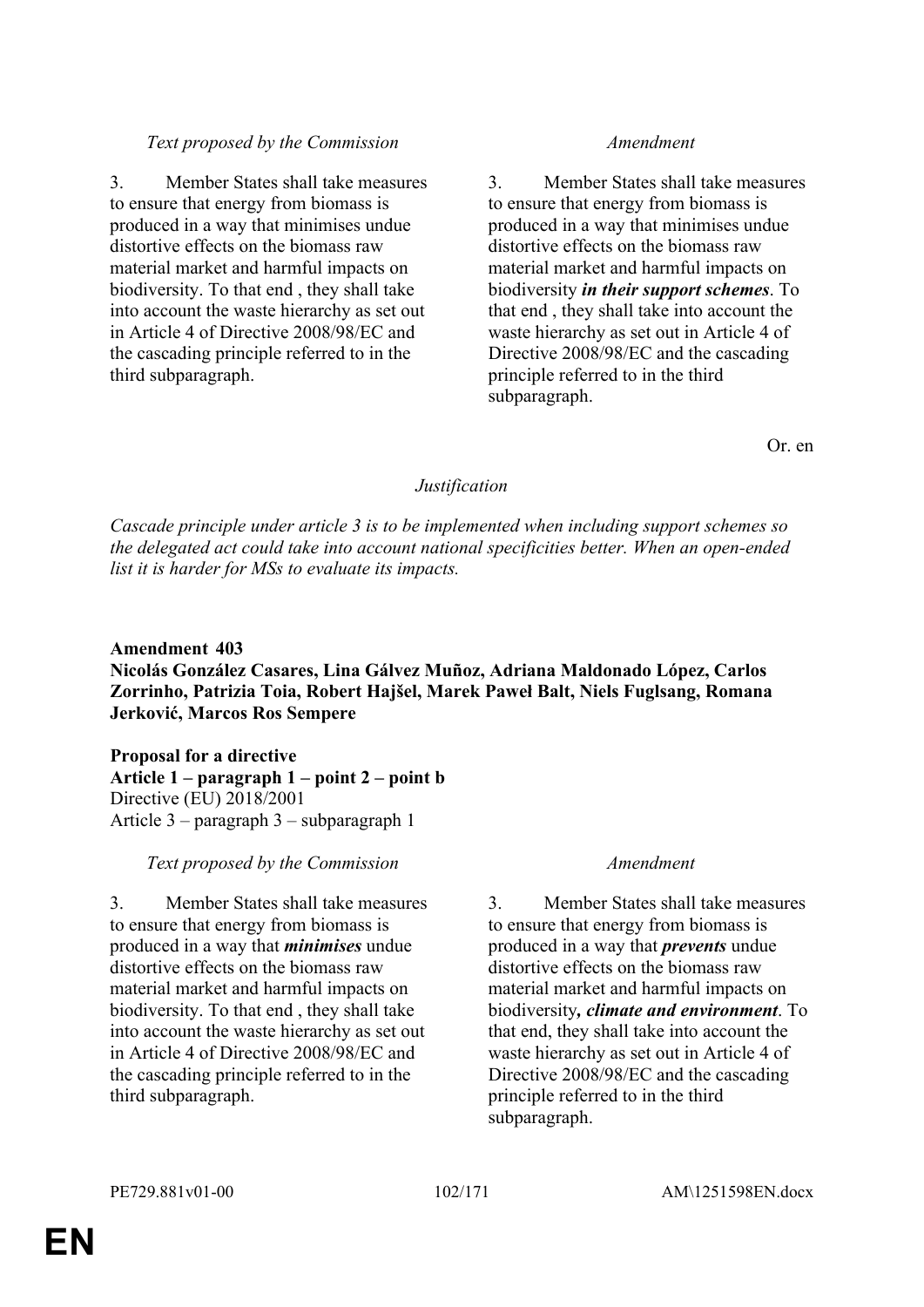# **Amendment 404 Christophe Grudler, Nicola Danti, Klemen Grošelj, Andreas Glück, Nicola Beer**

**Proposal for a directive Article 1 – paragraph 1 – point 2 – point b** DIRECTIVE (EU) 2018/2001 Article 3 – paragraph 3 – subparagraph 1

*Text proposed by the Commission Amendment*

3. Member States shall take measures to ensure that energy from biomass is produced in a way that *minimises* undue distortive effects on the biomass raw material market and harmful impacts on biodiversity. To that end , they shall take into account the waste hierarchy as set out in Article 4 of Directive 2008/98/EC and the cascading principle referred to in the third subparagraph.

3. Member States shall take measures to ensure that energy from biomass is produced in a way that *restricts* undue distortive effects on the biomass raw material market and harmful impacts on biodiversity *and the environment*. To that end , they shall take into account the waste hierarchy as set out in Article 4 of Directive 2008/98/EC and the cascading principle referred to in the third subparagraph.

Or. en

## *Justification*

*It is essential that the EU prevents any market distortion, for the economical, industrial and environmental reasons.*

**Amendment 405 Ivan David**

**Proposal for a directive Article 1 – paragraph 1 – point 2 – point b** Directive (EU) 2018/2001 Article 3, paragraph 3, first subparagraph

*Text proposed by the Commission Amendment*

3. Member States shall take measures to ensure that energy from biomass is produced in a way that minimises undue distortive effects on the biomass raw

3. Member States shall take measures to ensure that energy from biomass is produced in a way that minimises undue distortive effects on the biomass raw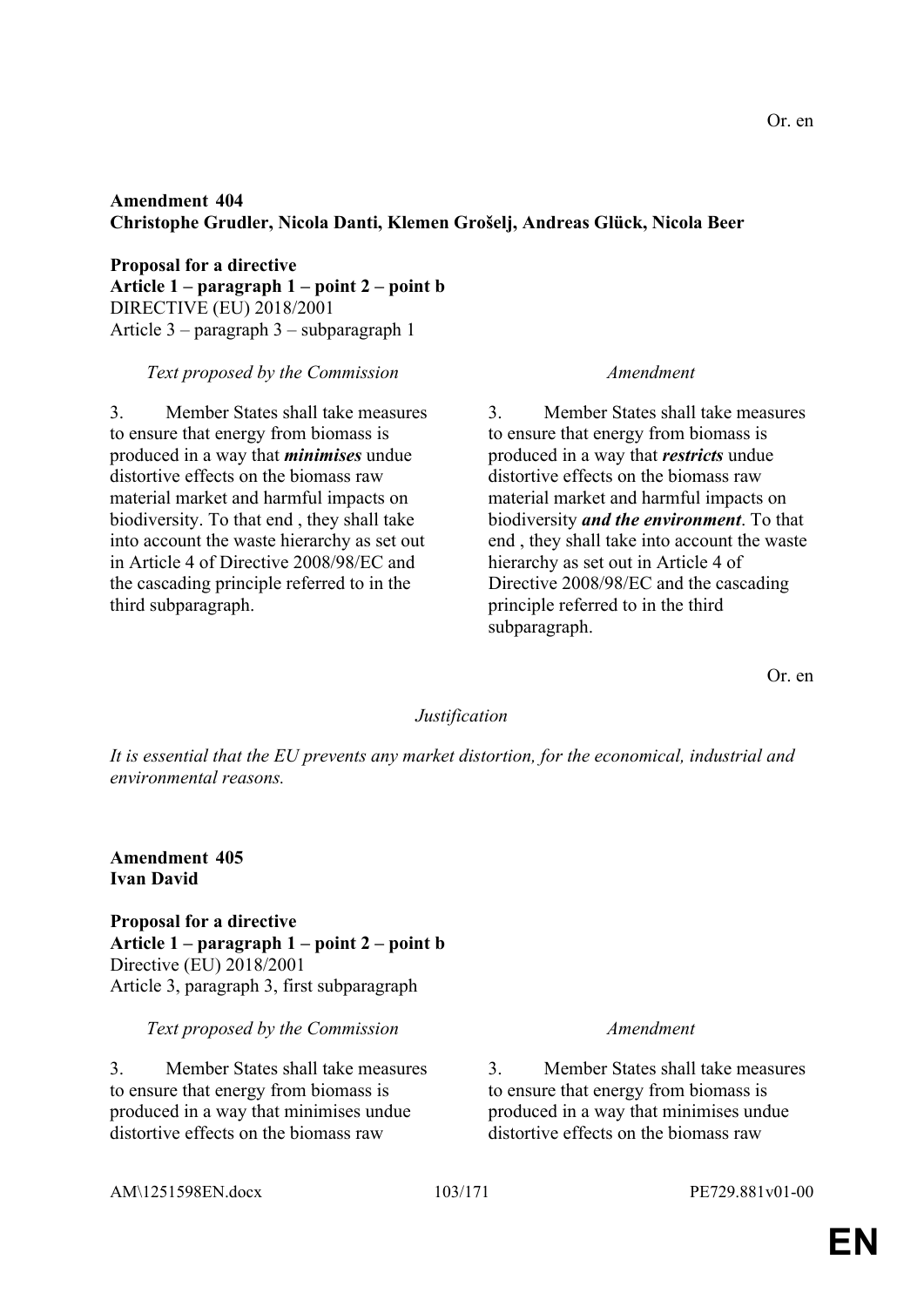material market and harmful impacts on *biodiversity*. To that end , they shall take into account the waste hierarchy as set out in Article 4 of Directive 2008/98/EC and the cascading principle referred to in the third subparagraph.

material market and harmful impacts on *forest soils and erosion*. To that end, they shall take into account the waste hierarchy as set out in Article 4 of Directive 2008/98/EC and the cascading principle referred to in the third subparagraph.

Or. en

### *Justification*

*The negative impacts of biomass energy use are speculative. Economic forests are cultivated and harvested primarily for timber for material use, and therefore the use of logging residues is unlikely to negatively affect biodiversity. Conversely, the requirement to limit the impact of biomass energy use on forest soils and erosion, as expressed in the Commission's already proposed ban on stump and root harvesting for energy production, is acceptable.*

### **Amendment 406 Maria Spyraki**

**Proposal for a directive Article 1 – paragraph 1 – point 2 – point b** Article 3 para 3 Article 3 para 3

### *Text proposed by the Commission Amendment*

3. Member States shall take measures to ensure that energy from biomass is produced in a way that minimises undue distortive effects on the biomass raw material market and harmful impacts on biodiversity. To that end , they shall take into account the waste hierarchy as set out in Article 4 of Directive 2008/98/EC *and the cascading principle referred to in the third subparagraph.*

3. Member States shall take measures to ensure that energy from biomass is produced in a way that minimises undue distortive effects on the biomass raw material market and harmful impacts on biodiversity *in their support scheme*. To that end , they shall take into account the waste hierarchy as set out in Article 4 of Directive 2008/98/EC

Or. en

**Amendment 407 Ville Niinistö** on behalf of the Greens/EFA Group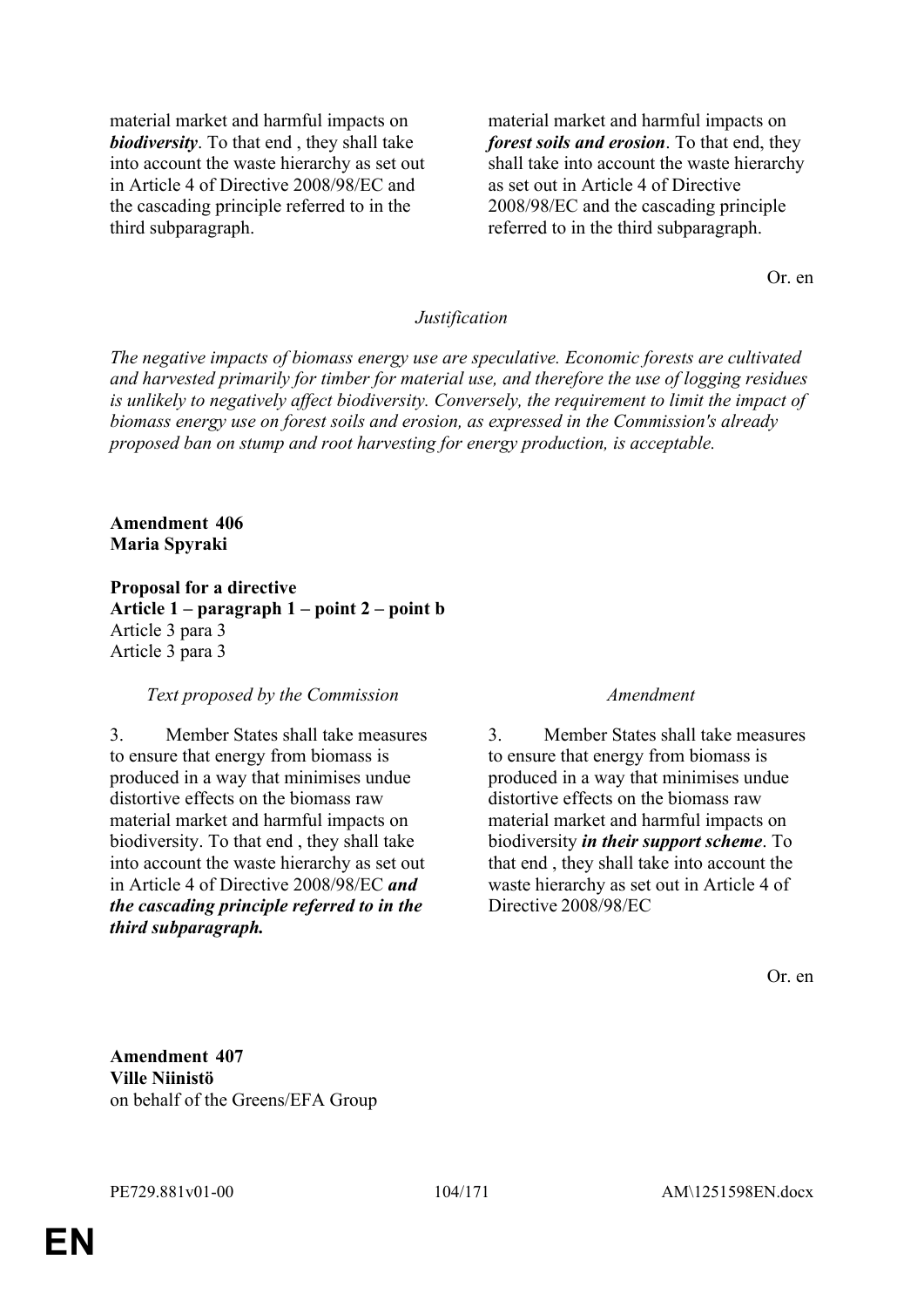# **Proposal for a directive Article 1 – paragraph 1 – point 2 – point b** Directive 2001/2018 Article 3 – paragraph 3

### *Text proposed by the Commission Amendment*

3. Member States shall take measures to ensure that energy from biomass is produced in a way that *minimises* undue distortive effects on the biomass raw material market and harmful impacts on biodiversity. To that end , they shall *take into account* the waste hierarchy as set out in Article 4 of Directive 2008/98/EC and the cascading principle referred to in the third subparagraph.

3. Member States shall take measures to ensure that energy from biomass is produced in a way that *prevents* undue distortive effects on the biomass raw material market and harmful impacts on biodiversity *or the climate*. To that end, they shall *implement* the waste hierarchy as set out in Article 4 of Directive 2008/98/EC and the cascading principle referred to in the third subparagraph.

Or. en

# **Amendment 408 Mauri Pekkarinen, Emma Wiesner, Nils Torvalds, Klemen Grošelj**

**Proposal for a directive Article 1 – paragraph 1 – point 2 – point b** EC 2018/2001 Article 3 – paragraph 3

## *Text proposed by the Commission Amendment*

3. Member States shall take measures to ensure that energy from biomass is produced in a way that minimises undue distortive effects on the biomass raw material market and harmful impacts on biodiversity. To that end , they shall take into account the waste hierarchy as set out in Article 4 of Directive 2008/98/EC *and the cascading principle referred to in the third subparagraph*.

3. Member States shall take measures to ensure that energy from biomass is produced in a way that minimises undue distortive effects on the biomass raw material market and harmful impacts on biodiversity*, in their support schemes.* . To that end , they shall take into account the waste hierarchy as set out in Article 4 of Directive 2008/98/EC.

Or. en

## *Justification*

*No legislation should be introduced on the cascading principle, as this could inhibit innovations for the optimal use of wood.*

AM\1251598EN.docx 105/171 PE729.881v01-00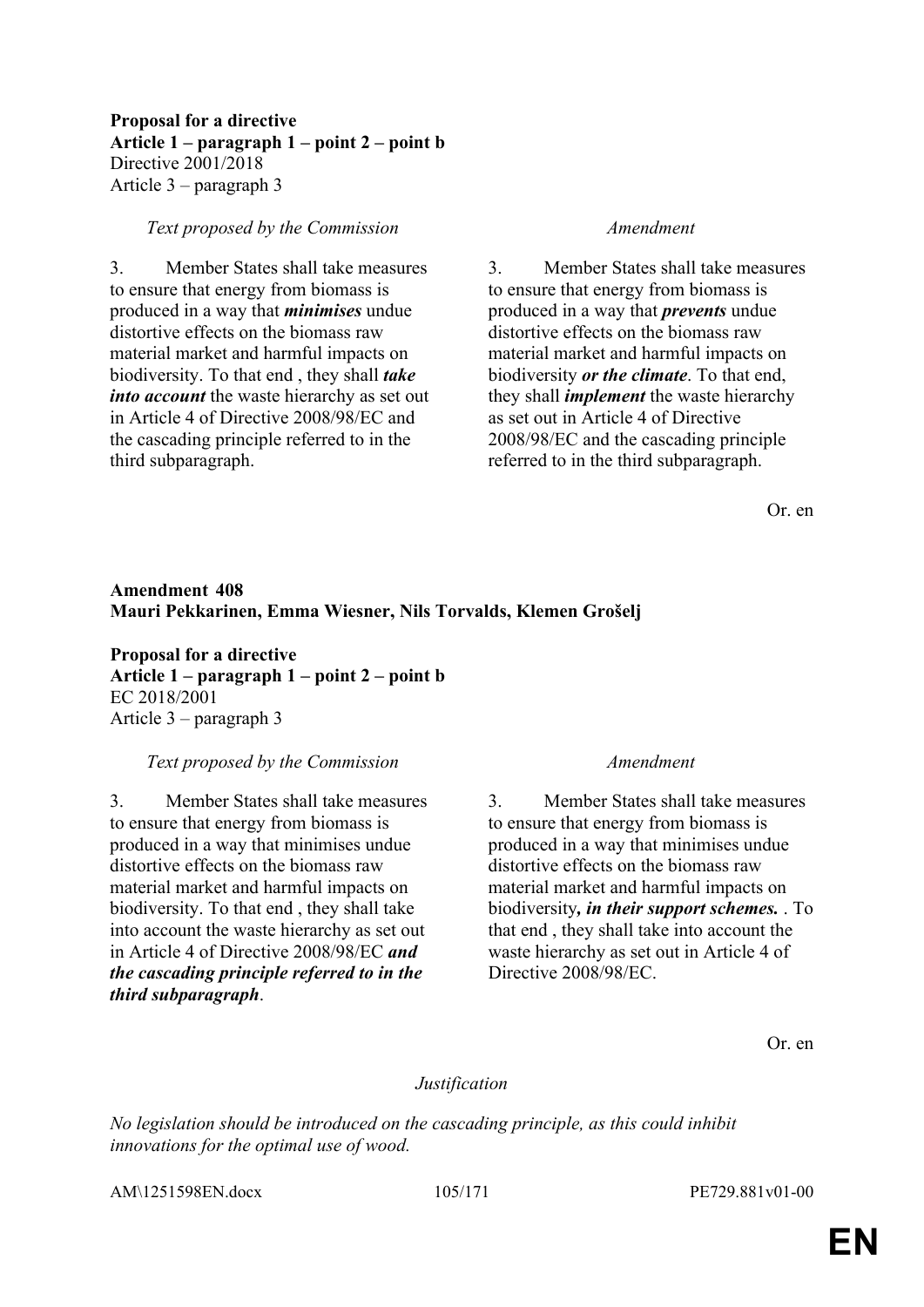**Amendment 409 Paolo Borchia, Marco Dreosto, Isabella Tovaglieri, Angelo Ciocca, Elena Lizzi, Matteo Adinolfi, Gianna Gancia**

**Proposal for a directive Article 1 – paragraph 1 – point 2 – point b** Directive (EU) 2018/2001 Article 3

### *Text proposed by the Commission Amendment*

3. Member States shall take measures to ensure that energy from biomass is produced in a way that minimises undue distortive effects on the biomass raw material market *and harmful impacts on biodiversity*. To that end , they shall take into account the waste hierarchy as set out in Article 4 of Directive 2008/98/EC and the cascading *principle* referred to in the third subparagraph.

3. Member States shall take measures to ensure that energy from biomass is produced in a way that minimises undue distortive effects on the biomass raw material market. To that end , they shall take into account the waste hierarchy as set out in Article 4 of Directive 2008/98/EC and the cascading *guidance* referred to in the third subparagraph.

Or. en

**Amendment 410 Sara Skyttedal, Christian Ehler**

**Proposal for a directive Article 1 – paragraph 1 – point 2 – point b** Directive (EU) 2018/2001 Article 3 – paragraph 3

## *Text proposed by the Commission Amendment*

3. Member States shall take measures to ensure that energy from biomass is produced in a way that minimises undue distortive effects on the biomass raw material market and harmful impacts on biodiversity. To that end , they shall take into account the waste hierarchy as set out in Article 4 of Directive 2008/98/EC *and the cascading principle referred to in the third subparagraph*.

3. Member States shall take measures to ensure that energy from biomass is produced in a way that minimises undue distortive effects on the biomass raw material market and harmful impacts on biodiversity *on a national or regional level, in their support schemes*. To that end , they shall take into account the waste hierarchy as set out in Article 4 of Directive 2008/98/EC.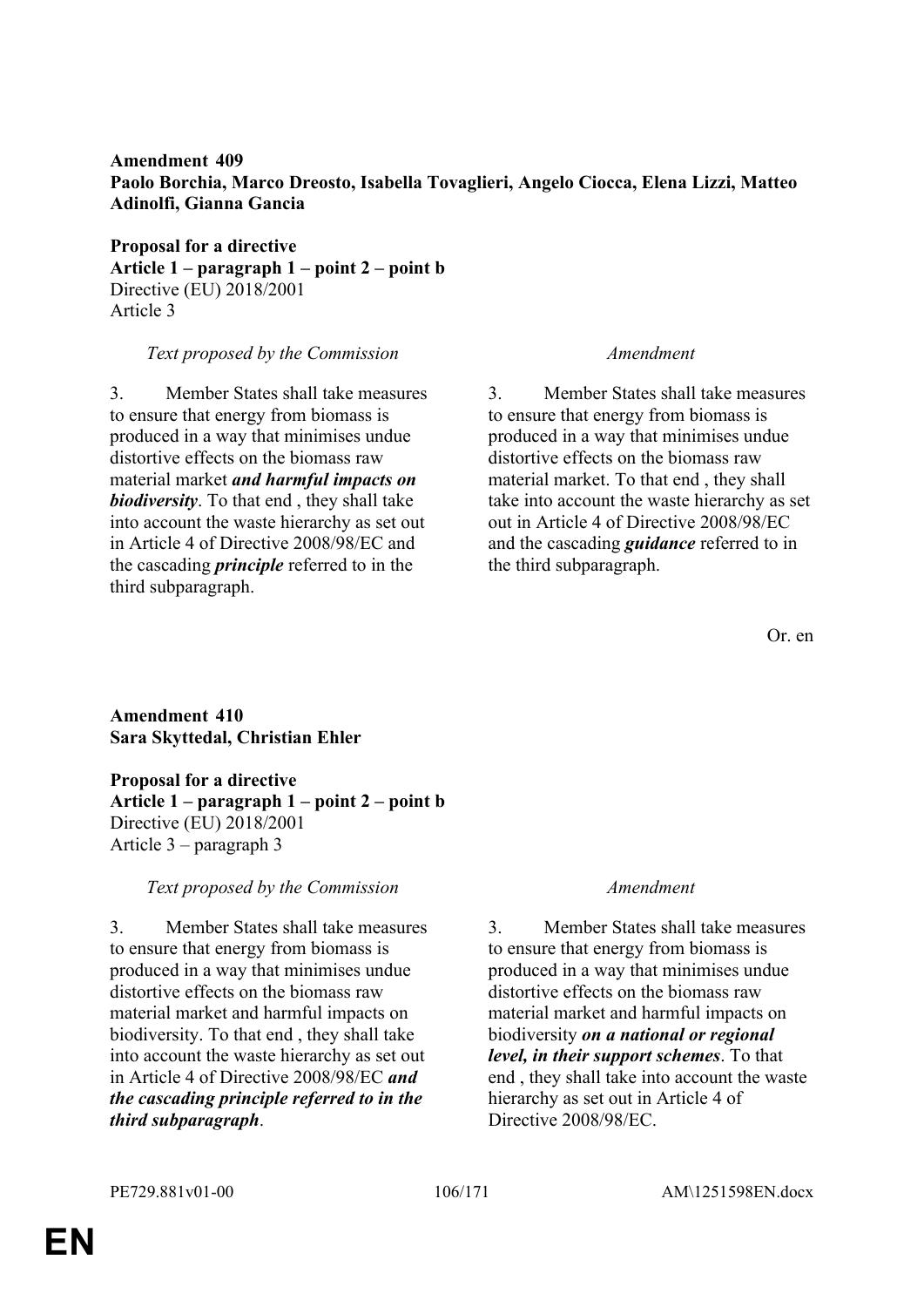Or. en

# *Justification*

*deleted*

*Clarifies that biodiversity should be evaluated on a national or regional level.*

# **Amendment 411 Francesca Donato**

**Proposal for a directive Article 1 – paragraph 1 – point 2 – point b** Directive (UE) 2018/2001 Article 3, paragraph 3

*Text proposed by the Commission Amendment*

*(a) Member States shall grant no support for:*

*(i) the use of saw logs, veneer logs, stumps and roots to produce energy.*

*(ii) the production of renewable energy produced from the incineration of waste if the separate collection obligations laid down in Directive 2008/98/EC have not been complied with.*

*(iii) practices which are not in line with the delegated act referred to in the third subparagraph.*

Or. it

**Amendment 412 Paolo Borchia, Marco Dreosto, Isabella Tovaglieri, Angelo Ciocca, Elena Lizzi, Matteo Adinolfi, Gianna Gancia**

**Proposal for a directive Article 1 – paragraph 1 – point 2 – point b** Directive (EU) 2018/2001 Article 3

*Text proposed by the Commission Amendment*

(a) Member States shall grant no support for*:*

(a) Member States shall grant no support for *the production of renewable* 

AM\1251598EN.docx 107/171 PE729.881v01-00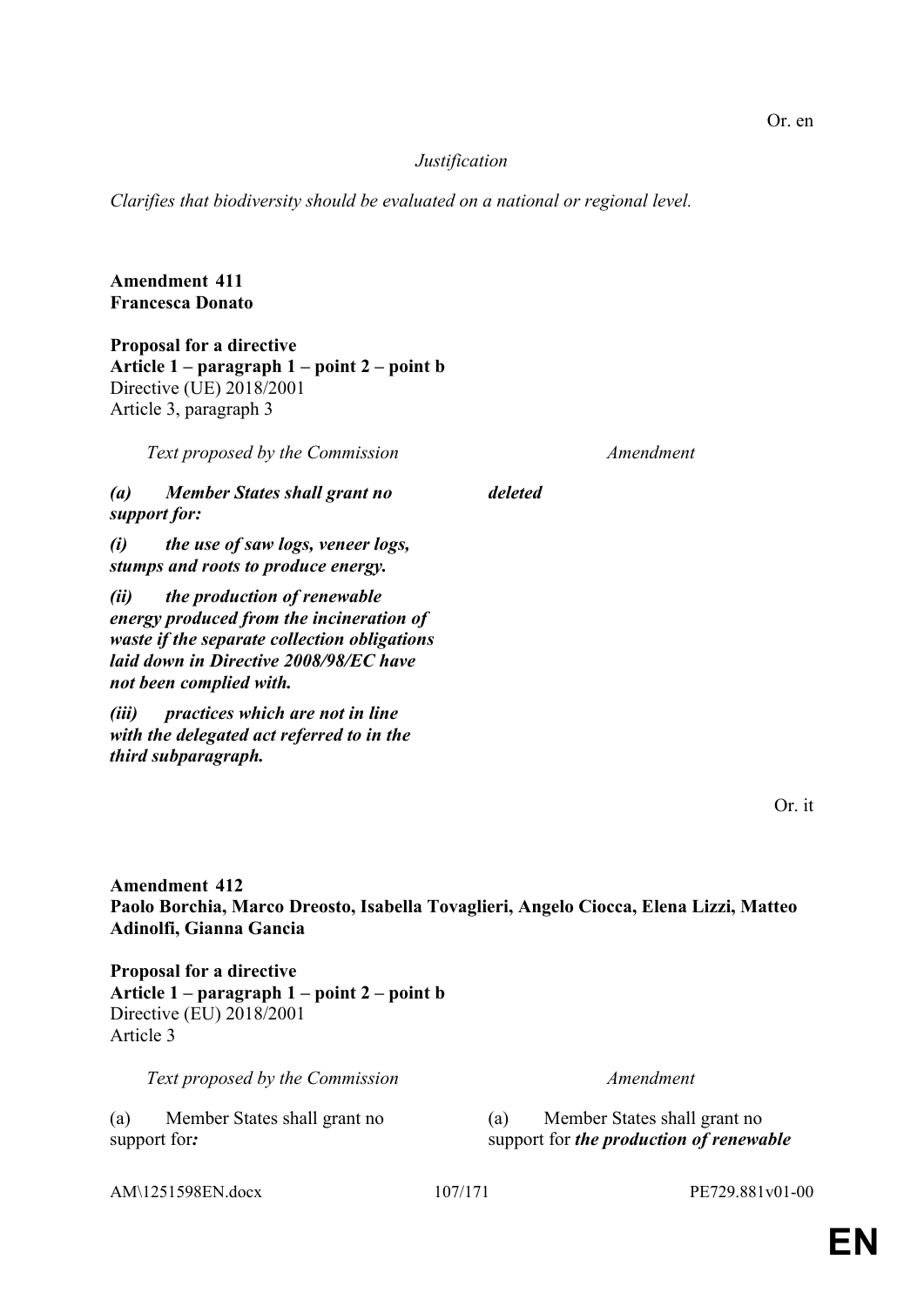*energy produced from the incineration of waste if the separate collection obligations laid down in Directive 2008/98/EC have not been complied with.*

Or. en

**Amendment 413 Sara Skyttedal**

**Proposal for a directive Article 1 – paragraph 1 – point 2 – point b** Directive (EU) 2018/2001 Article 3 – paragraph 3 – subparagraph 2 – point a

*Text proposed by the Commission Amendment*

(a) Member States shall *grant no* support *for*:

(a) Member States shall *in the case of using* support *systems for biomass for energy purposes, design them to minimise*:

Or. en

*Justification*

*This allows for a more relevant perspective of addressing the whole raw material market and considering national specificities, instead of focusing on separate logs according to unclear definitions.*

**Amendment 414 Ville Niinistö** on behalf of the Greens/EFA Group

**Proposal for a directive Article 1 – paragraph 1 – point 2 – point b** Directive 2001/2018 Article 3 – paragraph 3 – subparagraph  $1$  – point (a) – Point (–i) (new)

*Text proposed by the Commission Amendment*

*(-i) the use of woody biomass to produce electricity*

Or. en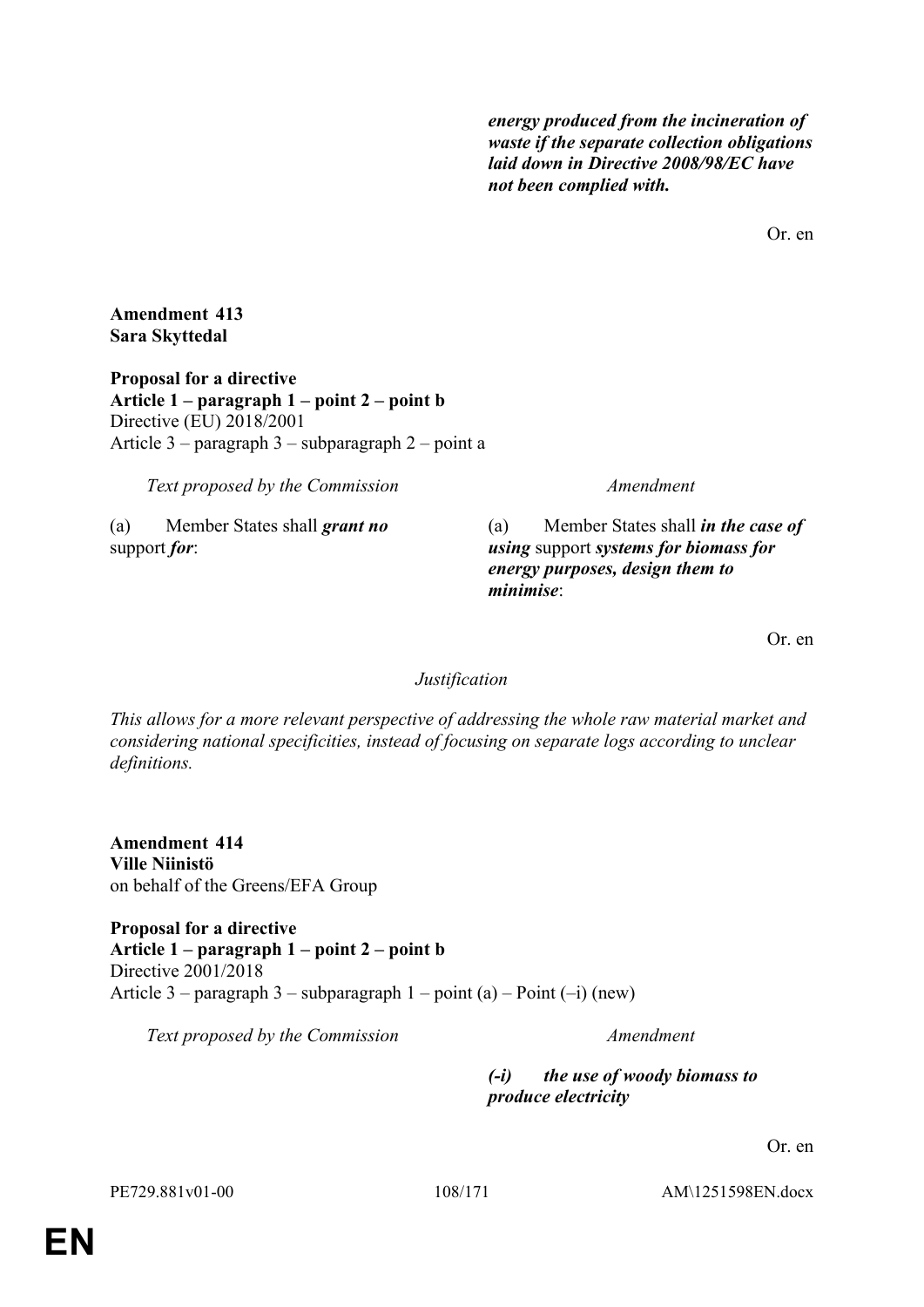**Proposal for a directive Article 1 – paragraph 1 – point 2 – point b** Article 1 para 1 point 2 point b Article 1 para 1 point 2 point b *Text proposed by the Commission Amendment (i) the use of saw logs, veneer logs, stumps and roots to produce energy. deleted* Or. en **Amendment 416 Angelika Winzig, Alexander Bernhuber Proposal for a directive Article 1 – paragraph 1 – point 2 – point b** Directive (EU) 2018/2001/EC Article 3– paragraph 3 *Text proposed by the Commission Amendment (i) the use of saw logs, veneer logs, stumps and roots to produce energy. deleted* Or. en **Amendment 417 Paolo Borchia, Marco Dreosto, Isabella Tovaglieri, Angelo Ciocca, Elena Lizzi, Matteo Adinolfi, Gianna Gancia Proposal for a directive Article 1 – paragraph 1 – point 2 – point b** Directive (EU) 2018/2001 Article 3 *Text proposed by the Commission Amendment (i) the use of saw logs, veneer logs, stumps and roots to produce energy. deleted*

**Amendment 415 Maria Spyraki**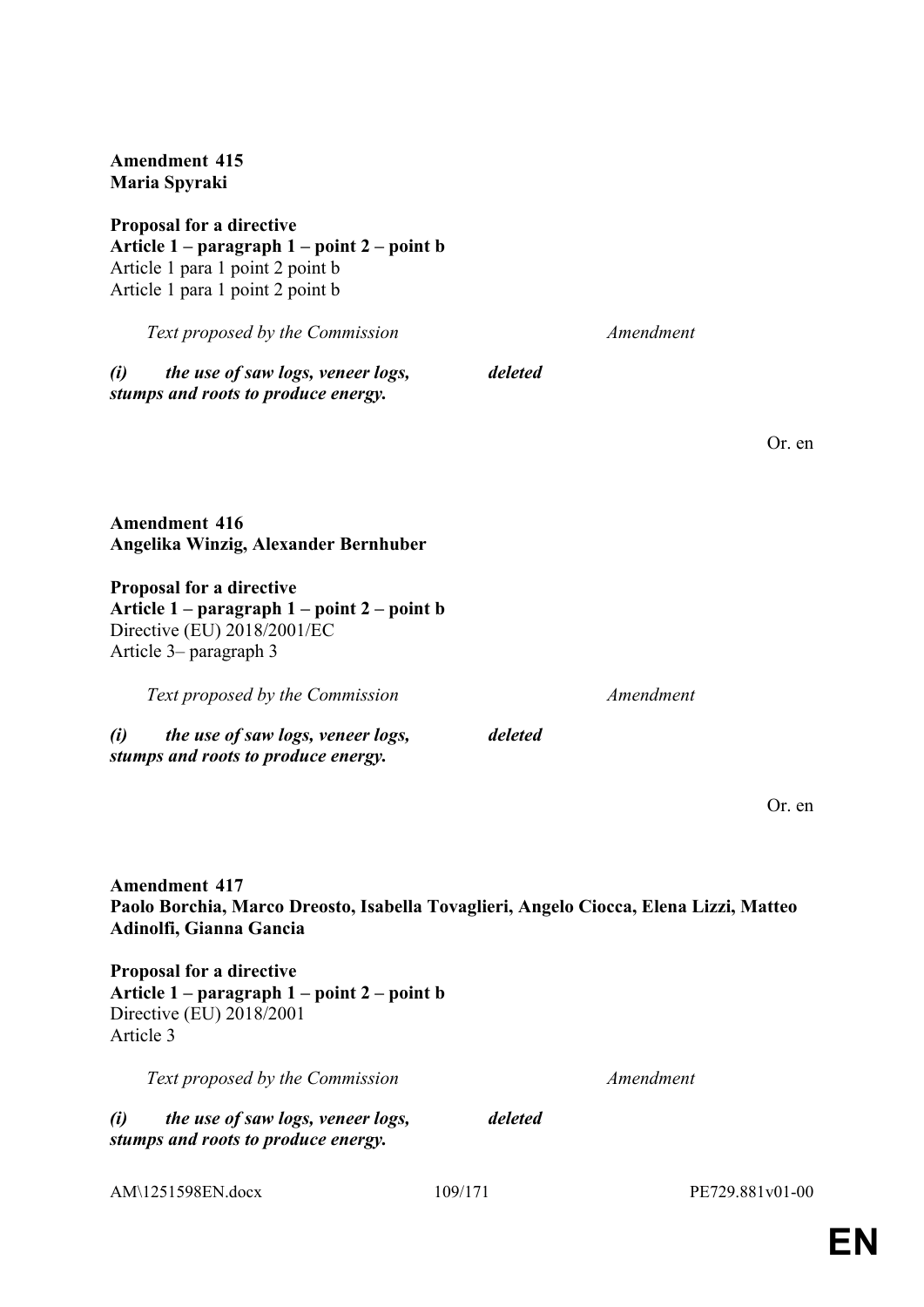### **Amendment 418 Martin Hojsík, Klemen Grošelj, Claudia Gamon**

**Proposal for a directive Article 1 – paragraph 1 – point 2 – point b** Directive (EU) 2018/2001 Article 3 – paragraph 3 – subparagraph 2 – point a – point i

| Text proposed by the Commission                   | Amendment                          |  |
|---------------------------------------------------|------------------------------------|--|
| the use of <i>saw logs</i> , <i>veneer logs</i> , | the use of <i>woody biomass</i> to |  |
| (i)                                               | (1)                                |  |
| stumps and roots to produce energy.               | produce energy.                    |  |

Or. en

**Amendment 419 Ville Niinistö** on behalf of the Greens/EFA Group

#### **Proposal for a directive Article 1 – paragraph 1 – point 2 – point b** Directive 2001/2018 Article 3 – paragraph 3 – subparagraph 1 – point (a) – Point (i)

*Text proposed by the Commission Amendment*

(i) the use of *saw logs, veneer logs, stumps and roots* to produce *energy*.

(i) the use of *primary woody biomass* to produce *heat*.

Or. en

### **Amendment 420 Sira Rego**

**Proposal for a directive Article 1 – paragraph 1 – point 2 – point b** Directive (EU) 2018/2021 Article  $3$  – paragraph  $3$  – subparagraph  $2$  – point (a) – point (i)

PE729.881v01-00 110/171 AM\1251598EN.docx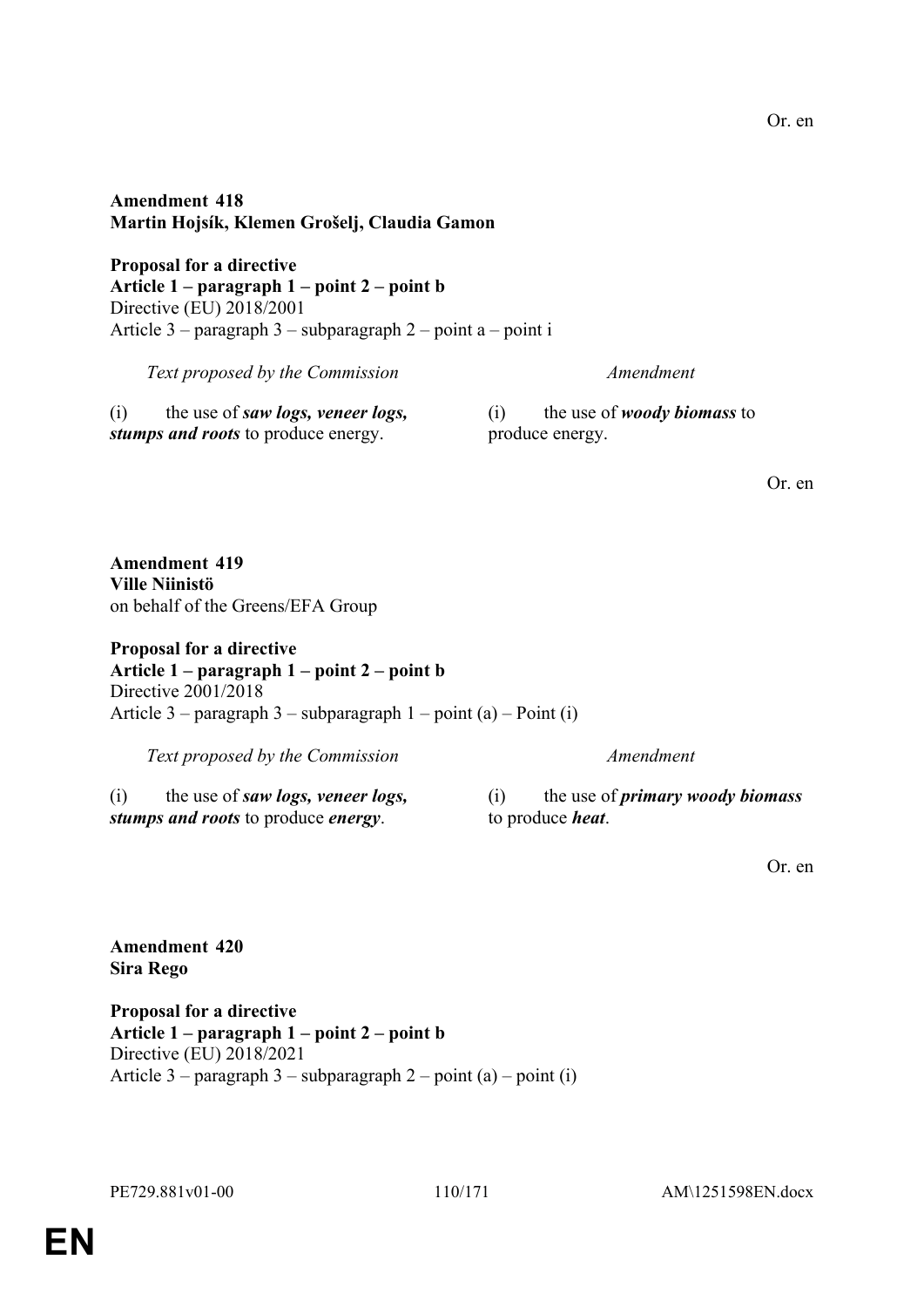AM\1251598EN.docx 111/171 PE729.881v01-00

# **EN**

*Text proposed by the Commission Amendment*

(i) the use of *saw logs, veneer logs, stumps and roots* to produce energy.

(i) the use of *primary woody biomass* to produce energy.

Or. en

**Amendment 421 Paolo Borchia, Marco Dreosto, Isabella Tovaglieri, Angelo Ciocca, Elena Lizzi, Matteo Adinolfi, Gianna Gancia**

**Proposal for a directive Article 1 – paragraph 1 – point 2 – point b** Directive (EU) 2018/2001 Article 3

*Text proposed by the Commission Amendment*

*(ii) the production of renewable energy produced from the incineration of waste if the separate collection obligations laid down in Directive 2008/98/EC have not been complied with.*

**Amendment 422 Ville Niinistö** on behalf of the Greens/EFA Group

**Proposal for a directive Article 1 – paragraph 1 – point 2 – point b** Directive 2018/2001 Article 3 – paragraph 3 – point a)ii

*Text proposed by the Commission Amendment*

(ii) the production of renewable energy produced from the incineration of waste if the separate collection obligations laid down in Directive 2008/98/EC have not been complied with.

(ii) the production of renewable energy produced from the incineration of waste if the separate collection *and re-use and recycling* obligations laid down in Directive 2008/98/EC have not been complied with.

Or. en

*deleted*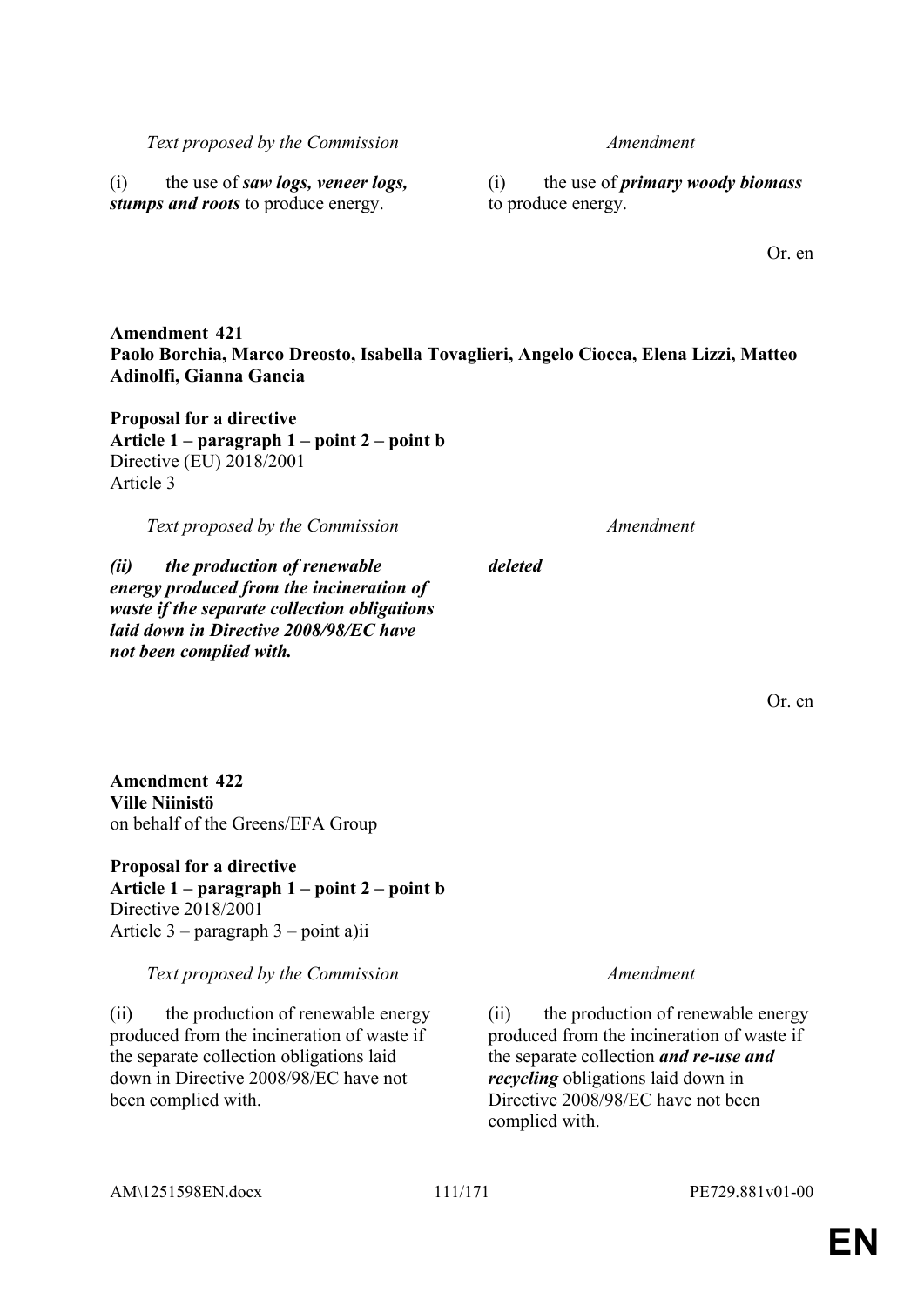### *Justification*

*The Directive 2008/98/EC as of 2020 lays down also obligation to prepare for re-use, recycling and other material recovery, including backfilling operations using waste to substitute other materials, of non-hazardous construction and demolition waste. Construction and demolition waste includes also wood, this obligation also therefore needs to be complied with.*

### **Amendment 423 Martin Hojsík, Christophe Grudler, Klemen Grošelj, Claudia Gamon**

**Proposal for a directive Article 1 – paragraph 1 – point 2 – point b** Directive (EU) 2018/2001 Article 3 – paragraph 3 – subparagraph 2 – point a – point ii

#### *Text proposed by the Commission Amendment*

(ii) the production of renewable energy produced from the incineration of waste if the separate collection obligations laid down in Directive 2008/98/EC have not been complied with.

(ii) the production of renewable energy produced from the incineration of waste if the separate collection *and re-use and recycling* obligations laid down in Directive 2008/98/EC have not been complied with.

Or. en

#### *Justification*

*The Directive 2008/98/EC as of 2020 lays down also obligation to prepare for re-use, recycling and other material recovery, including backfilling operations using waste to substitute other materials, of non-hazardous construction and demolition waste. Construction and demolition waste includes also wood. This obligation also therefore needs to be complied with.*

**Amendment 424 Evžen Tošenovský, Jacek Saryusz-Wolski, Grzegorz Tobiszowski, Pietro Fiocchi, Ladislav Ilčić**

**Proposal for a directive Article 1 – paragraph 1 – point 2 – point b** Directive (EU) 2018/2001 Article 3 – paragraph 3 – letter  $a - (iii)$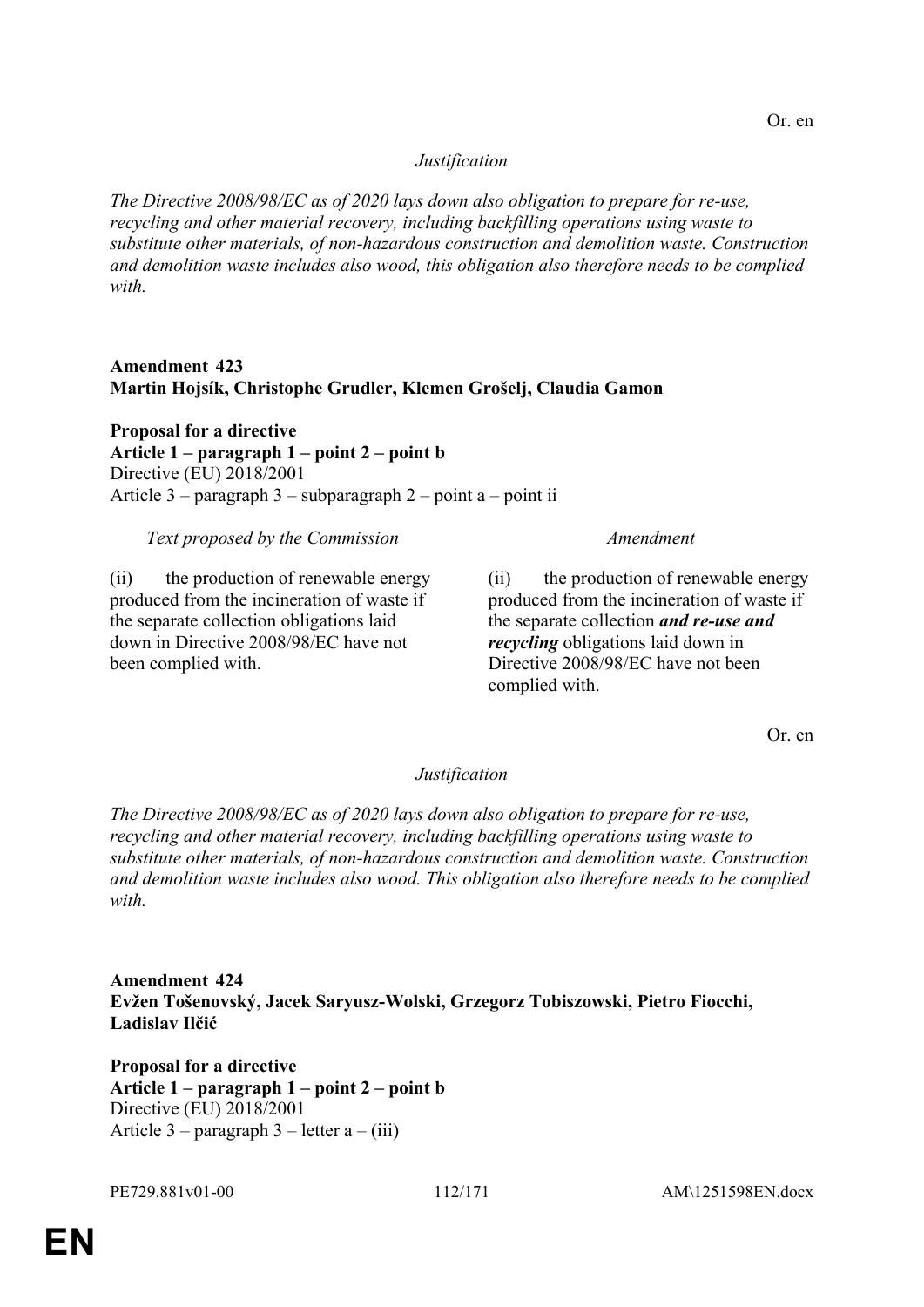*third subparagraph.*

AM\1251598EN.docx 113/171 PE729.881v01-00

*Text proposed by the Commission Amendment*

*(iii) practices which are not in line with the delegated act referred to in the third subparagraph.*

**Amendment 425 Maria Spyraki**

**Amendment 426**

EC 2018/2001

**Proposal for a directive**

**Proposal for a directive Article 1 – paragraph 1 – point 2 – point b** Article 1 para 1 point 2 point b Article 1 para 1 point 2 point b

*Text proposed by the Commission Amendment*

*(iii) practices which are not in line with the delegated act referred to in the third subparagraph.*

**Article 1 – paragraph 1 – point 2 – point b**

*(iii) practices which are not in line with the delegated act referred to in the* 

Article 3 – paragraph 3 – subparagraph 2 – point a – point (iii)

Or. en

Or. en

Or. en

#### *Justification*

**Mauri Pekkarinen, Emma Wiesner, Nils Torvalds, Andreas Glück, Nicola Beer**

*Text proposed by the Commission Amendment*

*No legislation should be introduced on cascading use since at worst it can inhibit innovations and optimal use of wood.*

*deleted*

*deleted*

*deleted*

## **EN**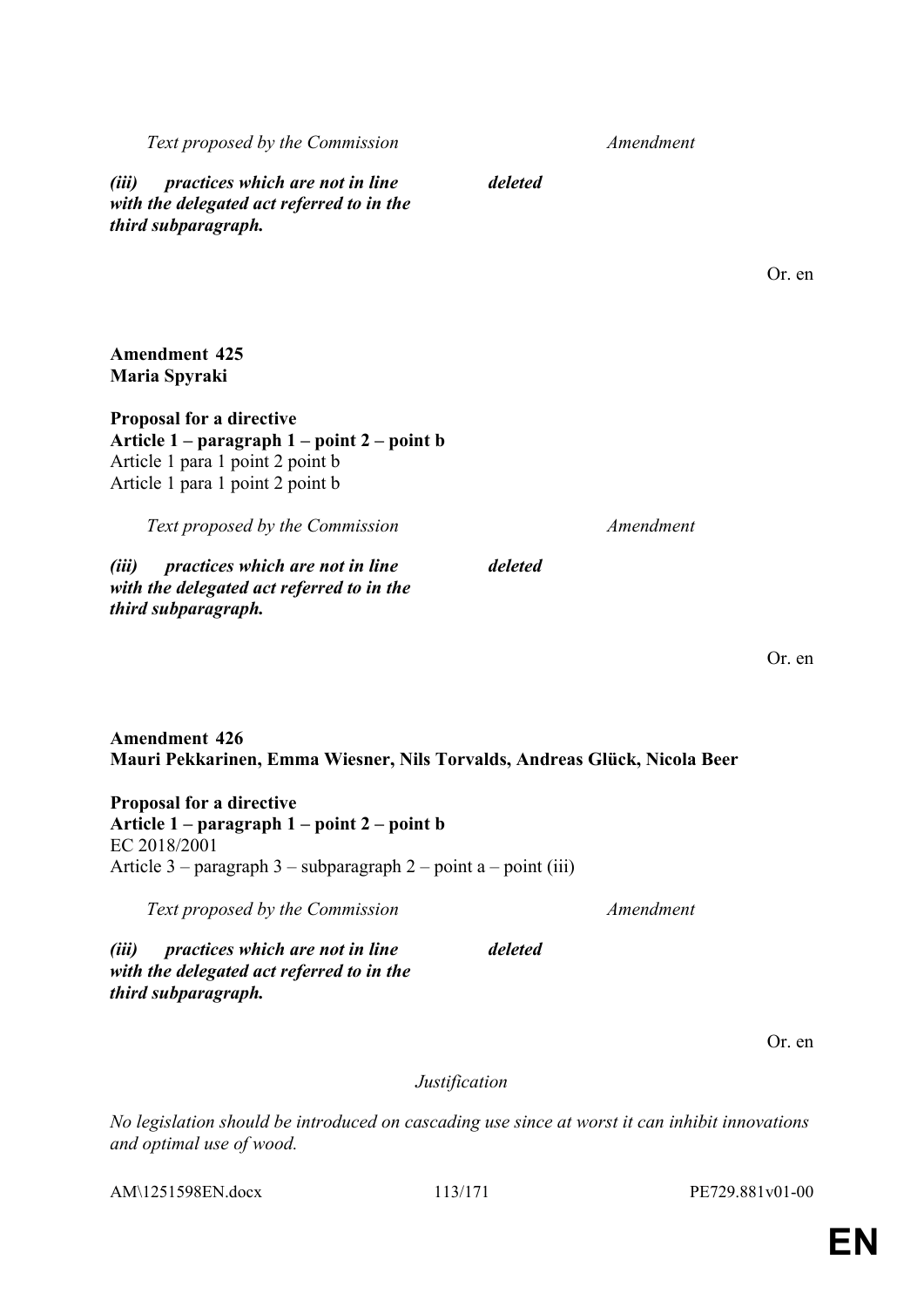**Amendment 427 Paolo Borchia, Marco Dreosto, Isabella Tovaglieri, Angelo Ciocca, Elena Lizzi, Matteo Adinolfi, Gianna Gancia**

*deleted*

*deleted*

**Proposal for a directive Article 1 – paragraph 1 – point 2 – point b** Directive (EU) 2018/2001 Article 3

*Text proposed by the Commission Amendment*

*(iii) practices which are not in line with the delegated act referred to in the third subparagraph.*

**Amendment 428 Henna Virkkunen, Tomas Tobé**

**Proposal for a directive Article 1 – paragraph 1 – point 2 – point b** Directive (EU) 2018/2001 Article  $3$  – paragraph  $3$  – subparagraph  $2$  – point a – point iii

*Text proposed by the Commission Amendment*

*(iii) practices which are not in line with the delegated act referred to in the third subparagraph.*

Or. en

Or. en

*Justification*

*The cascade principle is not a technical detail that can be regulated by delegated act. The principle is already implemented through wood markets, considering forest value chains which differ between and within Member States. EU-level definitions on forest biomass can hamper resource-efficient use of biomass, bioeconomy innovation and investments. Every regulatory update increases uncertainty, which may slow down renewable energy investments. The Commission guidance on cascading published in 2019 should first be reevaluated before setting new legislative requirements.*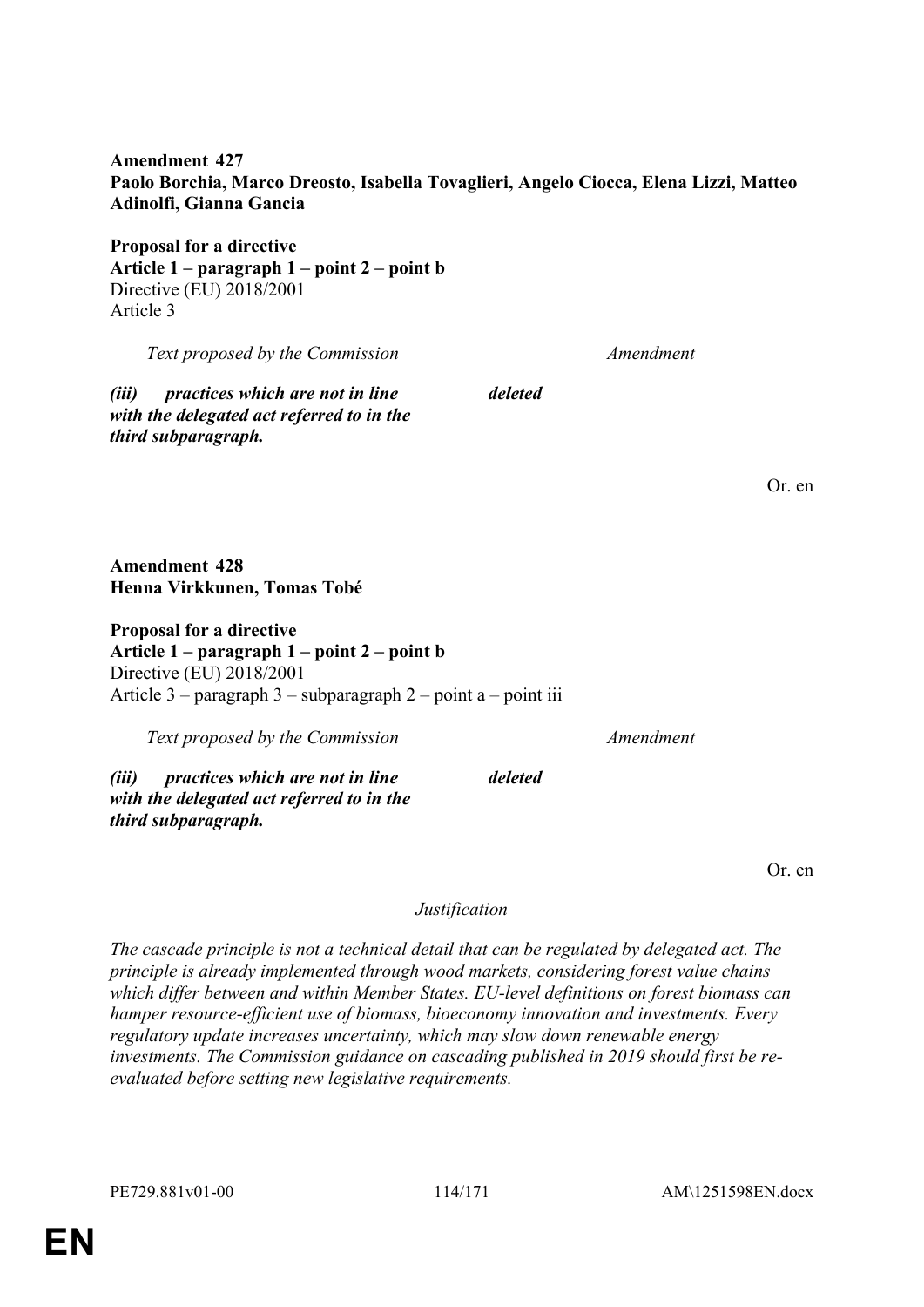**Amendment 429 Sara Skyttedal**

**Proposal for a directive Article 1 – paragraph 1 – point 2 – point b** Directive (EU) 2018/2001 Article 3 – paragraph 3 – subparagraph 2 – point a a (new)

*Text proposed by the Commission Amendment*

*(aa) Member States may not grant new feed-in tariff support schemes to bioenergy installations if they have not submitted a National Bioenergy Plan as referred to in point (ba)*

Or. en

#### *Justification*

*Clarifies that it is specifically the feed-in tariffs that potentially could have cause raw material market distortions.*

**Amendment 430 Sara Skyttedal**

**Proposal for a directive Article 1 – paragraph 1 – point 2 – point b** Directive (EU) 2018/2001 Article  $3$  – paragraph  $3$  – subparagraph  $2$  – point b a (new)

*Text proposed by the Commission Amendment*

*(ab) Member States may submit to the Commission a National Bioenergy Plan together with the update of its latest integrated national energy and climate plan, as referred to in Article 14(2) of Regulation (EU) 2018/1999, and in accordance with the procedure and timeline laid down in that Article. The National Bioenergy Plan shall contain:*

*(i) an assessment of the potential needs and potential supply of forest biomass available for energy purposes in accordance with the criteria laid down in*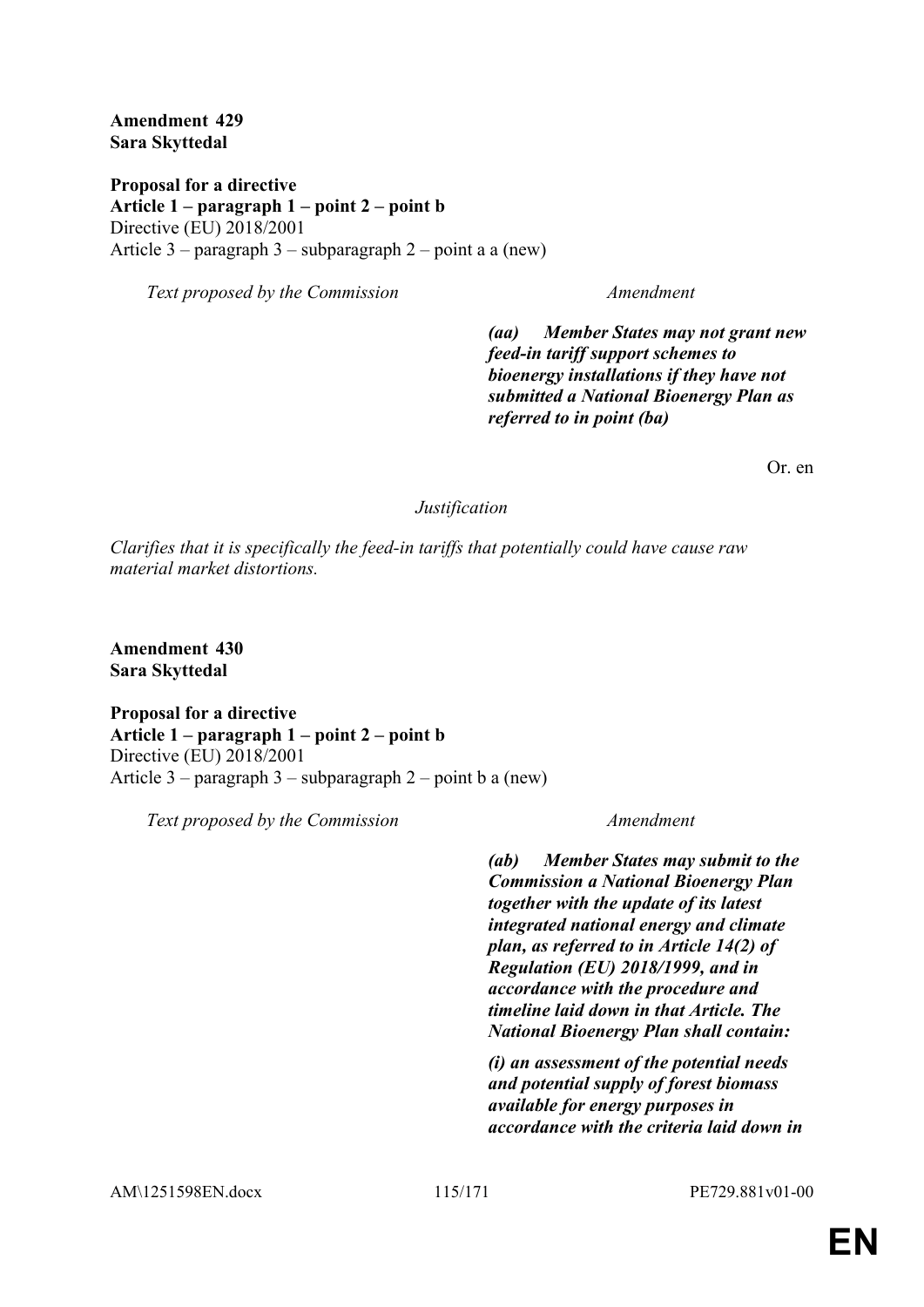*Article 29 of this Regulation*

*(ii)an assessment of the risk of significant amounts of unsustainable biomass being used*

*(iii)an assessment if feed-in tariffs have caused any significant distortions in raw material markets.*

Or. en

#### *Justification*

*Clarifies that the bioenergy plan is optional but should be submitted before new feed-in tariffs for biomass are introduced. There is no need for every member state to submit a comprehensive plan, only for those planning to extend new support systems for forest biomass. The plan should focus on risks of any distortions of raw material markets or use of unsustainable biomass.*

**Amendment 431 Angelika Winzig, Alexander Bernhuber**

**Proposal for a directive Article 1 – paragraph 1 – point 2 – point b** Directive (EU) 2018/2001/EC Article 3– paragraph 3

*Text proposed by the Commission Amendment*

*(b) From 31 December 2026, and without prejudice to the obligations in the first sub-paragraph, Member States shall grant no support to the production of electricity from forest biomass in electricity-only-installations, unless such electricity meets at least one of the following conditions:*

*(i) it is produced in a region identified in a territorial just transition plan approved by the European Commission, in accordance with Regulation (EU) 2021/… of the European Parliament and the Council establishing the Just Transition Fund due to its reliance on solid fossil fuels, and meets the relevant requirements set in Article 29(11);*

*deleted*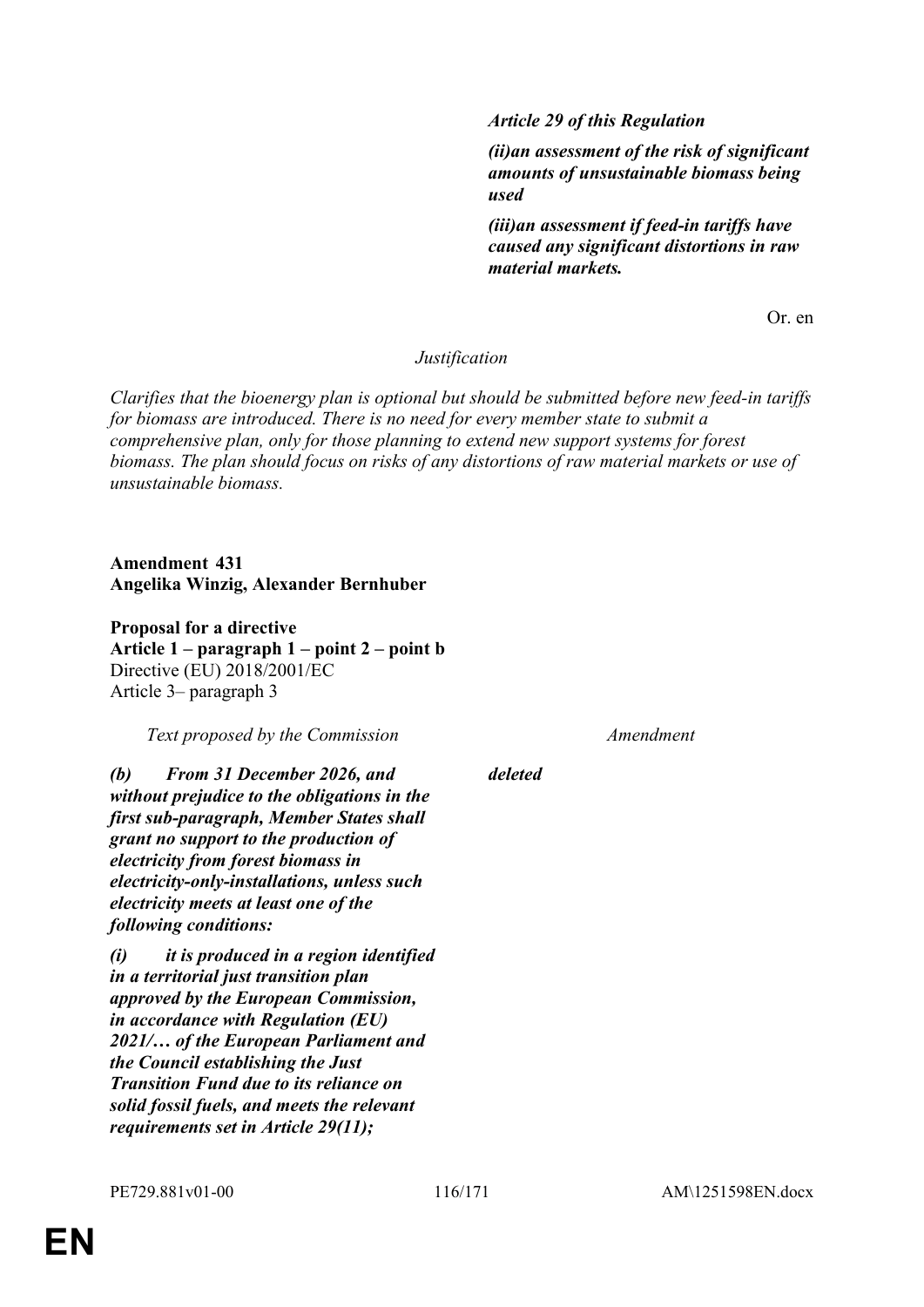### *(ii) it is produced applying Biomass CO<sup>2</sup> Capture and Storage and meets the requirements set in Article 29(11), second subparagraph.*

Or. en

**Amendment 432 Ville Niinistö** on behalf of the Greens/EFA Group

**Proposal for a directive Article 1 – paragraph 1 – point 2 – point b** Directive 2001/2018 Article  $3$  – paragraph  $3$  – subparagraph  $2$  – point (b)

*Text proposed by the Commission Amendment*

*deleted*

*(b) From 31 December 2026, and without prejudice to the obligations in the first sub-paragraph, Member States shall grant no support to the production of electricity from forest biomass in electricity-only-installations, unless such electricity meets at least one of the following conditions:*

*(i) it is produced in a region identified in a territorial just transition plan approved by the European Commission, in accordance with Regulation (EU) 2021/… of the European Parliament and the Council establishing the Just Transition Fund due to its reliance on solid fossil fuels, and meets the relevant requirements set in Article 29(11);*

*(ii) it is produced applying Biomass CO<sup>2</sup> Capture and Storage and meets the requirements set in Article 29(11), second subparagraph.*

Or. en

*Justification*

*With the exclusion of support for the production of electricity from any woody biomass, this subparagraph is no longer necessary/relevant.*

AM\1251598EN.docx 117/171 PE729.881v01-00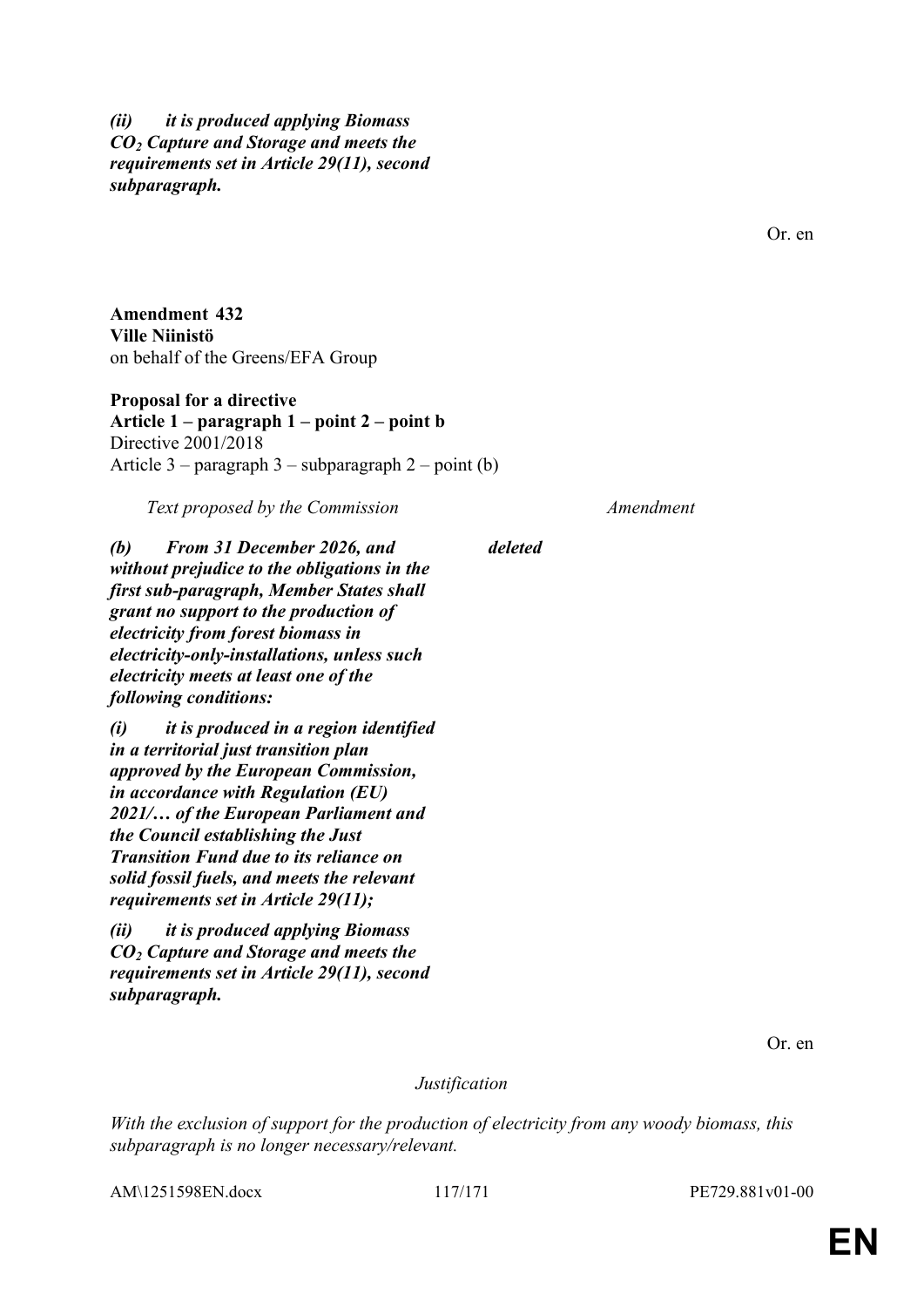### **Amendment 433 Paolo Borchia, Marco Dreosto, Isabella Tovaglieri, Angelo Ciocca, Elena Lizzi, Matteo Adinolfi**

**Proposal for a directive Article 1 – paragraph 1 – point 2 – point b** Directive (EU) 2018/2001 Article 3

*Text proposed by the Commission Amendment*

(b) From 31 December 2026, and without prejudice to the obligations in the first sub-paragraph, Member States *shall* grant *no* support to the production of electricity from forest biomass *in electricity-only-installations, unless such electricity meets at least one of the following conditions*:

(b) From 31 December 2026, and without prejudice to the obligations in the first sub-paragraph, Member States *may only* grant support to the production of electricity from forest biomass *on the condition that the following three requirements are met*:

*(i) cogeneration is guaranteed and that this provides for the energy enhancement of at least 50% of the thermal energy generated by the process;*

*(ii) the woody biomass used in installations comes from forests managed sustainably at territorial level;*

*(iii) the plants have an electrical power not exceeding 10 MWe and are equipped with suitable filter systems for fine dust;*

Or. it

**Amendment 434 Maria da Graça Carvalho**

**Proposal for a directive Article 1 – paragraph 1 – point 2 – point b** Directive 2018/2001 Article 3 – paragraph 3 – point b

*Text proposed by the Commission Amendment*

(b) From 31 December 2026, and without prejudice to the obligations in the

(b) *Without prejudice to the provisions set out in Article 6,* from 31 December

PE729.881v01-00 118/171 AM\1251598EN.docx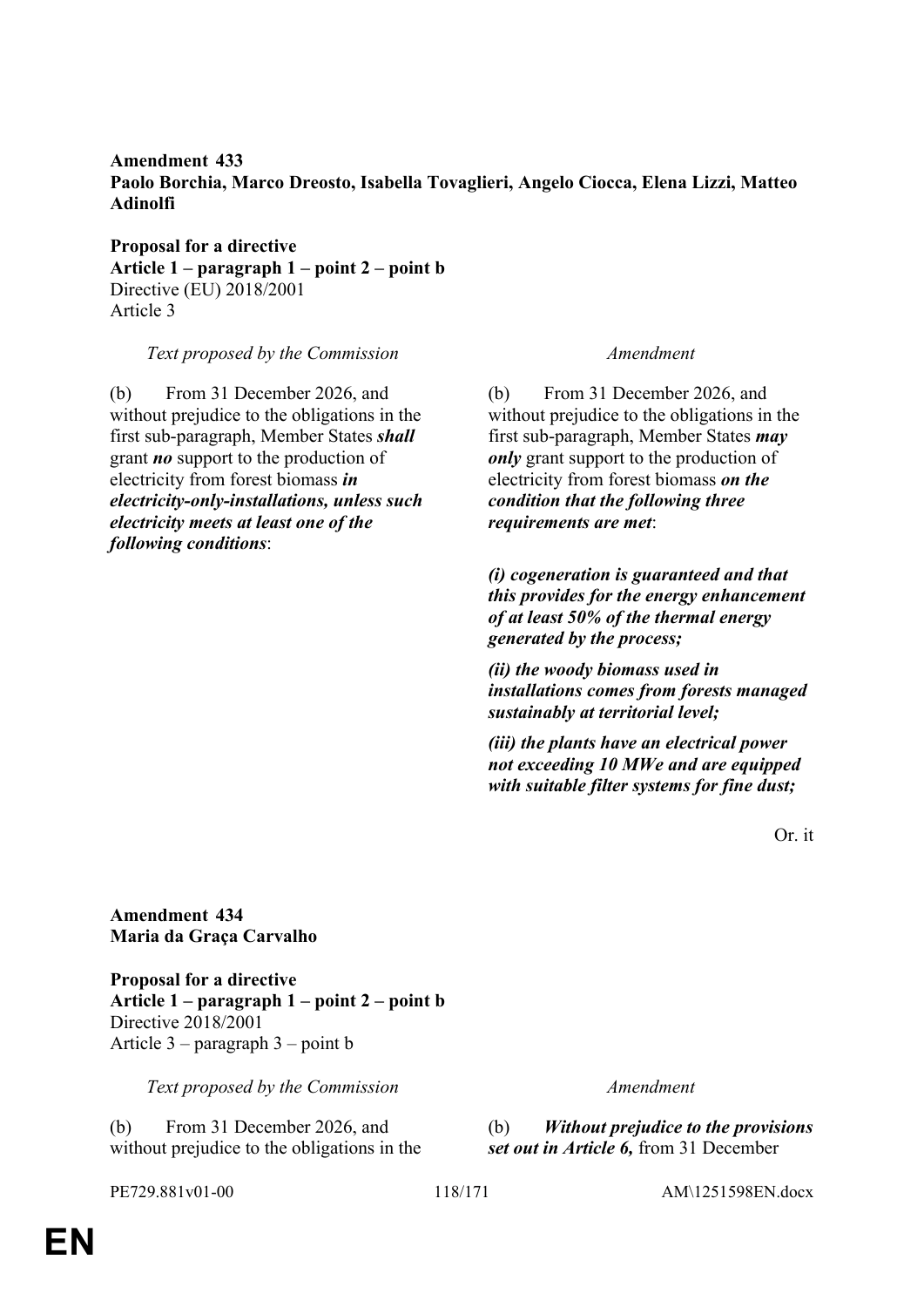first sub-paragraph, Member States shall grant no support to the production of electricity from forest biomass in electricity-only-installations, unless such electricity meets at least one of the following conditions:

2026, and without prejudice to the obligations in the first sub-paragraph, Member States shall grant no *new* support to the production of electricity from forest biomass in electricity-only-installations, unless such electricity meets at least one of the following conditions:

Or. en

#### *Justification*

*It clarifies that the support to existing installations should not change and recalls the provisions of Article 6 on stability of financial support.*

#### **Amendment 435 Paolo Borchia, Marco Dreosto, Isabella Tovaglieri, Angelo Ciocca, Elena Lizzi, Matteo Adinolfi, Gianna Gancia**

**Proposal for a directive Article 1 – paragraph 1 – point 2 – point b** Directive (EU) 2018/2001 Article 3

*Text proposed by the Commission Amendment*

(b) From 31 December *2026*, and without prejudice to the obligations in the first sub-paragraph, Member States shall grant no support to the production of electricity from forest biomass in electricity-only-installations, unless such electricity meets at least one of the following conditions:

(b) From 31 December *2030*, and without prejudice to the obligations in the first sub-paragraph *and to the provision set out in Article 6*, Member States shall grant no *new* support *scheme* to the production of electricity from forest biomass in electricity-only-installations, unless such electricity meets at least one of the following conditions:

Or. en

#### *Justification*

*The new time frame and conditions are justified in light of the specificities of the biomass sector in Italy and in other Mediterranean countries. Indeed, in Italy, most of the capacity of existing installations has been conceived to produce electricity only. This is due to a reduced heat demand in many regions, a short supply chain approach pushing plants to be close to the sourcing feedstock and a lack of district heating networks that have little development in Mediterranean areas. Moreover, within Italian specific climate condition, electrification, and the combination of biomass plants with heating pumps at end consumer level is a good option* 

AM\1251598EN.docx 119/171 PE729.881v01-00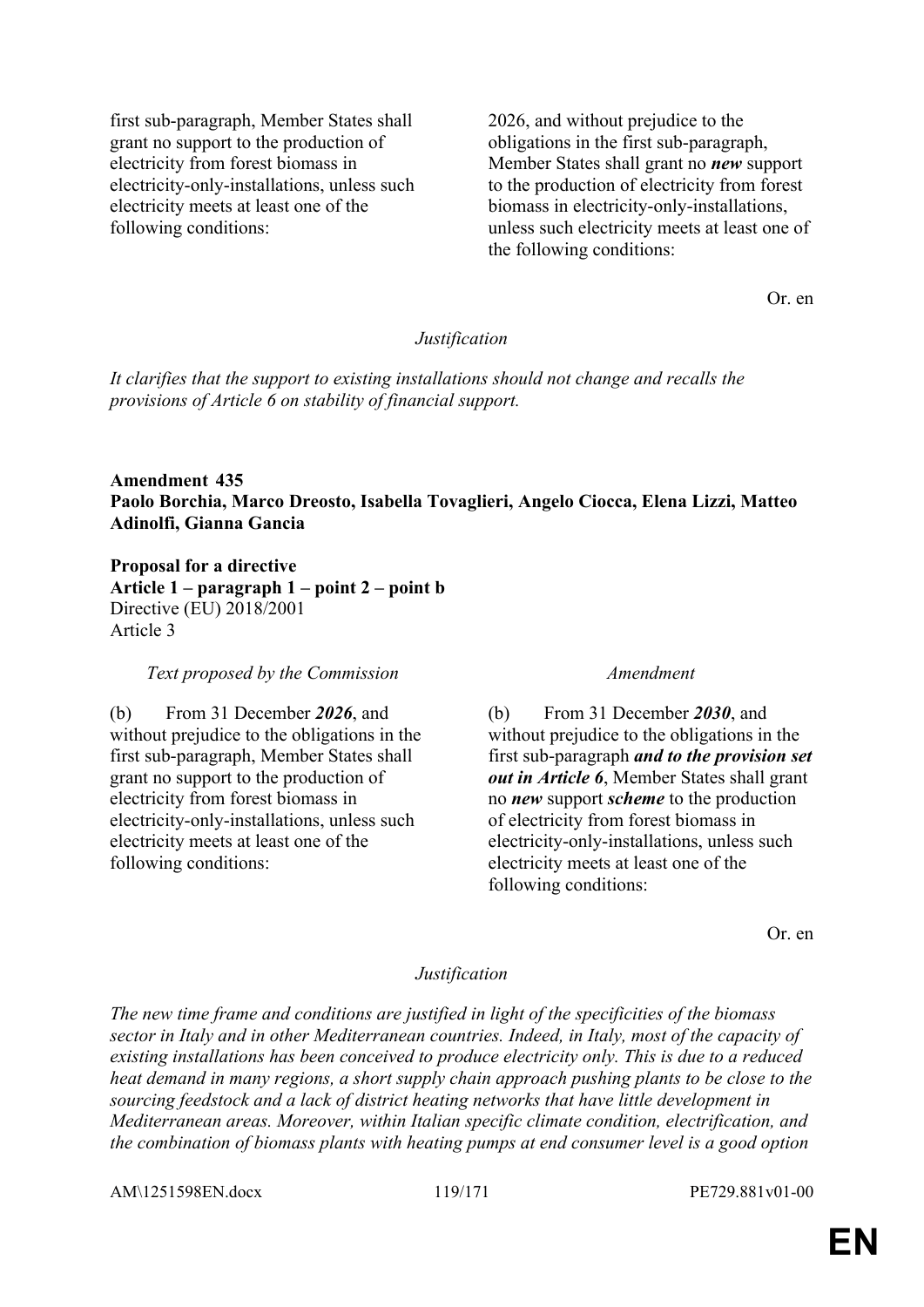*to provide heat and coaling in an efficient way. Any specific pressure to shift to CHP would thus require huge investments with no specific benefits or would force many facilities to halt production in Italy and other Mediterranean countries.*

**Amendment 436 Martin Hojsík, Klemen Grošelj, Claudia Gamon**

**Proposal for a directive Article 1 – paragraph 1 – point 2 – point b** Directive (EU) 2018/2001 Article 3– paragraph 3 – subparagraph 2 – point b

*Text proposed by the Commission Amendment*

(b) *From 31 December 2026, and* without prejudice to the obligations in the first sub-paragraph, *Member States shall grant no support to* the production of *electricity from forest* biomass *in electricity-only-installations, unless such electricity meets at least one of the following conditions:*

(b) Without prejudice to the obligations in the first sub-paragraph, the production of *energy from primary woody* biomass *shall not contribute towards the Union target set in Article 3(1) and the renewable energy shares of Member States and the targets referred to in Articles3(1),15a(1), 22a(1), 23(1), 24(4), and 25(1) of this Directive.*

Or. en

### **Amendment 437 Pietro Fiocchi**

**Proposal for a directive Article 1 – paragraph 1 – point 2 – point b** Proposal for a directive Article  $1$  – paragraph  $1$  – point  $2$  – point b

*Text proposed by the Commission Amendment*

(b) From 31 December 2026, and without prejudice to the obligations in the first sub-paragraph, Member States *shall* grant *no* support to the production of electricity from forest biomass *in electricity-only-installations, unless such electricity meets at least one of the following conditions*:

(b) From 31 December 2026, and without prejudice to the obligations in the first sub-paragraph, Member States *may only* grant support to the production of electricity from forest biomass *on the condition that the following three requirements are met*: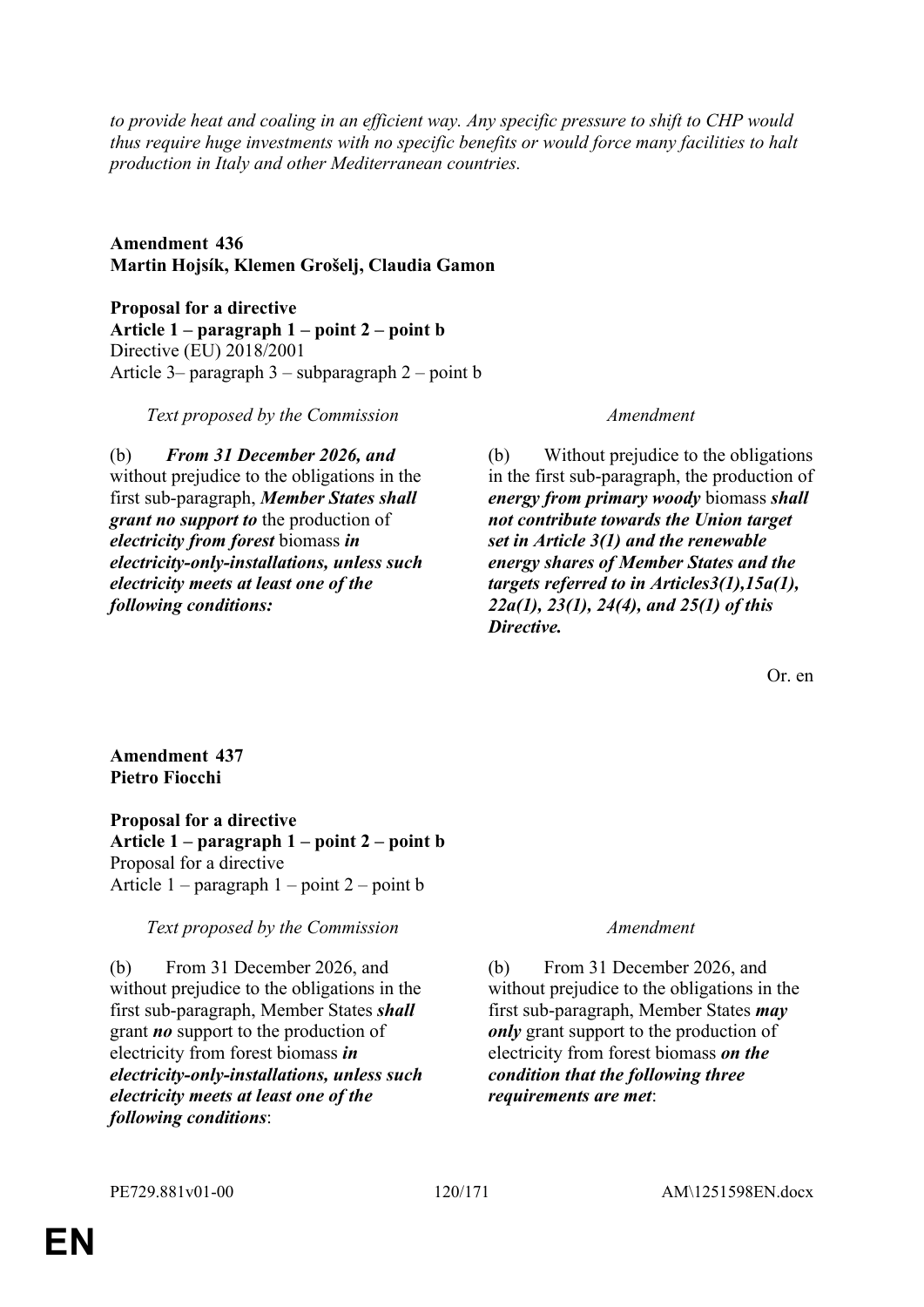**Amendment 438 Robert Roos, Evžen Tošenovský, Jessica Stegrud**

**Proposal for a directive Article 1 – paragraph 1 – point 2 – point b** Directive (EU) 2018/2001 Article 3

*Text proposed by the Commission Amendment*

(b) From 31 December *2026*, and without prejudice to the obligations in the first sub-paragraph, Member States shall grant no support to the production of electricity from forest biomass in electricity-only-installations*, unless such electricity meets at least one of the following conditions:*

(b) From 31 December *2025*, and without prejudice to the obligations in the first sub-paragraph, Member States shall grant no support to the production of electricity from forest biomass in electricity-only-installations*.*

Or. en

*Justification*

*Our forests aren't fuel.*

**Amendment 439 Evžen Tošenovský, Pietro Fiocchi, Ladislav Ilčić, Grzegorz Tobiszowski**

**Proposal for a directive Article 1 – paragraph 1 – point 2 – point b** Directive (EU) 2018/2001 Article 3 – paragraph 3 – letter b

*Text proposed by the Commission Amendment*

(b) From 31 December *2026*, and without prejudice to the obligations in the first sub-paragraph, Member States shall grant no support to the production of electricity from forest biomass in electricity-only-installations, unless *such* electricity *meets at least one of the following conditions:*

(b) From 31 December *2025*, and without prejudice to the obligations in the first sub-paragraph, Member States shall grant no support to the production of electricity from forest biomass in electricity-only-installations, unless *efficient use of at least 40% of the heat produced with* electricity *production is* 

AM\1251598EN.docx 121/171 PE729.881v01-00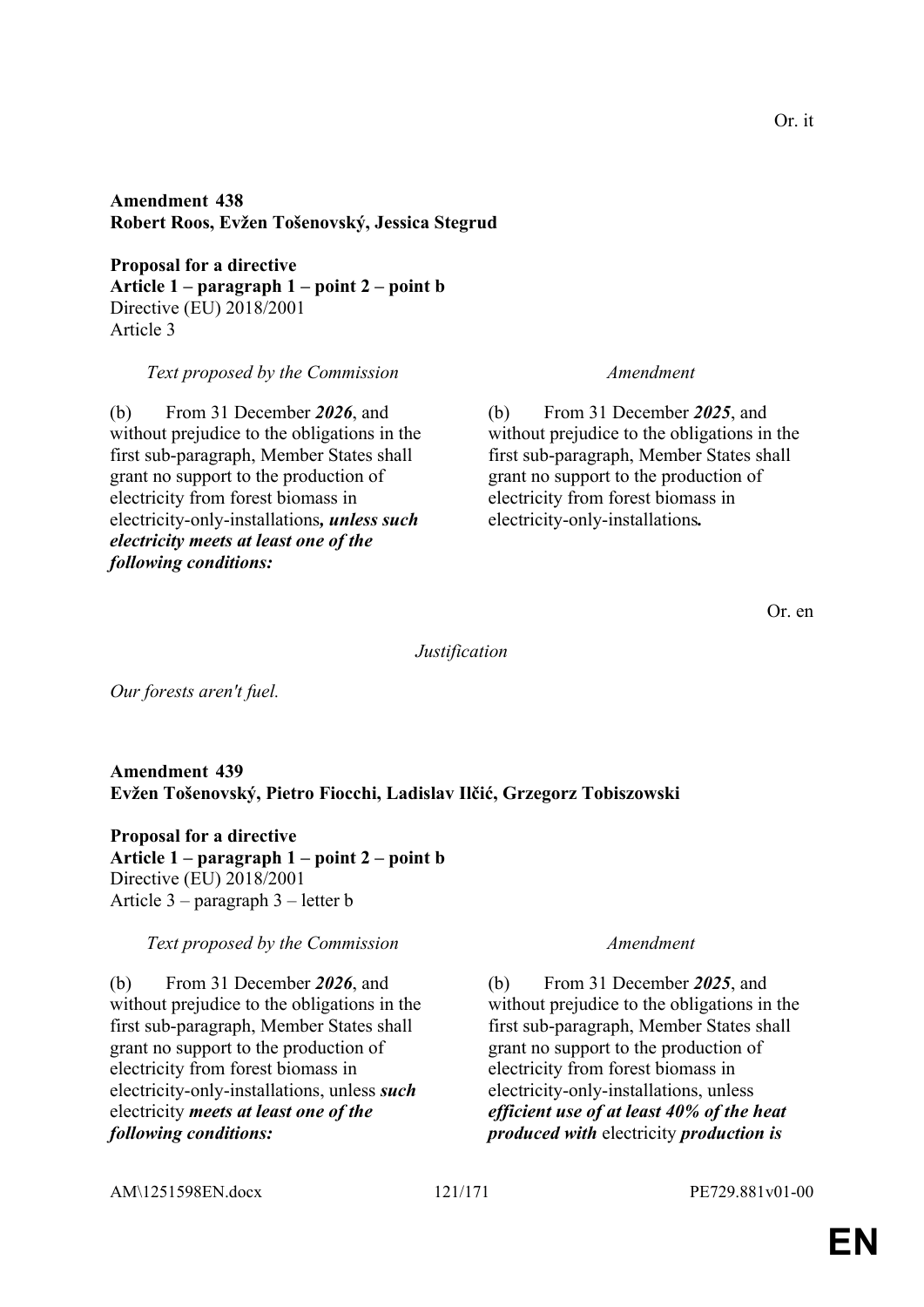#### *guaranteed.*

Or. en

**Amendment 440 Pina Picierno**

**Proposal for a directive Article 1 – paragraph 1 – point 2 – point b** Directive 2018/2001 Article 3 – paragraph 3 –point b

### *Text proposed by the Commission Amendment*

(b) From 31 December 2026, and without prejudice to the obligations in the first sub-paragraph, Member States shall grant no support to the production of electricity from forest biomass in electricity-only-installations, unless such electricity meets at least one of the following conditions:

(b) From 31 December 2026, and without prejudice to the obligations in the first sub-paragraph, Member States shall grant no support to the production of electricity from forest biomass in *new* electricity-only-installations, unless such electricity meets at least one of the following conditions:

Or. it

### **Amendment 441 Evžen Tošenovský, Pietro Fiocchi, Ladislav Ilčić, Grzegorz Tobiszowski**

**Proposal for a directive Article 1 – paragraph 1 – point 2 – point b** Directive (EU) 2018/2001 Article  $3$  – paragraph  $3$  – letter  $b - (i)$ 

*Text proposed by the Commission Amendment*

### *deleted*

*(i) it is produced in a region identified in a territorial just transition plan approved by the European Commission, in accordance with Regulation (EU) 2021/… of the European Parliament and the Council establishing the Just Transition Fund due to its reliance on solid fossil fuels, and meets the relevant requirements set in Article 29(11);*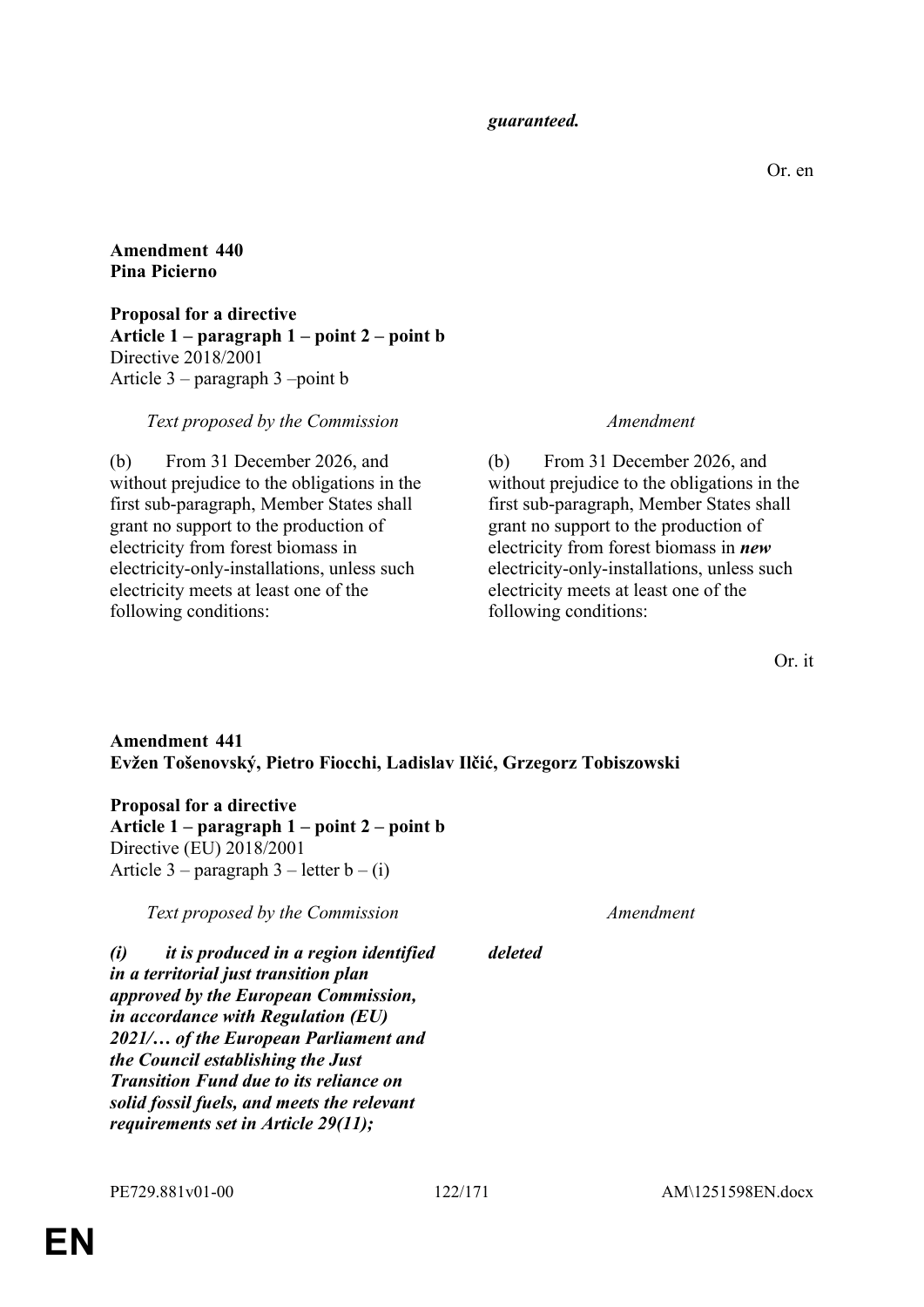**Amendment 442 Robert Roos, Evžen Tošenovský, Jessica Stegrud**

**Proposal for a directive Article 1 – paragraph 1 – point 2 – point b** Directive (EU) 2018/2001 Article 3

*Text proposed by the Commission Amendment*

*deleted*

*deleted*

*(i) it is produced in a region identified in a territorial just transition plan approved by the European Commission, in accordance with Regulation (EU) 2021/… of the European Parliament and the Council establishing the Just Transition Fund due to its reliance on solid fossil fuels, and meets the relevant requirements set in Article 29(11);*

Or. en

**Amendment 443 Martin Hojsík, Claudia Gamon**

**Proposal for a directive Article 1 – paragraph 1 – point 2 – point b** Directive (EU) 2018/2001 Article 3– paragraph 3 – subparagraph 2 – point b

*Text proposed by the Commission Amendment*

*(i) it is produced in a region identified in a territorial just transition plan approved by the European Commission, in accordance with Regulation (EU) 2021/… of the European Parliament and the Council establishing the Just Transition Fund due to its reliance on solid fossil fuels, and meets the relevant requirements set in Article 29(11);*

AM\1251598EN.docx 123/171 PE729.881v01-00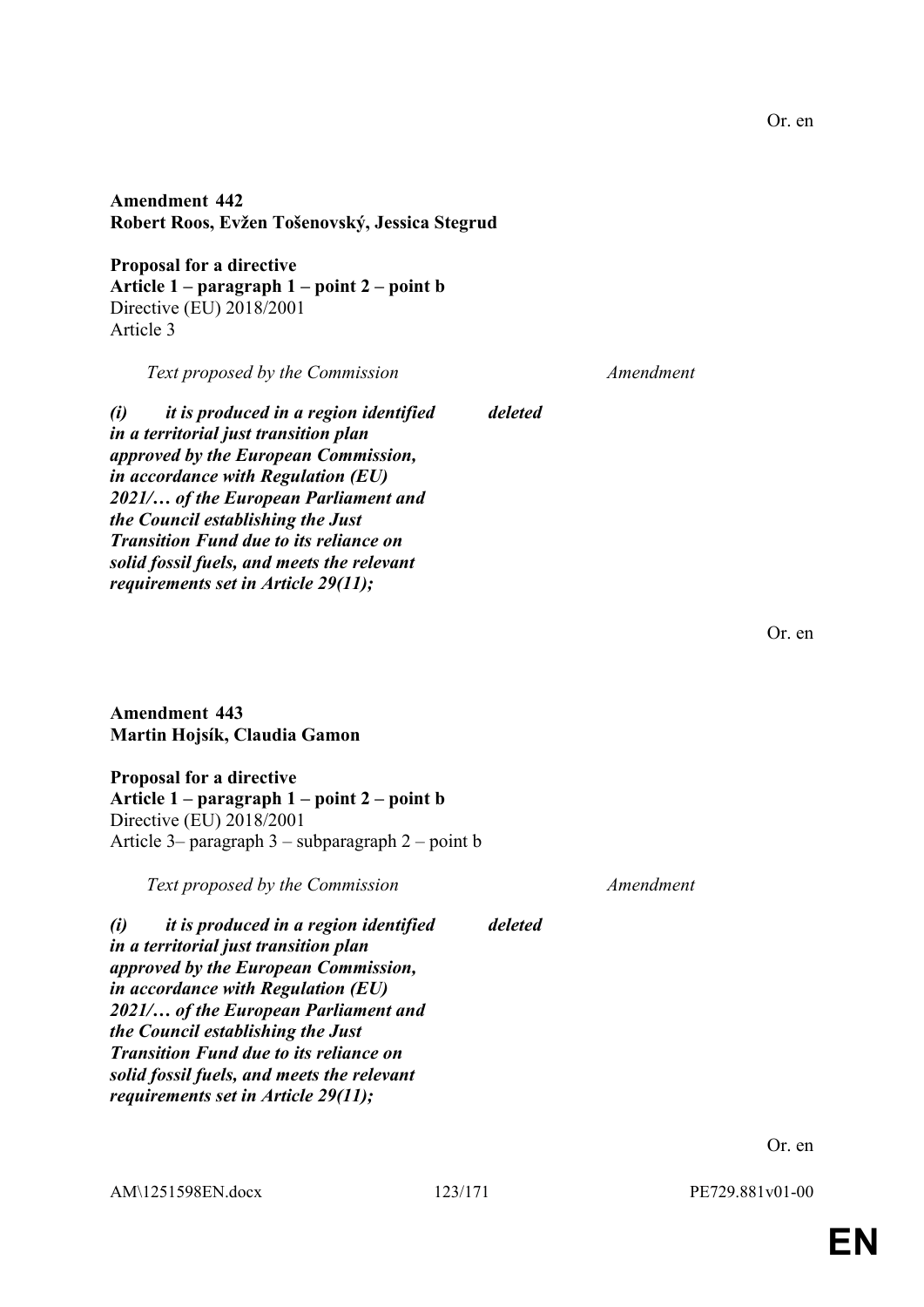#### *Justification*

*Technical adjustment to reflect the changes to Article 3– paragraph 3 – subparagraph 2 – point b.*

### **Amendment 444 Paolo Borchia, Marco Dreosto, Isabella Tovaglieri, Angelo Ciocca, Elena Lizzi, Matteo Adinolfi, Gianna Gancia**

*deleted*

**Proposal for a directive Article 1 – paragraph 1 – point 2 – point b** Directive (EU) 2018/2001 Article 3

*Text proposed by the Commission Amendment*

*(i) it is produced in a region identified in a territorial just transition plan approved by the European Commission, in accordance with Regulation (EU) 2021/… of the European Parliament and the Council establishing the Just Transition Fund due to its reliance on solid fossil fuels, and meets the relevant requirements set in Article 29(11);*

Or. en

*Justification*

*The new time frame and conditions are justified in light of the specificities of the biomass sector in Italy and in other Mediterranean countries. Indeed, in Italy, most of the capacity of existing installations has been conceived to produce electricity only. This is due to a reduced heat demand in many regions, a short supply chain approach pushing plants to be close to the sourcing feedstock and a lack of district heating networks that have little development in Mediterranean areas. Moreover, within Italian specific climate condition, electrification, and the combination of biomass plants with heating pumps at end consumer level is a good option to provide heat and coaling in an efficient way. Any specific pressure to shift to CHP would thus require huge investments with no specific benefits or would force many facilities to halt production in Italy and other Mediterranean countries.*

**Amendment 445 Pietro Fiocchi**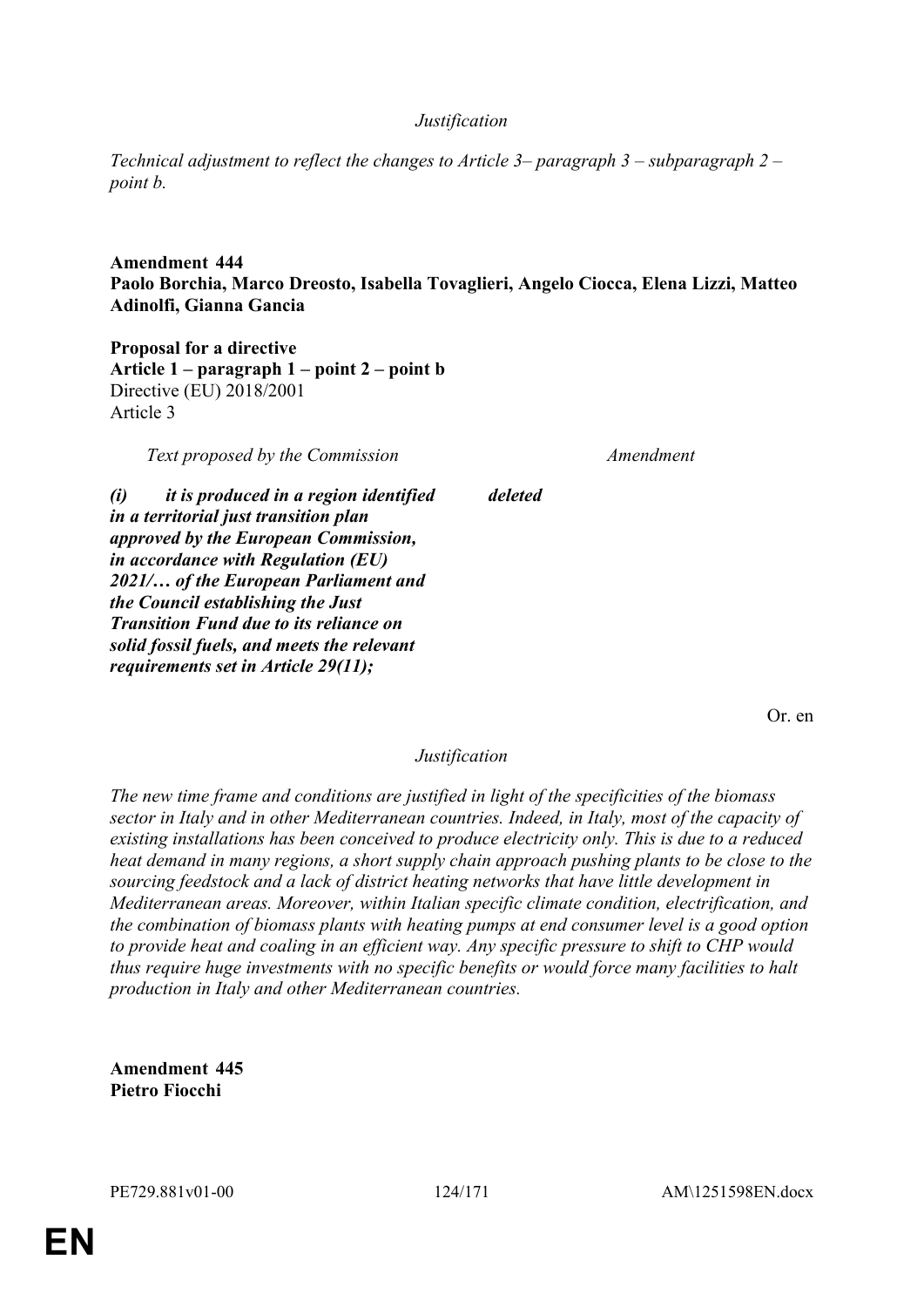**Proposal for a directive Article 1 – paragraph 1 – point 2 – point b** Proposal for a directive Article  $1$  – paragraph  $1$  – point  $2$  – point b

*Text proposed by the Commission Amendment*

(i) *it is produced in a region identified in a territorial just transition plan approved by the European Commission, in accordance with Regulation (EU) 2021/… of the European Parliament and the Council establishing the Just Transition Fund due to its reliance on solid fossil fuels, and meets the relevant requirements set in Article 29(11)*;

(i) *(i) cogeneration is guaranteed and that this provides for the energy enhancement of at least 50% of the thermal energy generated by the process; (ii) the woody biomass used in installations comes from forests managed sustainably at territorial level; (iii) the plants have an electrical power not exceeding 10 MWe and are equipped with suitable filter systems for fine dust*;

Or. it

### **Amendment 446 Paolo Borchia, Marco Dreosto, Isabella Tovaglieri, Angelo Ciocca, Elena Lizzi, Matteo Adinolfi**

**Proposal for a directive Article 1 – paragraph 1 – point 2 – point b** Directive (EU) 2018/2001 Article 3

*Text proposed by the Commission Amendment*

(i) *it* is produced in a region identified in a territorial just transition plan approved by the European Commission, in accordance with Regulation (EU) 2021/… of the European Parliament and the Council establishing the Just Transition Fund due to its reliance on solid fossil fuels, and meets the relevant requirements set in Article 29(11);

(i) *(ba) the conditions set out in (b) above may be waived if at least one of the following conditions is met:*

*(i) the electricity* is produced in a region identified in a territorial just transition plan approved by the European Commission, in accordance with Regulation (EU) 2021/… of the European Parliament and the Council establishing the Just Transition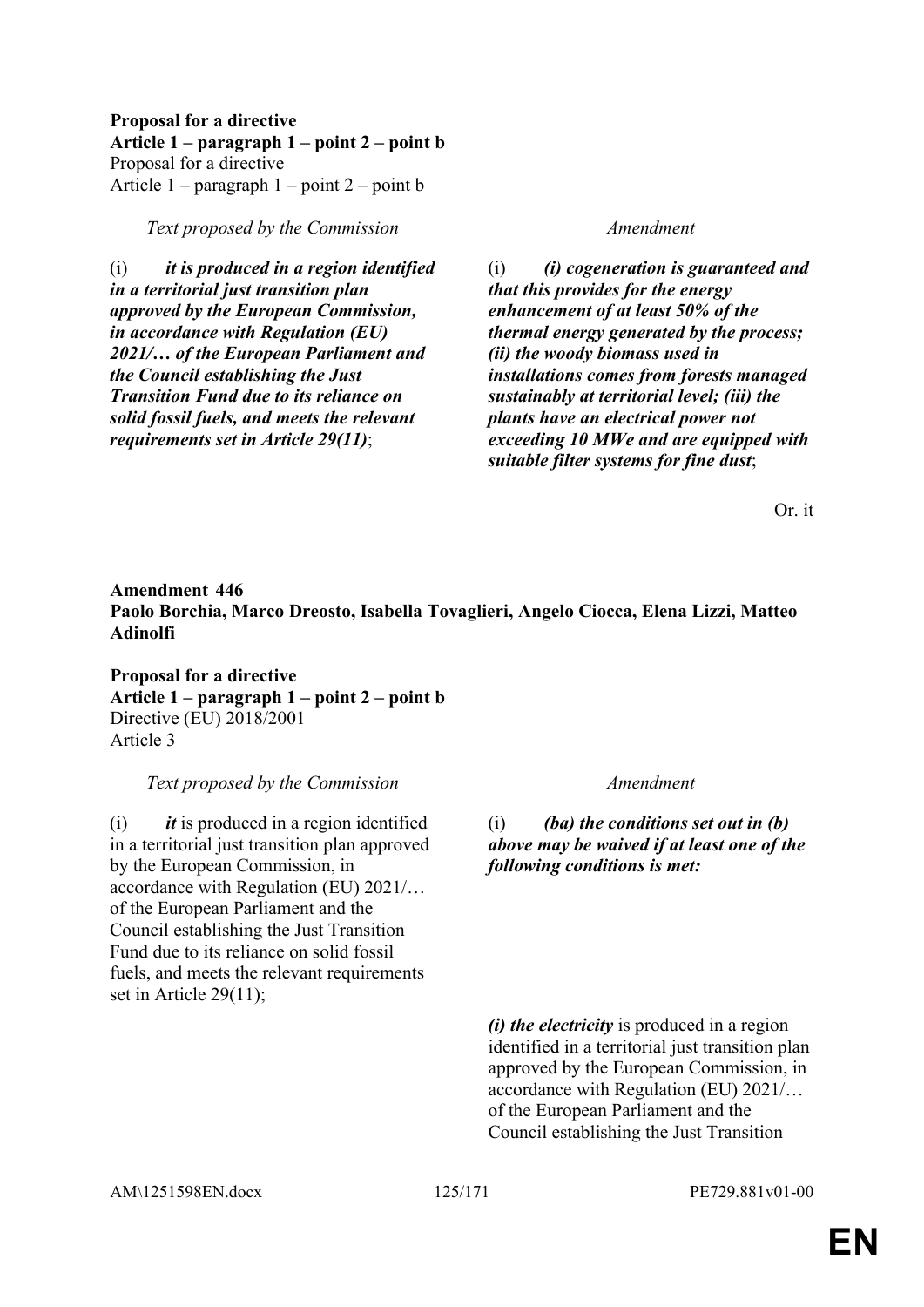Fund due to its reliance on solid fossil fuels, and meets the relevant requirements set in Article 29(11);

Or. it

#### *Justification*

*As already stated in the justification of the amendment proposed in Recital 4, the amendment proposed for Article 3 provides a 'positive incentive' with a view to the development of a forest biomass-based electricity production model that focuses on energy efficiency (at least 50% cogeneration), sustainable forest management carried out on a territorial scale through the development of a short and environmentally and economically sustainable supply chain, and small-scale installations with strong environmental performances.*

### **Amendment 447 Nicolás González Casares, Lina Gálvez Muñoz, Adriana Maldonado López, Carlos Zorrinho, Robert Hajšel, Niels Fuglsang, Romana Jerković, Marcos Ros Sempere**

**Proposal for a directive Article 1 – paragraph 1 – point 2 – point b** Directive (EU) 2018/2001 Article  $3$  – paragraph  $3$  – subparagraph  $2$  – point b – point i

#### *Text proposed by the Commission Amendment*

(i) it is produced in a region identified in a territorial just transition plan approved by the European Commission, in accordance with Regulation (EU) 2021/… of the European Parliament and the Council establishing the Just Transition Fund due to its reliance on solid fossil fuels, and meets the *relevant* requirements set in Article 29*(11)*;

(i) it is produced in a region identified in a territorial just transition plan approved by the European Commission, in accordance with Regulation (EU) 2021/… of the European Parliament and the Council establishing the Just Transition Fund due to its reliance on solid fossil fuels, and meets the requirements set in Article 29;

Or. en

### **Amendment 448 Evžen Tošenovský, Pietro Fiocchi, Ladislav Ilčić, Grzegorz Tobiszowski**

**Proposal for a directive Article 1 – paragraph 1 – point 2 – point b** Directive (EU) 2018/2001 Article 3 – paragraph 3 – letter  $b - (ii)$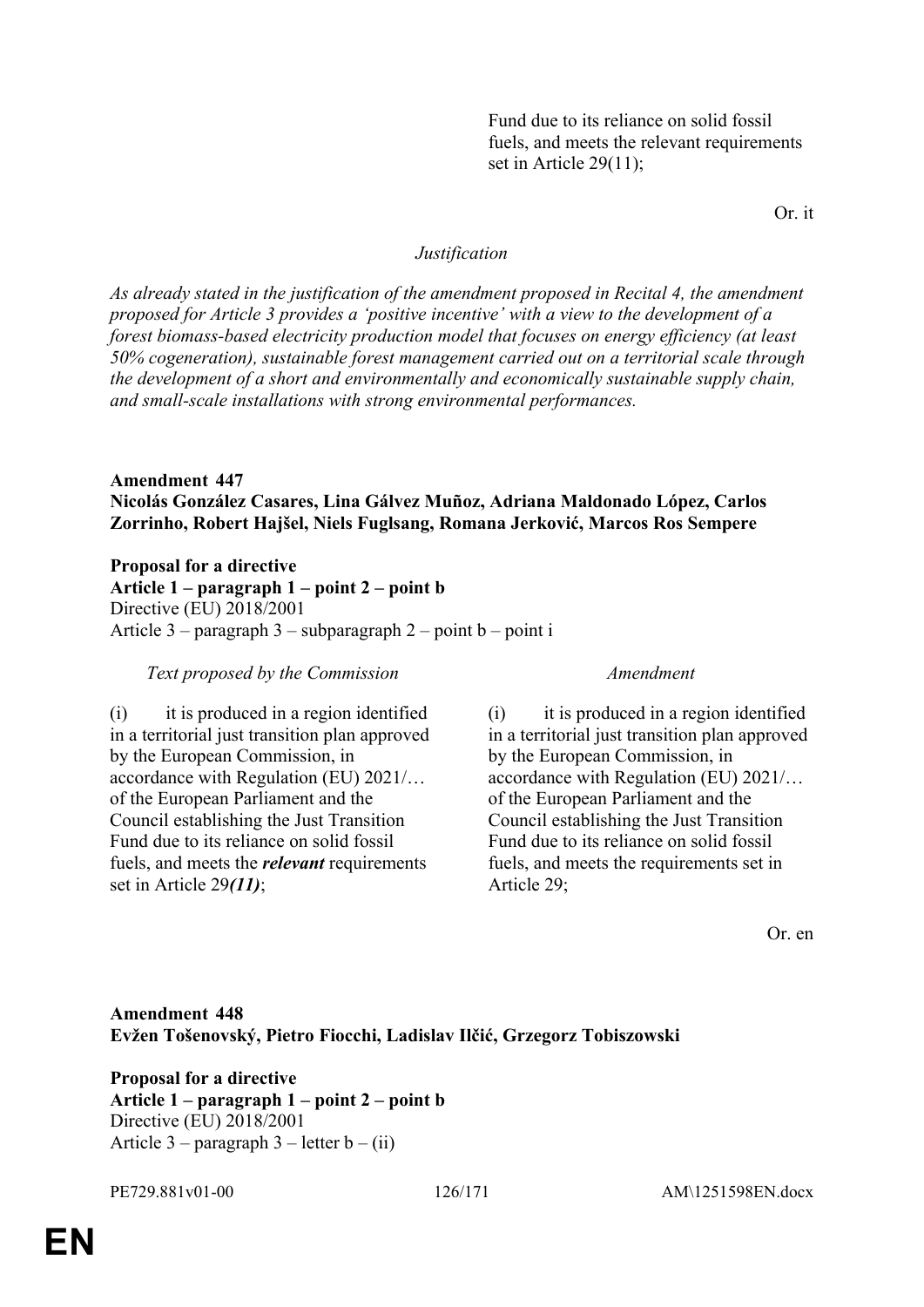AM\1251598EN.docx 127/171 PE729.881v01-00

# **EN**

| <i>it is produced applying Biomass</i><br>(ii)<br>$CO2$ Capture and Storage and meets the<br>requirements set in Article 29(11), second<br>subparagraph.            | deleted |           |        |
|---------------------------------------------------------------------------------------------------------------------------------------------------------------------|---------|-----------|--------|
|                                                                                                                                                                     |         |           | Or. en |
| <b>Amendment 449</b><br>Robert Roos, Evžen Tošenovský, Jessica Stegrud                                                                                              |         |           |        |
| <b>Proposal for a directive</b><br>Article 1 – paragraph 1 – point 2 – point b<br>Directive (EU) 2018/2001<br>Article 3                                             |         |           |        |
| Text proposed by the Commission                                                                                                                                     |         | Amendment |        |
| <i>it is produced applying Biomass</i><br>(ii)<br>$CO2$ Capture and Storage and meets the<br>requirements set in Article 29(11), second<br>subparagraph.            | deleted |           |        |
|                                                                                                                                                                     |         |           | Or. en |
| <b>Amendment 450</b><br>Martin Hojsík, Claudia Gamon                                                                                                                |         |           |        |
| <b>Proposal for a directive</b><br>Article 1 – paragraph 1 – point 2 – point b<br>Directive (EU) 2018/2001<br>Article 3- paragraph $3$ - subparagraph $2$ - point b |         |           |        |
| Text proposed by the Commission                                                                                                                                     |         | Amendment |        |
| <i>it is produced applying Biomass</i><br>(ii)<br>$CO2$ Capture and Storage and meets the<br>requirements set in Article 29(11), second<br>subparagraph.            | deleted |           |        |
|                                                                                                                                                                     |         |           | Or. en |

*Text proposed by the Commission Amendment*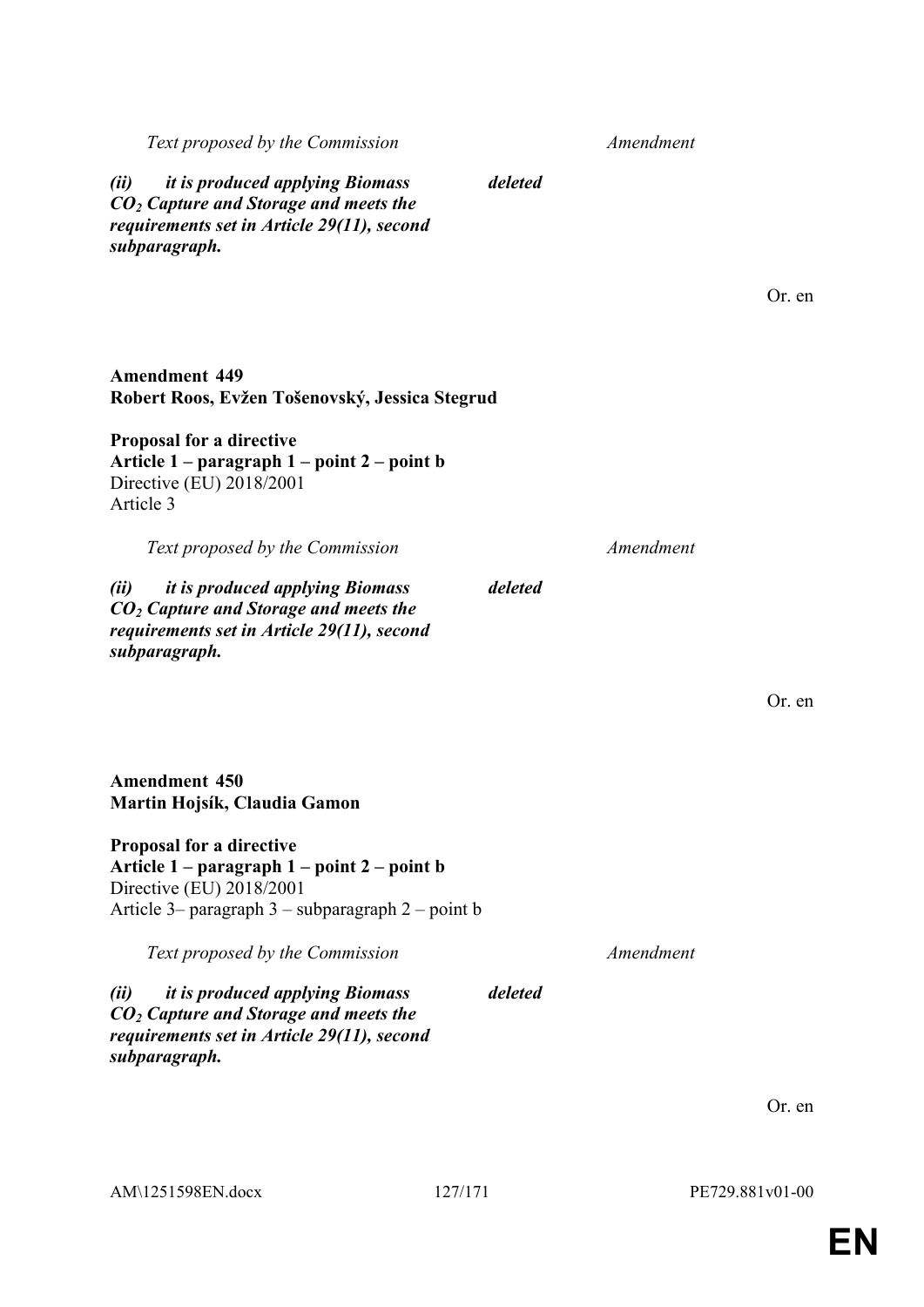### *Justification*

*Technical adjustment to reflect the changes to Article 3– paragraph 3 – subparagraph 2 – point b.*

### **Amendment 451 Paolo Borchia, Marco Dreosto, Isabella Tovaglieri, Angelo Ciocca, Elena Lizzi, Matteo Adinolfi, Gianna Gancia**

**Proposal for a directive Article 1 – paragraph 1 – point 2 – point b** Directive (EU) 2018/2001 Article 3

*Text proposed by the Commission Amendment*

*(ii) it is produced applying Biomass CO<sup>2</sup> Capture and Storage and meets the requirements set in Article 29(11), second subparagraph.*

Or. en

### *Justification*

*deleted*

*The new time frame and conditions are justified in light of the specificities of the biomass sector in Italy and in other Mediterranean countries. Indeed, in Italy, most of the capacity of existing installations has been conceived to produce electricity only. This is due to a reduced heat demand in many regions, a short supply chain approach pushing plants to be close to the sourcing feedstock and a lack of district heating networks that have little development in Mediterranean areas. Moreover, within Italian specific climate condition, electrification, and the combination of biomass plants with heating pumps at end consumer level is a good option to provide heat and coaling in an efficient way. Any specific pressure to shift to CHP would thus require huge investments with no specific benefits or would force many facilities to halt production in Italy and other Mediterranean countries.*

### **Amendment 452 Paolo Borchia, Marco Dreosto, Isabella Tovaglieri, Angelo Ciocca, Elena Lizzi, Matteo Adinolfi**

**Proposal for a directive Article 1 – paragraph 1 – point 2 – point b** Directive (EU) 2018/2001 Article 3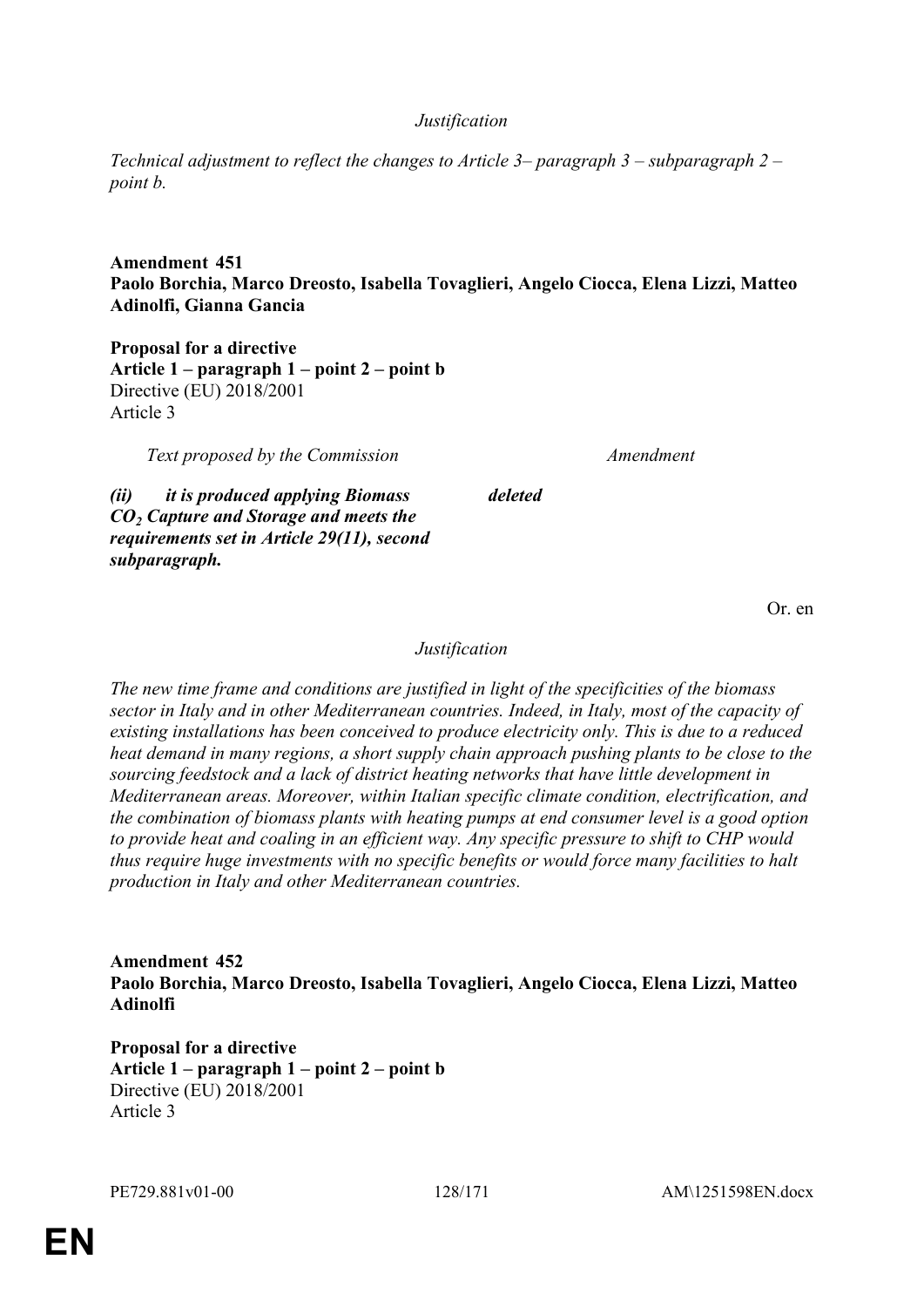#### *Text proposed by the Commission Amendment*

(ii) *it* is produced applying Biomass CO<sub>2</sub> Capture and Storage and meets the requirements set in Article 29(11), second subparagraph.

(ii) *(ii) the electricity* is produced applying Biomass  $CO<sub>2</sub>$  Capture and Storage and meets the requirements set in Article 29(11), second subparagraph.

Or. it

#### *Justification*

*As already stated in the justification of the amendment proposed in Recital 4, the amendment proposed for Article 3 provides a 'positive incentive' with a view to the development of a forest biomass-based electricity production model that focuses on energy efficiency (at least 50% cogeneration), sustainable forest management carried out on a territorial scale through the development of a short and environmentally and economically sustainable supply chain, and small-scale installations with strong environmental performances.*

**Amendment 453 Paolo Borchia, Marco Dreosto, Isabella Tovaglieri, Angelo Ciocca, Elena Lizzi, Matteo Adinolfi, Gianna Gancia**

**Proposal for a directive Article 1 – paragraph 1 – point 2 – point b** Directive (EU) 2018/2001 Article 3

*Text proposed by the Commission Amendment*

*(iia) (i) it is produced by plants that are already in operation at the date of entry into force of this Directive, for which modifications in the direction of cogeneration are not possible due to the absence of the infrastructure or demand conditions that make them economically viable or because they are located in areas of complex industrial crisis or in accordance with Cohesion policies. In any case, the plants must comply with the net energy efficiency levels associated with the best available techniques (BAT-AEELs) as defined in Commission Implementing Decision (EU) 2017/1442 ( 1 ).*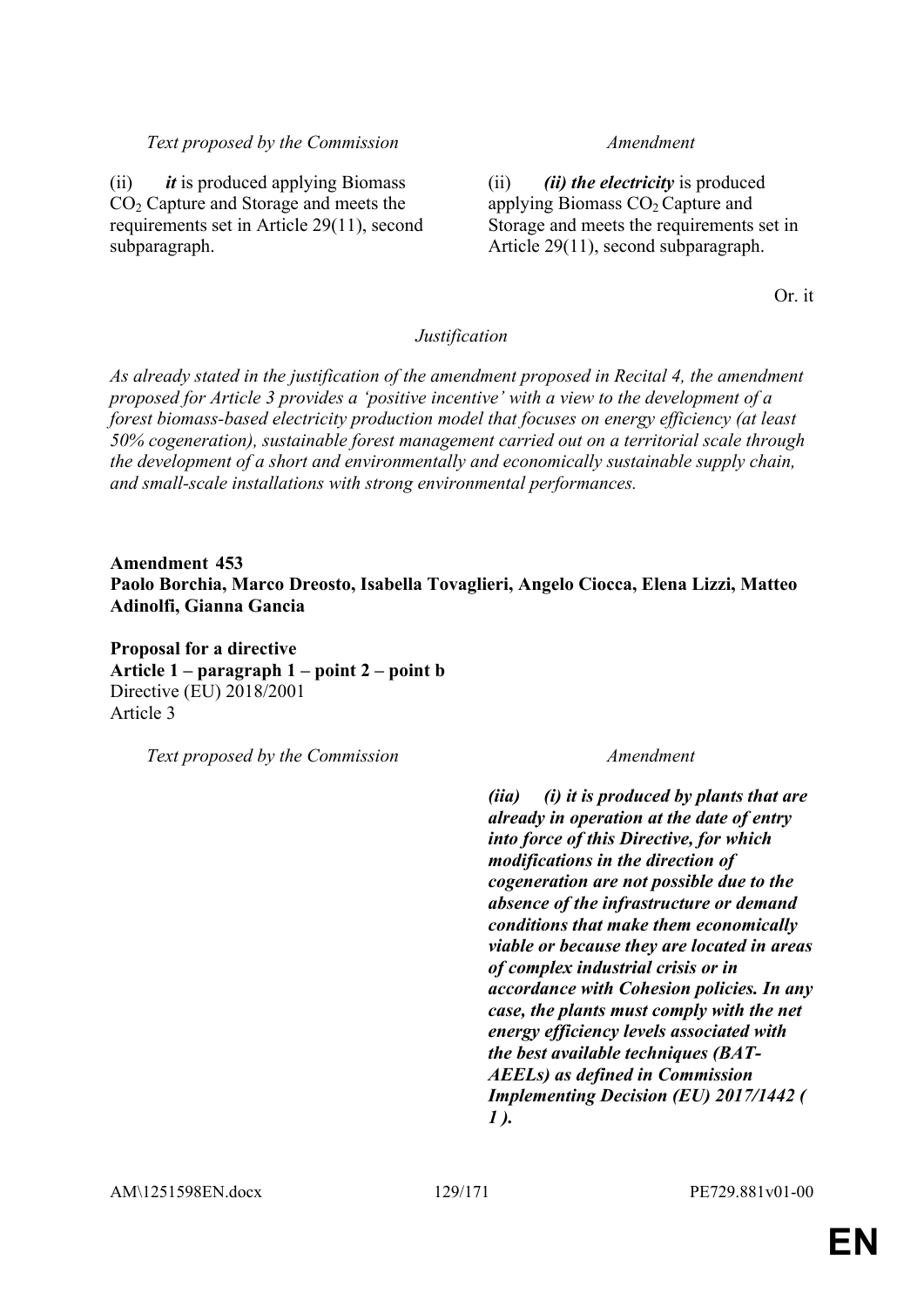### *Justification*

*Installations already in operation in areas where cogeneration is not possible, due to lack of demand or other technological factors, nevertheless play an important environmental protection role, e.g. in addition to the sustainable forest management, the contribution to the hydrological and fire risks containment and prevention, and should therefore be considered compatible with specific incentives by the Member States. Given that the target share of energy from renewable sources in the Union's gross final energy consumption in 2030 is set at 40 %, and given this very ambitious target, it is considered necessary that electricity-only installations, provided they comply with the net energy efficiency levels associated with the best available techniques (BAT-AEELs) as defined in Commission Implementing Decision (EU) 2017/1442 ( 1 ), should also contribute to the achievement of the targets set. Such installations, therefore, should not be excluded from specific incentives in the context of each country.*

**Amendment 454 Pina Picierno**

**Proposal for a directive Article 1 – paragraph 1 – point 2 – point b** Directive 2018/2001 Article  $3$  – paragraph  $3$  –point b –point ii bis (new)

*Text proposed by the Commission Amendment*

*(iia) It is produced by installations that are already in operation at the date of entry into force of this Directive, which cannot be modified to operate in cogeneration mode because of a lack, specifically, of the right infrastructure conditions and/or demand that would make them economically sustainable, and/or because they are located in areas of complex industrial crisis, or crisis as set out in the cohesion policies and meet the requirements set out in Article 29(11).*

Or. it

**Amendment 455 Patrizia Toia**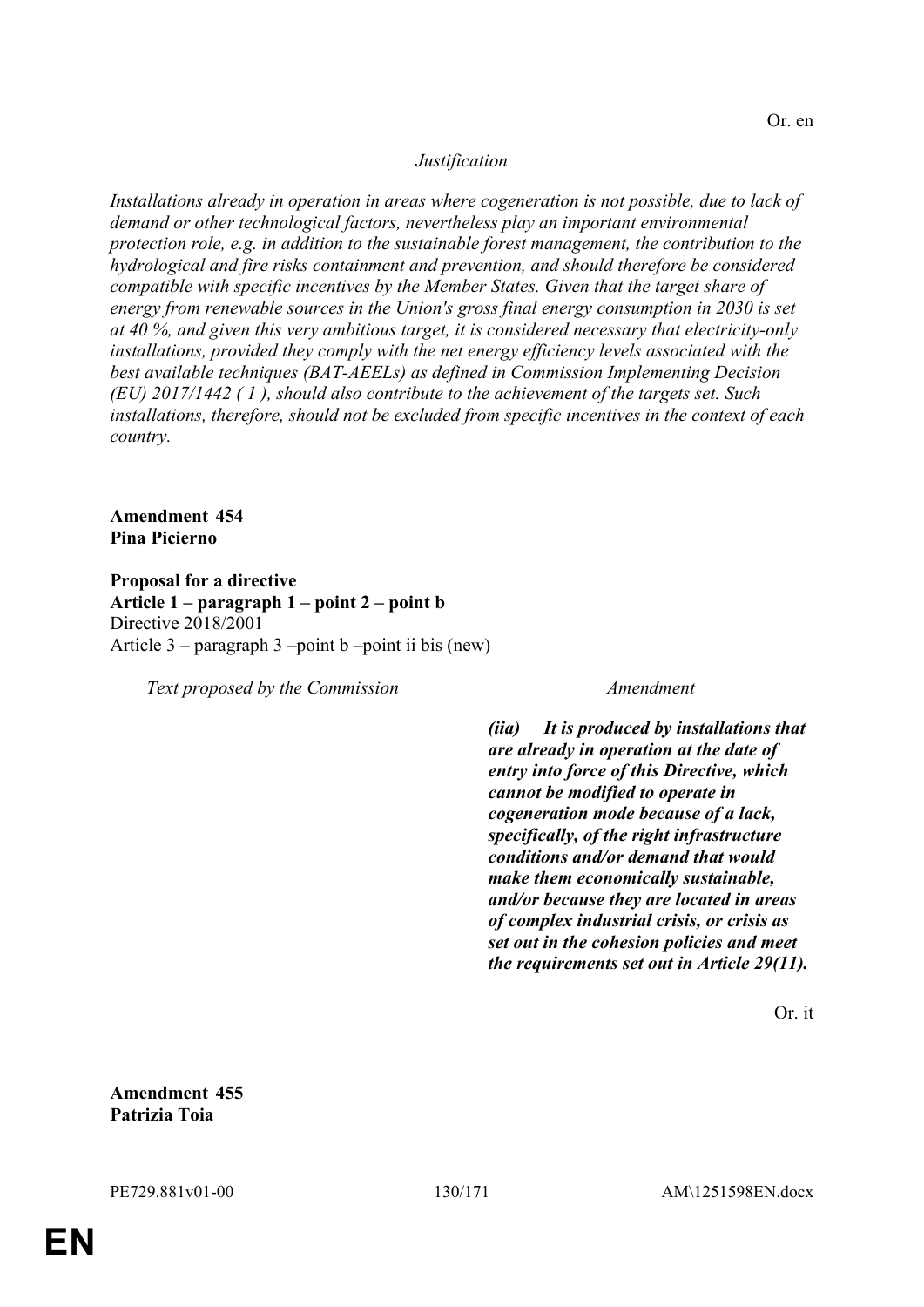#### **Proposal for a directive Article 1 – paragraph 1 – point 2 – point b** Directive (EU) 2018/2001 Article 3 – paragraph 3 – second subparagraph – letter  $b$  – point iii (new)

*Text proposed by the Commission Amendment*

*(iia) it is produced by plants that are already in operation at the date of entry into force of this Directive, for which modifications in the direction of cogeneration are not possible due to the absence of the infrastructure or demand conditions. In any case, the plants must comply with the net energy efficiency levels associated with the best available techniques (BAT-AEELs) as defined in Commission Implementing Decision (EU) 2017/1442.*

Or. en

### **Amendment 456 Maria Spyraki**

**Proposal for a directive Article 1 – paragraph 1 – point 2 – point b** Article 1 para 1 point 2 point b Article 1 para 1 point 2 point b

*Text proposed by the Commission Amendment*

*(iia) (iii) discontinuation of support would determine there placement of the installation with a fossil-based one* 

*(iv) it is produced in a facility which is part of a support scheme that is designed to remove the risk of security of supply or ensure grid stability and meets the relevant requirements set in Article 29(11)* 

*(v) it is produced in an area where there is no commercial demand for heat.* 

Or. en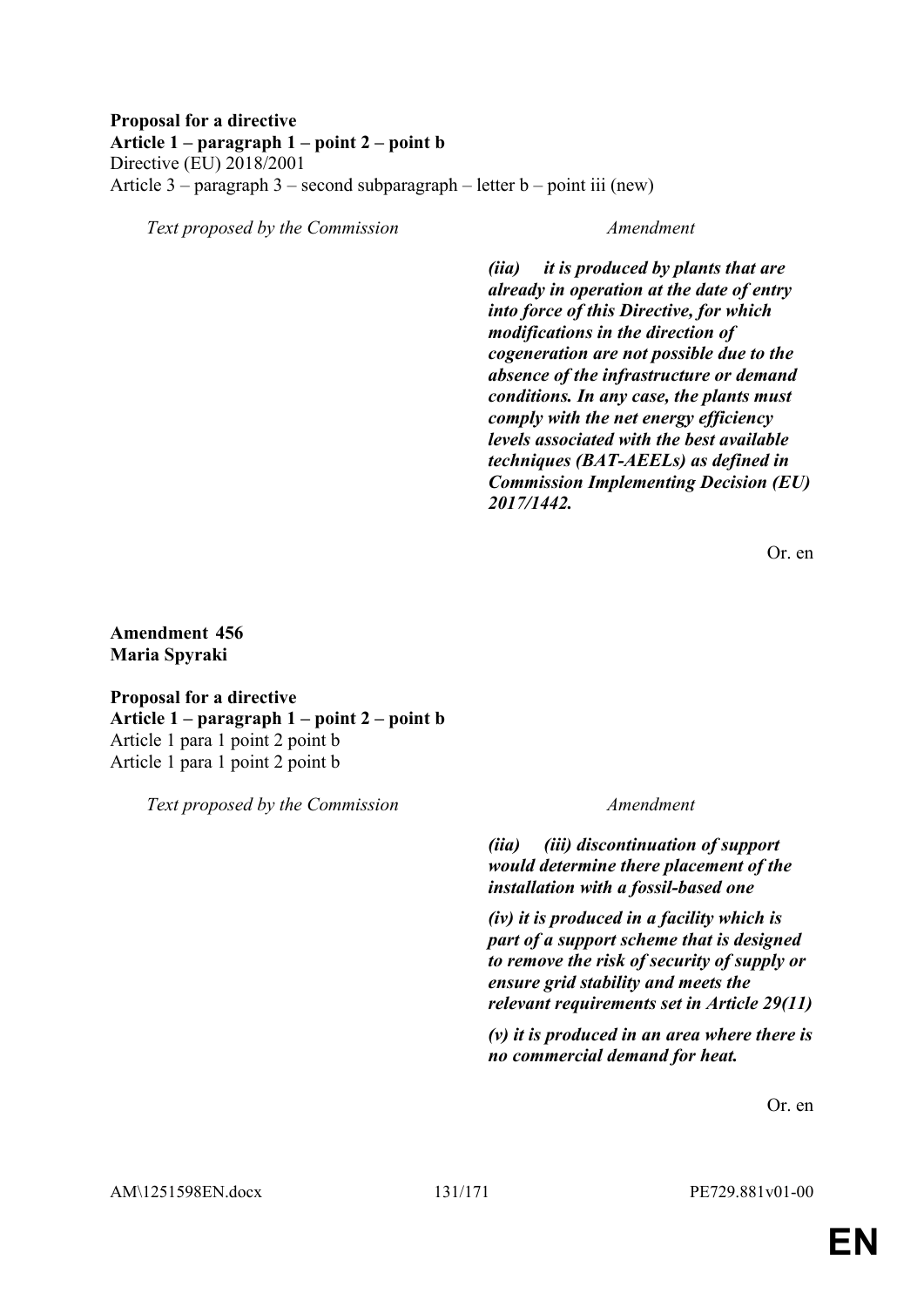**Amendment 457 Markus Pieper, Pilar del Castillo Vera, Eva Maydell, Maria Spyraki, Hildegard Bentele, Christian Ehler, Cristian-Silviu Buşoi, Ioan-Rareş Bogdan, Pernille Weiss, Henna Virkkunen, Sara Skyttedal, Angelika Niebler, Vasile Blaga, François-Xavier Bellamy**

**Proposal for a directive Article 1 – paragraph 1 – point 2 – point b** Directive (EU) 2018/2001 Article  $3$  – Paragraph  $3$  – (b) (iii)

*Text proposed by the Commission Amendment*

*(iia) (iii) it is produced in an installation that contributes to the EU objective to reduce the dependence on fossil fuels in line with the Joint European Action for more affordable, secure and sustainable energy set out in the Commission communication of 8 March 2022.*

Or. en

*Justification*

*Self explanatory*

**Amendment 458 Maria da Graça Carvalho**

**Proposal for a directive Article 1 – paragraph 1 – point 2 – point b** Directive 2018/2001 Article 3 – paragraph 3 – point b

*Text proposed by the Commission Amendment*

*(iia) it is produced in electricity installations if there is no cost-effective potential for the application of high efficiency cogeneration technology according to the assessment done in accordance with Article 14 of Directive 2012/27/EU.*

Or. en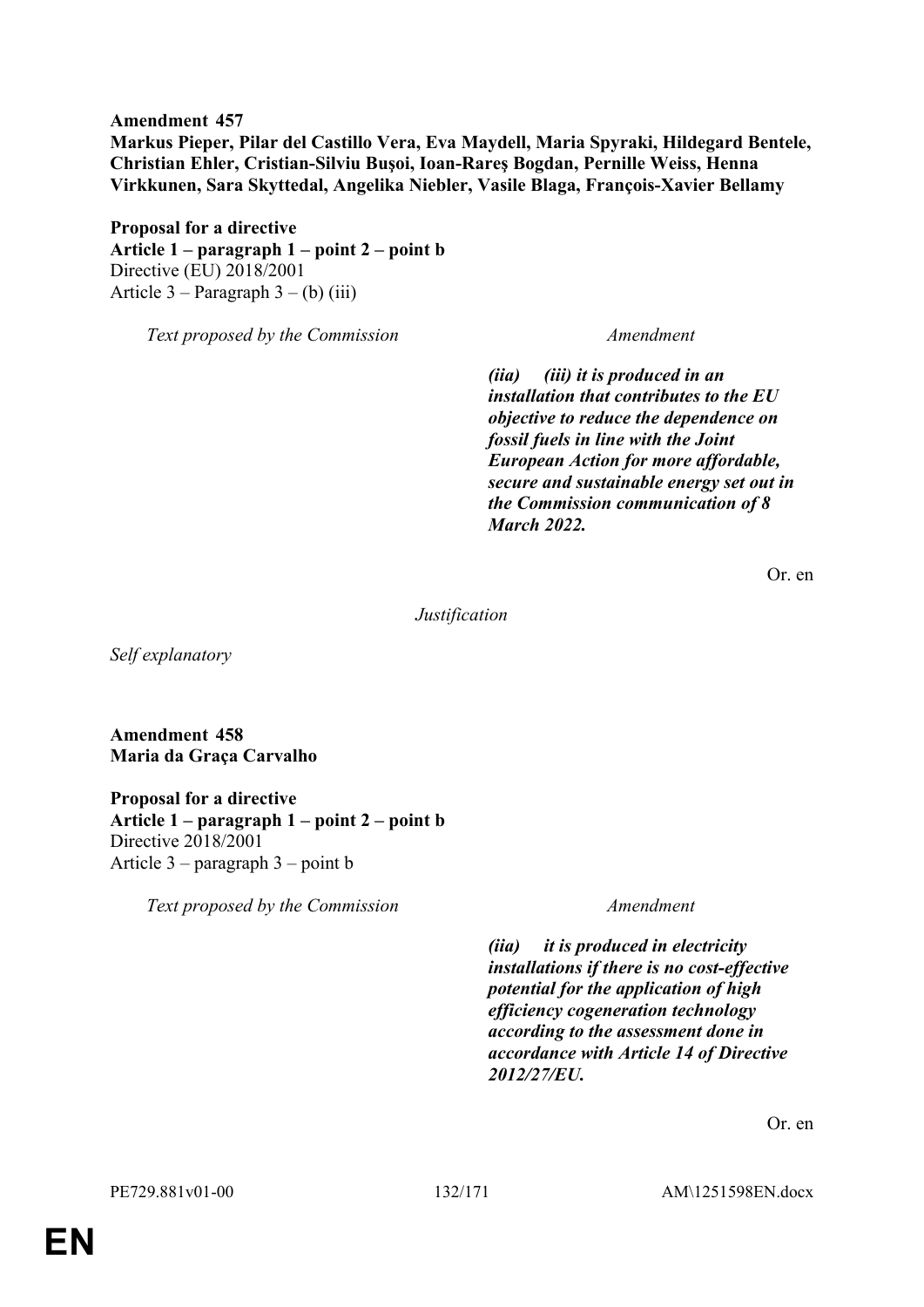### *Justification*

*In certain regions of Europe, notably in Southern Europe, distribution of heat is not possible for most situations and therefore the use of combined heat and power might not be economically feasible. In such circumstances installations producing only electricity may still be relevant.*

**Amendment 459 Ivan David**

**Proposal for a directive Article 1 – paragraph 1 – point 2 – point b** Directive (EU) 2018/2001 Article 3, paragraph 3 (b), new point iii)

*Text proposed by the Commission Amendment*

*(iia) (iii) the electricity producer uses the heat generated in the production of electricity for its own use for the purpose of heating or producing products and services other than electricity.*

Or. en

*Justification*

*A ban on supporting biomass energy plants if it supplies only electricity to the market is inappropriate. The proposed wording would discriminate against installations that supply heat to the operator for heating or industrial production and to the grid for the sale of electricity.*

**Amendment 460 Pina Picierno**

**Proposal for a directive Article 1 – paragraph 1 – point 2 – point b** Directive 2018/2001 Article  $3$  – paragraph  $3$  –point b –point ii b (new)

*Text proposed by the Commission Amendment*

*(iib) It is produced by installations that can be integrated with other carbonneutral renewable sources with a view to increasing efficiency and reducing overall* 

AM\1251598EN.docx 133/171 PE729.881v01-00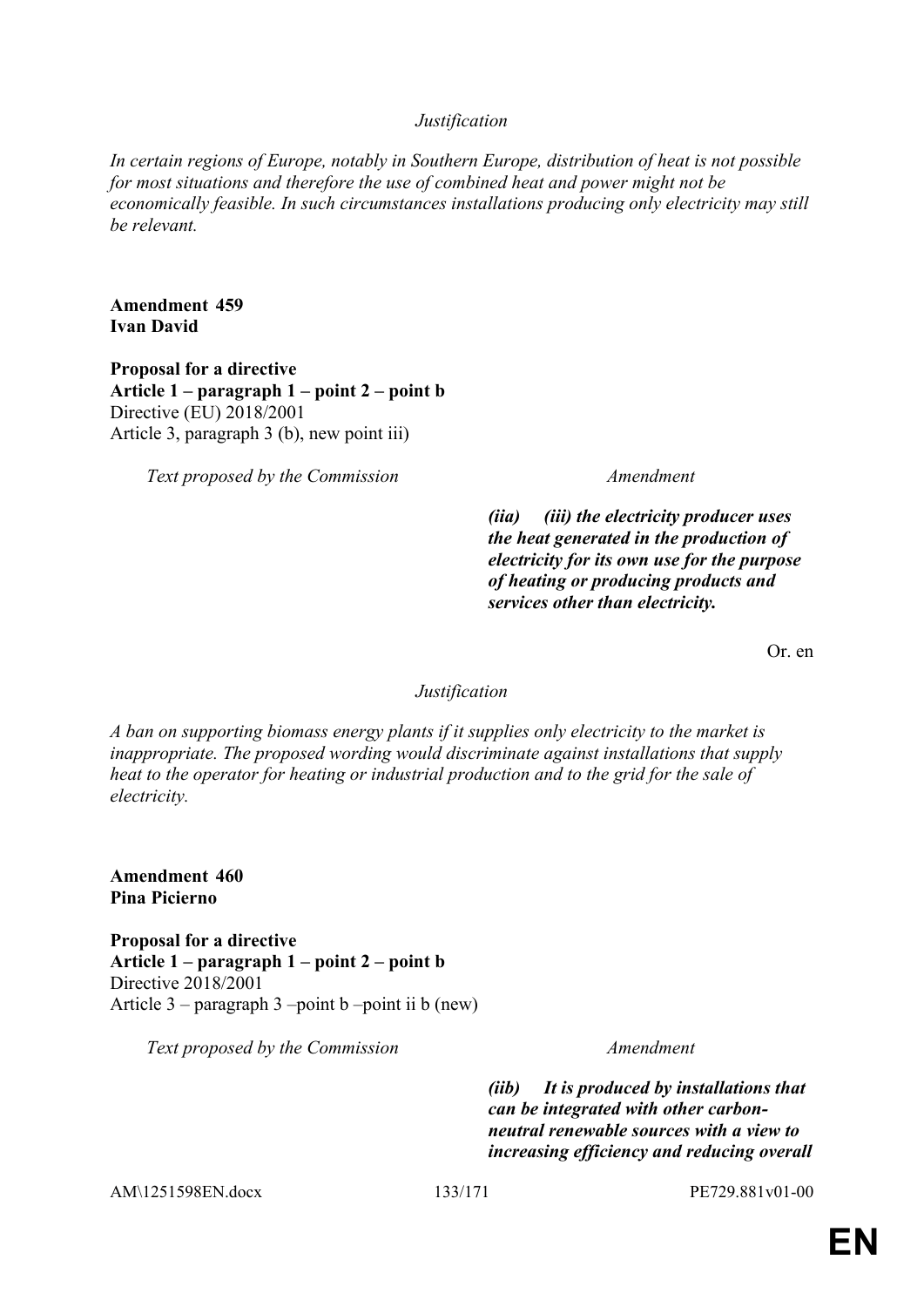*carbon dioxide emissions, in line with the relevant requirements laid down in Article 29(11)(c).*

Or. it

#### **Amendment 461 Pietro Fiocchi**

**Proposal for a directive Article 1 – paragraph 1 – point 2 – point b** Proposal for a directive Article  $1$  – paragraph  $1$  – point  $2$  – point b

*Text proposed by the Commission Amendment*

*(ba) the conditions set out in (b) above may be waived if at least one of the following conditions is met: (i) the electricity is produced in a region identified in a territorial just transition plan approved by the European Commission, in accordance with Regulation (EU) 2021/… of the European Parliament and the Council establishing the Just Transition Fund due to its reliance on solid fossil fuels, and meets the relevant requirements set in Article 29(11); (ii) the electricity is produced applying Biomass CO2 Capture and Storage and meets the requirements set in Article 29(11), second subparagraph. No later than one year after [the entry into force of this amending Directive], the Commission shall adopt a delegated act in accordance with Article 35 on how to apply the cascading principle for biomass, in particular on how to minimise the use of quality roundwood for energy production, with a focus on support schemes and with due regard to national specificities. By 2026 the Commission shall present a report on the impact of the Member States' support schemes for biomass, including on biodiversity and possible market distortions, and will assess the possibility for further*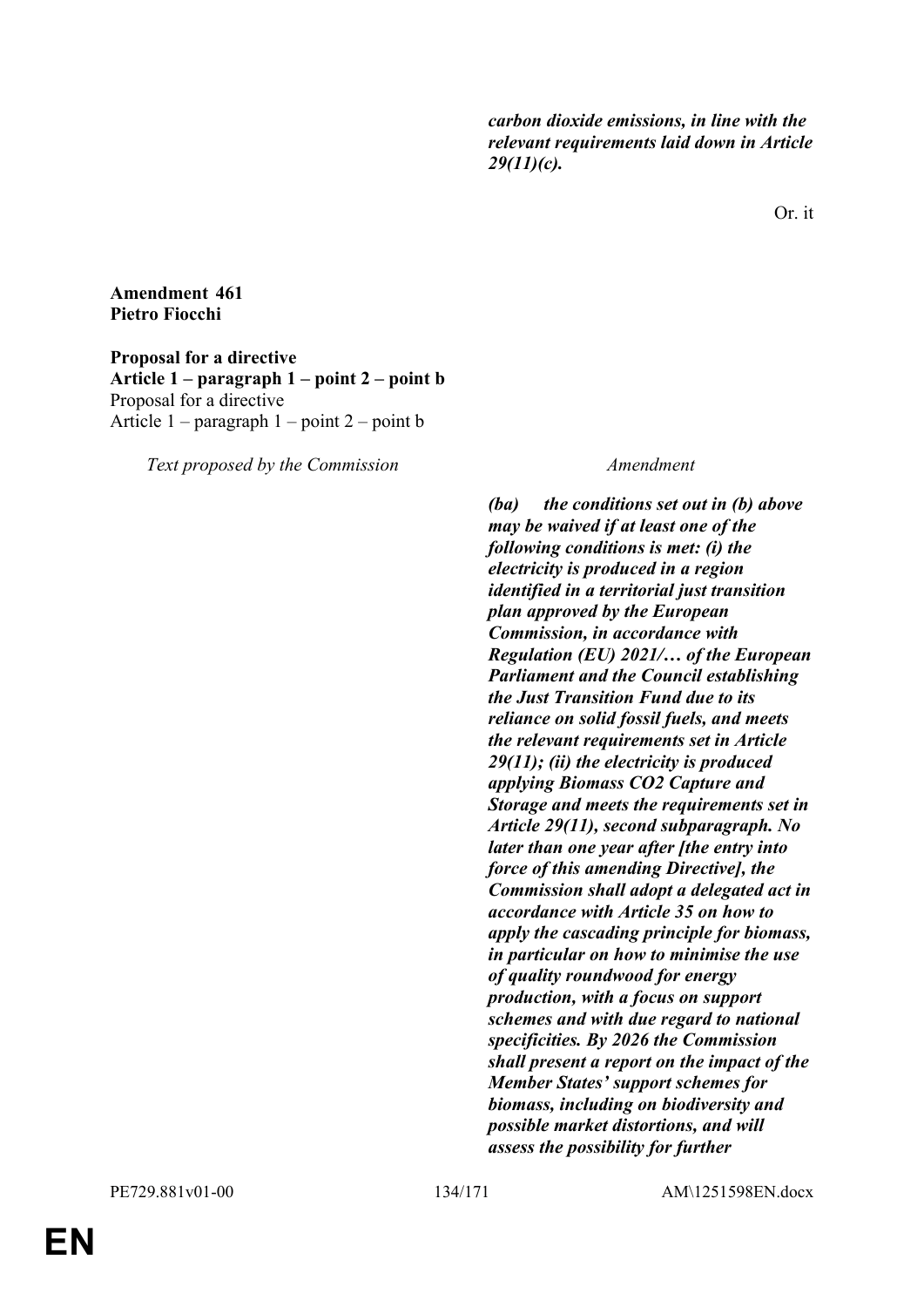**Amendment 462 Paolo Borchia, Marco Dreosto, Isabella Tovaglieri, Angelo Ciocca, Elena Lizzi, Matteo Adinolfi, Gianna Gancia**

**Proposal for a directive Article 1 – paragraph 1 – point 2 – point b** Directive (EU) 2018/2001 Article 3

*Text proposed by the Commission Amendment*

*(ba) (ii) it is produced in a region identified in a territorial just transition plan approved by the European Commission, in accordance with Regulation (EU) 2021/… of the European Parliament and the Council establishing the Just Transition Fund due to its reliance on solid fossil fuels, and meets the relevant requirements set in Article 29(11);*

*(iii) it is produced in a facility that has undertaken an assessment to prove its readiness for the application of Biomass CO2 Capture and Storage and meets the requirements set in Article 29(11), second subparagraph;*

*(iv) it is produced in a facility which is part of a supports scheme that is designed to remove the risk of security of supply or ensure grid stability and meets the relevant requirements set in Article 29(11)*

*(v) it is produced in an area where there is no commercial demand for heat.*

Or. en

*Justification*

*The new time frame and conditions are justified in light of the specificities of the biomass* 

AM\1251598EN.docx 135/171 PE729.881v01-00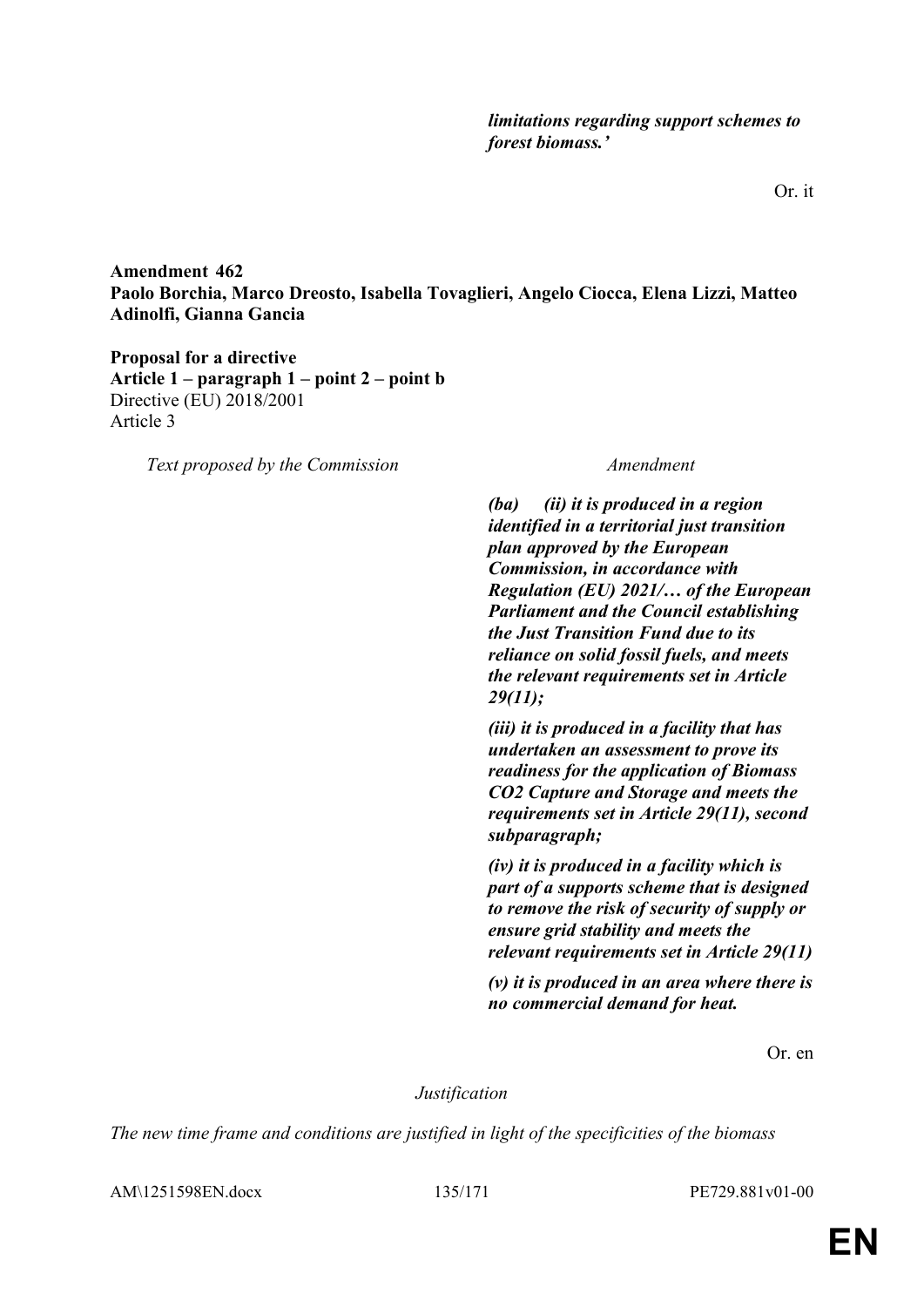*sector in Italy and in other Mediterranean countries. Indeed, in Italy, most of the capacity of existing installations has been conceived to produce electricity only. This is due to a reduced heat demand in many regions, a short supply chain approach pushing plants to be close to the sourcing feedstock and a lack of district heating networks that have little development in Mediterranean areas. Moreover, within Italian specific climate condition, electrification, and the combination of biomass plants with heating pumps at end consumer level is a good option to provide heat and coaling in an efficient way. Any specific pressure to shift to CHP would thus require huge investments with no specific benefits or would force many facilities to halt production in Italy and other Mediterranean countries.*

**Amendment 463 Sara Skyttedal**

**Proposal for a directive Article 1 – paragraph 1 – point 2 – point b** Directive (EU) 2018/2001 Article 3 – paragraph 3 – subparagraph 2 – point b a (new)

*Text proposed by the Commission Amendment*

*(ba) The Commission shall assess the National Bioenergy Plan. When carrying out this assessment, the Commission shall act in close cooperation with the Member State concerned. The Commission may make observations or seek additional information and may ask a Member State to revise the Plan if needed, including after the submission of the Plan. The Commission shall assess the Plan as regards its completeness, its consistency and coherence with the sustainability criteria and well-functioning raw material markets:*

Or. en

#### *Justification*

*The assessment of Bioenergy Plans should focus on coherence with the sustainability criteria and well-functioning raw material markets. Simplified assumptions on the connection between carbon sinks and bioenergy use should be avoided.*

### **Amendment 464 Martin Hojsík, Klemen Grošelj, Claudia Gamon**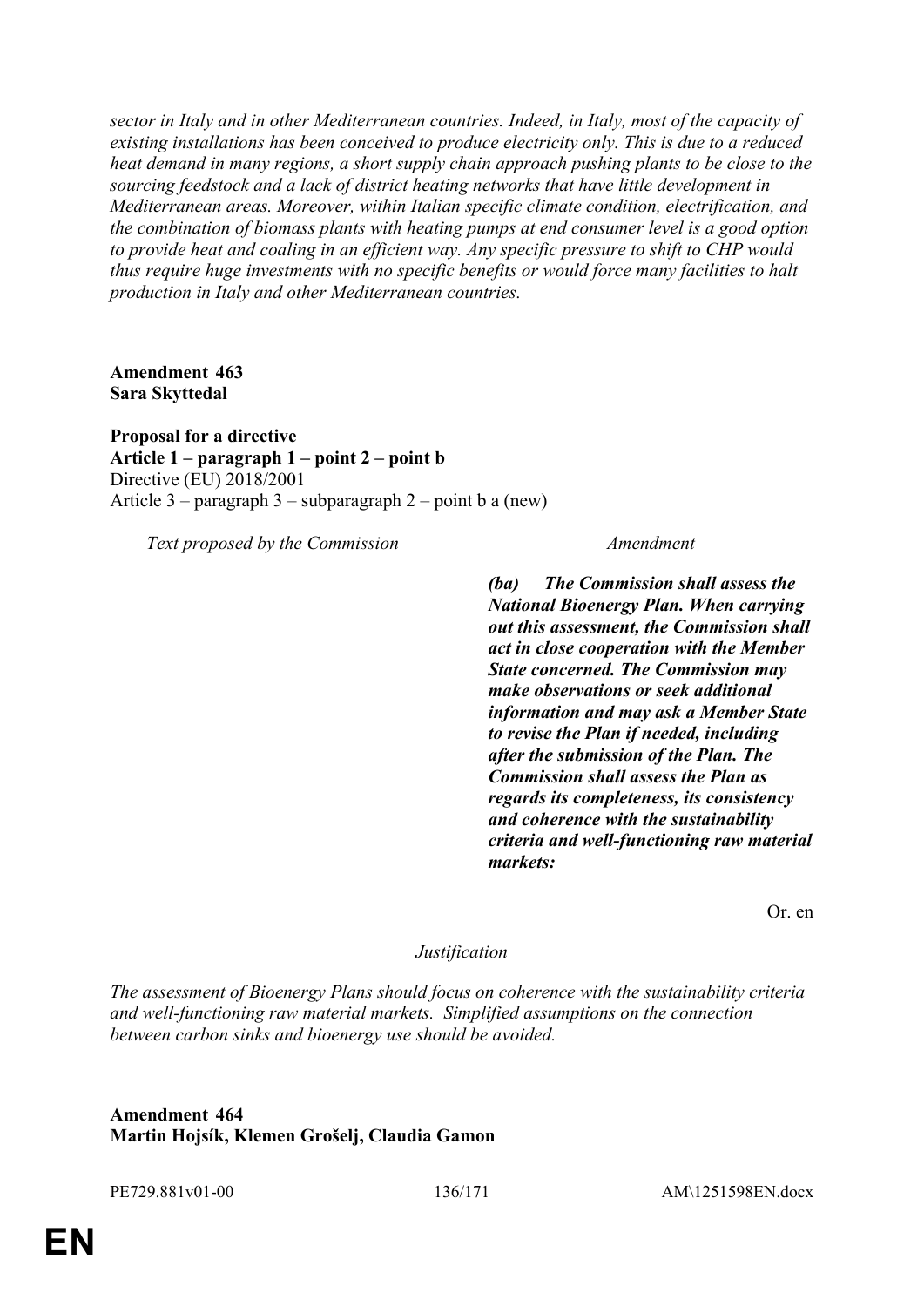### **Proposal for a directive Article 1 – paragraph 1 – point 2 – point b** Directive (EU) 2018/2001 Article 3– paragraph 3– subparagraph 2 – point b a (NEW)

*Text proposed by the Commission Amendment*

*(ba) In Article 3 - paragraph 3 subparagraph 2 - point b, the following point is added:*

*From 31 December 2023, and without prejudice to the obligations in the first sub-paragraph, Member States shall grant no support to the production of electricity from both primary and secondary biomass in electricity-only installations.*

Or. en

#### *Justification*

*As per reply of the EC to the WQ (reference: P-001532/2020, available here: https://www.europarl.europa.eu/doceo/document/P-9-2020-001532-ASW\_EN.html) ''the energy efficiency of biomass combustion is generally in the range of 15-40% to produce electricity only''. Therefore, it does not make sense to support electricity generation with such a low efficiency, from a feedstock which has other competitive uses.*

#### **Amendment 465 Pilar del Castillo Vera**

**Proposal for a directive Article 1 – paragraph 1 – point 2 – point b** Directive (EU) 2018/2001 Article 3 – paragraph 3 – subparagraph 2a (new)

*Text proposed by the Commission Amendment*

*Member States may not fully apply the conditions set in the first and second subparagraphs in the following cases:*

*- forest biomass stemming from wildfire prevention activities;*

*- salvage logging following natural disturbances,*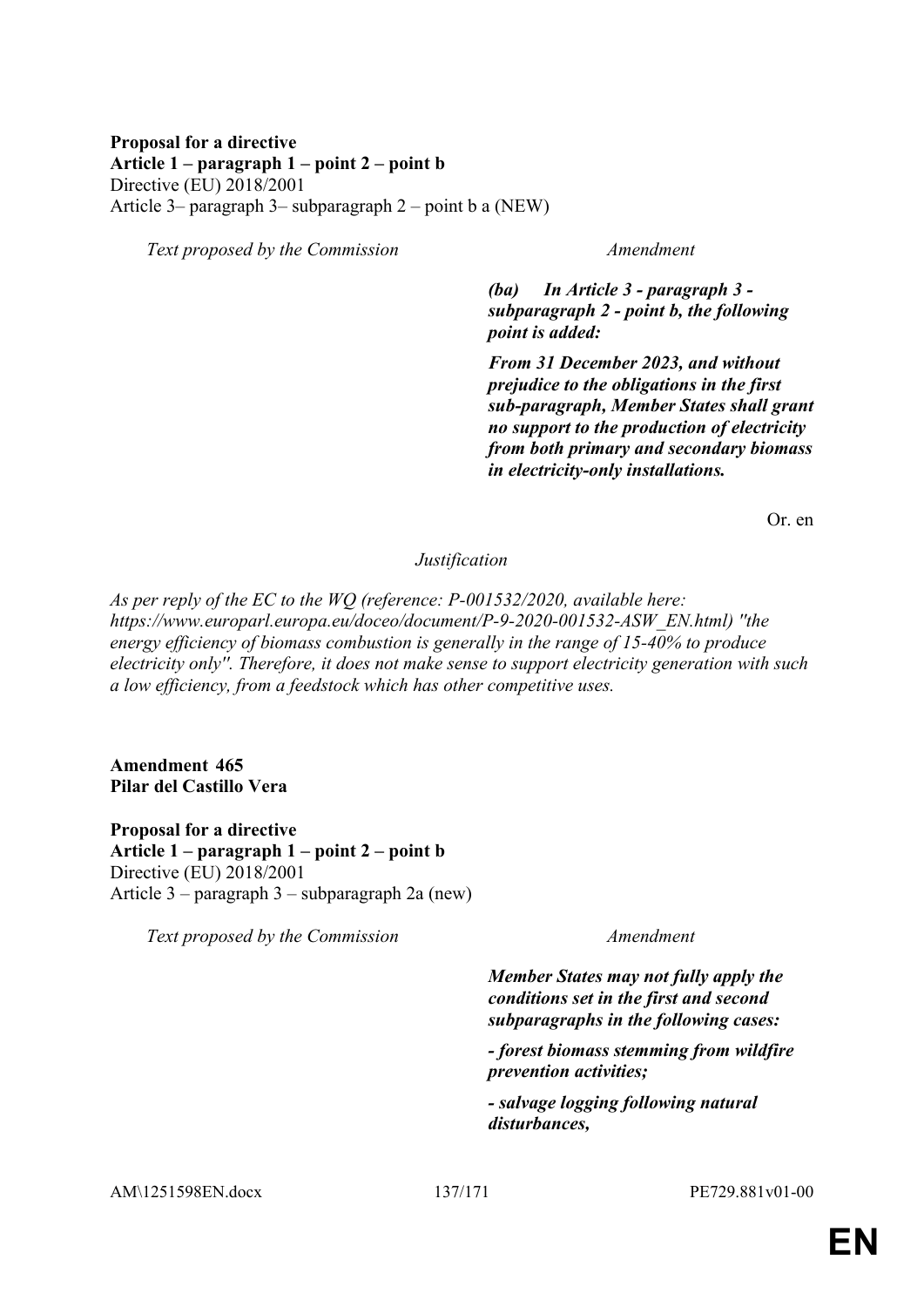*- secondary species or certain wood qualities for which no local processing facilities exist.*

Or. en

### **Amendment 466 Mauri Pekkarinen, Emma Wiesner, Andreas Glück, Nicola Beer**

**Proposal for a directive Article 1 – paragraph 1 – point 2 – point b** EC 2018/2001 Article 3 – paragraph 3 – subparagraph 3

*Text proposed by the Commission Amendment*

*deleted*

*No later than one year after [the entry into force of this amending Directive], the Commission shall adopt a delegated act in accordance with Article 35 on how to apply the cascading principle for biomass, in particular on how to minimise the use of quality roundwood for energy production, with a focus on support schemes and with due regard to national specificities.*

Or. en

#### *Justification*

*No legislation should be introduced on cascading use since at worst it can inhibit innovations and optimal use of wood.*

**Amendment 467 András Gyürk, Ernő Schaller-Baross**

**Proposal for a directive Article 1 – paragraph 1 – point 2 – point b** Proposal for a directive Article 1 – paragraph 1 – point 2

*Text proposed by the Commission Amendment*

*No later than one year after [the entry deleted*

PE729.881v01-00 138/171 AM\1251598EN.docx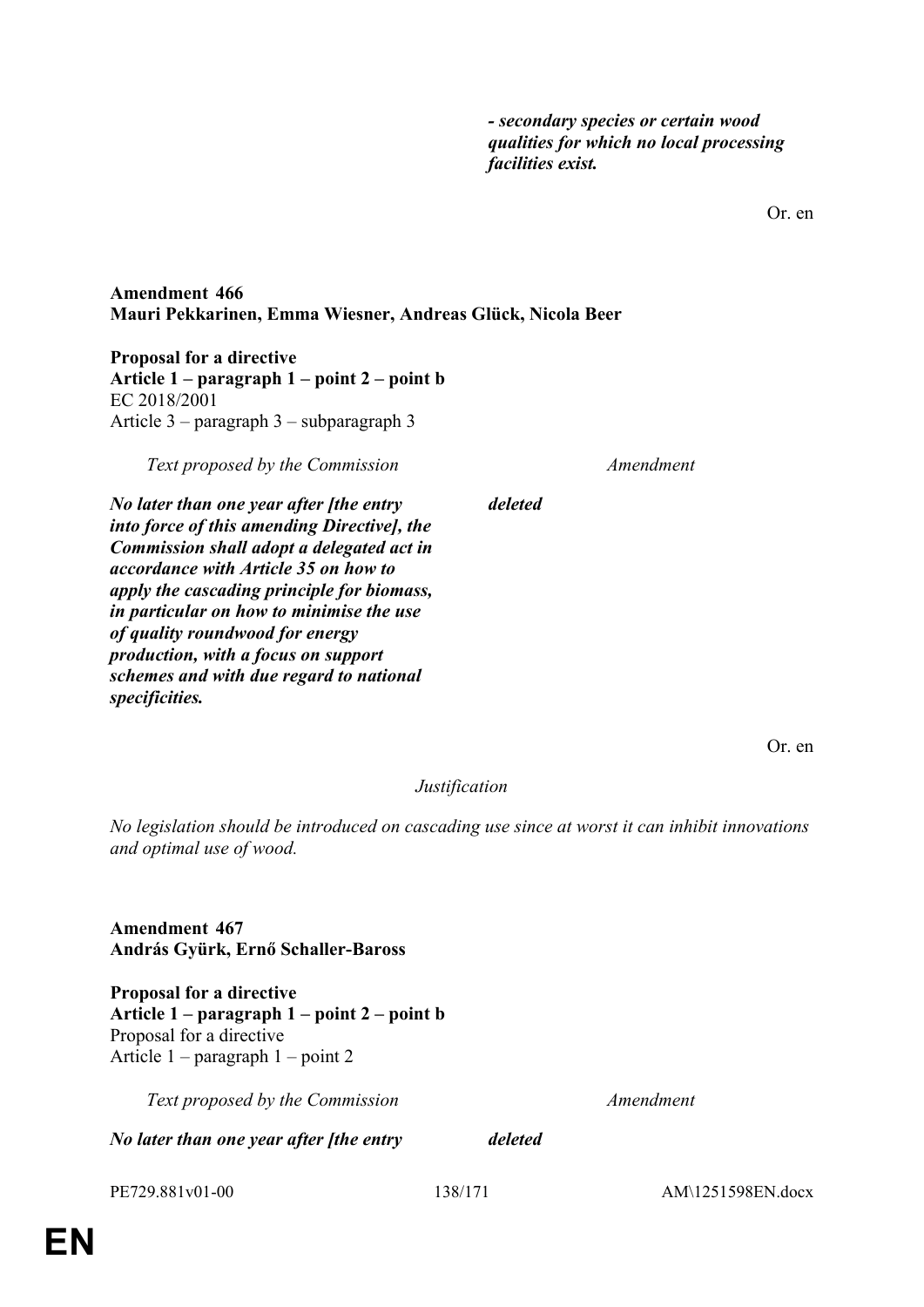*into force of this amending Directive], the Commission shall adopt a delegated act in accordance with Article 35 on how to apply the cascading principle for biomass, in particular on how to minimise the use of quality roundwood for energy production, with a focus on support schemes and with due regard to national specificities.*

Or. en

#### *Justification*

*Too rigid application of the biomass cascade principle may ignore other important social and environmental aspects, such as local demand. According to the first principle of guideline for the biomass cascade, beside the cascade solutions promote the highest economic added value must also take into account the impact on other two pillars of sustainability, social and environmental aspects. However, the current wording of the proposal would oblige Member States to implement the principle of biomass cascading in a different way from the definitions and targets already adopted.*

### **Amendment 468 Evžen Tošenovský, Jacek Saryusz-Wolski, Grzegorz Tobiszowski, Pietro Fiocchi, Ladislav Ilčić**

**Proposal for a directive Article 1 – paragraph 1 – point 2 – point b** Directive (EU) 2018/2001 Article 3 – paragraph 3 – subparagraph 2

*Text proposed by the Commission Amendment*

*No later than one year after [the entry into force of this amending Directive], the Commission shall adopt a delegated act in accordance with Article 35 on how to apply the cascading principle for biomass, in particular on how to minimise the use of quality roundwood for energy production, with a focus on support schemes and with due regard to national specificities.*

*deleted*

Or. en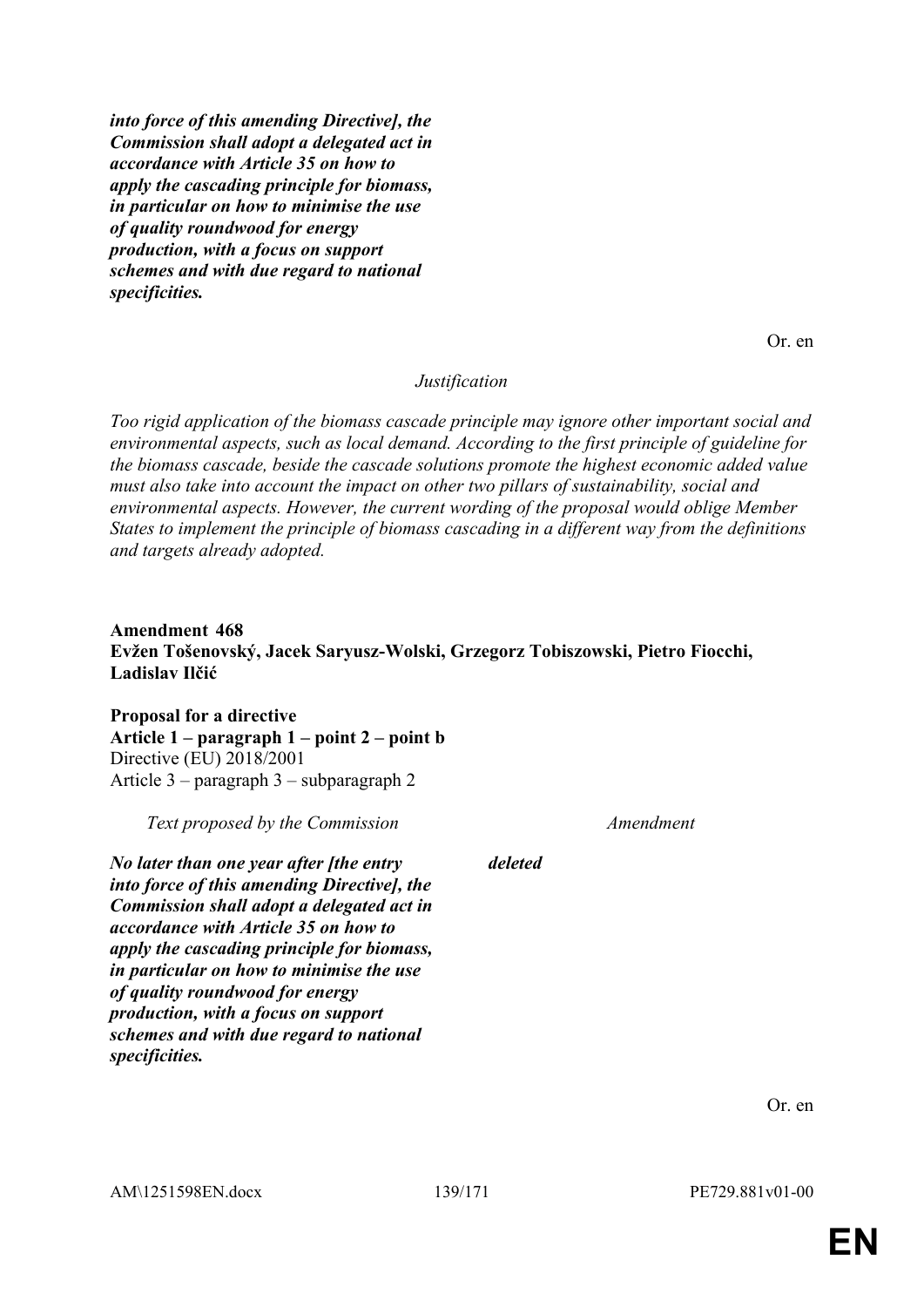**Amendment 469 Henna Virkkunen, Tomas Tobé**

**Proposal for a directive Article 1 – paragraph 1 – point 2 – point b** Directive (EU) 2018/2001 Article 3 – paragraph 3 – subparagraph 3

*Text proposed by the Commission Amendment*

*No later than one year after [the entry into force of this amending Directive], the Commission shall adopt a delegated act in accordance with Article 35 on how to apply the cascading principle for biomass, in particular on how to minimise the use of quality roundwood for energy production, with a focus on support schemes and with due regard to national specificities.*

Or. en

#### *Justification*

*deleted*

*The cascade principle is not a technical detail that can be regulated by delegated act. The principle is already implemented through wood markets, considering forest value chains which differ between and within Member States. EU-level definitions on forest biomass can hamper resource-efficient use of biomass, bioeconomy innovation and investments. Every regulatory update increases uncertainty, which may slow down renewable energy investments. The Commission guidance on cascading published in 2019 should first be reevaluated before setting new legislative requirements.*

**Amendment 470 Sara Skyttedal, Christian Ehler**

**Proposal for a directive Article 1 – paragraph 1 – point 2 – point b** Directive (EU) 2018/2001 Article 3 – paragraph 3 – subparagraph 2

*Text proposed by the Commission Amendment*

*No later than one year after [the entry into force of this amending Directive], the Commission shall adopt a delegated act in accordance with Article 35 on how to* 

*deleted*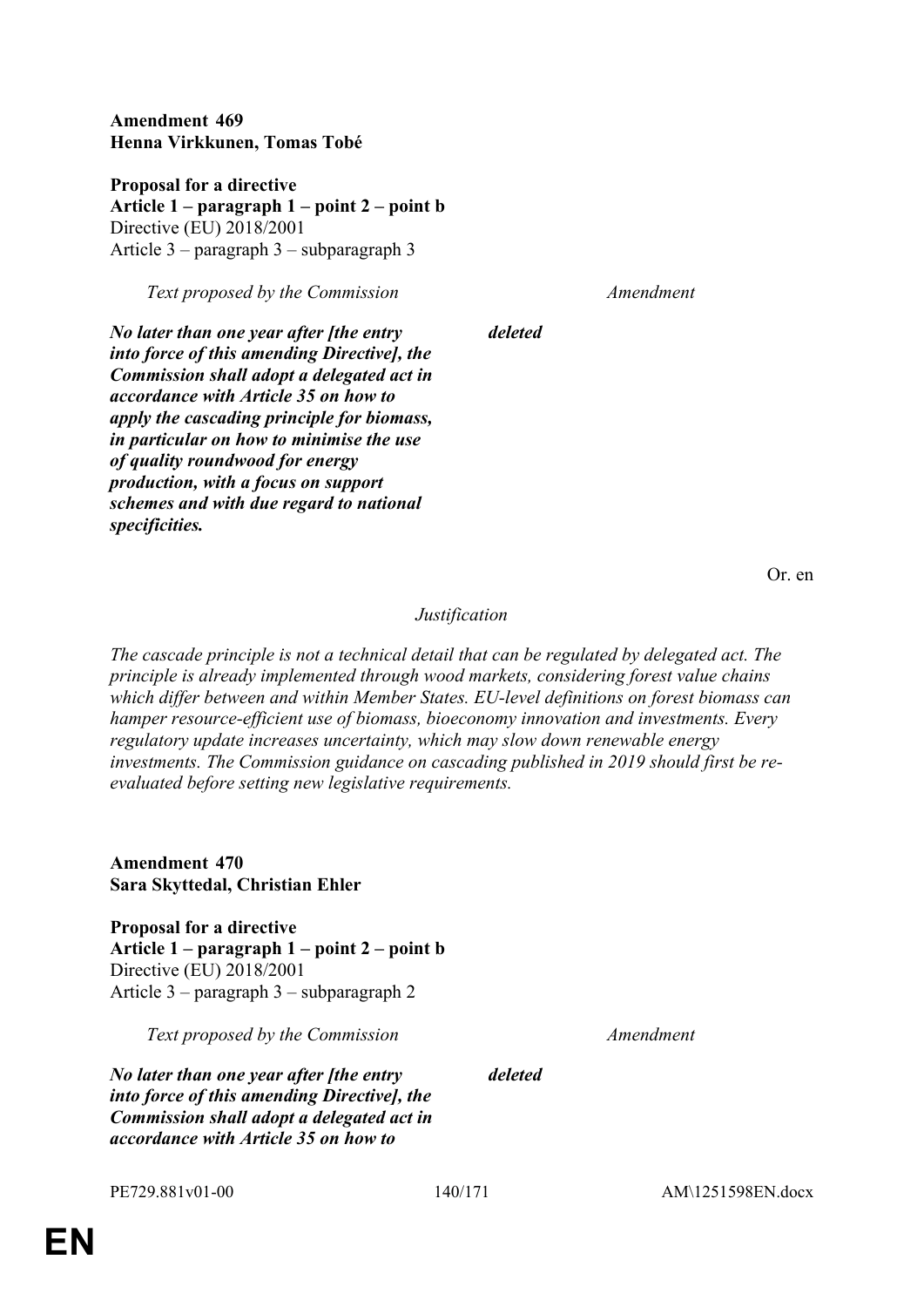*apply the cascading principle for biomass, in particular on how to minimise the use of quality roundwood for energy production, with a focus on support schemes and with due regard to national specificities.*

**Amendment 471 Angelika Winzig, Alexander Bernhuber**

**Proposal for a directive Article 1 – paragraph 1 – point 2 – point b** Directive (EU) 2018/2001/EC Article 3– paragraph 3

*Text proposed by the Commission Amendment*

*No later than one year after [the entry into force of this amending Directive], the Commission shall adopt a delegated act in accordance with Article 35 on how to apply the cascading principle for biomass, in particular on how to minimise the use of quality roundwood for energy production, with a focus on support schemes and with due regard to national specificities.*

*deleted*

Or. en

Or. en

*Justification*

*The Commission would like to introduce obligations regarding the cascading principle for climate-friendly renewable raw materials and not for climate-damaging fossil raw materials. The objective of the "Fit for 55" package is the rapid phasing-out of the climate-damaging fossil fuels coal, crude oil and natural gas, and not the phasing-out of biomass.*

**Amendment 472 Maria Spyraki**

**Proposal for a directive Article 1 – paragraph 1 – point 2 – point b**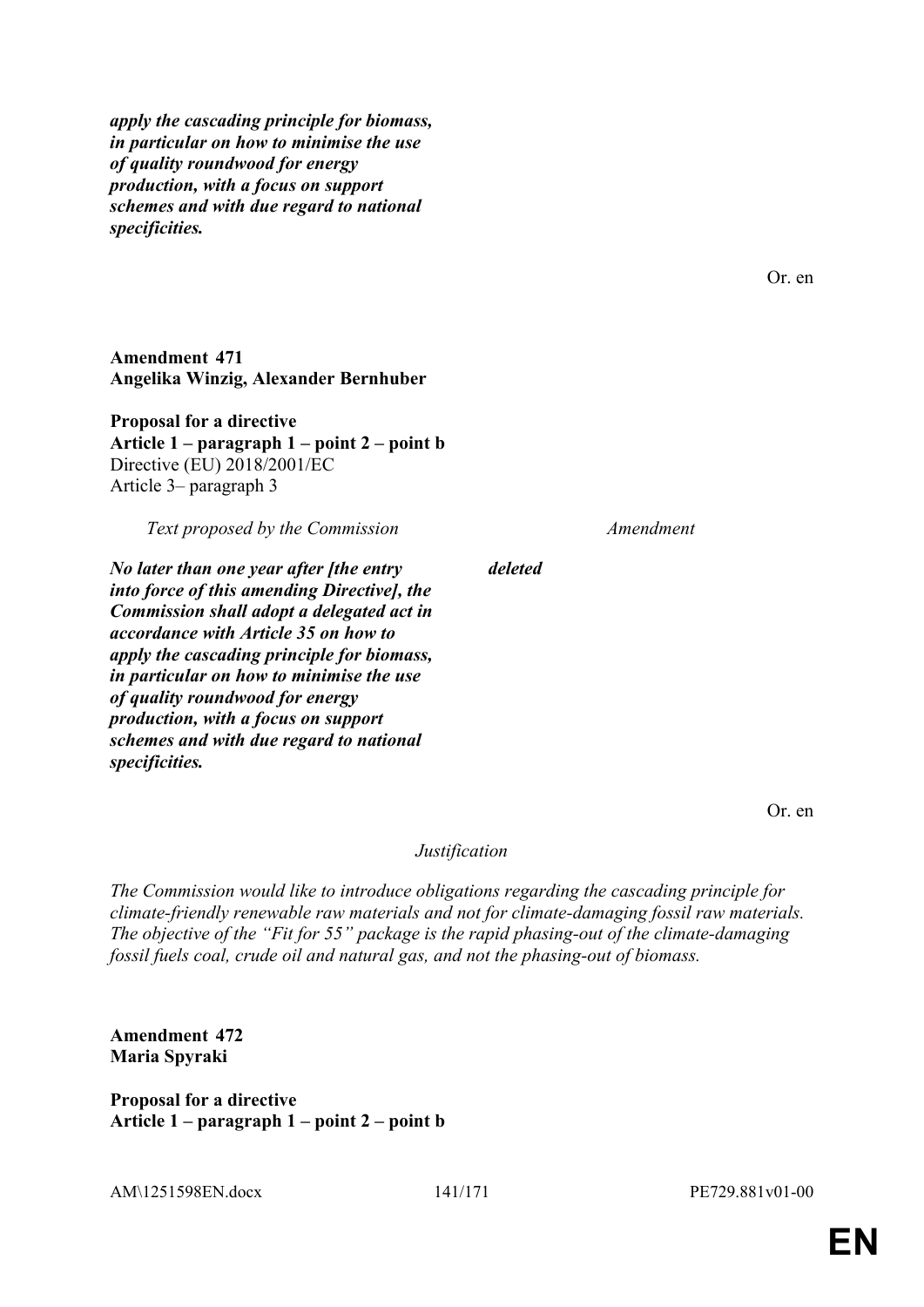**EN**

## *No later than one year after [the entry*

Article 1 para 1 point 2 point b Article 1 para 1 point 2 point b

*into force of this amending Directive], the Commission shall adopt a delegated act in accordance with Article 35 on how to apply the cascading principle for biomass, in particular on how to minimise the use of quality roundwood for energy production, with a focus on support schemes and with due regard to national specificities.*

**Amendment 473 Nicolás González Casares, Lina Gálvez Muñoz, Adriana Maldonado López, Carlos Zorrinho, Patrizia Toia, Robert Hajšel, Niels Fuglsang, Romana Jerković, Marcos Ros Sempere**

**Proposal for a directive Article 1 – paragraph 1 – point 2 – point b** Directive (EU) 2018/2001 Article 3 – paragraph 3 – subparagraph 3

### *Text proposed by the Commission Amendment*

No later than one year after [the entry into force of this amending Directive], the Commission shall adopt a delegated act in accordance with Article 35 on how to apply the cascading principle for biomass, in particular on how to *minimise* the use of quality roundwood for energy production, with a focus on support schemes and with due regard to national specificities.

No later than one year after [the entry into force of this amending Directive], the Commission shall adopt a delegated act in accordance with Article 35 on how to apply the cascading principle for biomass, in particular on how to *eliminate* the use of quality roundwood for energy production *and while taking into account available volumes of feedstock and share of preexisting competing industrial uses other than energy purposes*, with a focus on support schemes and with due regard to national specificities. *This delegated act shall consider the necessary forest management activities, aimed notably at ensuring wildfire prevention.*

*Text proposed by the Commission Amendment*

*deleted*

Or. en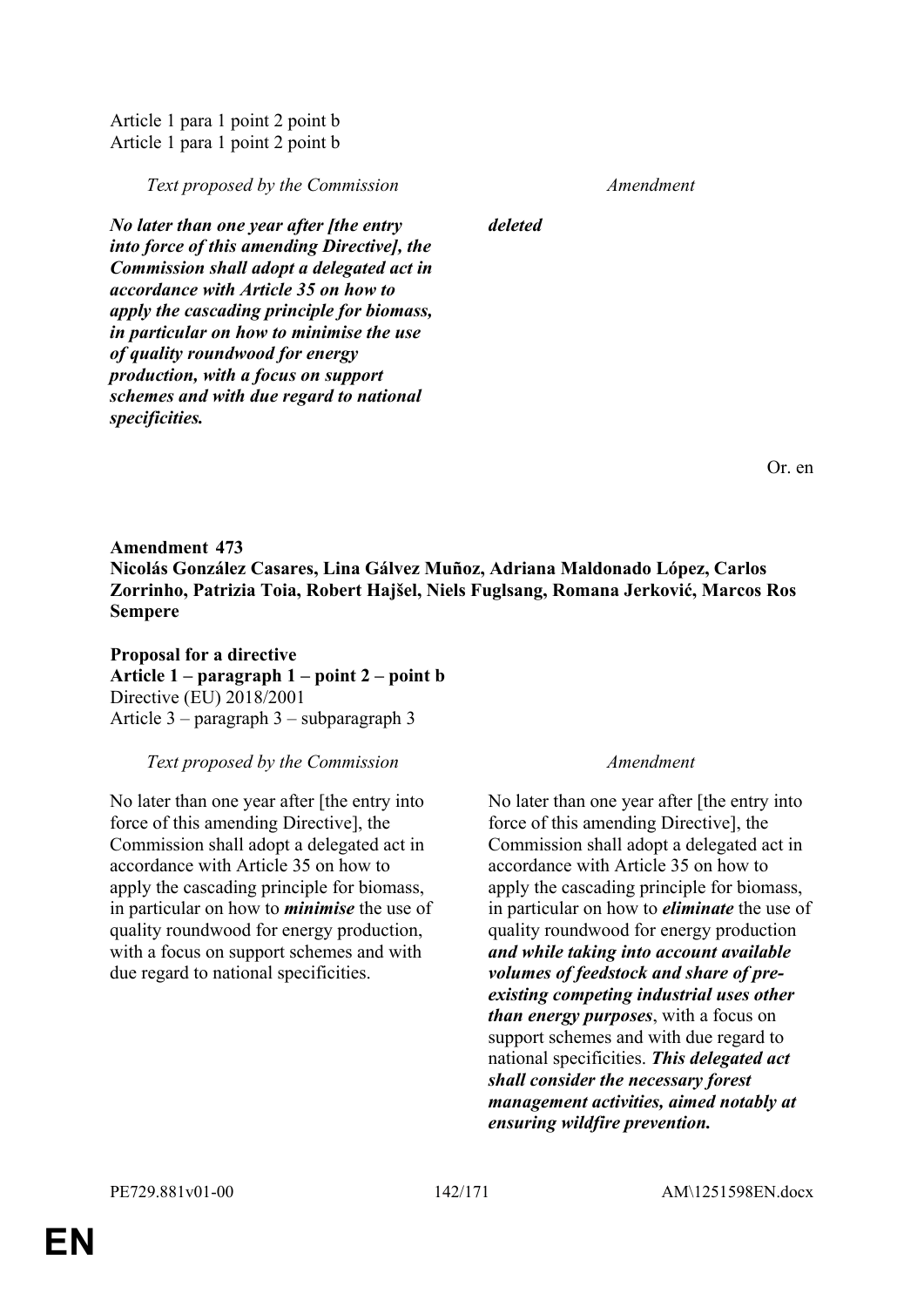AM\1251598EN.docx 143/171 PE729.881v01-00

**Amendment 474 Paolo Borchia, Marco Dreosto, Isabella Tovaglieri, Angelo Ciocca, Elena Lizzi, Matteo Adinolfi, Gianna Gancia**

**Proposal for a directive Article 1 – paragraph 1 – point 2 – point b** Directive (EU) 2018/2001 Article 3

*Text proposed by the Commission Amendment*

No later than one year after [the entry into force of this amending Directive], the Commission shall adopt *a delegated act in accordance with Article 35 on how to apply the cascading principle for* biomass*, in particular on how to minimise the use of quality roundwood for energy production, with a focus on support schemes and with due regard to national specificities*.

No later than one year after [the entry into force of this amending Directive], the Commission shall adopt *guidelines laying out best practices for the* biomass *sector*.

Or. en

#### *Justification*

*The biomass sector in Europe already by and large follows the cascading principle in its use of woody biomass, thanks both to market dynamics and regulation at the national level. The adoption of a delegated act on the cascading principle by the European Commission would force a uniform approach onto very different national contexts, adding no value to a European picture that already features strict environmental regulations. As an alternative to a delegated act, guidelines and best practices may be developed by the European Commission for the biomass sector.*

**Amendment 475 Martin Hojsík, Klemen Grošelj, Claudia Gamon**

**Proposal for a directive Article 1 – paragraph 1 – point 2 – point b** Directive (EU) 2018/2001 Article 3 – paragraph 3 – subparagraph 3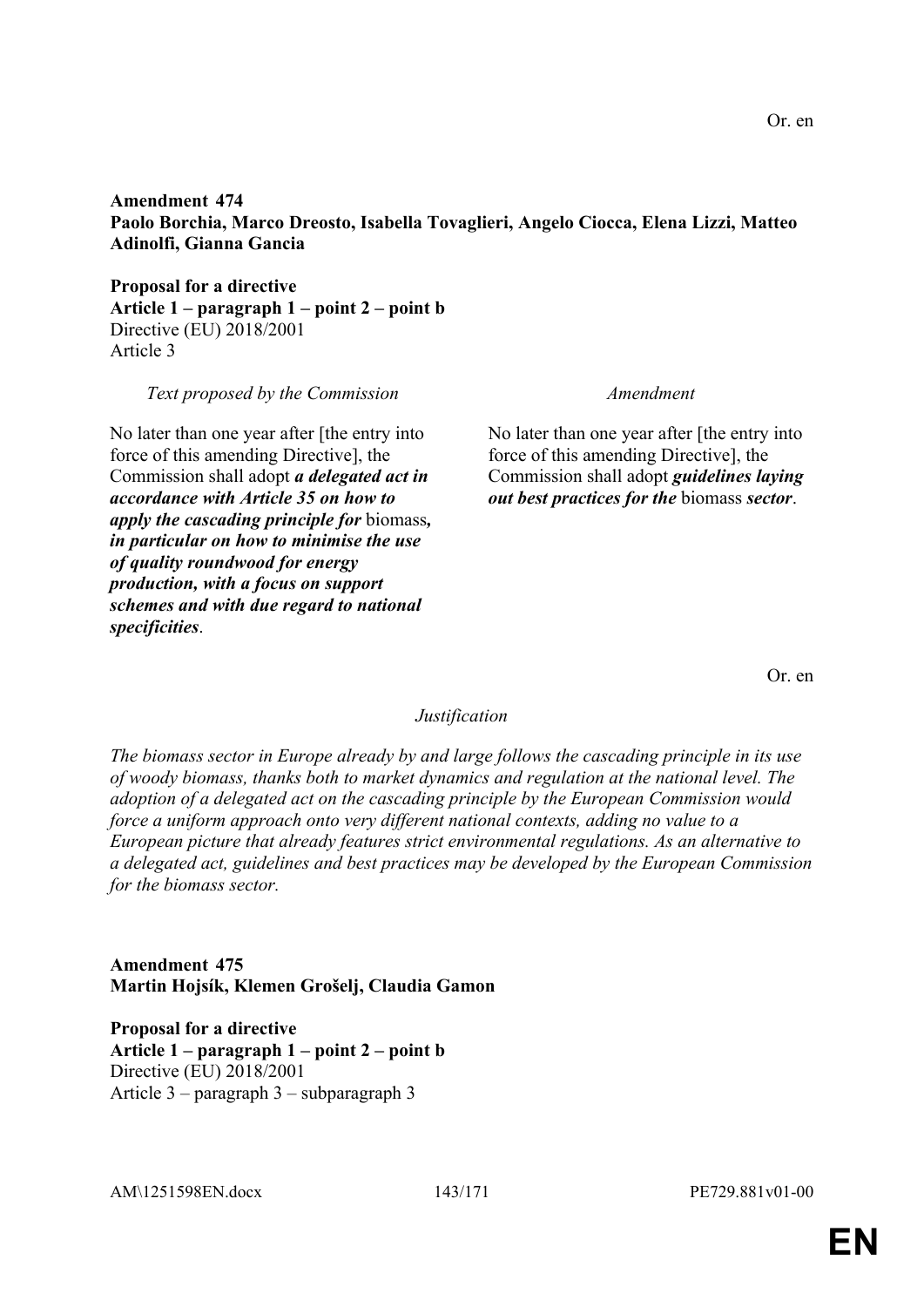### *Text proposed by the Commission Amendment*

No later than one year after [the entry into force of this amending Directive], the Commission shall adopt a delegated act in accordance with Article 35 on how to apply the cascading principle for biomass*, in particular on how to minimise the use of quality roundwood for* energy production, with a focus on support schemes and *with due regard to national specificities*.

No later than one year after [the entry into force of this amending Directive], the Commission shall adopt a delegated act in accordance with Article 35 on how to apply the cascading principle for biomass *to ensure that wood is used in the following order of priorities: wood-based products, extending their service life, reuse, recycling,* energy production, with a focus on support schemes and *without prejudice to targets implemented in accordance with the Biodiversity Strategy*.

Or. en

### *Justification*

*The cascading use principle should be followed in addition to the policy coherence of the Directive with the biodiversity-related legislation. As there are areas of high value from which wood should not be sourced for any purpose, that is why also the definition of quality roundwood is not suitable for the purpose of this Directive, considering that 200 years old rotting oak would better serve the biodiversity purposes, while the definition of quality roundwood would classify it as suitable to be burnt.*

### **Amendment 476 Alin Mituța, Nicolae Ştefănuță, Christophe Grudler, Klemen Grošelj**

**Proposal for a directive Article 1 – paragraph 1 – point 2 – point b** Directive 2018/2001 Article 3 – paragraph 3 – third subparagraph

#### *Text proposed by the Commission Amendment*

No later than one year after [the entry into force of this amending Directive], the Commission shall adopt a delegated act in accordance with Article 35 on how to apply the cascading principle for biomass, in particular on how to minimise the use of quality roundwood for energy production, with a focus on support schemes and with due regard to national specificities.

No later than one year after [the entry into force of this amending Directive], the Commission shall adopt a delegated act in accordance with Article 35 on how to apply the cascading principle for biomass, in particular on how to minimise the use of quality roundwood for energy production, with a focus on support schemes and with due regard to national specificities*, including measures aimed at supporting*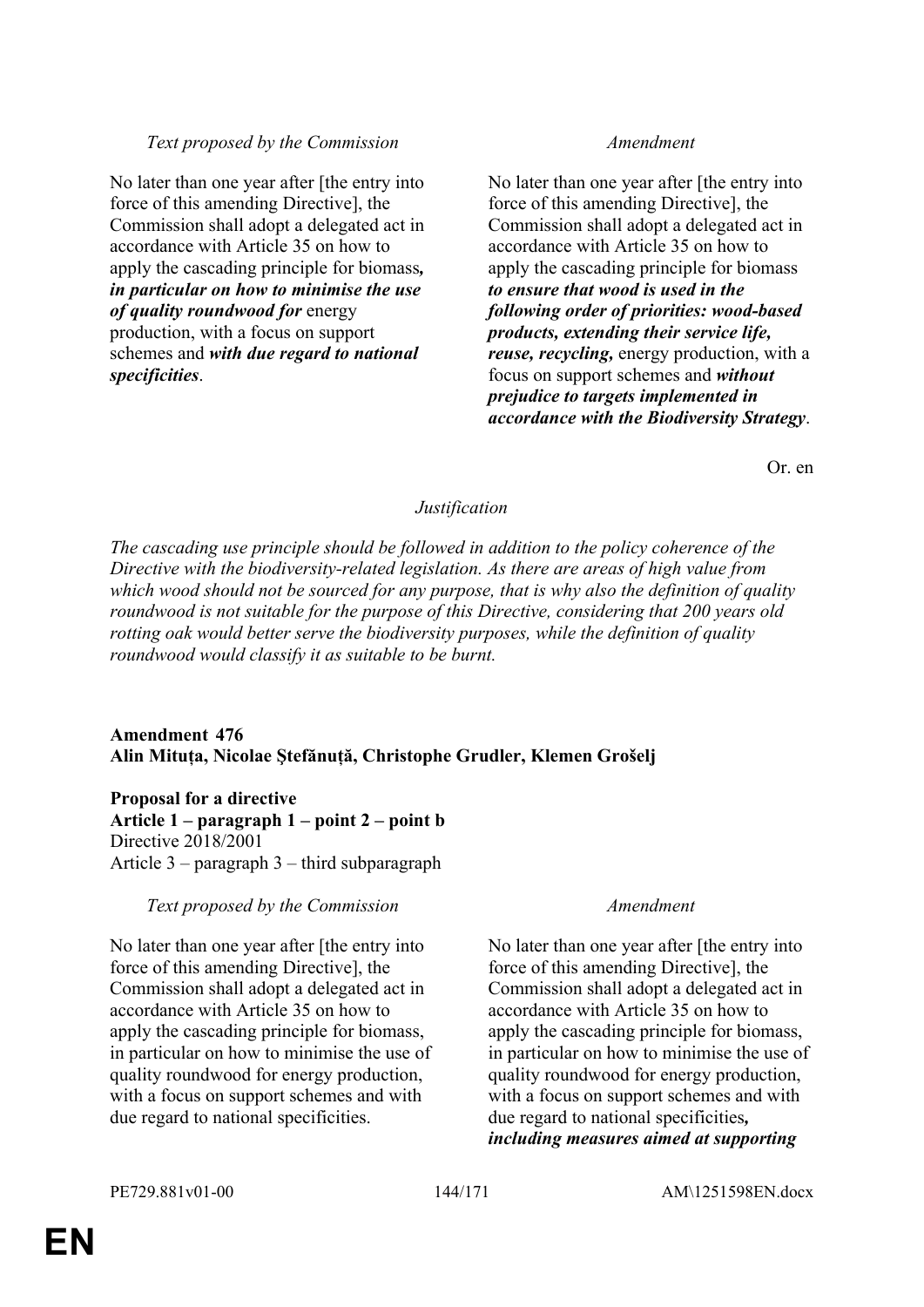Or. en

**Amendment 477 Ville Niinistö** on behalf of the Greens/EFA Group

**Proposal for a directive Article 1 – paragraph 1 – point 2 – point b** Directive 2001/2018 Article 3 – paragraph 3 – subparagraph 3

### *Text proposed by the Commission Amendment*

No later than one year after [the entry into force of this amending Directive], the Commission shall adopt a delegated act in accordance with Article 35 on how to apply the cascading principle for biomass, *in particular on how to minimise the use of quality roundwood for energy production,* with a focus on support schemes *and with due regard to national specificities*.

No later than one year after [the entry into force of this amending Directive], the Commission shall adopt a delegated act in accordance with Article 35 on how to apply the cascading principle for biomass, *including on reporting and control measures* with a focus on support schemes.

Or. en

# **Amendment 478 Miapetra Kumpula-Natri, Erik Bergkvist**

**Proposal for a directive Article 1 – paragraph 1 – point 2 – point b** EU 2018/2001 Art 3

# *Text proposed by the Commission Amendment*

No later than one year after [the entry into force of this amending Directive], the Commission shall adopt a delegated act in accordance with Article 35 on how to apply the cascading principle for biomass, in particular on how to minimise the use of

No later than one year after [the entry into force of this amending Directive], the Commission shall adopt a delegated act in accordance with Article 35 on how to apply the cascading principle for biomass *in supporting schemes*, in particular on

AM\1251598EN.docx 145/171 PE729.881v01-00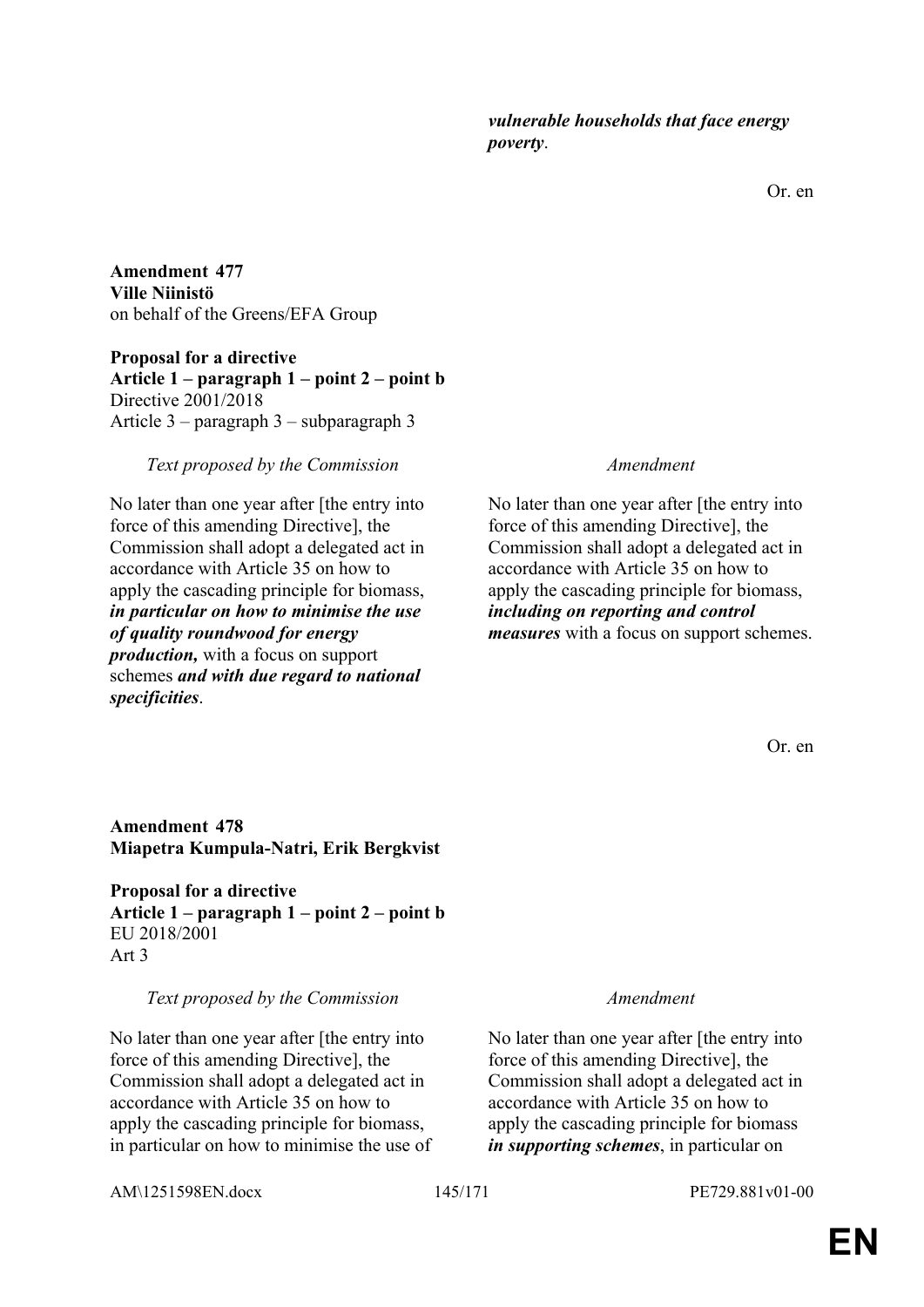quality roundwood for energy production, with a focus on support schemes and with due regard to national specificities.

how to minimise the use of quality roundwood for energy production, with a focus on support schemes and with due regard to national specificities.

Or. en

# **Amendment 479 Sira Rego**

**Proposal for a directive Article 1 – paragraph 1 – point 2 – point b** Directive (EU) 2018/2021 Article 3 – paragraph 3 – subparagraph 3

# *Text proposed by the Commission Amendment*

No later than one year after [the entry into force of this amending Directive], the Commission shall adopt a delegated act in accordance with Article 35 on how to apply the cascading principle for biomass, in particular on how to *minimise* the use of *quality roundwood* for energy production, with a focus on support schemes *and with due regard to national specificities.*

No later than one year after [the entry into force of this amending Directive], the Commission shall adopt a delegated act in accordance with Article 35 on how to apply the cascading principle for biomass, in particular on how to *exclude* the use of *primary woody biomass* for energy production, with a focus on support schemes

Or. en

# **Amendment 480 Christophe Grudler, Nicola Danti, Klemen Grošelj, Andreas Glück, Nicola Beer**

**Proposal for a directive Article 1 – paragraph 1 – point 2 – point b** DIRECTIVE (EU) 2018/2001 Article 3 – paragraph 3 – subparagraph 3

### *Text proposed by the Commission Amendment*

No later than one year after [the entry into force of this amending Directive], the Commission shall adopt a delegated act in accordance with Article 35 on how to apply the cascading principle for biomass, in particular on how to *minimise* the use of

No later than one year after [the entry into force of this amending Directive], the Commission shall adopt a delegated act in accordance with Article 35 on how to apply the cascading principle for biomass, in particular on how to *restrict* the use of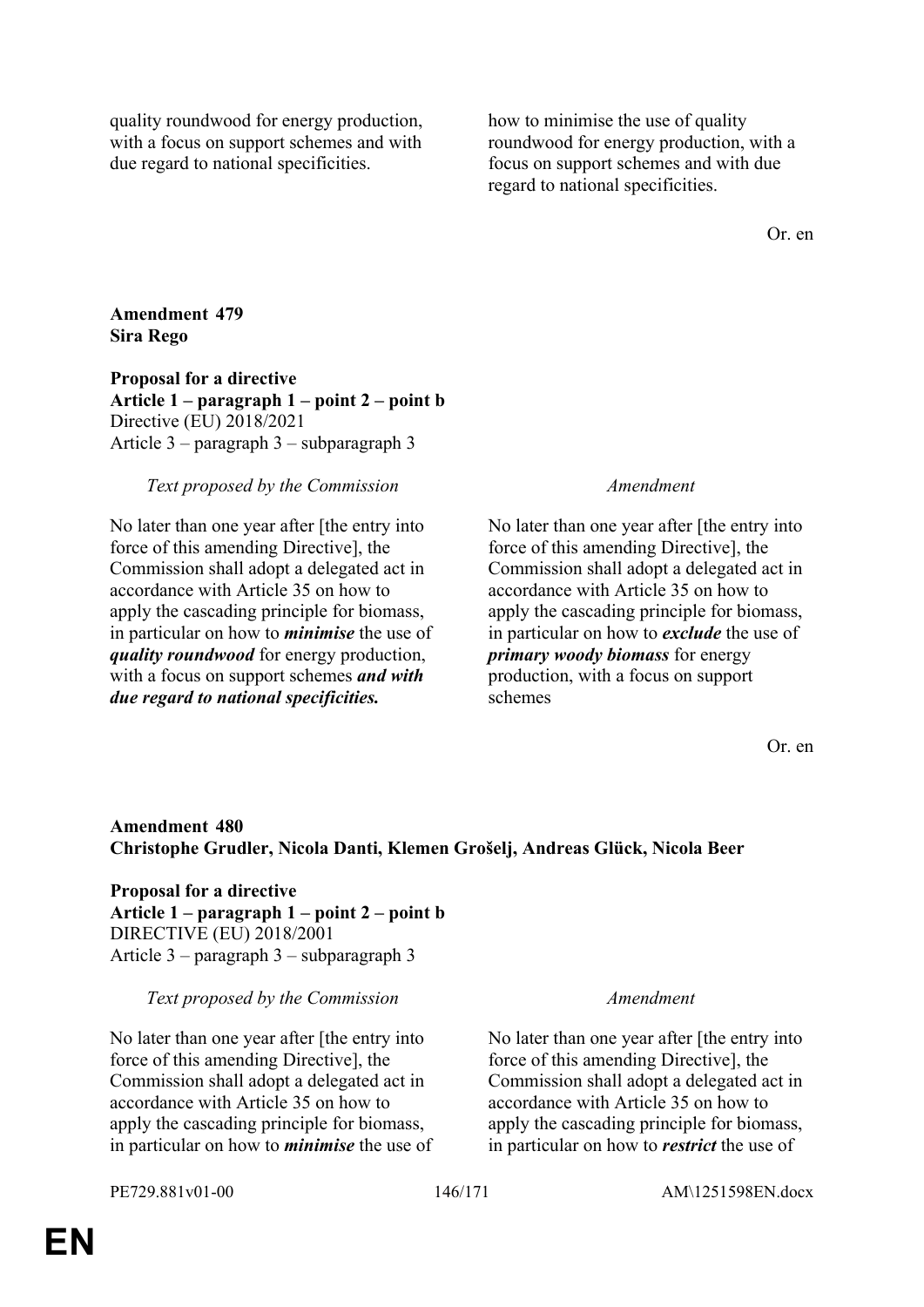quality roundwood for energy production, with a focus on support schemes and with due regard to national specificities.

quality roundwood for energy production, with a focus on support schemes and with due regard to national specificities.

Or. en

### *Justification*

*It is essential that the EU prevents any market distortion, for the economical, industrial and environmental reasons.*

**Amendment 481 Paolo Borchia, Marco Dreosto, Isabella Tovaglieri, Angelo Ciocca, Elena Lizzi, Matteo Adinolfi, Gianna Gancia**

**Proposal for a directive Article 1 – paragraph 1 – point 2 – point b** Directive (EU) 2018/2001 Article 3

*Text proposed by the Commission Amendment*

*By 2026 the Commission shall present a report on the impact of the Member States' support schemes for biomass, including on biodiversity and possible market distortions, and will assess the possibility for further limitations regarding support schemes to forest biomass.;*

Or. en

### *Justification*

*deleted*

*No time limitations should be imposed to Member States' ability to grant support for the production of electricity from forest biomass installations. Support schemes should be identified instead to support Carbon Capture and Storage technologies to be associated to existing and new plants. Indeed, in Italy, most of the capacity of existing installations has been conceived to produce electricity only. This is due to a reduced heat demand in many regions, a short supply chain approach pushing plants to be close to the sourcing feedstock and a lack of district heating networks that have little development in Mediterranean areas. Moreover, within Italian specific climate condition, electrification and the combination of biomass plants with heating pumps at end consumer level is a good option to provide heat and coaling in an efficient way. Any specific pressure to shift to CHP would thus require huge investments with no specific benefits or would force many facilities to halt production in Italy and other Mediterranean countries.*

AM\1251598EN.docx 147/171 PE729.881v01-00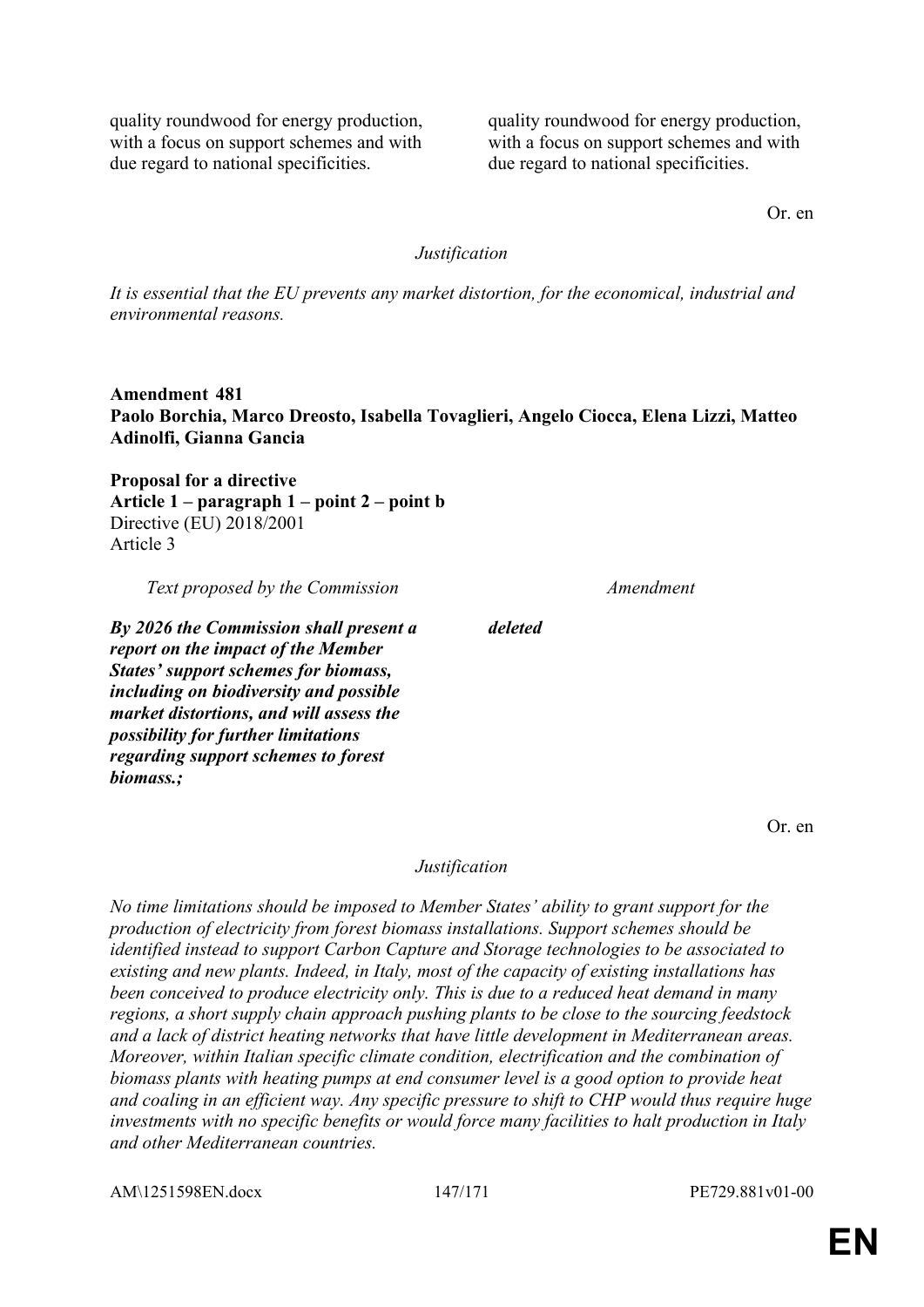**Amendment 482 Angelika Winzig, Alexander Bernhuber**

**Proposal for a directive Article 1 – paragraph 1 – point 2 – point b** Directive (EU) 2018/2001/EC Article 3– paragraph 3

*Text proposed by the Commission Amendment*

*By 2026 the Commission shall present a report on the impact of the Member States' support schemes for biomass, including on biodiversity and possible market distortions, and will assess the possibility for further limitations regarding support schemes to forest biomass.;*

Or. en

*Justification*

*deleted*

*The Commission would like to introduce obligations regarding the cascading principle for climate-friendly renewable raw materials and not for climate-damaging fossil raw materials. The objective of the "Fit for 55" package is the rapid phasing-out of the climate-damaging fossil fuels coal, crude oil and natural gas, and not the phasing-out of biomass.*

**Amendment 483 Maria Spyraki**

**Proposal for a directive Article 1 – paragraph 1 – point 2 – point b** Article 1 para 1 point 2 point b Article 1 para 1 point 2 point b

*Text proposed by the Commission Amendment*

*By 2026 the Commission shall present a report on the impact of the Member States' support schemes for biomass, including on biodiversity and possible market distortions, and will assess the possibility for further limitations regarding support schemes to forest* 

*deleted*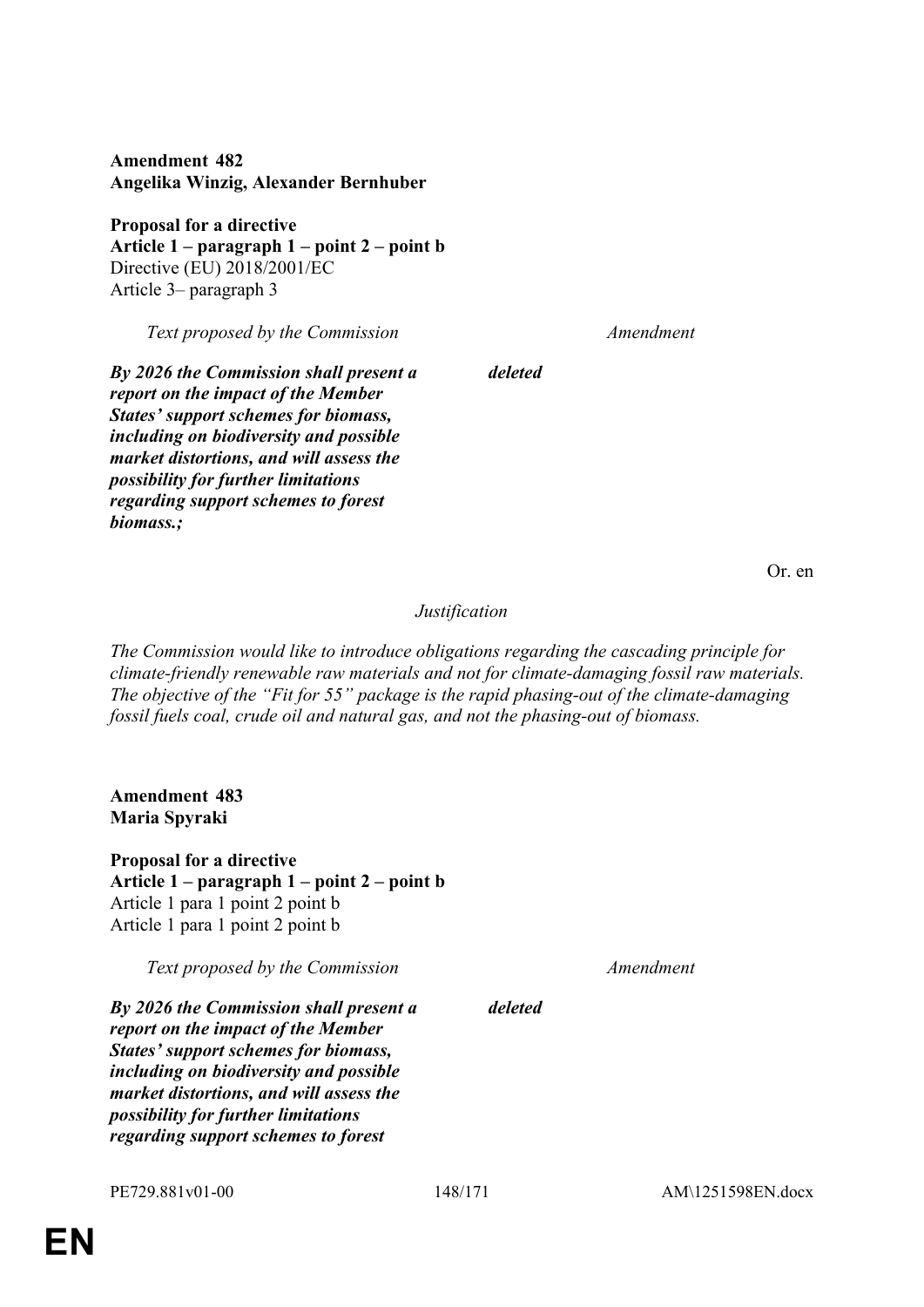### *biomass.;*

## **Amendment 484 Sira Rego**

**Proposal for a directive Article 1 – paragraph 1 – point 2 – point b** Directive (EU) 2018/2021 Article 3 – paragraph 3 – subparagraph 4

*Text proposed by the Commission Amendment*

By *2026* the Commission shall present a *report on the impact of the Member States' support schemes for biomass, including on biodiversity and possible market distortions, and will assess the possibility for further limitations regarding* support schemes to forest biomass.;

By *2024* the Commission shall present a *proposal to phase out* support schemes to forest biomass.;

### **Amendment 485 Henna Virkkunen, Tomas Tobé**

**Proposal for a directive**

**Article 1 – paragraph 1 – point 2 – point b** Directive (EU) 2018/2001 Article 3 – paragraph 3 – subparagraph 4

*Text proposed by the Commission Amendment*

By 2026 the Commission shall present a report on the impact of the Member States' support schemes for biomass, including on biodiversity and *possible* market distortions*, and will assess the possibility for further limitations regarding support schemes to forest biomass*.*;*

By 2026 the Commission shall present a report on the impact of the Member States' support schemes for biomass, including on *possible* biodiversity and market distortions.

Or. en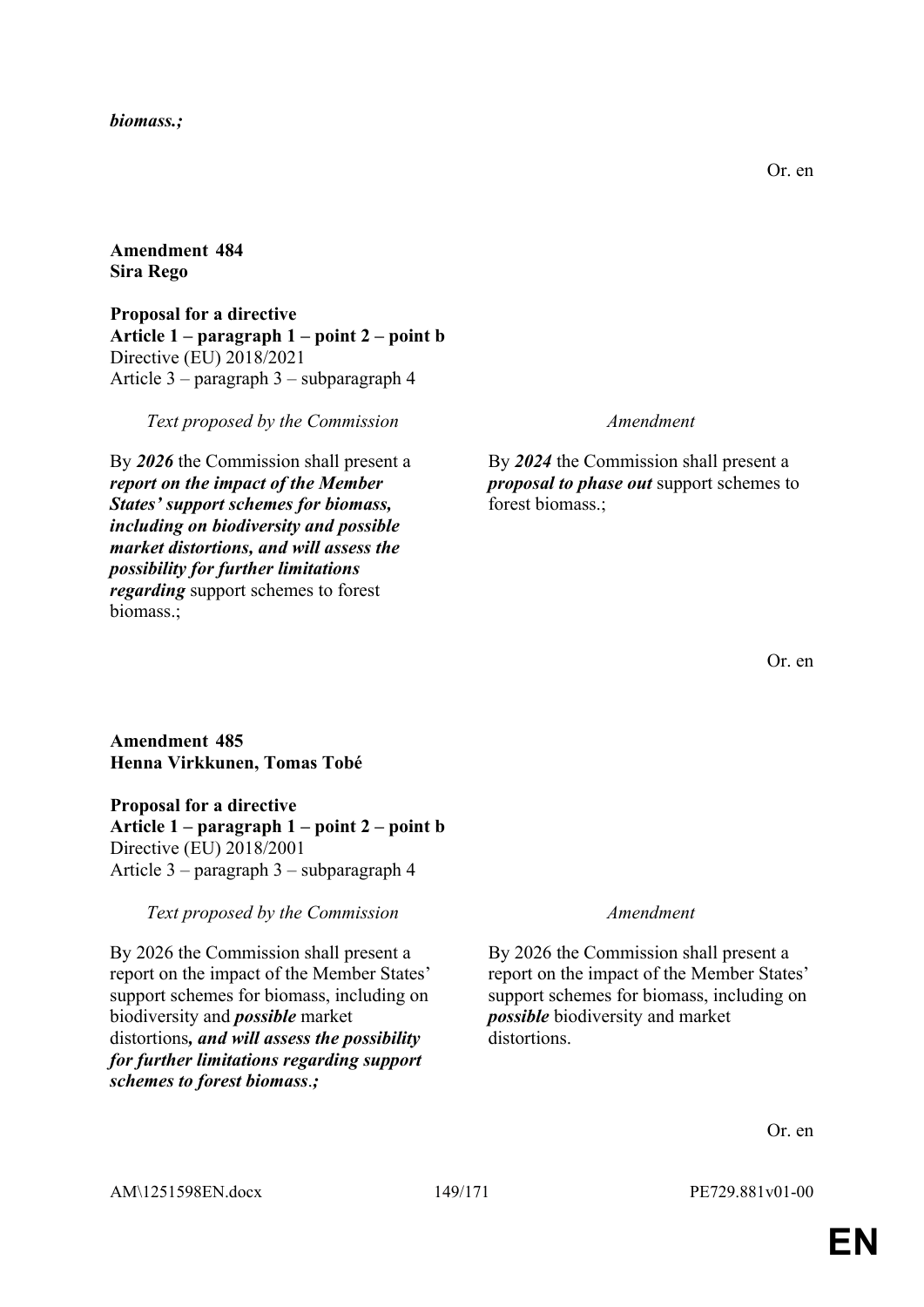**Proposal for a directive**

**Article 1 – paragraph 1 – point 2 – point b** EU 2018/2001 Art 3

*Text proposed by the Commission Amendment*

By 2026 the Commission shall present a report on the impact of the Member States' support schemes for biomass, including on biodiversity and possible market distortions*, and will assess the possibility for further limitations regarding support schemes to forest biomass*.*;*

By 2026 the Commission shall present a report on the impact of the Member States' support schemes for biomass, including on biodiversity and possible market distortions.

Or. en

# **Amendment 487 Mauri Pekkarinen, Emma Wiesner, Nils Torvalds**

**Proposal for a directive Article 1 – paragraph 1 – point 2 – point b** EC 2018/2001 Article 3 – paragraph 3 – subparagraph 4

*Text proposed by the Commission Amendment*

By 2026 the Commission shall present a report on the impact of the Member States' support schemes for biomass, including on biodiversity and possible market distortions*, and will assess the possibility for further limitations regarding support schemes to forest biomass.*;

By 2026 the Commission shall present a report on the impact of the Member States' support schemes for biomass, including on biodiversity and possible market distortions:

Or. en

# *Justification*

*Given the current geopolitical situation, access to European renewable energy raw materials should not to be further restricted. Re-evaluations of the regulation increase uncertainty within the energy sector and increase investment risks while slowing down the promotion of* 

PE729.881v01-00 150/171 AM\1251598EN.docx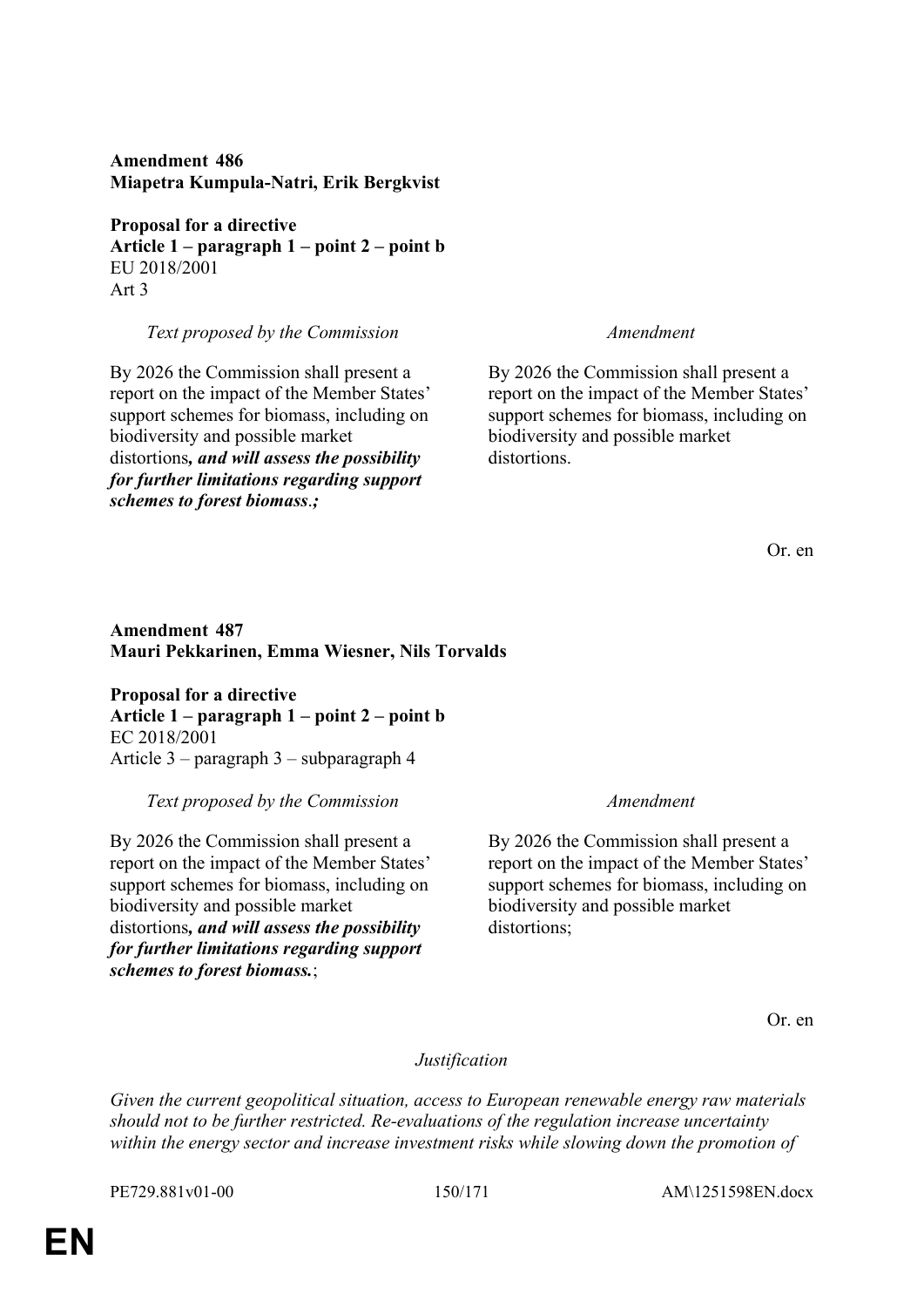### *renewable energy.*

**Amendment 488 Ville Niinistö** on behalf of the Greens/EFA Group

**Proposal for a directive Article 1 – paragraph 1 – point 2 – point b** Directive 2001/2018 Article 3 – paragraph 3 – subparagraph 4

### *Text proposed by the Commission Amendment*

By 2026 the Commission shall present a report on the impact of the Member States' support schemes for biomass, including on biodiversity and possible market distortions, and will assess the possibility for further limitations regarding *support schemes to forest* biomass*.*;

By 2026 the Commission shall present a report on the impact of the Member States' support schemes for biomass, including on biodiversity and possible market distortions, and will assess the possibility for further limitations regarding *incentives direct and indirect, to use woody* biomass *for energy*;

Or. en

# **Amendment 489 Sara Skyttedal**

**Proposal for a directive Article 1 – paragraph 1 – point 2 – point b** Directive (EU) 2018/2001 Article 1 – paragraph 2 – subparagraph 3

*Text proposed by the Commission Amendment*

By 2026 the Commission shall present a report on the impact of the Member States' support schemes for biomass, including on biodiversity and possible market distortions, and will assess the possibility for further *limitations* regarding support schemes to forest biomass.;

By 2026 the Commission shall present a report on the impact of the Member States' support schemes for biomass, including on biodiversity and possible market distortions, and will assess the possibility for further *recommendations* regarding support schemes to forest biomass.;

Or. en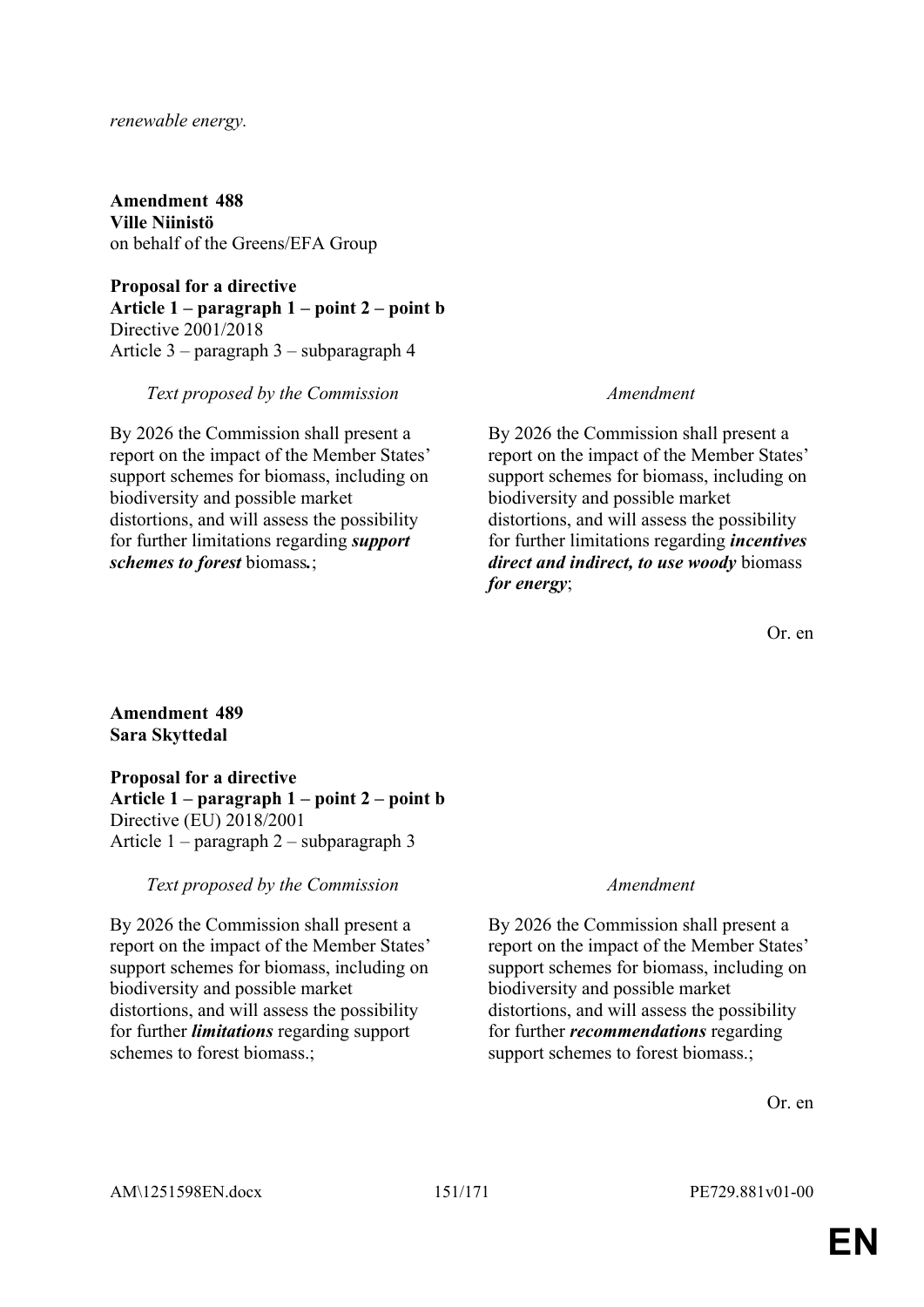**Amendment 490 Nicolás González Casares, Lina Gálvez Muñoz, Adriana Maldonado López, Carlos Zorrinho, Patrizia Toia, Robert Hajšel, Marek Paweł Balt, Niels Fuglsang, Romana Jerković, Marcos Ros Sempere**

**Proposal for a directive Article 1 – paragraph 1 – point 2 – point b** Directive (EU) 2018/2001 Article 3 – paragraph 3 – subparagraph 4

*Text proposed by the Commission Amendment*

By 2026 the Commission shall present a report on the impact of the Member States' support schemes for biomass, including on biodiversity and possible market distortions, and will assess the *possibility for further limitations regarding* support schemes to *forest* biomass.;

By 2026 the Commission shall present a report on the impact of the Member States' support schemes for biomass, including on biodiversity*, climate, environment* and possible market distortions, and will assess the support schemes to biomass.;

Or. en

# **Amendment 491 Sandra Pereira**

**Proposal for a directive Article 1.º – paragraph 1 – point 2 – point b a (new)**

*Text proposed by the Commission Amendment*

*(ba) Article 6 is amended as follows:*

*(a) the following paragraph 4a is inserted:*

*Investment by Member States in the context of this Directive shall be excluded from the calculation of their public debt and budget deficits;*

Or. pt

**Amendment 492 Ville Niinistö** on behalf of the Greens/EFA Group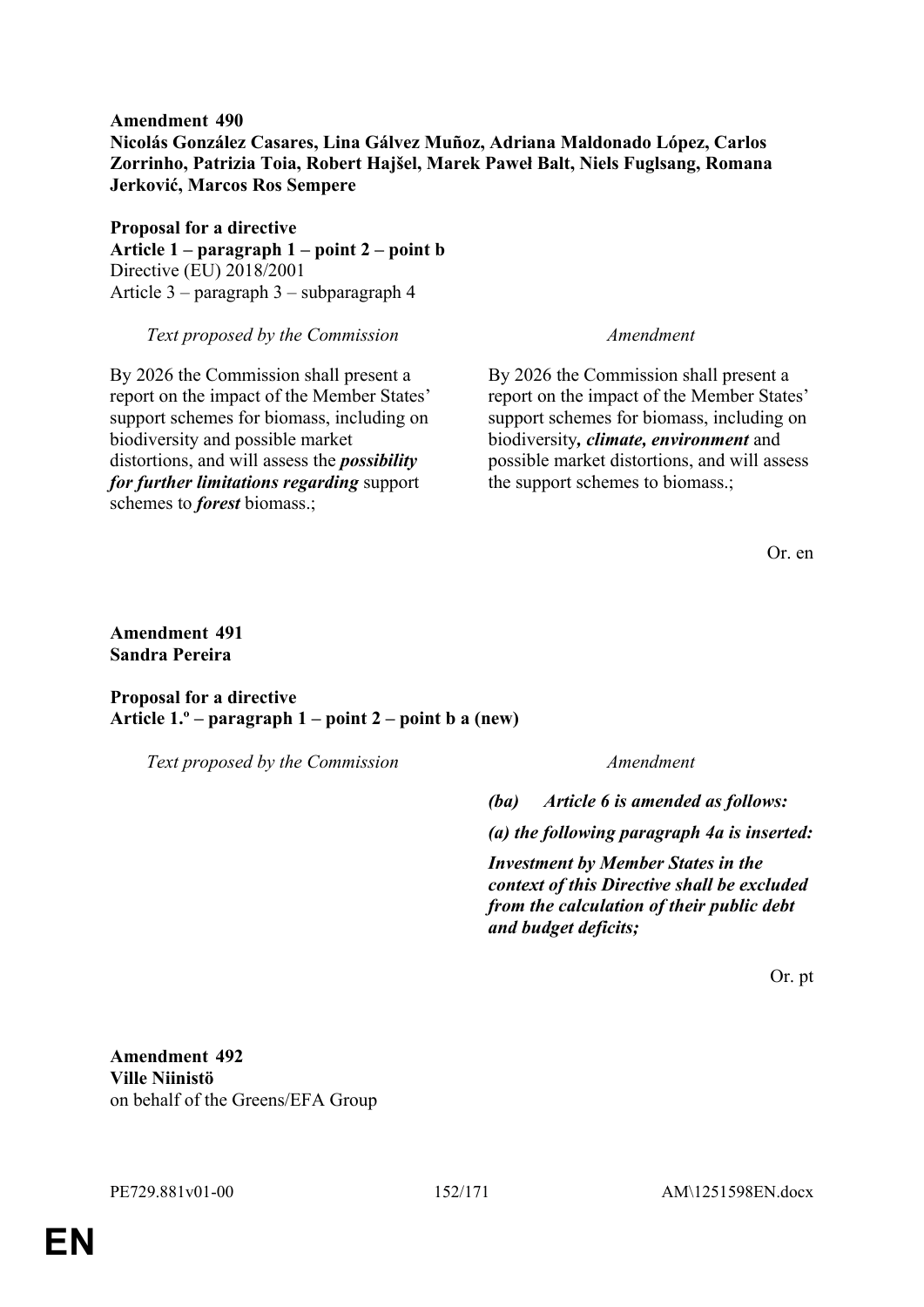# **Proposal for a directive Article 1 – paragraph 1 – point 2 – point c** Directive 2001/2018 Article 3 – paragraph 4a(new)

### *Text proposed by the Commission Amendment*

4a. Member States shall establish a framework*, which may include support schemes and facilitating the uptake of renewable power purchase agreements,* enabling the deployment of renewable electricity to a level that is consistent with the Member State's *national contribution* referred to in paragraph 2 and at a pace that is consistent with the *indicative* trajectories referred to in Article 4(a)(2) of Regulation (EU) 2018/1999. *In particular, that framework shall tackle remaining barriers, including those related to permitting procedures, to a high level of renewable electricity supply. When designing that framework,* Member States shall *take into account the additional renewable* electricity *required to meet demand* in the transport, industry, building and heating and cooling sectors and for the production of renewable fuels of nonbiological origin*.*;

4a. *In application of the energy efficiency first principle,* Member States shall establish a framework enabling the deployment of renewable electricity *to as many application and sectors as technically feasible and* to a level that is consistent with the Member State's *binding targets* referred to in paragraph 2 and at a pace that is consistent with the *mandatory* trajectories referred to in Article 4(a)(2) of Regulation (EU) 2018/1999.

Member States shall *ensure that the increase in demand for* electricity in the transport, industry, building and heating and cooling sectors and for the production of renewable fuels of non-biological origin *is met with equivalent amounts of and time matched renewable generation capacities*;

*The framework may also include support schemes and measures facilitating the uptake of temporally matched renewable power purchase agreements and shall tackle remaining barriers to a high level of flexible renewable energy supply, including those related to permitting procedures and deployment of smart grids.*

*Member States shall include a summary of the policies and measures under the*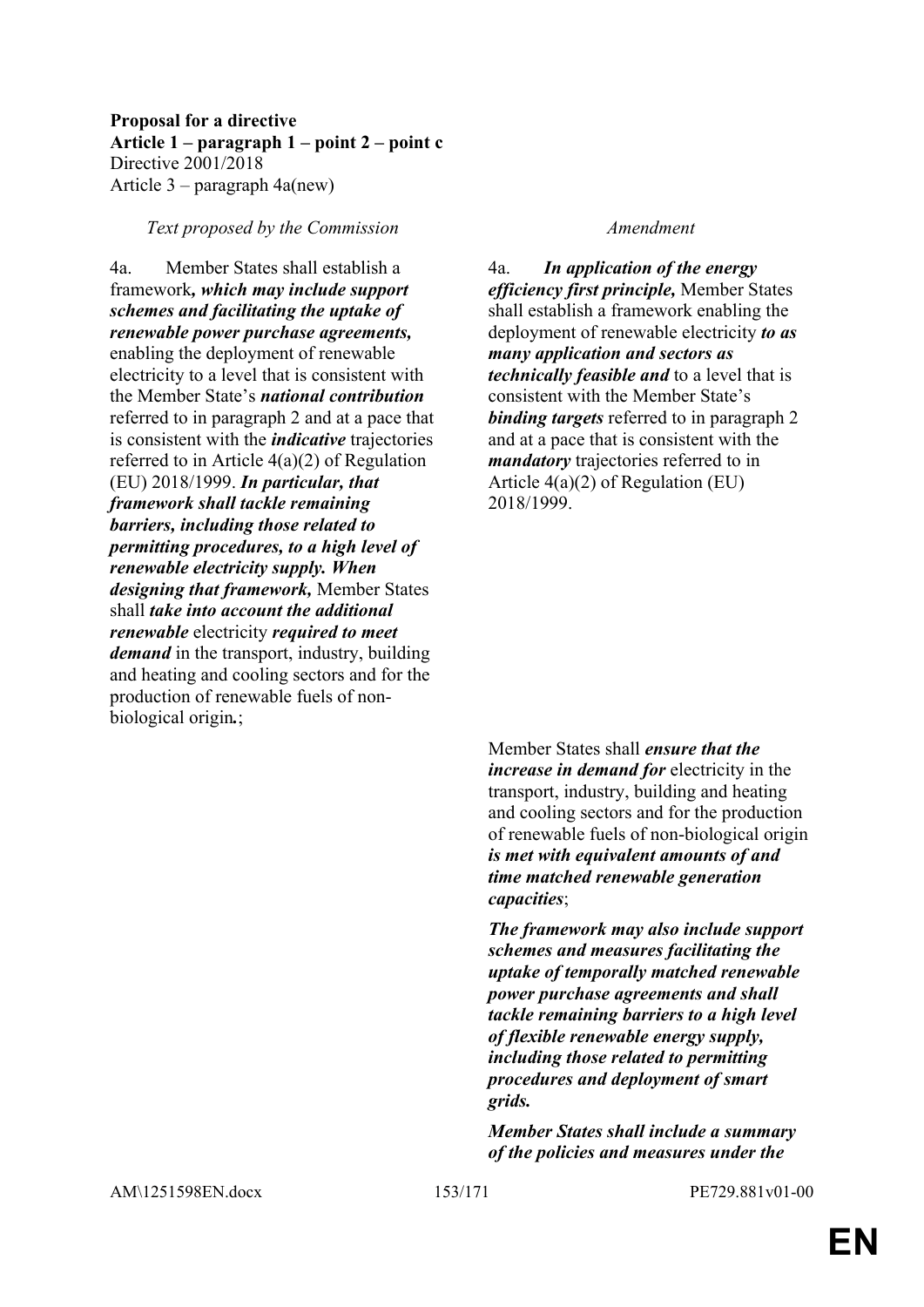*enabling framework and an assessment of their implementation respectively in their integrated national energy and climate plans and progress reports, pursuant to Regulation (EU) 2018/1999.*

*In order to ensure that the expected increase in demand for electricity beyond the current baseline is met with additional renewable energy generation capacities, the Commission shall adopt within six month of the entering into force of this amending Directive [...] a delegated act in view of developing a methodology determining the baseline for each Member State and the measuring of additionality.*

Or. en

# **Amendment 493 Massimiliano Salini, Salvatore De Meo, Andrea Caroppo, Aldo Patriciello**

**Proposal for a directive Article 1 – paragraph 1 – point 2 – point c** Directive (EU) 2018/2001 Article 3 – paragraph 4a

### *Text proposed by the Commission Amendment*

4a. Member States shall establish a framework, which may include support schemes and facilitating the uptake of renewable *power* purchase agreements, enabling the deployment of renewable *electricity* to a level that is consistent with the Member State's national contribution referred to in paragraph 2 and at a pace that is consistent with the indicative trajectories referred to in Article 4(a)(2) of Regulation (EU) 2018/1999. In particular, that framework shall tackle remaining barriers, including those related to permitting procedures, *to a high level of renewable electricity* supply. When designing that framework, Member States shall take into account the additional renewable *electricity*

4a. Member States shall establish a framework, which may include support schemes and facilitating the uptake of renewable *energy* purchase agreements, enabling the deployment of renewable *energy* to a level that is consistent with the Member State's national contribution referred to in paragraph 2 and at a pace that is consistent with the indicative trajectories referred to in Article 4(a)(2) of Regulation (EU) 2018/1999. In particular, that framework shall tackle remaining barriers *to a high level of renewable electricity supply*, including those related to permitting procedures, *energy* supply *and ensure long term price signals for investment decisions, including*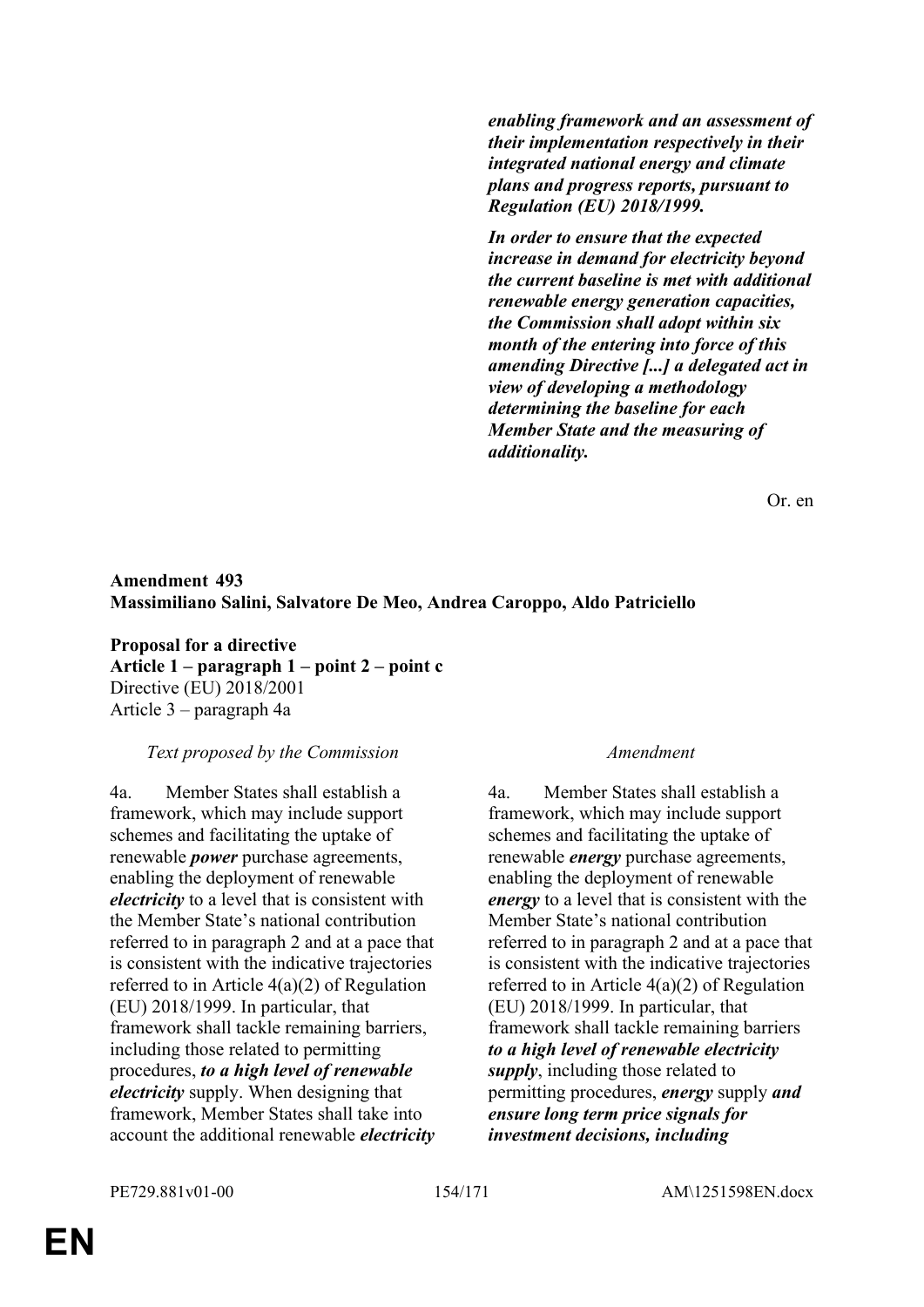required to meet demand in the transport, industry, building and heating and cooling sectors and for the production of renewable fuels of non-biological origin.;

*investments in system adequacy, stability and flexibility through competitive, transparent and non-discriminatory bidding process, which provide for a remuneration of the awarded recipients based on market prices*. When designing that framework, Member States shall take into account the additional renewable *energy* required to meet demand in the transport, industry, building and heating and cooling sectors and *the additional renewable electricity required* for the production of renewable fuels of nonbiological origin. *National measures to support the uptake of renewable fuels of non-biological origin should not result in net pollution increases due to an increased demand for electricity generation that is satisfied by the most polluting fossil fuels*;

Or. en

### *Justification*

*Market mechanisms should be introduced to enable long term price signals, as those are necessary not only for promoting investments in RES, but even more for investments in assets which are essential for managing the system safely and for reducing the risks associated to RES over generation. Long term price signals should be ensured through competitive, transparent and non-discriminatory market-based procedures that allow the widest participation of interested parties and remunerate an activity based on market prices.*

**Amendment 494 Paolo Borchia, Marco Dreosto, Isabella Tovaglieri, Angelo Ciocca, Elena Lizzi, Matteo Adinolfi, Gianna Gancia**

**Proposal for a directive Article 1 – paragraph 1 – point 2 – point c** Directive (EU) 2018/2001 Article 3

## *Text proposed by the Commission Amendment*

4a. Member States shall establish a framework, which may include support schemes and facilitating the uptake of renewable power purchase agreements,

4a. Member States shall establish a framework, which may include support schemes and facilitating the uptake of renewable *and co-located projects* power

AM\1251598EN.docx 155/171 PE729.881v01-00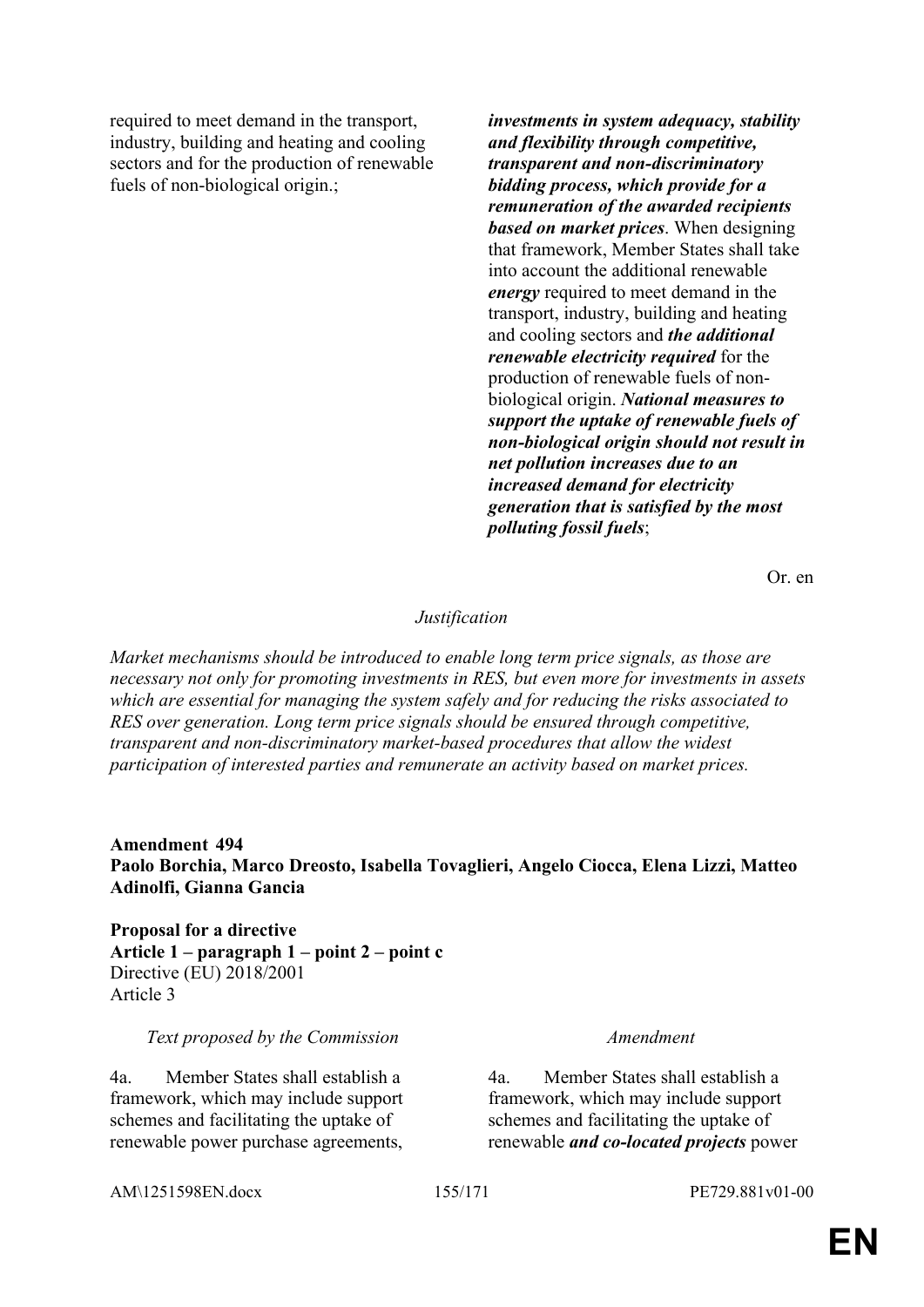enabling the deployment of renewable *electricity* to a level that is consistent with the Member State's national contribution referred to in paragraph 2 and at a pace that is consistent with the indicative trajectories referred to in Article 4(a)(2) of Regulation (EU) 2018/1999. In particular, that framework shall tackle remaining barriers, including those related to permitting procedures, *to a high level of renewable electricity supply*. When designing that framework, Member States shall take into account the additional renewable *electricity* required to meet demand in the transport, industry, building and heating and cooling sectors and for the production of renewable fuels of non-biological origin.*;*

purchase agreements, enabling the deployment of renewable *energy* to a level that is consistent with the Member State's national contribution referred to in paragraph 2 and at a pace that is consistent with the indicative trajectories referred to in Article 4(a)(2) of Regulation (EU) 2018/1999. In particular, that framework shall tackle remaining barriers *to a high level of renewable energy supply*, including those related to permitting procedures, *and ensure long term price signals for investment decisions, including investments in system adequacy, stability and flexibility through competitive, transparent and nondiscriminatory bidding process, which provide for a remuneration of the awarded recipients based on market prices*. When designing that framework, Member States shall take into account the additional renewable *energy* required to meet demand in the transport, industry, building and heating and cooling sectors and for the production of renewable fuels of non-biological origin. *National measures to support the uptake of renewable fuels of non-biological origin should not result in net pollution increases due to an increased demand for energy generation that is satisfied by the most polluting fossil fuels.*

Or. en

# *Justification*

*The first added sentence explicitly provides for national framework to support the introduction of market mechanisms which enable long term price signals, as those are necessary not only for promoting investments in RES, but even more for investments in assets which are essential for managing the system safely and for reducing the risks associated to RES over generation. In particular, long term price signals should be ensured through competitive, transparent and non-discriminatory market-based procedures that allow the widest participation of interested parties and remunerate an activity based on market prices (see also comment on Recital 5). The second added sentence is already included in the recitals proposed by the Commission and we believe it should be moved in the body of the Directive as the principle stated here is essential for the robustness of the discipline.*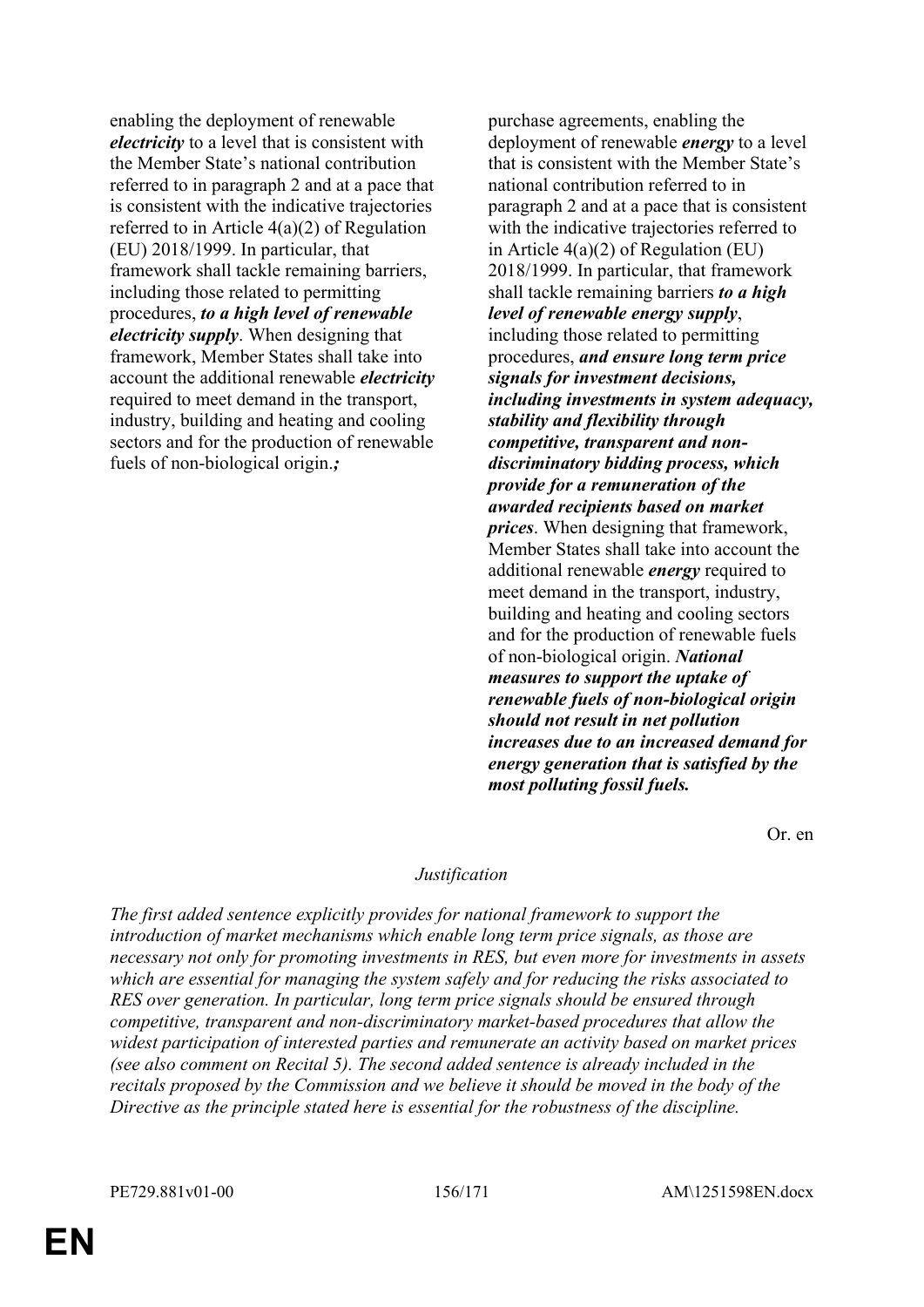## **Amendment 495 Angelika Winzig**

**Proposal for a directive Article 1 – paragraph 1 – point 2 – point c** Directive (EU) 2018/2001/EC Article 3 – paragraph 4a

### *Text proposed by the Commission Amendment*

4a. Member States shall establish a framework, which may include support schemes and facilitating the uptake of renewable power purchase agreements, enabling the deployment of renewable electricity to a level that is consistent with the Member State's national contribution referred to in paragraph 2 and at a pace that is consistent with the indicative trajectories referred to in Article 4(a)(2) of Regulation (EU) 2018/1999. In particular, that framework shall tackle remaining barriers, including those related to permitting procedures, to a high level of renewable electricity supply. When designing that framework, Member States shall take into account *the* additional renewable electricity required to meet demand in the transport, industry, building and heating and cooling sectors and for the production of renewable fuels of non-biological origin.;

4a. Member States shall establish a framework, which may include support schemes and facilitating the uptake of renewable power purchase agreements, enabling the deployment of renewable electricity to a level that is consistent with the Member State's national contribution referred to in paragraph 2 and at a pace that is consistent with the indicative trajectories referred to in Article 4(a)(2) of Regulation (EU) 2018/1999. *If support mechanisms are included, exemptions for sectors exposed to international competition shall be maintained or put in place and that support should be granted for investment costs through a fully technology neutral competitive bidding.* In particular, that framework shall tackle remaining barriers, including those related to permitting procedures, to a high level of renewable electricity supply. When designing that framework, Member States shall take into account additional *and existing* renewable electricity required to meet demand in the transport, industry, building and heating and cooling sectors and for the production of renewable fuels of non-biological origin *at least costs by adequate planning of generation and infrastructure capacities including cross-border connections and imports from outside the EU*.;

Or. en

## **Amendment 496 Susana Solís Pérez, Klemen Grošelj, Mauri Pekkarinen**

AM\1251598EN.docx 157/171 PE729.881v01-00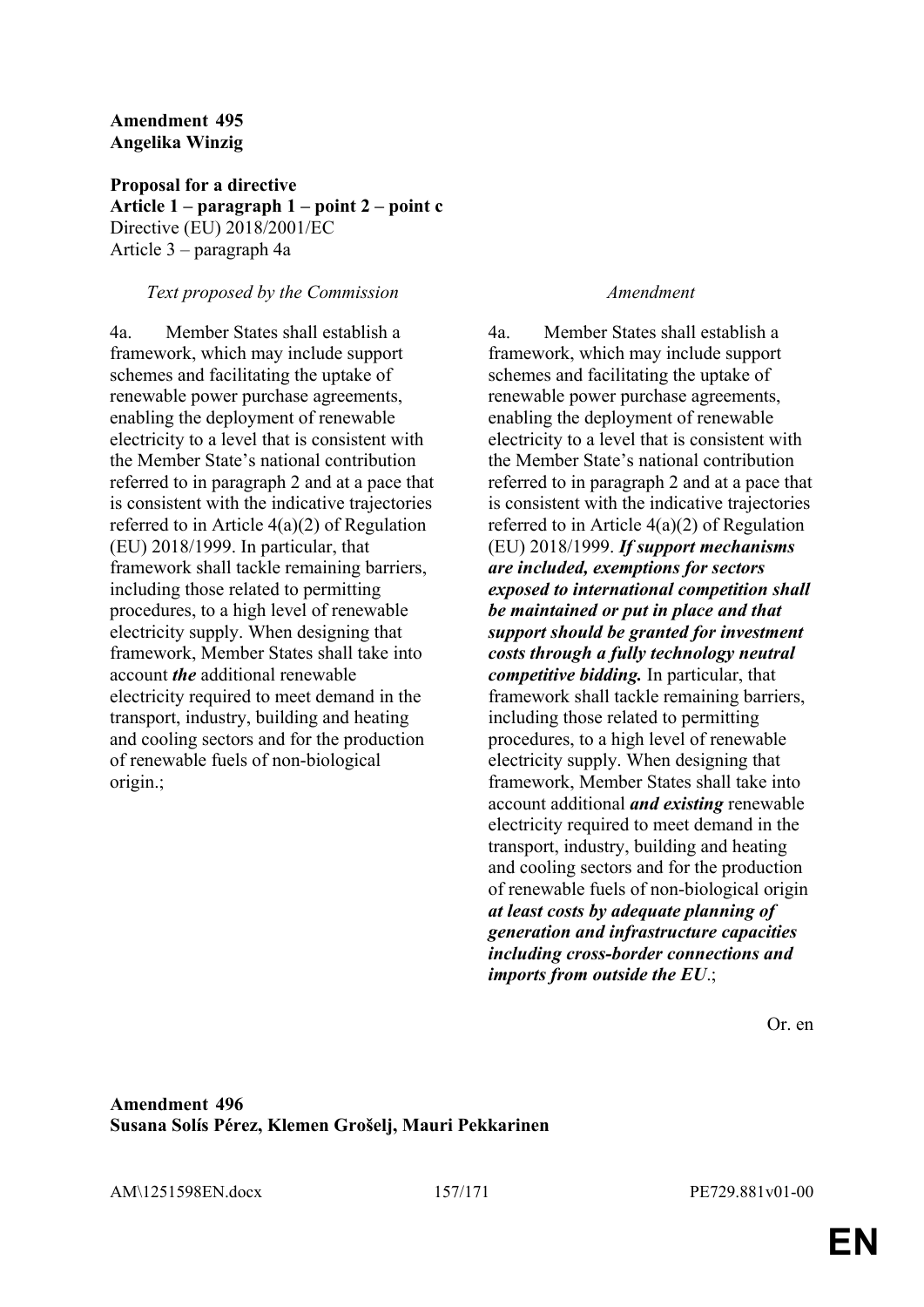# **Proposal for a directive Article 1 – paragraph 1 – point 2 – point c** Directive 2018/2001 Article 3 – paragraph 4

### *Text proposed by the Commission Amendment*

4a. Member States shall establish a framework, which may include support schemes and facilitating the uptake of renewable power purchase agreements, enabling the deployment of renewable electricity to a level that is consistent with the Member State's national contribution referred to in paragraph 2 and at a pace that is consistent with the indicative trajectories referred to in Article 4(a)(2) of Regulation (EU) 2018/1999. In particular, that framework shall tackle remaining barriers, including those *related to* permitting procedures, to a high level of renewable electricity supply. When designing that framework, Member States shall take into account the additional renewable electricity required to meet demand in the transport, industry, building and heating and cooling sectors and for the production of renewable fuels of non-biological origin.;

4a. Member States shall establish a framework, which may include support schemes and facilitating the uptake of renewable power purchase agreements, enabling the deployment of renewable electricity to a level that is consistent with the Member State's national contribution referred to in paragraph 2 and at a pace that is consistent with the indicative trajectories referred to in Article 4(a)(2) of Regulation (EU) 2018/1999. In particular, that framework shall tackle remaining barriers, including those *measures to accelerate and simplify* permitting procedures, to a high level of renewable electricity supply*, including those related to permitting procedures and the development of the necessary power transmission networks and Energy Transition Strategic Facilities. Renewable energy projects and the associated transmission networks which are of strategic interest shall receive priority treatment through a simplified permit-granting process*. When designing that framework, Member States shall take into account the additional renewable electricity required to meet demand in the transport, industry, building and heating and cooling sectors and for the production of renewable fuels of nonbiological origin.;

Or. en

**Amendment 497 Nicolás González Casares, Lina Gálvez Muñoz, Adriana Maldonado López, Carlos Zorrinho, Patrizia Toia, Niels Fuglsang, Romana Jerković, Marcos Ros Sempere**

**Proposal for a directive Article 1 – paragraph 1 – point 2 – point c**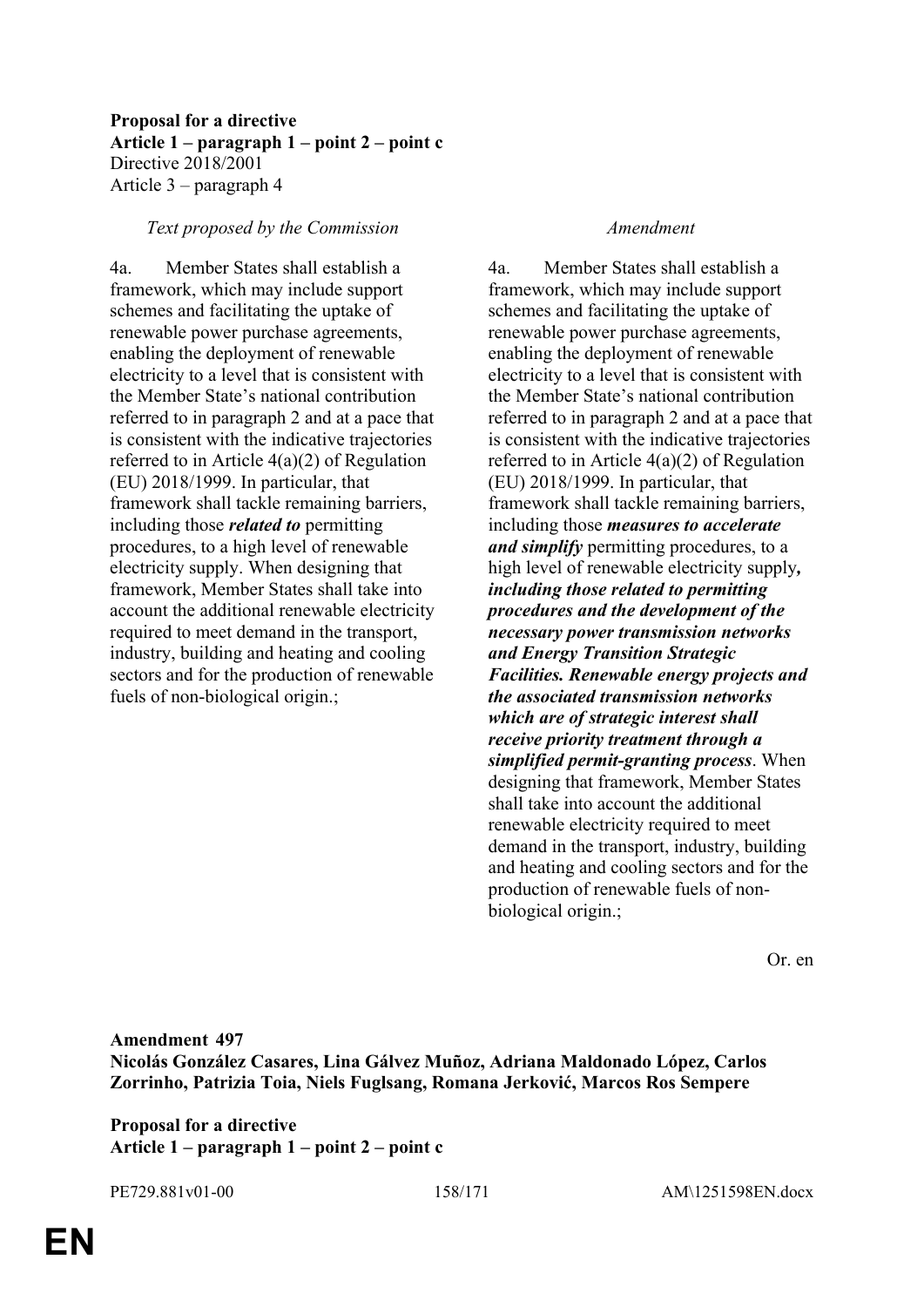# Directive (EU) 2018/2001 Article 3 – paragraph 4a

# *Text proposed by the Commission Amendment*

4a. Member States shall establish a framework, which may include support schemes and facilitating the uptake of renewable power purchase agreements, enabling the deployment of renewable electricity to a level that is consistent with the Member State's national contribution referred to in paragraph 2 and at a pace that is consistent with the indicative trajectories referred to in Article 4(a)(2) of Regulation (EU) 2018/1999. In particular, that framework shall tackle remaining barriers, including those related to permitting procedures, to a high level of renewable electricity supply. When designing that framework, Member States shall take into account the additional renewable electricity required to meet demand in the transport, industry, building and heating and cooling sectors and for the production of renewable fuels of non-biological origin.;

4a. Member States shall establish a framework, which may include support schemes and facilitating the uptake of renewable power purchase agreements, enabling the deployment of renewable electricity to a level that is consistent with the Member State's national *binding* contribution referred to in paragraph 2 and at a pace that is consistent with the indicative trajectories referred to in Article 4(a)(2) of Regulation (EU) 2018/1999. In particular, that framework shall tackle remaining barriers, including those related to permitting procedures*, and the development of the necessary power transmission networks*, to a high level of renewable electricity supply. When designing that framework, Member States shall take into account the additional renewable electricity required to meet demand in the transport, industry, building and heating and cooling sectors and for the production of renewable fuels of nonbiological origin. *Member States shall endeavour to promote the most sustainable renewable energy generation technologies, for example by assessing the embodied carbon footprint of the projects, and applying sustainability best practices in the project development.*;

Or. en

### *Justification*

*Measures must be established so that the most sustainable equipment and technologies have a level playing field.*

# **Amendment 498 Christophe Grudler, Morten Petersen, Nicola Danti, Claudia Gamon, Klemen Grošelj, Atidzhe Alieva-Veli, Ilhan Kyuchyuk, Iskra Mihaylova**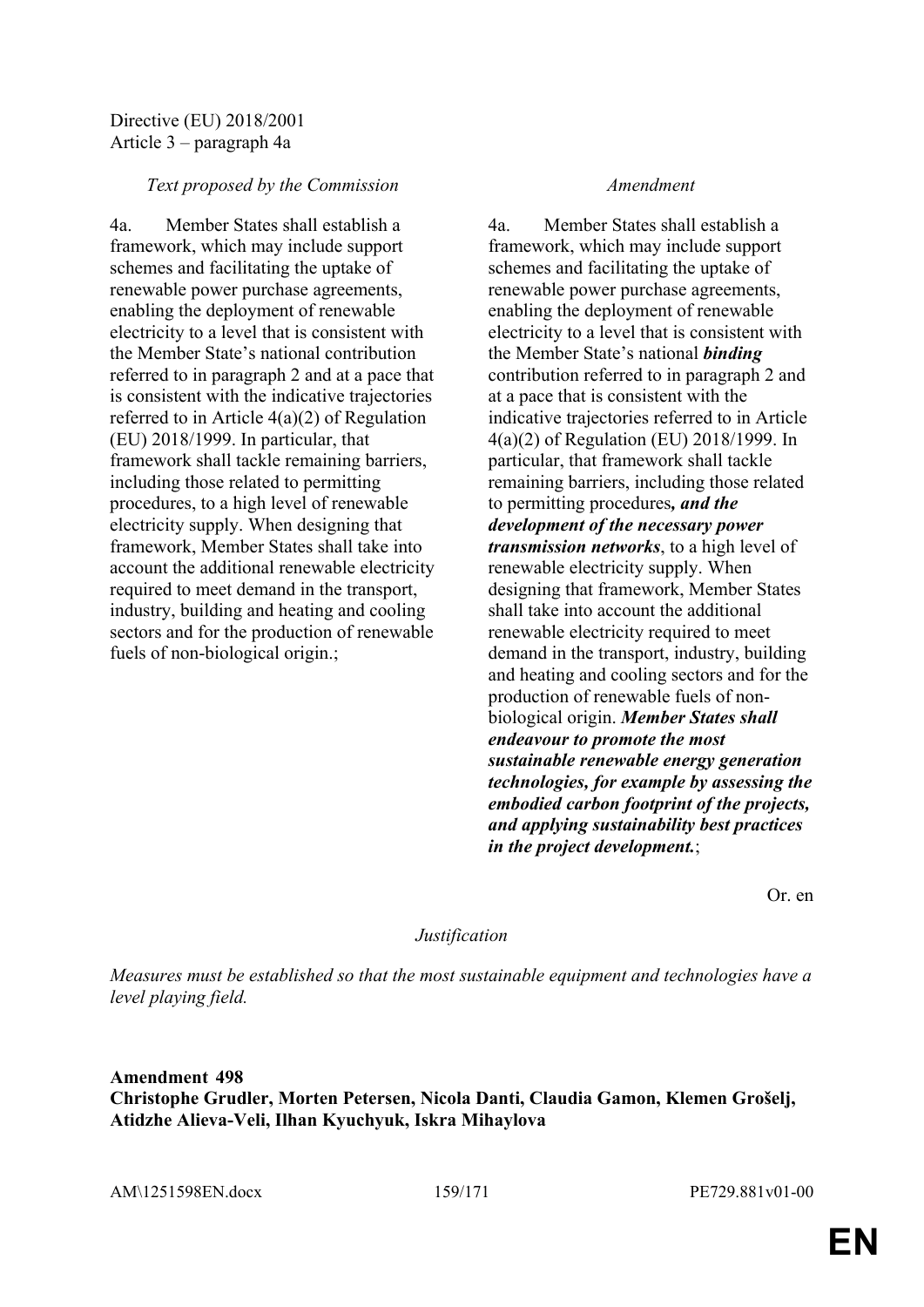# **Proposal for a directive Article 1 – paragraph 1 – point 2 – point c** DIRECTIVE (EU) 2018/2001 Article 3 – paragraph – 4a

### *Text proposed by the Commission Amendment*

4a. Member States shall establish a framework, which may include support schemes and facilitating the uptake of renewable power purchase agreements, enabling the deployment of renewable electricity to a level that is consistent with the Member State's national contribution referred to in paragraph 2 and at a pace that is consistent with the indicative trajectories referred to in Article 4(a)(2) of Regulation (EU) 2018/1999. In particular, that framework shall tackle remaining barriers, including those related to permitting procedures, to a high level of renewable electricity supply. When designing that framework, Member States shall take into account the additional renewable electricity required to meet demand in the transport, industry, building and heating and cooling sectors and for the production of renewable fuels of non-biological origin.*;*

4a. Member States shall establish a framework, which may include support schemes and facilitating the uptake of renewable power purchase agreements, enabling the deployment of renewable electricity to a level that is consistent with the Member State's national contribution referred to in paragraph 2 and at a pace that is consistent with the indicative trajectories referred to in Article 4(a)(2) of Regulation (EU) 2018/1999. In particular, that framework shall tackle remaining barriers, including those related to permitting procedures *and establishment of community energy initiatives*, to a high level of renewable electricity supply. When designing that framework, Member States shall take into account the additional renewable electricity required to meet demand in the transport, industry, building and heating and cooling sectors and for the production of renewable fuels of nonbiological origin.

*In conformity with the energy efficiency first principle, Member States should ensure the flexible consumption, trade and storage of renewable electricity in these end-use sectors to help its penetration in a cost-effective way.*

Or. en

### *Justification*

*The revision of the renewable energy directive should be aligned with the EU policy framework, including the implementation of the Energy Efficiency First principle where necessary.*

### **Amendment 499 Ivan David**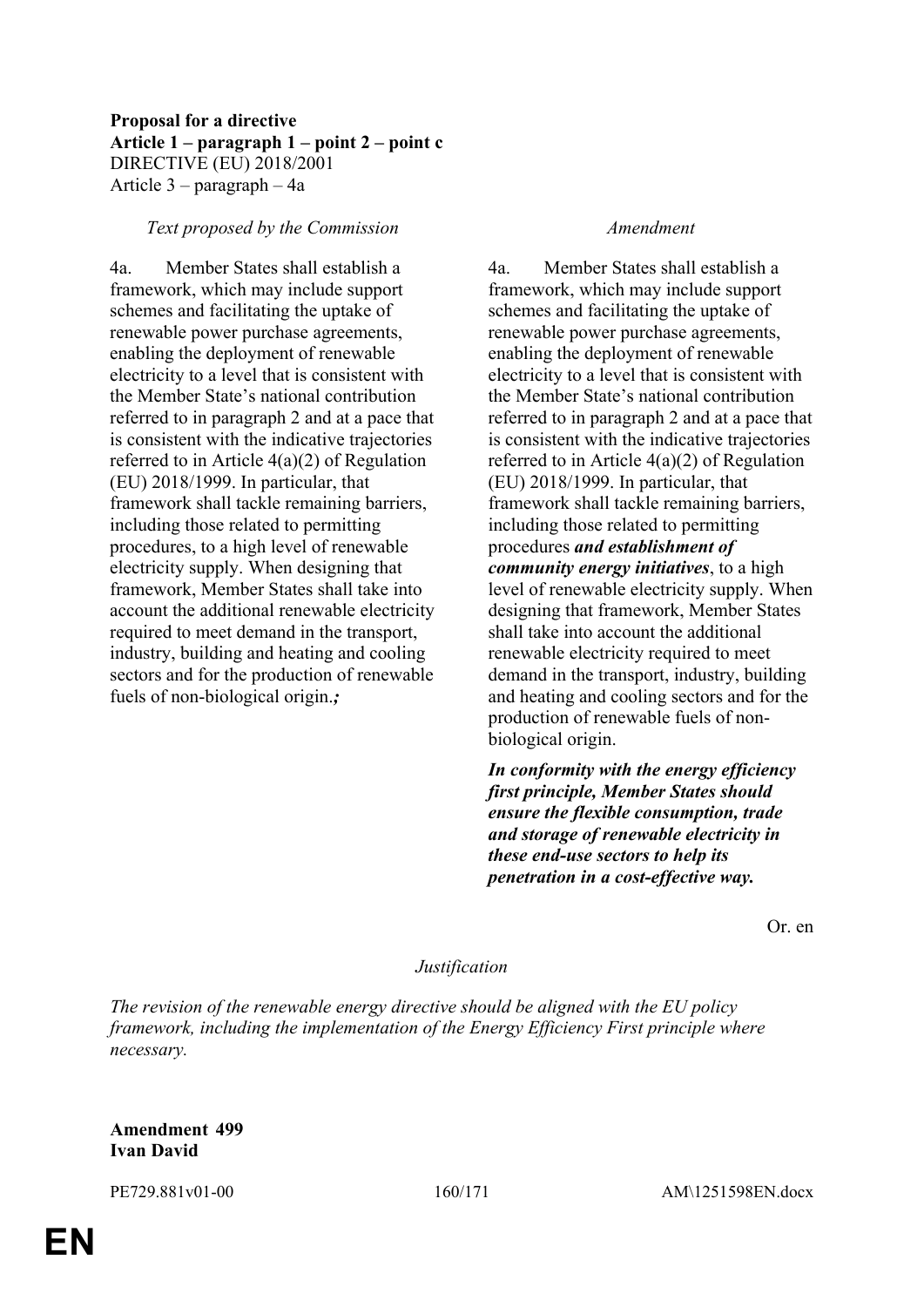# **Proposal for a directive Article 1 – paragraph 1 – point 2 – point c** Directive (EU) 2018/2001 Article 3 (c), paragraph 4a

## *Text proposed by the Commission Amendment*

4a. Member States shall establish a framework, which may include support schemes and facilitating the uptake of renewable power purchase agreements, enabling the deployment of renewable electricity to a level that is consistent with the Member State's national contribution referred to in paragraph 2 and at a pace that is consistent with the indicative trajectories referred to in Article 4(a)(2) of Regulation (EU) 2018/1999. In particular, that framework shall tackle remaining barriers, including those related to permitting procedures, to a high level of renewable electricity supply. When designing that framework, Member States shall take into account the additional renewable electricity required to meet demand in the transport, industry, building and heating and cooling sectors and for the production of renewable fuels of non-biological origin.;

4a. Member States shall establish a framework, which may include support schemes and facilitating the uptake of renewable power purchase agreements, enabling the deployment of renewable electricity to a level that is consistent with the Member State's national contribution referred to in paragraph 2 and at a pace that is consistent with the indicative trajectories referred to in Article 4(a)(2) of Regulation (EU) 2018/1999*. If support mechanisms are included, exemptions for sectors exposed to international competition shall be maintained or put in place and that support should be granted for investment costs through a fully technology neutral competitive bidding*. In particular, that framework shall tackle remaining barriers, including those related to permitting procedures, to a high level of renewable electricity supply. When designing that framework, Member States shall take into account the additional renewable electricity required to meet demand in the transport, industry, building and heating and cooling sectors and for the production of renewable fuels of non-biological origin.*'*;

Or. en

### *Justification*

*Due to the highly distortive impact of renewable schemes and their impact on the ramp up of corporate sourcing tools (i.e., the much-preferred subsidised support for RES project developers versus private financed projects [corporate RES PPAs]) these should be quickly phased out. As long as they are in place, EU-wide compulsory exemptions for energyintensive sectors exposed to international competition such as steel should be maintained or put in place where they have not been implemented already. Moreover, where support schemes are maintained, these should be targeted only on immature technologies for a limited time and be subject to competitive bidding on the basis of a technology-neutral approach with preference to pure investment support in order to minimise their distortive impact.*

AM\1251598EN.docx 161/171 PE729.881v01-00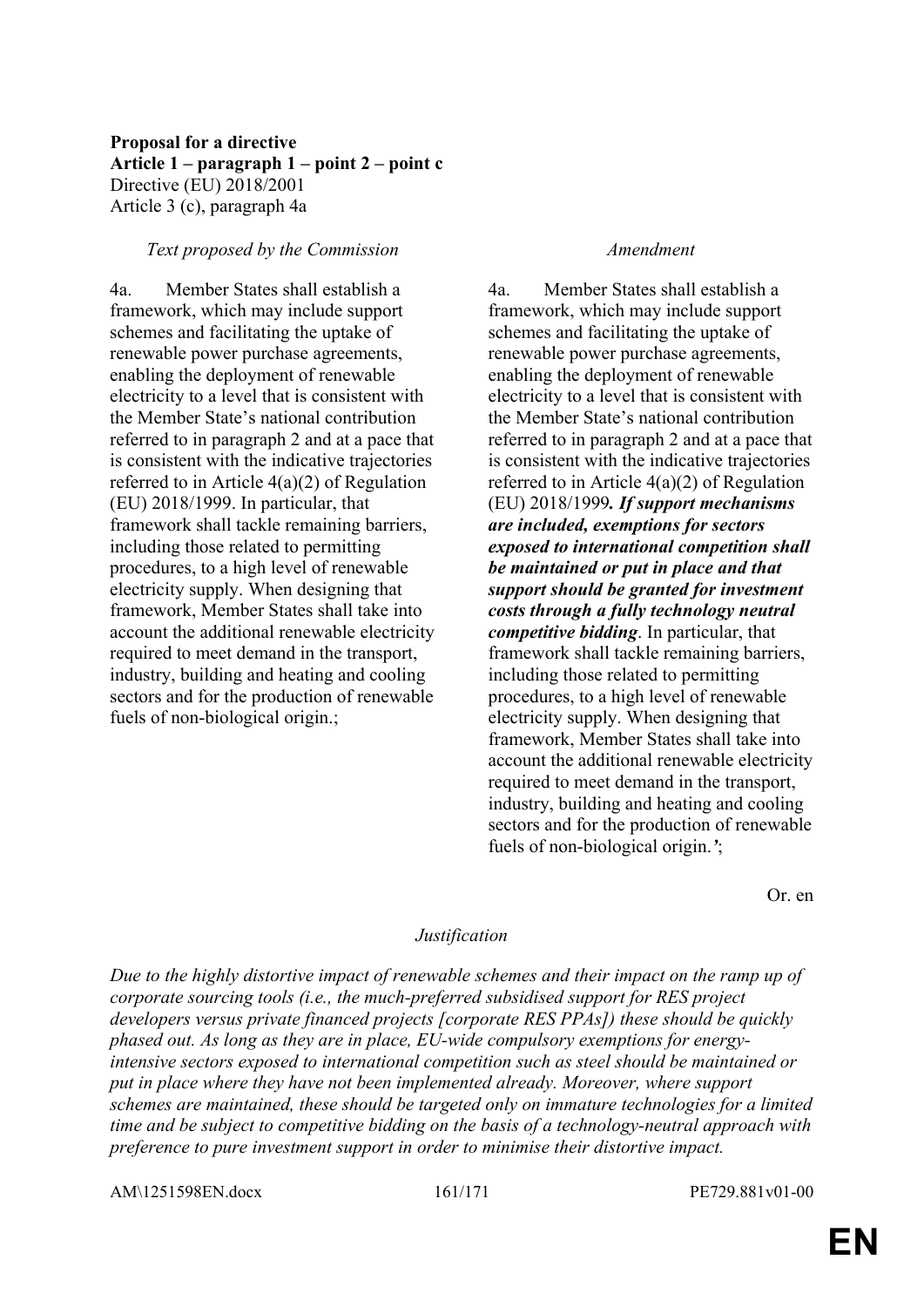**Amendment 500 Ivan David**

**Proposal for a directive Article 1 – paragraph 1 – point 2 – point c** Directive (EU) 2018/2001 Article 3 (c), paragraph 4a

## *Text proposed by the Commission Amendment*

4a. Member States shall establish a framework, which may include support schemes and facilitating the uptake of renewable power purchase agreements, enabling the deployment of renewable electricity to a level that is consistent with the Member State's national contribution referred to in paragraph 2 and at a pace that is consistent with the indicative trajectories referred to in Article 4(a)(2) of Regulation (EU) 2018/1999. In particular, that framework shall tackle remaining barriers, including those related to permitting procedures, to a high level of renewable electricity supply. When designing that framework, Member States shall take into account *the* additional renewable electricity required to meet demand in the transport, industry, building and heating and cooling sectors and for the production of renewable fuels of non-biological origin.*;*

4a. Member States shall establish a framework, which may include support schemes and facilitating the uptake of renewable power purchase agreements, enabling the deployment of renewable electricity to a level that is consistent with the Member State's national contribution referred to in paragraph 2 and at a pace that is consistent with the indicative trajectories referred to in Article 4(a)(2) of Regulation (EU) 2018/1999. In particular, that framework shall tackle remaining barriers, including those related to permitting procedures, to a high level of renewable electricity supply. When designing that framework, Member States shall take into account additional *and existing* renewable electricity required to meet demand in the transport, industry, building and heating and cooling sectors and for the production of renewable fuels of non-biological origin *at least costs by adequate planning of generation and infrastructure capacities including cross-border connections and imports from outside the EU*.*'.*

Or. en

### *Justification*

*Targets aimed at increasing the absorption of renewables in the EU shall be set based on a transparent and holistic assessment, focusing also on industrial energy consumption. Such an assessment should take into account EU industries' international competitiveness and carbon leakage risk, the global level of GHG emissions, the administrative hurdles, and procedures connected with the deployment of renewable generation units at the national level, investment predictability, the status of the EU electricity grid, including the level of development of smart grids and Member States differences in RES availability across the EU. Such assessment*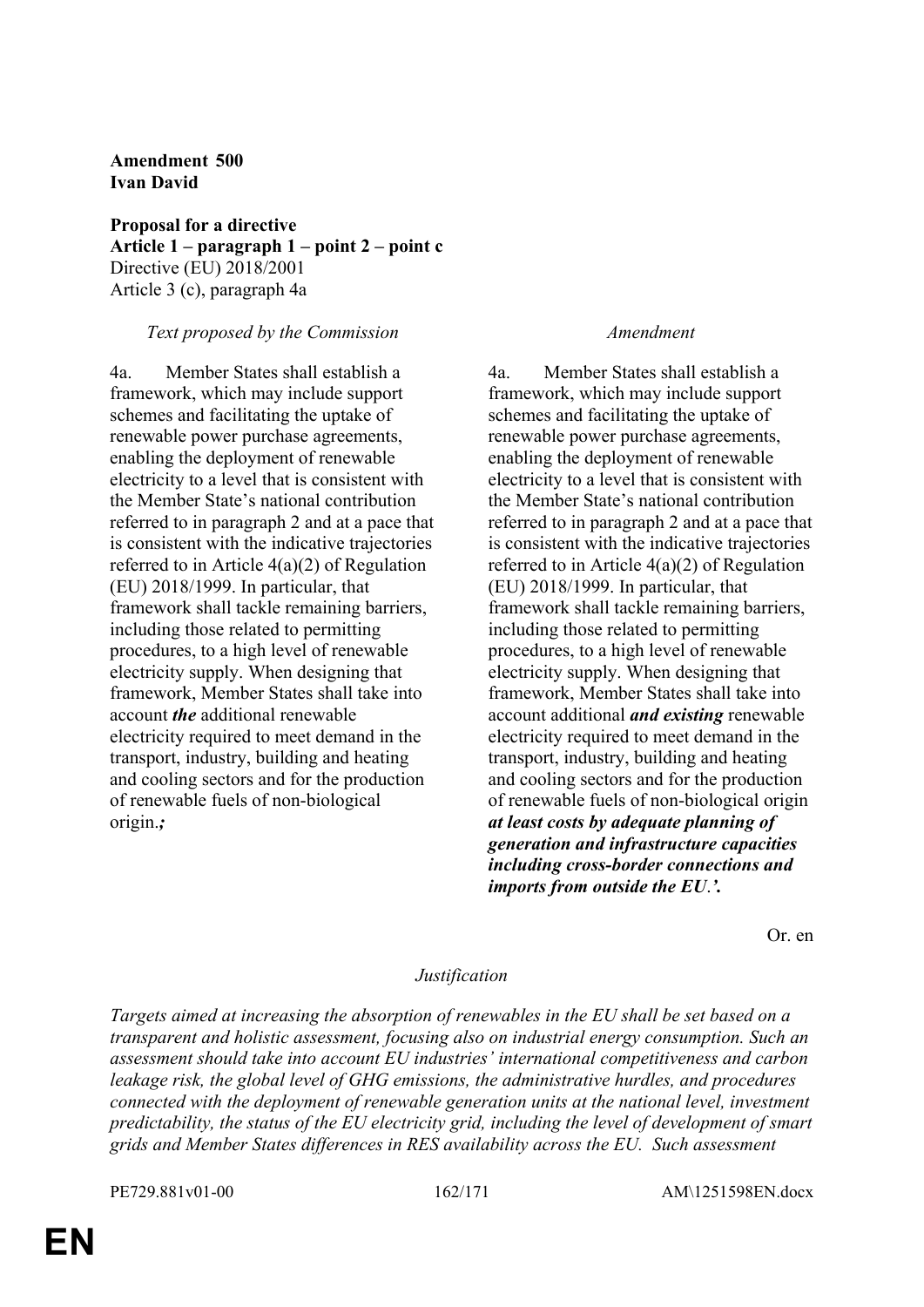*needs to be done in line and coherently with the reform of the Gas and Hydrogen Decarbonisation Package (Q4, 2021), as this will be the essential legislative pillar establishing the EU approach on the nascent hydrogen market, setting rules on fundamental elements of the low carbon and renewable gasses value chain.*

**Amendment 501 Sira Rego**

**Proposal for a directive Article 1 – paragraph 1 – point 2 – point c** Directive (EU) 2018/2021 Article 3 – paragraph 4a

### *Text proposed by the Commission Amendment*

4a. Member States shall establish a framework, which may include support schemes and facilitating the uptake of renewable power purchase agreements, enabling the deployment of renewable electricity to a level that is consistent with the Member State's national contribution referred to in paragraph 2 and at a pace that is consistent with the indicative trajectories referred to in Article 4(a)(2) of Regulation (EU) 2018/1999. *In particular, that framework shall tackle remaining barriers, including those related to permitting procedures, to a high level of renewable electricity supply. When designing that framework,* Member States shall take into account the additional renewable electricity required to meet demand in the transport, industry, building and heating and cooling sectors and for the production of renewable fuels of nonbiological origin.;

4a. Member States shall establish a framework, which may include support schemes and facilitating the uptake of renewable power purchase agreements, enabling the deployment of renewable electricity to a level that is consistent with the Member State's national contribution referred to in paragraph 2 and at a pace that is consistent with the indicative trajectories referred to in Article 4(a)(2) of Regulation (EU) 2018/1999. *When* Member States shall take into account the additional renewable electricity required to meet demand in the transport, industry, building and heating and cooling sectors and for the production of renewable fuels of nonbiological origin.;

Or. en

# **Amendment 502 András Gyürk, Ernő Schaller-Baross**

**Proposal for a directive Article 1 – paragraph 1 – point 2 – point c**

AM\1251598EN.docx 163/171 PE729.881v01-00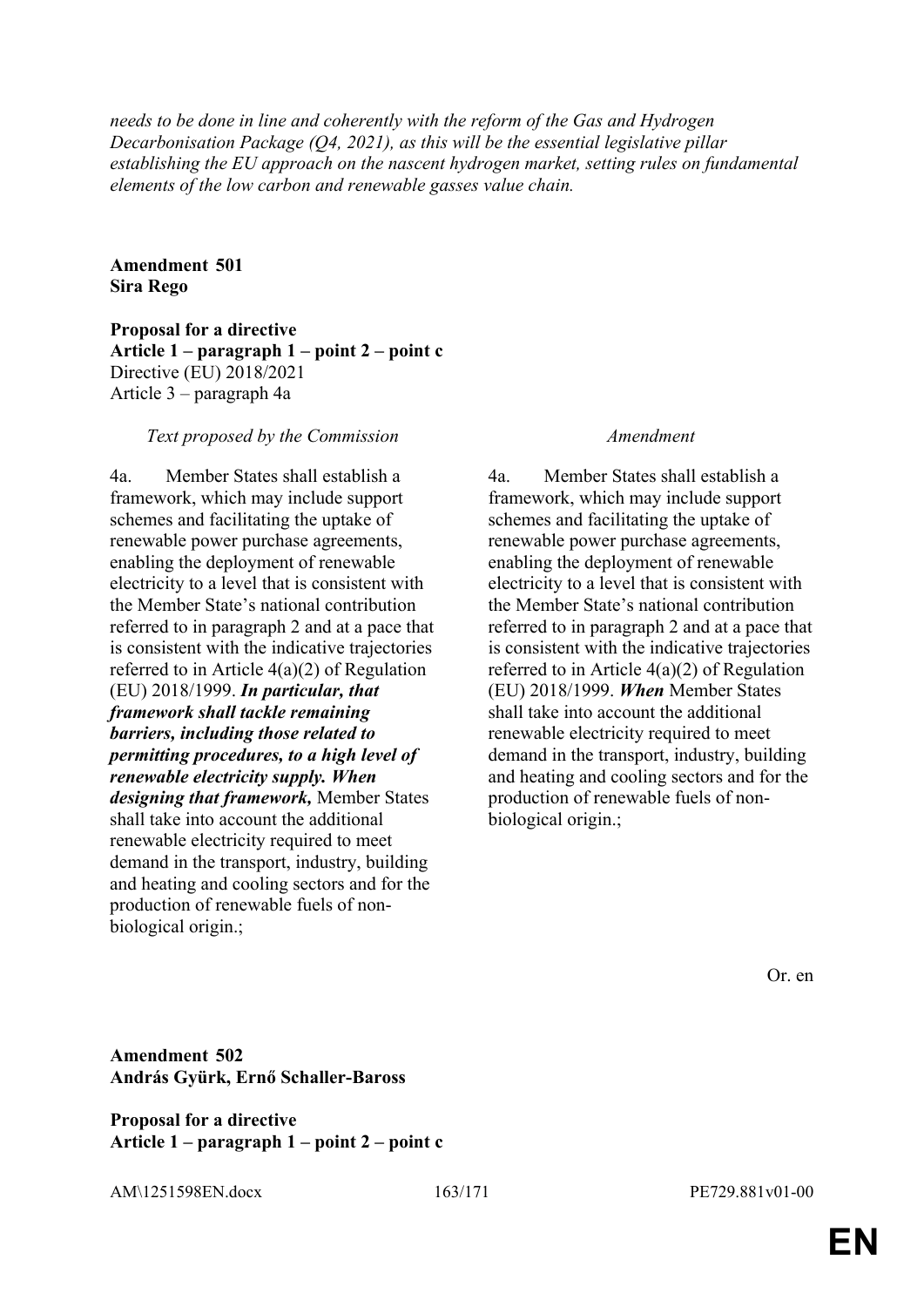# Proposal for a directive Article 1 – paragraph 1 – point 2

# *Text proposed by the Commission Amendment*

4a. Member States shall establish a framework, which may include support schemes and facilitating the uptake of renewable power purchase agreements, enabling the deployment of renewable electricity to a level that is consistent with the Member State's national contribution referred to in paragraph 2 and at a pace that is consistent with the indicative trajectories referred to in Article 4(a)(2) of Regulation (EU) 2018/1999. In particular, that framework shall tackle remaining barriers, including those related to permitting procedures, to a high level of renewable electricity supply. When designing that framework, Member States shall take into account the additional renewable electricity required to meet demand in the transport, industry, building and heating and cooling sectors and for the production of renewable fuels of non-biological origin.;

4a. Member States shall establish a framework, which may include support schemes and *measures and* facilitating the uptake of renewable power purchase agreements, *in line with the development of system management and network capabilities* enabling the deployment of renewable electricity to a level that is consistent with the Member State's national contribution referred to in paragraph 2 and at a pace that is consistent with the indicative trajectories referred to in Article 4(a)(2) of Regulation (EU) 2018/1999. In particular, that framework shall tackle remaining barriers, including those related to permitting procedures, to a high level of renewable electricity supply. When designing that framework, Member States shall take into account the additional renewable electricity required to meet demand in the transport, industry, building and heating and cooling sectors and for the production of renewable fuels of nonbiological origin.;

Or. en

# *Justification*

*For security of supply the integration of weather-dependent power plants into the electricity system can only take place in line with the development of system management and network capabilities.*

# **Amendment 503 Andreas Glück, Christophe Grudler, Klemen Grošelj, Nicola Beer, Bart Groothuis**

**Proposal for a directive Article 1 – paragraph 1 – point 2 – point c** Directive (EU) 2018/2001 Article 3 – paragraph 4a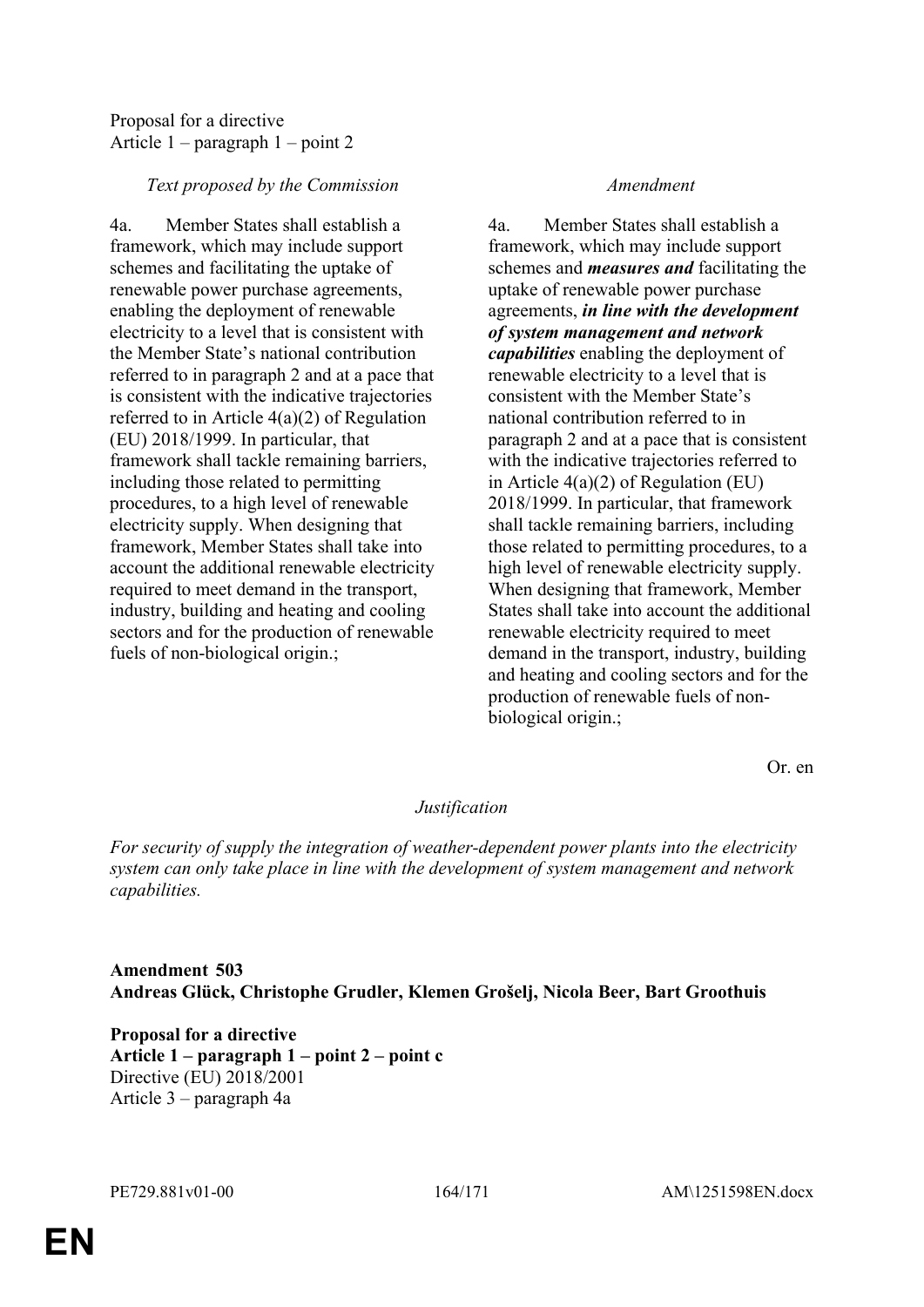# *Text proposed by the Commission Amendment*

4a. Member States shall establish a framework, which may include support schemes and facilitating the uptake of renewable power purchase agreements, enabling the deployment of renewable electricity to a level that is consistent with the Member State's national contribution referred to in paragraph 2 and at a pace that is consistent with the indicative trajectories referred to in Article 4(a)(2) of Regulation (EU) 2018/1999. In particular, that framework shall tackle remaining barriers, including those related to permitting procedures, to a high level of renewable electricity supply. When designing that framework, Member States shall take into account the additional renewable electricity required to meet demand in the transport, industry, building and heating and cooling sectors and for the production of renewable fuels of non-biological origin.;

4a. Member States shall establish a framework, which may include support schemes and facilitating the uptake of renewable *and co-located energy storage projects* power purchase agreements, enabling the deployment of renewable electricity to a level that is consistent with the Member State's national contribution referred to in paragraph 2 and at a pace that is consistent with the indicative trajectories referred to in Article 4(a)(2) of Regulation (EU) 2018/1999. In particular, that framework shall tackle remaining barriers, including those related to permitting procedures, to a high level of renewable electricity supply. When designing that framework, Member States shall take into account the additional renewable electricity required to meet demand in the transport, industry, building and heating and cooling sectors and for the production of renewable fuels of non-biological origin.;

Or. en

### *Justification*

*Explicitly mentioning the possibility of including co-located energy storage, thus storing the electricity that is being traded, in the power purchase agreement frameworks of Member States creates certainty and a favourable regulatory environment for co-located energy storage projects. Especially energy-intensive industries can benefit from the increased flexibility of power purchase agreements featuring co-located energy storage.*

## **Amendment 504 Ivan David**

**Proposal for a directive Article 1 – paragraph 1 – point 2 – point c** Directive (EU) 2018/2001 Article 3 (c), paragraph 4a

*Text proposed by the Commission Amendment*

AM\1251598EN.docx 165/171 PE729.881v01-00

4a. Member States shall establish a 4a. Member States shall establish a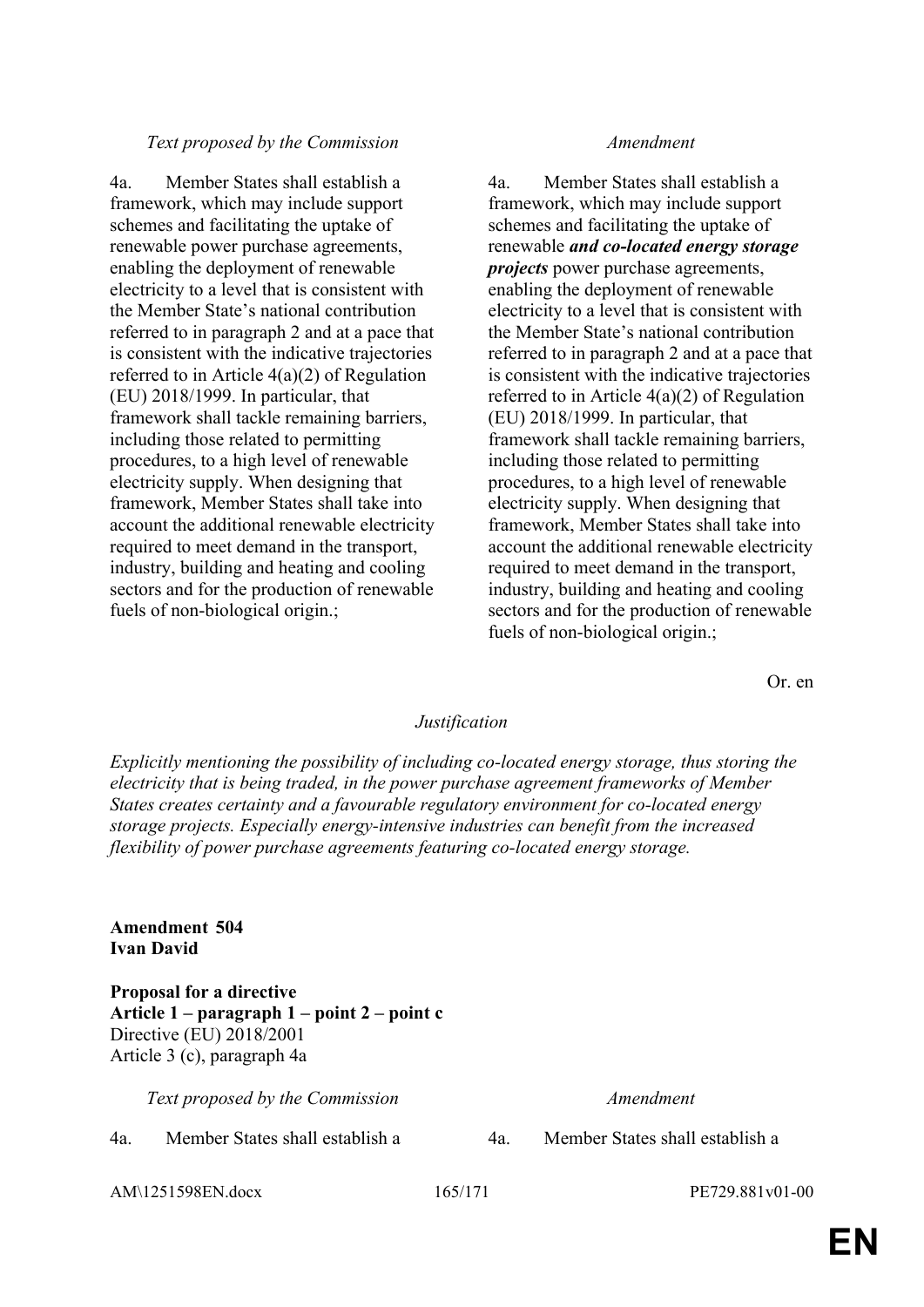framework, which may include support schemes and facilitating the uptake of renewable *power* purchase agreements, enabling the deployment of renewable *electricity* to a level that is consistent with the Member State's national contribution referred to in paragraph 2 and at a pace that is consistent with the indicative trajectories referred to in Article 4(a)(2) of Regulation (EU) 2018/1999. In particular, that framework shall tackle remaining barriers, including those related to permitting procedures, to a high level of renewable *electricity* supply. When designing that framework, Member States shall take into account the additional renewable *electricity* required to meet demand in the transport, industry, building and heating and cooling sectors and for the production of renewable fuels of non-biological origin.;

framework, which may include support schemes and facilitating the uptake of renewable *energy* purchase agreements, enabling the deployment of renewable *energy* to a level that is consistent with the Member State's national contribution referred to in paragraph 2 and at a pace that is consistent with the indicative trajectories referred to in Article 4(a)(2) of Regulation (EU) 2018/1999. In particular, that framework shall tackle remaining barriers, including those related to permitting procedures, to a high level of renewable *energy* supply. When designing that framework, Member States shall take into account the additional renewable *energy* required to meet demand in the transport, industry, building and heating and cooling sectors and for the production of renewable fuels of non-biological origin.;

Or. en

### *Justification*

*All options that can make a significant contribution to meeting EU decarbonisation objectives should qualify. System integration and level playing field should be necessary pillars, electrification is not the only way forward the energy transition.*

# **Amendment 505 Evžen Tošenovský, Jacek Saryusz-Wolski, Grzegorz Tobiszowski, Pietro Fiocchi, Ladislav Ilčić**

**Proposal for a directive Article 1 – paragraph 1 – point 2 – point c** Directive (EU) 2018/2001 Article 3 – paragraph 4a

### *Text proposed by the Commission Amendment*

4a. Member States shall establish a framework, which may include support schemes and facilitating the uptake of renewable *power* purchase agreements, enabling the deployment of renewable *electricity* to a level that is consistent with the Member State's national contribution

4a. Member States shall establish a framework, which may include support schemes and facilitating the uptake of renewable *energy* purchase agreements, enabling the deployment of renewable *energy* to a level that is consistent with the Member State's national contribution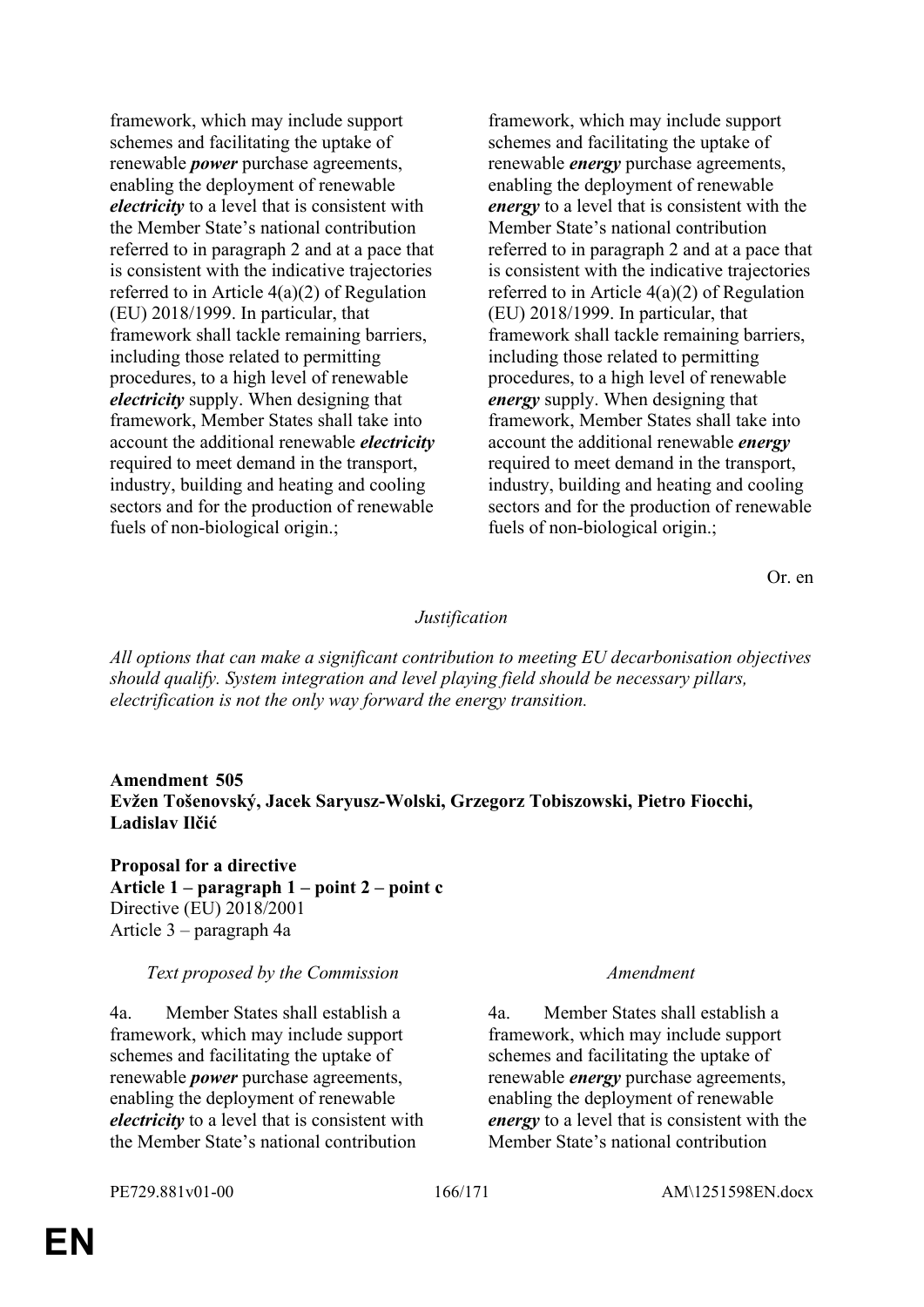referred to in paragraph 2 and at a pace that is consistent with the indicative trajectories referred to in Article 4(a)(2) of Regulation (EU) 2018/1999. In particular, that framework shall tackle remaining barriers, including those related to permitting procedures, to a high level of renewable *electricity* supply. When designing that framework, Member States shall take into account the additional renewable *electricity* required to meet demand in the transport, industry, building and heating and cooling sectors and for the production of renewable fuels of non-biological origin.;

referred to in paragraph 2 and at a pace that is consistent with the indicative trajectories referred to in Article 4(a)(2) of Regulation (EU) 2018/1999. In particular, that framework shall tackle remaining barriers, including those related to permitting procedures, to a high level of renewable *energy* supply. When designing that framework, Member States shall take into account the additional renewable *energy* required to meet demand in the transport, industry, building and heating and cooling sectors and for the production of renewable fuels of non-biological origin.;

Or. en

# **Amendment 506 Andreas Glück, Klemen Grošelj, Nicola Beer, Bart Groothuis**

**Proposal for a directive Article 1 – paragraph 1 – point 2 – point c** Directive (EU) 2018/2001 Article 3 – paragraph 4a

### *Text proposed by the Commission Amendment*

4a. Member States shall establish a framework, which may include support schemes and facilitating the uptake of renewable power purchase agreements, enabling the deployment of renewable *electricity* to a level that is consistent with the Member State's national contribution referred to in paragraph 2 and at a pace that is consistent with the indicative trajectories referred to in Article 4(a)(2) of Regulation (EU) 2018/1999. In particular, that framework shall tackle remaining barriers, including those related to permitting procedures, to a high level of renewable *electricity* supply. When designing that framework, Member States shall take into account the additional renewable *electricity* required to meet demand in the transport, industry, building and heating and cooling sectors and for the production of renewable

4a. Member States shall establish a framework, which may include support schemes and facilitating the uptake of renewable power purchase agreements, enabling the deployment of renewable *energy* to a level that is consistent with the Member State's national contribution referred to in paragraph 2 and at a pace that is consistent with the indicative trajectories referred to in Article 4(a)(2) of Regulation (EU) 2018/1999. In particular, that framework shall tackle remaining barriers, including those related to permitting procedures, to a high level of renewable *energy* supply. When designing that framework, Member States shall take into account the additional renewable *energy* required to meet demand in the transport, industry, building and heating and cooling sectors and for the production of renewable

AM\1251598EN.docx 167/171 PE729.881v01-00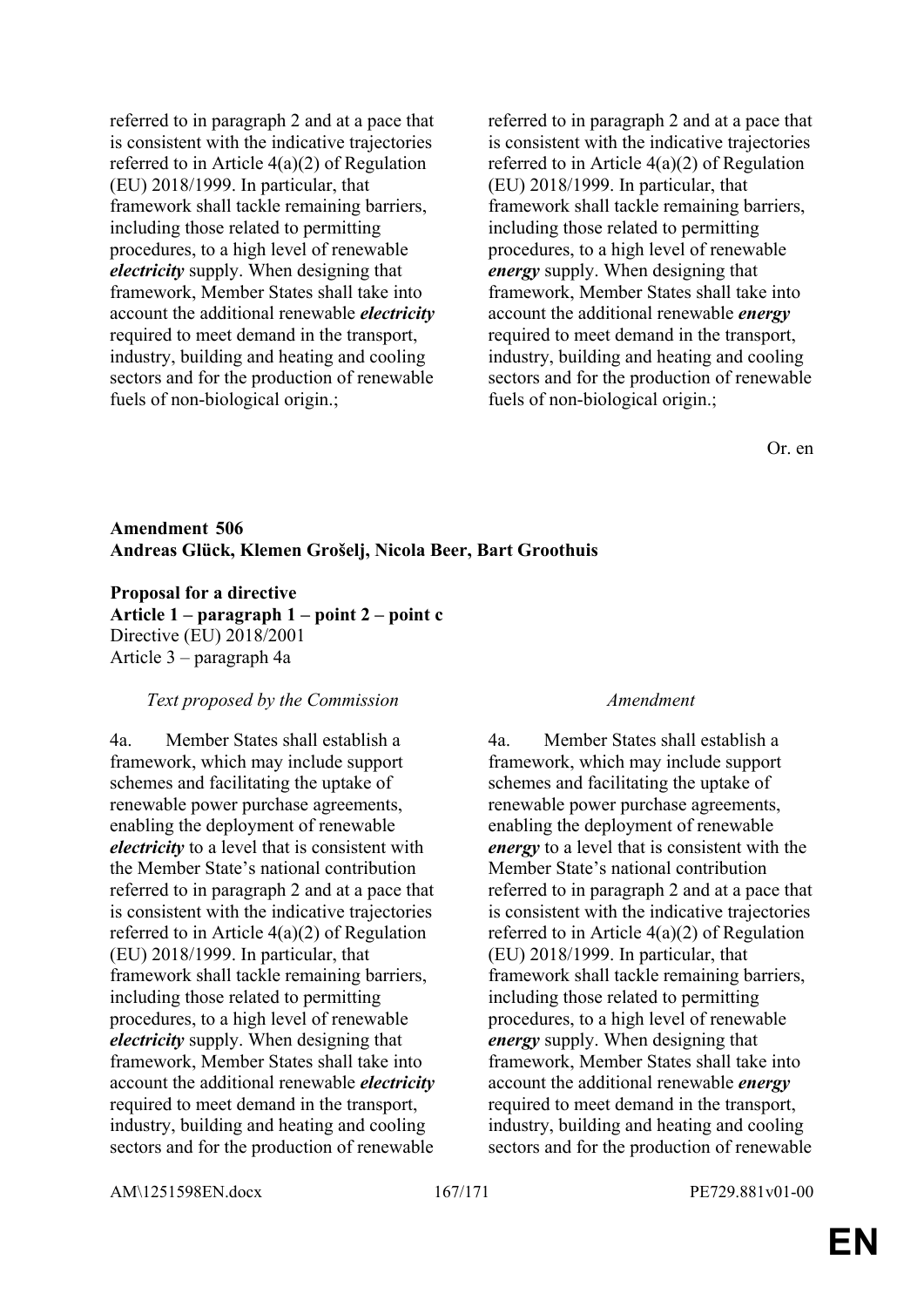fuels of non-biological origin.; fuels of non-biological origin.;

Or. en

## *Justification*

*All energy options, not just electrification, can and should contribute to decarbonisation.*

**Amendment 507 Sira Rego**

**Proposal for a directive Article 1 – paragraph 1 – point 2 – point c a (new)**

*Text proposed by the Commission Amendment*

*(ca) the following paragraph 4b is inserted:*

*4.b Member States shall ensure that the domestic potential for local optimization of renewable energy and energy savings is exploited by involving their local and regional authorities in the process of integrated energy mapping and planning.*

*Member States shall encourage their local and regional authorities that have at least 50 000 inhabitants to conduct extensive mapping of the local energy potential by:*

*(a) providing them with the technical, human and financial instruments relevant to develop energy-related GIS tools and other relevant instruments, such as solar atlases or heat maps;*

*(b) entrusting local authorities or independent public organisations, such as local and regional energy agencies, with the role of assessing all the local options to develop short-circuit energy supply chains as well as identifying the energy supply and optimization options which are more conducive to long-term socioeconomic development;*

*(c) promoting the "energy zoning" planning methodology, which enables to find the most appropriate energy supply*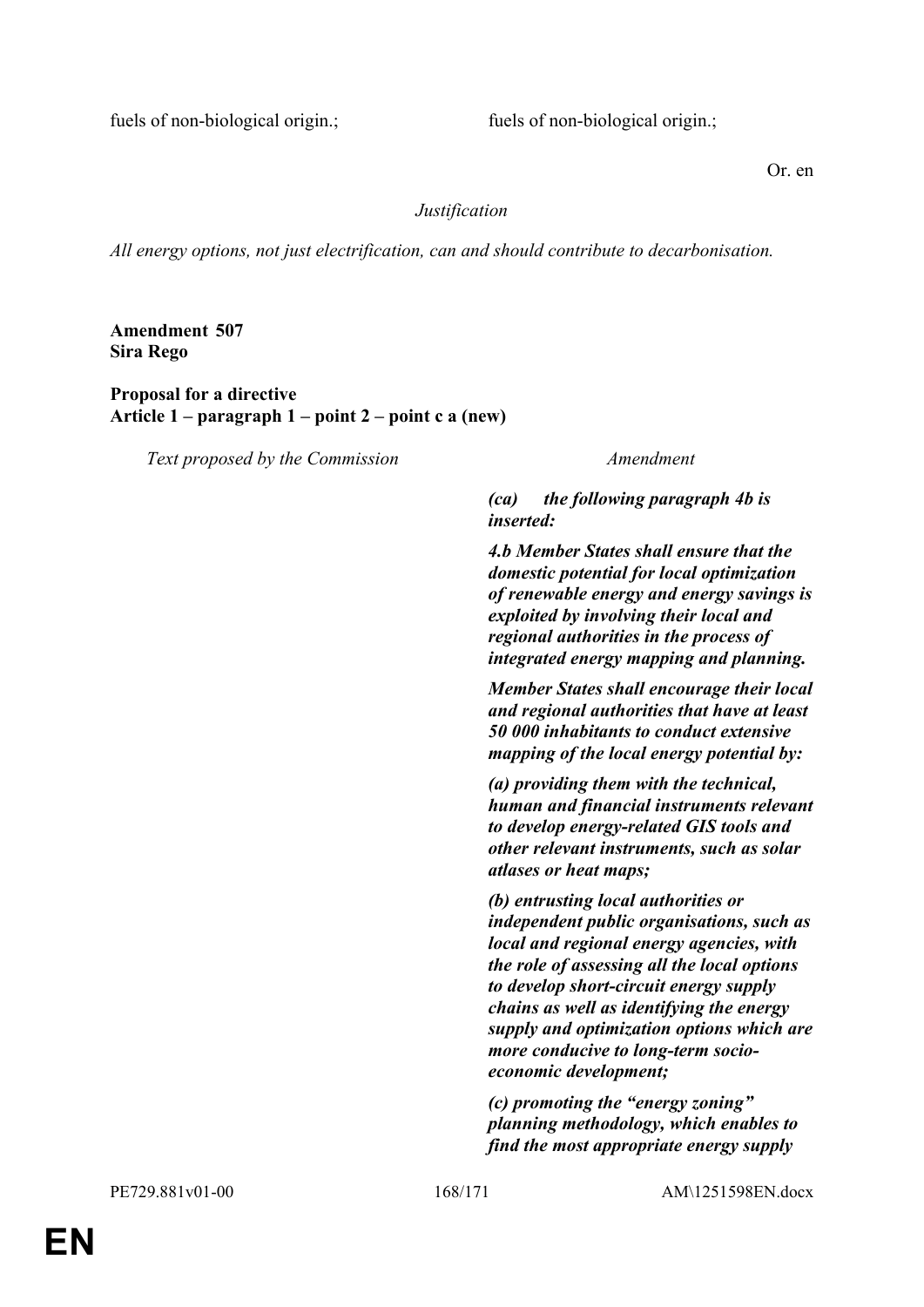*source customized district by district, and in concertation with local stakeholders.*

*By way of exception from the second subparagraph, for Member states with five or fewer local and regional authorities with the population above 100,000, a threshold of 10,000 inhabitants shall apply.*

*Member States shall encourage and support local and regional authorities to develop and implement trajectories or objectives for renewable energy produced by cities, renewables self-consumers, renewable energy communities.*

Or. en

**Amendment 508 Nicolás González Casares, Lina Gálvez Muñoz, Adriana Maldonado López, Carlos Zorrinho, Niels Fuglsang, Romana Jerković, Marcos Ros Sempere**

**Proposal for a directive Article 1 – paragraph 1 – point 2 – point c a (new)** Directive (EU) 2018/2001 Article 3 – paragraph 5a (new)

*Text proposed by the Commission Amendment*

*(ca) the following paragraph 5a is inserted:*

*With a view to achieving the climateneutrality objective set out in Article 2(1) and the intermediate Union climate targets set out in Article 4 of Regulation (EU) 2021/1119, a minimum target for energy from renewable sources for 2040 shall be set at Union and Member State level.*

*By December 2025 the Commission shall submit a legislative proposal, as appropriate, based on a detailed impact assessment, to amend this Directive to include a minimum target for energy from renewable sources in 2040, both at Union and Member States level, taking into*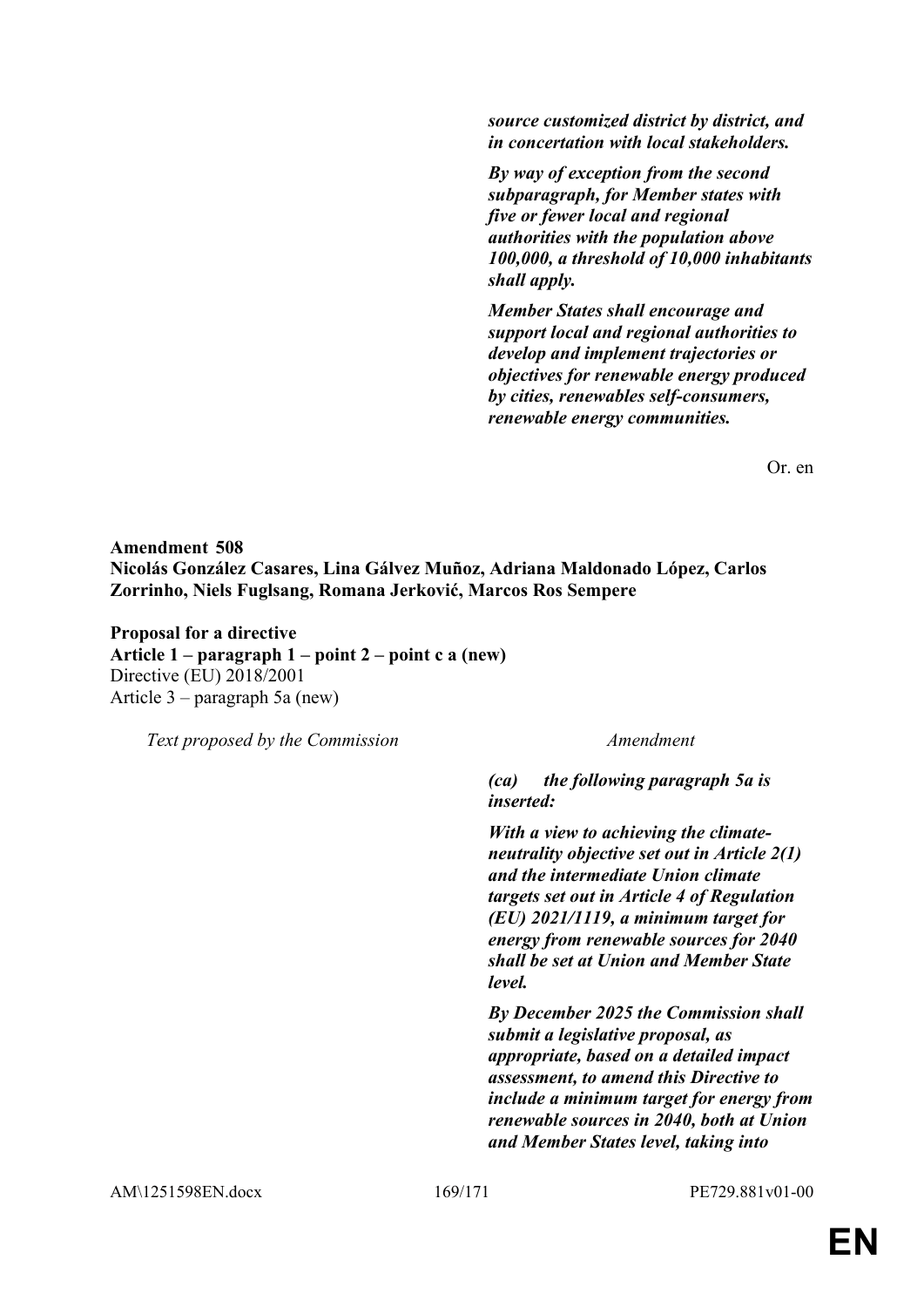*account the advice of the European Scientific Advisory Board on Climate Change, conclusions of the assessments referred to in Articles 6and 7 of Regulation (EU) 2021/1119 and the Longterm strategies set out in Article 15 of Regulation (EU) 2018/1999.*

Or. en

*Justification*

*It is necessary to start assessing a renewable objective beyond 2030.*

**Amendment 509 Markus Pieper, Pilar del Castillo Vera, Eva Maydell, Massimiliano Salini, Maria Spyraki, Hildegard Bentele, Christian Ehler, Cristian-Silviu Buşoi, Ioan-Rareş Bogdan, Pernille Weiss, Henna Virkkunen, Sara Skyttedal, Angelika Niebler, Angelika Winzig, Vasile Blaga**

**Proposal for a directive Article 1 – paragraph 1 – point 2 – point c a (new)** Directive (EU) 2018/2001 Article 3 – paragraph 4 b (new)

*Text proposed by the Commission Amendment*

*(ca) 4b. Member States shall establish a framework, which may include support schemes and facilitating the uptake of renewable hydrogen and low-carbon hydrogen including through renewable hydrogen and low-carbon hydrogen purchase agreements, for tackling remaining barriers to the deployment of renewable electricity, including those related to permitting procedures.*

*(The change from "low-carbon hydrogen" to "renewable hydrogen and low-carbon hydrogen" applies to all amendments in the rapporteur's draft report.)*

Or. en

*Justification*

*All types of renewable hydrogen are necessary for the ramping-up of a European clean* 

PE729.881v01-00 170/171 AM\1251598EN.docx